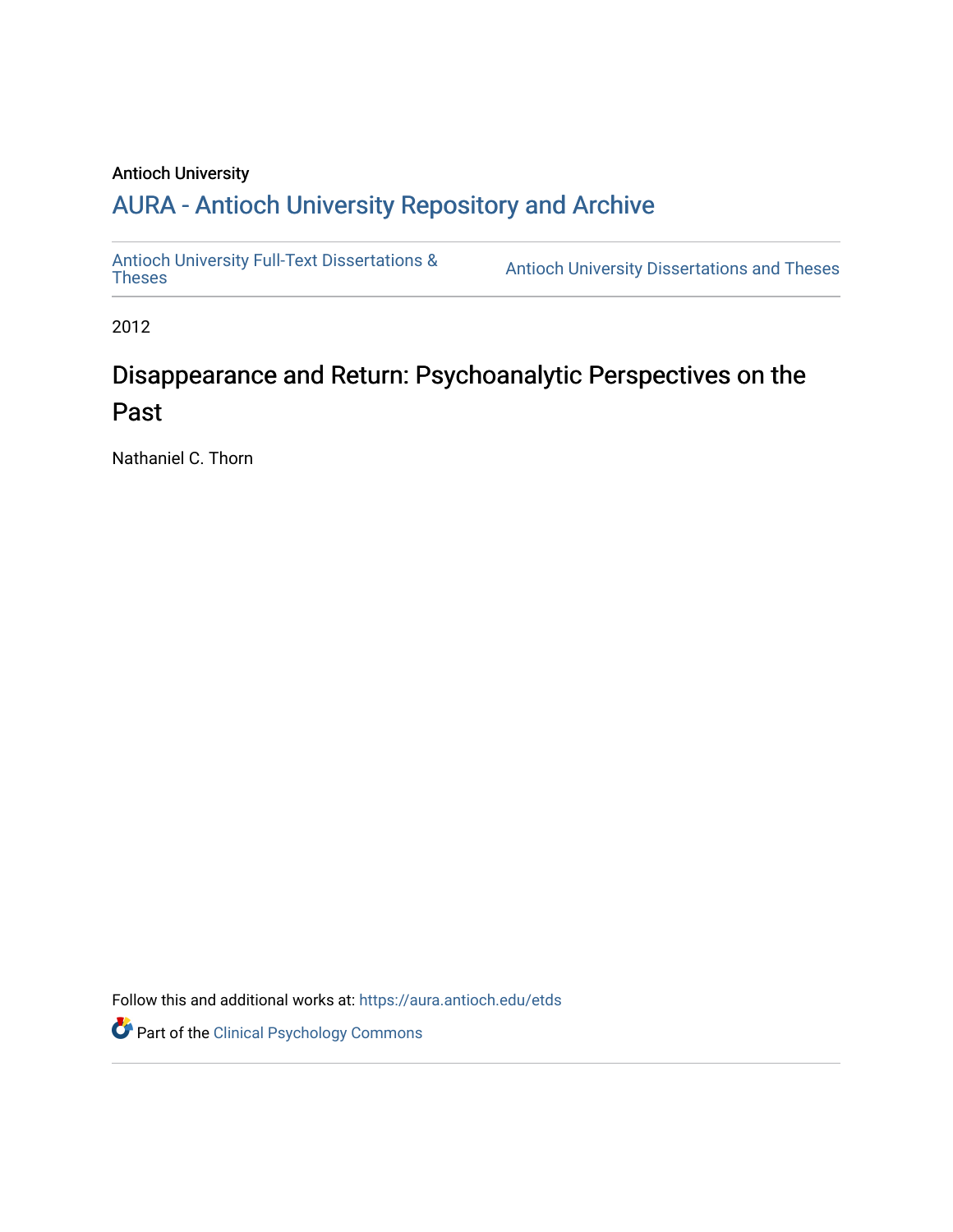## Running Head: DISAPPEARANCE AND RETURN

Disappearance and Return:

Psychoanalytic Perspectives on the Past

by

Nathaniel C. Thorn

B.S., Massachusetts College of Liberal Arts, 2007 M.S., Antioch University New England, 2010

Submitted in partial fulfillment of the requirements for the degree of Doctor of Psychology in the Department of Clinical Psychology of Antioch University New England, 2012

Keene, New Hampshire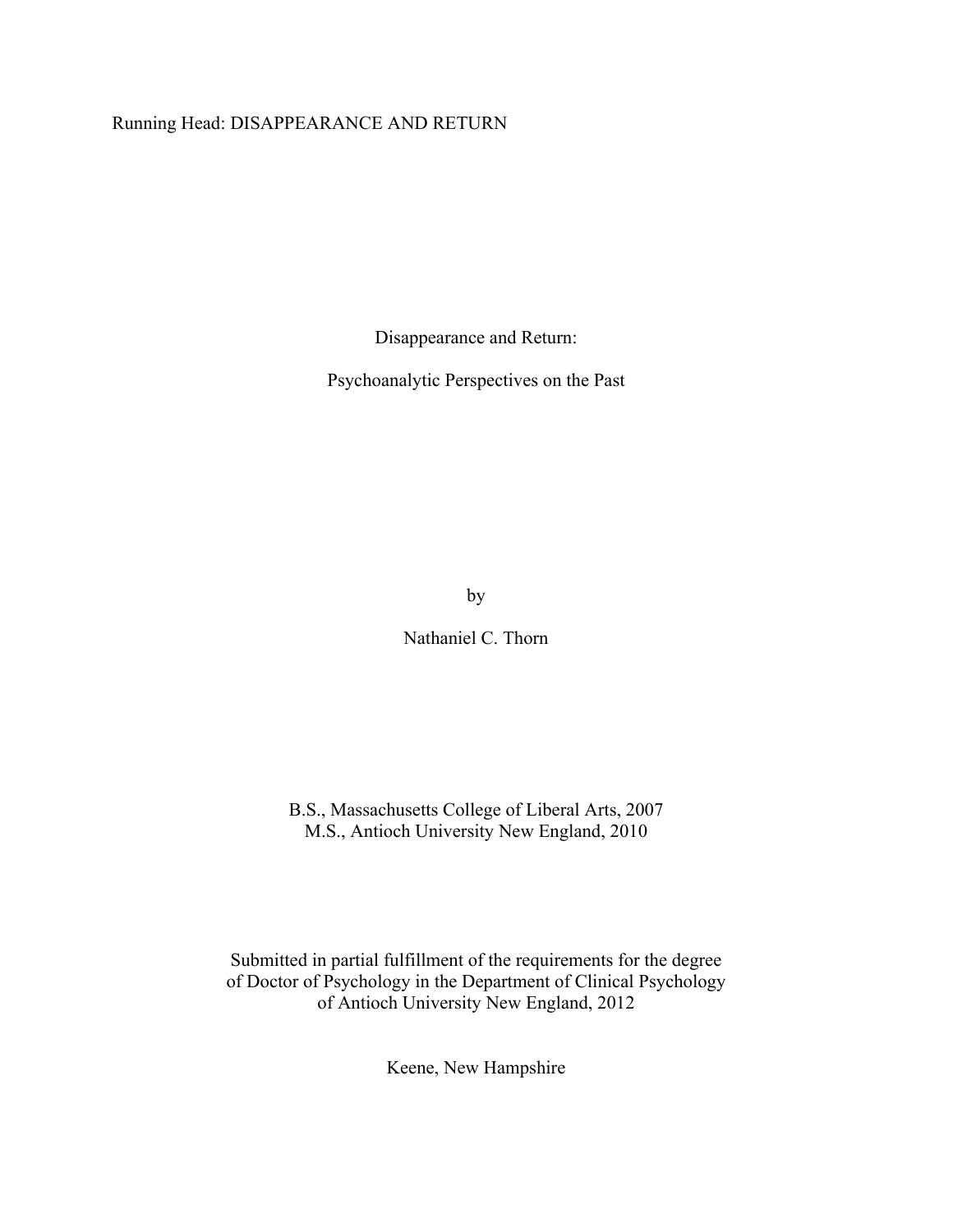

Department of Clinical Psychology

# **DISSERTATION COMMITTEE PAGE**

The undersigned have examined the dissertation entitled:

# DISAPPEARANCE AND RETURN: PSYCHOANALYTIC PERSPECTIVES ON THE PAST

presented on March 29, 2012

by

Nathaniel C. Thorn

Candidate for the degree of Doctor of Psychology

and hereby certify that it is accepted\*.

Dissertation Committee Chairperson: Theodore J. Ellenhorn, PhD

Dissertation Committee members: Colborn Smith, PhD Robert May, PhD

Accepted by the Department of Clinical Psychology Chairperson

Kathi A. Borden, PhD

## on  $4/2/12$

\* Signatures are on file with the Registrar's Office at Antioch University New England.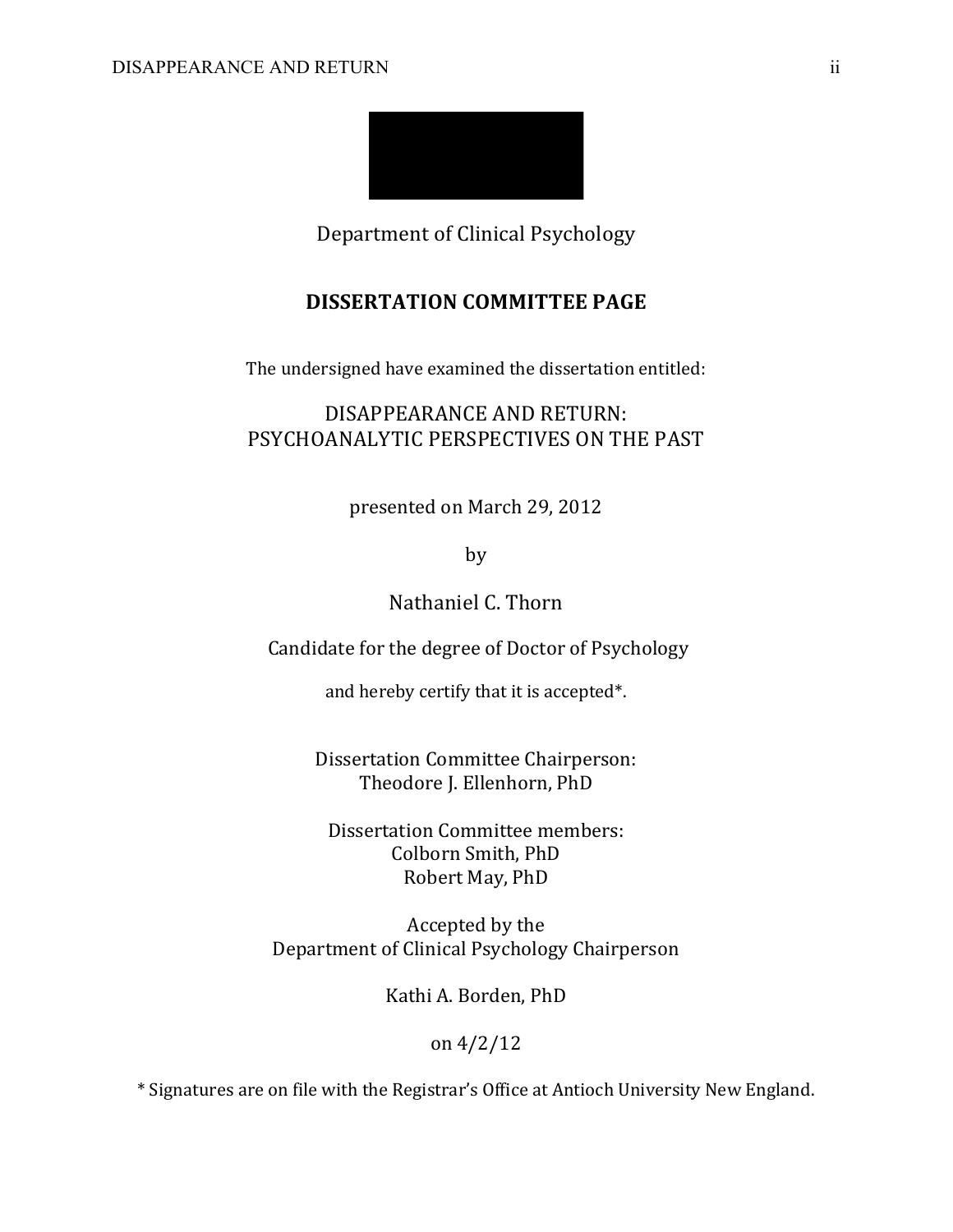## Acknowledgments

I would like to thank Ted, Colby, and Robert for all of their help throughout this process. Each in their own way encouraged me and provided thoughtful reflections and critiques. I am especially grateful for our conversations at the bookmill. I would also like to thank my former philosophy professors, and current friends, Matt Silliman, David J. Johnson, and Paul Nnodim.

I thank my entire family, especially my wife (Heidi), my mother and father (Peggy and George), my papa (Bob), and my brother (Mike). All have been constant sources of support, and have helped me greatly. I also thank the Schmidt family, Jim and Debbie, and Kristina and Charles. All have supported me in various ways.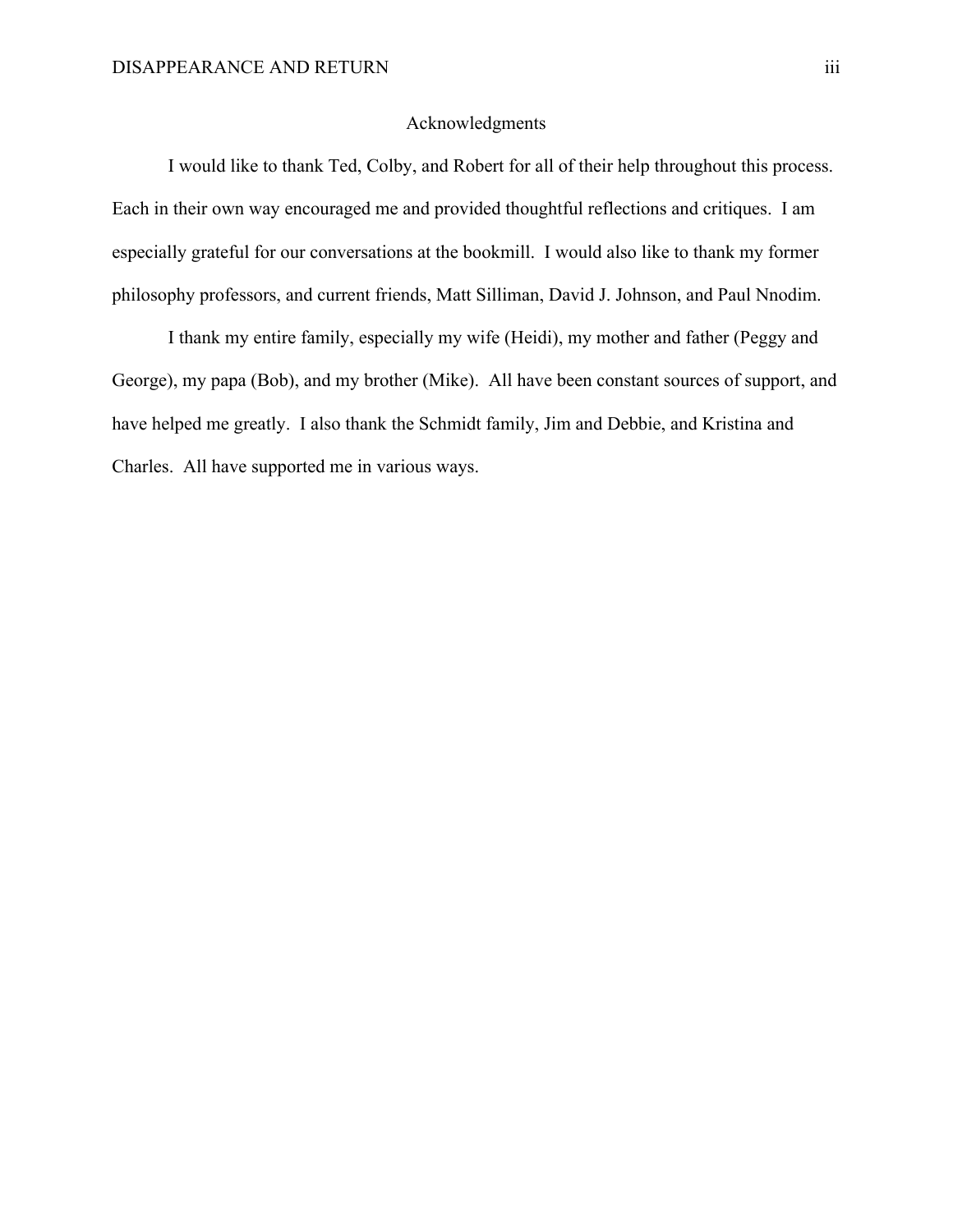# Table of Contents

| Section II | 41 |
|------------|----|
|            |    |
|            |    |
|            |    |
|            |    |
|            |    |
|            |    |
|            |    |
|            |    |
|            |    |
|            |    |
|            |    |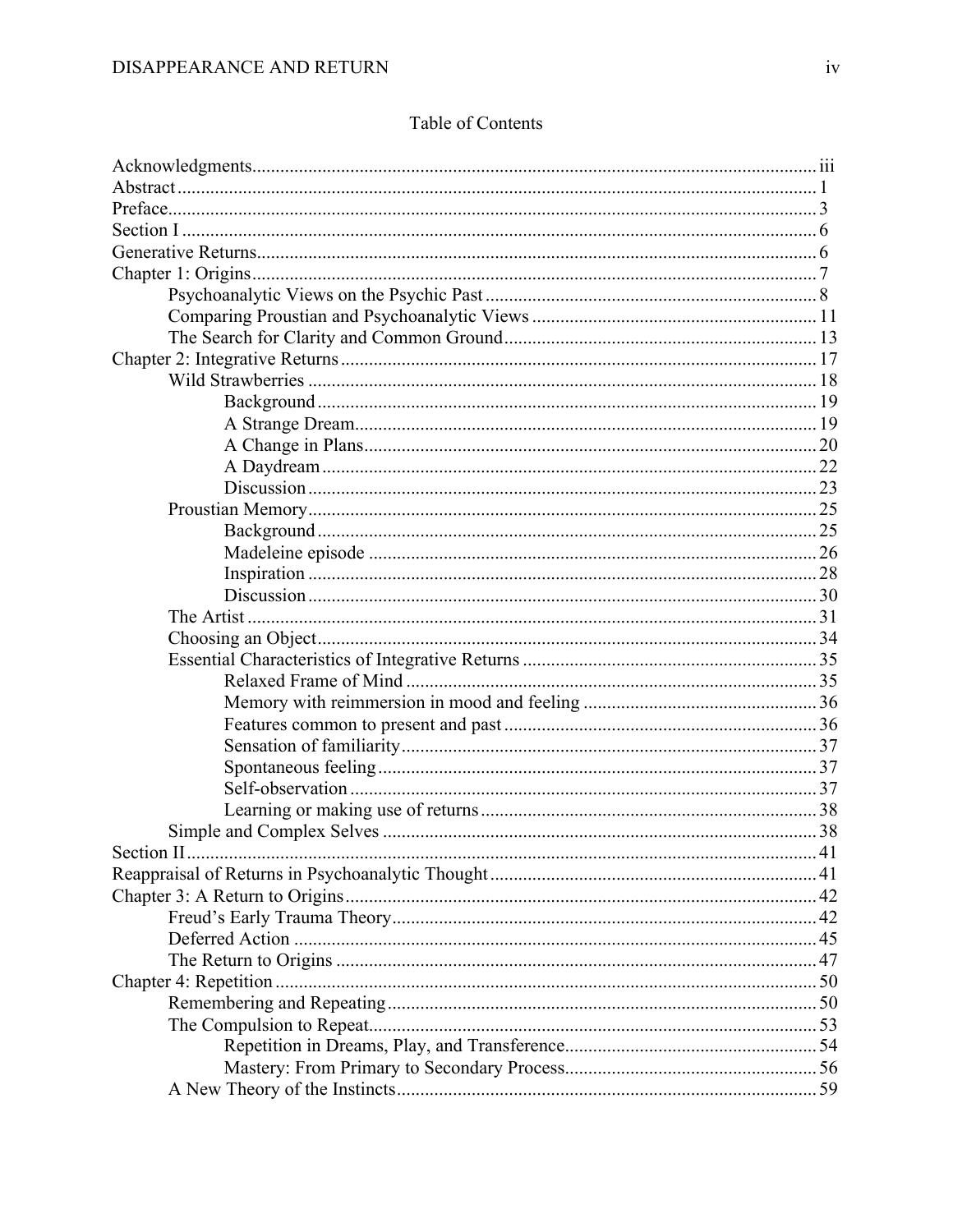| Deprivation Theories: Regression as an Opportunity for Correction 115 |  |
|-----------------------------------------------------------------------|--|
|                                                                       |  |
|                                                                       |  |
|                                                                       |  |
|                                                                       |  |
|                                                                       |  |
|                                                                       |  |
|                                                                       |  |
|                                                                       |  |
|                                                                       |  |
|                                                                       |  |
|                                                                       |  |
|                                                                       |  |
|                                                                       |  |
|                                                                       |  |
|                                                                       |  |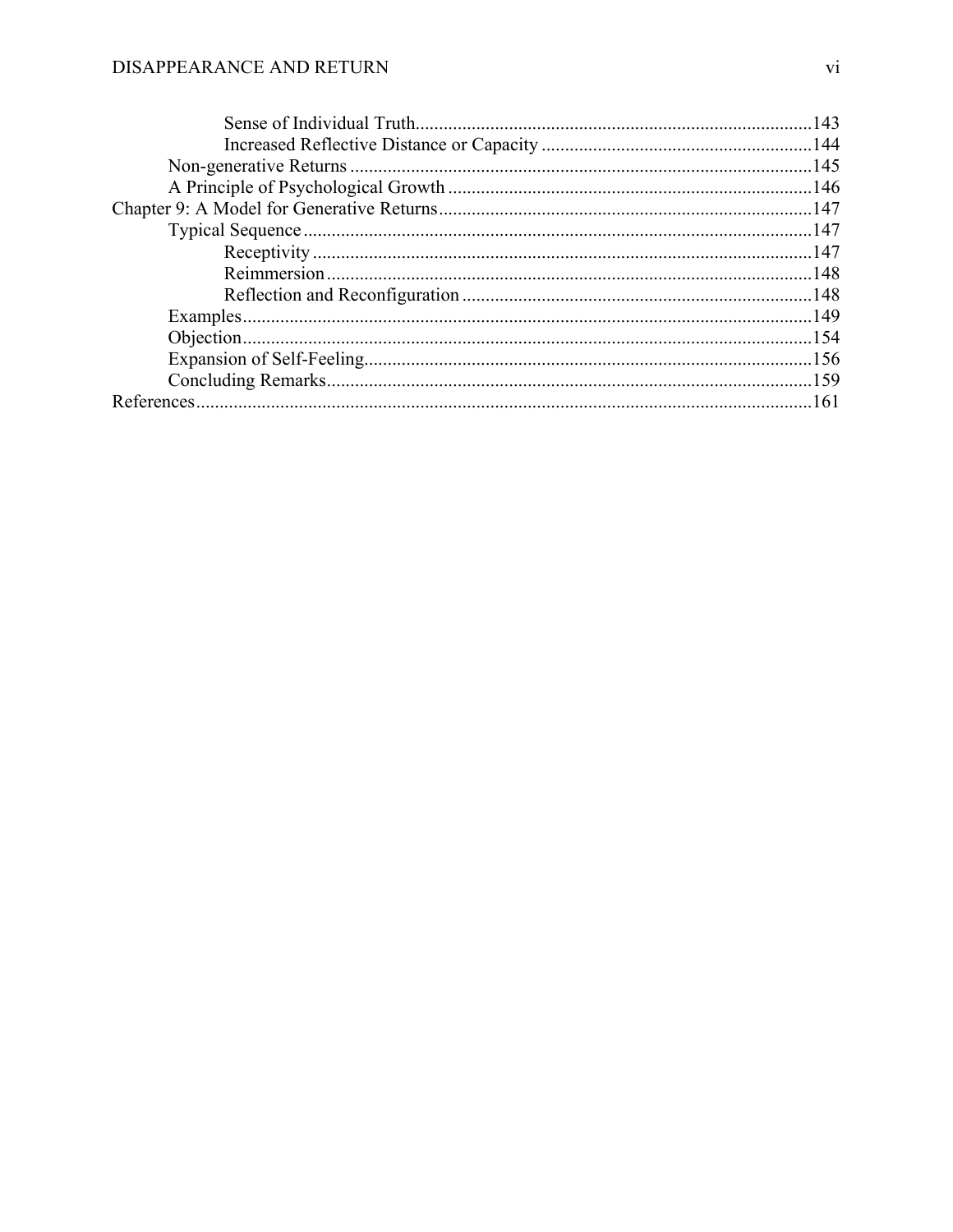#### Abstract

This is a theoretical dissertation about the psychology of returning to the past. The purpose of this work is to examine the growth potential of psychological returns and to clarify and contribute to psychoanalytic theory. Special attention is given to involuntary memories, or integrative returns, which are illustrated by four vignettes taken from a mixture of sources. These experiences provide a contrast to familiar pathological returns, such as the return of the repressed and the repetition compulsion. Accordingly, generative returns are differentiated from non-generative returns. With this distinction in mind, psychoanalytic theories are reappraised. A variety of psychoanalytic concepts and practices are reinterpreted as instances of generative returns, including (but not limited to) Freud's early cathartic method, transference repetition, regression in the service of the ego, and regression to dependence. Other psychoanalytic concepts, particularly those stemming from the theories of Klein and Bion, are applied to the psychology of returning in general. The literature converges on some basic themes that cohere in each of the two classifications of returns, generative and non-generative. The following themes are prevalent in generative returns: expanded range of experience; rediscovery and resumed development; open interaction between different levels of organization; disorganization and reorganization; recognition; continuity; sense of individual truth; and reflective distance. By contrast, non-generative returns tend to eclipse meaning and have a non-elaborative character; these are experiences of discontinuity and fragmentation; they have a quality of "itness," and occur outside the borders of self-feeling, or the "I." Based on the complementary study of both experience and theory, it is possible to identify a typical sequence in generative returns. This sequence or progression constitutes a basic model of generative returns. Throughout this study, many generative returns follow a general progression from an initial phase of receptivity, to one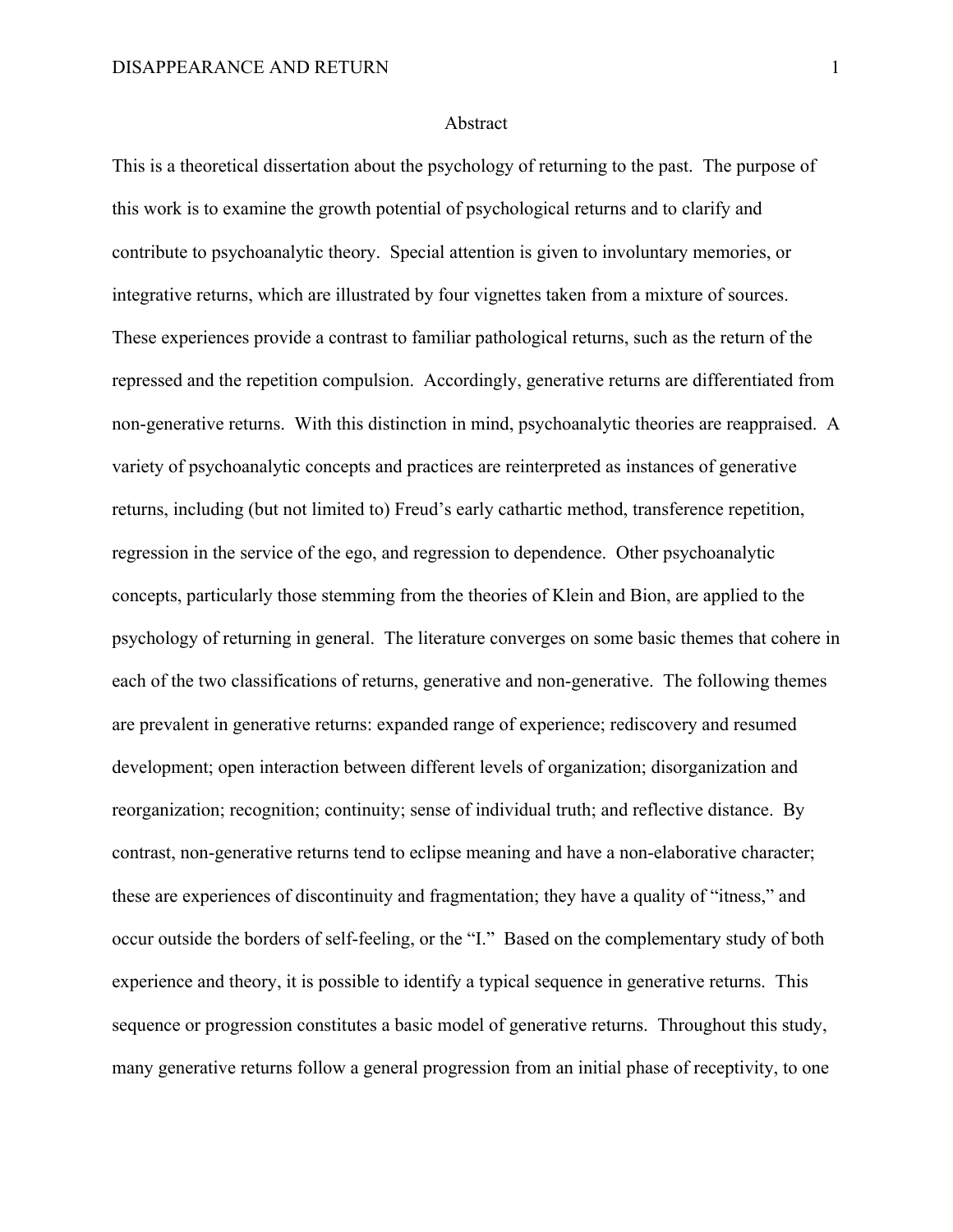of reimmersion and reexperiencing, to a concluding phase of self-reflection and reconfiguration. This mode of returning in the psychological sphere is representative of a basic principle of psychological growth. The electronic version of this dissertation is freely accessible through the OhioLINK ETD center (http://www.ohiolink.edu/etd/).

*Keywords*: psychoanalysis; repetition; regression; involuntary memories; transitional phenomena; generative returns.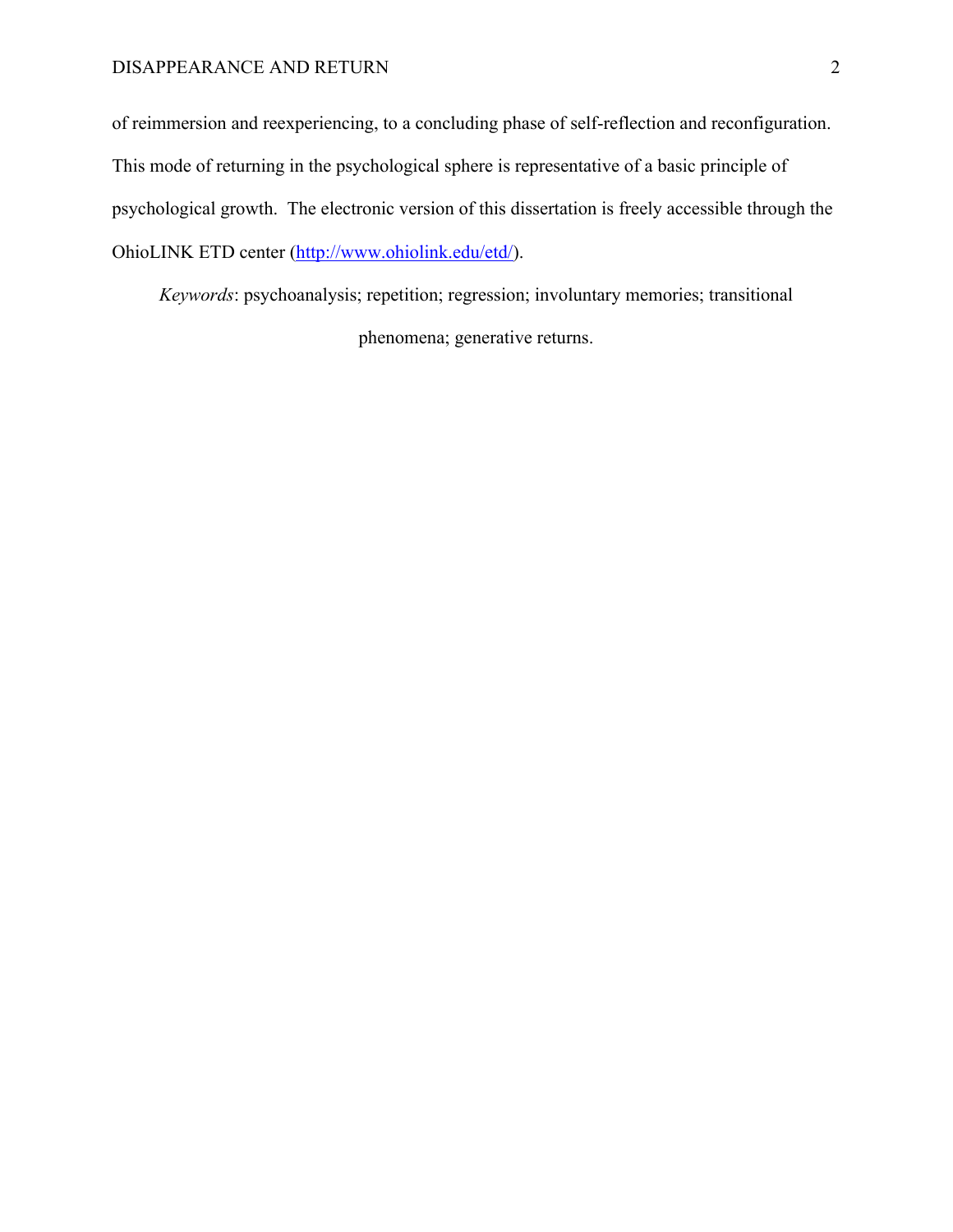#### **Preface**

"The psyche is that which comes back, returns and reproduces itself" (Green, 2002, p. 160).

This dissertation is about the psychology of returning, which naturally features the past in one form or another. One can only return to or repeat something that has been. The central thesis of this work is that returning is a basic principle of psychological growth and well being; however, this is far from being always the case. As Green's (2002) aphorism suggests, returning is ubiquitous in the psychological realm and encompasses a vast area of experience. It is an activity that may be volitional or involuntary, conscious or unconscious. This work explores these important distinctions as well as others to examine the growth potential of psychological returns.

In the sphere of the mind, returning primarily has to do with the retrieval, reproduction, and preservation of the past. In memory, for example, we may revisit the past through mental imagery and emotional reexperiencing. Returning is also a core ingredient of regression, which typically implies a return to earlier stages of development. In these forms, returning is a backward movement. The opposite is true in cases of repetition, however, as the past is repeated or enacted in a forward direction.

It is common for groups and societies to facilitate psychological returns, such as by creating memorials (Young, 1993). Many traditions and rituals bring a shared past to life in the context of an ever changing and sometimes unpredictable present. When successful, these practices hold groups together, generate meaning, and provide a basis for collective identity (Volkan, 2004). In our private lives, the past is often a silent presence that saturates daily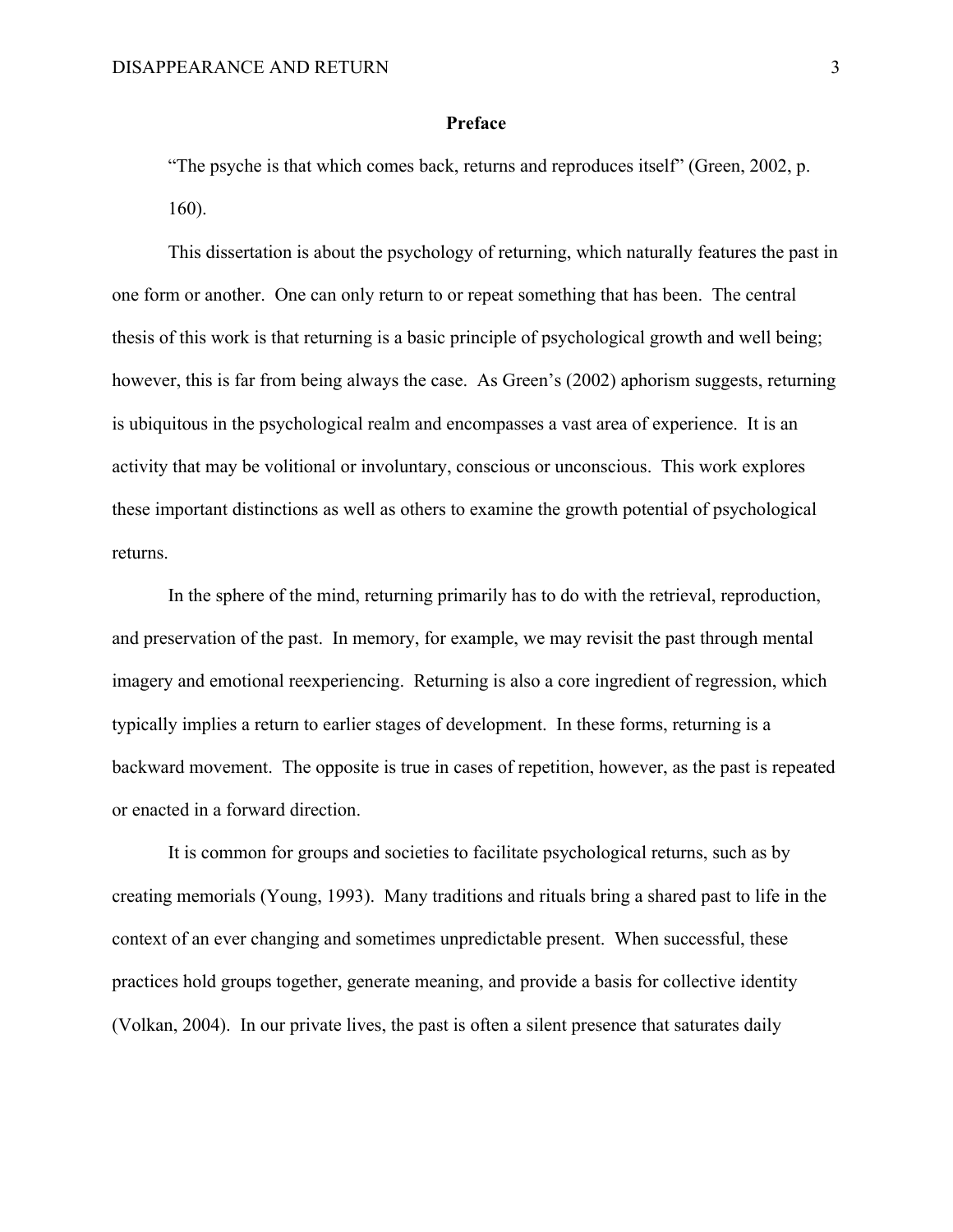experience, according to our individual histories. We feel its effect, perhaps in a sensation of familiarity or in moments of recognition, but remain focused on the demands of the present.

The psychological importance of keeping our history alive is perhaps more evident when we are separated from our origins. Consider that thoughts of return are common to many Diasporas (Safran, 2005). The Jewish Diaspora has the return to the homeland as well as the continuation of a cultural and religious heritage that derives from the ancestral home; the continuation of that heritage depends on many returns. More recently, the African Diaspora is adopting the concept of Sankofa, which derives from the Akan people of West Africa. Literally translated, according to the Dubois Learning Center (n.d.), Sankofa reads, "It is not taboo to go back and fetch what you forgot." The symbol for Sankofa is a mythological bird that paradoxically, "flies forward while looking backward with an egg (symbolizing the future) in its mouth" (Dubois Learning Center, n.d.). This idea speaks to the virtues of returning to our origins to revive and preserve the past in the interest of learning and growth.

Returning to origins is a central idea within psychoanalytic theories, particularly in the context of psychological pain. Historically, psychoanalytic theories seem to emphasize the pathological nature of returns to the relative neglect of their generative potential, though there are noteworthy exceptions. Despite this outward appearance, a close reading of the literature shows that these theories also provide a careful study of generative returns. In generative returns, the psychic past reoccurs in a manner that facilitates psychological growth, such as by expanding creativity and insight. In contrast to historical attention to pathological returns, this dissertation examines and builds on psychoanalytic theories to develop the thesis that psychological development and health often involves returning to our origins. Psychoanalytic literature, beginning with Freud, seems to support this thesis. Hence, in addition to examining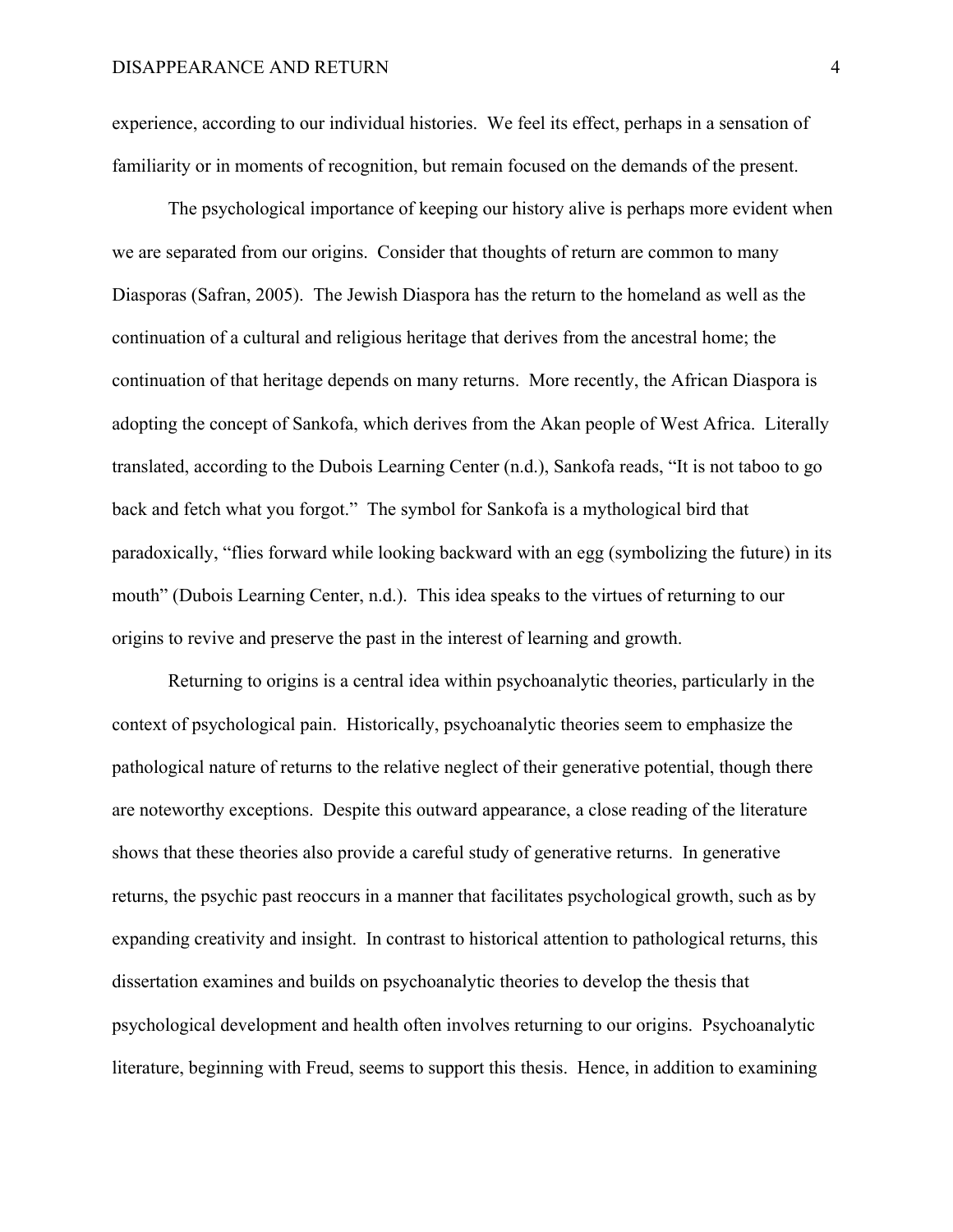## DISAPPEARANCE AND RETURN 5

the role of returns in psychological growth and well being, this dissertation clarifies and contributes to psychoanalytic theories. Finally, this contribution on the generative potential of returns reveals similarities across psychoanalytic theories.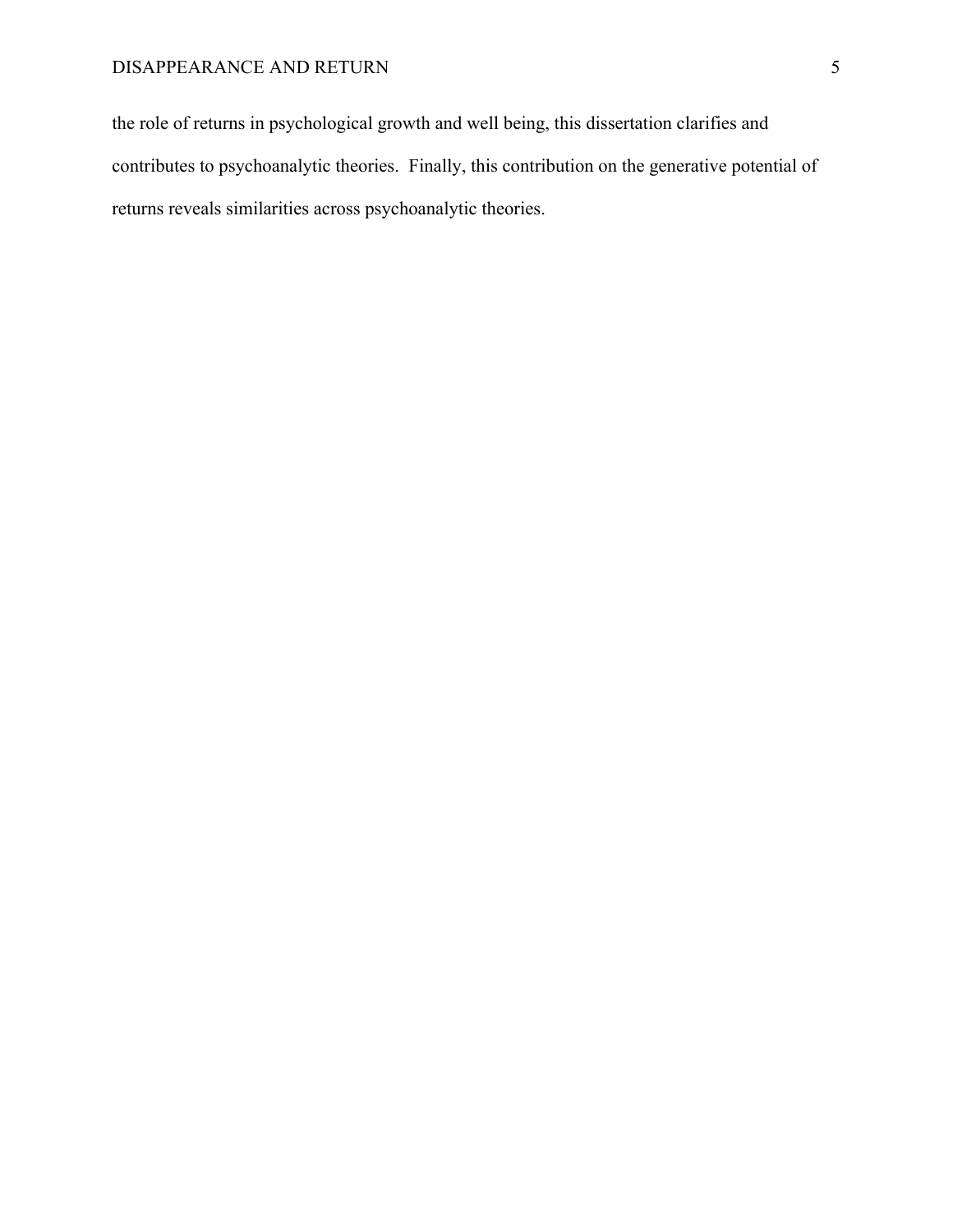## Section I

## **Generative Returns**

Section I includes two chapters that ultimately serve to distinguish generative from nongenerative returns. The first chapter surveys psychoanalytic concepts about returning and repetition; these are contrasted with Proust's (1982a, 1982b) descriptions of involuntary memories. The second chapter consists of several vignettes that exemplify integrative returns, a special category of generative returns. The vignettes provide the experiential groundwork for later theoretical chapters.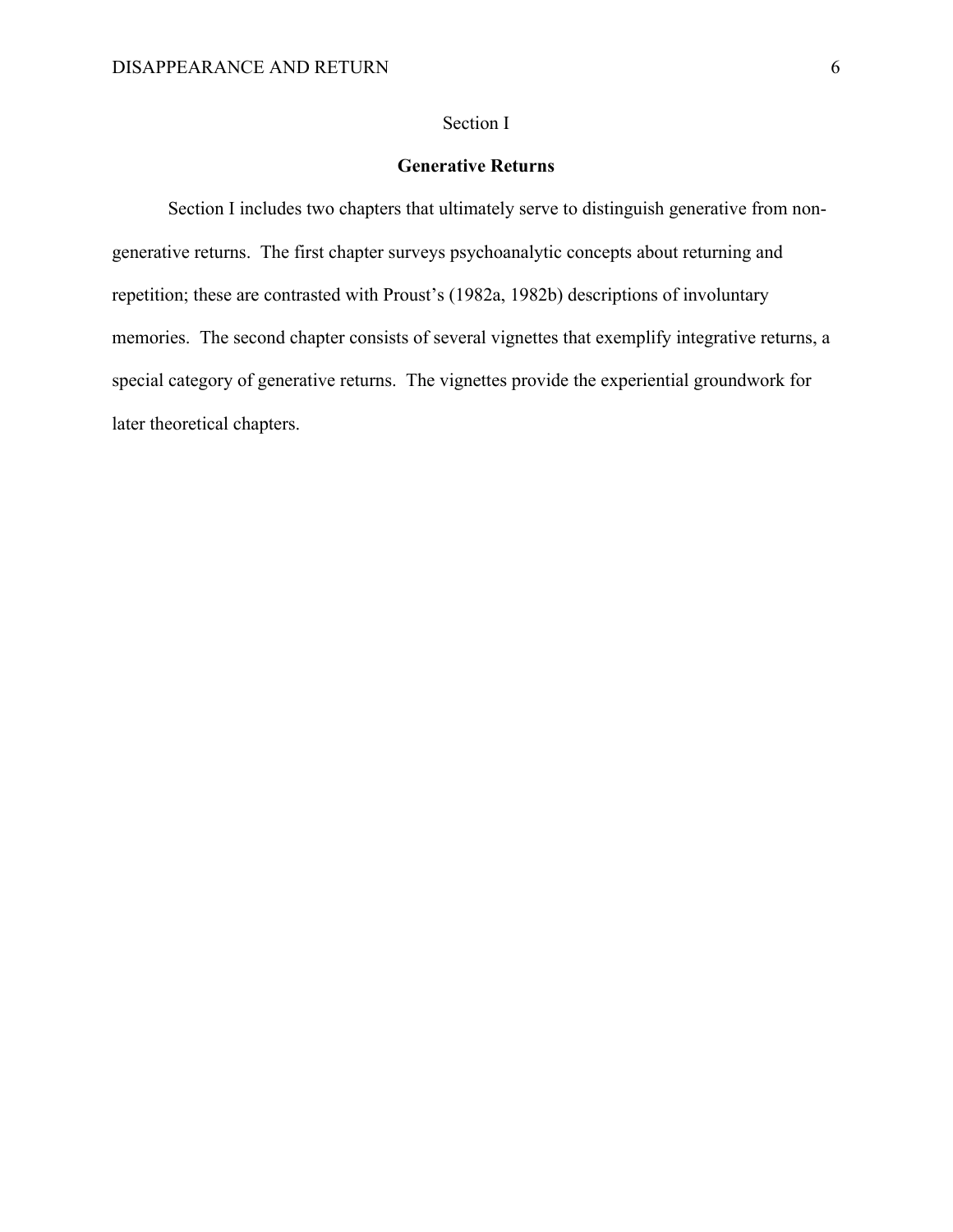## **Chapter 1: Origins**

We exist only by virtue of what we possess, we possess only what is really present to us, and many of our memories, our moods, our ideas sail away on a voyage of their own until they are lost to sight. Then we can no longer take them into account in the total which is our personality. But they know of secret paths by which to return to us. (Proust, 1982b, p. 497)

In his novel, *Remembrance of Things Past*, <sup>1</sup> Proust (1982a, 1982b) gives countless, eloquent renderings of involuntary memories. Strikingly clear images and sensations are evoked and return in full through secret paths. Proust's narrator, Marcel, for example, finds that many of his childhood memories are restored by the particular taste of a madeleine cookie soaked in tea. Such memories are distinct in their vibrant presence; we reexperience a living past with emotional vividness. In this way, we may recapture forgotten memories and moods. Proust emphasized that this form of remembering and reexperiencing is not the product of will or desire. It is precisely because chance encounters revive these memories (rather than personal volition) that he considered them authentic, or true memories. One could describe Proust as nostalgic. He emphasized the fruits of rediscovering lost time (i.e., of being freed from the order of time), proclaiming that, "true paradises are the paradises we have lost" (Proust, 1982b, p. 903). From this perspective, we experience paradise by recapturing the living presence of the past. Proust prized more than rapture, however; he was convinced that involuntary memories captured something of his essence and brought greater unity to his being (Bell, 2003). From this perspective, psychological returns have a generative quality.

 <sup>1</sup> An alternative, more suitable translation of the title is *In search of lost time*.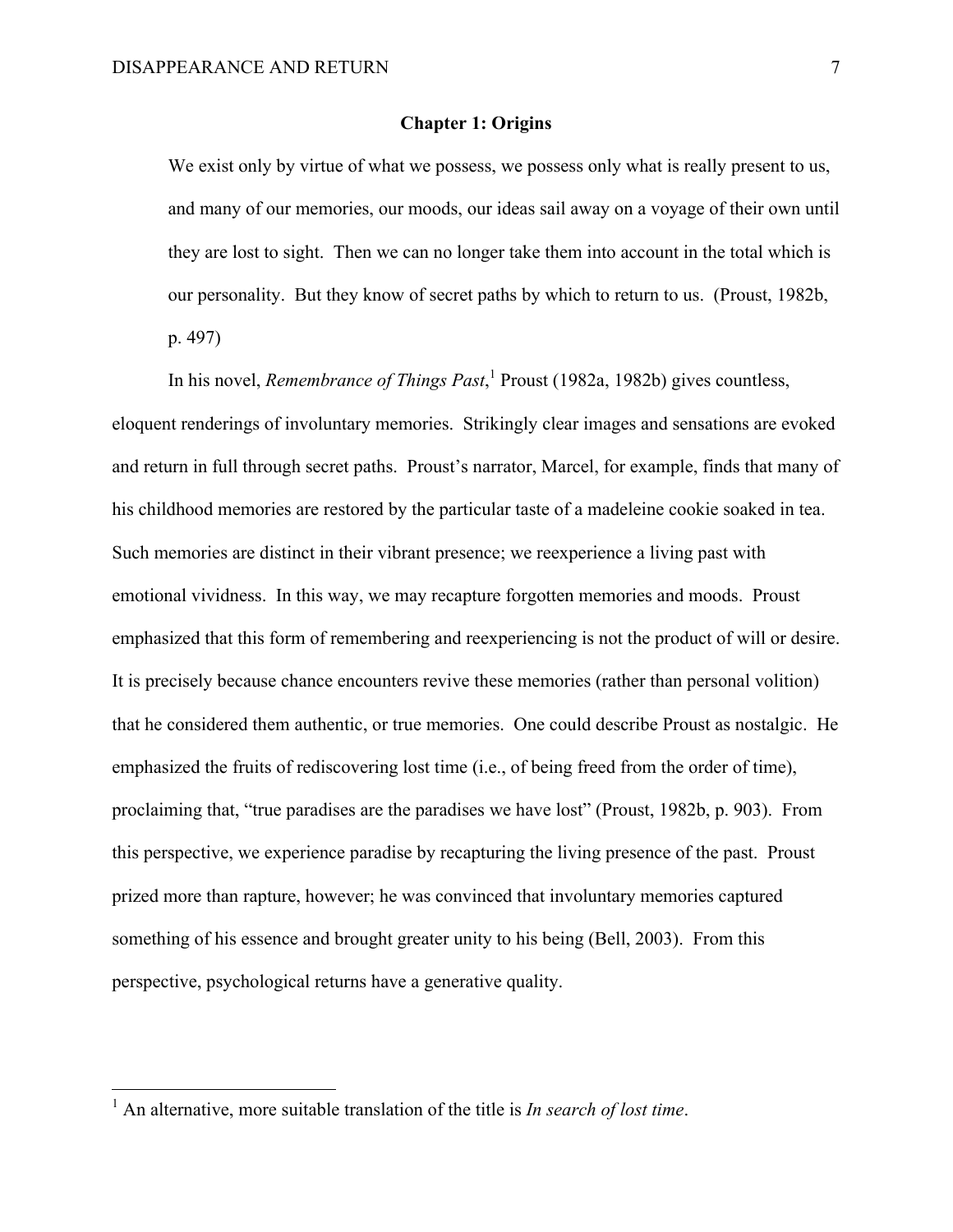## **Psychoanalytic Views on the Psychic Past**

The persistence of the past in the sphere of the mind is also a central theme in psychoanalytic thought. Generations of psychoanalysts, beginning with Freud, have been concerned with how the past pervades and influences our present lives, especially in hidden ways. Freud (1930/1961) maintained that nothing in mental life truly expires; we preserve the past in the mind and "in suitable circumstances (when, for instance, regression goes back far enough) it can be once more brought to light" (p. 69). Much earlier, Freud (1900/1953) remarked on the indestructibility of the contents of mental life, "they are only capable of annihilation in the same sense as the ghosts in the underworld of the Odyssey—ghosts which awoke to new life as soon as they tasted blood" (p. 553n.). Freud's (1937/1964) thoughts on reconstruction are also relevant. In comparison to the archaeologist, Freud writes, "the analyst works under better conditions and has more material at his command to assist him, since what he is dealing with is not something destroyed but something that is still alive" (p. 259). Psychoanalysis as a whole, it seems, is predicated on the idea that we are destined to reproduce past experiences throughout our lives, particularly those long lost to sight.

There is general agreement that the past endures in both conscious and unconscious mental life. The continuity of the past is most evident in conscious remembering, or declarative memory, whereby we reproduce the past in the mind (Loewald, 1971/1980). In this ordinary, representational memory, the past remains distinguished from the present. But beyond this, we recreate the past in less recognizable forms, such as in habitual, repetitive actions, characterological moods, dreams, and by returning to earlier modes of thought and perception. Here, there may be a sensation of familiarity born of repetition and revival, but without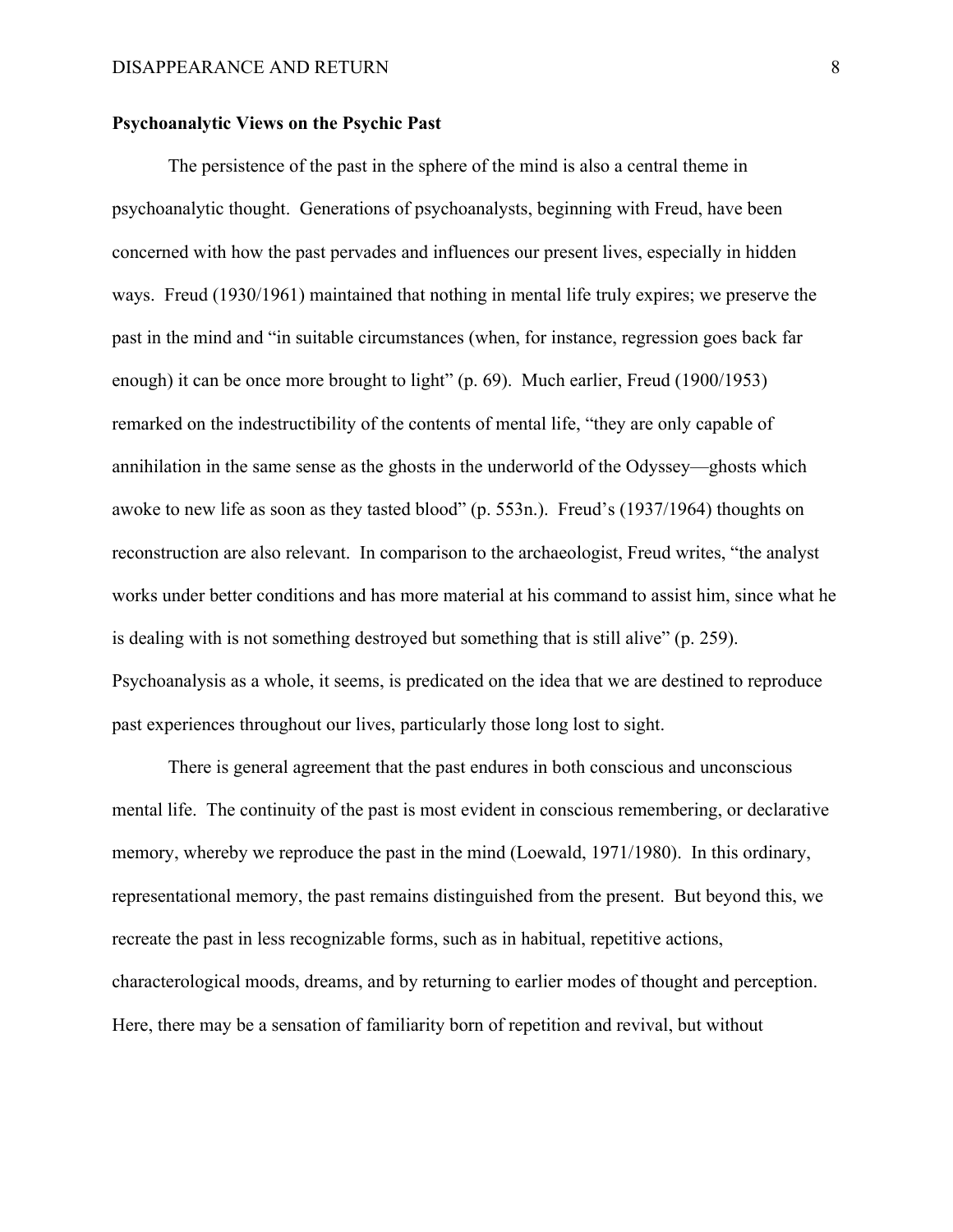knowledge of the origins of this feeling (as in procedural knowledge or memory). Still, the psychic past infuses the present, potentially expanding meaning and emotional depth.

A brief survey of some of Freud's central formulations reveals a dynamic psychic past that continually returns; rather than decay, the psychic past affects and pervades the present. For example, conceptions of psychopathology and symptom formation (e.g., the return of the repressed, deferred action, and regression) all portray the continued, though hidden, presence of the psychic past. Recall, for example, Breuer and Freud's (1893/1959) early formulation, "*hysterical patients suffer principally from reminiscences*" (p. 29, italics in original), that is, from the return of repressed, noxious memories and ideas. And on the role of regression in symptom formation, Freud (1917/1963), comments,

If reality remains relentless … then [the libido] will finally be compelled to take the path of regression and strive to find satisfaction either in one of the organizations which it has already outgrown or from one of the objects which it has earlier abandoned. (p. 359)

Later, following World War I, Freud (1920/1955) would link regression to his speculative death instinct in an effort to explain the repetition of painful experiences. In Schafer's (1976) words, this neurotic repetition expresses conflict "blindly and in infinite variety . . . [giving] emotional life a static quality" (p. 44). The result is that nothing changes, Schafer continues, "the analysand lives essentially out of time" (p. 45). Here, returns signal a loss of life and growth. In the return of the repressed, libidinal regression, and neurotic repetition, returns tend to be involuntary and unconscious. The individual experiences symptoms rather than conscious memories, reexperiences without remembering, and repeats without recognizing that it is repetition.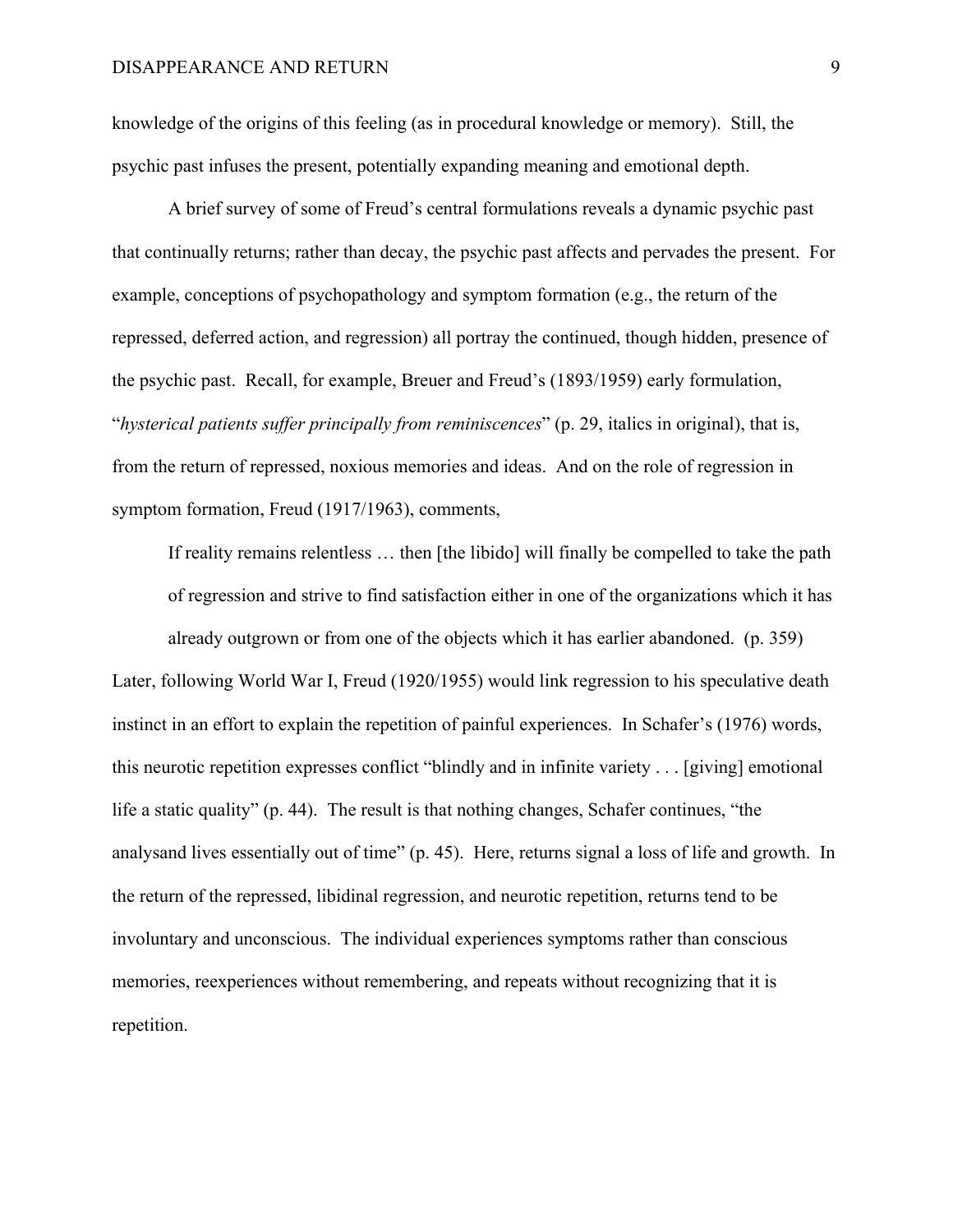Contemporary psychoanalytic theories, while a heterogeneous collection of distinct and sometimes conflicting theoretical outlooks, perpetuate Freud's emphasis on the preservation of the past in the mind. In general, contemporary analytic theories (e.g., object relations theories, relational theory, or control-mastery theory) have displaced Freud's emphasis on drive discharge, or stimulus reduction, with the establishment and maintenance of relationships, specifically, object relationships (Eagle, 2011). In Mitchell's (1988) language, "relationships with others, not drives [are] the basic stuff of mental life" (p. 2).

Contemporary models tend to ascribe the etiological core of psychopathology to the *persistence* of early modes of relating, an important aspect of which is attachment to old object ties. These early modes of relating might have been adaptive at one point, in that they enabled the individual to live through difficult circumstances, but they are maladaptive in later life insofar as they interfere with enriching and gratifying relationships (i.e., new object ties). In psychopathology, people largely experience later relationships in terms of early relationships, primarily to caregivers, which were in some respects harmful and traumatic. That is, psychopathology stems from excessive reliance on archaic modes of relating. The repetition of outdated, stereotyped modes of relating is often (though far from always) unconscious, or unformulated, despite being familiar.

In Eagle's (2011) review of contemporary analytic theory, the persistence of earlier modes of relating is a function of both learning (including procedural learning) and clinging to early object ties. In learning, we form general representations of self and other through repeated, prototypical interactions with primary objects; in turn, these representations inform our experience of and expectations for subsequent relationships. This relational learning, or implicit relational knowledge (Stern et al., 1998), has the added weight of emotional attachment. The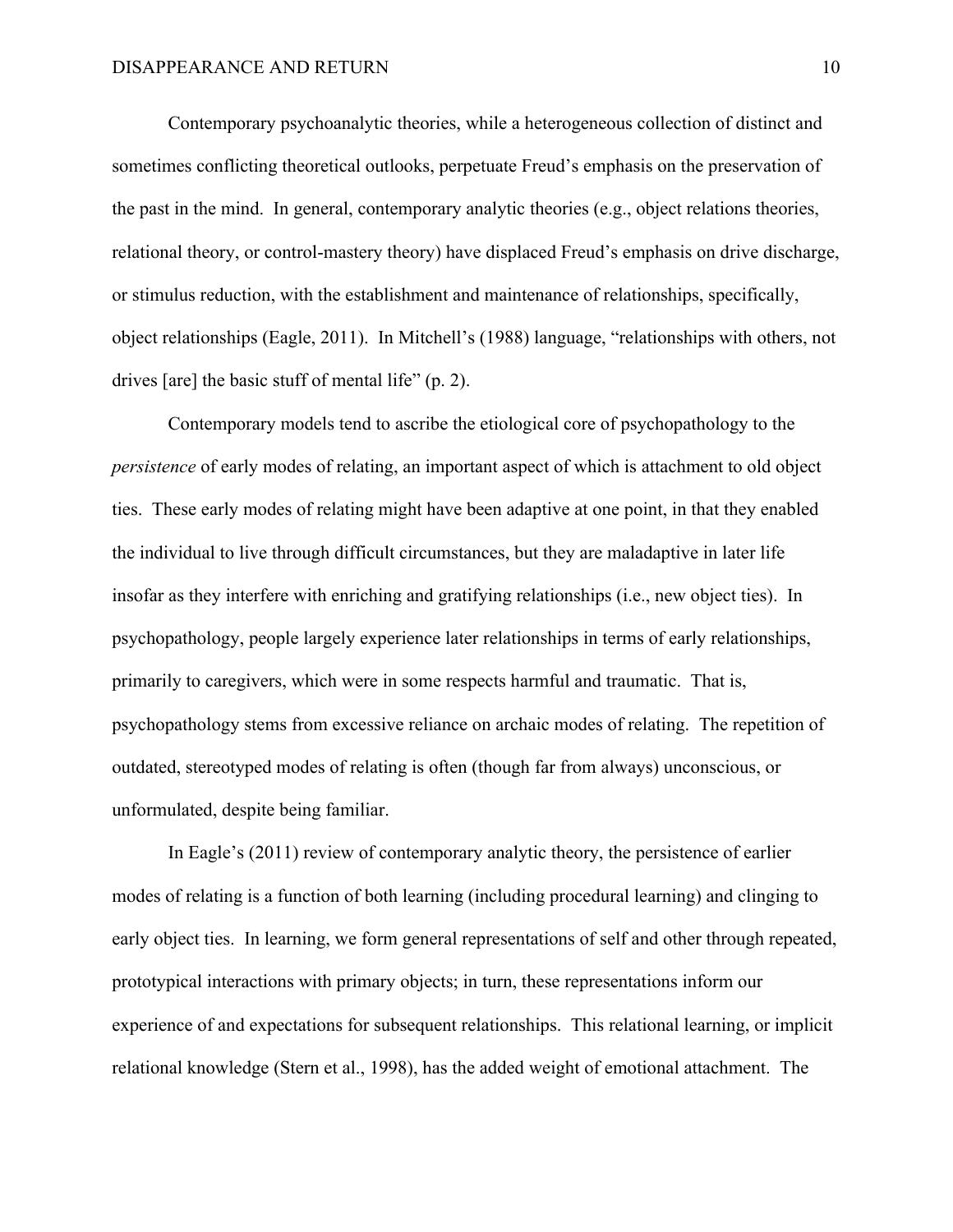persistent clinging to early object ties, according to Mitchell (1988), provides a sense of needed "familiarity, safety, and connectedness" (p. 172). This general formulation of psychopathology (i.e., learning and clinging) is evident in Fairbairn's (1952) internalized objects and object relations, Bowlby's (1973) internal working models, Weiss's (1993) unconscious pathogenic beliefs, and Mitchell's relational configurations, for example. To be clear, these concepts are not identical, but do share the basic assumption that a significant aspect of psychopathology is due to continued and inflexible reliance on earlier modes of relating, or ways of being.

## **Comparing Proustian and Psychoanalytic Views**

Proust and psychoanalysis both display a retrospective impulse, specifically with respect to the persistence of the past. At first glance, however, Proustian and psychoanalytic perspectives on the return of the past appear to be at odds. For Proust, the secret paths that enable isolated fragments of experience to return to life provide a happy reunion. In psychoanalysis, such secret paths form the basis of psychopathology. The return of the repressed, libidinal regression, and attachment to archaic object relations are the products of a fragmented mind, not an integrated personality. Rieff (1979), for example, argues that "the past, for [Freud], is condemned as permanency, burden, neurosis" (p. 187). This discrepancy between Proust and psychoanalysis reflects their different vantage points. Unlike Proust, psychoanalytic attention has tended to concentrate on the pathological nature of returns. Because psychoanalysis inevitably deals with disturbing experiences (i.e., with clinical material) the continuity of the past will acquire meaning and significance that is often unlike that of Proust's. Psychoanalytic emphasis on neurotic forms of regression and repetition is reasonable given that analysts mainly developed their theories through treating patients.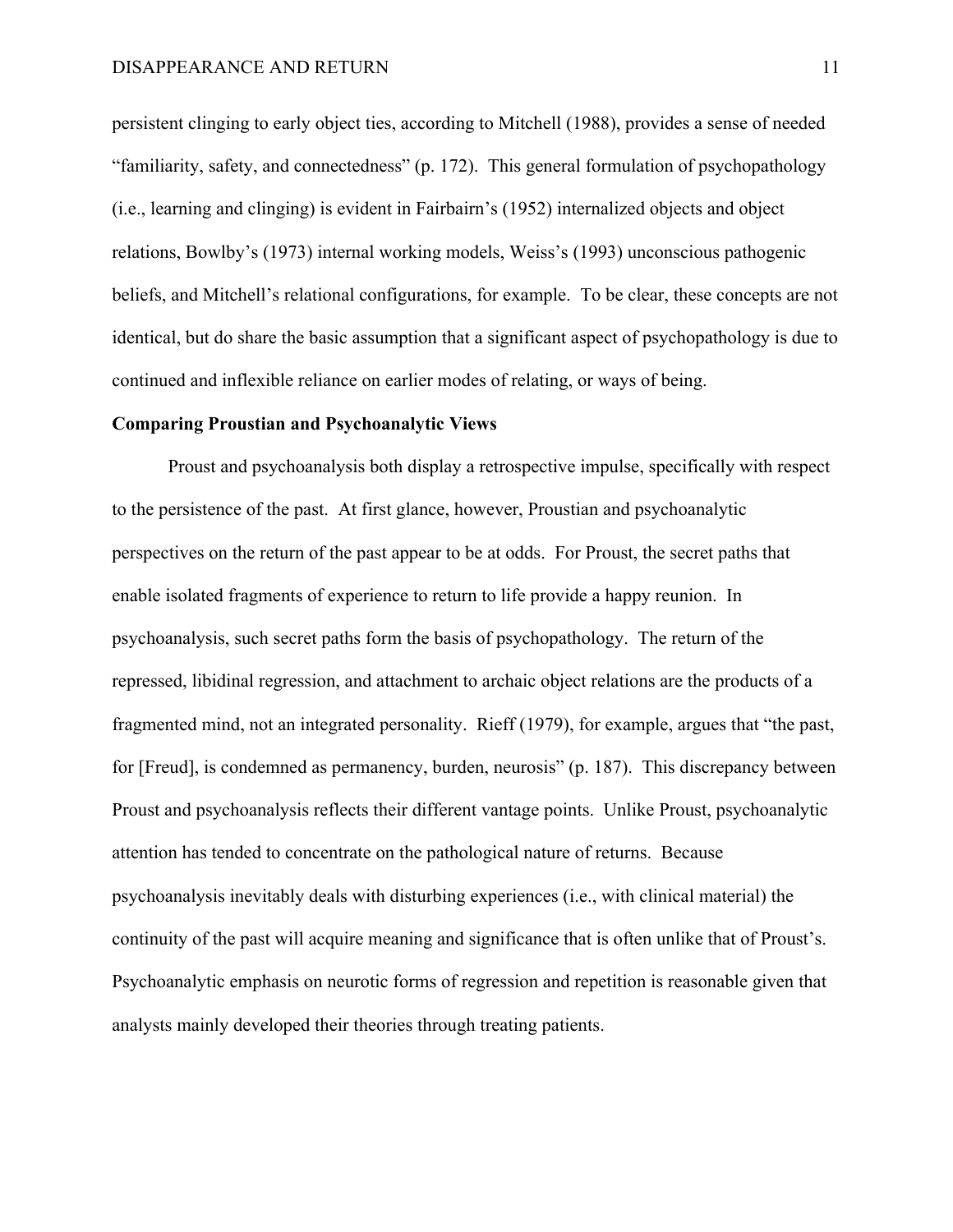Still, conceptualizations of treatment reveal commonalities between Proust and psychoanalysis. Consider that psychoanalytic treatment tends to rely on notions that depict various returns (e.g., abreaction, transference, and reconstruction). These returns lead to greater freedom and integration in the personality. To begin with, the fundamental rule or method of free association is a practice that enables unwanted or hidden thoughts and memories to re-enter conscious awareness, often with the aid of interpretation. The past also returns in the transference, where the analysand's hidden and forgotten impulses come to life and are reexperienced in relation to the analyst. Optimally, the analyst helps the analysand recognize her familiar experience as a reflection of the forgotten past, effectively transforming unconscious repetition into conscious recollection and so, bringing greater unity to the analysand's personality. Freud's (1912/1953) memorable remark on the transference conveys its significance to analytic treatment, "it is impossible to destroy anyone in absentia or in effigie" (p. 108). The reference to destruction symbolizes freedom from a past that haunts and constricts the present. Reconstructing or redescribing the analysand's experience ultimately allows her to reexperience and remember *differently*, that is, as informed by psychoanalytic understandings (Schafer, 1983, p. 194). In psychoanalytic treatment, what was hidden finds the light of recognition. In time, involuntary and unconscious returns are transformed into volitional and conscious actions, including acts of *re*–collection.

In the end, we may be surprised to find a fair degree of commonality between Proust and psychoanalysis. Both hope to reclaim the past, the former in search of paradise and unity, and the latter in search of freedom and integration. Both seek to cure the malady of lost time, the former through reexperiencing a living past in the present, and the latter through discovering the unacknowledged past in the present. In either case, a felt link between present and past is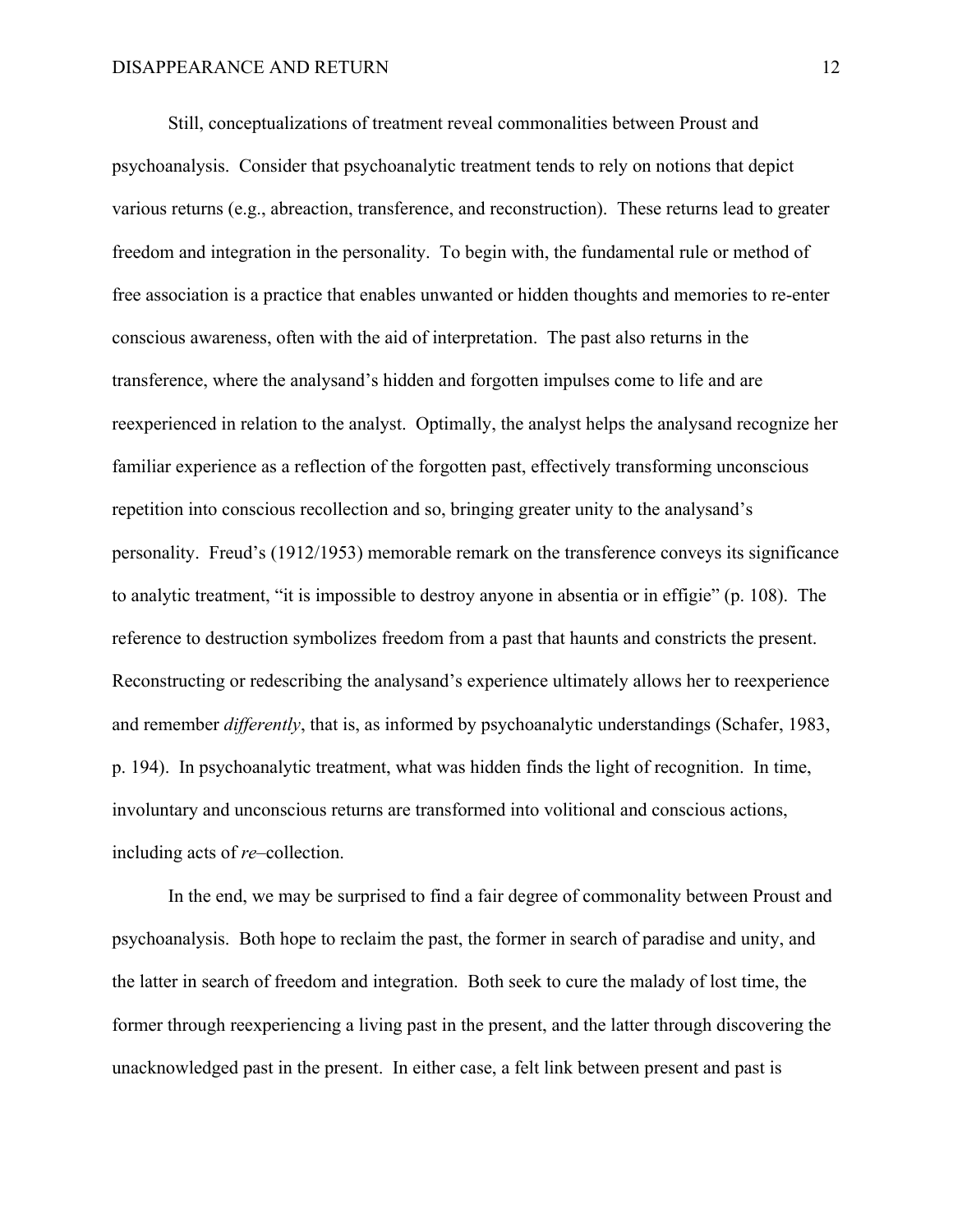restored, and a fragmented self is restored to a unitary being, more capable of true self experiencing (Winnicott, 1965).

Discovering and describing the ways in which the past is kept alive and how it continues to influence our present lives, particularly in terms of disrupting or interfering with our ability to live well, has been a central theme in psychoanalysis from the beginning and continues to this day. In many ways, to think psychologically is to think historically, to see the ways in which "what was, is, and what is, was" (Schafer, 1983, p. 196); and even when we are (trying) not to think psychologically, we seem unable to escape living historically. On the whole, it seems that if one could garner a psychoanalytic perspective on psychological returns, namely repetition, it would likely convey the following: involuntary (or disowned) and often unconscious repetition of difficult aspects of the past plays a central role in the formation and continuation of psychopathology; however, that very repetition may be put to use in a psychoanalytic treatment that transforms blind repetition into meaningful communication and change. In a printed version of a talk, "Waiting for Returns: Freud's New Love," Phillips (2006) writes, "the medium of the so-called cure of psychoanalysis is the patient's capacity for repetition" (p. 209). In this way, repetition yields psychological growth.

#### **The Search for Clarity and Common Ground**

Multiple voices within psychoanalysis have described beneficial aspects of returns. In addition to considering regression as a pathogenic agent, Freud thought regression was an aspect of ordinary life, including dreaming and daydreaming, jokes, and creativity. Other examples include the notion of regression in the service of the ego (Kris, 1952), repetition as re-creation (Loewald, 1971/1980), benign regression (Balint, 1968), and regression to dependence (Bollas, 1987; Winnicott, 1955/1975). Although these formulations represent a range of theoretical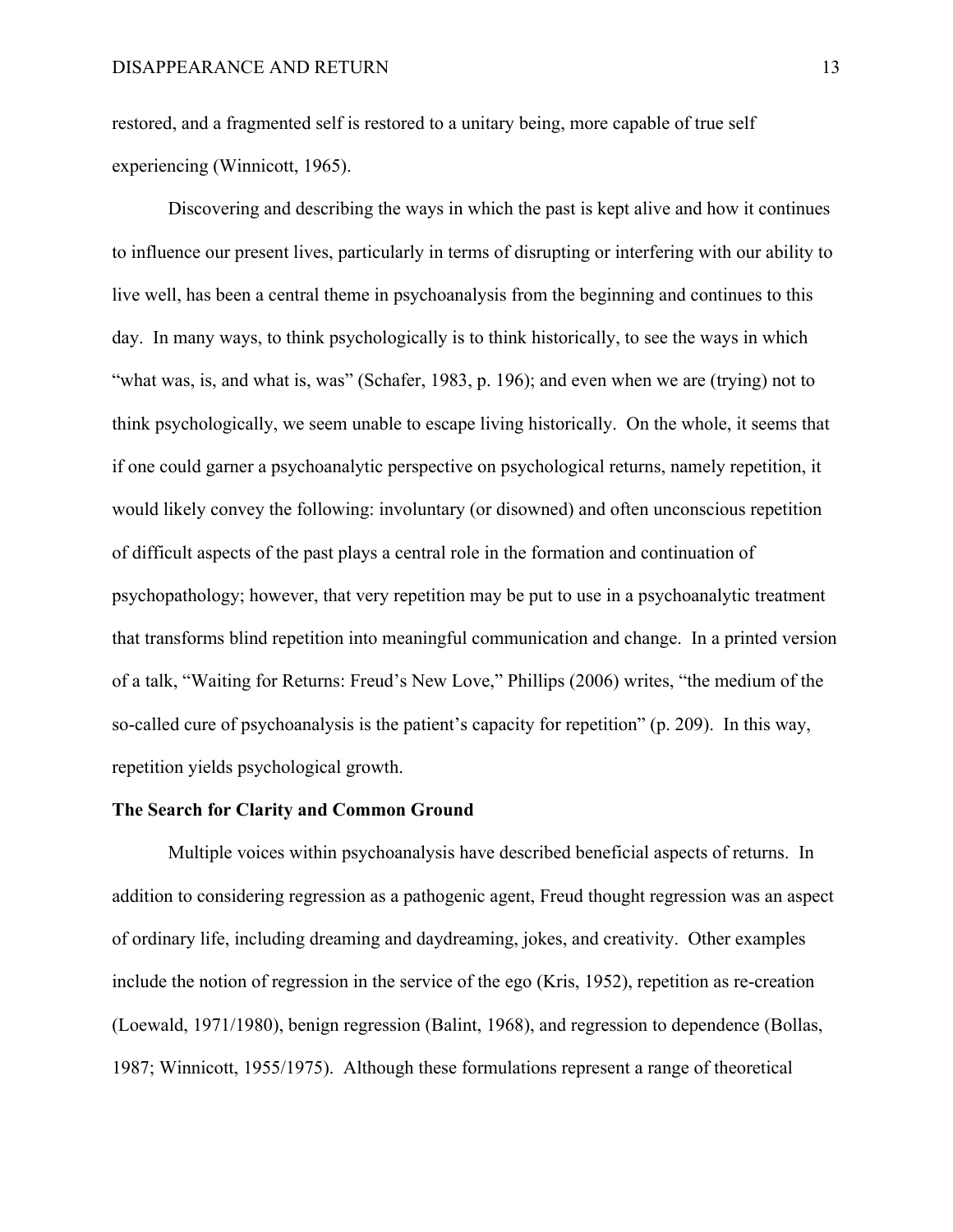perspectives, there is a common thread: All suggest that under the right conditions returns may signal a (normal) process of mental growth and creativity.

Despite these important contributions, psychoanalysis has yet to adequately articulate an explicit theory or model of generative returns, which would counterbalance historical emphasis on those that are destructive. As it happens, we sometimes overlook similarities in novel theoretical developments, particularly when they arise in isolation from one another and from competing perspectives. This seems to be the case with respect to various contributions on the generative potential of returns. It is possible that the continued dispersal of these contributions has delayed full appreciation and systematic study of generative returns with respect to psychoanalytic theories (Inderbitzin & Levy, 2000; Knafo, 2002). Furthermore, continuing to subsume various returns under familiar terminology that have historically signified or emphasized psychopathology (e.g., regression and repetition) seems to muddle rather than clarify psychoanalytic theories; these concepts have perhaps been overloaded in this respect. A preference for conceptual consistency (that is, constancy) can sometimes obscure subject matter over time. One can imagine that well established connotations or definitions, like fixation points, might exert a retrograde pull on these concepts. Hence, we may benefit by coining a few new terms.

While there are reviews and studies on specific varieties of returns (e.g., Blum, 1994; Loewald, 1971/1980, 1981), there have been no previous attempts to take stock of what psychoanalytic theories have contributed to our understanding of returns in general, particularly with respect to their generative potential. It seems valuable to gain further clarity on a topic that cuts across so many typical distinctions (e.g., between psychopathology and health, old and new, replication and creativity, et cetera). A thorough study on this complex area should yield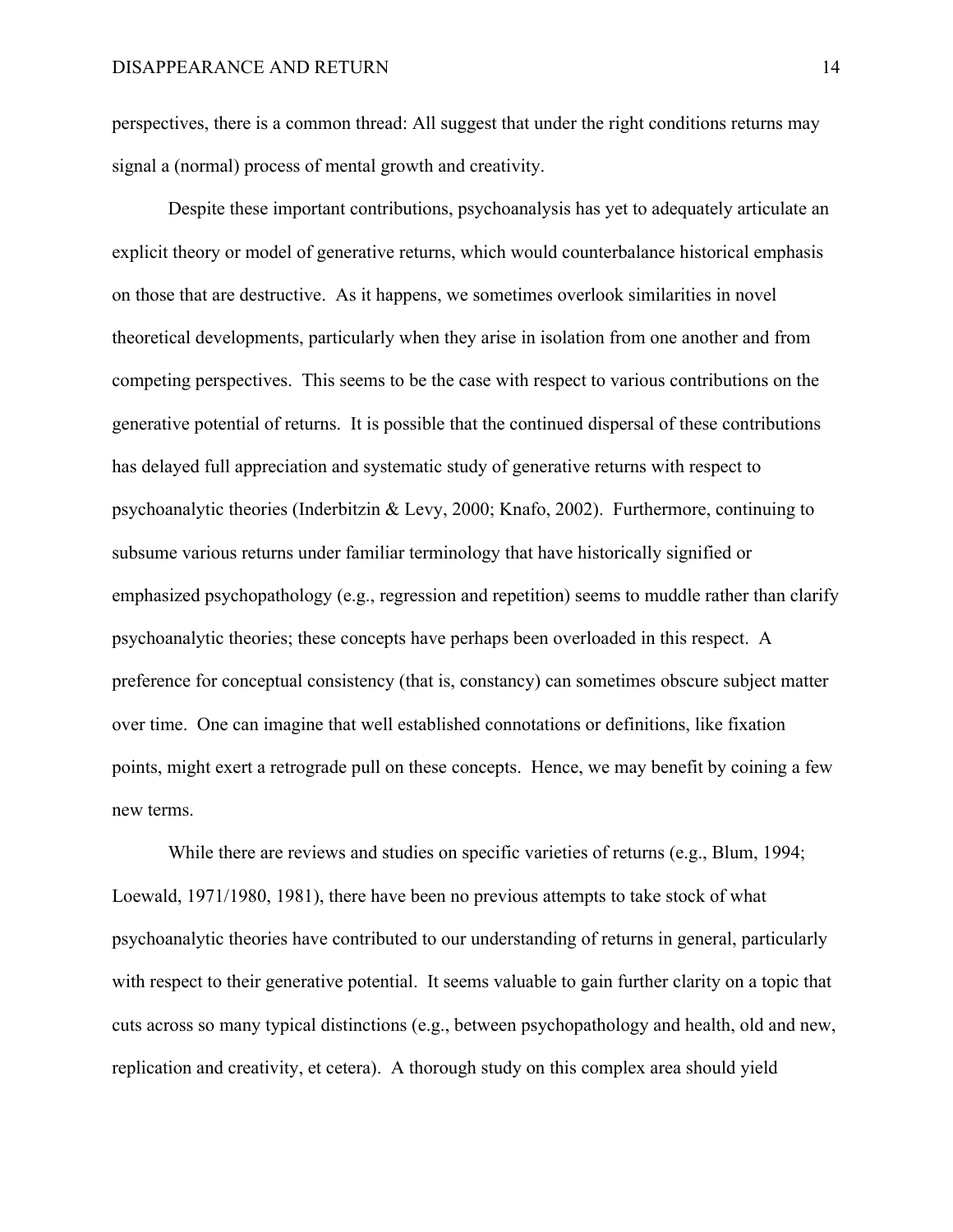important theoretical clarification, particularly on the place of returns in psychological growth and well being. Moreover, common ground in an otherwise diverse theoretical milieu will become more evident.

Two courses of action are useful at this point: first, to explore detailed experiences of returns, and second, to examine psychological theories that are particularly relevant to returns. With respect to the field of experience, a special category of returns (henceforth *integrative returns*) will help illuminate their generative potential. Proust's (1982a) involuntary memories, described at the start of this introduction, exemplify these integrative returns; this type of experience is particularly intriguing precisely because it provides a contrast to historical emphasis on pathological returns. In the next chapter, several vignettes portray examples of integrative returns, bringing greater clarity and life to our topic, without oversimplifying it.

After detailing the essential features of integrative returns, there follows a study and interpretation of pertinent literature, including Freudian theories, British Object Relations theories, as well as some contemporary American perspectives. This reappraisal involves two basic undertakings: the interpretation and application of theory. Several familiar psychoanalytic concepts and practices are reinterpreted as examples of generative returns. The application of psychoanalytic theories, such as those of Klein and Bion, to the psychology of returning will help to clarify and differentiate these phenomena. The complementary actions of exploring experience, on the one hand, and literature on the other, supports a general classification of generative and non-generative returns.

There is general uniformity in the progression of generative returns that various psychoanalytic theories describe. That is, regardless of theoretical perspective, generative returns follow a basic progression from an open, receptive frame of mind, to a period of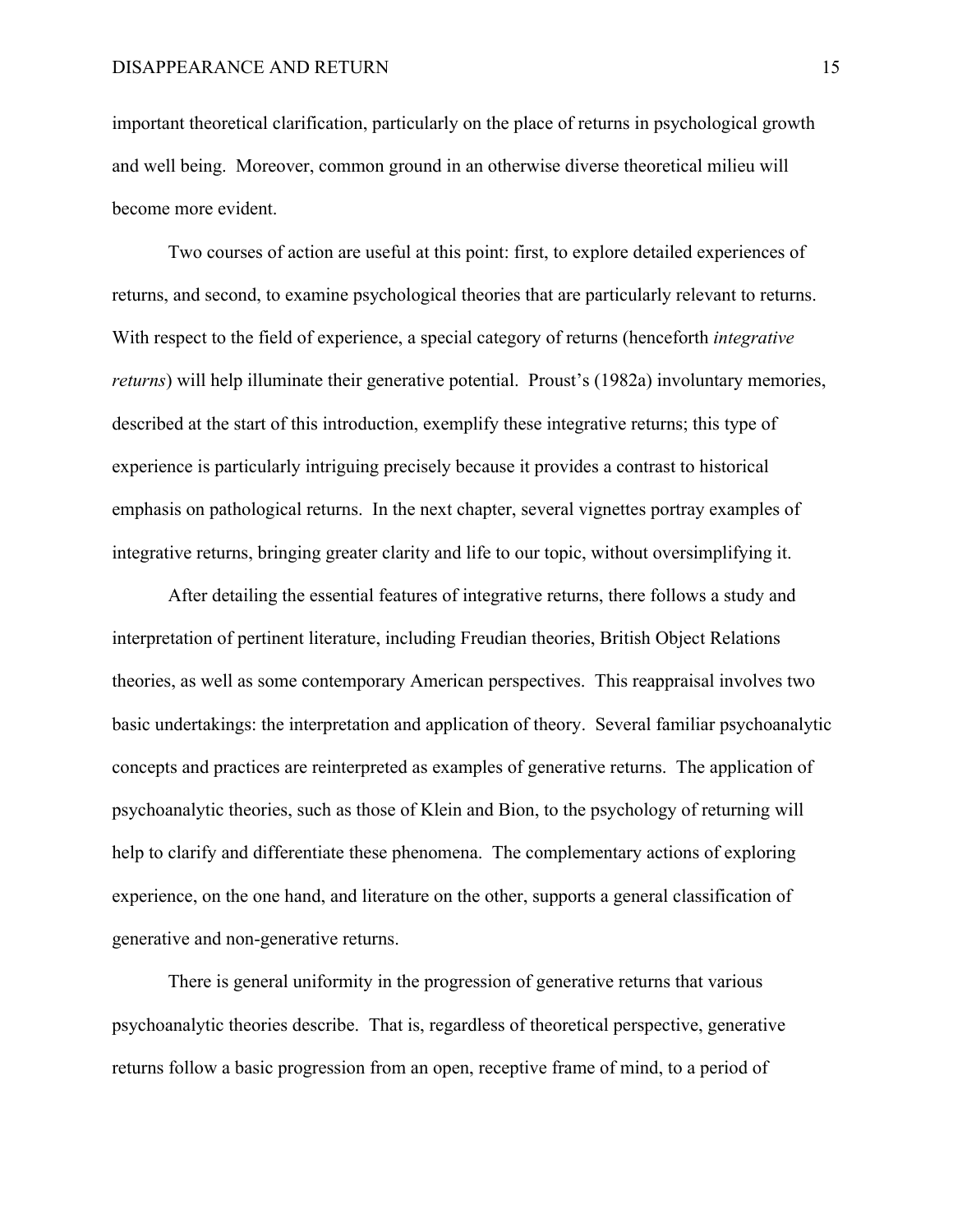## DISAPPEARANCE AND RETURN 16

involuntary retrieval and reimmersion in the original frame of mind and sensibility, to a third reflective state, conducive to mental growth, creativity, and integration. Several psychoanalytic ideas convey this progression in generative returns, including (but not limited to) early formulations of catharsis, the transference, generative moods (Bollas, 1987), and historical sets (Bollas, 1989). In the end, we have a more balanced articulation of returning in the psychological sphere, one that can account for both generative and non-generative returns.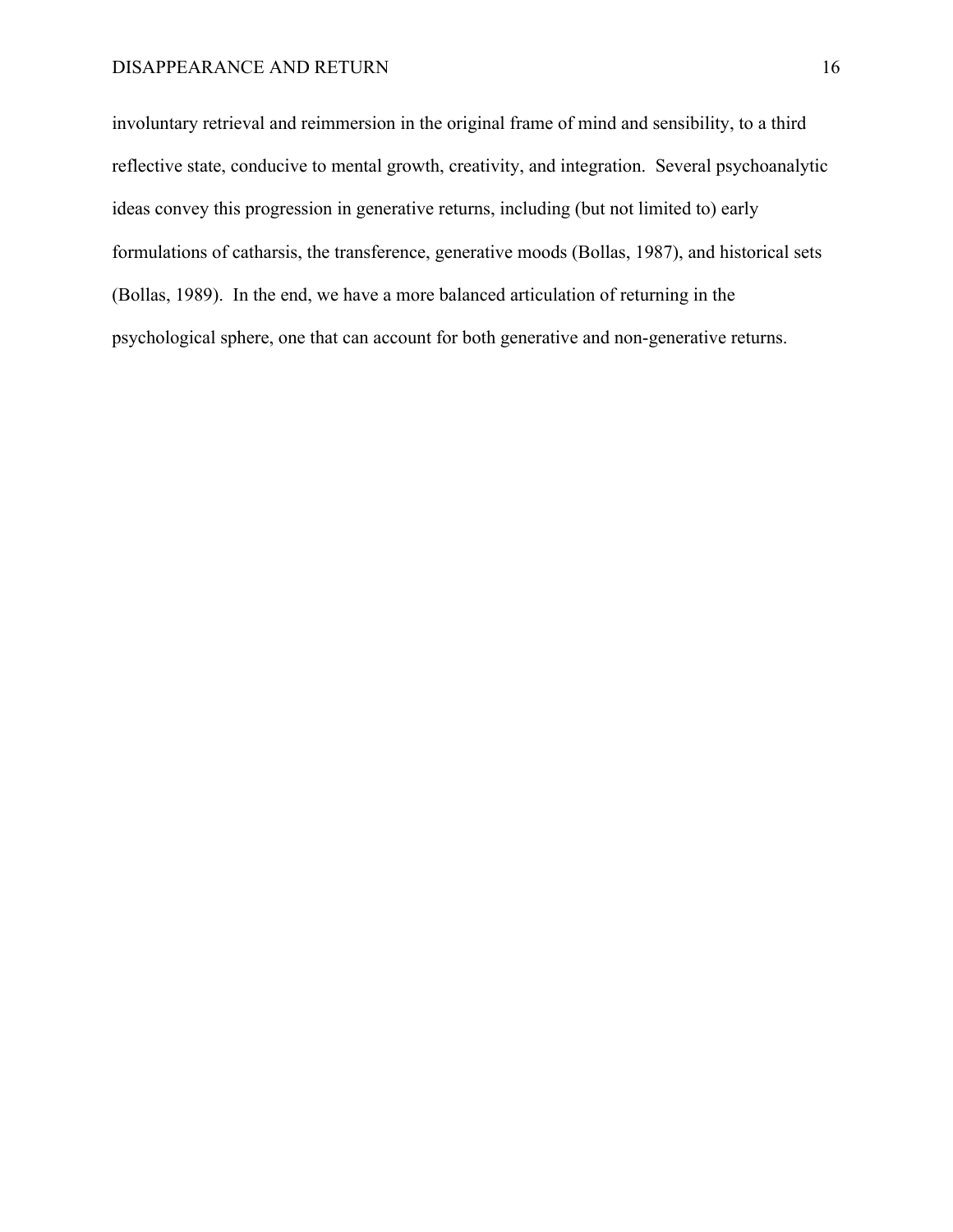## **Chapter 2: Integrative Returns**

In this chapter, several vignettes illustrate a special category or type of returning, that is, integrative returns. This category falls within the larger classification of generative returns. Defining this subclass (i.e., integrative returns) will help elucidate the nature of generative returns. The examples will both evoke some well-known psychoanalytic concepts and hint at some contemporary ones. However, with very few exceptions, theoretical terms are absent here as that will be the focus of later chapters. The term integrative highlights the meaning and understanding that these returns convey; through them, we relive essential moments in time, feel again the impact of emotions, desires, and ideas, but *with the necessary reflective distance for learning*. They are integrative, unifying experiences. Thus, integrative returns are distinct from those that are nonreflective, defensive, and degenerative. The latter are disintegrative.

After the vignettes, there follows an analysis and outline of the essential features of integrative returns. To my knowledge, integrative returns have yet to be identified or differentiated from others, such as regression or the repetition compulsion, in the psychoanalytic literature; however, Bollas's (1987, 1989, 1992) thinking on conservative objects, mnemic objects, and historical sets comes very close. I apply Bollas's (1992) categories of simple and complex selves to the defining features of integrative returns to add further clarification.

To be clear, the examples are well defined and distinct, perhaps even dramatic, but this does not mean that integrative returns must meet such criteria. Rather, intense experiences merely seem to present the clearest picture of our subject. Thus, it is certainly likely that more common, ordinary experiences will also be relevant. These vignettes will serve as a reference point throughout this paper, and will help to clarify distinctions and similarities across theoretical perspectives.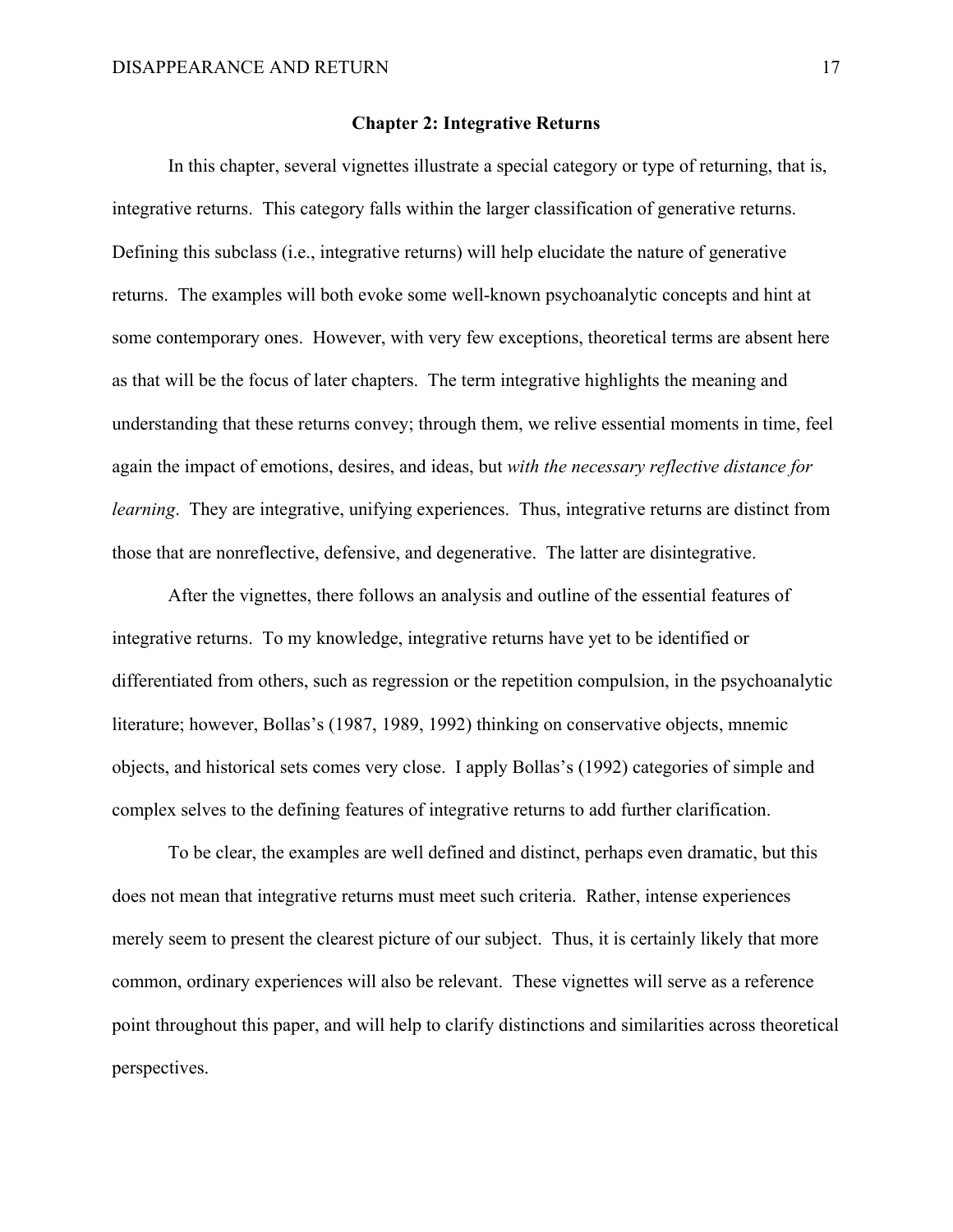## **Wild Strawberries**

Ingmar Bergman's classic film, *Wild Strawberries* (Ekelund & Bergman, 1957), is replete with a variety of returns, too many in fact to review here, which are well suited for our purposes. Importantly, the film and hopefully this vignette will provide opportunities to identify with the kinds of experiences that fall under the category of integrative returns. This familiarity of experience should provide a useful reference point during later theoretical chapters. To be sure, the vignette is not intended to demonstrate the actuality of these experiences; if that were the case, then a fictional character would be wholly misguided. Cognitive research on involuntary memories suggests that they are common enough (Berntsen, 1996, 1998).

This vignette shows a general progression in integrative returns, from a state of receptivity to vivid reexperiencing and then, to a reflective state that seems to facilitate integration. Some plot summary is necessary before portraying the integrative return in order to appreciate the progression of these experiences and how they may affect the person. On occasion, I reference Erik Erikson's (Erikson, Erikson, & Kivnick, 1986) analysis of the film to support and develop my representation. Erikson used the film to teach the human life cycle in a college course, "because of the totally convincing way in which it presents an old man's survey–in memories, fantasies, and dreams–of the stages and the places of his development" (Erikson et al., 1986, p. 239). Overall, Erikson considers Bergman's film as the story of an old man in search of the transcendental meaning of his life. More specifically, it is about his struggles to recognize and change his lack of vital involvement. One integrative return in particular (to a wild strawberry patch) seems instrumental to his transformation, as Erikson's subtitle suggests, *Revisitation and Reinvolvement*.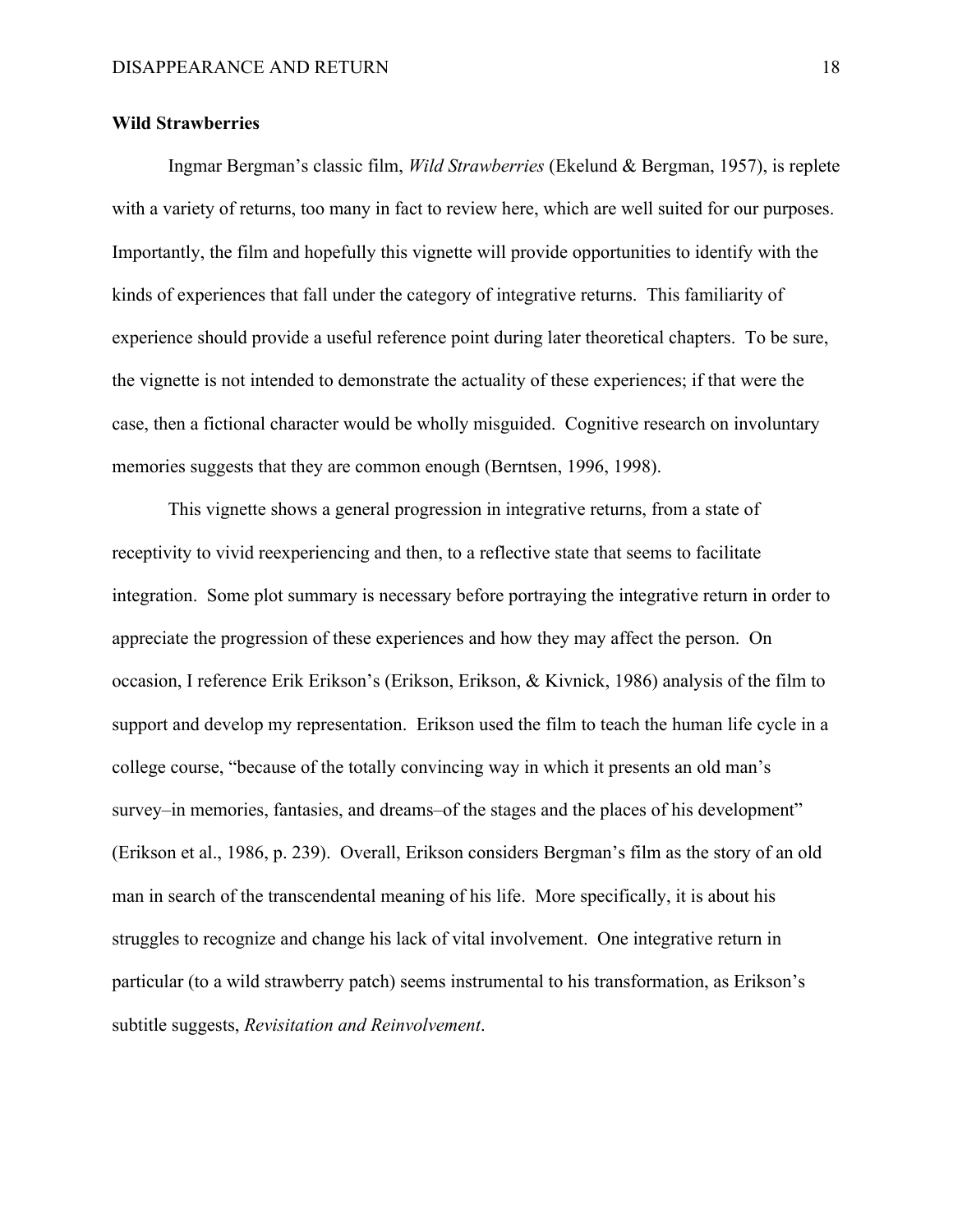**Background.** *Wild Strawberries* (Ekelund & Bergman, 1957) is the story of an aging man, Professor Isak Borg, who is deeply immersed in recollecting his past while en route to receive an honorary degree from his alma mater. The award is a tribute to his 50-year career as a physician. One might expect him to reminisce about his professional life on such an occasion, but he is compelled to revisit past experiences of a more personal nature.

We are introduced to Dr. Isak Borg in the opening scene. He sits alone in his home study, reflecting on his life and the preceding days. Writing at his desk, he explains that he has withdrawn from his social life, which has left him rather lonely in his old age. Still, he has worked hard, and has had a fulfilling professional career. He has one child, his son Evald, also a doctor, who happens to live in Lund where he is to receive his honorary degree. His son has been married for several years, but has no children. His mother, 96-years-old, is still alive and vibrant. Dr. Borg's wife has been dead for many years, but he is "lucky" to have a good housekeeper, Agda. Finally, he introduces himself, a 78-year-old professor, Isak Borg, the only surviving child of 10 brothers and sisters. One gets the impression of a solitary, proud man<sup>2</sup>, who is unusually reflective about his feelings and relationships. Erikson et al. (1986) detect self-isolation and a lack of involvement; yet, "something seems to have made him acutely curious" (p. 241). Soon, he is narrating the events of the preceding day, beginning with the uncanny dream that preceded his return to years past, with "a special sense of self-awareness" (p. 242).

**A strange dream.** In the dream, Isak is taking his regular morning walk, and is troubled by a series of unusual happenings. The streets and buildings are empty. Isak appears befuddled and disoriented. There is a large clock on the street, but as he gets closer, he finds that it has no

 <sup>2</sup> See Robert May's (1981) book *Sex and Fantasy* for an enlightening and comprehensive study of pride in male development as well as alternative patterns in female development.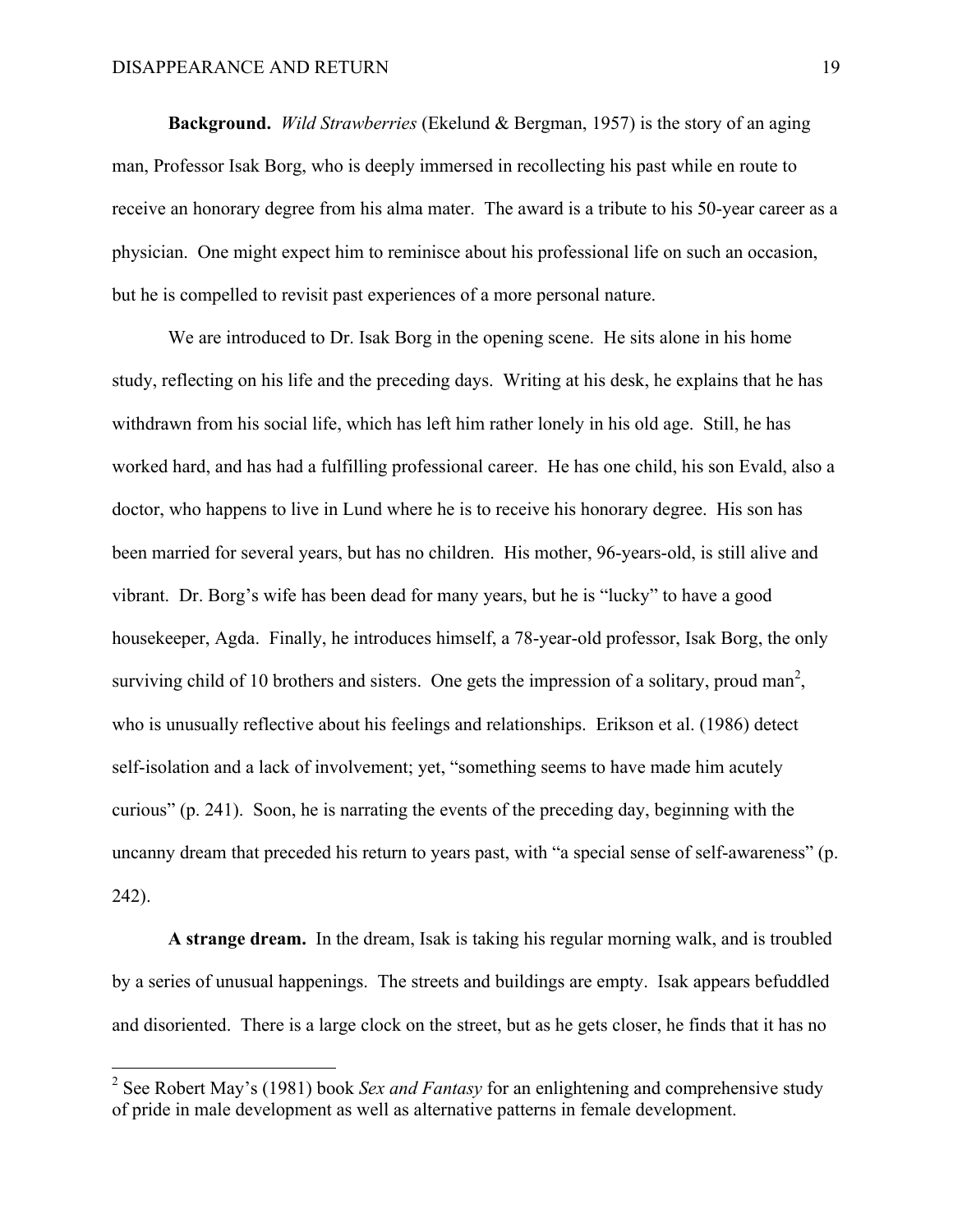## DISAPPEARANCE AND RETURN 20

hands. He reaches for his pocket watch, but it too has no hands. The hot sun beats down on him, and he places his hand on his forehead. Isak turns; he notices a man down the street and approaches him. He places his hand on the man's shoulder to get his attention, but is alarmed to see that the man has no face; it is distorted, caved in. The man collapses on the street and disappears in his clothes as dark fluid flows out. Next, with the clock bells ringing, a horse and carriage come down the street in the direction of Isak. It is a hearse with no driver. The carriage catches a wheel on a lamppost and repeatedly bangs into it, eventually losing the wheel. The free wheel moves menacingly towards Isak, forcing him to move out of its path. The coffin slides out onto the street, and the horses run off dragging the disabled carriage behind. Seeing an arm exposed Isak approaches and peers into the coffin. He finds a corpse that appears to be his double, which startles him. The corpse reaches out, grabs a hold of Isak's arm, and he awakens.

The dream's manifest content and, in particular, the overall mood portray Isak's deep distress over his isolation, loss, and mortality. Isak is portrayed as feeling lost, directionless, and confused. His attempts to orient himself are frustrated: he locates a clock with no hands and a man with no face. The carriage has no driver. Isak's confusion and helplessness turns to fear and terror as he comes face-to-face with death: A man with no face (no identity) collapses on the street and vanishes in his clothes; a corpse resembling Isak eerily comes to life and reaches to pull him into the coffin. The dream depicts a confused and strange arena. There seems to be no order or direction. Even categories of life and death are variable.

**A change in plans.** The following morning, Isak decides that rather than flying to Lund to receive his award as planned, he will drive. This deeply irritates Agda, his housekeeper, and they argue like an old married couple, prompting Isak to say, "We are not married." For this, Agda thanks her god. Soon, however, she submits and offers to help him pack. Isak warms, and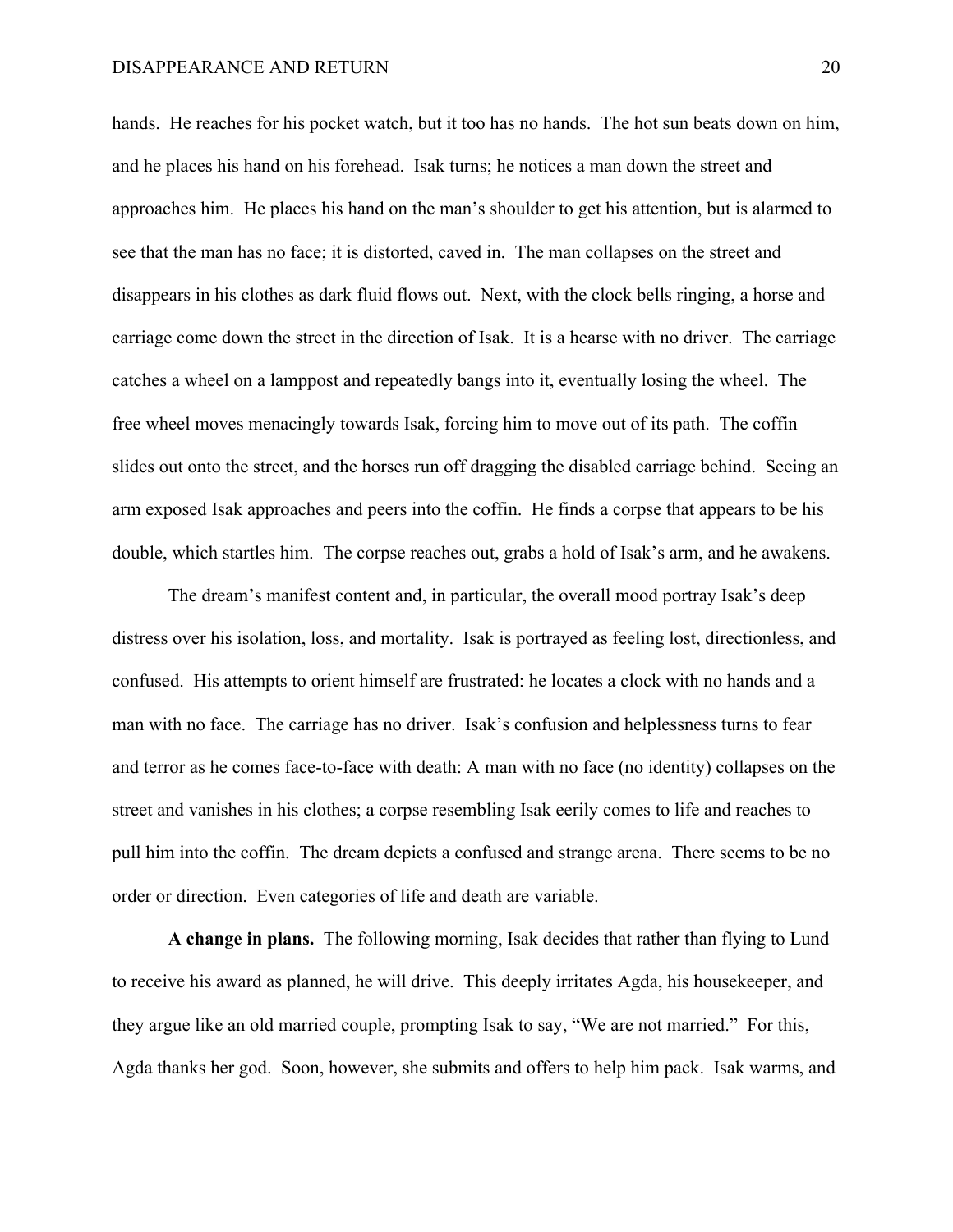resolves to make it up to her with a present. At breakfast, a beautiful woman enters, Marianne, the wife of Isak's son Evald. She has been staying with Isak due to some marital discord, of which we have learned nothing. Marianne asks if she may accompany Isak to Lund to return home to Evald, and he agrees.

In the following scene, Isak and Marianne are in the car. Here, we learn something of his character. Marianne goes to light a cigarette, but Isak asks her not to smoke, saying there should be a law against women smoking. He speaks highly of cigars, a vice suitable for men only. Marianne recounts, "and what vice may women have?" "Weeping, giving birth, and speaking ill of her neighbors," Isak replies. One begins to get a sense of his insensitivity and rigidity. Soon they are discussing Evald's financial debt to his father. Isak feels it is a matter of principle that Evald pay him back in full, and is sure that Evald respects their agreement. Marianne rejoins that Isak is "filthy rich" and does not need the money. Her resentment breaks free as she informs Isak that while his son shares his principles, "he also hates [him]." Once more, Isak is startled.

Soon after, Isak wants to know what Marianne has against him. She does not hold back, coolly stating that he is "selfish, utterly ruthless, and [that he] never listens to anyone," all the while hiding it beneath his "old world manners and charm." She reminds him that when she approached him a month ago for help regarding her marriage, he said, "don't draw me into your marital squabbles, I don't give a damn; I have no respect for mental suffering, so don't come lamenting to me." In addition to being withdrawn and isolated, Isak can be harsh and scornful, particularly of others' feelings, for which he seems to have no patience. Yet, one also has the sense that Isak is newly receptive and accessible. He tells Marianne that he liked having her at the house and says she is a "fine woman." Isak seems to make a reparative gesture, perhaps indicating that he is approaching a more reflective state. He gingerly informs Marianne that he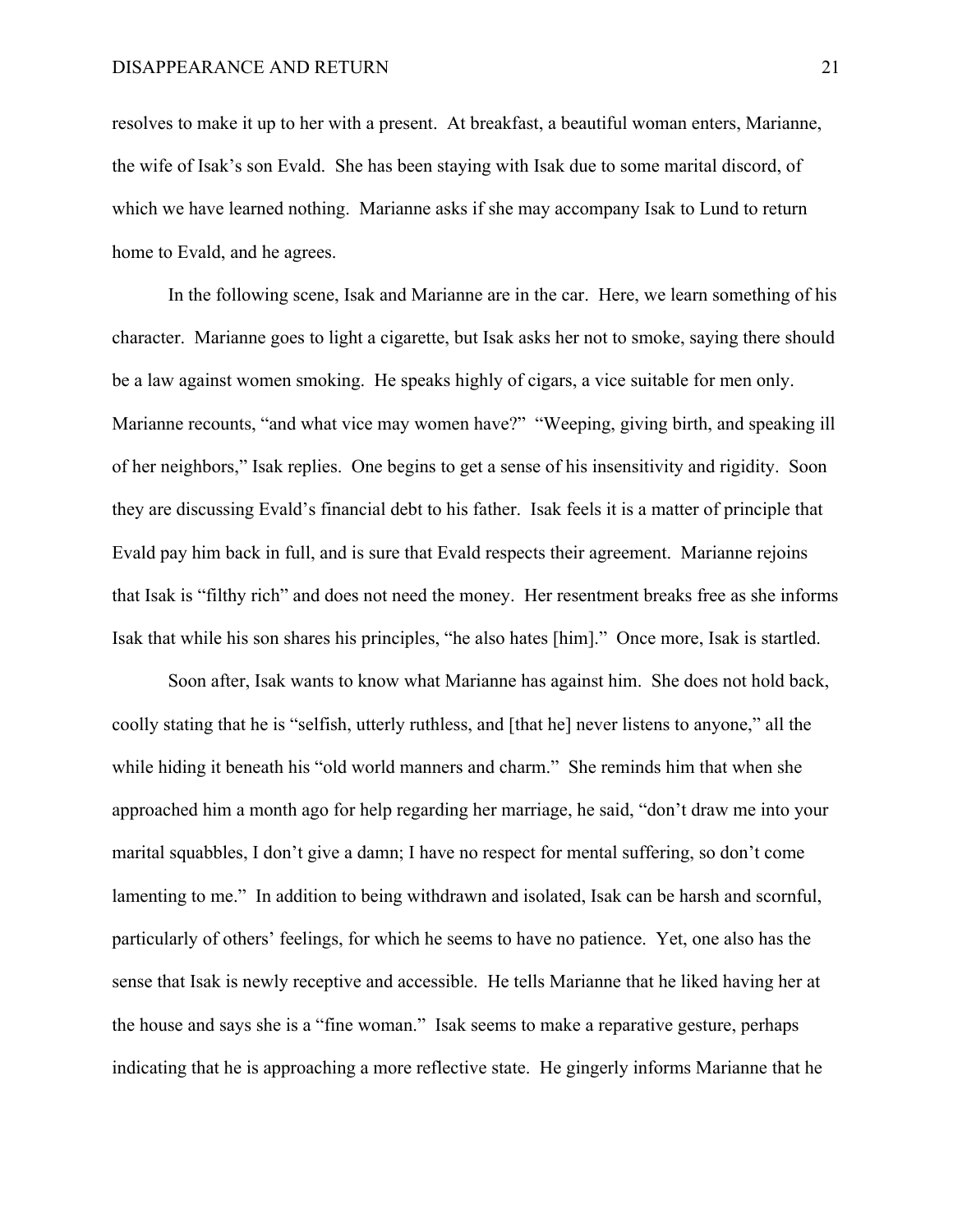had a dream last night. But, she treats him with the same indifference that he had afforded her, saying she has no interest in dreams.

**A daydream.** Isak veers off the main route; he wants to show Marianne something. They park the car and wander down an overgrown pathway. It is the summerhouse of Isak's childhood. Marianne leaves him to take a swim at the lake. Nostalgic, Isak settles at a familiar wild strawberry patch. He sits down to eat the berries, "as if they contained some consciousnessexpanding essence" (Erikson et al., 1986, p. 247). "Perhaps I got a little sentimental . . . a little tired . . . a bit sad," says Isak, as he begins to let his mind wander. He does not know how it happened, "*the day's clear reality dissolved into the even clearer images of memory . . . with the strength of a true stream of events*" (Ekelund & Bergman, 1957). Erikson et al. describe it thus, "the real scene and dreamlike images now begin to fuse" (p. 247).

In his reverie, Isak sees Sara, the lighthearted, blond sweetheart of his youth, picking wild strawberries for her Uncle Aron's birthday present. He tries speaking to her, admitting that he is now quite old, but then, to Isak's disappointment, his brother Sigfrid appears, wooing his Sara. She tries to resist him, saying that she and Isak, the nicest of the brothers, are secretly engaged; Sigfrid is not deterred. They kiss, and her basket of strawberries falls to the ground. Sara regains her composure and collapses to the ground, leaving her apron stained red with strawberries. She asks fearfully, what will Isak, the one who "really loves [her]" say?

A gong rings signaling brunch. But little Isak and his father are out fishing, and will not be present. The Isak of today enters the house, witnessing the brunch, deeply entranced. The aunt scolds each of the children in turn, for having dirty hands, neglecting chores, and so on. Then, the twins deviously ask, "What were Sara and Sigfrid doing in the wild strawberry patch?"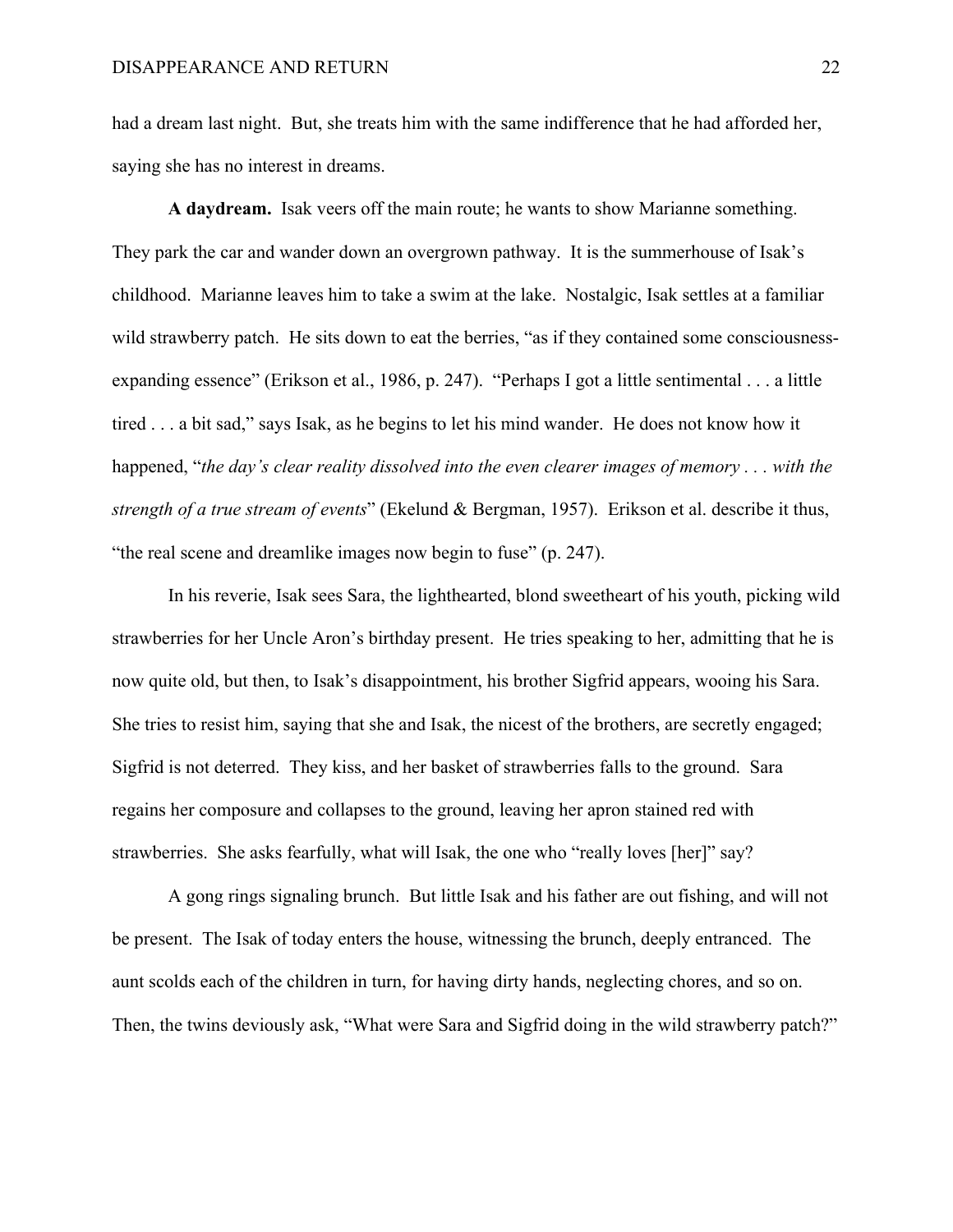They shout, "We saw you! We saw you!" Brought to tears, Sara leaves at once, exclaiming they are "liars."

In the stairwell, (with our present-day Isak observing) Sara confides in her female cousin, close in age. "Isak is so fine and good, so moral and sensitive," she explains, "he wants to read poetry, talk of the next life, play four-handed piano, and only kisses in the dark." Yet, "He's on such a terribly high level," and this leaves Sara feeling beneath him. Our Isak looks on, admiring Sara with affection. As he relives his love for her, he also touches upon his loss. Soon he is overwhelmed with feelings of emptiness and sadness. He is awakened from his reverie only to meet a present-day Sara, much like the one of old, who along with her two suitors, will accompany Isak and Marianne to Lund.

**Discussion**. Isak's reverie evokes vivid memories, images, fantasies, and feelings from years long past. Erikson et al. (1986) write, "Isak obviously made himself relive events typical for his crisis of intimacy (versus isolation)" (p. 247). We later learn that his brother Sigfrid will marry Sara; they have six children. Isak loses his first love and it seems more, likely contributing to his lack of vital involvement. As Isak peers into his past, he reexperiences the full emotional impact of formative events. It is not a replication of the past, but a "new old world" (Erikson et al., 1986, p. 248). Isak is able to expand on his prior experience, which assumes greater meaning in the context of his extended life. Hence, his psychic past evolves and changes as it marinates in his psychic present. As he feels the reverberations of his psychic past, he is reunited with aspects of himself long since departed. Isak was sensitive, romantic, sentimental, and even read poetry and spoke of the next life. This is not at all like our present Isak, who we have learned is uncompromising, cold, and determined.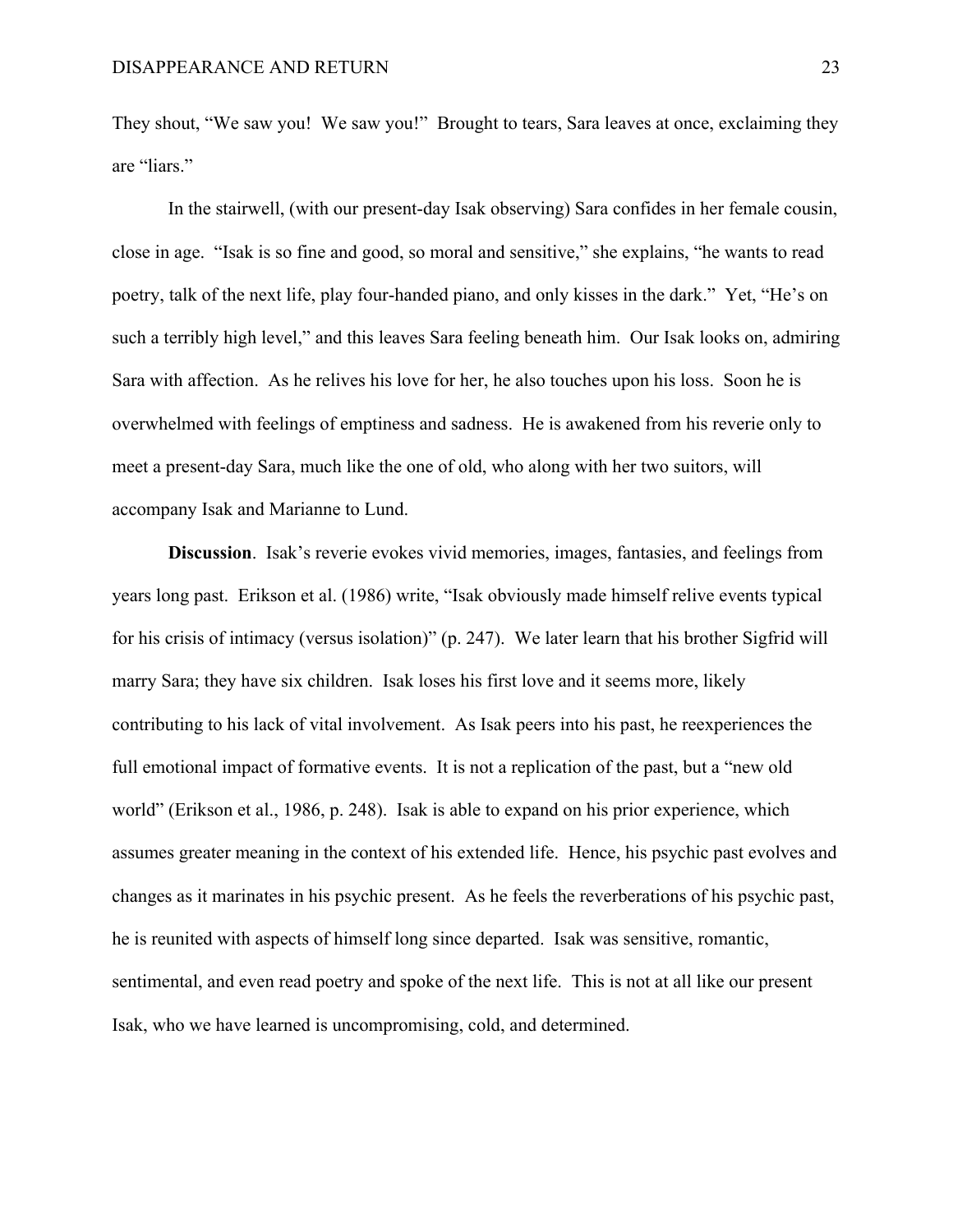Following the dream, Isak appears to be in a more receptive frame of mind. In the car, Marianne presented Isak with a bold, pointed account of his character, one that appeared to startle him. Yet he did not deny it, but instead seemed to want to change her opinion, offering her compliments, such as that he liked having her at his home. In his daydream, he is able to hear the testimony of Sara, who portrays him in a more positive light, though he is "too high." It seems that when he lost Sara to his brother, he disowned or alienated rather large categories of his subjective life or self experience–those more sentimental, intimate, affectionate, and forgiving.

To review, just prior to his award ceremony, Dr. Borg has a frightening dream that reveals his deep distress over his isolation and mortality. The dream seems to instill some doubt and confusion in Isak, altering his usual frame of mind. He is unusually receptive to being guided by his feelings rather than his intellect, as for example, when he decides on a whim to drive to Lund rather than fly as planned and to pull off the main route to visit his former summerhouse. By returning to a place of origin and being open to receive years long past through remembering, feeling, and imagining, he makes renewed contact with parts of himself that were lost. Here and later in the film, we observe Isak "mourning for an abandoned part of his identity" (Erikson et al., 1986, p. 252). This integrative return is set in motion by the sight, touch, and taste of wild strawberries. As Isak and his company continue on to Lund, he expands on these experiences and allows them to evolve in ways that bring greater unity to his personality. For example, he has several dreams that help him better recognize "the distant rigidity of which Marianne accused him" (Erikson et al., 1986, p. 256). Isak admits that through the dreams, he seems to be saying something to himself that he does not want to hear; but Isak is able to hear these things. Through revisiting the self in past relationships, Isak gains insight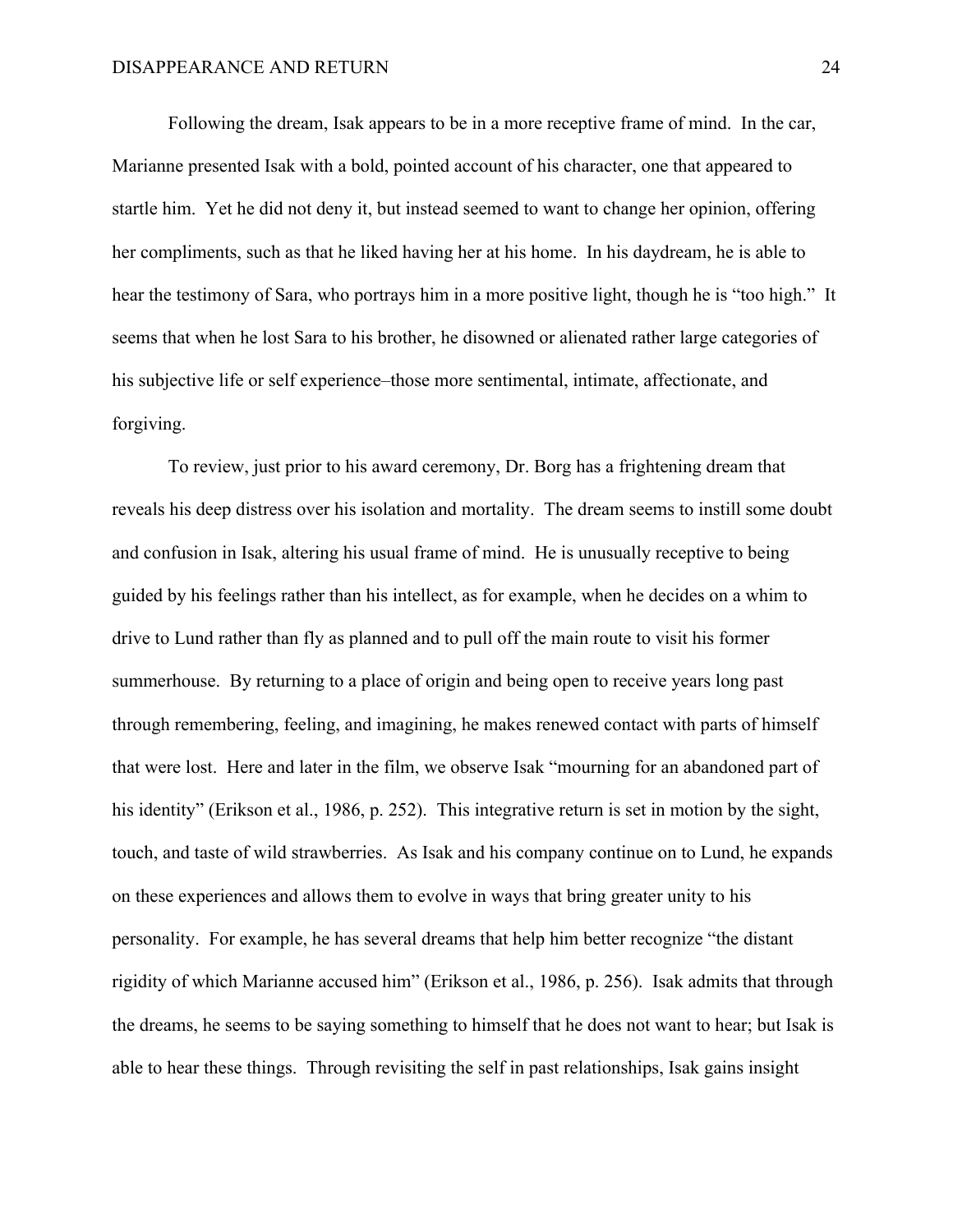about himself and his current relationships, allowing him to get involved in his life in new ways; he is more tender and affectionate. In essence, we observe in Isak "a tempering of Pride with Caring" (May, 1981, p. 147). This development in men represents a resolution to challenges usually associated with mid-life, such as confrontation with one's mortality and other personal limitations (May, 1981). Of course, Isak is dealing with just this, despite being well into the second half of life.

The next vignette will help to clarify the nature of integrative returns by further differentiating them from typical autobiographical memories. In particular, it is not so much the memories per se, but the accompanying recovered emotional states that typify integrative returns.

## **Proustian Memory**

Proust's (1982a, 1982b) *Remembrance of Things Past* (alternatively translated, *In Search of Lost Time*) is a seven volume novel that is at once autobiographical, philosophical, and psychological. I will not, by any means, be offering an analysis of Proust's work, which is obviously beyond the scope of this paper and likely, my capability. Instead, Proust's lucid and imaginative descriptions of involuntary memories serve to further illustrate integrative returns.

**Background.** The overture of the first volume, *Swann's Way* (Proust, 1982a), culminates with the madeleine episode: the narrator Marcel's childhood memories of Combray<sup>3</sup> $-$ impervious to conscious and willful efforts of retrieval–are dramatically revived by the taste of a madeleine cake soaked in tea. The overture begins with Marcel's account of his difficulties falling asleep, and soon he is discussing dreams, memory, and time. He recalls his strong desire for a goodnight kiss from his mother, for her to stay in his room throughout the night, and his great difficulty settling down for rest without the comfort of her kiss.

 $3$  Combray is the fictitious name given to the village of Marcel's youth.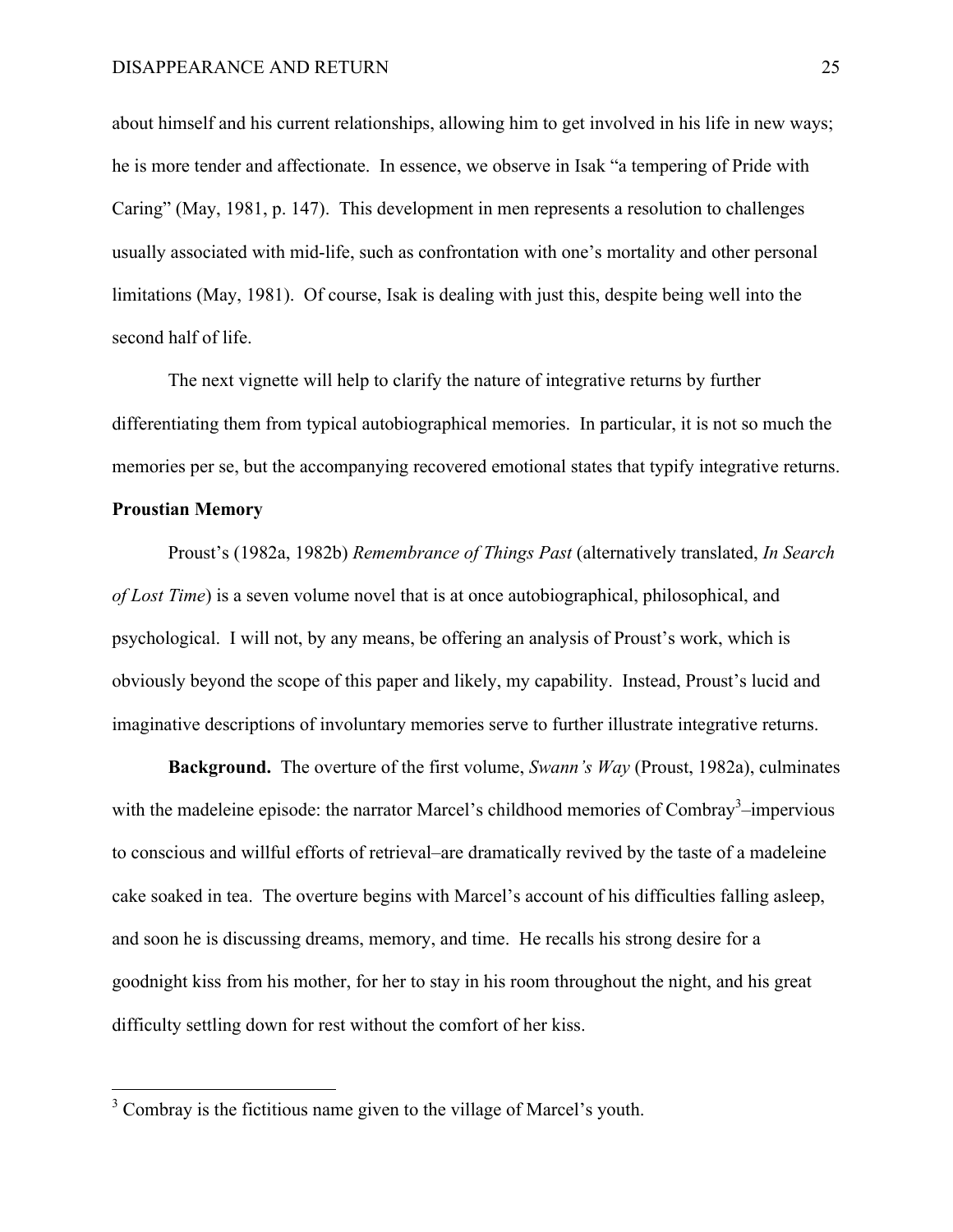Later, Marcel reveals his inability to recall much of Combray despite his great efforts. His attempts at voluntary memory, "an exercise of the will" (Proust, 1982a, p. 53), bring little satisfaction. "The pictures which that kind of memory shows us of the past preserve nothing of the past itself," Proust (1982a) explains, "to me it was in reality all dead" (p. 53). This is an important observation for Proust, that is, the static, dead quality of voluntary memory.

The madeleine episode is preceded by Proust's (1982a) appreciation of a Celtic belief: "the souls of whom we have lost are held captive in some inferior being, in an animal … plant … [or] some inanimate object" (p. 54). These souls are imprisoned until by chance, "we happen to pass by the tree or to obtain possession of the object … they call us by our name, and as soon as we have recognized their voice the spell is broken" (Proust, 1982a, p. 54). Recognition frees them from the prison of neglect and invisibility, and allows them to return to life. Marcel suggests that this is also the case with respect to our past experiences. Our active, conscious attempts to recapture the past prove futile:

The past is hidden somewhere outside the realm, beyond the reach of intellect, in some material object (in the sensation which that material object will give us) which we do not suspect … it depends on chance whether we come upon it. (Proust, 1982a, p. 54) In some sense, Dr. Isak Borg's past was hidden (and preserved) in the wild strawberry patch, in the sight and taste of the berries (Ekelund & Bergman, 1957).

**Madeleine episode.** Many years pass during which Marcel recalls nothing about Combray apart from the drama of going to bed, mentioned above. While visiting his mother one cold winter day, she offers tea to warm him. He declines at first, as he does not ordinarily drink tea. Then, for no clear reason, he changes his mind. Marcel takes a spoonful of tea soaked with the cake: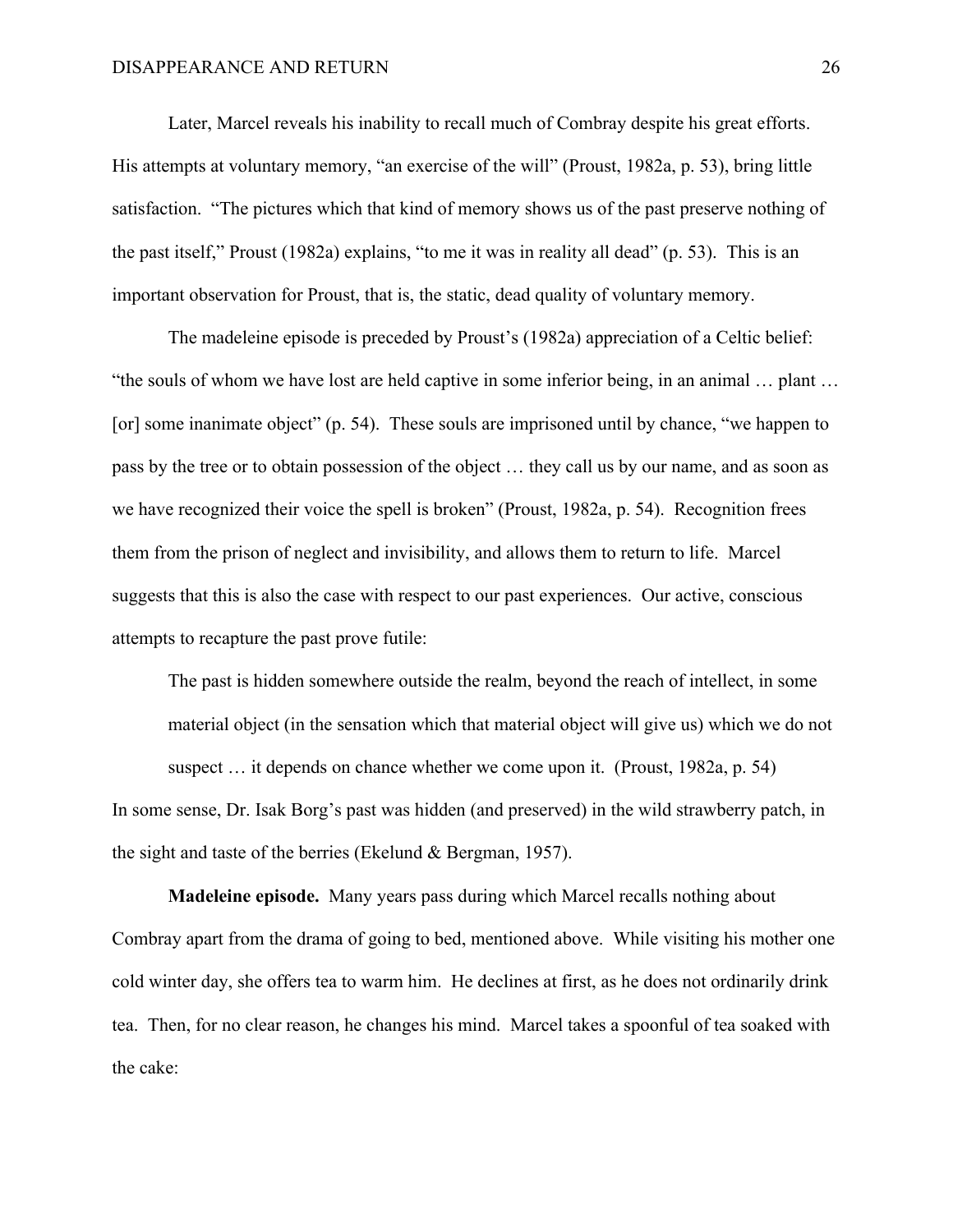No sooner had the warm liquid and the crumbs with it, touched my palate than a shudder ran through my whole body, and I stopped, intent upon the extraordinary changes that were taking place. An exquisite pleasure had invaded my senses, but individual, detached, with no suggestion of its origin. And at once the vicissitudes of life had become indifferent to me, it disasters innocuous, its brevity illusory–this new sensation having had on me the effect which love has of filling me with a special essence; or rather this essence was not in me, *it was myself* … I was conscious that it was connected with the taste of tea and cake … Whence did it come? What did it signify? How could I seize upon and define it? (Proust, 1982a, pp. 54-55, italics in original)

Intent to recapture this experience, Marcel drinks a second and third mouthful, but to no avail. He resolves to search his mind for what the tea has invoked in him, "this unremembered state" (Proust, 1982a, p. 55). This "unremembered state" refers to the memories that Marcel presumes are connected to the "special essence" that the madeleine cake has evoked. He works to make it reappear, clearing his mind of all distractions, but the source of this sensation, this special essence, eludes him. Unsuccessful, he grows fatigued and allows his mind to wander and "think of other things" (Proust, 1982a, p. 56). Once more, he meditates on the taste of that first mouthful, "I feel something starting within me, something that leaves its resting-place and attempts to rise" (Proust, 1982a, p. 56). Again, his conscious efforts are fruitless. Marcel tires,

My natural laziness … has urged me to leave the thing alone, to drink my tea and to think merely of the worries of today and of hopes for tomorrow, which let themselves be

pondered over without effort or distress of mind. (Proust, 1982a, p. 57)

And from this relaxed and receptive state, the memory suddenly returns.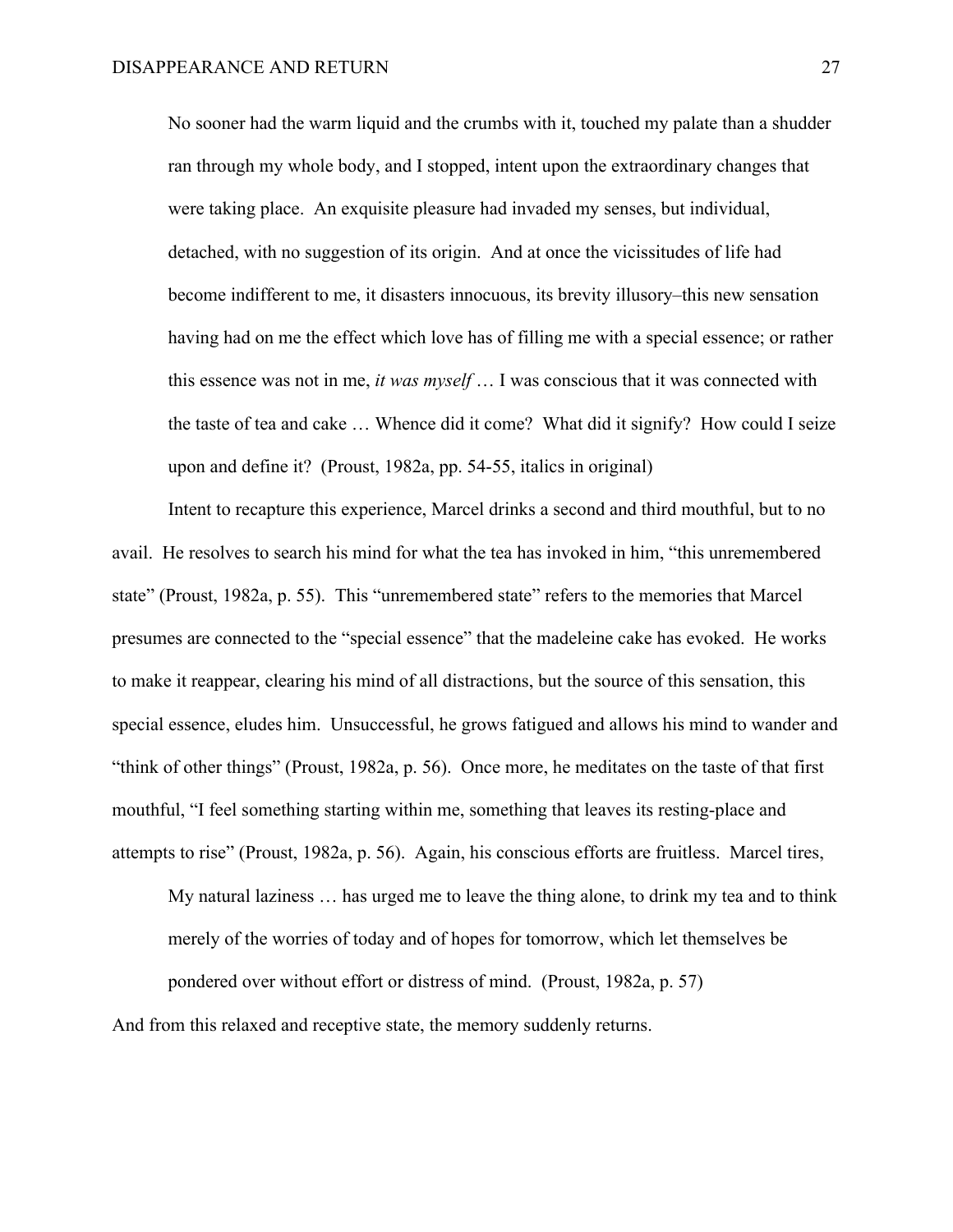The taste was that of the little crumb of madeleine which on Sunday mornings at Combray (because on those mornings I did not go out before church-time), when I went to say good day to her in her bedroom, my aunt Leonie used to give me, dipping it first in her own cup of real or of lime-flower tea. (Proust, 1982a, p. 57)

Marcel is astonished as images of Combray blossom into vivid recollection: "the whole of Combray and its surroundings, taking their proper shapes and growing solid, sprang into being, town and gardens alike, from my cup of tea" (Proust, 1982a, p. 58). All that his conscious efforts could not recapture was revived by that distinct and familiar taste. Like the Celtic souls held captive in objects awaiting recognition for their release, involuntary memories lie hidden, resistant to voluntary attempts at recollection; they come to life by secret paths, the familiar sensations afforded by chance encounters. These familiar sensations evoke memories that are vibrant, fresh, and emotionally vivid, as though no time had passed; such qualities distinguish them from memories we consciously, or intentionally, choose. Involuntary memories allow for a recognition that goes beyond the familiar sensation, to that of a "special essence."

**Inspiration.** Proust (1982b) elaborates numerous examples of involuntary memories throughout the novel, and it is through recording these particular memories that lost time is recaptured. Yet, it is not until the final volume, *Time Regained*, that Marcel shares the inspiration for his life's work. Following a long absence from Paris, Marcel is absorbed in contemplating his "lack of talent for literature" (Proust, 1982b, p. 886), all despite his best efforts. Upon his return, he finds an invitation to an afternoon party with music at the house of Prince de Guermantes. Marcel decides to attend. The name Guermantes (Marcel's longtime friends) reminds him of his childhood at Combray and arouses, "a longing to go to the Guermantes party as if in going there I must have been brought nearer to my childhood and to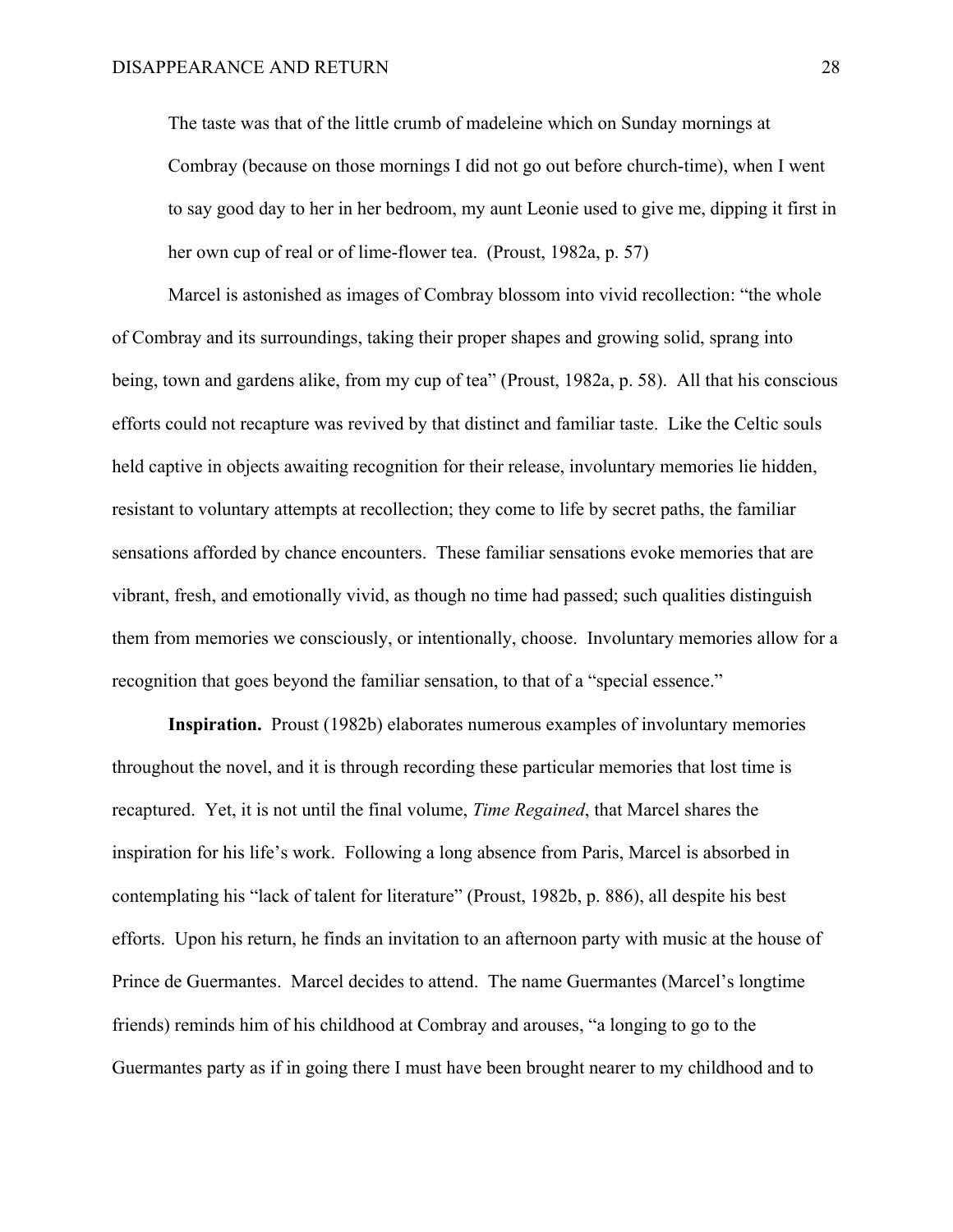the depths of my memory" (Proust, 1982b, p. 888). Still, Marcel was convinced of his lack of skill for description and was utterly without enthusiasm, his first criteria of literary talent. Disheartened, he resigns himself to the "frivolous pleasure" (Proust, 1982b, p. 897) of attending an afternoon party with old friends.

By chance, Marcel finds that not all is lost. As he approaches the Guermantes mansion, he fails to see a car coming towards him. The driver shouts, and as Marcel retreats, he stumbles on the uneven paving stones. Marcel recovers his balance, stepping on a slightly lower neighboring stone:

Just as, at the moment when I tasted the madeleine, all anxiety about the future, all intellectual doubts had disappeared … the difficulties which had seemed insoluble a moment ago had lost all importance. The happiness which I had just felt was unquestionably the same as that which I had felt when I tasted the madeleine soaked in tea. (Proust, 1982b, p. 899)

The sensation of moving about uneven paving stones brings forth memories of Venice accompanied by joy. He recalls standing on uneven stones at St Mark's and these impressions are suddenly linked to countless others experienced at that time. Marcel is determined to understand this experience, which like the madeleine episode both evokes vibrant memories and a distinct happiness that seems to make even death a matter of indifference.

Soon after, Marcel enters the Guermantes mansion. He hears a spoon rattle against a plate, and a second involuntary memory is brought to life, "again that same species of happiness which had come to me from the uneven paving-stones poured into me" (Proust, 1982b, p. 900). Marcel describes the sensations as "heat combined with a whiff of smoke and relieved by the cool smell of a forest background" (p. 900). The sound of clanging dishes remind him of the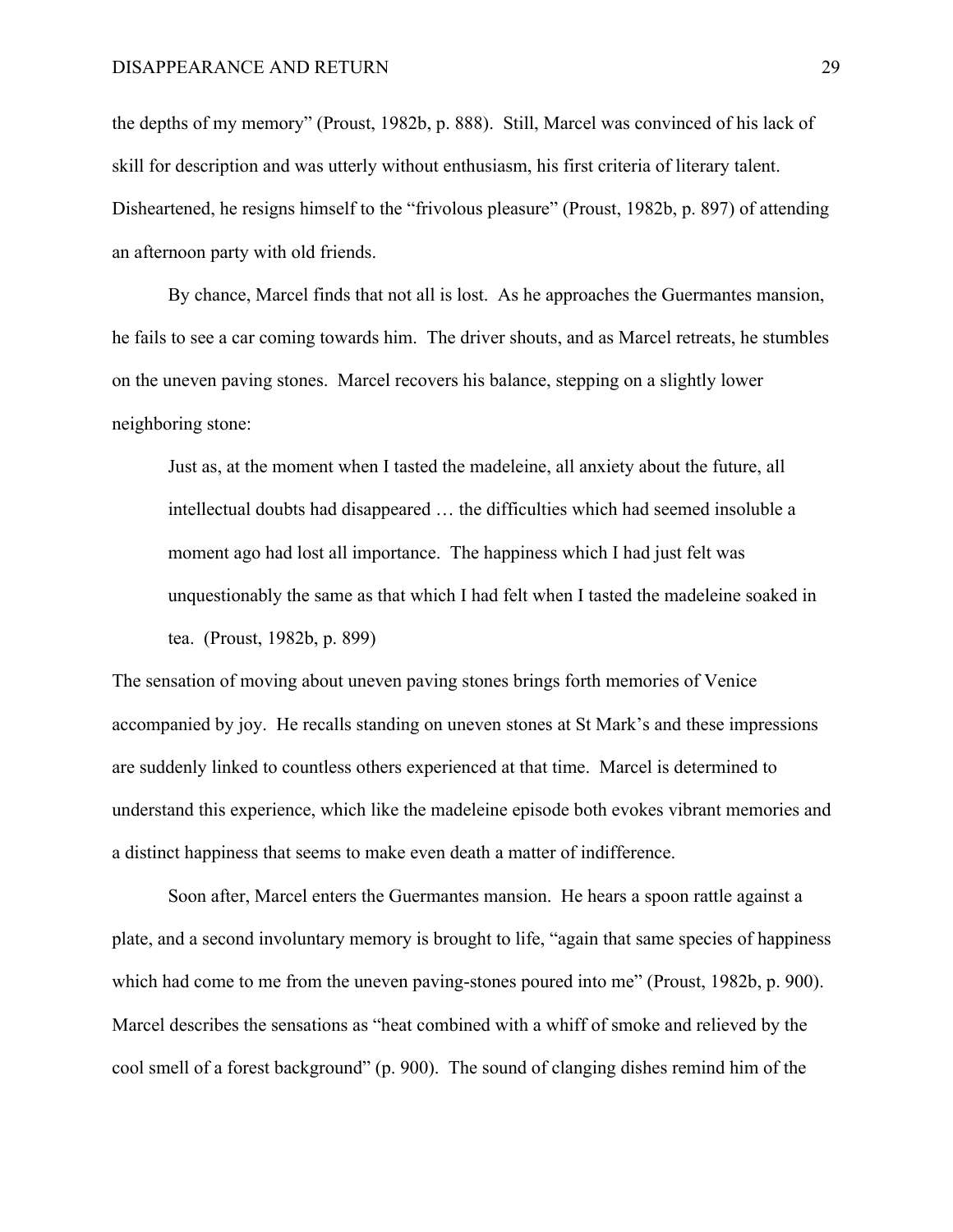reverberations coming from a railway worker's hammer, clanging against the wheel of a train that he had traveled in. The sensations evoke images of the forest he observed as the train was repaired, but which had failed to move him. Moments later, a server brings Marcel some refreshments. He wipes his face with a napkin, "a new vision of azure passed before my eyes … so strong was this impression that the moment to which I was transported seemed to me to be the present moment" (p. 901). Vivid, sensory memories of Balbec come to mind, causing him to swell with happiness.

**Discussion.** Like Isak, Proust (1982a, 1982b) had to be in a receptive state of mind before he could experience the integrative returns that were so meaningful to him. Involuntary memories are somehow incompatible with conscious intent or acts of will. They arrive unbidden, without choice or effort.

The sensation of uneven paving stones, a metallic sound, the stiffness of the napkin, the taste of a madeleine cake soaked in tea, bring forth special memories, real impressions that were not at all like Marcel's conscious, or intentional, memories. His involuntary memories could induce a feeling of renewal and joy, whereas their voluntary counterparts seemed to preserve nothing of life or feeling. Real impressions, as Proust (1982b) called them, are experienced both in the present moment and in the context of a distant moment; "they had in them something that was common to a day long past and to the present, because in some way they were extra–temporal" (p. 904). With the psychic past somehow inhabiting the present moment, culminating in an experience outside time, Proust experienced himself an "extra-temporal being … unalarmed by the vicissitudes of the future" (p. 904). For Proust, these resurrections revealed the essence of things through vivid recollection. The involuntary nature of these vibrant impressions, led Proust to consider them as authentic imprints or isolated fragments of reality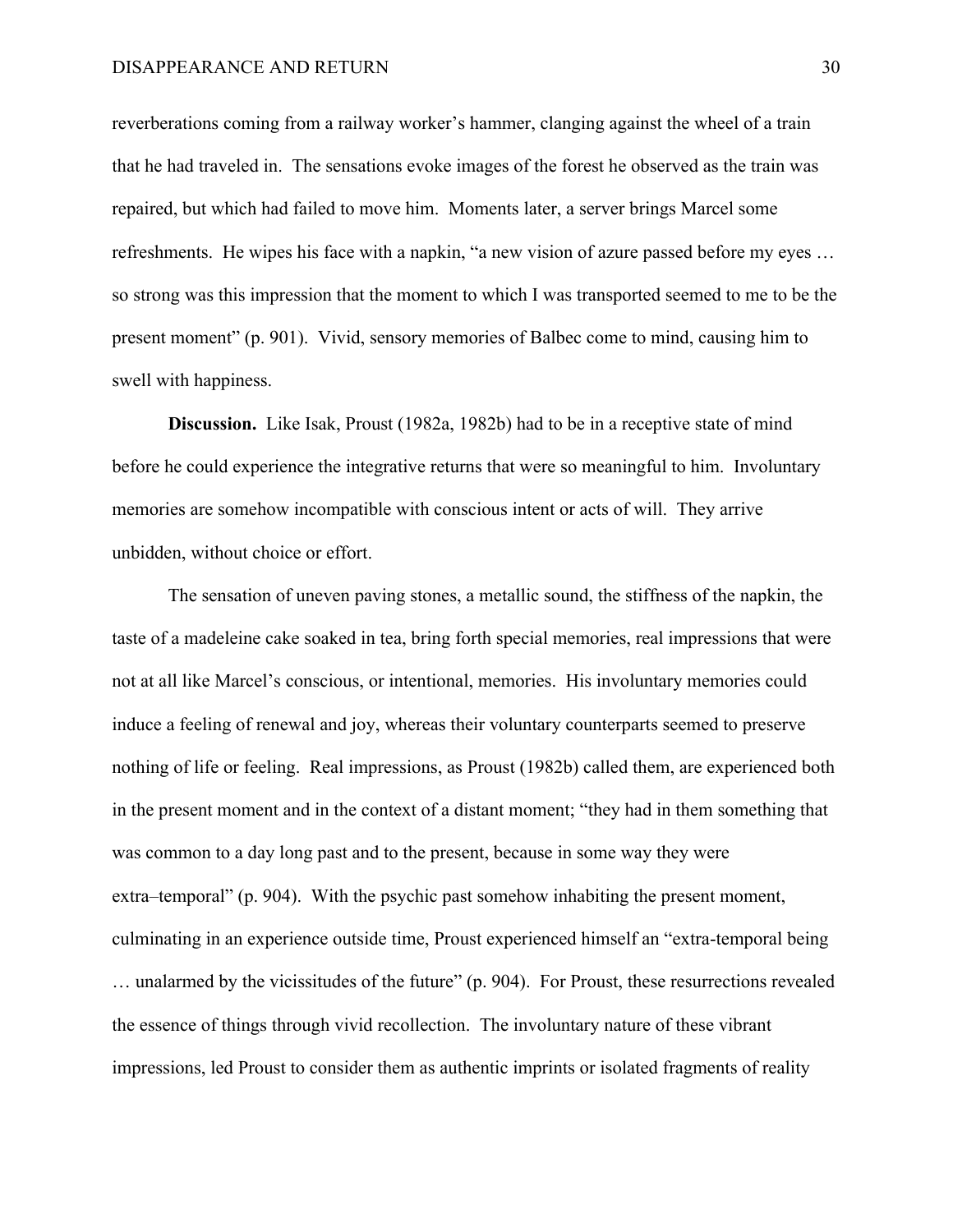that were freed from the order of time. To transform these sense impressions into thought, their psychic equivalent, he would have to create a work of art. Proust concludes that an artwork is the only way to recapture lost time, and his experiences of time regained would become the material for his work of literature.

Presently, it should be evident that both involuntary memories and recovered emotional states are defining features of integrative returns. In fact, it seems that an emotional state cannot be remembered without also being reexperienced qua emotional state. It is a reimmersion in the original frame of mind and sensibility, with all the senses of vulnerability, desire, and feeling that accompanied them the first time. Hence, any effective or adequate representation of deeply felt emotion must evoke said emotion. Of course, reimmersion comes in degrees. At the deepest level one momentarily forgets that one is not actually in the original experience; this is more of a visceral reliving, or return. At the surface, there is little to no detectable reimmersion in the original frame of mind and sensibility. Instead, one has a cognitive representation and account of a past event, with little to no accompanying affect.

# **The Artist**

A freshman college student, Miss A, is an art major at a competitive school in the Northeast. She is suffering greatly from social anxiety and depression, and is just coming to grips with a recent separation from her boyfriend of about 4 years. In addition, Miss A misses her parents greatly, and is beginning to acknowledge their marital problems. To say the least, it has been a challenging transition to college. In her studio art class, she is working on a painting with autobiographical themes. Miss A first sketches out the basic shapes and figures, including scenery from her birthplace (e.g., several tall buildings), an image of her having sex during her adolescence, and finally, an image of her being embraced by a larger, motherly figure, perhaps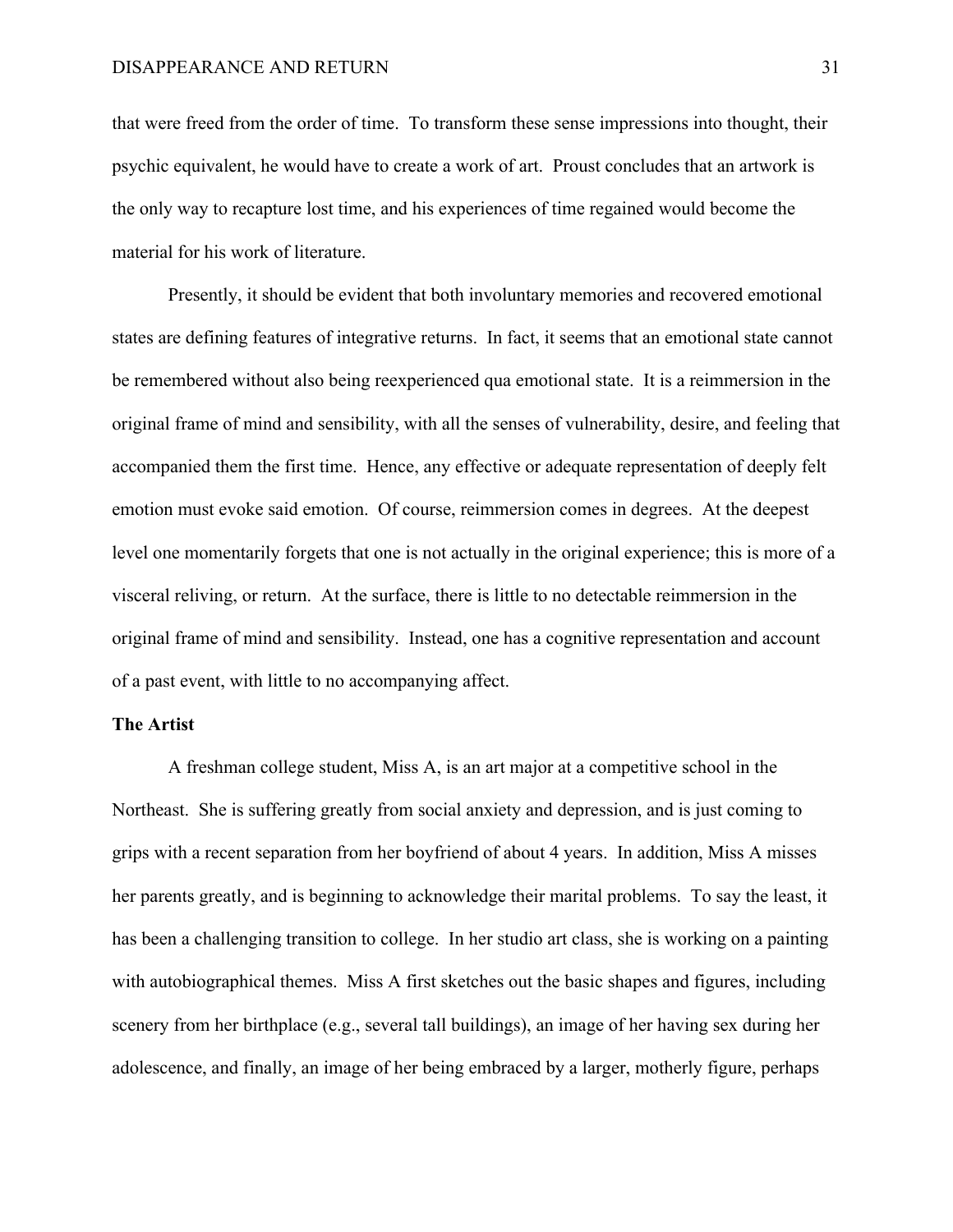an archetype of sorts. There are no family members in this painting. Ready for the next phase of this work, Miss A begins mixing paints. She has acquired a strong affinity for deep reds, such as alizarin crimson and cadmium red. The shade of red is not yet right, and so, Miss A adds a blot of white paint. The texture of the paints and the arrangement of red and white pigments mesmerize Miss A, and she has a transformative recollection: *Miss A is at her parents' home, 16-years-old, and sitting alone in the bathroom. She is suffering greatly with stomach cramps, and has been bleeding from her vagina for about 30 minutes. There are small clumps of blood in her fingers; she inspects what looks like a white bean amidst the red fluid and substance. She is frightened and in a state of disbelief. She tells no one of what she has found, or of her experience.*

When Miss A finds herself, once more, in art class, she fears others have noticed her lack of presence. There is no evidence of this, however. The disbelief and shock from her past transfers to her present experience. She is stunned that she has lived without her memory for several years; however, Miss A does not doubt the veracity of her memory. She believes that she had a miscarriage (although, we cannot be sure of this). Miss A has no conscious feeling of loss or sadness connected to her presumed miscarriage–it was what she had anxiously wished for. She feels ashamed and frightened, and chooses not to inform her family or anyone else of her experience, at least not in words.

Miss A's finished painting clearly represents her pain in layers of deep reds and browns, and with little mental effort, an observer cannot help but be struck by Miss A's portrayal of her frightening experience. Miss A depicts herself as passive (underneath) during sexual intercourse. In the following sequence (to the right), Miss A represents herself as actively inducing a miscarriage by clawing at her abdomen, blood flowing down her body and legs, while being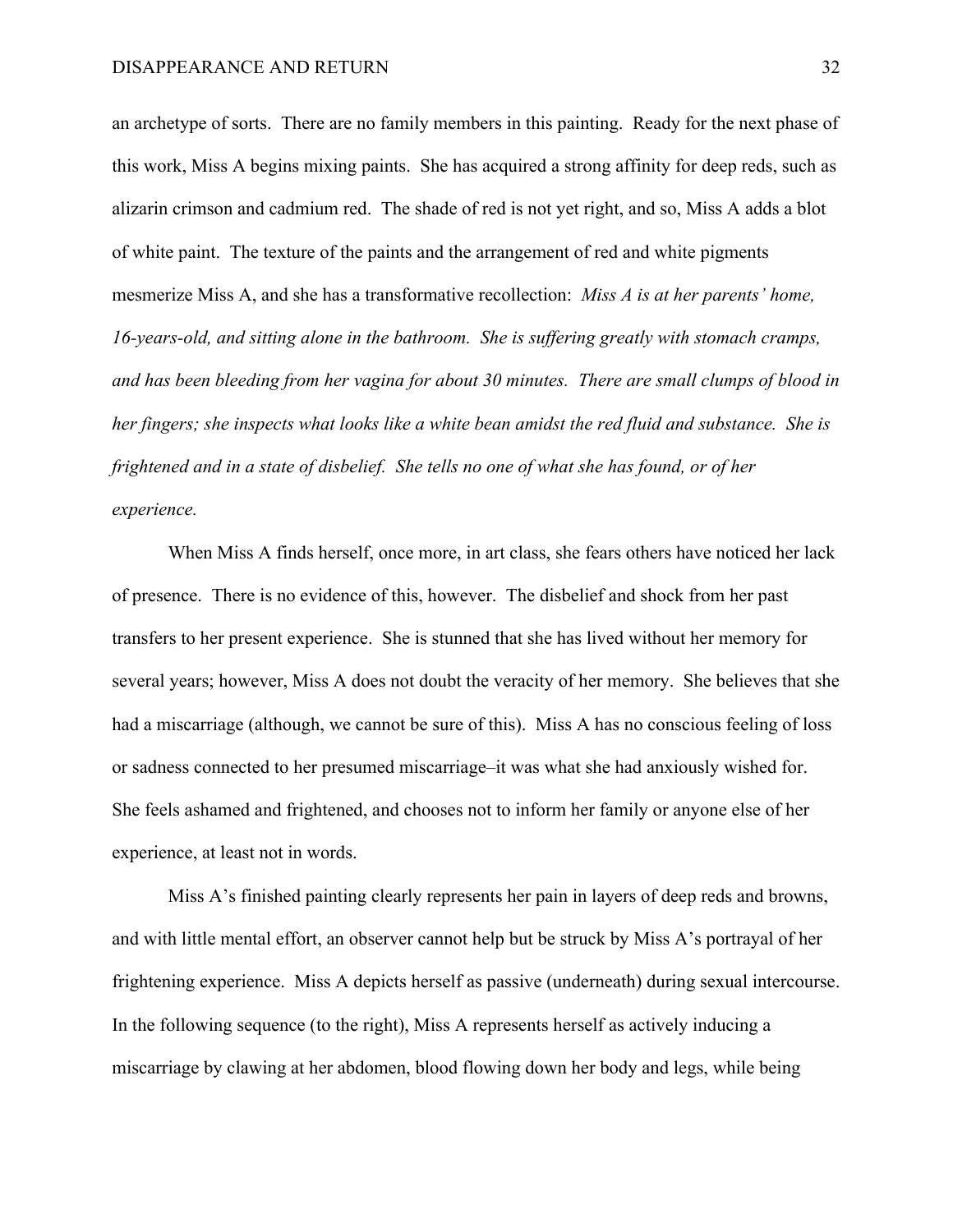embraced by a larger, warm, female figure. The move from passivity to activity perhaps is representative of Miss A's efforts to master what had been an overwhelming experience. When asked, Miss A replies that she had not thought of her artwork in these terms, but she believes it is true. The motherly figure embraces Miss A as she desperately claws at her abdomen. To Miss A, the mother's presence is oppressive. Still, the motherly figure may also represent a disavowed wish for a good-enough mother; we might consider that the mother's embrace helps to contain Miss A's experience, allowing for better integration. The image of Miss A clawing at her abdomen portrays the wish to miscarry as well as intense self-loathing and regret. Miss A's action is both a rejection of motherhood and a display of her refusal to sacrifice her budding autonomy. Although Miss A is averse to discussing her miscarriage, she makes little effort to disguise her artistic representation of the event.

In this example, Miss A's present activity (the production of an artwork) enabled her to regain a meaningful piece of her history in the form of a transformative, involuntary memory (i.e., an integrative return). It is transformative in the sense that she relives the original frame of mind and sensibility that she experienced the first time. In the present context, it becomes more than pure repetition. The artwork itself is representative of her making use of her experience, both as a form of communication and to further integrate her experience. This seems to allow her to achieve some degree of mastery over her experience, allowing for a more expansive future and less dependence on repression.

Miss A did not consciously go searching for this memory when she began her painting. Rather, she followed her intuition when selecting the subject matter and paints. While the particular circumstances that brought about Miss A's integrative return are not evident, it seems that her choice of subject matter, life events, and pigments were integral to this revival. When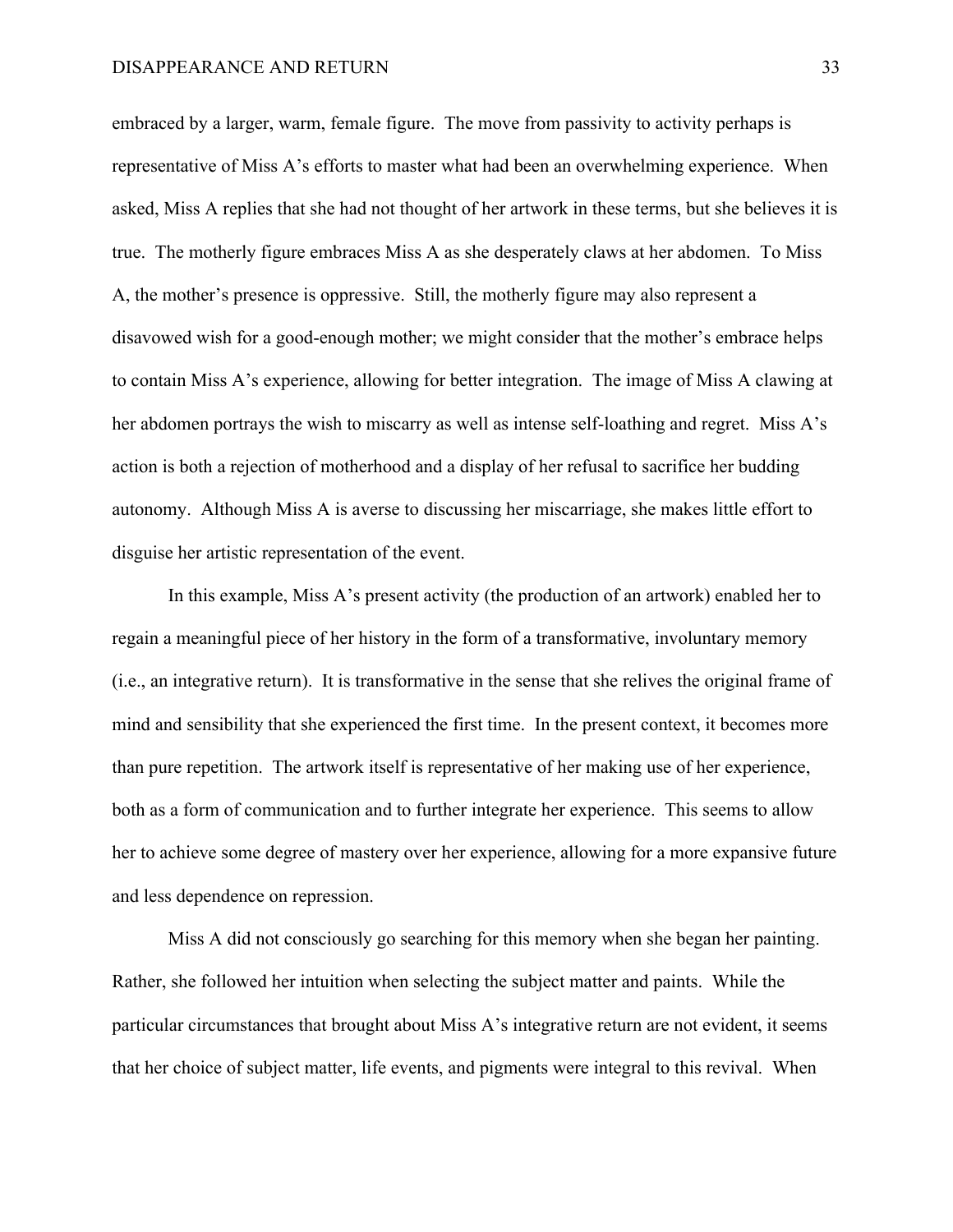she saw the small white blot of paint mixed in with the red, all of the corresponding elements coalesced to incite a transformative memory.

To summarize, Miss A had an involuntary memory of what she believes was a miscarriage, which she had repressed for several years. She regained more than mental images; she also experienced a return of feeling and sensation. Her experience was one of returning to, or reexperiencing an earlier, original frame of mind and sensibility that she had put at a distance. This prior self state reemerged, replete with feelings, sensations, thoughts, wishes and fears, and images. The movement was back to something true<sup>4</sup> and personally meaningful. One final note seems worthwhile. As a college freshman, Miss A is in a transitional phase of her life. She is unsettled, and in the midst of moving from late adolescence to emerging adulthood. Moreover, she is an isolated young adult, who just lost a highly important and stabilizing romantic relationship. It is possible that being in a state of transition or separation will make one more susceptible to returns. Recall that Isak had an unsettling dream about mortality and isolation, and that Marcel was deeply troubled by his inability to recall Combray.

# **Choosing an Object**

In *Being a Character*, Bollas (1992) narrates a personal story that has parallels with the previous vignettes. In particular, he discusses his choice to study *Moby Dick* for his Ph.D. thesis; "by choosing Melville's book I selected an object that allowed me to be dreamed by it, to elaborate myself through the many experiences of reading it" (Bollas, 1992, p. 57). Bollas writes that the selection was an intuitive choice based on unconscious knowledge that it would "bring something of [him] into expression" (p. 57). The book was associated with two upsetting experiences that Bollas had as a boy, both of which were lost to him. At the age of 11, while

<sup>&</sup>lt;sup>4</sup> It was true in the subjective sense, not necessarily in any historical, objective sense.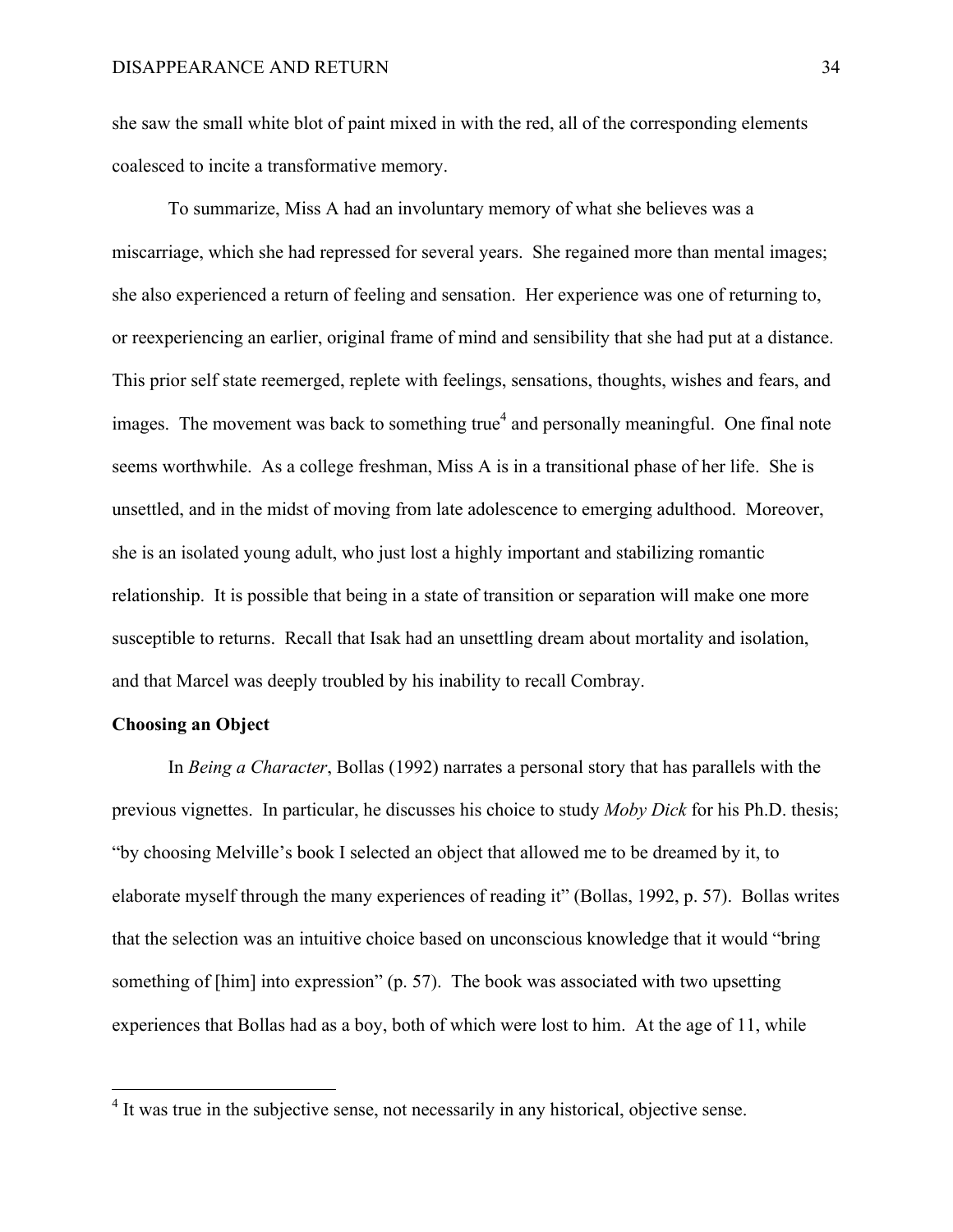swimming far off shore at his favorite cove, he saw "what initially looked like a large reef . . . it was a whale and it passed by me so closely that although it did not touch me I could still feel it" (Bollas, 1992, p. 57). And before that, when just 9-years-old, he rides "over a wave to collide with the bloated body of a woman who must have been dead at sea for some time" (Bollas, 1992, p. 57). These memories, linked in his unconscious, resurfaced after writing his dissertation. Bollas concludes, "I selected an object that I could use to engage in deep unconscious work, an effort that enabled me to experience and articulate something of my self" (p. 58).

Bollas's experience has several features in common with the experiences of Isak, Marcel, and Miss A. Each had involuntary memories and moved back to self experiencing that was true and personally meaningful. Furthermore, none of them went consciously searching for such experiences or memories, but instead seemed to follow their intuition. The specific objects they encountered and selected seemed to enable them to regain meaningful pieces of their respective histories, which they could then make psychological use of.

### **Essential Characteristics of Integrative Returns**

The above vignettes provide a starting point for identifying the essential features of integrative returns. These include: *relaxed frame of mind; autobiographical memories with reimmersion in the original mood or feeling states; features common to present and past; a sensation of familiarity or recognition; the feeling that the experience arrived spontaneously or without choice, that is, involuntarily; self observation and reflection; and learning or making use of such experience.* These features represent interacting phases of receptivity, reimmersion, and reflection.

**Relaxed frame of mind.** The presence of a relaxed frame of mind is most evident in the integrative returns of Isak and Marcel. Recall that as Isak sat down at the wild strawberry patch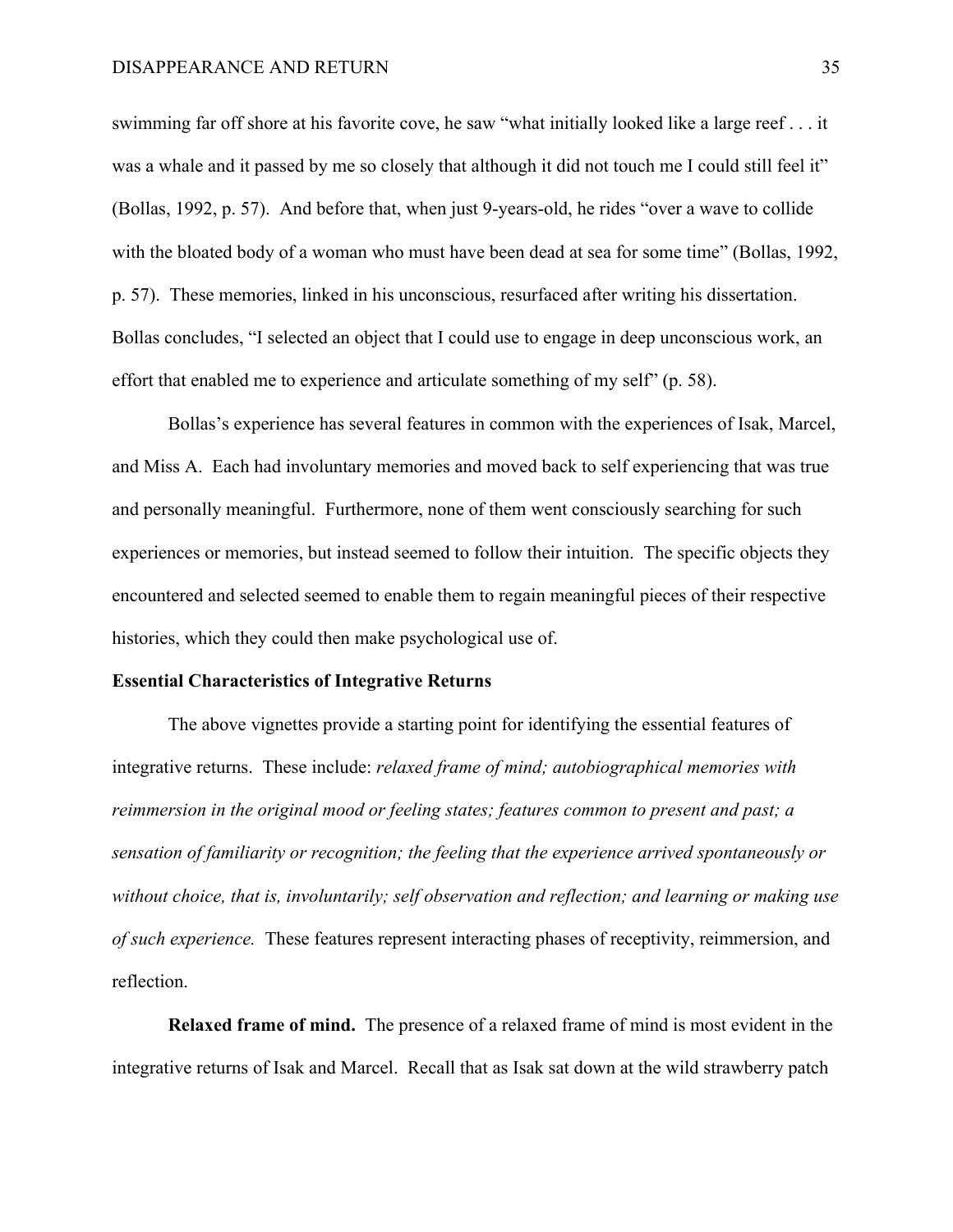he began to let his mind wander, perhaps owing to a feeling of drowsiness. Marcel (Proust, 1982a) eventually lets his mind drift aimlessly without effort or distress. One can imagine that Miss A too had entered a free-floating meditative state, as she prepared and mixed her paints. Finally, Bollas's (1992) description of being dreamed by Melville's *Moby Dick* through many readings intimates a relaxed, receptive frame of mind as well.

**Memory with reimmersion in mood and feeling.** A particular form of memory is noticeable in integrative returns. These memories are vivid, unusually clear, and convey a sensory quality. For example, Erikson et al. (1986) describe Isak's half-waking fantasies as "exceptionally vivid in every sensory detail" (p. 268). Freud (1937/1964) described some of his patient's memories in a similar fashion as "ultra-clear" (p. 266). Miss A's memories have a transformative quality, in the sense that the accompanying feelings and sensations (i.e., self state) generate a change in her time sense; specifically, she is reimmersed in a prior state of being, feeling, and thinking. What seems essential here is the revival of an earlier form of self experiencing, a reimmersion in the original frame of mind and sensibility. Repression seems to be a major factor; however, it is not a necessary feature of integrative returns. These returns may include revived feelings and vivid memories that have not been repressed, per se, even if it has been a long time since they have been recalled. Dr. Isak Borg's reverie seems to be a case in point (Ekelund & Bergman, 1957). Still, the arrival of familiar moods and feelings are likely associated with involuntary memories that have yet to be fully represented or formulated. Memory, mood, and feeling are essential, seemingly interdependent features of integrative returns.

**Features common to present and past.** Integrative returns include specific features that are common to both present and past situations. Isak, for example, settles at a familiar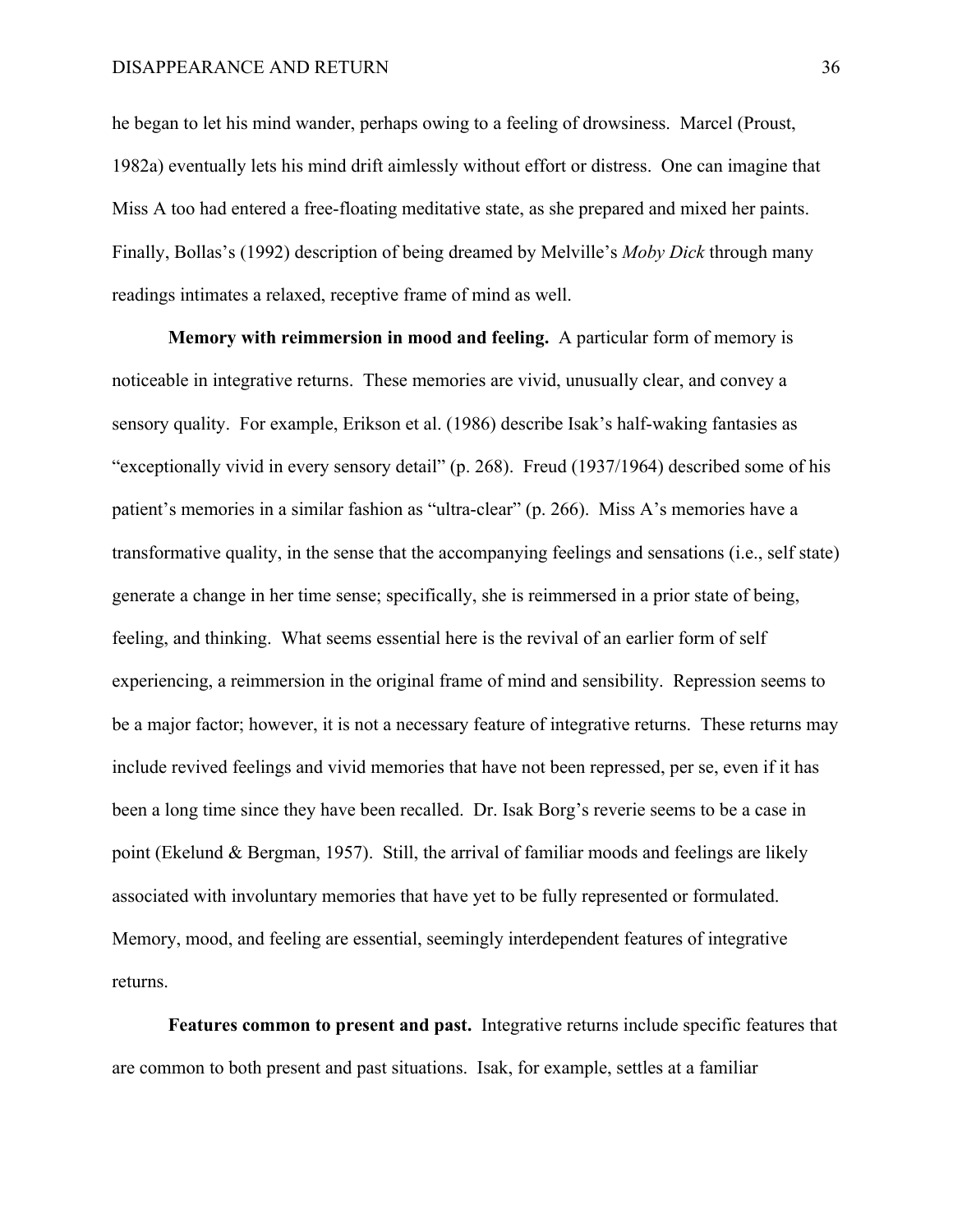strawberry patch and eats berries containing "some consciousness-expanding essence" (Erikson et al., 1986, p. 247). Marcel tastes the Madeleine cake soaked in tea; Miss A observes a blot of white paint in a mass of red pigment and feels the fluid consistency. The common features provide a felt link between present and past that evokes a spontaneous revival.

**Sensation of familiarity.** A sensation of familiarity accompanies the revived memories, moods, and feelings. The sense that "I have been in this position before" persists throughout integrative returns. The sensation of familiarity is also evident in the experience of déjà vu. However, in the vignettes, returns are unlike déjà vu experiences in that each person is able to recollect the source of the familiarity (i.e., the original experience). They experience a revival along with knowledge about the source of the return and opportunity for further learning.<sup>5</sup>

**Spontaneous feeling.** It seems that returns arise in a spontaneous or unexpected fashion. To be sure, this is a phenomenological description, and thus does not speak to the absence of possible unconscious determinants. In retrospect, one may connect the return to present circumstances or perhaps see evidence of intuition, but this occurs after the fact. For example, recall that Bollas (1992) considered his choice of *Moby Dick* to be largely intuitive in retrospect. The subjective experience is one of passive, or choiceless, reception.

**Self-observation.** There is certainly a strong experiential component to integrative returns, including, for example, heightened imagination and self experiencing. Yet, there is also a degree of self-observation and reflection. It is not that one simply delves into experiencing. There is also space for reflection, elaboration, and curiosity. Hence, it is receptivity and

 $<sup>5</sup>$  Freud (1919/1955) provides an interesting account of how the return of something that was to</sup> remain secret and hidden–though in some sense still familiar and recognizable–creates an uncanny feeling.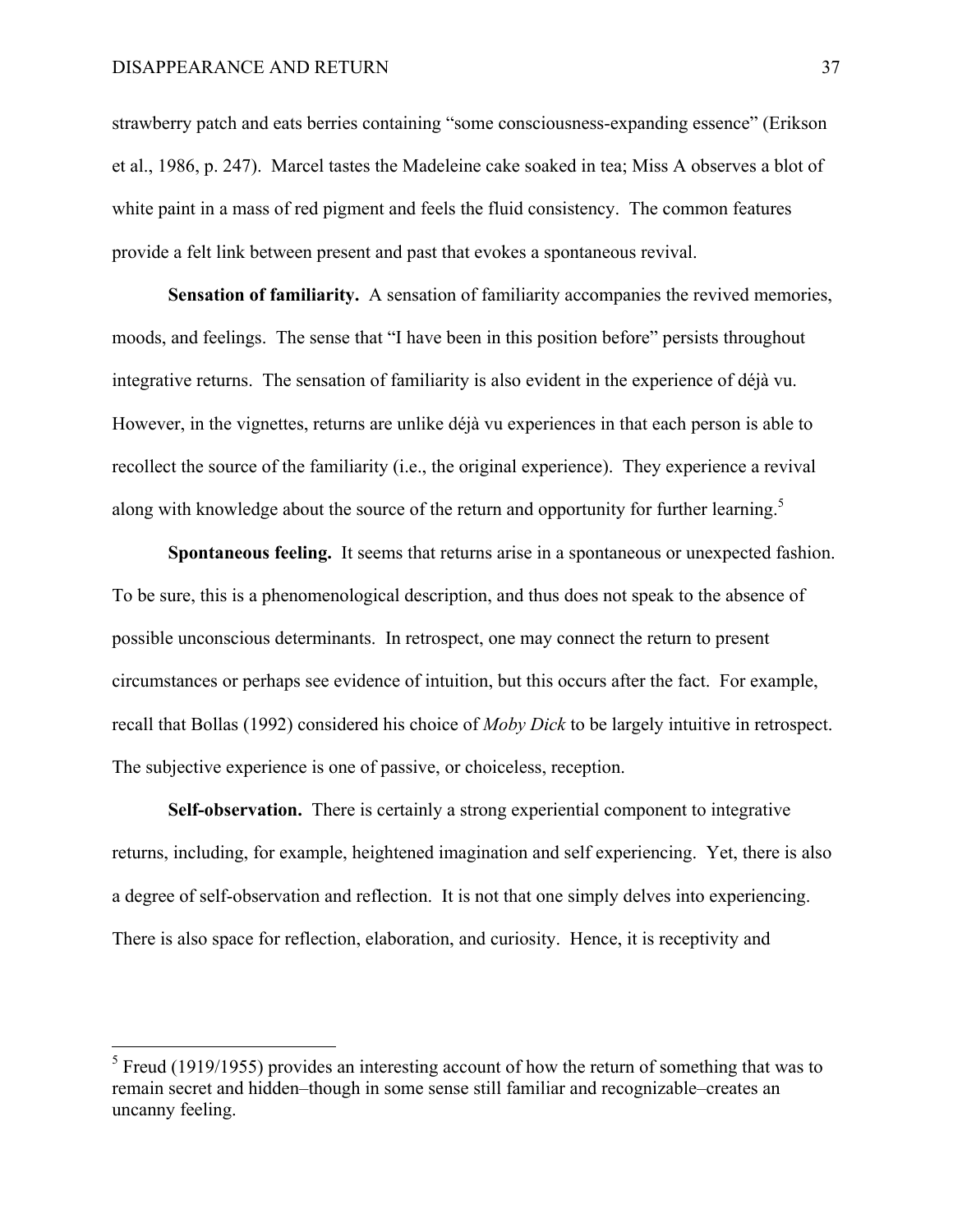reexperiencing along with enough psychological distance for higher levels of organization to remain intact.

**Learning or making use of returns.** As stated, integrative returns appear to arrive spontaneously or by chance. In a sense, the experiencer may feel herself to be in a passive, receptive position. This is temporary, however, as the experiencer is also intent on making some sense out of the return. Perhaps owing to the sensation of familiarity and the capacity for self observation and reflection, integrative returns invite further learning and processing; they allow the individual a rich self experience that she may then make use of. For example, Miss A's return allowed her to communicate her frightening experience and generate meaning through an artwork; Bollas's (1992) intuitive choice of *Moby Dick* brought something of himself into expression and allowed him to "engage in deep unconscious work" (p. 58). Proust (1982a, 1982b) memorialized his involuntary memories in his literary works.

#### **Simple and Complex Selves**

The essential features of integrative returns may be clarified further by Bollas's (1992) concepts of the simple self and the complex self as well as his stages in the "dialectics of self experiencing" (p. 31). Bollas's simple self refers to that part of us that is immersed in experience. As examples, Bollas points to the experiences of falling in love and getting lost in conversation; one could add many sorts of play to the list. The simple self is linked to Bollas's notion of the true self<sup>6</sup> in that this deep experiencing is informed by one's personal idiom. Bollas considers this area of experiencing in terms of Winnicott's third area, or the intermediate area, located between inner reality and external, actual reality. This is the space where one's subjective reality and the object world meet, or come together, in play, imagination, and

 <sup>6</sup> Bollas (1987, 1989) has expanded on Winnicott's True Self concept.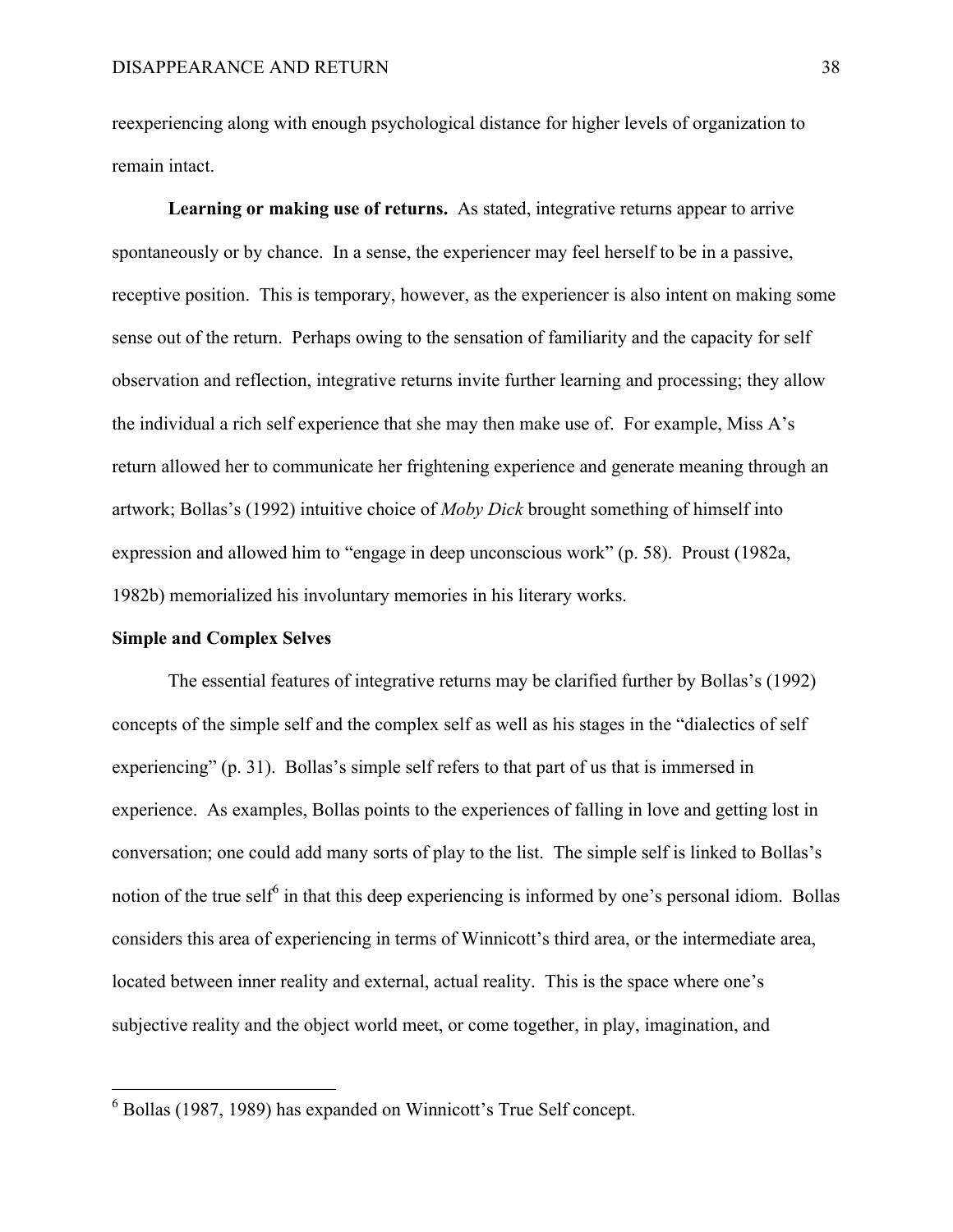creativity. In contrast to the simple experiencing self, the complex self is reflective; its aim is to "objectify as best as possible where one has been or what is meant by one's actions" (Bollas, 1992, p. 15). The simple and complex selves oscillate and, "enable the person to process life according to different yet interdependent modes of engagement: one immersive, the other reflective" (Bollas, 1992, p. 15).

The essential features of integrative returns may be organized according to the simple self and complex self. The simple self is more prominent for the following: the relaxed frame of mind; memories with reimmersion in the original mood or feeling states; features common to present and past; the sensation of familiarity and recognition; and the feeling that the experience arrived spontaneously or without warning. The complex self occupies the area of self observation, learning from experience, and / or making use of such experience.

Bollas (1992) identifies four stages in what he calls, "the dialectics of self experiencing" (p. 31): (a) The use of an object, (b) being played by the object, (c) being lost in self experiencing, and (d) observing self as object. As an example, consider Miss A's experience: she selects a medium, paints, subject matter (object choice); she is affected by such object choices (is played on); subsequently she is lost in a transformative memory or return (lost in self experiencing); and finally, she emerges from such experience and reflects on where she has been (observes self as an object). According to Bollas, the simple self occupies the third stage, that of being lost in self experiencing, and the complex self the final stage, observing the self as an object.

At this point, the following formula appears to capture integrative returns: *Through encounters with various objects in the objective present, we involuntarily retrieve related, meaningful experiences from the psychic past, thereby allowing us to reconnect with or return to*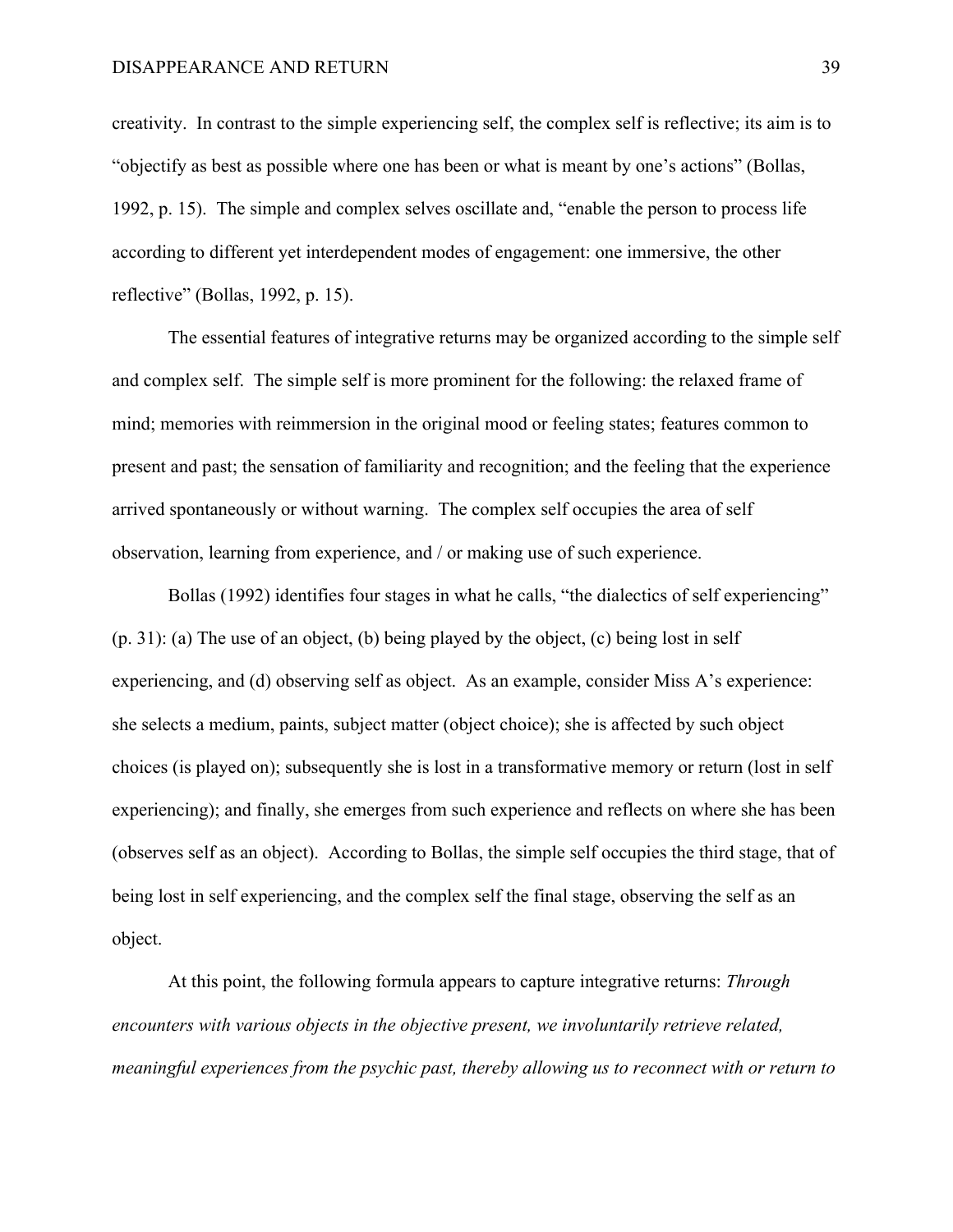*a prior form of self experience, which is available for further elaboration, learning and reflection*. 7

 $<sup>7</sup>$  This formula is similar to Freud's (1908/2003) formulations on creativity, which I discuss</sup> below.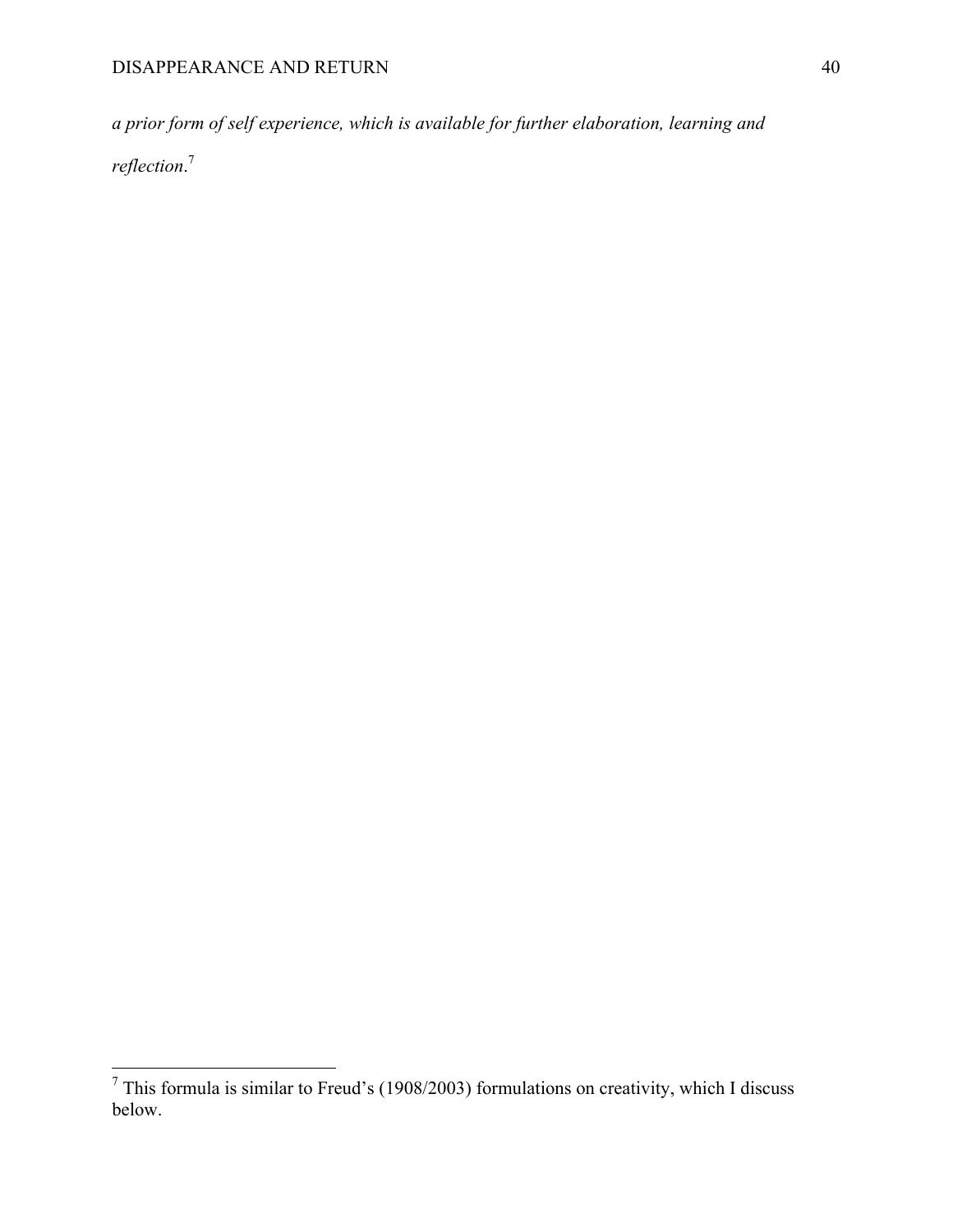### Section II

# **Reappraisal of Returns in Psychoanalytic Thought**

In the preceding chapter, we identified a special type of returning, integrative returns, which falls within a broader classification of generative returns. Thus, all integrative returns are generative, by definition, but the same cannot be said for the reverse. For example, we will see that there are generative returns that do not include the essential features of integrative returns. In this section, we will explore a diverse range of psychoanalytic perspectives that are relevant to psychological returns. These include, for example, Freudian theories, British object relations theories, and some American perspectives as well. Some of these theories may strike the reader as outdated. While true, it does not follow that the ideas are thus without value to us now. For example, Ogden (1986) argues that returning to earlier, pivotal moments of the psychoanalytic dialogue, not to replicate the thinking of past analysts but to generate new understandings, is integral to the growth of psychoanalytic thought. Ogden notes that, "each act of interpretation preserves the original (experience and idea) while simultaneously generating new meanings" (p. 3). Creative dialogue with our ancestors can safeguard us from the superficiality and repetition that results from intellectual and cultural isolation as well as enliven contemporary conversations.

Psychoanalytic theories have attended to the various ways in which the enduring psychic past returns and informs the present. A reappraisal of these theories will enable us to view returns from multiple perspectives and different angles. We will see that some familiar psychoanalytic concepts and practices are interpretable as instances of generative returns. Moreover, the application of these theories to returns will help to clarify and differentiate generative and non-generative returns.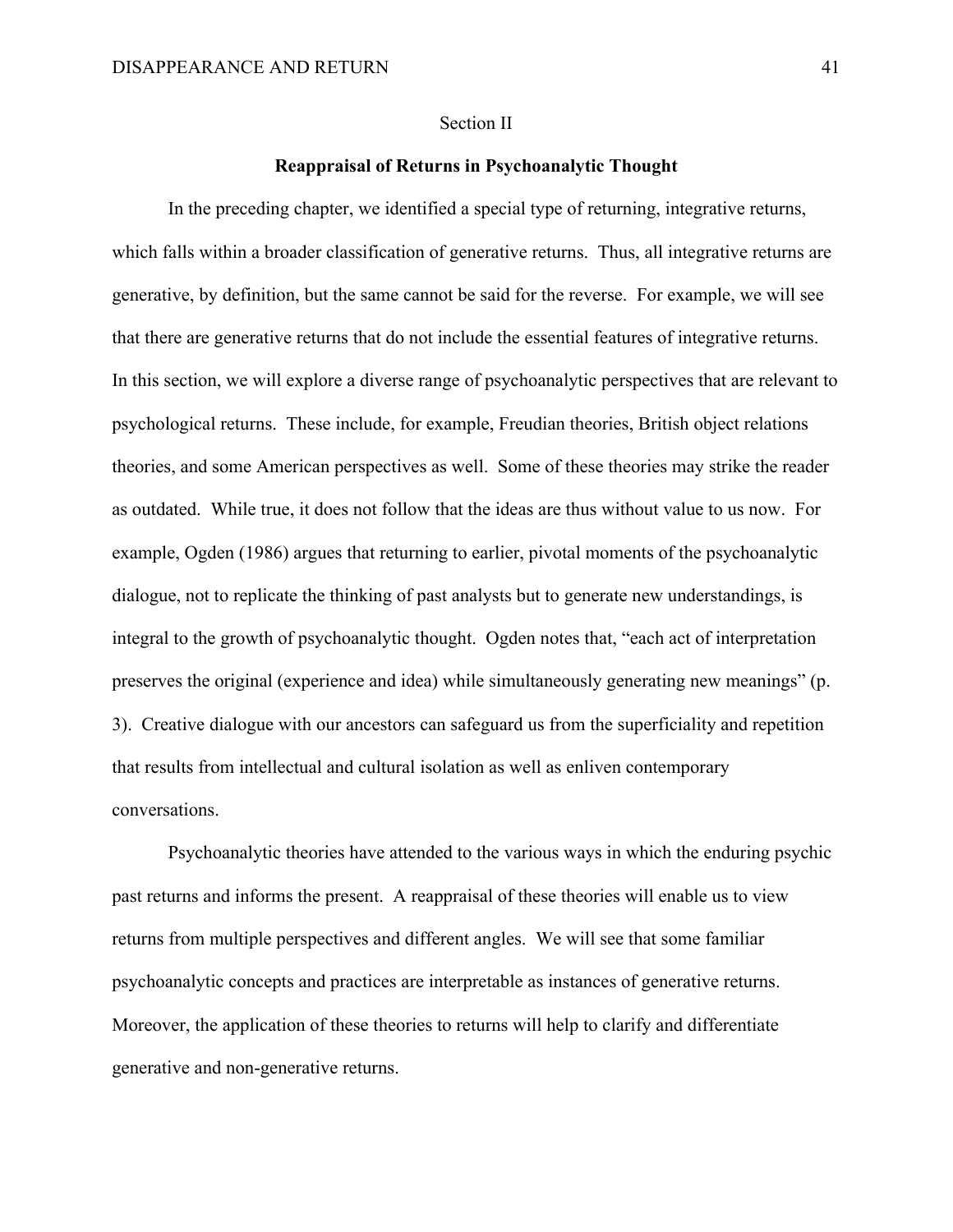## **Chapter 3: A Return To Origins**

# **Freud's Early Trauma Theory**

This section traces some early developments in Freud's thinking on the etiology and treatment of psychopathology to clarify important returns that Freud conceptualized in his theorizing, such as the return of the repressed. In more general terms, we will consider the interaction of past and present, primarily within the bounds of psychological time. In this realm, we are less constricted by the arrow of time, that is, by the order of events as they unfold in real time or objective reality. Thus, the 'psychic past' may be active in present experience, and the 'psychic present' may influence or activate the psychic past.<sup>8</sup>

In collaboration with Breuer, Freud (1893/1959) put forth the notion that "*hysterical patients suffer principally from reminiscences*" (p. 29, italics in original). In other words, they traced the cause of hysterical symptoms to the return of the repressed, namely, to disavowed memories of early psychical trauma. To be sure, these returns are not conscious memories of traumatic experiences, but rather, unconscious memory traces that have been reactivated by some recent event.<sup>9</sup> While under the influence of hypnosis, patients recount these otherwise hidden memories with "wonderful freshness … full affective tone … [and] hallucinatory vividness" (Breuer & Freud, 1893/1959, pp. 30-31).

From the beginning Breuer and Freud (1893/1959) define trauma as "psychic" rather than external. They propose that the determining quality in a psychic trauma is the affect of fright: "Any experience which rouses the distressing affects of fright, apprehension, shame, or psychical pain can have this effect" (p. 27). These early "exciting experiences" (or traumas) continue to be

 $8$  Loewald (1962/1980) used these terms (psychic past and psychic present) in his paper, *Superego and time.*

 $9<sup>9</sup>$  This is explored further below under the heading, Deferred Action.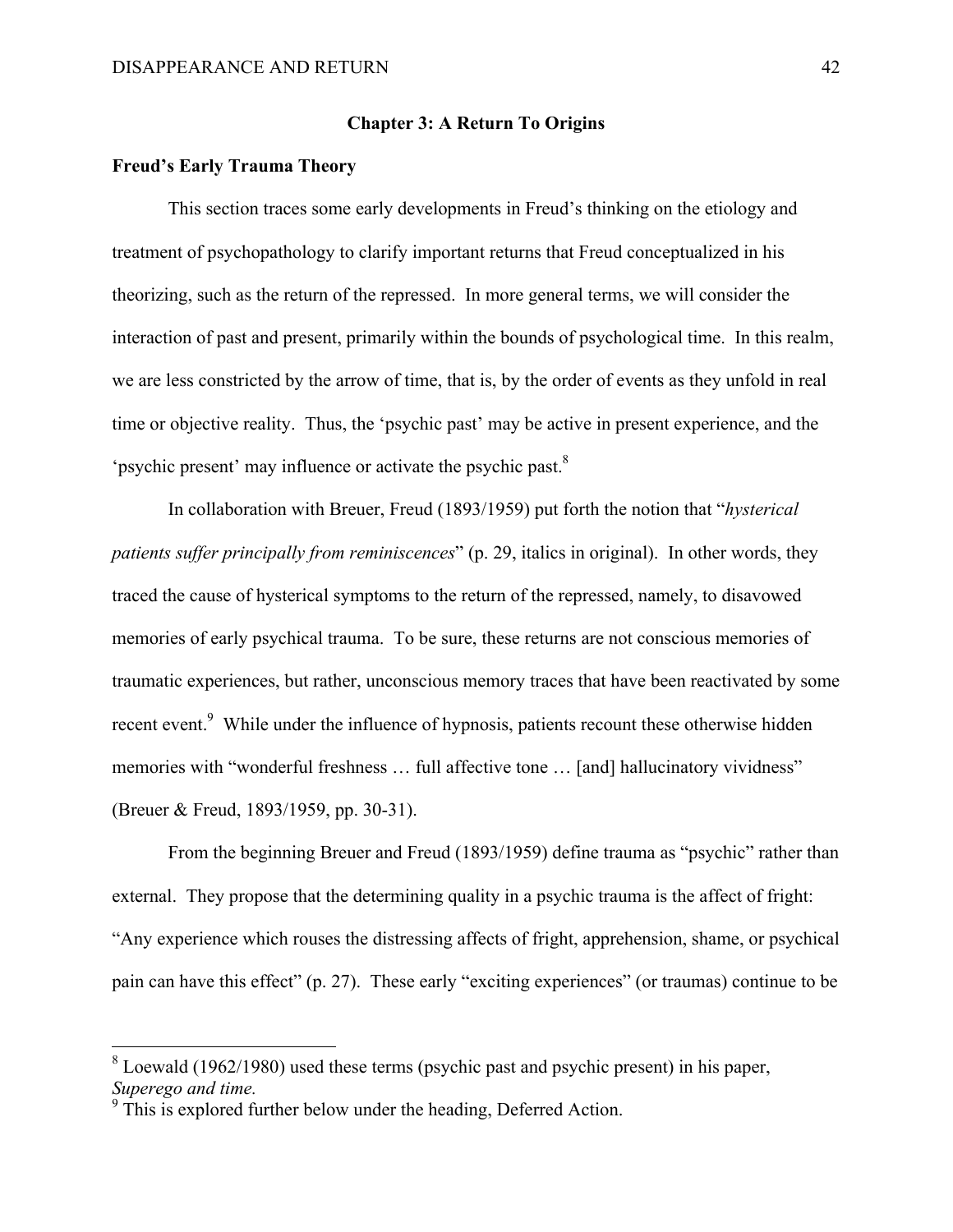active years later: "The psychical trauma, or the memory of it, acts as a kind of foreign body constituting an effective agent in the present even long after it first penetrated" (p. 28).

One question that arises from this formulation is how these distressing, traumatic experiences persist and remain active with such intensity. According to Breuer and Freud (1893/1959), a psychic trauma interrupts the normal reactions that allow memory and affect to fade. This normal reaction includes two processes: first, a direct discharge of feeling equal to the intensity of the event, and second, associative absorption into "the great complex of associations" (p. 31). The associative absorption allows for greater perspective and appraisal as the memory "undergoes correction by means of other ideas" (p. 31). If these normal reactions are inhibited or suppressed, the quota of affect retains its intensity and the memory is cut off from the rest of the personality, where it remains unintegrated.

Breuer and Freud (1893/1959) describe the interruption of the normal processes of abreaction and associative absorption as follows. First, there is the wish to forget the experience, or deliberate repression. Here, the individual voluntarily excludes the psychic trauma from conscious thought (often automatically or unconsciously). The other cause, which Freud would later reject, has to do with the mental state of the individual during the traumatic event. If the person were in a hypnoid state, as in dissociation or the "half-hypnotic twilight state of daydreaming" (p. 33), for example, the memory would remain cut off from associative connection with the rest of the personality. These two processes result in a "splitting of the personality."

Soon after, Freud (1894/1962) developed further the role of defensive processes, namely repression, in neurosis. He again emphasized that repression is instituted by an "effort of will" (p. 46) as protection against extremely painful experience. The individual determines to forget the distressing idea because, "he had no confidence in his power to resolve the contradiction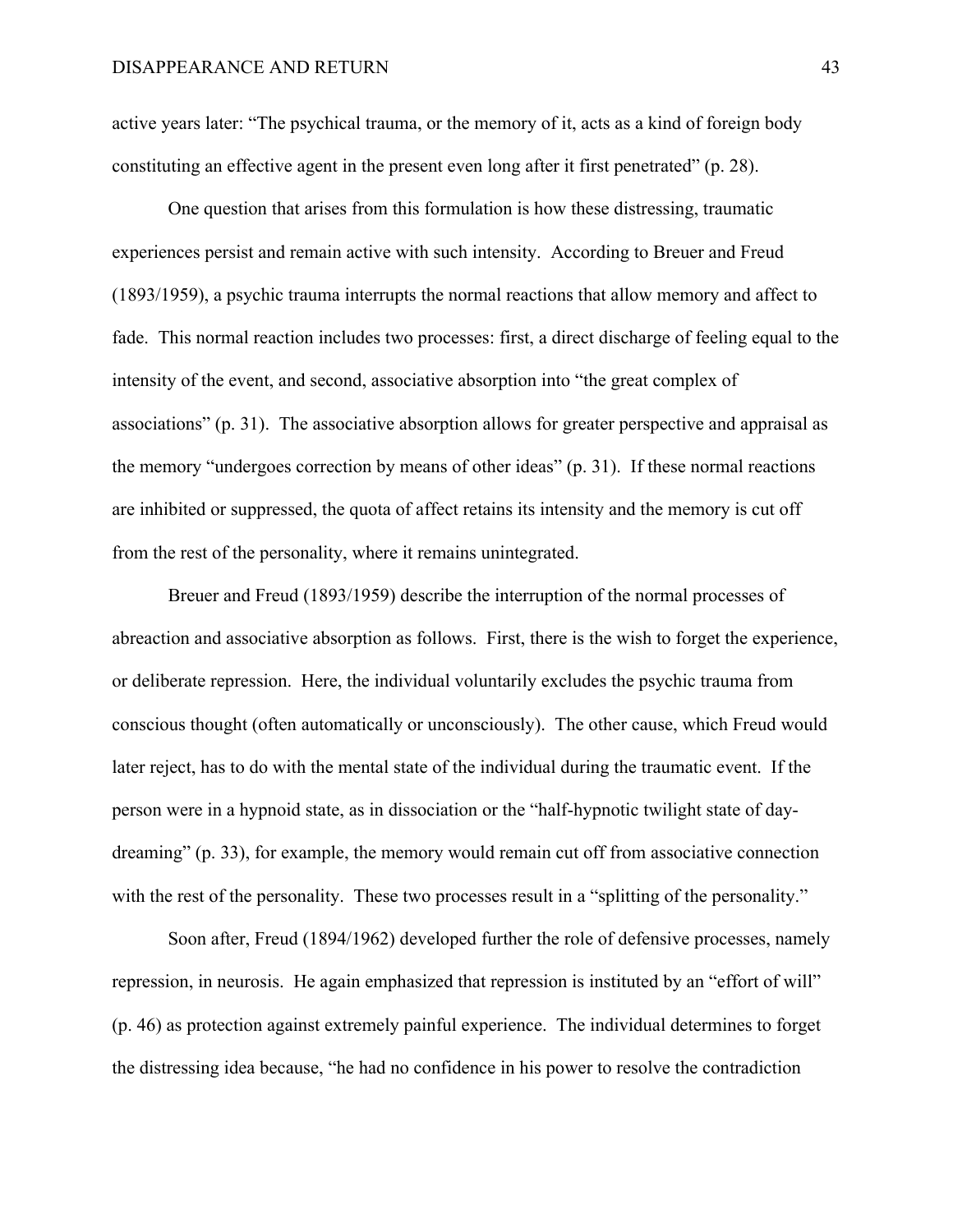between that incompatible idea and his ego by means of thought-activity" (p. 47). Of course, repression does not succeed in eradicating the experience. The memory trace and the corresponding quota of affect persist, albeit in isolation. The repression, Freud continues, "amounts to an approximate fulfillment of the task if the ego succeeds in turning this powerful idea into a weak one, in robbing it of the affect—the sum of excitation—with which it is loaded" (p. 48). The isolation of affect weakens the noxious idea, effectively keeping it out of consciousness.

In hysteria, the unbound or free roaming affect is transmuted into bodily form. The symptom represents a compromise between the need to release the quota of affect, or excitation, and the wish to remain unaware of the repressed idea. Spared from the pain of conscious recollection, the ego is now burdened with a symptom, or "mnemic symbol" (Freud, 1894/1962, p. 49). In cases where there is little capacity for conversion, the detached affect becomes associated or connected to other ideas, thereby causing obsessions or phobias. Each of these symptoms represents the return of the repressed, as unwanted thoughts and memories return in disguised form. Essentially, the action of deliberately turning away from painful experiences has the effect of keeping them alive or active.

In Freud's early trauma theory, he expressed the view that symptoms stem from the return of the repressed, namely, the indirect emergence of an unwanted idea or traumatic memory. It is not a conscious return, but rather a return that the ego resists or fails to recognize. When we have been unable to react normally<sup>10</sup> to a distressing experience through feeling (or abreaction) and talking (or associative absorption), the psychic past persists, is kept alive, in disguised form. Thus, a psychic past that has not been sufficiently recognized and represented

<sup>&</sup>lt;sup>10</sup> I am referring here to Freud's description of the normal process of reaction.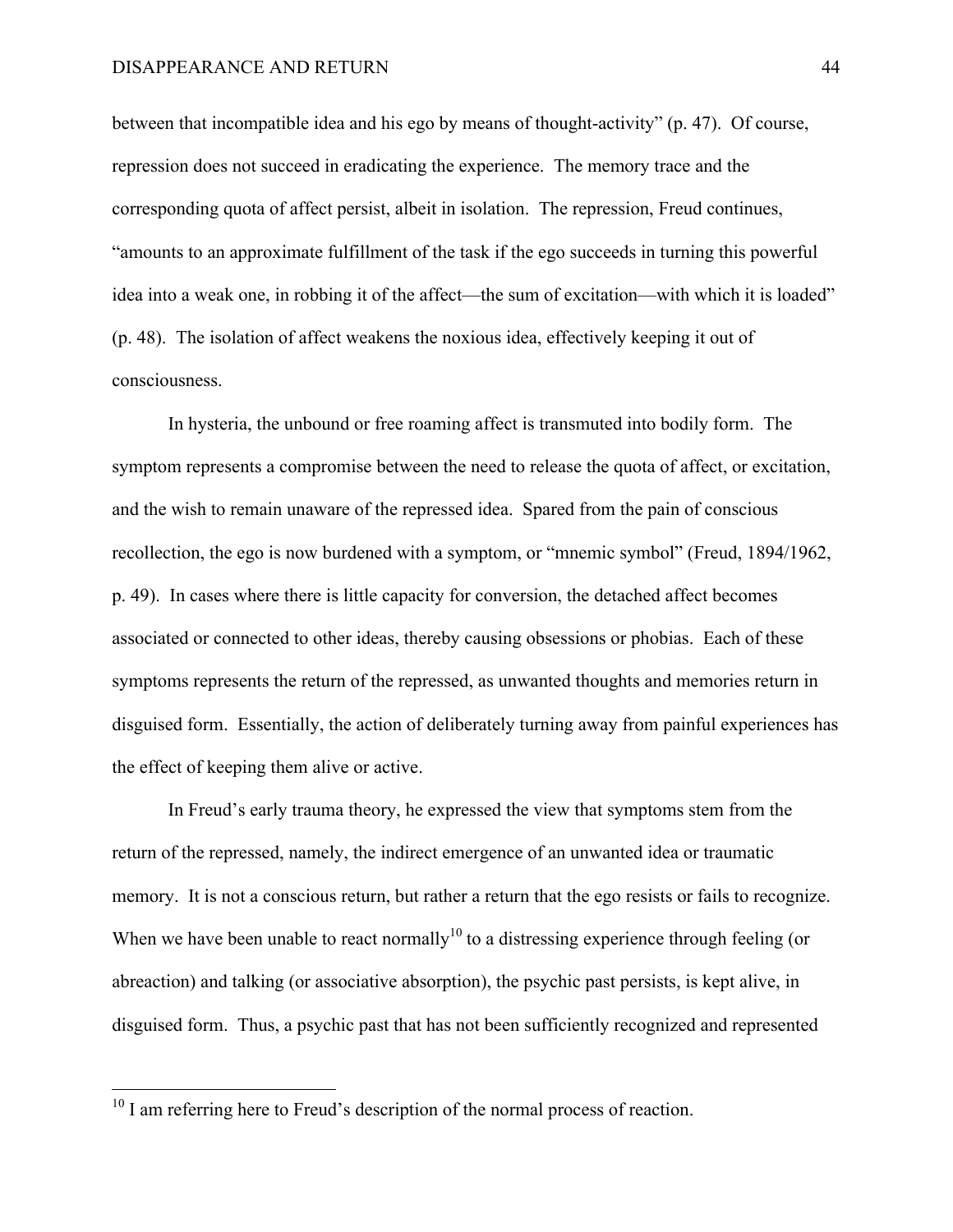persists in disguised form in the psychic present, as though untouched by time. Repression, or more generally defense, keeps the psychic past alive in disguised form by inhibiting the normal process of reaction, or by forestalling full recognition or knowledge of that experience.

# **Deferred Action**

In *Further remarks on the defense neuro-psychoses* Freud (1896/1959a) adds the notion of deferred action<sup>11</sup> to his theory of the neuroses. In addition, he has since narrowed his conception of the traumatic origins of hysteria to infantile seduction. Freud (1896/1959b) refined his theory in response to the disappointing finding that some patients did not fully recover after the supposed traumatic memory was uncovered. Moreover, these seeming traumas failed to meet Freud's pathogenic criteria: first, that the traumatic event possessed a "determining quality" in relation to the symptoms, and second that it had sufficient "traumatic power." According to Freud, the inquiries that yielded the requisite determining quality and traumatic power infallibly led to infantile sexual experiences (Freud, 1896/1959b, p. 186).

With respect to deferred action, Freud (1896/1959a) remarks, "it is not the experience itself which acts traumatically, but the memory of it when this is re-animated after the subject has entered upon sexual maturity" (p. 157). These memory traces are not conscious memories, but rather are registered in the symptoms; "this memory-trace does not become conscious but leads to a liberation of the affect and to repression" (Freud, 1896/1959a, p. 159). And elsewhere, "every case of hysteria displays symptoms which are determined not by infantile, but by later, often by recent experiences" (Freud, 1896/1959b, p. 211).

 <sup>11</sup> Freud used this concept earlier, as well, in his *Project for a scientific psychology* (1895/1966) and in *Studies on hysteria* (1893-1895/1955)*.*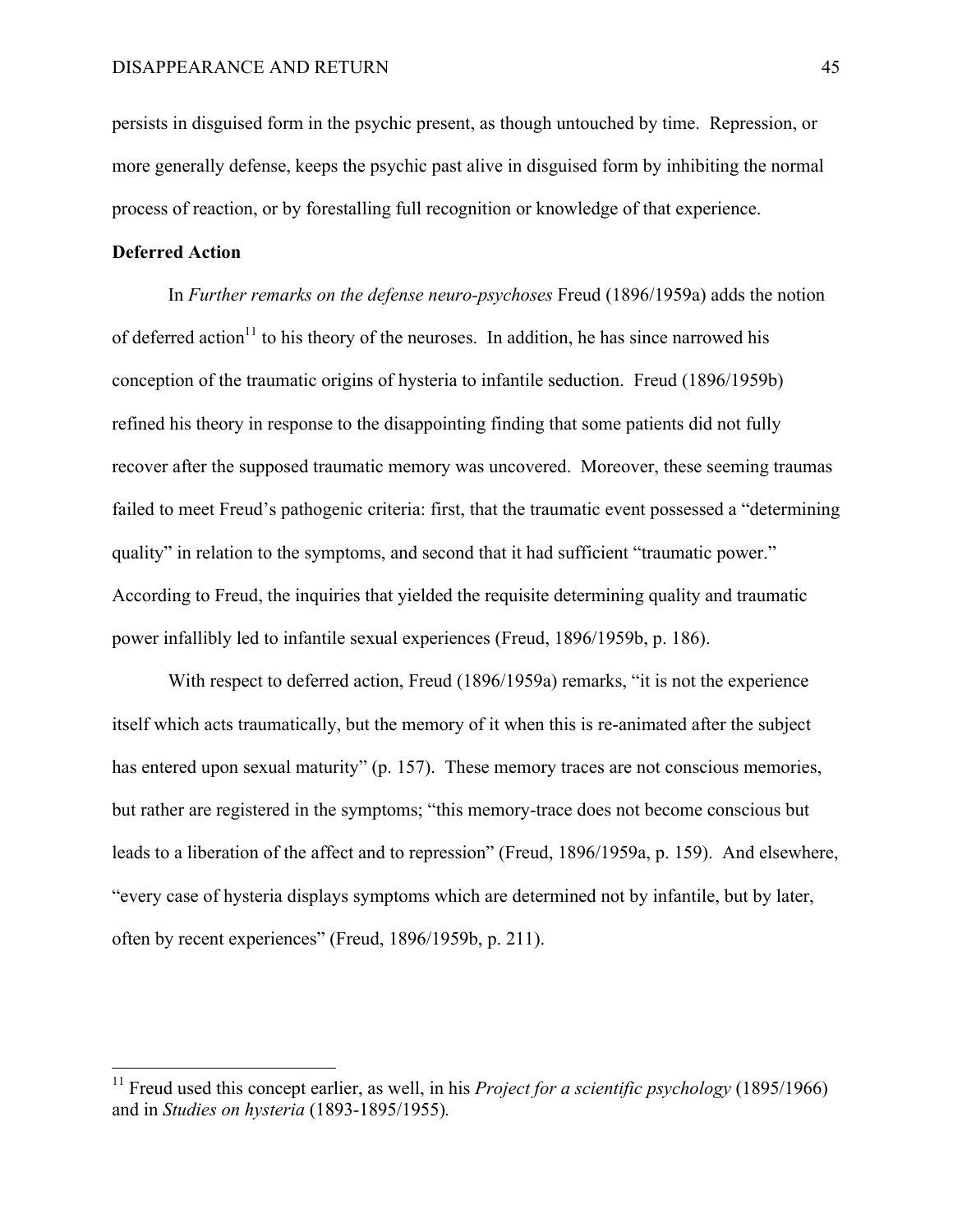How is it that the re-animated memory is traumatic and not the original experience itself? Freud (1896/1959a) describes this as an inverted relation between the real experience and the memory. In a footnote, he explains it thus,

If the sexual experience occurs at a time of sexual immaturity and the memory of it is aroused during or after maturity, then the exciting effect of the recollection will be very much stronger than that of the experience itself … *The traumas of childhood act subsequently as fresh experiences–then, however, unconsciously.* (pp. 160-161, italics in original)

Thus, we have the psychic past becoming active or re-animated in the present as a fresh experience. It seems that the present, however, adds significantly to this psychic past and contributes to its force; specifically, the second scene adds meaning and thus, emotional impact to the first. The heightened effect or power of the memory traces is due to the maturity of the sexual system. Thus, psychic past and psychic present are mutually influencing.

This raises another question. When does the actual repression occur? The memory traces of the infantile seduction presumably persist out of awareness owing to the sexual and cognitive immaturity of the infant, which seems to prevent associative absorption or psychic elaboration. Loewald (1955/1980) argues that this bears resemblance to the idea that hypnoid states may lead to the "splitting of consciousness."<sup>12</sup> He continues,

Repression … occurs on the basis of the reactivation of unconscious memory traces. The original unconscious nature of the memory trace, however, is not in itself already due to "repression" but to the infantile condition of the psychic functions and of the sexual system. (p. 36)

 $12$  The appeal to sexual immaturity to account for repression holds in Freud's later theory of infantile sexuality as well, since it is this immaturity that contributes to the original infantile neurosis.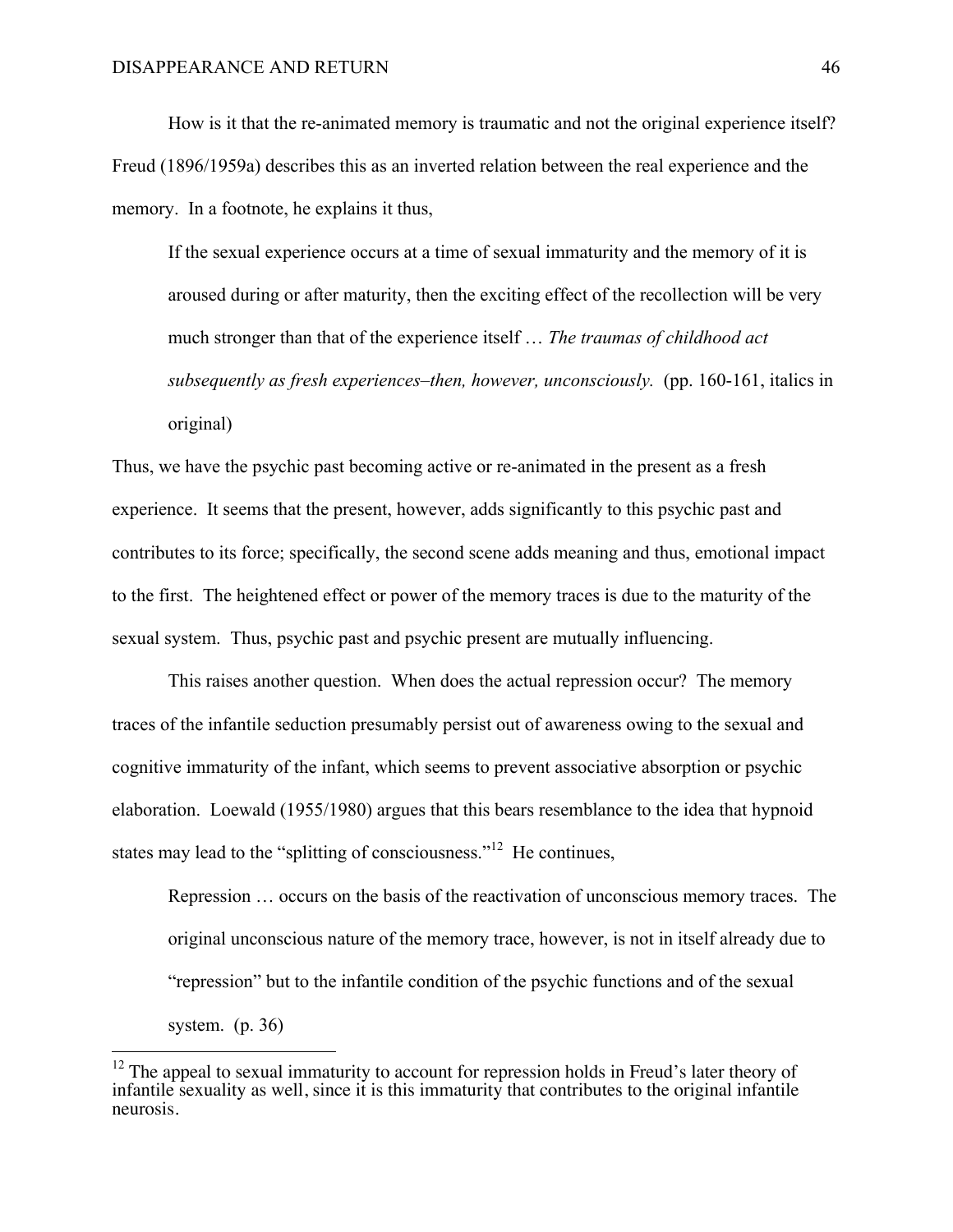Thus, traumatic experiences are laid down as unconscious memory traces, not because of repression, but because the "immature ego is yet unable to cope by abreaction or associative absorption" (Loewald, 1955/1980, p. 37). This formulation leads Loewald to regard repression as an instance of the repetition compulsion–that is, as a regressive repetition of an earlier inability to cope with, or reconcile with, distressing experiences and ideas. The ego repeats this earlier process by way of actual repression.

The concept of deferred action has some implications for our understanding of psychological time. It is not simply that the past shapes our present and future experience. Our present experience can activate the psychic past and shape how it is remembered and experienced, "the modification of the past by the present does not change 'what objectively happened in the past', but it changes that past which the patient carries within him as his living history" (Loewald, 1972/1980, p. 144).

Thinking of deferred action apart from symptom formation will allow us to apply it to our integrative returns. Recall Isak's reverie, for example (Ekelund & Bergman, 1957). He did not merely reexperience an old love relationship as it originally transpired. That is, it was not an actual repetition. His greater life experience, maturity, and openness helped establish the necessary reflective distance that would enable him to revisit his past with a greater range and depth of feeling and understanding. Thus, it was a new experience. In this way, deferred action may be a mechanism that provides new opportunities for growth.

# **The Return to Origins**

Returns would also prove to be pivotal in the psychoanalytic treatment of neurosis. Early descriptions of the cathartic method demonstrated the curative results of returning to the original trauma (Breuer & Freud, 1893/1959). More specifically, symptoms disappeared after the patient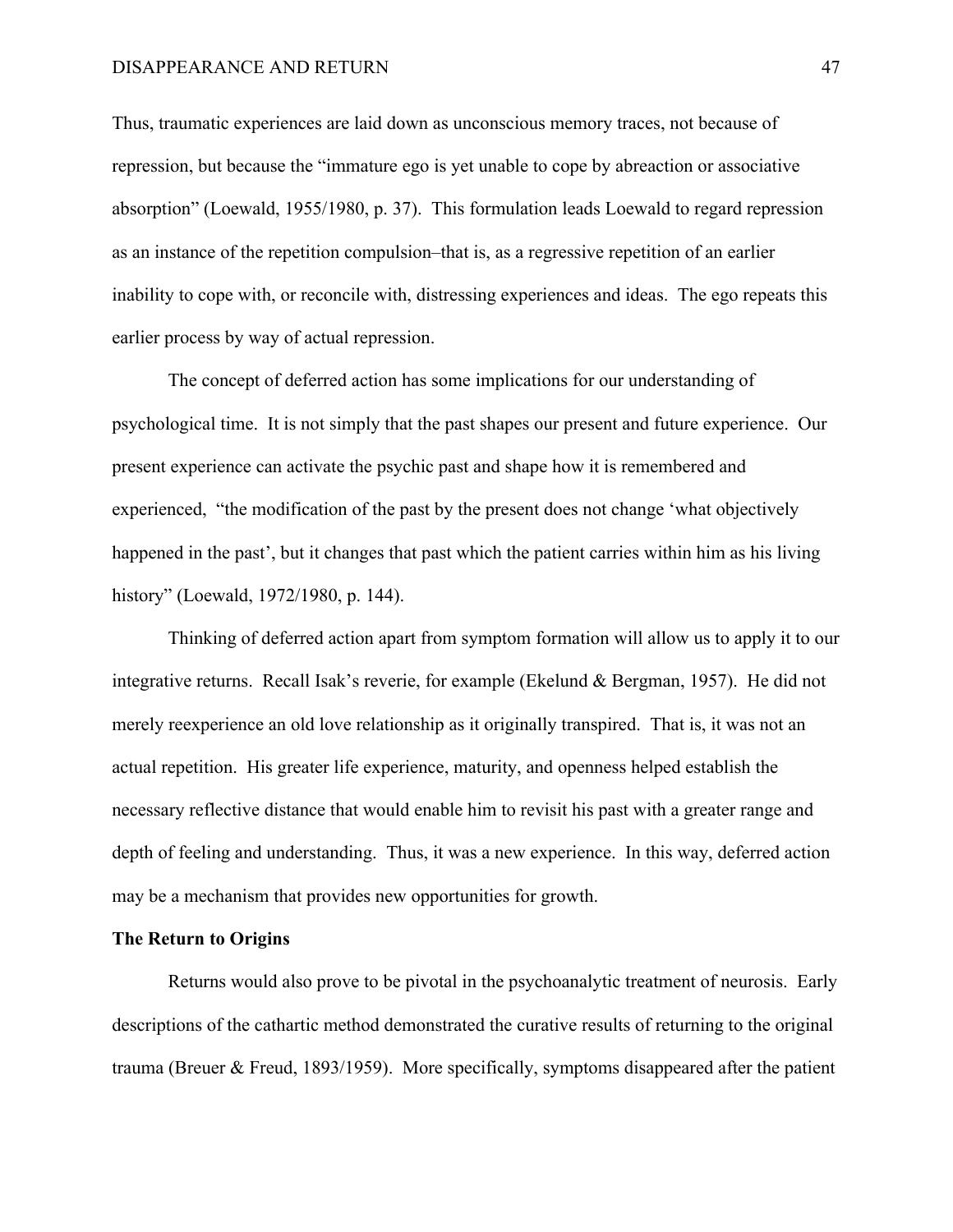clearly recollected the exciting event with the accompanying affect. In addition, the patient had to relate the occurrence in great detail and with full expression and identification of feelings. Thus, the cathartic method comprises the arousal of affect, the expression of feeling in words, and the clear recollection of the exciting event. Memory of the event alone, without feeling, is insufficient: "the original psychical process must be repeated as vividly as possible, brought into *statum nascendi* [born again] and then 'talked out'" (Breuer & Freud, 1893/1959, p. 28). We may notice here a resemblance to integrative returns.

Is this curative repetition simply a reproduction or duplication of the exciting event? Eagle (2011) writes,

Simply making the unconscious conscious is not sufficient … if the material that has been made conscious continues to be fraught with intense anxiety … pathogenic defenses will remain in place ... symptomatic compromise formation will continue or recur. (p. 95)

Thus, making the unconscious conscious is only curative to the extent that it is integrated into the ego and contributes to greater unity in the personality. Similarly, and long before, Loewald (1955/1980) argued that Freud's description of the cathartic method goes beyond undoing repression. It involves a transformation of primary into secondary process, thus achieving a higher level of integration. Both Loewald and Eagle compare the process of associative absorption to Freud's (1914/1958) later concept of working through. These concepts speak to the gradual assimilation of previously disavowed experience into the great complex of associations. Loewald (1955/1980) concludes that the recovery of such memories and ideas never yields a copy or recording, "but a new version of something old … a creative event in which something for the first time can be put into words" (p. 41).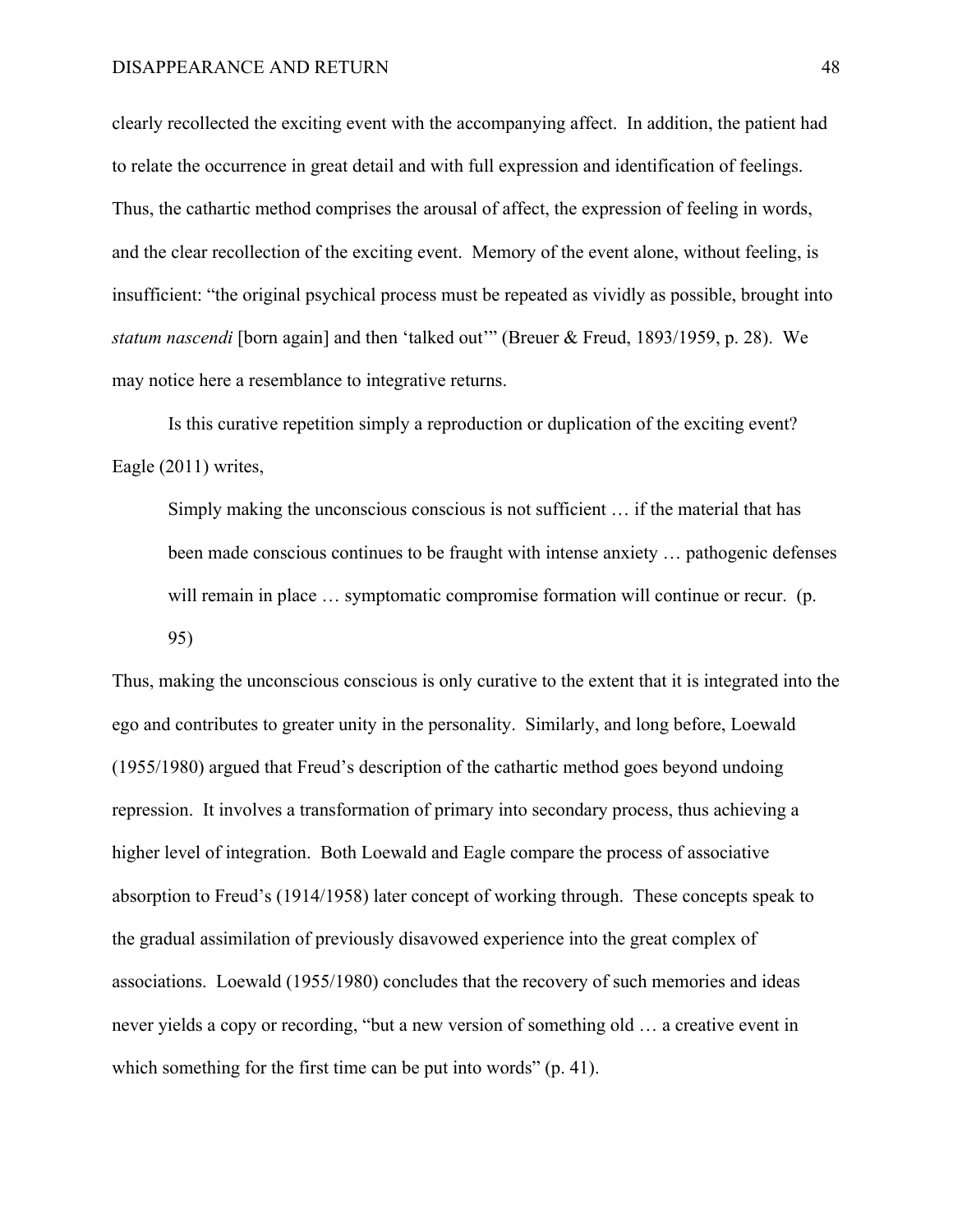In some sense, the notion of deferred action also applies to the return to origins, as this second scene (the therapeutic recollection) also adds something new to, or enhances, the psychic past, primarily in terms of meaning and perspective. In the usual sense, deferred action refers to the increased force or intensity that the first scene (i.e., the "exciting event") acquires during the second scene (when re-animation of the memory trace occurs). Likewise, therapeutic recollection is a deferred *re*-action to the original scene (a return to the normal processes of *reaction*, i.e., abreaction and associative absorption, as described by Breuer and Freud  $[1893/1959]$ .<sup>13</sup> In deferred reaction, the normal reaction that was defensively sidestepped is recommenced, allowing higher levels of organization and representation. Hence, we may consider deferred action in terms of symptoms and deferred reaction in terms of therapeutic recollection or catharsis.

From this early formulation, the task of analysis was to return the "pent-up affect" (Breuer & Freud, 1893/1959, p. 40) to its source, or origins, by uncovering the original psychic trauma. This reconnection recommences abreaction and enables the anxiety provoking idea, or memory, to be integrated through "associative readjustment" (Breuer & Freud, 1893/1959, p. 28). For Freud, cure was predicated upon the return to the original psychic trauma, that is, conscious recollection or repetition of the exciting event involving both full expression of affect and narration of the details. Both the exciting event and the normal process of reaction operate in a deferred manner, the former en route to symptom formation (deferred action) and the latter to cure and integration (deferred reaction). Hence, deferred action is a non-generative return, and what I have referred to as deferred reaction is a generative return.

<sup>&</sup>lt;sup>13</sup> For a description of this normal reaction, see above heading, Freud's Early Trauma Theory.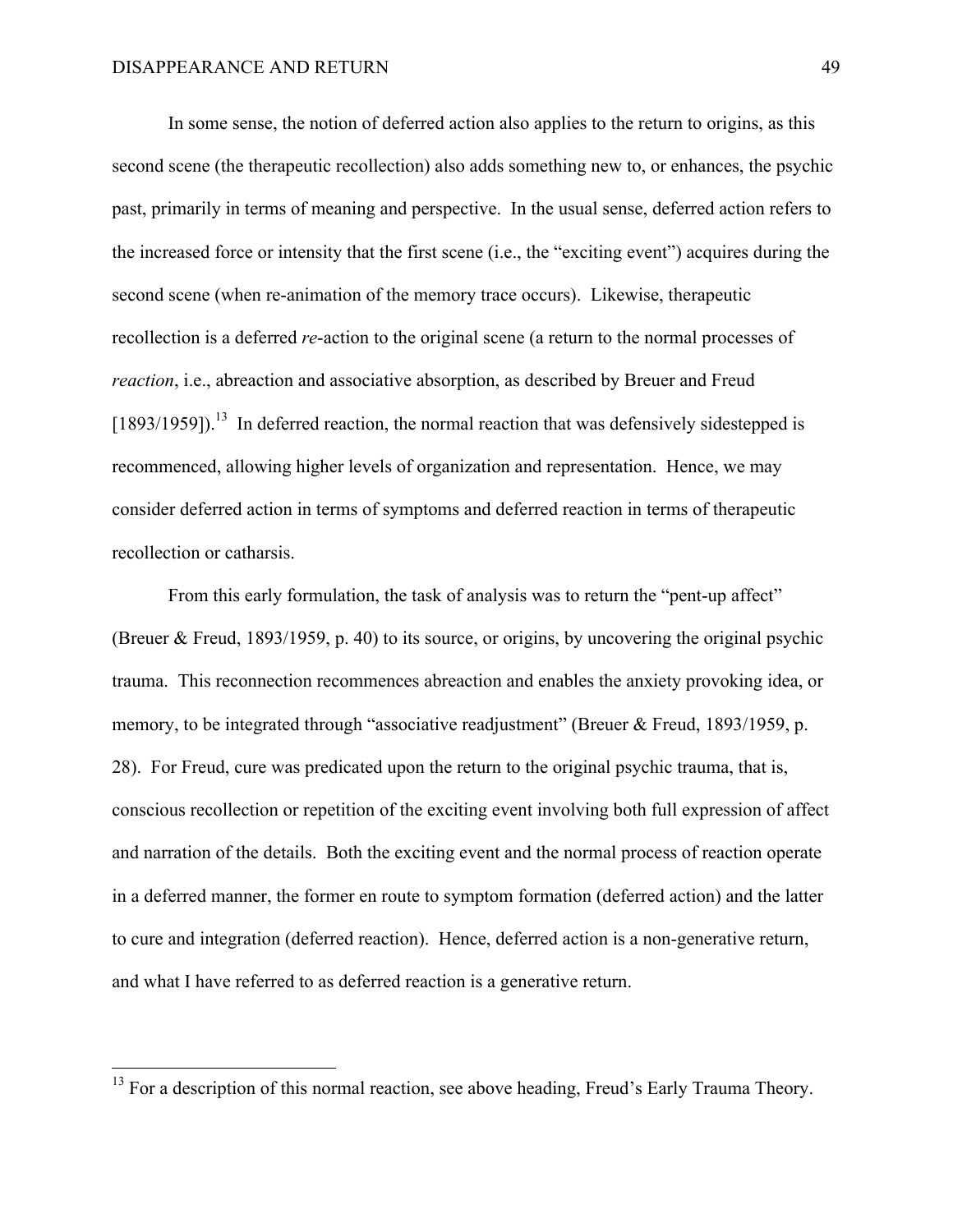## **Chapter 4: Repetition**

## **Remembering and Repeating**

In *Remembering, Repeating, and Working–Through*, Freud (1914/1958) briefly reviews the evolution of psychoanalytic technique and concludes that, despite significant changes in method, the aim has always been the same, "descriptively speaking, it is to fill in gaps in memory; dynamically speaking, it is to overcome resistances due to repression" (p. 148). When a patient is unable to remember the past for self protective purposes, he "*acts* it out … repeats it, without of course, knowing that he is repeating it" (Freud, 1914/1958, p. 150, italics in original). Green (2008) expresses this as "a power of actualization, of making things not remembered by being present" (p. 1037). Thus, we have reproduction not in memory, but rather in behavior and without knowledge that it is a repetition.

An Analysand will typically reproduce the forgotten past in relation to her analyst. Freud (1914/1958) explains that the transference is "only a piece of repetition," continuing that, "the repetition is a transference of the forgotten past not only on to the doctor but also on to all the other aspects of the current situation" (p. 151). Freud figuratively describes the compulsion to repeat as the patient's way of remembering, but one that resists conscious recollection. It is worth quoting Freud further, "while the patient experiences it as something real and contemporary, we have to do our therapeutic work on it, which consists in a large measure in tracing it back to the past" (p. 152). This seems to be a move from implicit, or procedural memory to declarative, autobiographical memory. Here repetition is contrasted with conscious recollection.

Loewald (1971/1980) makes several useful distinctions with respect to the psychoanalytic concept of repetition. Following Freud, Loewald proposes that repeating in behavior and feeling,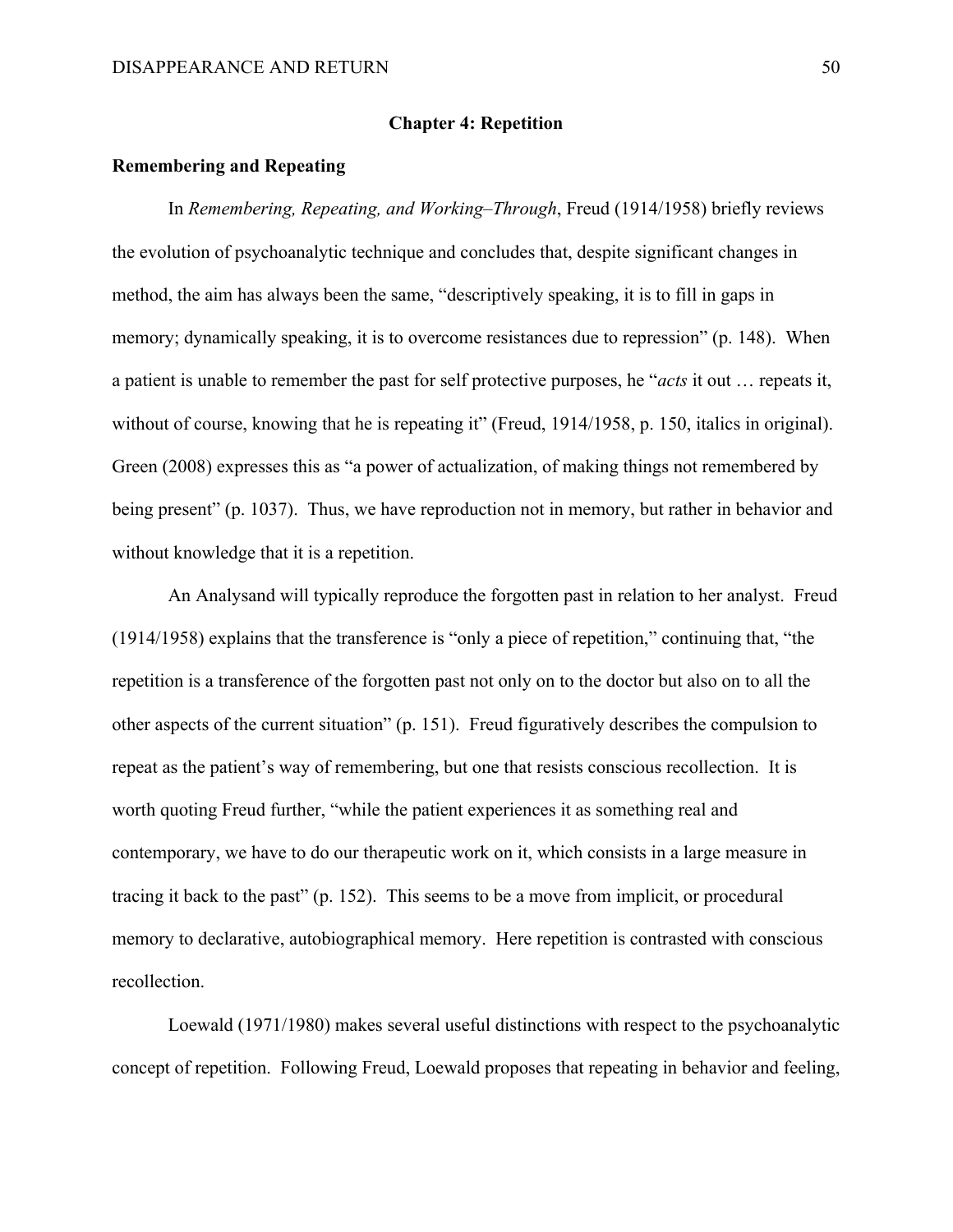as in transference repetitions, is an unconscious form of remembering, a reproduction. Recall that Freud (Breuer & Freud, 1893/1959) described symptoms in terms of reminiscences, or unconscious memory traces (i.e., the return of the repressed). Insofar as the transference is a new edition of a nuclear neurosis, it too seems to qualify as a manifestation of unconscious memory traces. Loewald argues further that conscious recollection is also a form of repetition; it is a reproduction in the mind. Thus, we may have passive or automatic repetition in action and feeling (i.e., unconscious, enactive memory), or active and re-creative repetition in conscious, representational recollection. Whereas Freud linked repeating and remembering by referring to the former as the patient's way of remembering, albeit unconsciously, Loewald links repeating and remembering by referring to the latter as a form of repetition; hence, repetition now includes remembering. The original distinction between repeating unconsciously in action versus consciously by remembering holds, the latter being the aim of psychoanalytic treatment $14$ . The implication, however, is that it is not a question of repeating or remembering, but rather of passive, automatic repetition versus active, re-creative repetition. In Loewald's (1971/1980) words:

In analysis the conflict is reactivated, is made to be repeated and, through the work of interpretation, to be repeated in an active way, that is actively taken up by the ego's organizing capacity an important element of which is remembering. (p. 89) In this way, psychoanalysis does not aim to supplant repetition with remembering, but rather

passive, unconscious reproduction with active, re-creative repetition that allows for a higher level of organization. Unconscious reproduction is a non-generative return, and re-creative repetition is a generative return. With respect to the latter, we may consider a compulsion to repeat that

<sup>&</sup>lt;sup>14</sup> The aims of psychoanalytic treatment have since expanded (see Eagle, 2011; Fonagy, 1999).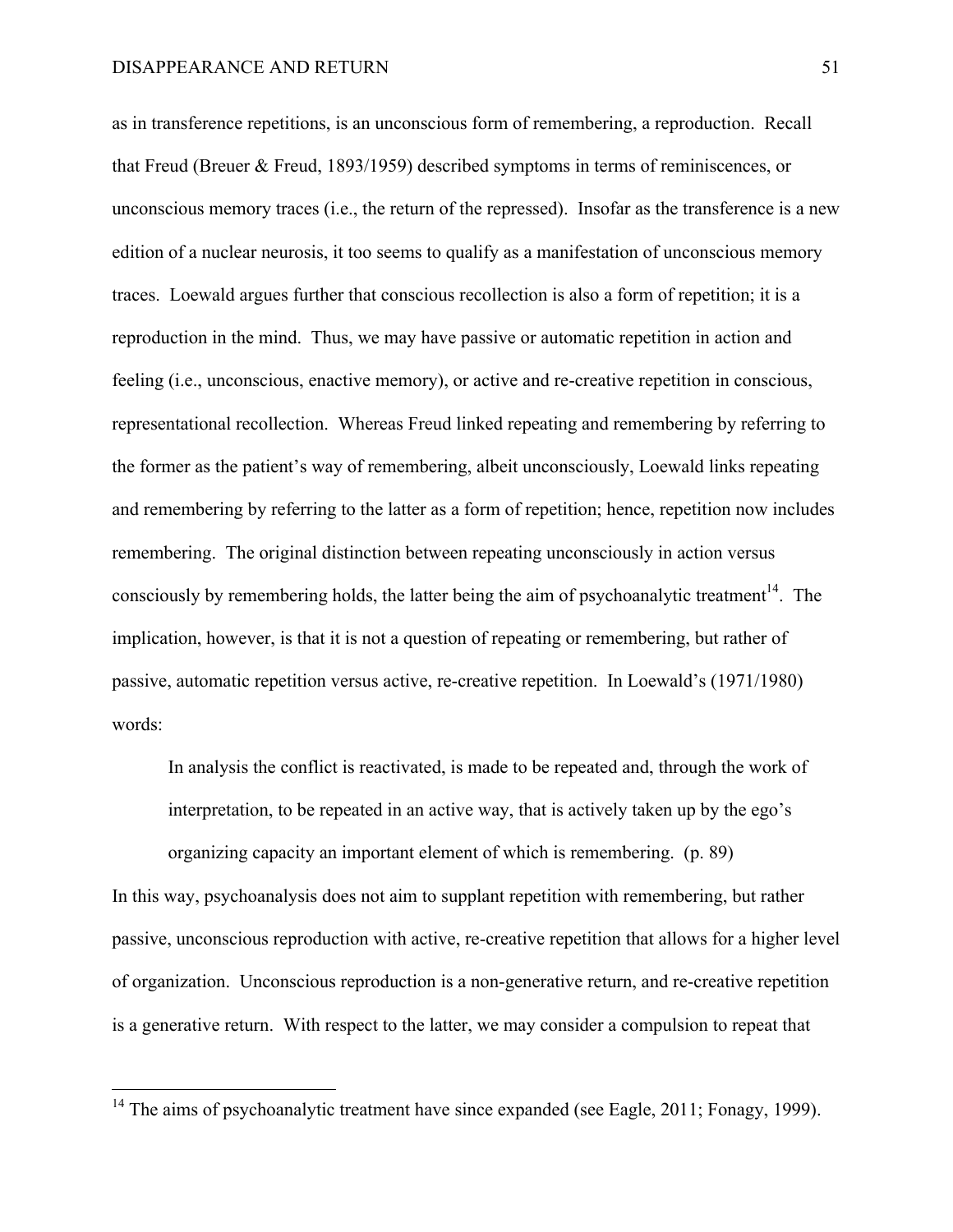includes active, re-creative repetition (Loewald, 1971/1980, p. 92). Thus, repetition would seem to transcend, or go beyond, categories of sickness and health. Remembering does not displace repetition, but rather, allows one to live more comfortably with the living presence of the past:

Those who know ghosts tell us that they long to be released from their ghost life and led to rest as ancestors. As ancestors they live forth in the present generation, while as ghosts they are compelled to haunt the present generation with their shadow life. (Loewald, 1960/1980, p. 249)

Proust's (1982b) involuntary memories are unlike neurotic repetitions, which feature the past as a hidden force that haunts the present; rather, involuntary memories are more akin to active, re-creative repetitions (generative returns). In neurotic repetition, there is a failure to distinguish present from past due to insufficient reflective distance and, in Freud's language, repression; hence, the two time periods are fused. In Proust's involuntary memories, present and past are linked by common sensations (e.g., the clang of a spoon hitting a plate or the taste of the madeleine cookie), and these linking sensations resurrect the past. Proust describes the impressions that are common to past and present as in some way "extra-temporal." By experiencing the present moment "in the context of a distant moment, so that the past was made to encroach upon the present," Proust is himself an "extra-temporal being" (p. 904). This is less a fusion of two time periods than an experience outside time. Proust's narrator, Marcel, is aware of his dual experience of two corresponding time epochs, and this awareness allows him to exist in between present and past without questioning which one is real. We may liken this area of experiencing to Winnicott's (2008) notion of transitional phenomena.

Proust's (1982b) "true self," or extra-temporal being, "made its appearance only when, through such identification of the present with the past, it was to find itself in the one and only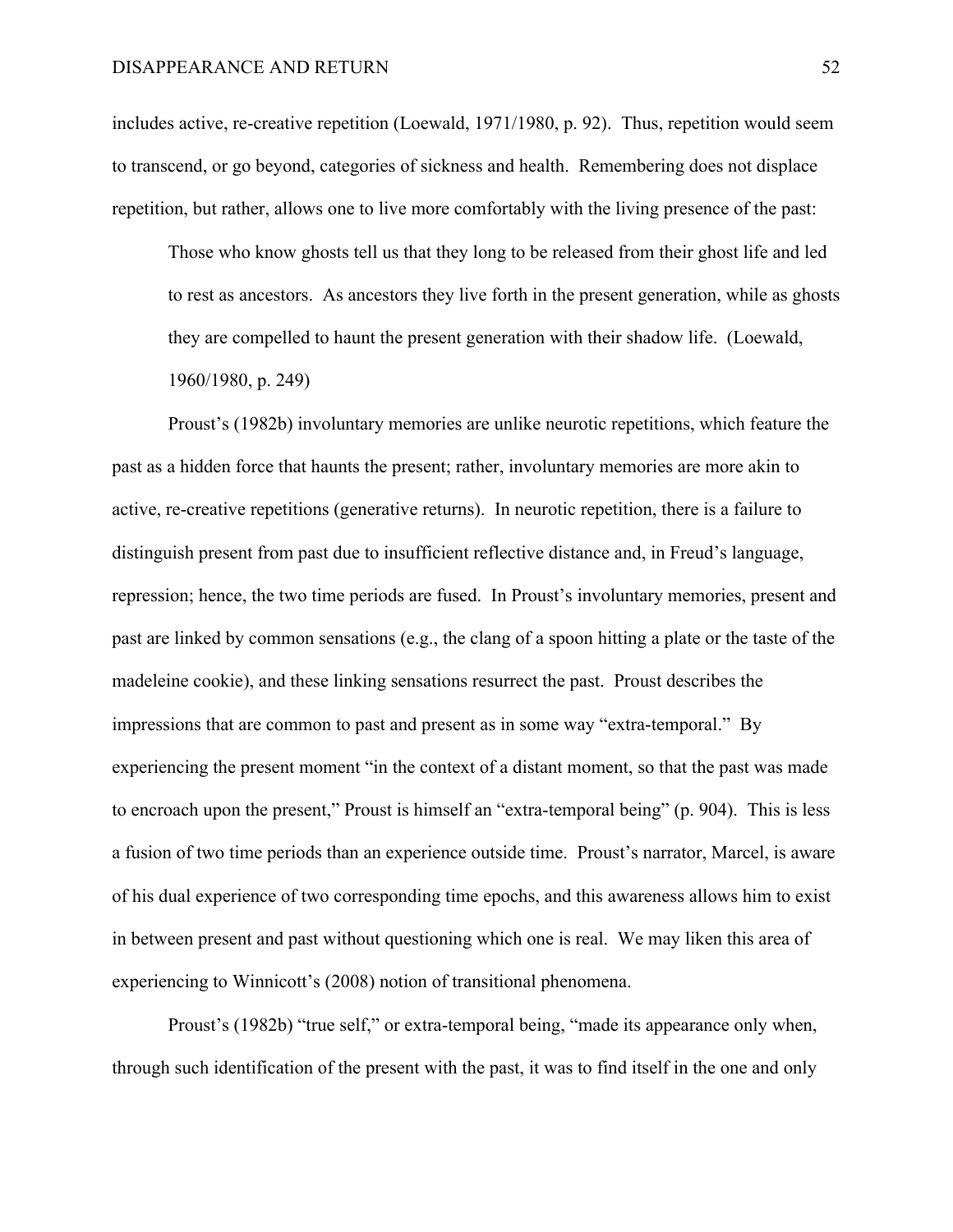medium in which it could exist and enjoy the essence of things, outside time" (p. 904). The past comes to life in the present in an experience of integration and unity, not fragmentation and confusion. If psychoanalysis hopes to reclaim history by remembering, it is through experiencing the living past with greater clarity, mastery, and ownership. In this way, it seems that psychoanalysis is reaching towards Proust–or towards a mode of reliving that integrates disparate self states into a unitary being, one free from terror and thus able to consciously receive the reverberations of the past.

### **The Compulsion to Repeat**

In *Beyond the Pleasure Principle* (1920/1955), Freud gave his fullest attention to the repetition compulsion, or the tendency to repeat painful experiences in life, as this posed a significant theoretical dilemma for psychoanalysis. Namely, the repetition of painful experiences appears to conflict with the pleasure principle, a core tenet of Freudian theory. Yet if we follow the logic of Freud's essay, the repetition compulsion does not in fact oppose the pleasure principle. It is, as promised, *beyond* it. Freud provides two distinct rationales at differing conceptual levels for this position (Pine, 1985, p. 65). First, he offers the clinical formulation that repetition involves a specific way of mastering trauma. Second, in an admittedly, highly speculative venture, Freud recasts his theory of the instincts: "*It seems, then, that an instinct is an urge inherent in organic life to restore an earlier state of things*" (p. 36, italics in original). In the end, Freud concludes that the death instinct alone tends towards a return to an earlier state, while Eros preserves life and holds all things together. To be clear about the implications of Freud's thought on returns, it is useful to treat these two lines of thought separately.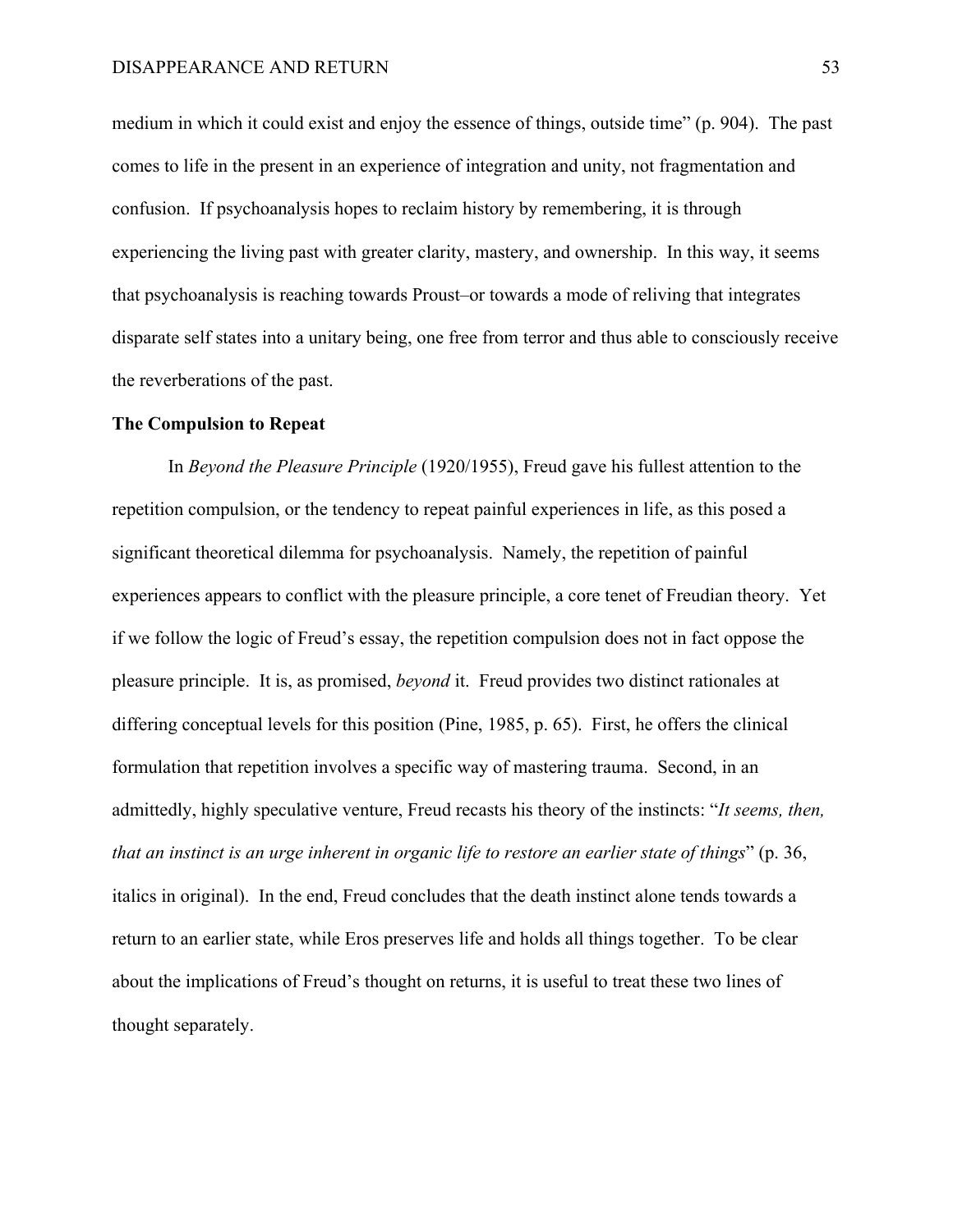**Repetition in dreams, play, and transference.** Freud (1920/1955) begins with a discussion of the pleasure principle, that is, the notion that the mental apparatus is regulated by the avoidance of unpleasure or the production of pleasure. As a regulatory principle, pleasure and unpleasure are not meant to denote conscious affective or feeling states. In Freud's words, "We have decided to relate pleasure and unpleasure to the quantity of excitation that is present in the mind … unpleasure corresponds to an *increase* in the quantity of excitation and pleasure to a *diminution*"(pp. 7-8, italics in original). Soon after, Freud equates the pleasure principle to the principle of constancy, "the mental apparatus endeavors to keep the quantity of excitation in it as low as possible or at least to keep it constant" (p. 9). Thus, the pleasure and constancy principles are merely different expressions of the same basic concept. At the outset, Freud acknowledges that there are exceptions to the pleasure principle, or rather, circumstances that inhibit it. For example, the ego's instincts for self-preservation may postpone gratification or pleasure in the interest of safety, that is, according to the reality principle. Moreover, in the course of development certain instinctual desires are repressed and held back at lower levels of development, where they remain ungratified. If these repressed wishes are satisfied through circuitous paths, the ego will experience unpleasure (e.g., anxiety or symptoms). Still, Freud concludes that these exceptions do not contradict the pleasure principle, as pleasure is merely postponed or reached in a roundabout manner. In the latter case, what is unpleasure for one system, the ego, will be felt as satisfaction for the other.

Freud (1920/1955) observed the compulsion to repeat unpleasant experiences in widely divergent events, including traumatic dreams, children's play, and the transference. His initial treatment of traumatic dreams is brief and incomplete. He observes that in such dreams the individual is brought back to the traumatic situation (i.e., to a state of fright). This is not what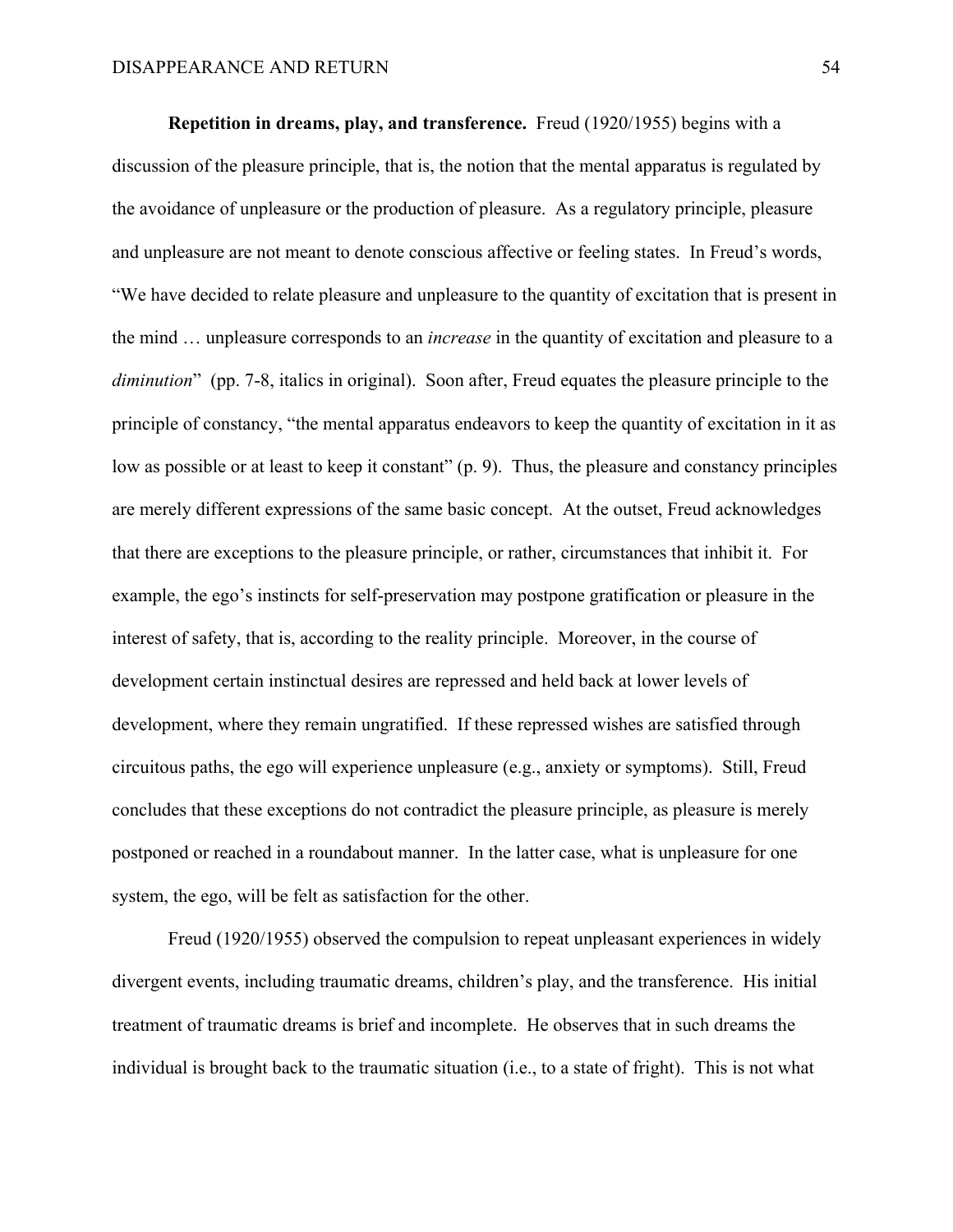we would expect according to the theory that dreams are wish fulfillments, which would predict dreams of cure or better times. Following Freud, we return to this quandary at a later point.

Next, Freud (1920/1955) considers the repetitive play of a young child he observed for several weeks. He termed the boy's game, "fort" (gone) "da" (there), or "disappearance and return" (p. 15). Freud was initially puzzled by the game. The boy repetitively tossed small objects and toys into the corner of the room or under his bed, in effect playing "gone," and followed this by recapturing them. The meaning of the game became clearer as Freud observed the boy playing with a wooden reel with a string attached to it. While keeping hold of the string, the boy threw the reel over the edge of his curtained cot, thereby making it disappear. Subsequently he pulled on the string and so caused the reel to reappear. Now, the boy was rather remarkable in that he would allow his mother to leave (i.e., disappear) for hours without protest. The game seemed to represent the boy's compensation to himself, Freud reasoned, for his instinctual renunciation (i.e., the lack of protest at his mother's absence). Freud asks, "How then does his repetition of this distressing experience as a game fit in with the pleasure principle?" (p. 15). The underlying motive, Freud reasoned, was not in fact pleasure, but mastery.

Being left by his mother for a few hours time was a *passive* experience, as it was not the boy's doing or choice; he was overpowered by it. By repeating his experience, he took an *active* part or role. Thus, the repetitive play allowed the boy to change his experience from passive to active, thereby providing him with sense of control and mastery. Still, the play seems to yield pleasure in the outcome, and so Freud (1920/1955) is not ready to concede that there are tendencies beyond or independent of the pleasure principle.

Freud (1920/1955) next considers the repetition compulsion in psychoanalytic treatment. Even with the help of interpretation, analysands are not able to recall all that they have repressed.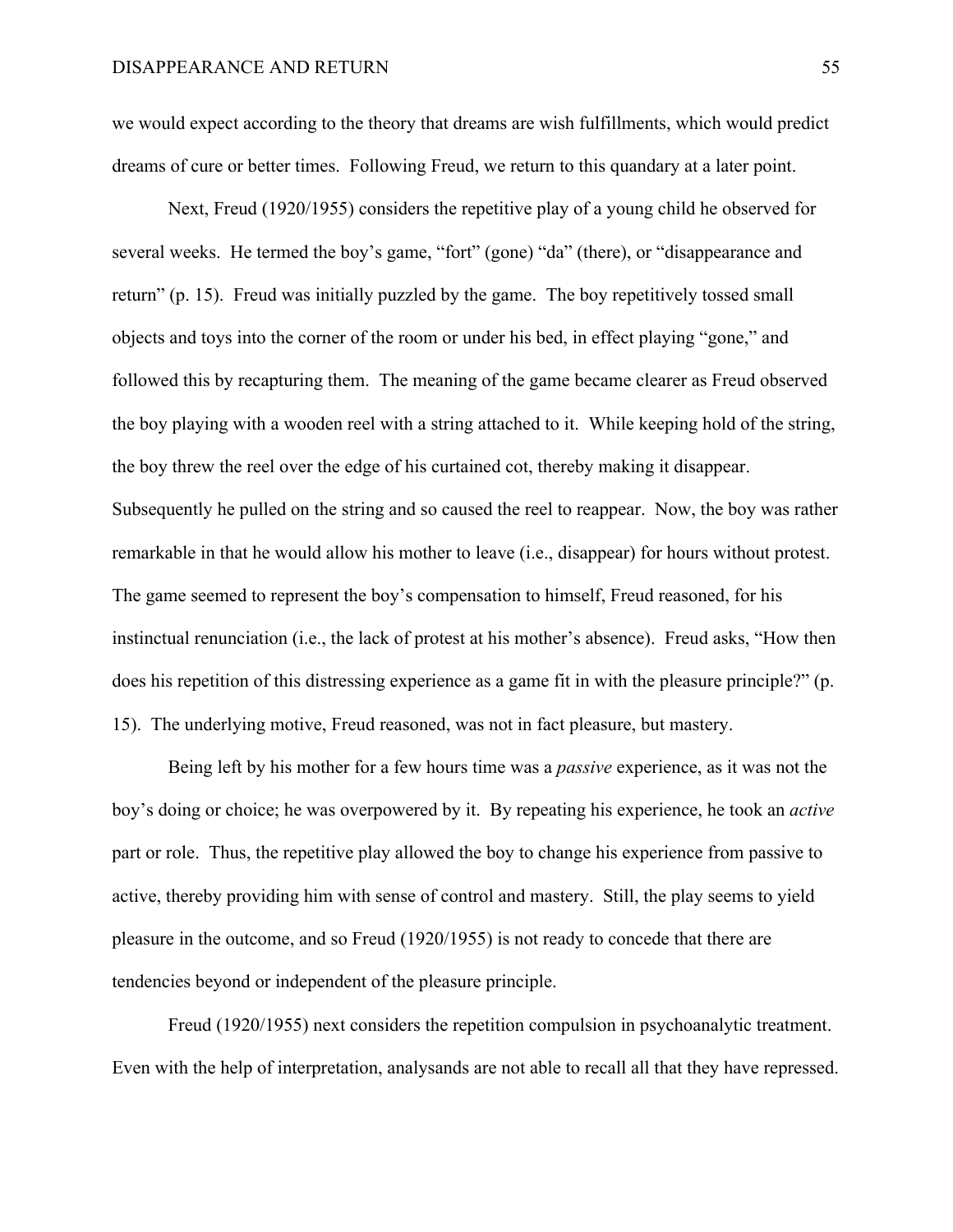Freud continues, "[the patient] is obliged to *repeat* the repressed material as a contemporary experience instead of … *remembering* it as something belonging to the past" (p. 18, italics in original). Here, the patient acts out the nuclear conflict in relation to the analyst, thereby establishing a transference neurosis. Freud distinguishes between the higher strata of the mental apparatus, or ego, and the unconscious repressed. Resistance arises from the ego, whether conscious or unconscious, and operates according to the pleasure principle: "it seeks to avoid the unpleasure that would be produced by the liberation of the repressed" (p. 20). The repetition compulsion, on the other hand, is associated with the unconscious repressed. Now, the ego experiences the repetition as unpleasure. But recall that this does not in itself contradict the pleasure principle, as what is felt by the ego as unpleasure may in fact gratify instinctual impulses long since repressed. However, the repetition compulsion revives essentially painful, ungratifying experiences from the past that never brought satisfaction, such as feelings of rejection, or of being replaced and humiliated. Thus, what is repeated is seemingly unpleasurable in entirety. This observation gives Freud the "courage to assume that there really does exist in the mind a compulsion to repeat which overrides the pleasure principle" (p. 22). This is not without reservation, however, as it is rare to see the repetition compulsion in pure form, that is, without other visible motives. In psychoanalytic treatment, for example, Freud notes that the repetition compulsion may be used in the service of resistance (as when repetition precludes painful remembering).

**Mastery: from primary to secondary process.** To conclude this line of thought, Freud (1920/1955) examines traumatic excitations, first those arriving from outside and then those from within. External trauma is, by definition, powerful enough to breach the protective shield. In such cases, the pleasure principle is essentially out of order, the primary task being the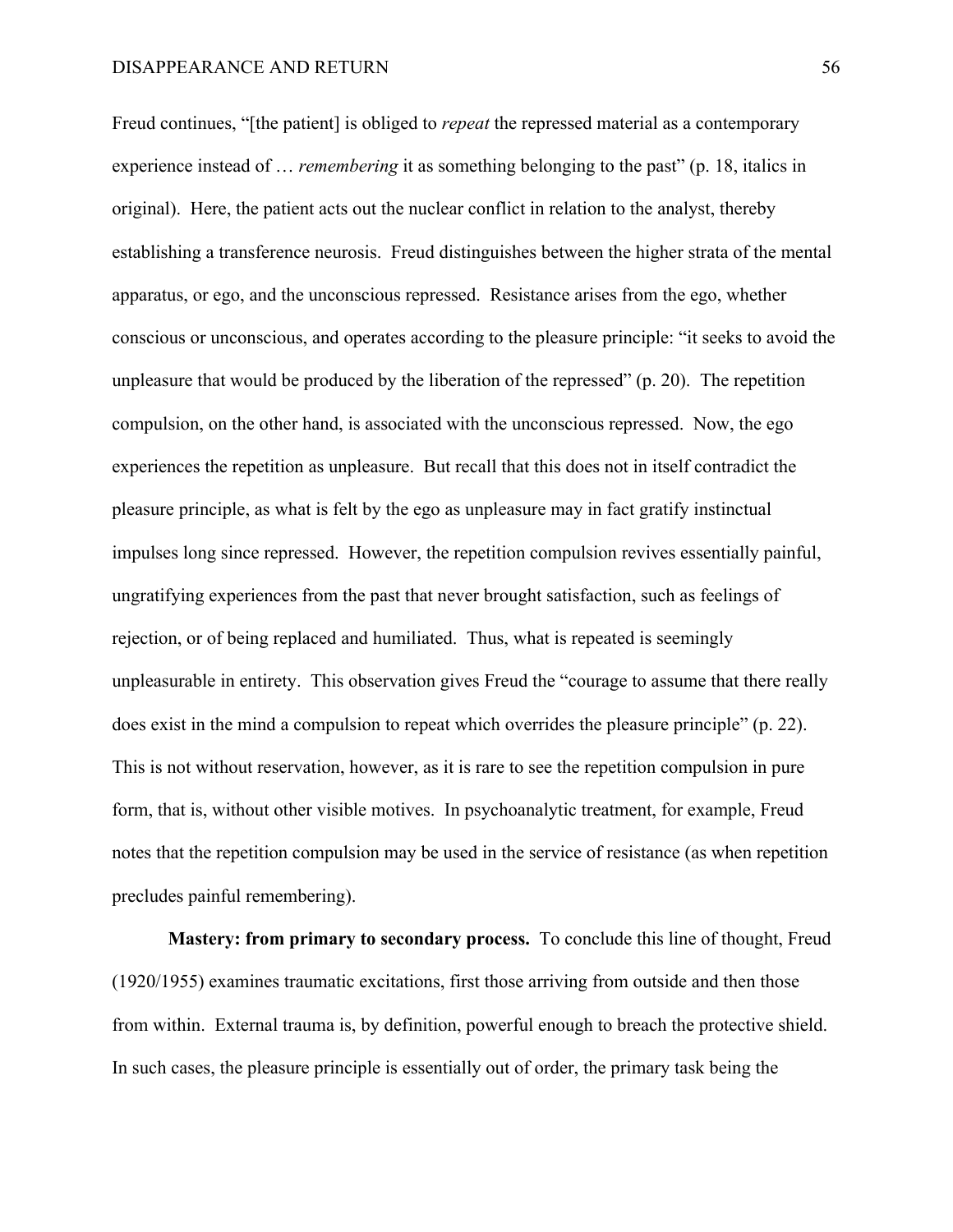mastery or binding of large quantities of excitation that have overwhelmed the mental apparatus (i.e., the protective shield). To counteract the excessive influx of energy, a large scale anticathexis is established around the breach: "a system which is itself highly cathected is capable of taking up an additional stream of fresh inflowing energy and of converting it into quiescent cathexis, that is of binding it psychically" (Freud, 1920/1955, p. 30).

Earlier in the essay, Freud (1920/1955) contrasted states of anxiety, fear, and fright: Anxiety refers to a state of expecting danger, even if it is unknown; fear requires a definite object of worry or trepidation; fright refers to a state of being in danger without the benefit of preparation, and so, has the added element of surprise. The anticipatory state of anxiety protects against fright, specifically surprise, and thus, against "fright-neurosis" (Freud, 1920/1955, p. 12). Freud reasons that a lack of preparation for danger, that is, anxiety, results in greater harm from the breach in the protective shield or trauma. Thus, preparation for danger in terms of anxiety and countercathexis bolsters the protective shield and constitutes a defensive effort.

Recall that traumatic dreams repeatedly bring the person back to the state of fright. Freud (1920/1955) infers that these dreams serve to "master the stimulus retrospectively, by developing the anxiety whose omission was the cause of the traumatic neurosis" (p. 32). Thus, Freud is postulating a function of the mental apparatus that is independent and more primitive than the pleasure principle, which serves to master excessive stimulation retrospectively.

We have yet to consider the excitations that impinge from within, namely, the instincts. According to Freud (1920/1955) instinctual impulses operate according to the primary process mode of thinking and are freely mobile, or unbound. The instincts press towards discharge without consideration of consequences or reality. In contrast to the primary process, the secondary process is bound. Insofar as the instinctual impulses are freely mobile or unbound,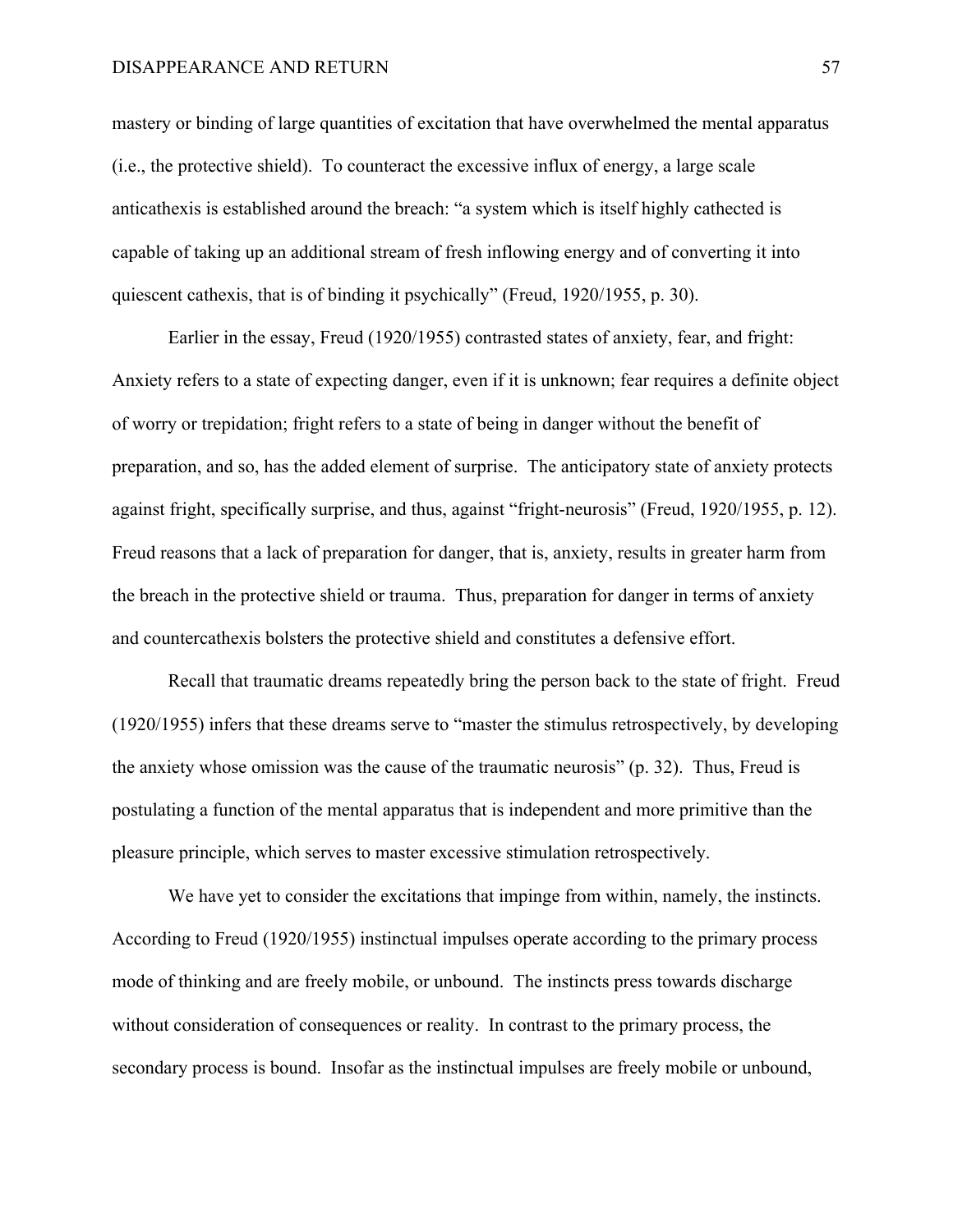there is the danger of a buildup of excessive excitation from within, which would theoretically reach traumatic levels. Some perception of reality is in fact necessary to effect successful drive gratification, as demonstrated by the fact that a hallucinated breast does not satisfy hunger. In short, drive gratification and the prevention of excessive stimulation (in other words, self regulation) largely depend upon secondary process modes of thought (Eagle, 2011, p. 31).

This leads Freud (1920/1955) to conclude that the higher strata of the mental apparatus, or the ego, have the initial task of binding instinctual excitation. Thus, binding the instinctual excitation is a necessary precursor to the dominance of the pleasure principle (or in modified form, the reality principle). "Till then," Freud writes, "the other task of the mental apparatus, the task of mastering or binding excitations would have precedence–not, indeed, in *opposition* to the pleasure principle, but independently of it" (p. 35, italics in original). One may observe here that this entire process is consistent with the constancy principle, or the tendency of the mental apparatus to keep the quantity of excitation as low as possible or constant. Here, Freud highlights the importance of replacing the primary process with the secondary process, that is, of binding freely mobile energy. This demonstrates that the repetition compulsion, as a retrospective attempt at mastery, is a further effort at (or repetition of) the primary task of binding. As such, it represents a self regulatory mechanism and a generative return.

In summary of Freud's (1920/1955) clinical formulation, the repetition compulsion is analogous to a function of the mind that is more primitive than and independent of the pursuit of pleasure–that of mastering or binding instinctual excitations impinging upon the mental apparatus. In some sense, the repetition compulsion is a callback, or return to this initial task. Freud notes, "only after the binding has been accomplished would it be possible for the dominance of the pleasure principle" (p. 35). Again, the absence of binding would result in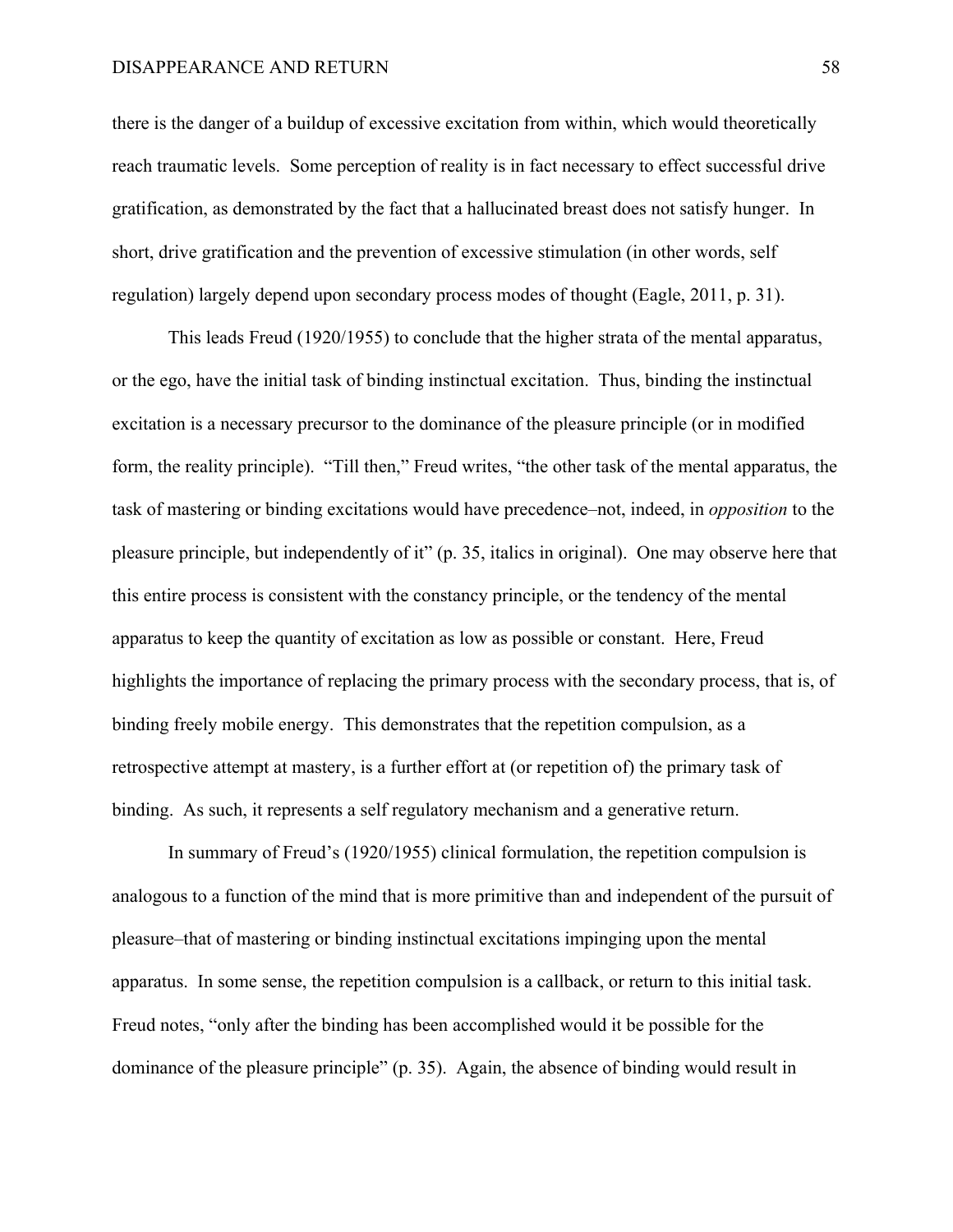excitations reaching traumatic proportions. The repetition compulsion proper begins with a trauma–an experience that is excessive and beyond the ego's capacity to comprehend or bind. In response to such excessive stimulation, the compulsion to repeat serves to *master the stimulus retrospectively*.

In this formulation, the repetition compulsion is not a constant presence or force, but only a last line of defense set in motion by a trauma. While the task of binding instinctual excitations is a constant precursor to the pleasure principle, this is not an instance of the repetition compulsion per se. Rather, the repetition compulsion is observable only after these initial attempts to bind have failed, or when the ego has been overwhelmed.

## **A New Theory of the Instincts**

Freud's (1920/1955) consideration of the repetition compulsion also led him to revise his instinct theory significantly. The feeling of urgency (i.e., the instinctual character) of the repetition compulsion impressed Freud, leading him to ask, "How is the predicate of being 'instinctual' related to the compulsion to repeat?" (p. 36). This question signifies an interesting shift in Freud's thinking, as he infers that all instinct involves repetition. As such, "*an instinct is an urge inherent in organic life to restore an earlier state of things*" (Freud, 1920/1955, p. 36, italics in original).

Prior to this, Freud (1915/1957) defined instinct as an inner stimulus, a need arising from within, to which the mental apparatus responds according to the constancy principle–or pleasure principle (p. 120). This was the state of things above as well, in Freud's (1920/1955) clinical formulation of the repetition compulsion as a specific mode of mastering trauma. Loewald (1960/1980) describes this change in Freud's thought: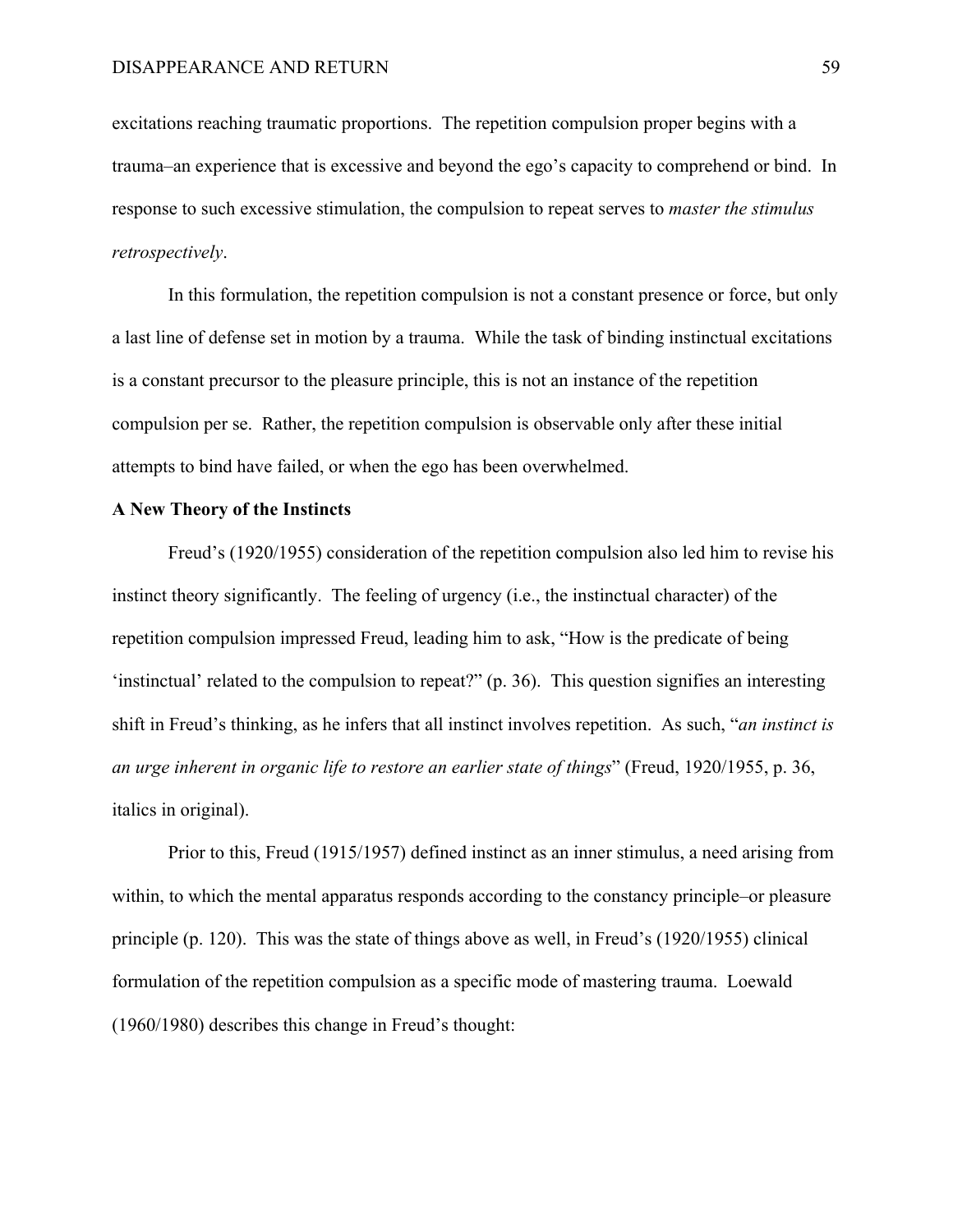He defines instinct in terms equivalent to the terms he used earlier in describing the function of the nervous apparatus itself ... Instinct is no longer an intrapsychic stimulus, but an expression of the function, the "urge" of the nervous apparatus to deal with environment. (p. 234)

In other words, "instinct now means regulatory principle" (Loewald, 1971/1980, p. 62); these two concepts are now coterminous. In contrast to Freud's clinical formulation of mastery, the repetition compulsion now represents a constant force or presence owing to his new definition of the instincts as an inherent urge to repeat or return to an earlier state. Bibring (1943) describes this in terms of restitution, or the urge to restore an original state. It is worth noting, as Freud (1920/1955) himself did, that this formulation is speculative, "what follows is speculation, often far-fetched speculation … an attempt to follow out an idea consistently, out of curiosity" (p. 24).

As Freud (1920/1955) considers the implications of his newly defined instinct (i.e., as an urge to restore an earlier state of things) he infers that it ultimately must lead back to an inorganic state, as this precedes life. Freud thus terms this the death instinct, perhaps an unfortunate title, as it seems to be not in fact so much about death, but rather a state of quietude or rest. Following much consideration, Freud admits that he cannot square the sexual instincts with his newly formulated death instinct. While sexual instincts are conservative in that they restore an earlier state of the organism, they ultimately preserve life and press towards higher levels of development. Hence, the life instincts are set in opposition to the death instincts. Freud ultimately includes both the self-preservative and the sexual instincts within the category of the life instincts, or Eros. This is because he now treats the self-preservative instincts as libidinal owing to his notion of primary narcissism (Freud, 1914/1957).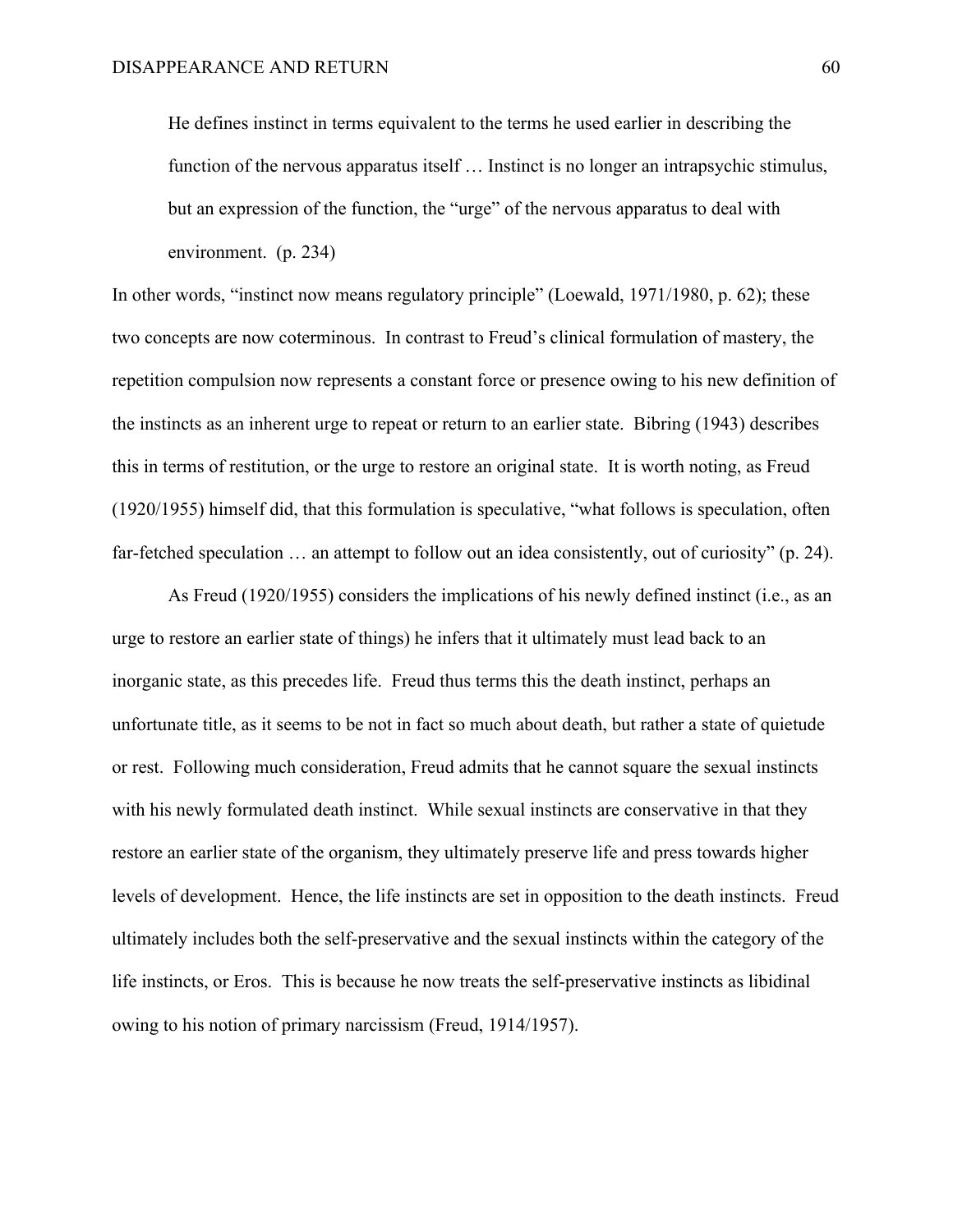If Eros comprises both the self-preservative and the sexual instincts, then what may we ascribe to the supposed death instincts. Here Freud (1920/1955) revises his views of sadism and masochism. Previously, Freud viewed sadism as an expression of the sexual instincts and masochism as sadism turned against the self. In his revised formulation, masochism and sadism are attributed to the death instincts. As an expression of the death instinct, masochism is primary and subsequently turns to an object in the form of sadism. The move from sadism back to masochism, which is present in super-ego formation, represents a regression to primary masochism (Freud, 1930/1961, pp. 91-92). Essentially, Freud ascribes our destructive and aggressive impulses to the death instincts<sup>15</sup>.

Yet Freud (1920/1955) does not consider sadism to be his most compelling evidence of the death instincts. Rather, he is most convinced by his constancy principle, or Nirvana principle, "which finds expression in the pleasure principle" (p. 56); again, these regulatory principles all refer to the dominant function of the mental apparatus, that of eliminating excitations, or internal tension, or reducing them to the lowest possible level. Recall that in Freud's new theory, instinct means regulatory principle (particularly the death instincts). If in fact these concepts are now coterminous, then appealing to the inertia or constancy or pleasure principle as evidence for the death instincts will not be of any use; it is a tautology. "In this sense," Loewald (1971/1980) writes, "the death instinct is really nothing new" (p. 62).

It is possible that Freud did not think of the death instincts and the regulatory principles as coterminous–despite their considerable, if not complete, overlap. In this case, the death instincts take the regulatory principles one step beyond rest or quietude, to an inanimate state. Here one can logically appeal to the regulatory principles, as Freud does, in support of the death

<sup>&</sup>lt;sup>15</sup> Freud elaborated on this formulation in chapter 4 of *The ego & the id* (1923/1961) and in chapter 6 of *Civilization and its discontents* (1930/1961).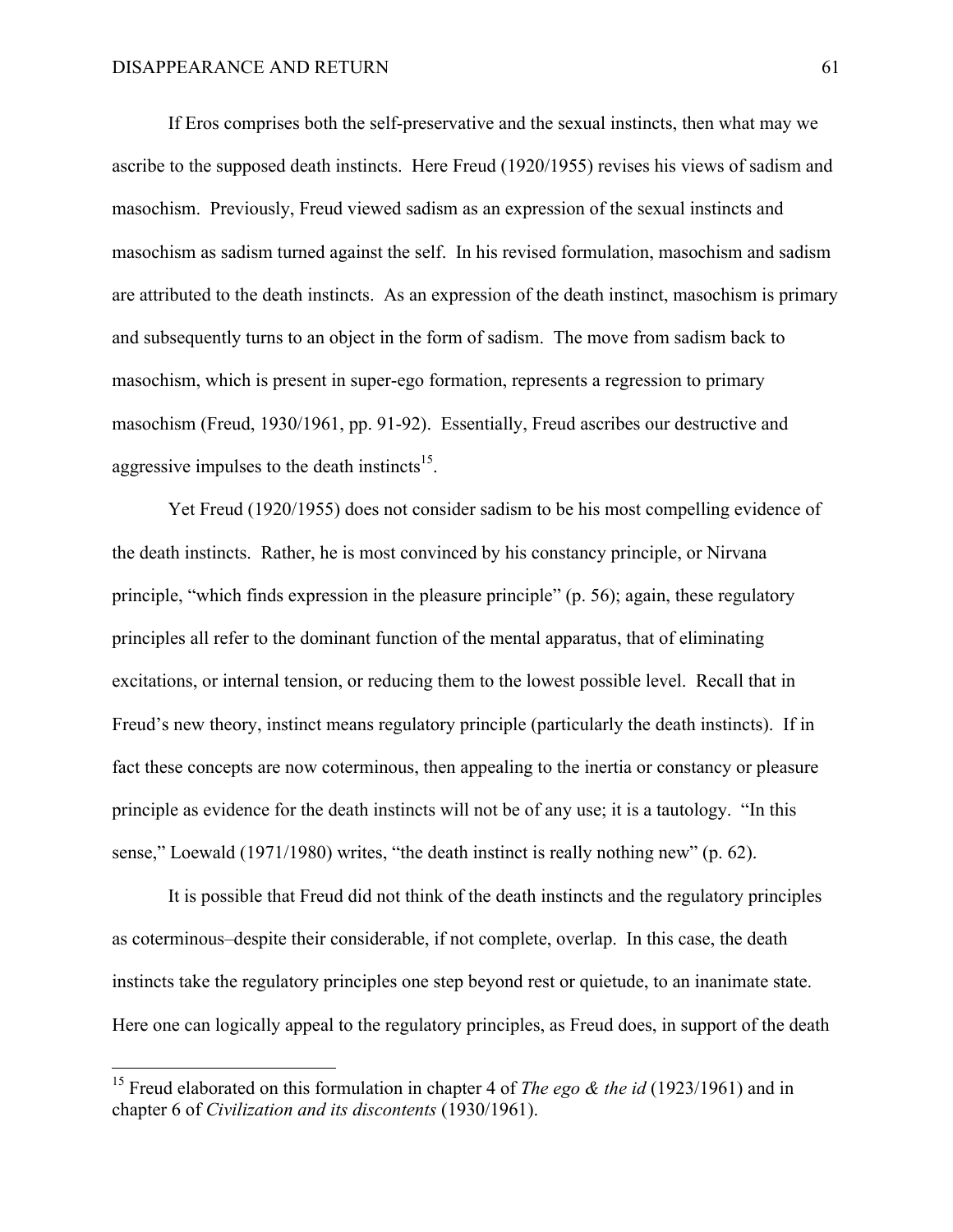instincts. However, this seems inconsistent with the larger part of Freud's (1920/1955) essay. Later in the text, for example, Freud states that the pleasure principle itself is "concerned with the most universal endeavor of all living substance–namely to return to the quiescence of the inorganic world" (p. 62). This reaffirms that the death instincts do not extend or add anything new to the regulatory principles; however, as a definition of instinct, it is a significant change in Freud's thinking. Of course, Freud's speculation that the regulatory principles imply an instinctual urge to return to an inorganic state is new as well. Bibring (1943) has noted that it is problematic to conflate such restitution with repetition, as one cannot continually return to (that is, repeat) death. It is, after all, a dead end.

Freud (1920/1955) comes to the following conclusions on the relationship between the instinctual processes of repetition and the pleasure principle. One of the primary functions of the mental apparatus is to bind impinging instinctual impulses, and thus, to replace the primary process mode of thought with the secondary process in the service of mastery and drive gratification. This binding is a necessary precursor to the dominance of the pleasure principle and occurs on its behalf. The pleasure principle, like the constancy principle, operates to free the mental apparatus from excitations or stimulation, that is, to keep levels of excitation constant or as low as possible. This function implies an innate, universal need "to return to the quiescence of the inorganic world" (Freud, 1920/1955, p. 62). In this sense, the pleasure principle is ultimately in the service of the death instinct.

# **Concluding Remarks**

I presented Freud's (1920/1955) theory of the repetition compulsion in two sections, which correspond to two distinct formulations in *Beyond the pleasure principle*. In his clinical formulation, Freud's depiction of the repetition compulsion as a specific mode of mastering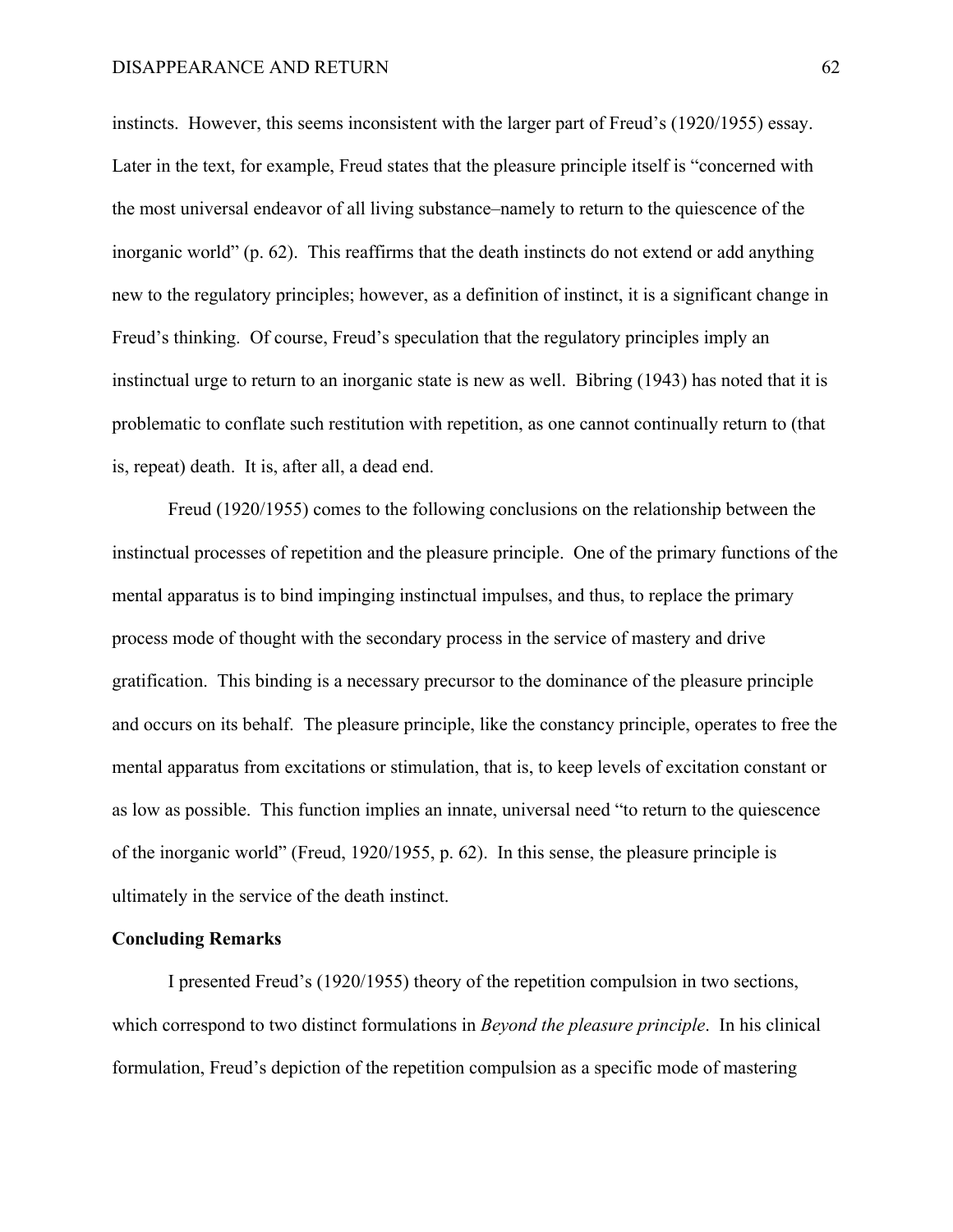trauma represents a growth process. Even if it is unsuccessful, or leads to further pain, it is an attempt at growth and self regulation. A primary function of the mental apparatus is to bind impinging instinctual impulses, and thus, to replace the primary process with the secondary process. This binding process is a necessary precursor to the dominance of the pleasure principle. The repetition compulsion proper begins with a trauma–an experience that is excessive and beyond the ego's capacity to comprehend or bind. In response, the compulsion to repeat is initiated to master the stimulus retrospectively. Here, the repetition compulsion means subsequent attempts to master or bind overwhelming excitations. In this case, the repetition compulsion is not a constant force, but rather, a last line of defense against traumatic experience.

In his second formulation, Freud (1920/1955) treats the repetition compulsion as instinctual, and redefines the instincts in terms equivalent to those that he used to define the regulatory principles. The instincts and regulatory principles are now coterminous. He expands his motivational theory to include the death instinct, which operates along side the life instinct, or Eros (Freud, 1920/1955; Freud, 1923/1961). Both Eros and the death instincts are conservative in nature (Eros conserves life). According to Freud's revised instinct theory, the ego operates according to the life instinct, or Eros, which comprises both the sexual and self-preservative instincts. Eros operates to preserve life and aims to hold all things together; it is a binding or integrating force that establishes greater unities. (As a binding force, Eros and the clinical formulation of the repetition compulsion [as an attempt to master stimuli retrospectively] bear resemblance.) In opposition, the death instinct is responsible for our destructive and aggressive impulses; in other words, both masochism and sadism are expressions of the death instinct. The death instincts aim to undo connections and to return to an earlier state of things, ultimately to an inanimate or quiescent state. Freud reasons that Eros does not *ultimately* aim to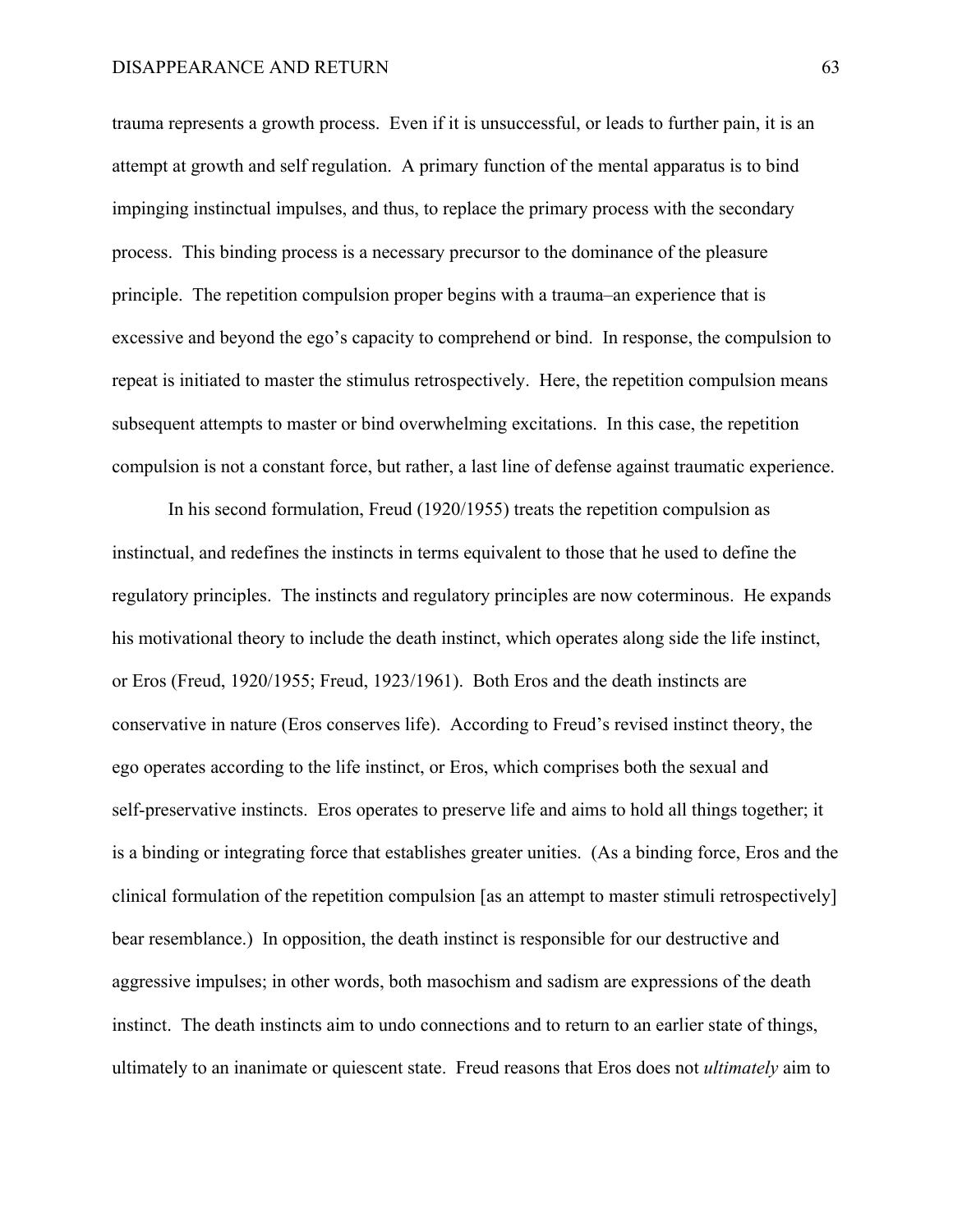return to an earlier state of things (in contrast to the death instincts), as this would presume that living substance was once an original unity, later separated.<sup>16</sup> Although the life and death instincts are in conflict, Freud (1920/1955, 1930/1961) considered them to be deeply mixed or alloyed. Freud was initially hesitant about this revision, but he proved committed to it (see, for example, Freud,  $1930/1961$ , pp. 78-79).<sup>17</sup>

In Freud's (1920/1955) revised instinct theory, returns (such as the repetition compulsion) take on new meaning by their association with the death instincts. In this formulation, returns tend towards an earlier state of things, ultimately reverting to an inanimate state. However, it seems wholly consistent with Freud's regulatory principles to conclude that this restoration ends in a state of calm or rest or quietude, rather than death. While the return to an inanimate state, or death, is in marked contrast to the clinical formulation of mastery–where returns operate in the service of mastering or binding excessive stimuli, seemingly in line with Eros–the return to a state of rest or calm is consistent with the clinical formulation of mastery. In the latter case, one can imagine elements of Eros in the repetition compulsion manifesting as a wish to redo the past, to experience it in a way that leads to growth through binding and mastery. However, Freud's (1920/1955) death instincts offer something crucial to our formulation, namely the wish to undo connections and break things down or apart. As we will see in chapter 6, Bion's thinking suggests that fragmentation can lead to new forms of thought and higher

 <sup>16</sup> In the first chapter of *Civilization and its discontents* (1930/1961), Freud does hypothesize an original unity, or undifferentiated state. See also Balint's (1968) formulation that the ultimate aim in life is the restoration of primary love, or an interpenetrating harmonious mix-up. Loewald (1960/1980) argues that in proposing Eros, an essentially integrating force, Freud moves away from the view that the instincts and ego are in opposition (p. 235). Eros manifests on both levels of organization, the drives and ego, as an integrating force.

 $17$  According to Greenberg and Mitchell (1983), Freud never suggested that the life and death instincts have a phenomenological basis, "life and death instincts were conceived of as properties of biological tissue" (p. 141). Thus, according to their interpretation, psychological experience begins with libido and aggression–not the life and death instincts.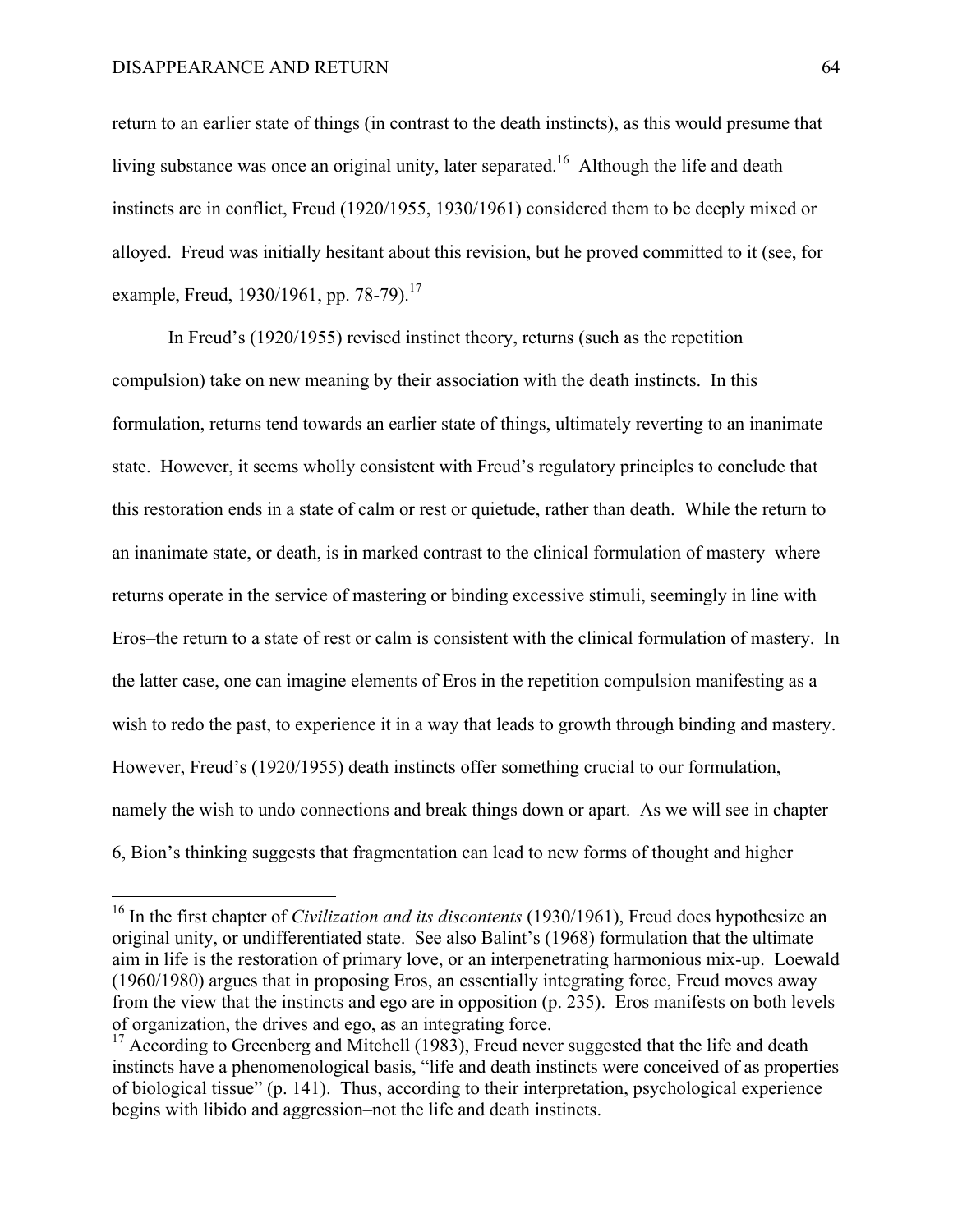levels of organization. This is not always the case, however, as undoing or blocking connections can surely forestall growth, particularly when trauma is a factor.

In the end, we have a dizzying array of returns. "It may be said," writes Green (2002), "that the psyche is that which comes back, returns and reproduces itself" (p. 160). We began with the observation that people often repeat unpleasant experiences. In Freud's (1920/1955) clinical formulation, this represents an attempt at mastery that involves replacing the primary process with the secondary process, or of binding freely mobile energy. As a retrospective attempt at mastery, the repetition compulsion is a further effort at the primary task of binding. As such, it represents a self regulatory mechanism that may serve well being. When Freud altered his instinct theory, he formulated an unbinding, disintegrating force in opposition to an integrating, uniting force. As we move forward, this fundamental opposition will reappear in various forms. We may settle on the following two categories: There are returns that are conservative in nature, which seem to replay the same state of things without the possibility of change or growth (under the dominance of the death instincts), as well as returns that are generative, which repeat in such a manner as to provide new opportunities and reorganization (under the dominance of the life instincts).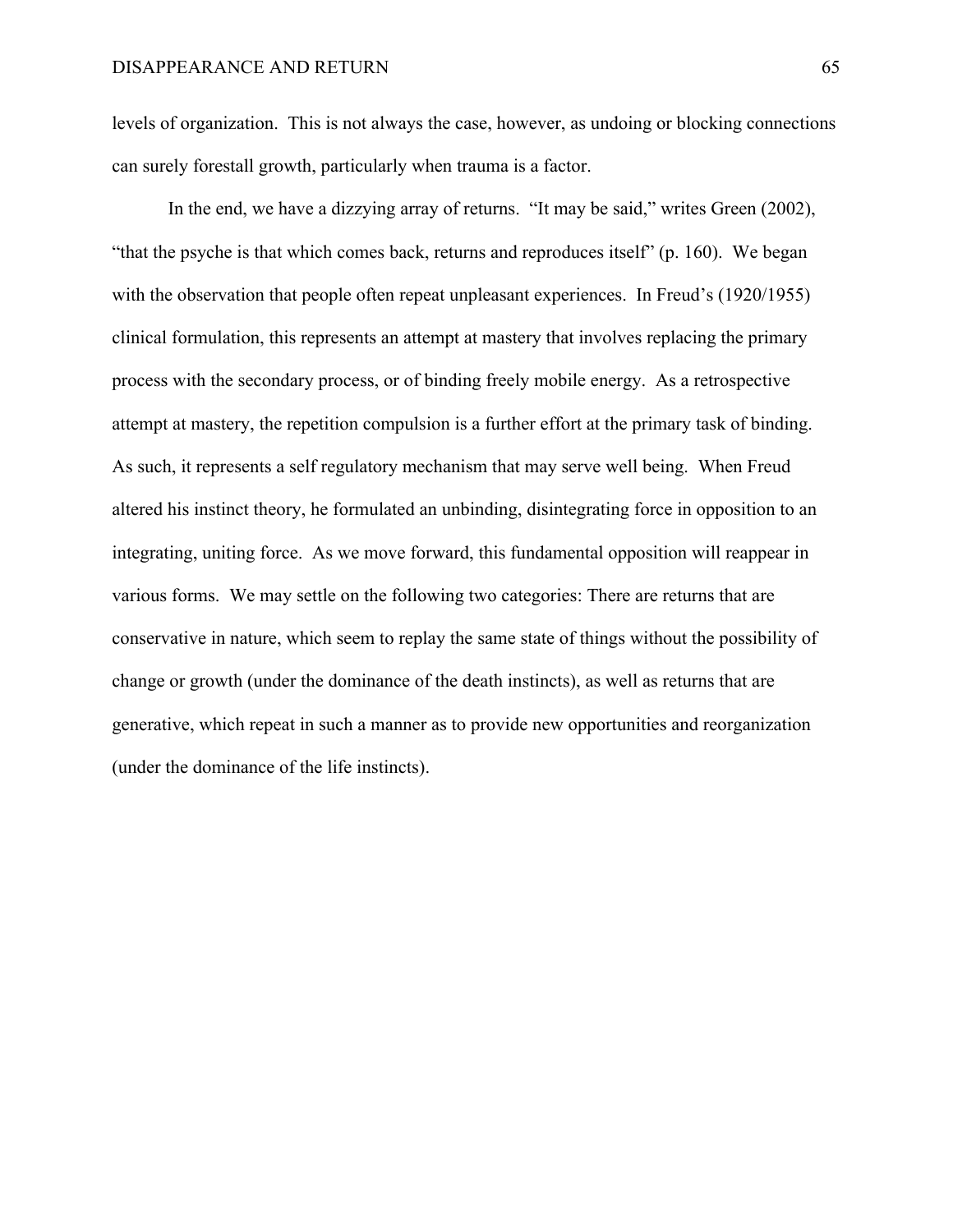#### **Chapter 5: Paranoid-Schizoid**

### **and Depressive Modes of Experiencing**

As in Freud's work, returns play a pivotal role in the theories of Klein. However, Klein's thinking will primarily be used to elucidate psychological returns, not to exemplify them. In particular, her formulations on the paranoid-schizoid and depressive positions add clarity to how various returns may hinder or contribute to mental growth. Ogden's (1986) interpretation of Klein's work is particularly relevant to this discussion.

In brief, this chapter highlights the following points. The unity and integration achieved in the depressive position involves the recovery of aspects of the self and objects previously cut off or dissociated. The recovery (i.e., return) of split off aspects of object relations is essential for establishing continuity, historicity, and mental growth. This is perhaps most evident in projective identification, which provides a means of moving from the paranoid-schizoid to the depressive position (Ogden, 1986). Conversely, movement from the depressive to the paranoidschizoid position involves a return to an earlier, more primitive organization. From a Kleinian perspective, this constitutes a regressive flight from danger. Later we will see that Bion has a more nuanced view of this movement. Psychological returns will look rather different depending upon whether one is operating from a paranoid-schizoid or depressive position. In the former case, returns are largely unconscious as in the repetition compulsion where people repeat in place of remembering (Freud, 1914/1958). In the latter case, returns have conscious quality, and lead to greater understanding, integration, continuity, and historicity. Thus, generative returns seem to depend on a mode organizing psychological experience that is characteristic of the depression position.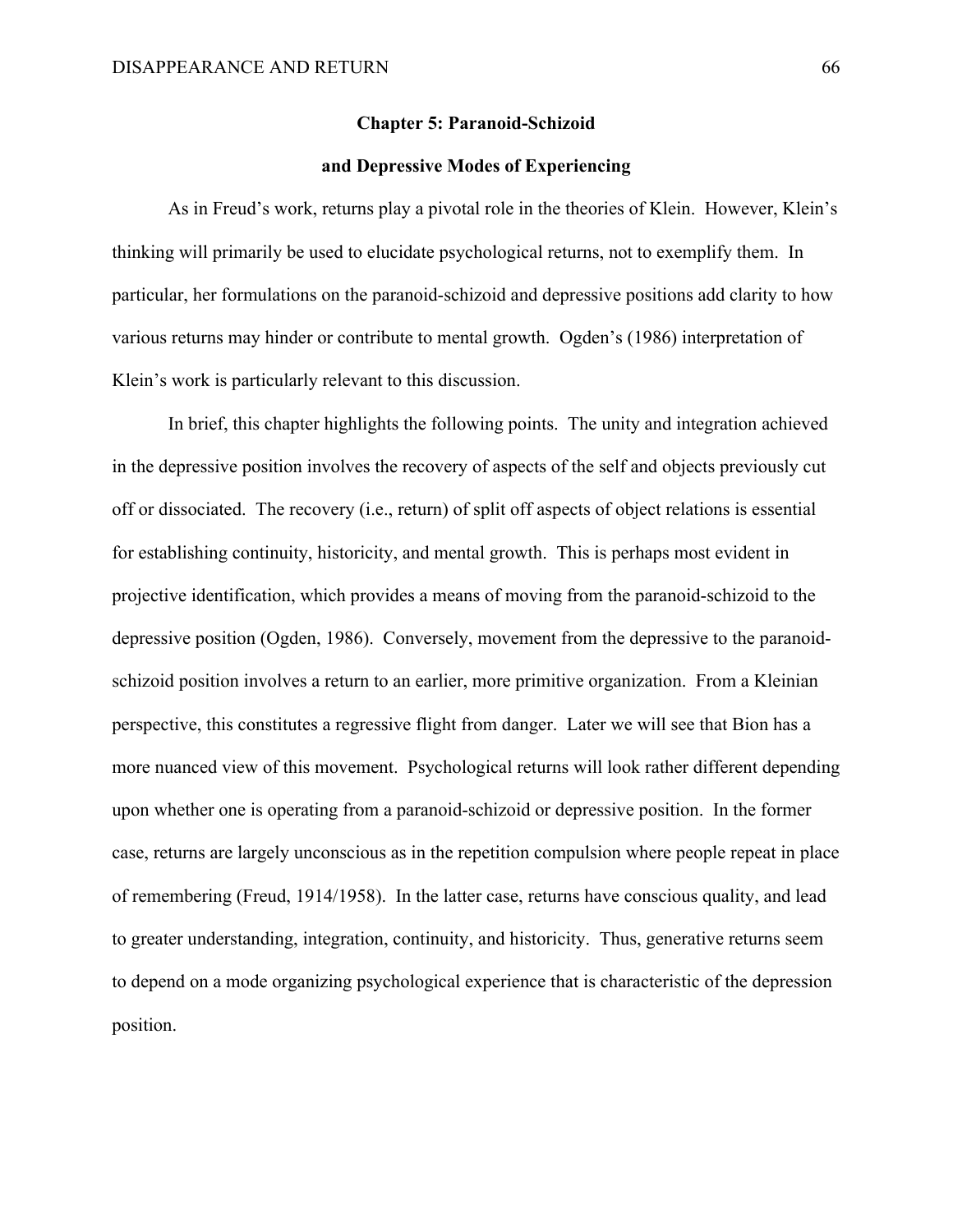## **Background and Theoretical Revisions**

After discovering Freud's (1900/1953) *Interpretation of Dreams*, Klein sought out a personal analysis with Ferenczi in 1914 (Mitchell & Black, 1995). With his encouragement, Klein began observing and treating young children from a psychoanalytic perspective. Klein believed that she could grasp the hidden, unconscious mental life of children through their play. In this respect, children's play is comparable to the adult's dream world as a disguised expression of unconscious mental life. Klein considered play to be equivalent to free association as a method of gaining access to unconscious life.

After World War I, Klein began presenting her findings and captured the admiration of Karl Abraham (Greenberg & Mitchell, 1983). Soon after, she relocated to Berlin to work at the Psychoanalytic Institute under the tutelage of Abraham. This ended in 1925 due to his unexpected illness and death. Thereafter, Klein would accept Ernest Jones's invitation to move to London. Klein's method of treating children, that is, through candid psychoanalytic interpretations of their play, was in direct conflict with Anna Freud's techniques. (Anna Freud was also an influential figure in London, and along with her father would relocate there to escape from the Nazi invasion.) As is well known, these and other disagreements would eventually lead to a divide within the British Psychoanalytic Society. The "A Group" was loyal to Klein, the "B Group" to Anna Freud, and the "middle" or independent group did not take sides (Kohon, 1986; Mitchell, 1986; Mitchell & Black, 1995).

Klein's direct work with children and later with very disturbed adults led her to modify and extend much Freud's thinking. For example, she argued that the Oedipus complex and superego were present much earlier than Freud alleged, albeit in a form that is more primitive.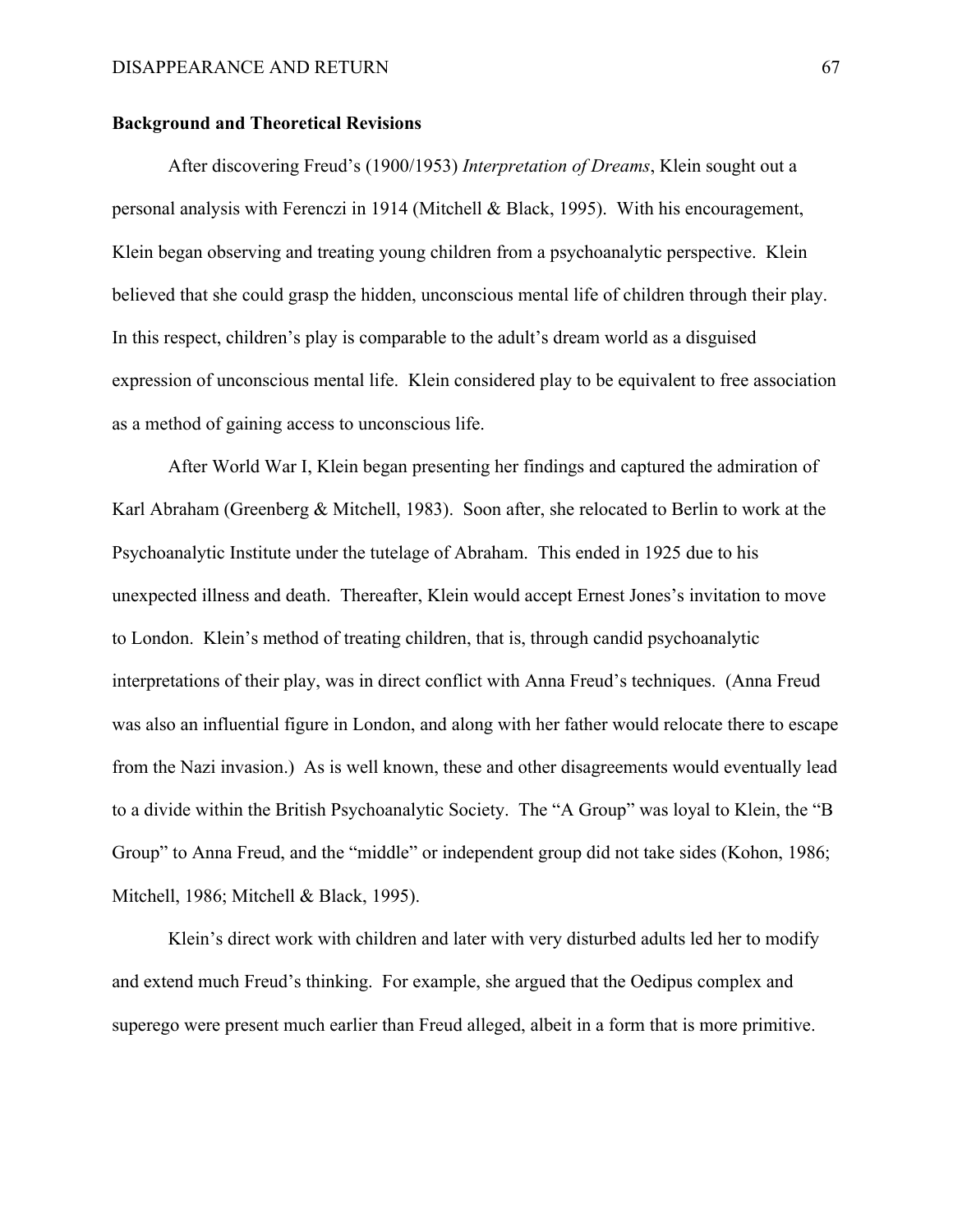Klein also broadened the meaning of phantasy<sup>18</sup>. For Klein, phantasy is the basic substance or primary content of mental life. Phantasy is the unconscious psychological representative of the instincts, which are biological in nature. Recall that for Freud, fantasy is the result of frustration. Here, phantasy is not a substitute for drive gratification, but rather, complements it (Greenberg  $\&$ Mitchell, 1983). Phantasy life, as the psychic representative of the instincts, contains unconscious images and knowledge. In particular, Klein held that objects are inherent to instinctual impulses. Accordingly, infants possess a priori categories of thought, or "phylogenetic inheritance" (Klein, 1952a, p. 117 fn.). Unlike Freud, Klein holds that there are internal, rudimentary objects from the beginning that shape our conscious experience. Ogden (1986) suggests that the Kleinian notion of inherited knowledge or ideas is best understood as "a powerful predisposition to organize and make sense of experience along specific lines" (p. 15).<sup>19</sup>

Following Freud, Klein was committed to a dualistic conception of the instincts, namely the life and death instincts. These instincts and their psychological manifestations are in direct conflict. The core problem in Klein's developmental scheme has to do with the containment and management of destructive impulses emanating from the death instincts (Mitchell & Black, 1995). Klein (1946) described how these opposing instincts are managed in terms of two fundamental positions, the paranoid-schizoid and the depressive positions. The term position refers to a mode of organizing psychological experience–particularly with respect to the position of the ego, or self, in relation to objects. Developmentally, the paranoid-schizoid position precedes the depressive position, elements of which theoretically begin to emerge between the fourth and seventh month of infancy. The former represents a more primitive mode of

<sup>&</sup>lt;sup>18</sup> The *ph* designates that the phantasy contents are unconscious.

<sup>&</sup>lt;sup>19</sup> This is similar to the Kantian notion that our experience of the natural world is limited by the mind's organization, specifically with respect to the a priori forms of sensibility (space and time) and concepts of understanding (the categories of thought).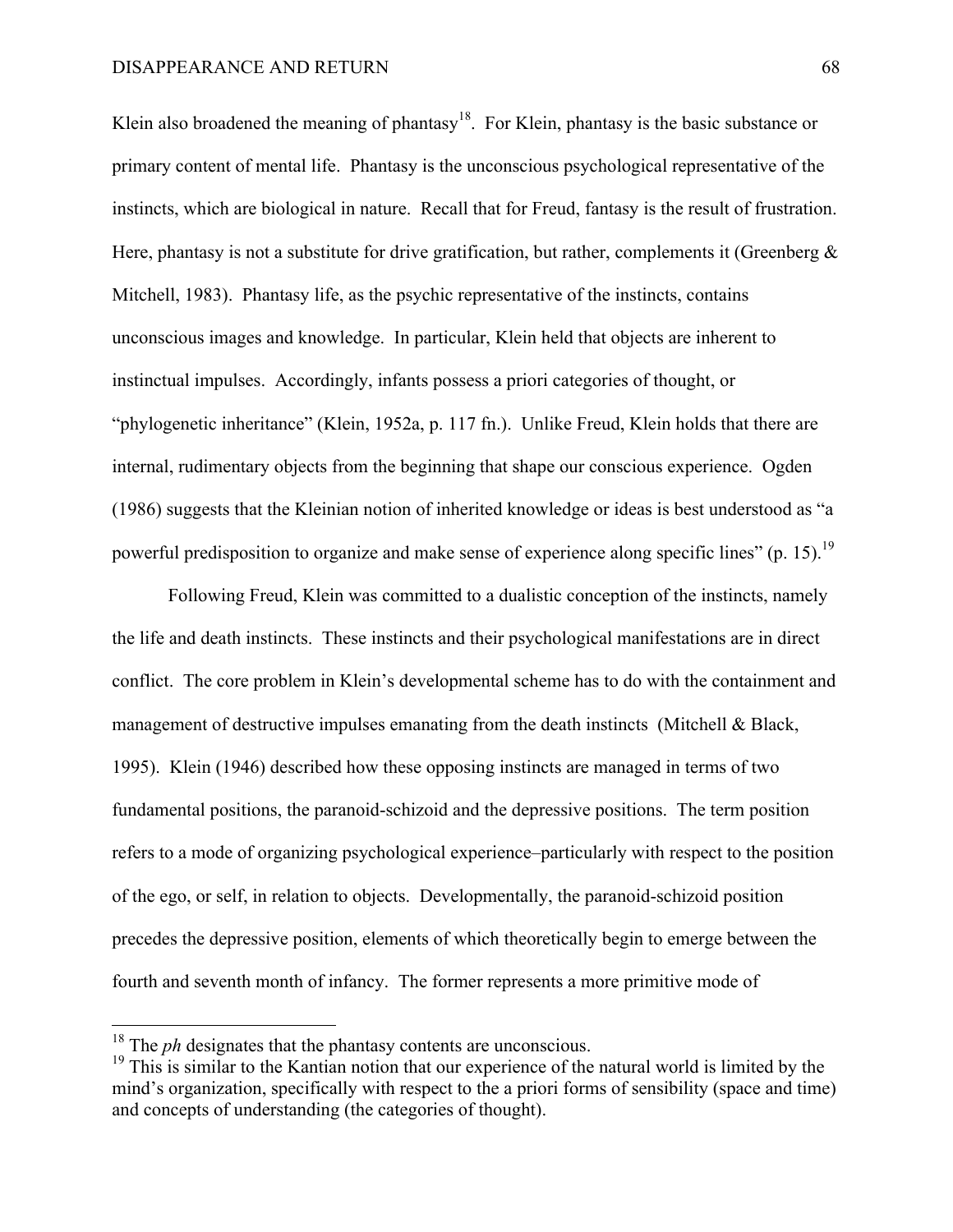experience and organization. In Klein's (1957) model, both positions persist throughout life (i.e., co-exist) and are characterized by particular types of anxiety, modes of defense, object relatedness, and forms of symbolization.

# **The Paranoid-Schizoid Position**

The paranoid-schizoid position (Ps) represents a primitive mode of organizing experience in reaction to the anxieties associated with the death instinc<sup>20</sup> (i.e., fears of annihilation and persecution). According to Klein (1946, 1948), early infant life is characterized by overwhelming aggressive and destructive phantasies emanating from the death instinct. Klein (1946) describes the resulting anxiety as the fear of annihilation. In defense, the infant projects the destructive impulse outwards where it attaches to an external, part object (i.e., "the bad breast") in an effort to separate from it. For example, when the infant has not had a good feed or has been deprived, he experiences the breast as bad. While projecting aggressive impulses provides a sense of distance from danger as it is now outside, the infant's anxiety remains and takes on a persecutory quality. The Ps position is "paranoid" because the infant's reliance on projection and projective identification keep him on the lookout for danger.

In contrast to this overwhelming anxious state, the life instincts lead to pleasurable feelings of safety and satisfaction. These impulses are associated with good objects, such as "the good breast" after a good feed. Early on, the infant keeps his good and bad experiences separate by actively splitting objects and his self in relation to them (that is, by splitting the self). According to Klein (1946), with cognitive maturation and continued good experiences, the infant soon develops a capacity to integrate both good and bad experiences of self and other.

 $20$  Alternatively, Ogden (1986) suggests that splitting is the psychological form of an otherwise biologically determined mode of managing danger–simply the inborn tendency to flee from (and thus, gain separation or distance from) danger (p. 44).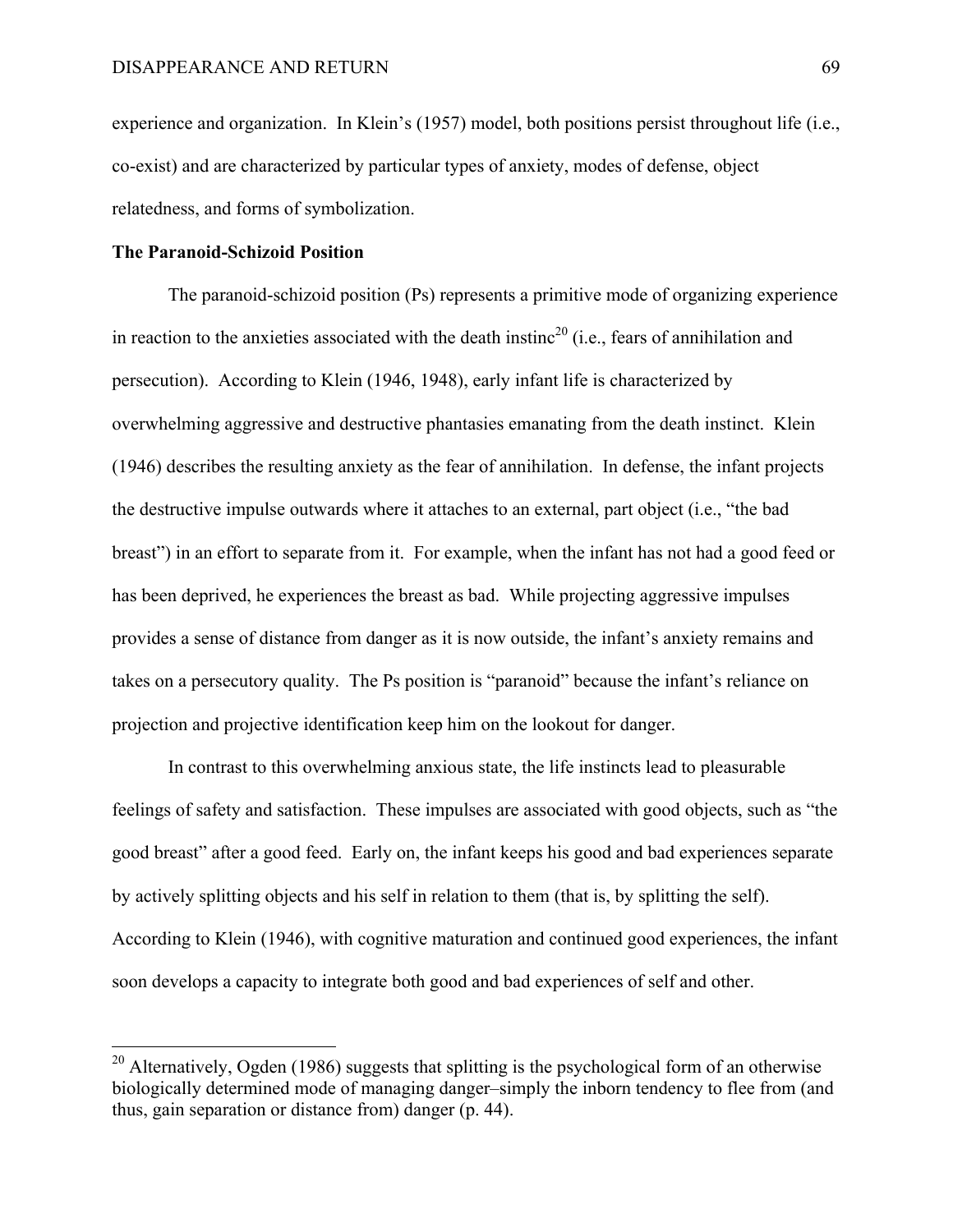The "schizoid" of the Ps position refers to the infant's use of splitting as a defense and way of organizing his experience. According to Klein (1946), splitting the object–both internal and external–coincides with splitting the ego. Thus, the bad object is in relation to a hostile, aggressive self (as object), and the good object is in relation to a loving aspect of the self (as object). Because these objects are not integrated or whole, Klein (1957) refers to them as part objects. Splitting affords some equanimity by keeping the loving and hating aspects of experience (part-object relationships) separate from one another. This allows the infant to experience his desire and love without fearing that his hate will contaminate the experience; it also allows the infant to hate without the fear that it will damage the good object.

In the Ps position, the self is experienced primarily as an object, as opposed to a subject (Ogden, 1986). Symbol and symbolized are treated as identical. Thoughts, feelings, and sensations have a quality of "it-ness" to them, as though they are happening to the individual; reactions are automatic, and occur without reflection. In some sense, the individual is lived by his experience. In line with this, there is little sense of "I-ness" or subjectivity, as there is "no interpreting subject mediating between perception of danger and response" (Ogden, 1986, p. 45).

The Ps position lacks a truly historical perspective, giving the present a sense of immediacy and certainty. Splitting makes the shift between loving and hating aspects of self and object discontinuous; that is, these opposing feelings and relations are cut off, or dissociated, from one another. Otherwise memory of the opposing experience would contaminate the present, causing unbearable anxiety. The individual operating from the Ps position relies on both denial and omnipotent thought to obliterate the opposing object relation (Klein, 1946). Ogden (1986) describes this discontinuity as "the continual rewriting of history" (p. 65). In other words, without the perspective of the past that continuity affords, present experience takes on a quality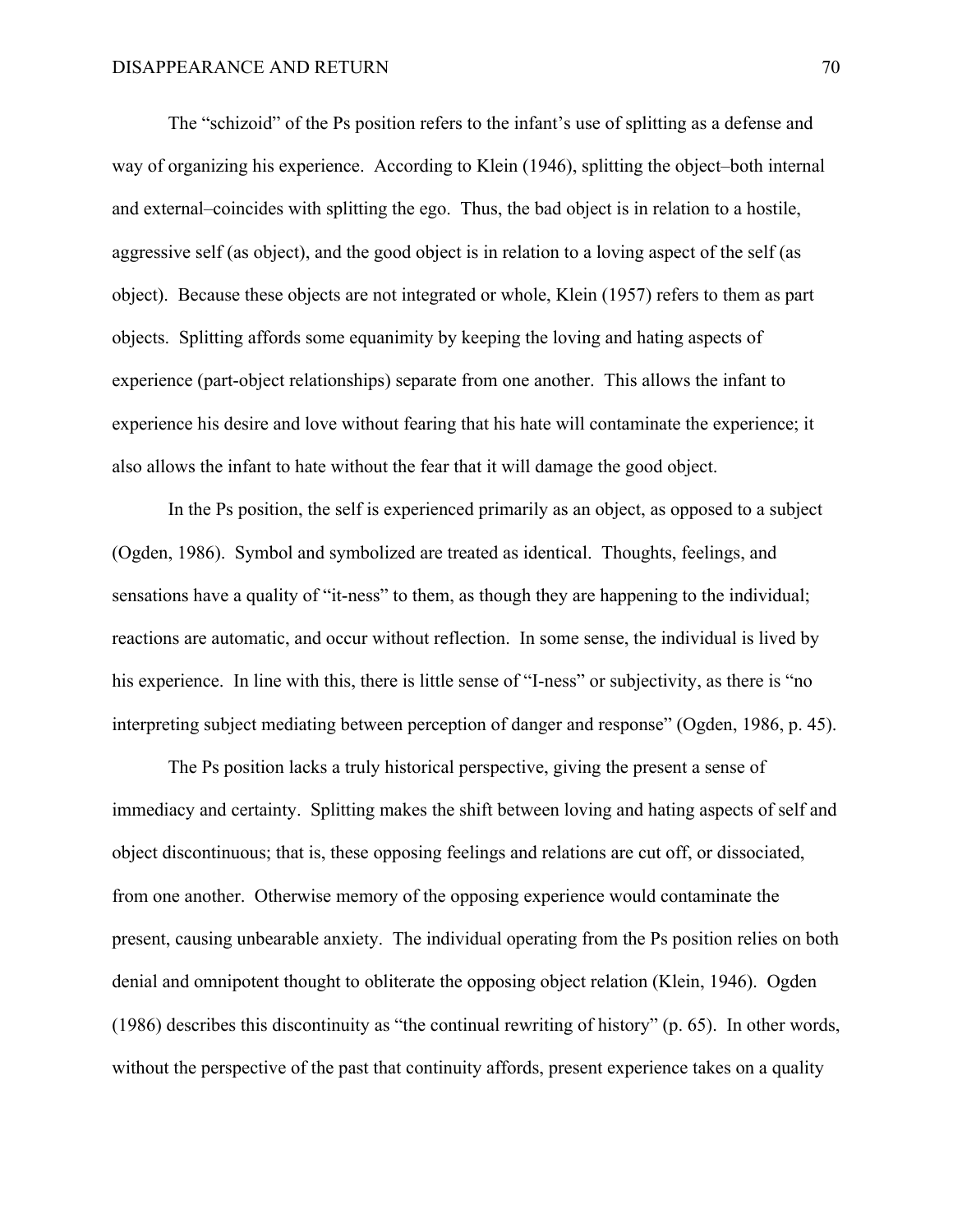of (untested) reality, "the present is projected backward and forward, thus creating a static, eternal, nonreflective present" (Ogden, 1986, p. 62).

One can see that returns from the Ps position will have an unconscious, automatic quality. The conditions of the Ps position (e.g., the absence of self reflection or sense of being an interpreting subject, discontinuity, dissociation, et cetera) prevent awareness that present actions and experience may reflect the distant past. The individual does not reflectively ask, "Why do I continually put or find myself in this predicament?" but feels as though there is no other way to be because experience is happening to him. The prototypical example may be the (passive or automatic) repetition compulsion, as the individual repeats instead of remembering (Freud, 1914/1958). Any sense of familiarity fails to evoke self reflection or related, conscious memories. Here, the past is reproduced in action rather than by representation. Green (2002) explains, "the non-elaborate character of what is repeated is such that, in reproducing itself, it is as if it had never existed and was occurring each time *as if it were the first time*" (p. 41, italics in original). These experiences are marked by the absence of recollection and time perspective. In the Ps position, we seem to have partial returns as whatever is driving the repetition remains split off. The past is reproduced in action and escapes representation.

#### **Projective Identification**

In the beginning, Klein asserts, the infant's experience is wholly a reflection of the instinctually derived phantasy life. All experience is shaped according to the infant's phylogenetic inheritance, thereby creating a closed system of meaning. Yet, how does the infant escape from this predetermined system of meaning and learn from experience? According to Klein, the infant's psycho-physiologic maturation and continued experiences of satisfaction and comfort (e.g., through projecting good feelings and parts of the self into the mother, or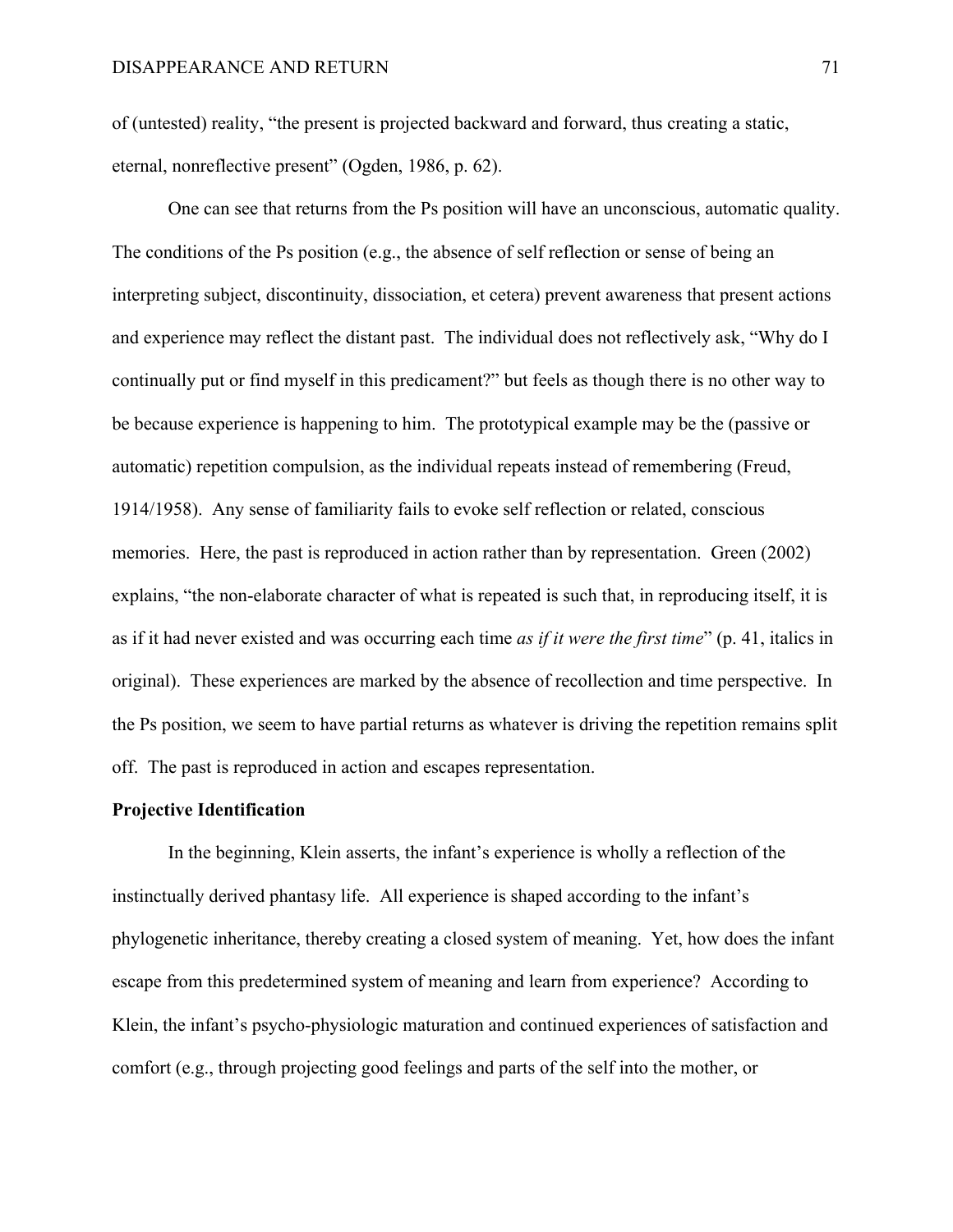introjection of the good breast) lead to a diminution of anxiety stemming from the death instincts. The reduction of persecutory anxiety coincides with the infant's growing belief that love outweighs hate–presuming a predominance of good experience.

As Ogden (1986) rightly points out, this explanation is not completely satisfying as it leaves unanswered how or why the infant stops relying on his inherited system of meanings. In other words, why does the infant stop interpreting his (good) experiences according to his phantasy life (namely the death instincts)? Moreover, it seems that Klein's (1957) notion of envy would undermine this process, as the infant allegedly destroys the good object under the sway of the death instinct. Ogden argues that Klein's notion of projective identification provides a plausible means by which the infant may break out of his closed system of intrapsychically generated meanings. Klein (1946, 1955) conceptualized projective identification as an intrapsychic process. Essentially, the infant projects unwanted aspects of the self (ultimately stemming from the death instinct) into the object, where he can vigilantly watch and unconsciously identify with them. From Klein's (1946) viewpoint, this could intensify inner persecution as the reintrojected object now contains dangerous aspects of the self.

Later theorists (e.g., Bion, 1962a, 1962b; Ogden, 1979) developed projective identification as an interpersonal concept. In addition to being a defense, projective identification is a form of communicating difficult states (feelings, wishes, needs, impulses) in a manner that can transform each participant. The projected elements of unprocessed experience induce a corresponding feeling or state in the recipient. The recipient processes or metabolizes this state (in other words identifies it and gives it meaning) and thus, is able to experience it without recourse to primitive defenses. Optimally, the projector (infant) recovers previously intolerable aspects of the self in a modified, more manageable version that he can experience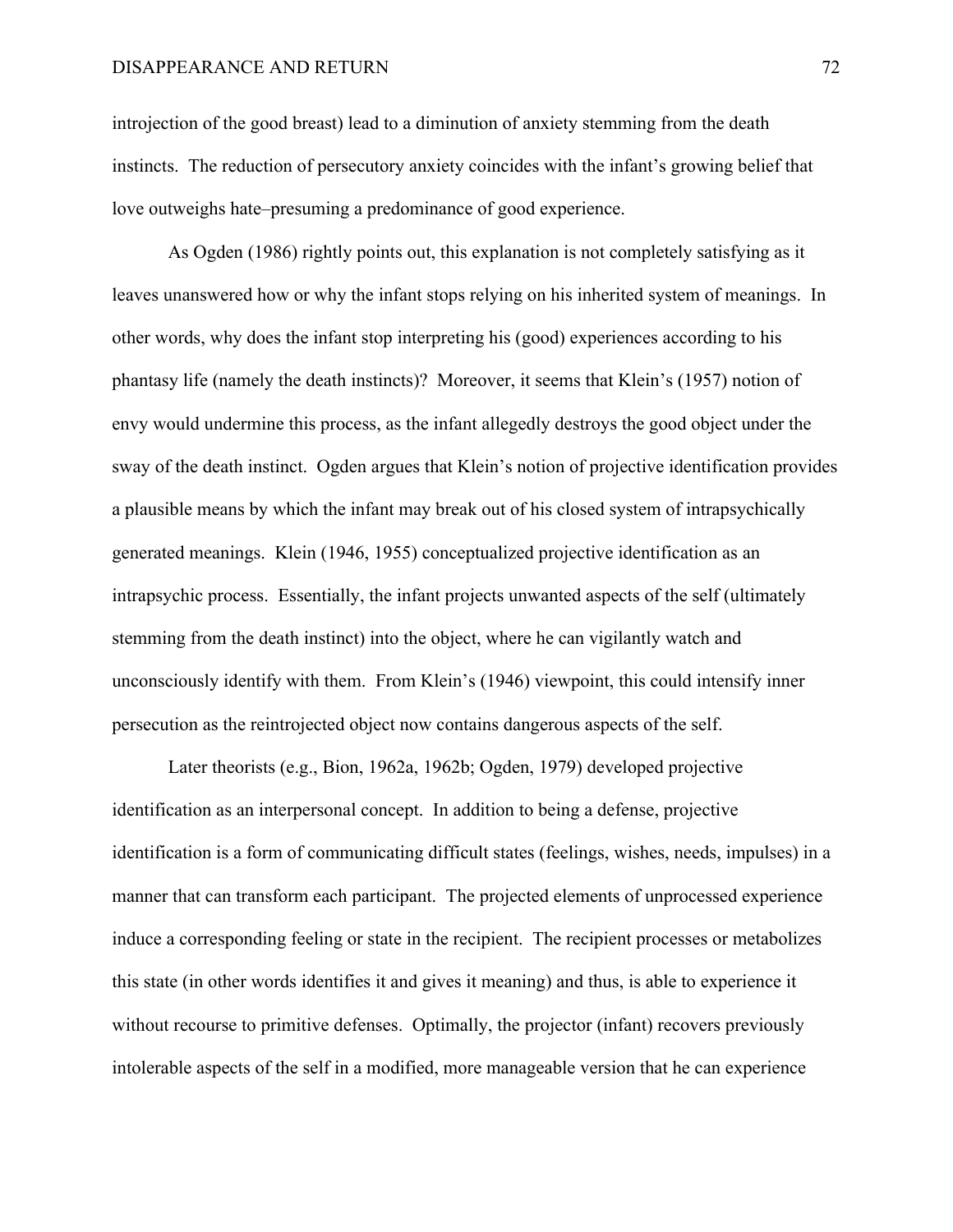(Ogden, 1979). Ogden (1986) argues that this hinges on the creation of a mother-infant entity, which requires the mother to allow herself to be used (p. 34). The point, or distinction, that Ogden makes is that the infant is not passively recovering the processed experience; instead, there is "a change in the infant's *way of experiencing* his perceptions" (p. 35). Establishing an emotional link with the recipient (mother) in this process presumably changes the infant. This interaction with the mother transforms the infant's instinctual preconceptions, thus, enabling the shift to the depressive position and mental growth (Bion, 1962).

In projective identification, an unwanted or intolerable aspect of the self is projected into an object and unconsciously identified with. The unconscious identification is an unacknowledged return, as the projector unconsciously recognizes something as belonging to him. "What has been *abolished* in the inside comes back from the outside" (Green, 2008, p. 1035, italics in original). This is more consistent with Klein's version.

The interpersonal conception of projective identification, however, results in the mental growth of the projector. In this case, the return is more akin to conscious re-collection. Optimally, the recipient (i.e., mother-infant entity) is able to process or metabolize the projection, and thereby make sense of it and generate meaning. The projection, thus transformed, is available for recovery and experiencing in the projector's conscious mind. Projective identification provides one way of thinking about returns in terms of mental growth and learning. We will expand on this idea in the following chapter on Bion's thinking.

## **The Depressive Position**

The depressive (D) position is characterized by sadness and remorse following the recognition that one's aggression and hate has been directed towards the loved object. This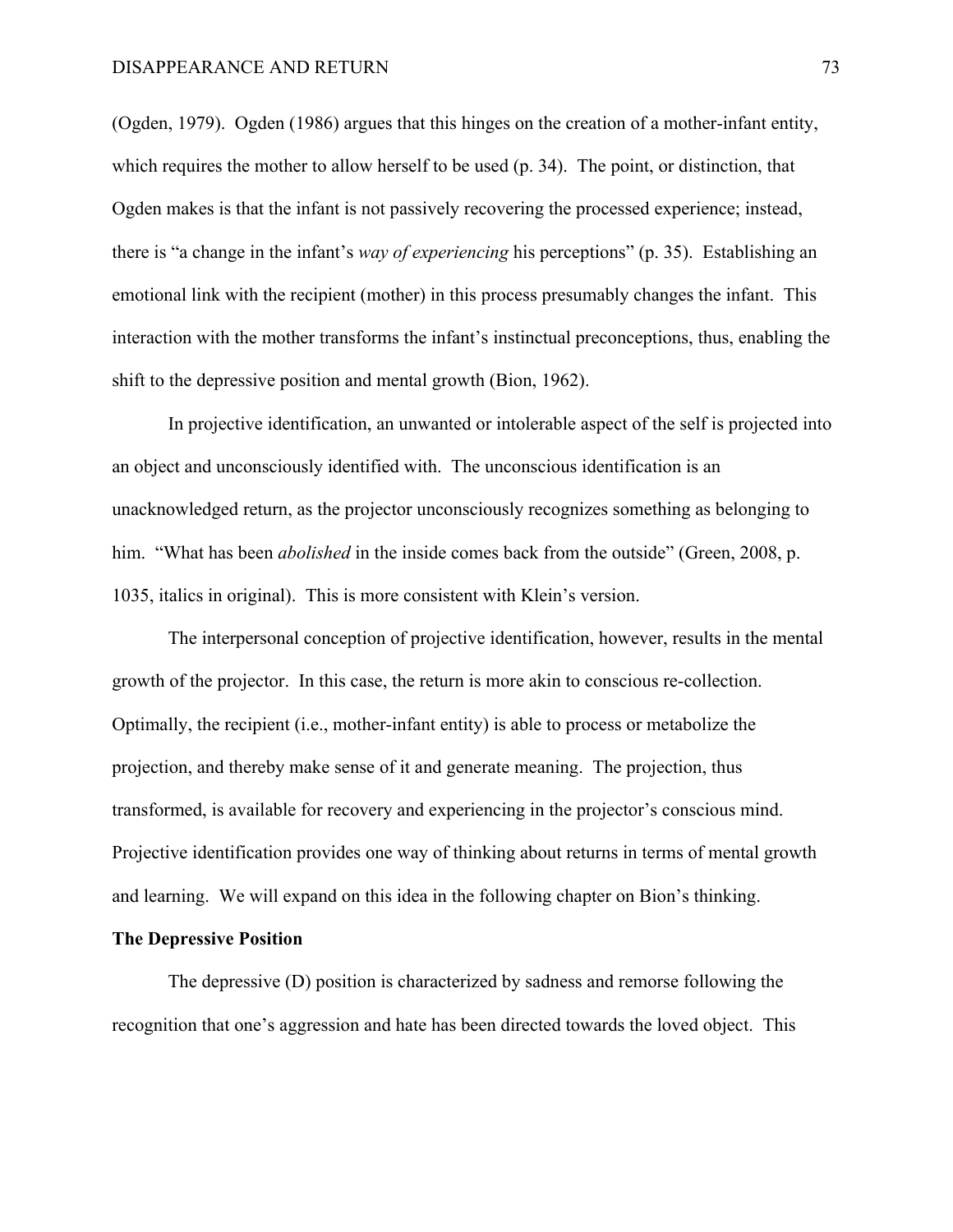recognition leads to a drive to make reparation. Consider actor Peter Coyote's reflections on the emotional scars from his past (after a 10-year analysis):

There were people I hurt by not being sensitive; by being exploitative; by using my charisma to get what I wanted; by not being as kind as I could have been. Once you wake up and see your own behavior clearly, it is a kind of wound, because it makes it impossible to reflexively think of yourself as a "good person." [It is no longer possible to rewrite history.] It has taught me to be very cautious. It has taught me that we all have within us the potential to do great damage to the world and to other people, and the only thing that saves us from doing it is our self-awareness. (Kupfer, 2011, p. 11)

The recognition that one has harmed (even if only in phantasy) the good object is only possible when one grasps that the bad, depriving object is also the good object. Klein (1946, 1948) held that this capacity (i.e., to introject whole objects) begins during the second quarter of the first year of life.<sup>21</sup> As the separation of the good and bad aspects of the mother diminishes, the infant's emotional life undergoes marked changes. The fear of annihilation or persecution is replaced with the fear of object loss, as the infant fears he has harmed and driven mother away. Feelings of sadness, guilt, and concern follow the realization that one has attacked the loved object; this is the "depressive" aspect of the D position. The culmination of this realization is the desire to make reparation, that is, in efforts to restore the good object. These experiences further integrate the ego, or self, as the infant's loving and hating experience gains in proximity.

Ogden (1986) refers to the shift from the Ps to the D position as, "a monumental psychological advance … a new state, built upon, but qualitatively different from that which

 $21$  Many authors (Ogden, 1986; Rayner, 1991) have cogently critiqued Klein's timetable. However, we are considering these positions as fundamental background states of being–and are less concerned with the specifics of a developmental timeline.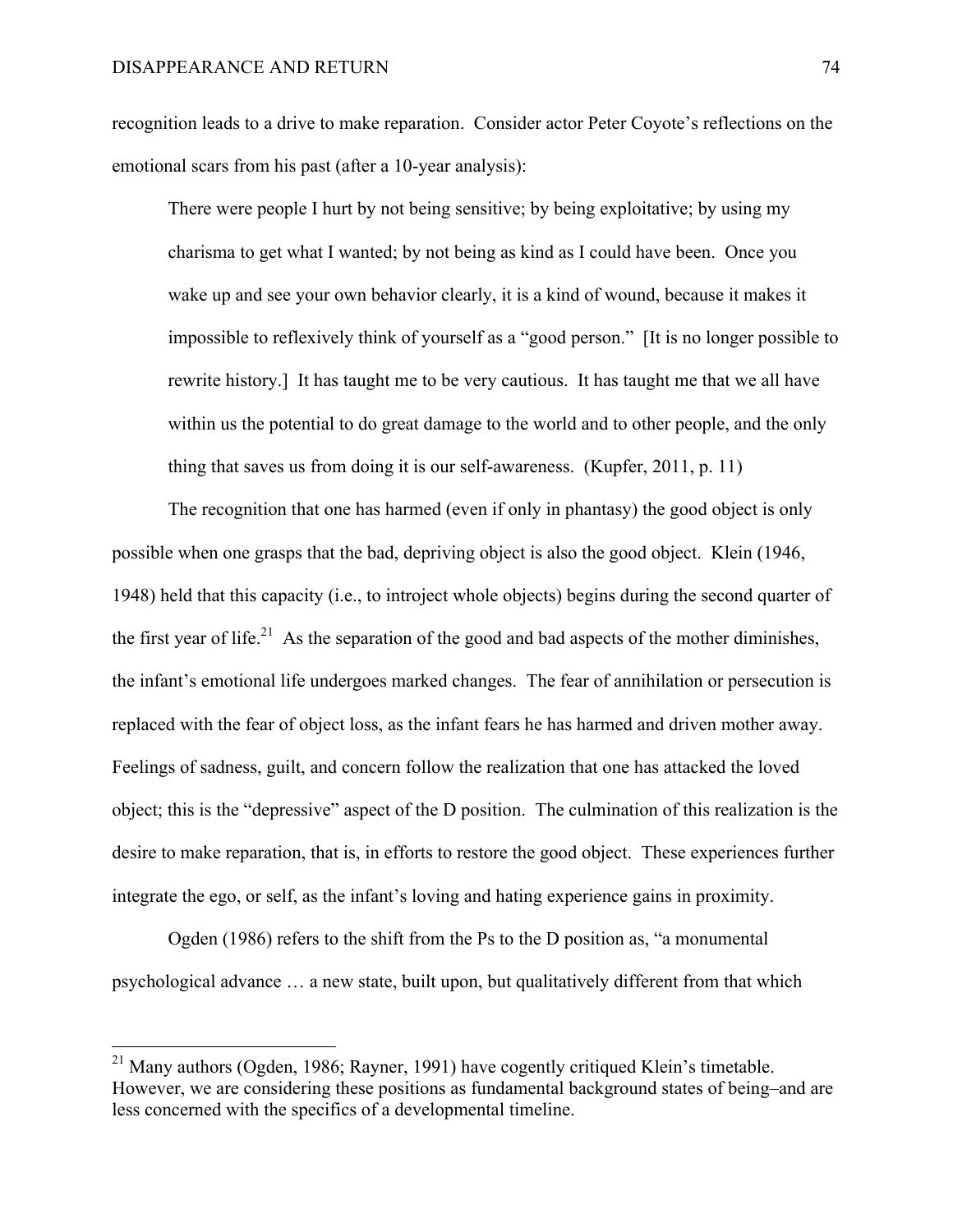preceded it" (pp. 68-69). The ego functions at a more advanced, complex level in the D position. Recall that in the nonreflective state of being characteristic of the Ps position, danger is reflexively managed through eradicating or splitting experience (via denial, splitting, projection, introjection, and omnipotent thinking). These severe maneuvers are supplanted in the D position. Enhanced capacities for synthesis, integration, self-object differentiation, symbol formation, delay, reality testing, and memory are under way. It is important to note that the D mode continually develops over one's lifetime. Moreover, even if the D mode is dominant in conscious experience, the Ps position continues to operate, often unconsciously.

The move from part-object relatedness to whole-object relatedness coincides with the move from split, discontinuous self experience to continuity in self experiencing (Ogden, 1986, p. 71). Ogden (1986) positions the emergent subjectivity (or the experience of "I-ness") between the now distinguishable symbol and the symbolized. That is, the I, or self, refers to the "interpreter of one's symbols, the mediator between one's thoughts and that which one is thinking about, the intermediary between the self and one's lived sensory experience" (Ogden, 1986, p. 72). Thought becomes less concrete and increasingly open to interpretation. The infant gains the perspective that others too are subjects with their own, often dissimilar, feelings and experiences. As subjects, others are beyond the infant's omnipotent control. This allows the infant to experience concern and guilt for another, as well as to experience the desire to make reparations.

The new vantage point of the D position, particularly continuity in self experiencing, amounts to the creation of history (Ogden, 1986). The individual no longer magically rewrites the past in accordance with present circumstances nor does he omnipotently revive what has been annihilated. Instead, he works to repair the damage he has done. Ogden (1986) describes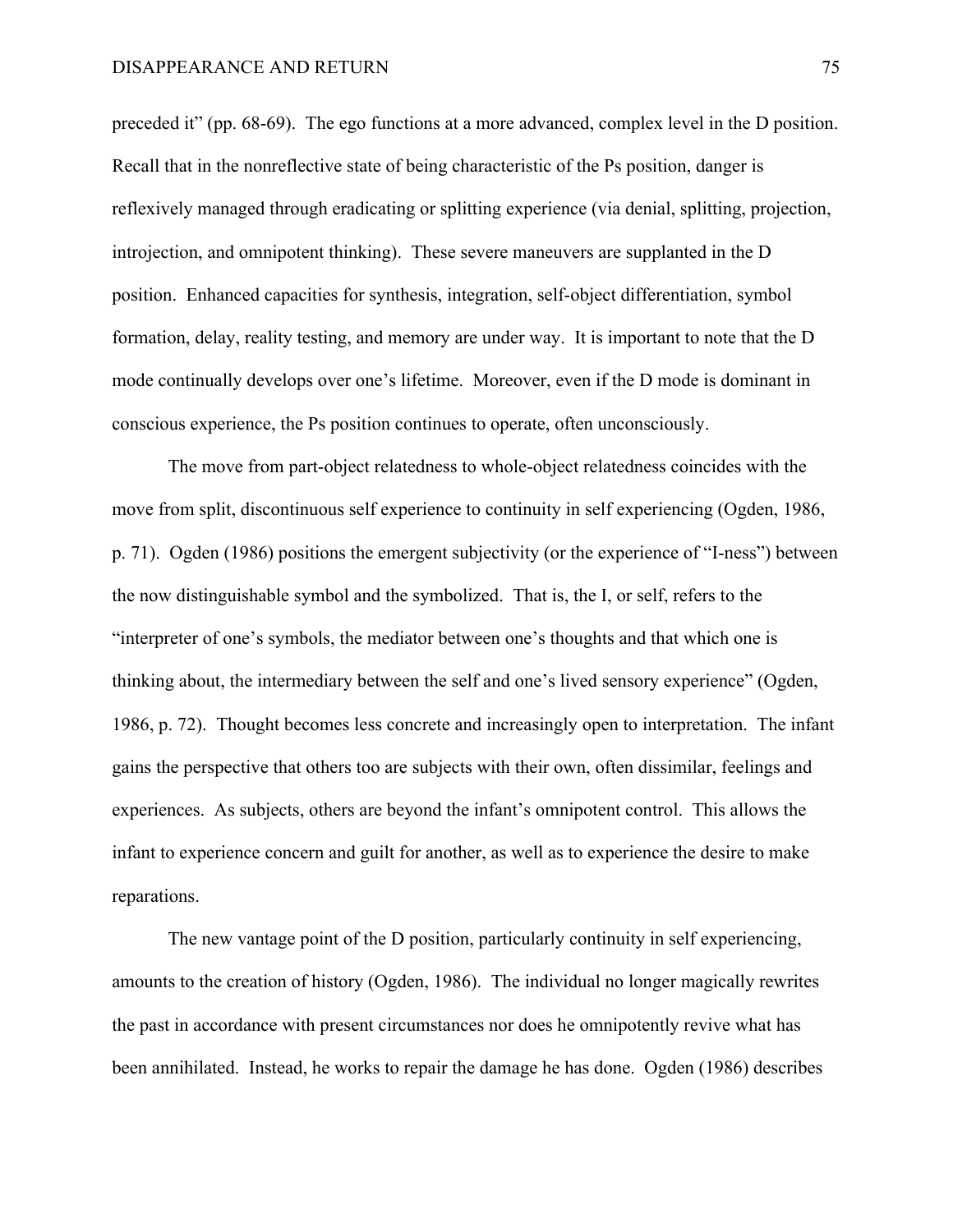this as the birth of the historical subject, or the "historical self" (p. 79). The historical perspective of self and others requires the capacity for self-reflection, as the ability to think of oneself over time, particularly with respect to changes in oneself and others. Without this capacity, "each new event radically changes all previous ones. The present is immediately projected on all previous experience thus nihilating the past" (Ogden, 1986, p. 80). The historical perspective makes mourning possible, as there is recognition that things are not what they used to be, or that relationships change or come to an end altogether. All of this contributes to the historicity of the individual, who now possesses the ability to symbolize and generate meanings of past and present experience through an historical lens.

# **Returns**

Returns in the Ps position (partial returns) differ considerably from those experienced in the D position, which are more complete or whole. Ogden's (1986) description of transference analysis is particularly relevant. Recall that Freud held that we sometimes repeat as a way of resisting conscious recollection. In psychoanalysis, repetition takes form or is enacted in the transference. The analysis of transference, whereby the present (repetition) is retold as a reflection of the forgotten past, "is aimed at expanding the historicity of the depressive position" (Ogden, 1986, p. 82). In other words, transference analysis transforms passive repetition (Ps position) into conscious recollection, or history (D position).

The historical position<sup>22</sup>, while acknowledging the passing of time and loss, makes (conscious) revival or reexperiencing possible. According to Ogden (1986), "the form of transference possible in the depressive position allows one to perpetuate, to have again, important parts of what one has experienced with people whom one has lost" (p. 90). The past is

<sup>&</sup>lt;sup>22</sup> Following Ogden (1986). I use this term interchangeably with the D position.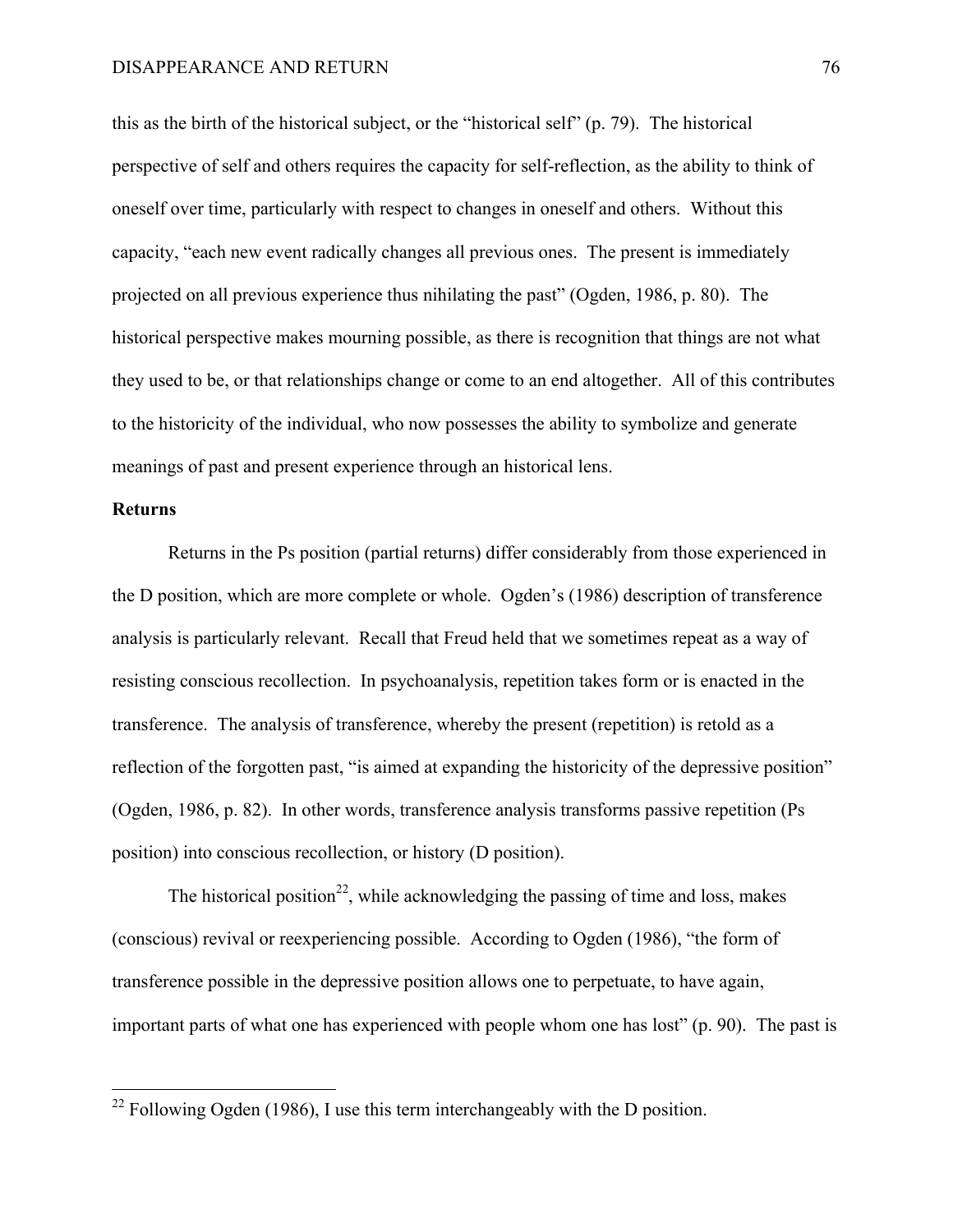not magically restored, as though one has actually time traveled; however, "one experiences with the new person feelings like those one felt with the previous person" (Ogden, 1986, p. 90). In this way, the past is preserved–both in memory and feeling–by its emotional proximity to present circumstances. Ogden aptly writes, "*transference in the depressive position is an attempted preservation of a feeling state from a past relationship; transference in the paranoid-schizoid position is an attempted preservation of the lost object itself* (p. 90, italics in original). In the D position, reality perception is intact.

Another way of stating this is that the D position allows for reflective distance, or what Scheff (1979) has termed "optimal aesthetic distance." Scheff explains,

When we cry over the fate of Romeo and Juliet, we are reliving our own personal experiences of overwhelming loss, but under new and less severe conditions. The experience of vicarious loss, in a properly designed drama, is sufficiently distressful to awaken the old distress. It is also sufficiently vicarious, however, so that the emotion does not feel overwhelming. (p. 13)

Thus, both literature and psychotherapy provide opportunities to reexperience and perpetuate important past experiences. Optimally, this occurs with the requisite, reflective distance for understanding these experiences and emotions from an historical viewpoint. Both Loewald (1955/1980) and later, Eagle (2011) have discussed the similarities between Freud's early formulation of catharsis and associative absorption and his subsequent notion of working through. That is, working through seems to involve both the reexperiencing of affect (abreaction) as well as understanding in terms of one's life history (associative absorption). Optimal aesthetic distance appears to be a necessary condition for working through.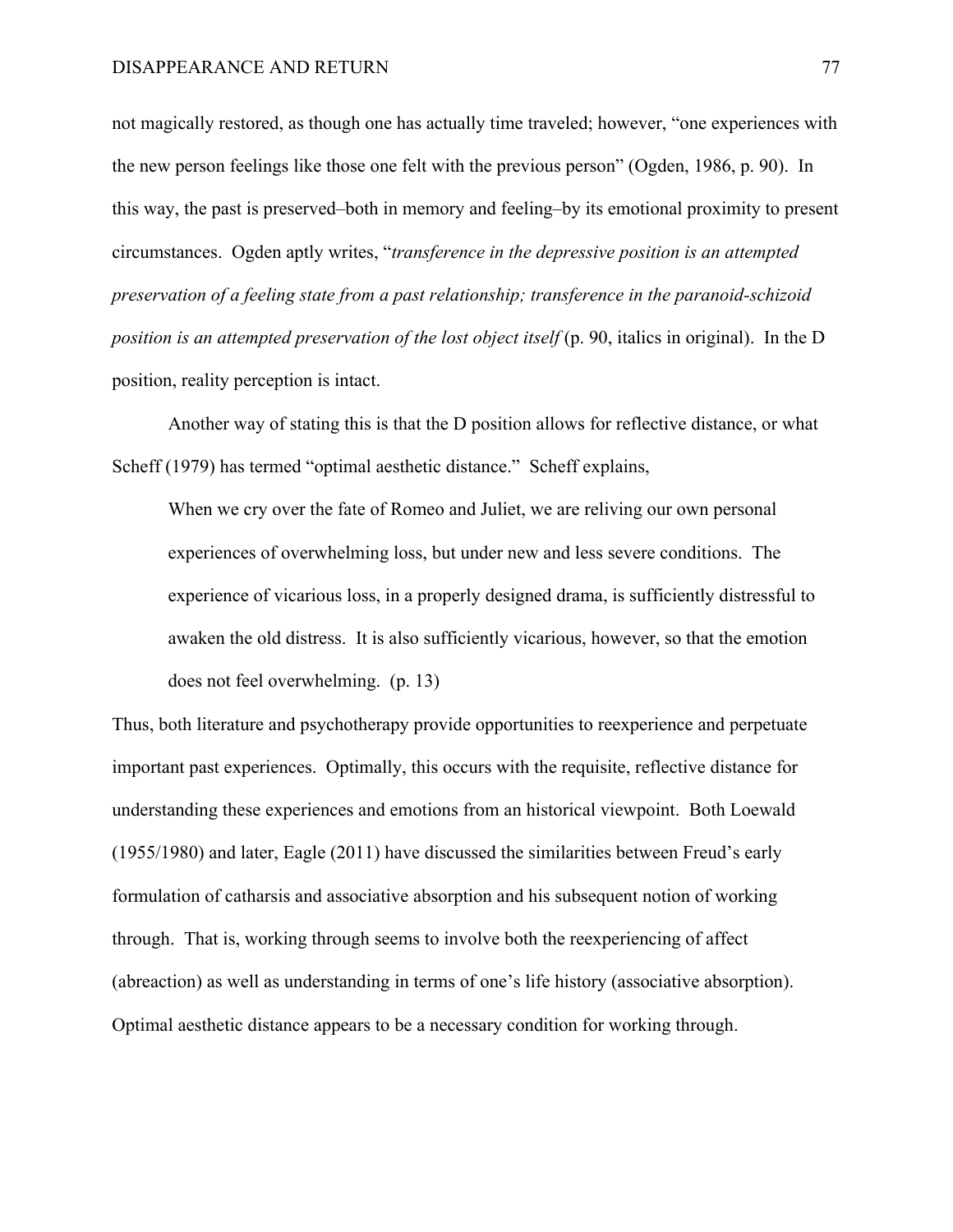Segal's (1952) work on aesthetics is also relevant. She argues that the reparative wishes present in the D position play a central role in the creation of an artwork. Here, the creation symbolizes the restoration (i.e., re-creation) of a complex and organized internal world, after it has been destroyed or damaged in phantasy. Segal pays particular attention to Proust, who is explicit about his wish to recover his lost past through the creation of an artwork, namely, his literary work, *Remembrance of things past* (1982a, 1982b). To recapture his past in vivid, living memory, "to give them permanent life, to integrate them with the rest of his life, he must create a work of art" (Segal, 1952, p. 490). She describes his work as an effort to restore his past object life, "all his lost, destroyed and loved objects are being brought back to life" (pp. 490-491).

This mode of preserving the past seems unique to the D position. Here is Segal (1952) quoting Proust, "it is only by renouncing that one can re-create what one loves" (p. 491). Hence, one must first acknowledge that there has been a loss and to some extent have mourned that loss, to have the reparative wish that leads to the creative impulse. (These processes are central to the D position.) Otherwise, there is no need to return to the psychic past; in the Ps position one can alter reality, deny loss, and rewrite history. The sustained, conscious desire to have again, with its recognition of loss, means that one has renounced (for the time being) the omnipotent thought characteristic of the Ps position. When Proust writes that he re-creates or recaptures his past, he is emphasizing the emotional and vivid nature of his memories and experience–not declaring that he has magically restored, or brought his past back to life. Accordingly, the conscious wish to recreate the past is rooted in the D position. In this way, the creation of an artwork, similar to reading fiction or partaking in an analysis, is a way of preserving past feeling states (the psychic past) and for generating integrative returns.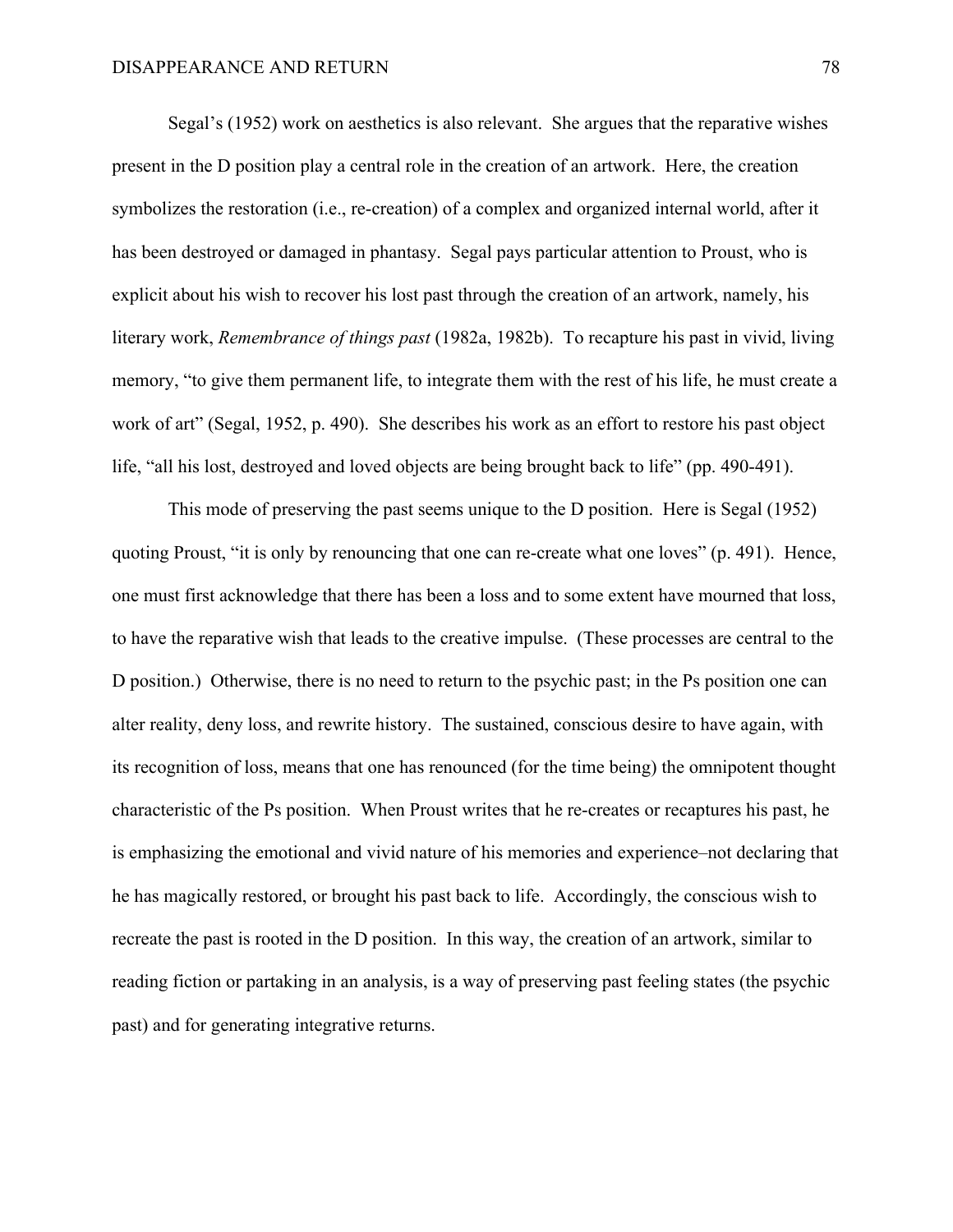In agreement with Klein (1940), Segal (1952) contends that when the adult mourns he is simultaneously reliving early depressive anxieties and the loss of early objects. Segal continues that successful mourning results in the formation of symbols. That is, if the lost object can be assimilated by the ego, then it becomes a symbol. Once we create the symbol, we may use it freely. Hence, mourning leads to the creative act of symbol formation, a form of mental growth, and the extension of which is an artwork. To conclude, the creation of an artwork can be thought of as a commemorative gesture in that it preserves the past. It is a reparative act involving the restoration of one's internal object world and the revival of past experiences with significant others. Segal concludes that the creation of a successful artwork restores internal objects, leading to re-integration and enrichment.

#### **Manic Defense**

Klein's notion of the manic defense will allow us to see an instance of returning that seems antithetical to mental growth. When the anxieties of the D position (e.g., threat of object loss) overwhelm the ego, one means of regaining psychic equilibrium is through the manic process, or the (defensive) regression to Ps modes of defense. Such regression compromises aspects of the D mode, such as the sense of subjectivity, historicity, and reality perception. For example, the individual confronted with the difficult reality that he has harmed another through his insensitivity or carelessness, may cope with the fear of object loss by relying on selfaggrandizement to deny his dependence on other people (Klein, 1935). Splitting factors in as the other is defensively devalued, perhaps hated and considered worthless. According to Klein (1935), the specific feature for mania is the "*utilization of the sense of omnipotence for* the purpose of *controlling and mastering* objects (p. 133, italics in original).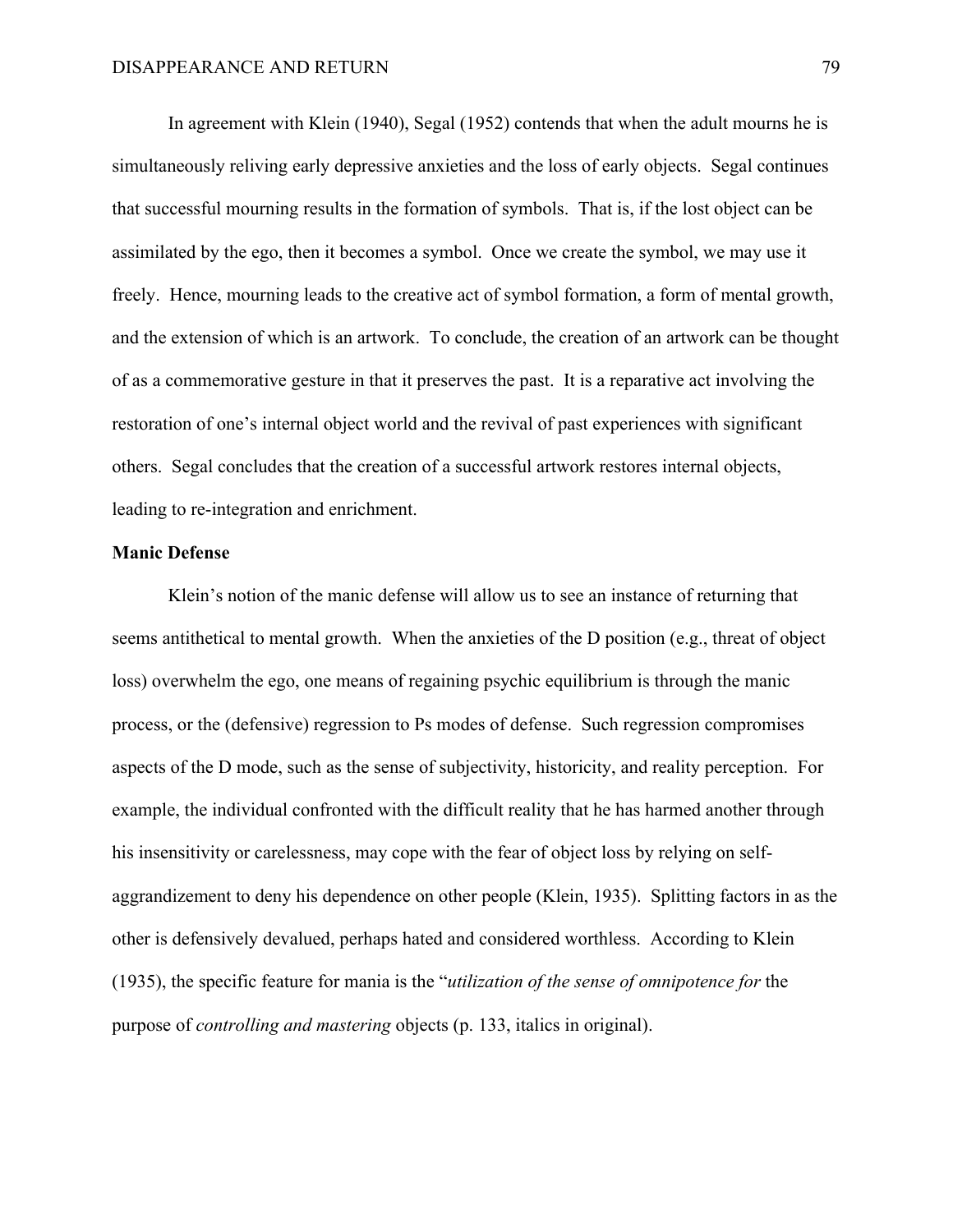The loss of various functions sets this return apart from those experienced from the D position. Rather than learning to live with the difficulties of life, the individual flees for cover in earlier modes of thought and perception. This maneuver provides temporary relief, but at the cost of adaptation and reinforcement of paranoid anxieties.

Both Klein and contemporary Kleinians emphasize that the Ps and D positions co-exist and are ever-present. Ogden (1992) discusses these positions in terms of a dialectical interplay between psychic organizations. Thus, it is important to resist thinking of these positions as linear. Moreover, the idea of regression suggests a linear formulation. That is, regression suggests going back to a previous, earlier point in development. In Kleinian thought, we do not relinquish the Ps position. Again, it is ever-present–though at varying degrees of consciousness. Still, the term regression seems apt (Klein herself used it) as it emphasizes the loss of function that is evident during shifts from the D position to the Ps position. What seems important is to recognize that the Ps position is not actually given up or rendered inactive despite evidence of D modes of organization and functioning. Lastly, Ogden (1992) has pointed to the benefits of deintegration, that is, of Ps modes of functioning, which he contends are necessary for considering new possibilities, remaining open, and non-arrogance (p. 616). This idea leads us to Bion's theorizing.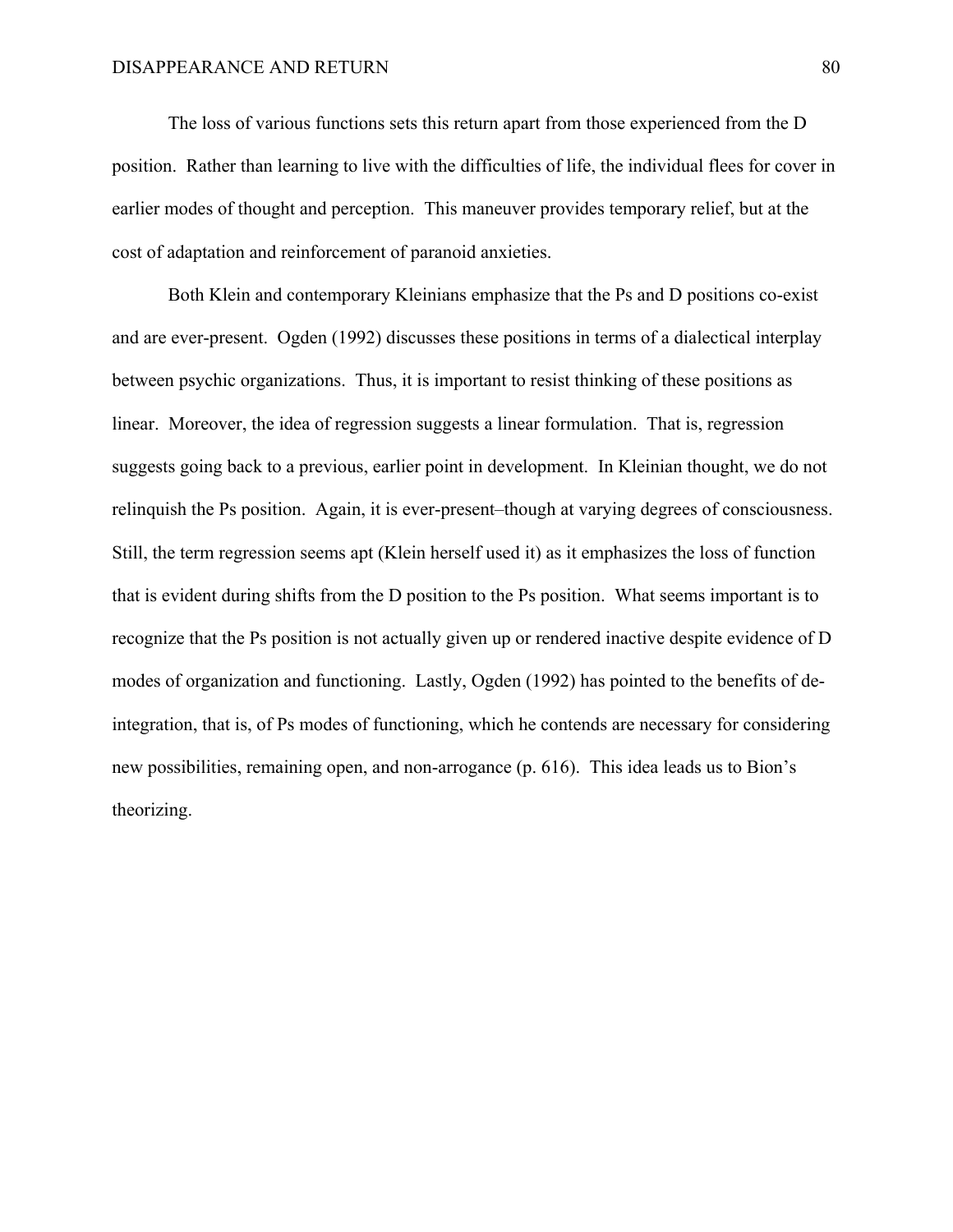#### **Chapter 6: The Thinking of Bion**

The work of Bion adds perspective to the relationship between returns and psychological growth. Bion's (1962a, 1962b) theory of thinking describes various processes that impede and facilitate mental growth. In Bion's model, the central difficulty that plagues people has to do with tolerating painful truths. Eliminating emotional experience in an effort to escape frustration and pain impedes the development of thought and thinking, as well as the capacity to experience a full range emotions and impulses. Thus, mental growth coincides with developing a capacity to bear emotional truths. Without this, learning from experience is not possible. As we will see, returning to previous experiences or self states provides a (re)exposure to emotional truths that, if converted into meaningful experience, leads to learning and understanding. The artist's vignette provides one example. Additionally, Bion's (1965, 1970) thinking on transformations, especially with respect to evolutions of O, has implications for our special category of integrative returns. In this area, the area of faith, we will gain clarity on receptive states, dream-like memories, and approaching one's essence.

## **The Growth of Thought**

**A theory of thinking.** Bion (1962a, 1962b) regards thinking as dependent upon two distinct developmental processes. The first is the development of thoughts, and the second, is the development of an apparatus to cope with them, namely, thinking. Thus, the existence of thoughts precedes the thinking apparatus, or the thinker, and so it is possible, inevitable in the beginning, for there to be thoughts without a thinker. For Bion (1962a), "thinking has to be called into existence to cope with thoughts" (p. 110).

Thoughts undergo three developmental stages: pre-conceptions, conceptions *or* thoughts, and concepts. Pre-conceptions refer to inborn expectations, or a priori knowledge. This is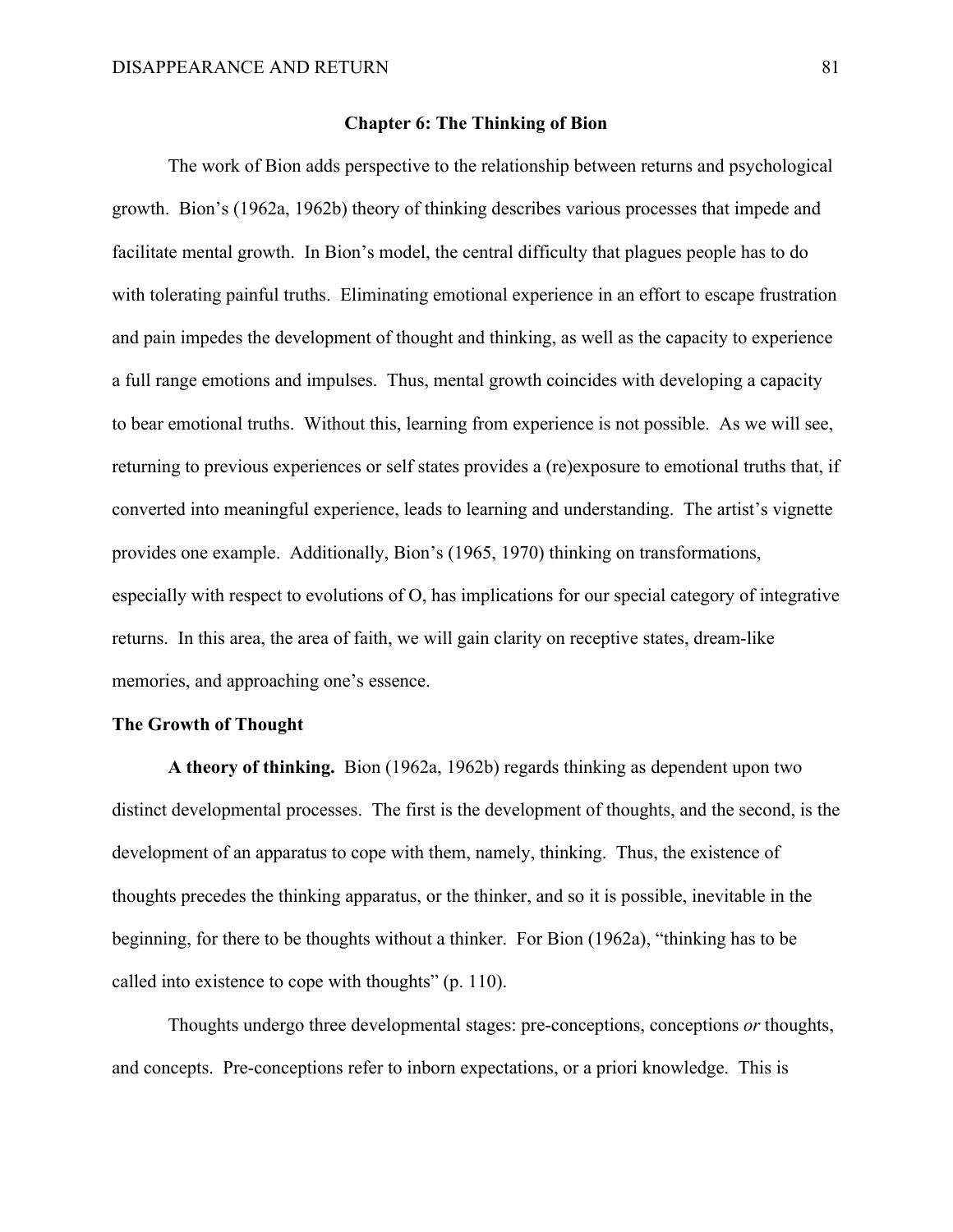similar to Klein's notion of phylogenetic inheritance. The prototypical example is the inborn expectation of the breast. Prior to actual experience of the breast, the pre-conception is an "empty thought" (Bion, 1962a, p. 110). Conception refers to the mating of a pre-conception with a realization; hence, we would have the expectation of a breast mating with the realization of the breast in experience. It is also an emotional experience of satisfaction. Conceptions may be refined or purified further to form concepts, which eventually may be used in a scientific theory, for example (Bion, 1963).

For Bion (1962a), the term thought means something rather specific. In contrast to a conception, thought represents the mating of a pre-conception with a frustration, or negative realization. Continuing with our example, the expectation of breast is frustrated, or met with an absence, a "no-breast." According to Bion the infant's capacity to tolerate frustration is of great importance. Supposing that the infant has an adequate tolerance level, then the negative realization, or no-breast, becomes a thought and the thinking apparatus begins to develop. The thought and the developing thinking apparatus lead to further frustration tolerance. In this case, the frustration is modified by the appearance of thought and thinking. If on the other hand frustration tolerance is inadequate, then the infant experiences the no-breast as a bad object, which must be evacuated to avoid frustration. The related sense impressions and primitive emotional experiences lack meaning and are felt as forces or objects, which Bion termed, "things-in-themselves" (p. 112). Instead of having a thought or representation (modification of frustration), the thing-in-itself is projected or expelled (evasion of frustration). In severe cases, Bion writes, "there takes place a hypertrophic development of the apparatus of projective identification" (p. 112). Ultimately, excessive projective identification interferes with or impedes the development of thinking and thus, learning from experience.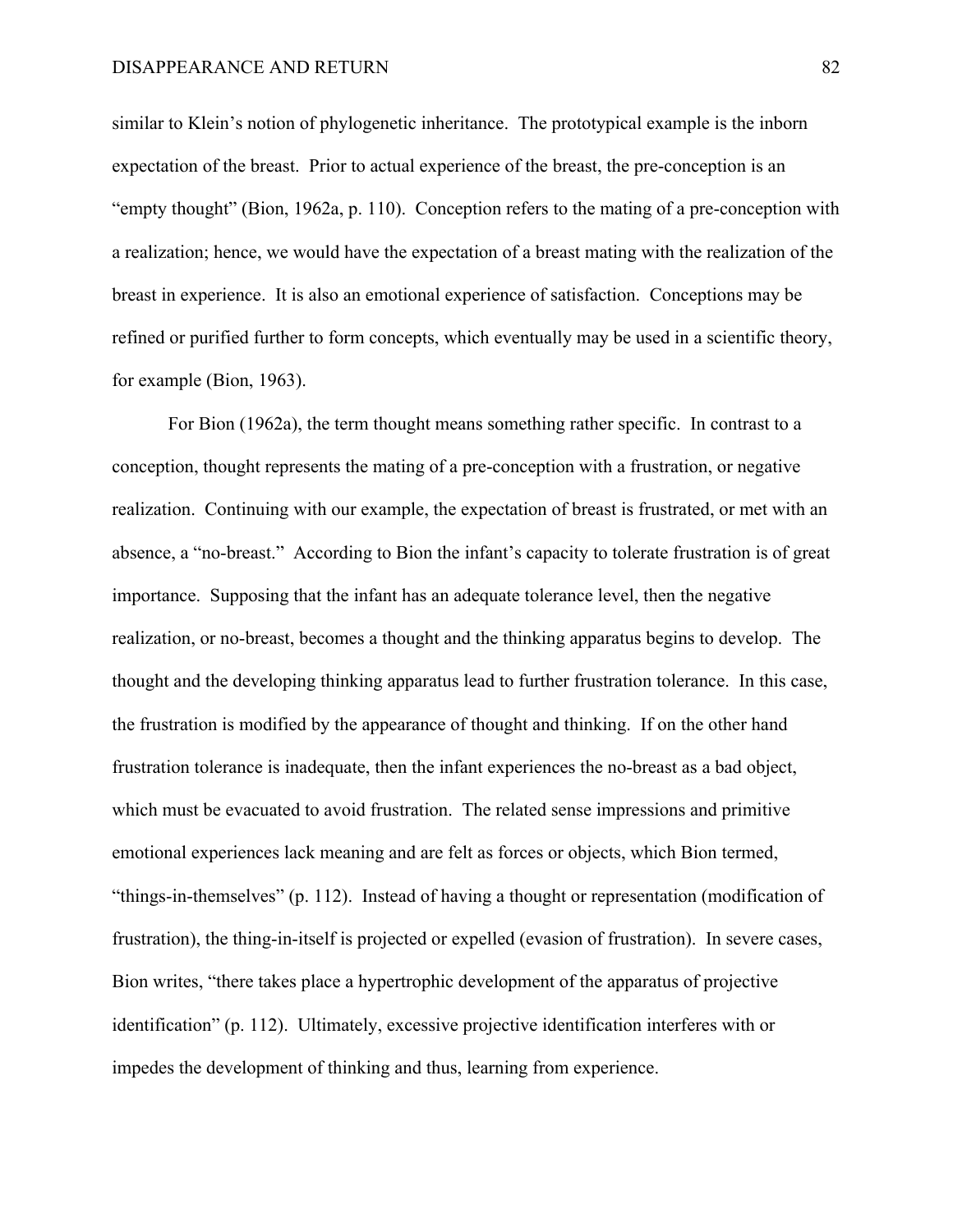**Alpha function.** Bion (1962b) introduced the abstract notion of alpha function to name an unknowable (or unobservable) function of the personality that converts raw sense impressions and emotions into alpha-elements, which are suitable for memory, dream thoughts, images, dreams, and unconscious waking thinking. Thus, when a pre-conception mates with a negative realization and a thought forms, the alpha function has converted the raw experience into alphaelements, or mental objects. In this case the infant has adequate frustration tolerance leading to the development of thought and a thinking apparatus. When we our frustration is intolerable and we experience the no-thing as a bad object, or a thing-in-itself, the original sense impressions and emotions remain unchanged. Bion (1963) terms these unchanged, raw impressions beta-elements; they are experienced not as phenomena, but as "objects compounded of thing-in-themselves, feelings of depression-persecution and guilt and therefore aspects of personality linked by a sense of catastrophe" (p. 40). The infant typically relies on projective identification to cope with beta-elements.

The distinction between alpha-elements and beta-elements is significant. Alpha-elements can manifest as dream thoughts, images, and memories, and they can be refined into higher levels thought. Hence, the alpha function makes sense impressions and emotional experiences into subjective experience, available for further processing and learning from experience. When the alpha function is impaired or disrupted, sensory impressions and emotional experience cannot be represented in a meaningful way; instead, they are evacuated via projective identification. Beta-elements are not stored in the mind as memories, but rather, as "undigested facts" (Bion, 1962b, p. 7).

According to N. Symington (personal communication, June  $27<sup>th</sup>$ , 2011), beta-elements, alpha function, and alpha-elements are theoretical conjecture, and thus are not sensually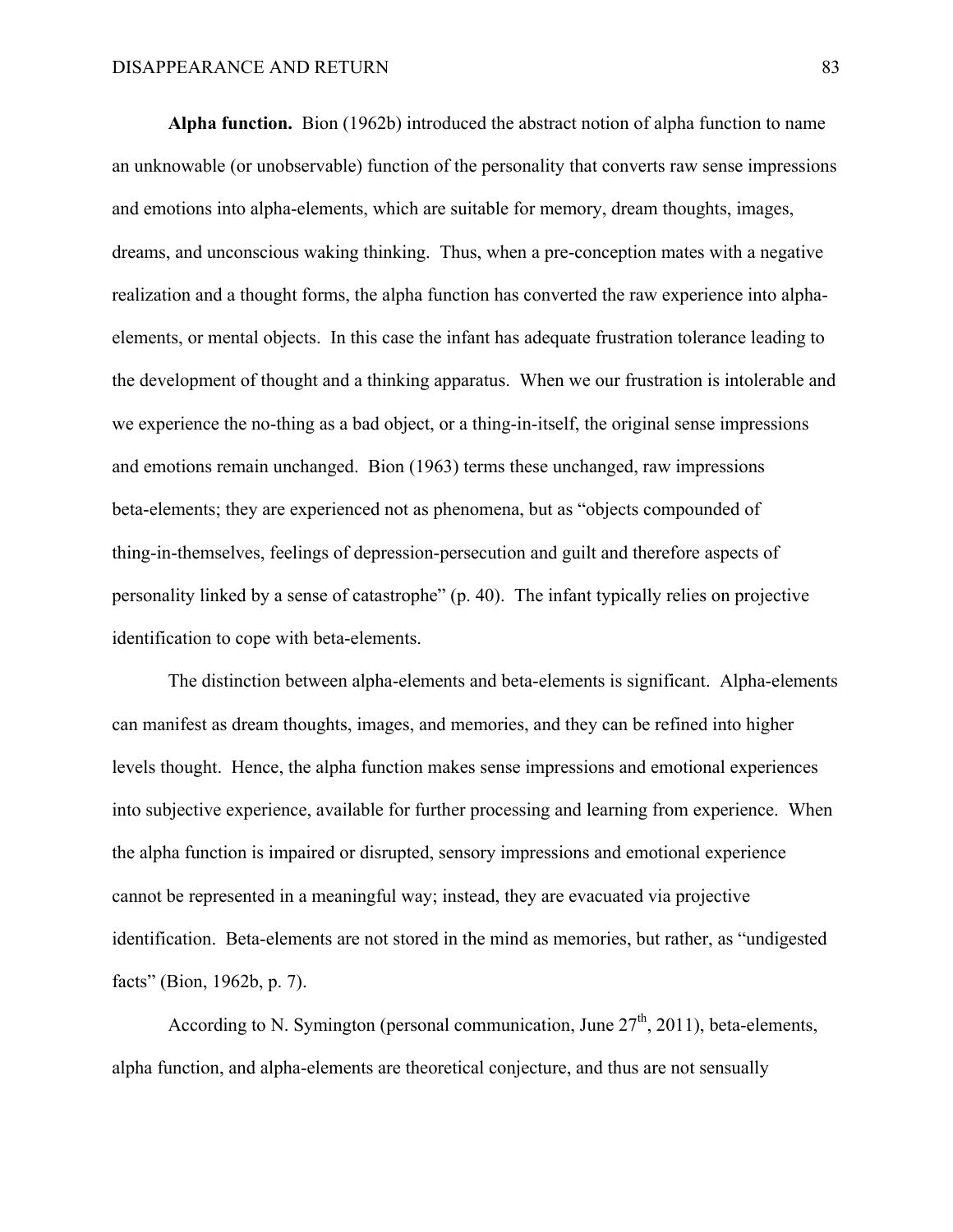available.<sup>23</sup> Thus, a person does not subjectively experience beta-elements. For Bion (1962b), the beginning of awareness is an act of dreaming. But in order for such dreaming to occur, beta-elements must be converted by the alpha function into alpha-elements. As alpha-elements, they may be represented through dreaming. In Bion's thinking, dreaming does not preclude waking life or consciousness. Rather, the dream allows a person to remain "asleep" to unconscious contents. Bion (1962b) writes:

He is able to remain "asleep" or unconscious of certain elements that cannot penetrate the barrier presented by his "dream." Thanks to the "dream" he can continue uninterruptedly to be awake, that is, awake to the fact that he is talking to his friend, but asleep to elements which, if they could penetrate the barrier of his "dreams," would lead to domination of his mind by what are ordinarily unconscious ideas and emotions. (p. 15)

## **Formation of the Thinking Apparatus**

When considering the origins of thinking, specifically of alpha function, Bion (1962b) begins with the catastrophic moment: The nascent psyche is flooded with beta-elements, raw materials that require digestion or processing before they can be apprehended. In Bion's account, the capacity for digestion (i.e., alpha function) is an outgrowth of normal experiences of projective identification, whereby undesired parts of the personality are split off and put into an object.

Based on clinical experience, Bion (1962b) recasts Klein's notion of projective identification as an interpersonal process. In essence, a patient relying on projective identification is able to behave in such a way as to induce feelings in another, which she herself does not want to experience; hence, the omnipotent phantasy has a counterpart in reality. Bion

<sup>&</sup>lt;sup>23</sup> Symington (Symington & Symington, 1996) is a current authority on Bion.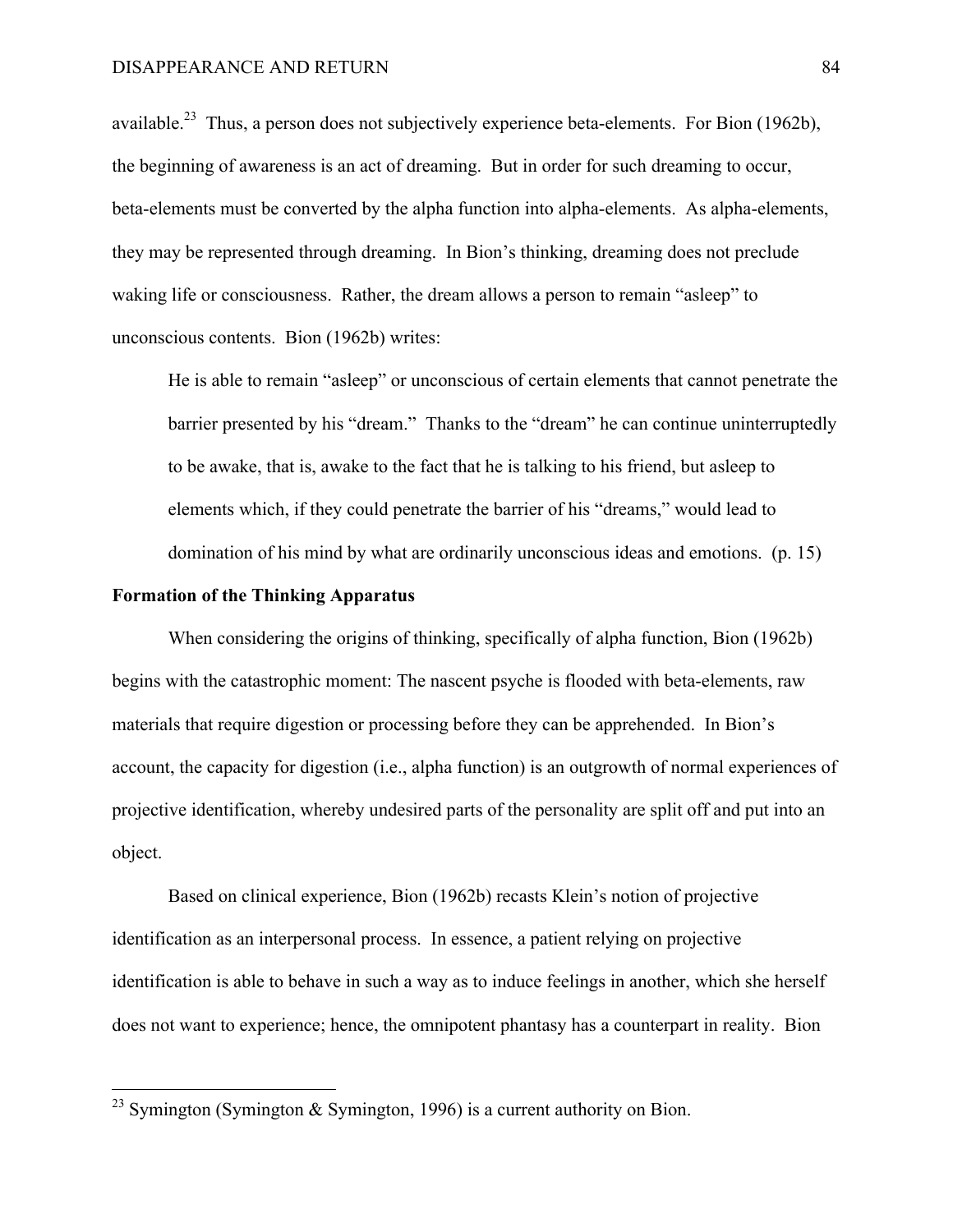writes, "the patient is sufficiently adjusted to reality to be able to manipulate his environment so that the phantasy of projective identification appears to have substance in reality" (p. 32). Bion proposes a similar process in infancy. That is, the infant is able to provoke the mother in such a way that she will experience those feelings that the infant wishes to abolish.

"When the mother loves the infant what does she do with it? … my impression is that her love is expressed by reverie" (Bion, 1962b, pp. 35-36). Bion (1962b) defines reverie as follows:

That state of mind which is open to the reception of any "objects" from the loved object and is therefore capable of reception of the infant's projective identifications whether they are felt by the infant to be good or bad. In short, reverie is a factor of the mother's alphafunction. (p. 36)

A mother that is well-balanced and capable of reverie is able to receive her infant's projections and respond in a beneficial manner. She does so through her alpha function, which enables her to process her infant's primitive experiences and thereby respond with understanding and care. In this way, the infant's frightening experience is returned in a modified form that she can tolerate. This gives her the experience that something can be done with the raw data. This use of normal projective identification is not the excessive form that interferes with thinking, but rather, represents an early form of thinking that requires the mother's participation.

**Container**  $\varphi$  contained  $\varphi$ . From the above discussion of normal or realistic projective identification, Bion (1962b) abstracted the dynamic relationship of container–contained. The mother capable of reverie is the container of the infant's expelled, primitive experience, the contained. Bion uses the sign  $\varphi$  for the container and  $\varphi$  for the contained. To continue with this example, the infant's experience  $\delta$  is projected into  $\mathcal{Q}$ . The emotion that permeates  $\mathcal{Q}$  (and so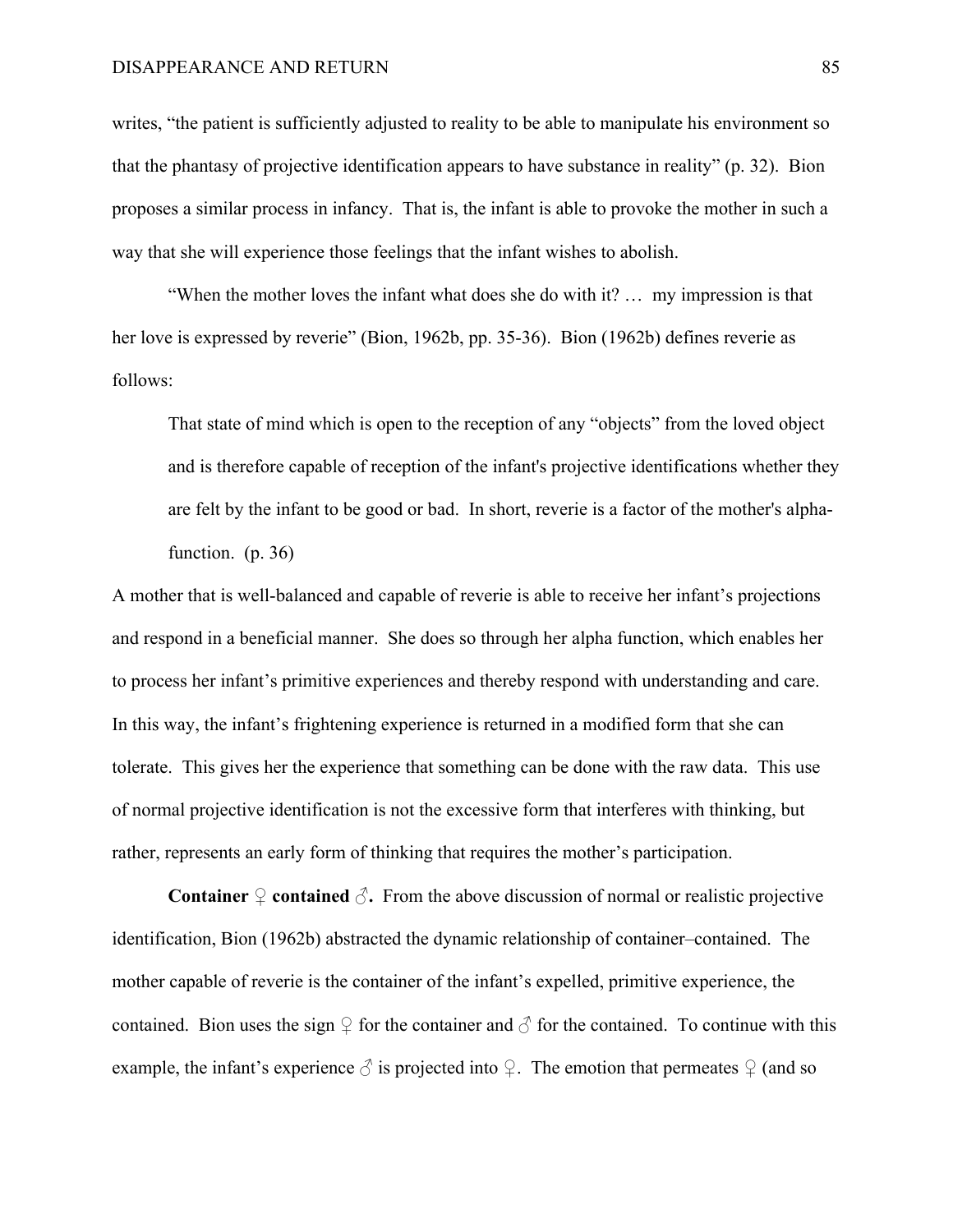$\Diamond$ ) is reverie. Both mother and infant benefit and achieve growth from this process. The infant introjects the  $\Diamond$  apparatus, which becomes part of her alpha function. Consequently, the infant is increasingly able to do for herself what she had relied on mother to do.

The dynamic relationship between  $\varphi$  and  $\varphi$  may be commensal, symbiotic, or parasitic, depending on the quality of the emotion that permeates it (Bion, 1962b, 1970). Bion (1970) expresses these relationships as follows:

By 'commensal' I mean a relationship in which two objects share a third to the advantage of all three. By 'symbiotic' I understand a relationship in which one depends on another to mutual advantage. By 'parasitic' I mean to represent a relationship in which one depends on another to produce a third, which is destructive of all three. (p. 95)

Normal or realistic projective identification, as described above, is a commensal  $\partial \mathcal{Q}$ relationship. The third is represented by the understanding and care that contributes to growth. A commensal relationship is also apparent in the development of conceptions: A pre-conception,  $\varphi$ , mates with a realization,  $\varphi$ , and produces a conception (the third) to the benefit of all. A symbiotic relationship, while in itself beneficial, does not produce a third that contributes to mutual growth. For example, in a symbiotic psychotherapy relationship, each participant depends on the other for well being, but without insight and mental growth (the third). Projective identification may also represent a parasitic relationship. For example, if the mother rejects the infant's projection or attacks it with envy or hate, then the infant's projection is returned in the form of nameless dread (the third).

Bion (1962b, 1963) describes the emotional link between two objects in terms of love (L link), hate (H link), and knowledge (K link), as well as the negative of these, –L, –H, and –K. All emotions are cataloged according to these six links. The mother's reverie, or loving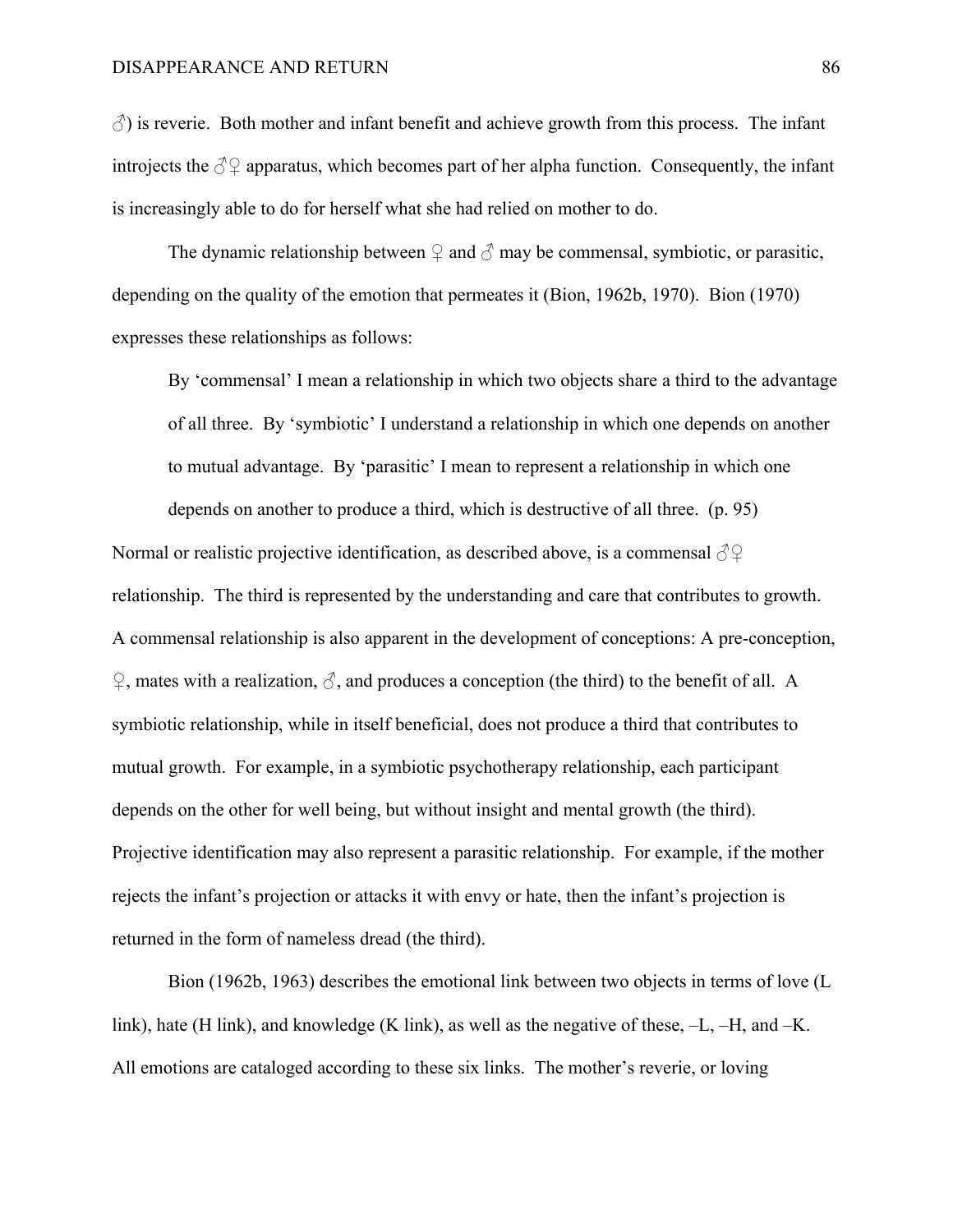relationship to her infant, which makes her containing productive is likely an L link. This relationship could also be a K link, however, as she is trying to get to know both her emotions and her infant's experience. Hence, projective identification in L or K is a commensal relationship between  $\mathcal{Q}$   $\mathcal{O}$  (Bion, 1962b).

The K link implies bearing the frustration, or discomfort, inherent in learning. This is apparent in the formation of a thought, which originates in the frustration of being confronted with a no-thing or absence rather than a realization. If frustration is avoided and the betaelements are expelled, then this is –K. All of the minus links represent attempts to destroy meaning and understanding. They operate to negate emotion and understanding. Thus, if the mother is under great pressure and is severely distressed, she may wish to ignore or not understand her infant's experience, which represents –K. The mother's envy may also contribute to –K. Bion (1962b) explains,

In — K the breast is felt enviously to remove the good or valuable element in the fear of dying and force the worthless residue back into the infant. The infant who started with a fear he was dying ends up by containing a nameless dread. (p. 96)

The concept of  $\varphi \circ \varphi$  is central to mental development in Bion's (1963) thinking. Thought emerges from the depths of raw, undigested sense data and emotional experience to form increasingly abstract, purified, categories of thought.<sup>24</sup> Each step in this process may be represented in the following manner: a pre-conception searching for a realization, or  $\varphi$  (state of expectation) searching for  $\Diamond$ ; the mating of  $\Diamond \Diamond$  forms a conception; the conception, in turn, becomes a new pre-conception  $\varphi$  in search of a new realization  $\varphi$ , and thus continues to greater levels of complexity and abstraction. The repetition of this process represents movement to

 $24$  In Bion's (1963) grid, this progressive movement is represented on the vertical axis from top to bottom.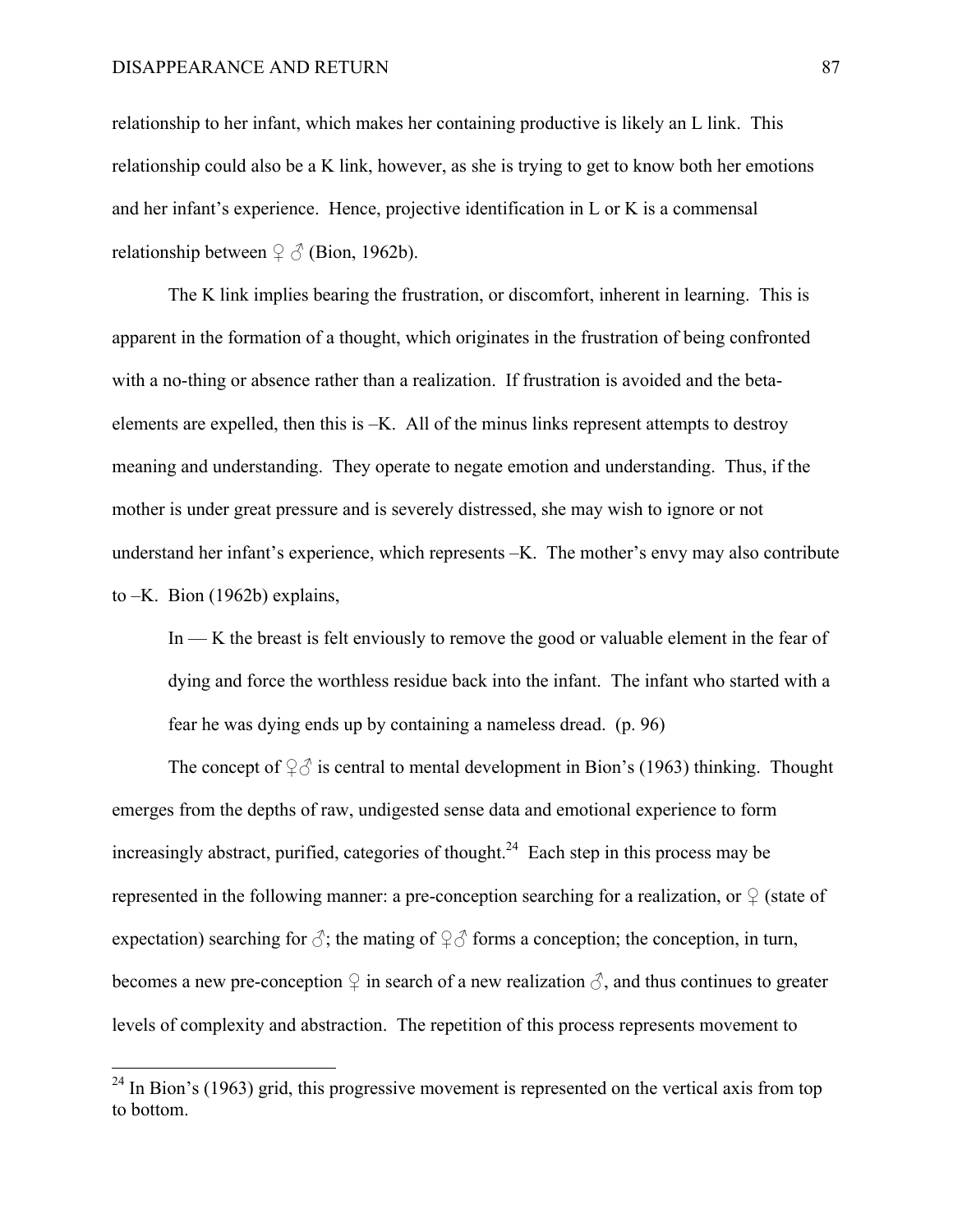higher levels of thought and thinking. The evolution of thought depends on a commensal  $\mathcal{Q} \mathcal{S}$ relationship, that is, an emotional environment conducive to growth. In a negative environment, the formation of thought either does not start or moves in the reverse direction, to loss and destruction of meaning.

The growth of thought as represented by the  $\mathcal{Q} \hat{\sigma}$  model, or pre-conception seeking out and mating with a realization, is about the development of meaning. Bion (1962b) described this in terms of saturation and naming. When the pre-conception and realization come together, the pre-conception is saturated, or accrues meaning, through experience. Naming also occurs when a pre-conception is realized. The naming holds or binds the experience together. The name accumulates meaning, or saturation, through the continued operation of  $\mathcal{Q} \mathcal{Z}$ . Still, this process of binding elements together through naming has a provisional, tentative quality. Further learning requires that the  $\varphi$  remain integrated without rigidity. Bion describes this state of mind in terms of the individual who can "retain his knowledge and experience and yet be prepared to reconstrue past experiences in a manner that enables him to be receptive of a new idea" (p. 92).

**Ps**  $\leftrightarrow$  **D.** In addition to the  $\frac{9}{6}$  process, the thinking apparatus relies on the co-existing dynamic relationship between the paranoid-schizoid position (Ps) and the depressive position (D). Bion uses the symbol  $Ps \leftrightarrow D$  to designate this movement. In particular, Bion is referring to the shift from fragmentation and dispersal (Ps) to integration and coherence (D), the back and forth movement between disintegration and reintegration. The move from dispersal to integration is precipitated by the discovery of the selected fact. Bion (1963) explains, "by selected fact I mean that by which coherence and meaning is given to facts already known but whose relatedness has not hitherto been seen" (p. 19). The selected fact is an experience that links together elements that had been dispersed, or that were not seen as connected; a selected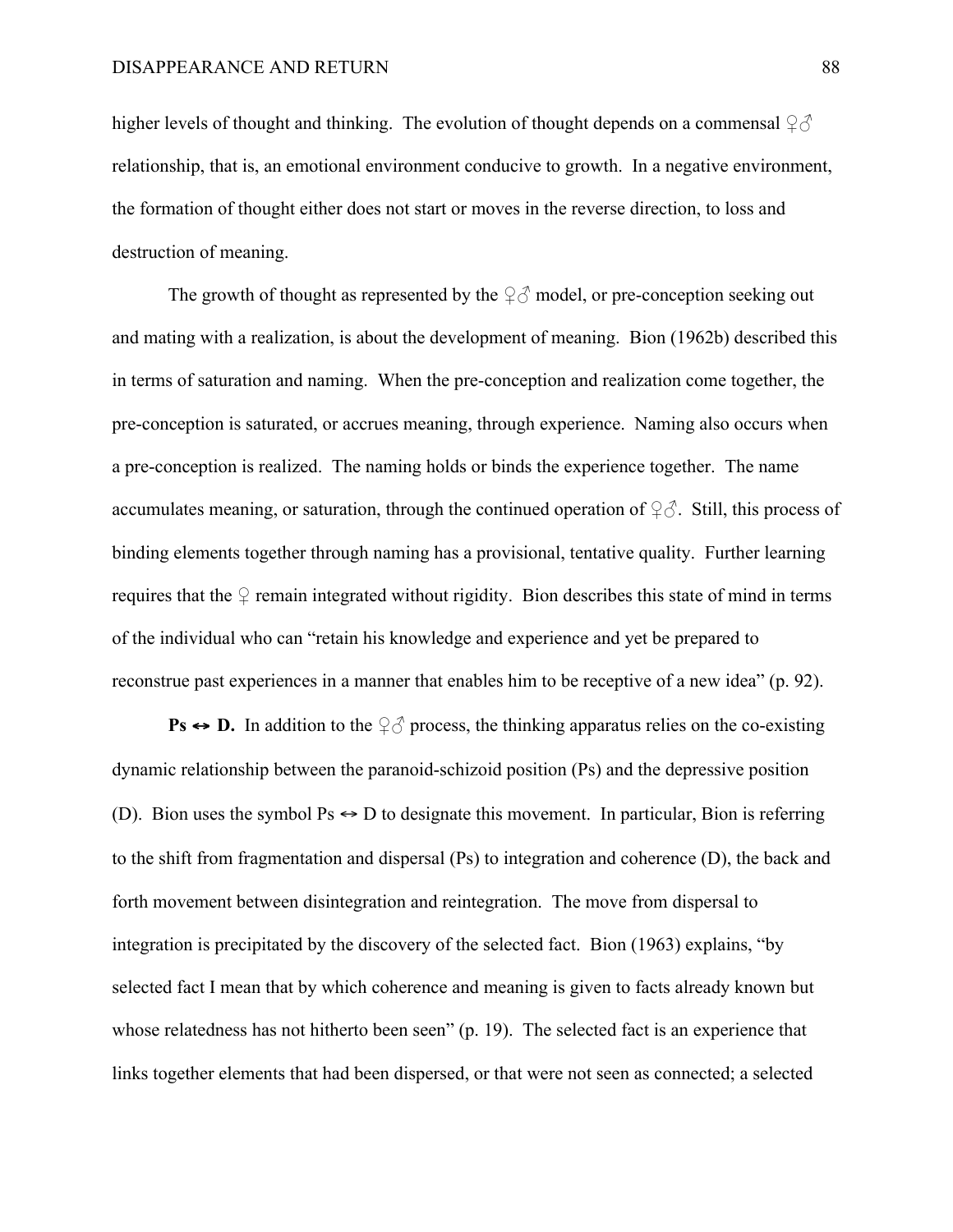fact could be an idea or an emotion. As the double arrow indicates ( $Ps \leftrightarrow D$ ) it is not just integration that leads to the formation of knowledge. Integration must be tentative, not rigidly adhered to. Thus, the move from coherence to dispersal is also integral to mental growth. Breaking apart allows for new syntheses to form and thus, new ways of thinking. Thus Ps has creative value.

Bion (1963) is hesitant to give priority to  $\frac{1}{2}$  or Ps  $\leftrightarrow$  D, instead suggesting that they both operate together in a mixed state. The  $\mathcal{Q} \uparrow$  process represents expulsion and ingestion, while  $Ps \leftrightarrow D$  represents a back and forth between fragmentation and integration. Bion (1963) would settle on a distinction, however; the recognition of the whole object depends on the Ps  $\leftrightarrow$ D mechanism, and the accumulation of meaning depends on the operation of  $\mathcal{Q} \circ \mathcal{Z}$ . Ps is a state of disorder. The individual tolerates incoherence and doubt, waiting for the selected fact to surface. The selected fact brings coherence, signaling a move to D. At this point,  $\varphi \circ \mathcal{O}$  processes contribute to the development of meaning. The return to Ps allows for new possibilities and selected facts to emerge.

## **Learning From Returns**

We may consider Miss A's integrative return in terms of Bion's theory of thinking. Recall that Miss A's production of an autobiographical artwork enabled her to regain a terrifying aspect of her history, perhaps a miscarriage. The vivid memory scenes evoked strong feelings and sensations that give Miss A the sense that she is there again, reliving this event. The revival itself may be thought of as a selected fact. The beginning elements of Miss A's artwork (an image of intercourse juxtaposed with a mother embracing a daughter who looks down, the sea of red pigments, and the overall despondent mood) all come together, are bound, in the moment of recollection. The return brings unity to elements that were rather vague to Miss A, thereby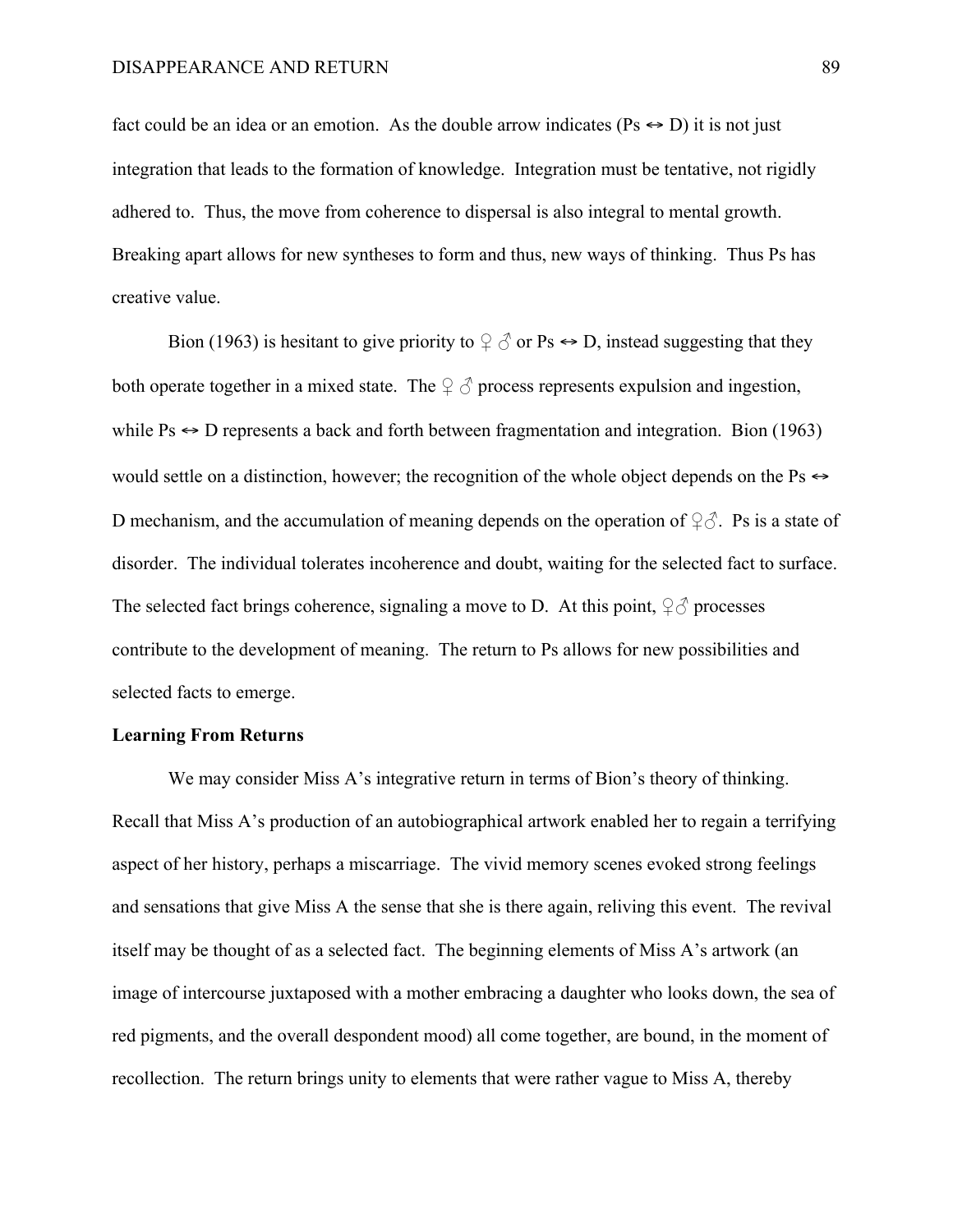providing an overall coherence (D). Although the moment of revival from Miss A's perspective is initially disorienting and inchoate (Ps), this initial disarray, gives way to an experience of coherence and overall order (D), as represented by her artwork.

Miss A's involuntary memory of what she believes was a miscarriage represents a return to or revival of a powerful emotional experience that had yet to be digested; the undigested experience was a  $\delta$  in search of a  $\delta$ , a thought awaiting a thinker. The raw sense impressions and emotional experience were banished from her mind rather than converted into meaningful experience that she could understand. In this case, fear seemed to impair her alpha function and so, forestall the formation of dreams, thoughts, and images (i.e., mental objects). Yet, these undigested facts were revived and converted into vivid images and emotions. The return allowed Miss A to reexperience this catastrophic moment, to hold it in her mind long enough for conscious reflection, that is, for her alpha function to render it thought and real. As a real event, Miss A could think further about her experience, could reflect on it, and incorporate it into her artwork, thereby generating further meaning. Miss A's conscious reflection, the thinking process itself, and later the artwork, provided a containing function, that is, operated as the  $\varphi$  for the  $\varphi$ .

What made Miss A open to receiving  $\Diamond$ ? While mixing her paints and constructing her composition, Miss A achieves a meditative state of relaxed attention, approximating reverie or dream-like thinking. In this state, Miss A is open to receive various images and memories from her past. Her relationship to these objects is a K link. The  $\mathcal{Q} \circ \mathcal{Q}$  relationship is commensal. The  $\beta$  mating with the  $\Omega$  produces a beneficial third, the artwork.

In summary, we assume that the mechanism of Ps  $\leftrightarrow$  D and the operation of  $\varphi \circ$  are active in returns that lead to mental growth. Through the mechanism of  $Ps \leftrightarrow D$ , an individual may grasp a selected fact; various elements of experience, past and present, cohere through vivid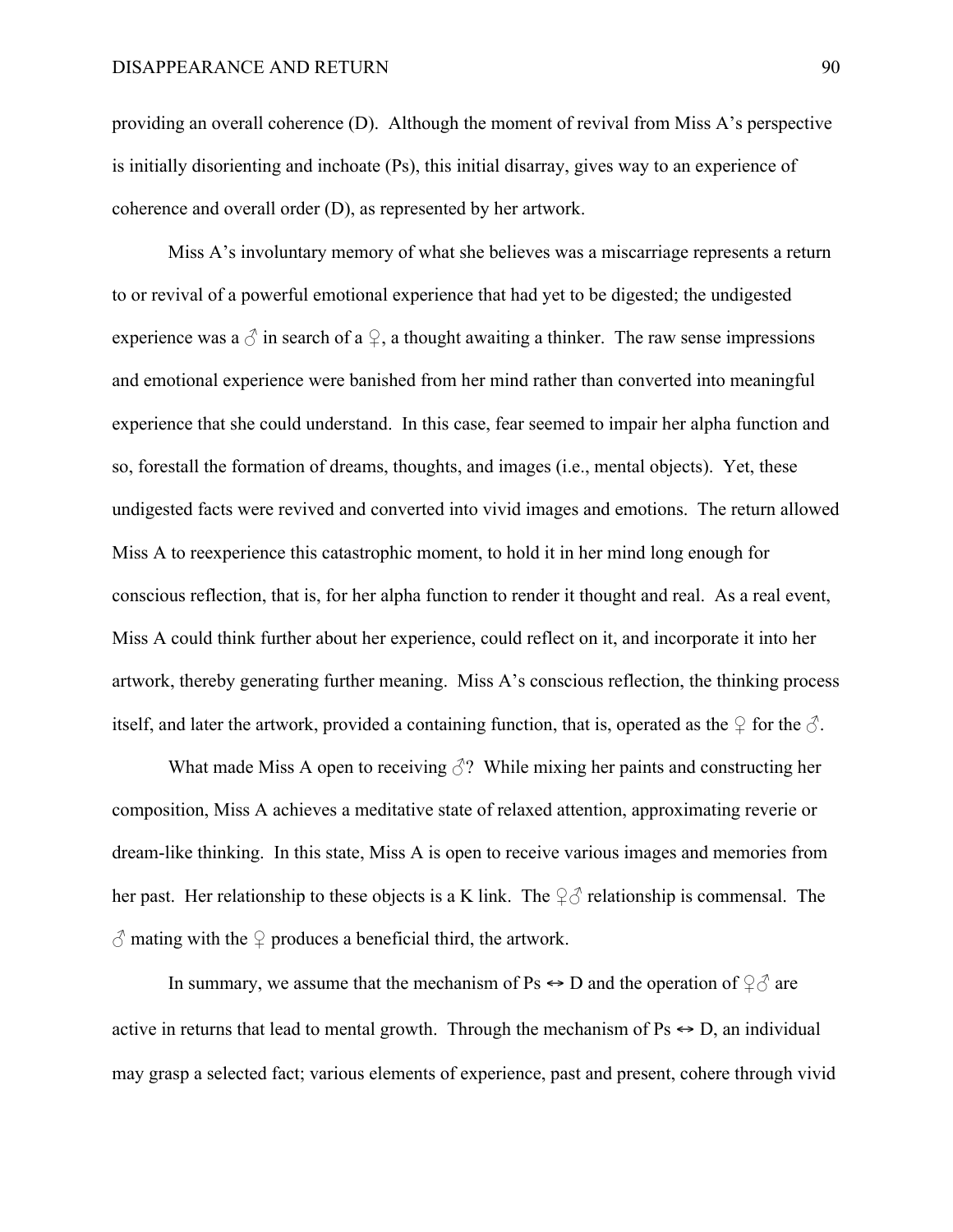recollections and are represented by higher levels of thinking. The psychic present and psychic past co-exist in self states and experiences common to both. When we enter receptive states of relaxed attention and reverie, we become more open to receiving undigested facts, and they are converted into dream-like memories suitable for learning and meaning-making. In this way, returns provide an avenue for learning from heretofore unprocessed impressions and experience. For Miss A, the time elapsed likely provided enough experience for the continued development of her alpha function, specifically, of her capacity to dream her experience (Ogden, 2004). In this way she is in a better position to process the undigested facts, or beta-elements, that had escaped conscious reflection.

## **Transformations**

**Transformations from O.** Bion (1965) introduced a theory to describe the change in form, or transformation, of an original state or reality during processes of representation. The concept of transformation applies to many situations. For example, Bion describes a painting of a landscape as a transformation of the artist's visual experience of the landscape. A poet's process of transformation through language would result in a different transformation of the same landscape. Despite these differences, however, something of the original is preserved in the new form. These unaltered features of the original landscape, or invariants, are recognizable in the end product (whether a painting or poem) despite the change in form. In this way, the new form provides a reference point for the original fact, which Bion symbolizes as O. Recognition of O requires that the recipient have sufficient understanding and experience, as well as motivation. For example, someone who has never seen or been to Venice would not recognize O in Proust's descriptions.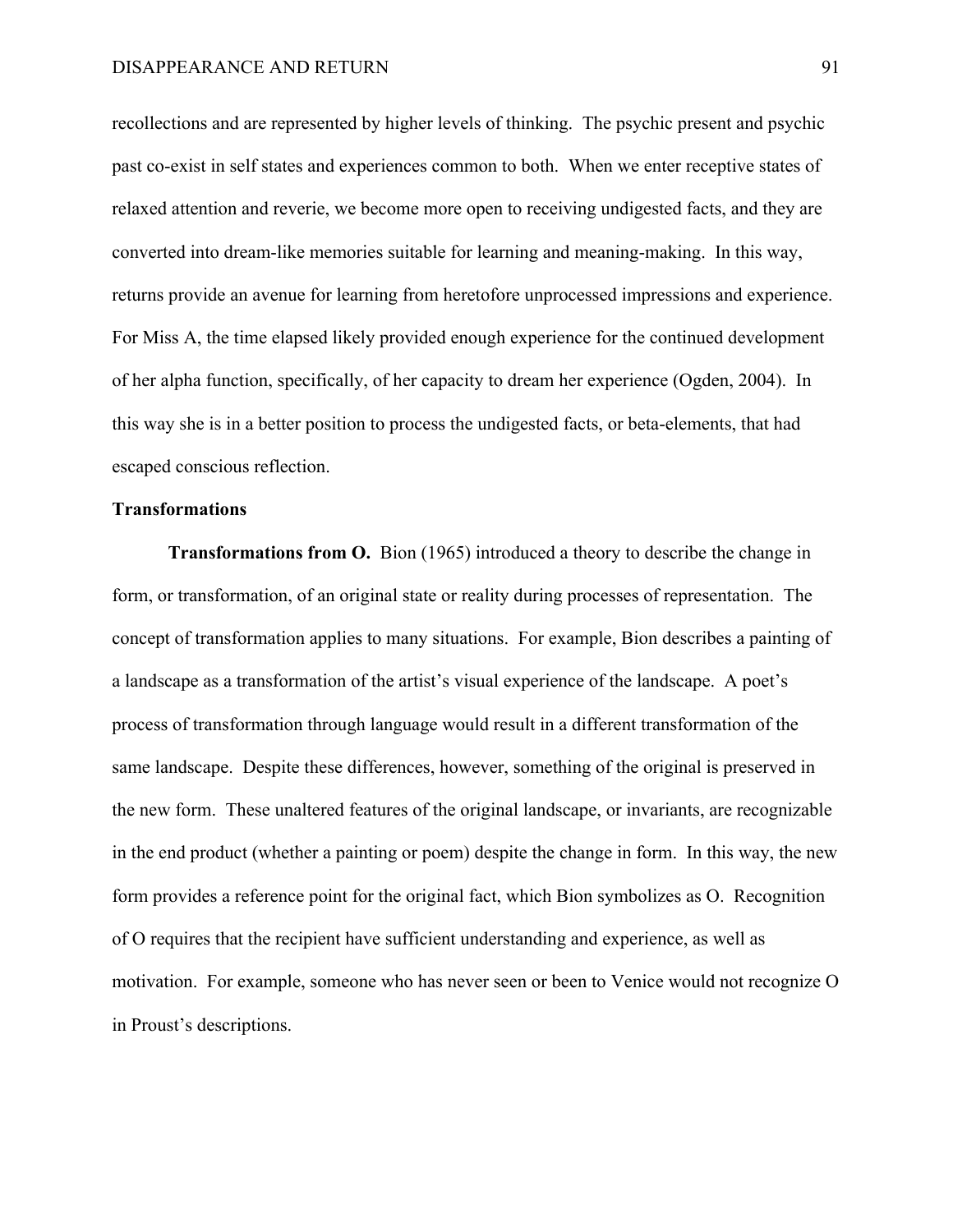Transformation (T) implies three stages. These are, in order, the initial or original fact (symbolized by "O"), the process of transformation (symbolized by  $T \alpha$ ), and the product of transformation (symbolized by T β). Invariants are those aspects of O that are left unchanged by T  $\alpha$ ; they create the possibility for recognizing O in T  $\beta$ . Bion (1965) distinguishes between the analyst's T  $\alpha$  and T  $\beta$ , (which he symbolizes Ta  $\alpha$  and Ta  $\beta$ , respectively), and the patient's T  $\alpha$ and T  $\beta$ , (which he symbolizes Tp  $\alpha$  and Tp  $\beta$ , respectively). For example, Ta  $\beta$  might refer to an interpretation, and Tp β to free association and various gestures. In analysis, O refers to the emotionally meaningful events of the session or the emotional truth of a session.

Bion (1965) lists three types or groups of transformations. These are rigid motion transformations, projective transformations, and transformations in hallucinosis. Rigid motion transformations display the least amount of deformation. As an example, Bion refers to the transference (neurosis), whereby feelings and thoughts appropriate to the Oedipus complex are transferred "with a wholeness and coherence" (p. 19) to the analytic relationship. The transfer of feelings from one situation (and time) to another involves little deformation, making it recognizable as transference. By contrast, projective transformations bear significant deformation, making recognition of O rather difficult. Here, the Tp  $\alpha$  involves mechanisms associated with the Ps position, such as splitting and projective identification. Hence, the Tp β may lack self-object differentiation and be altogether confused as normal boundaries in time and space are disregarded.

Finally, transformations in hallucinosis are characteristic of the psychotic part of the personality–which is theoretically present in all persons, regardless of their level of functioning. The Tp  $\beta$  may be a hallucination, but need not be. These transformations are related to a primitive catastrophe, specifically, an original emotional experience that was never contained or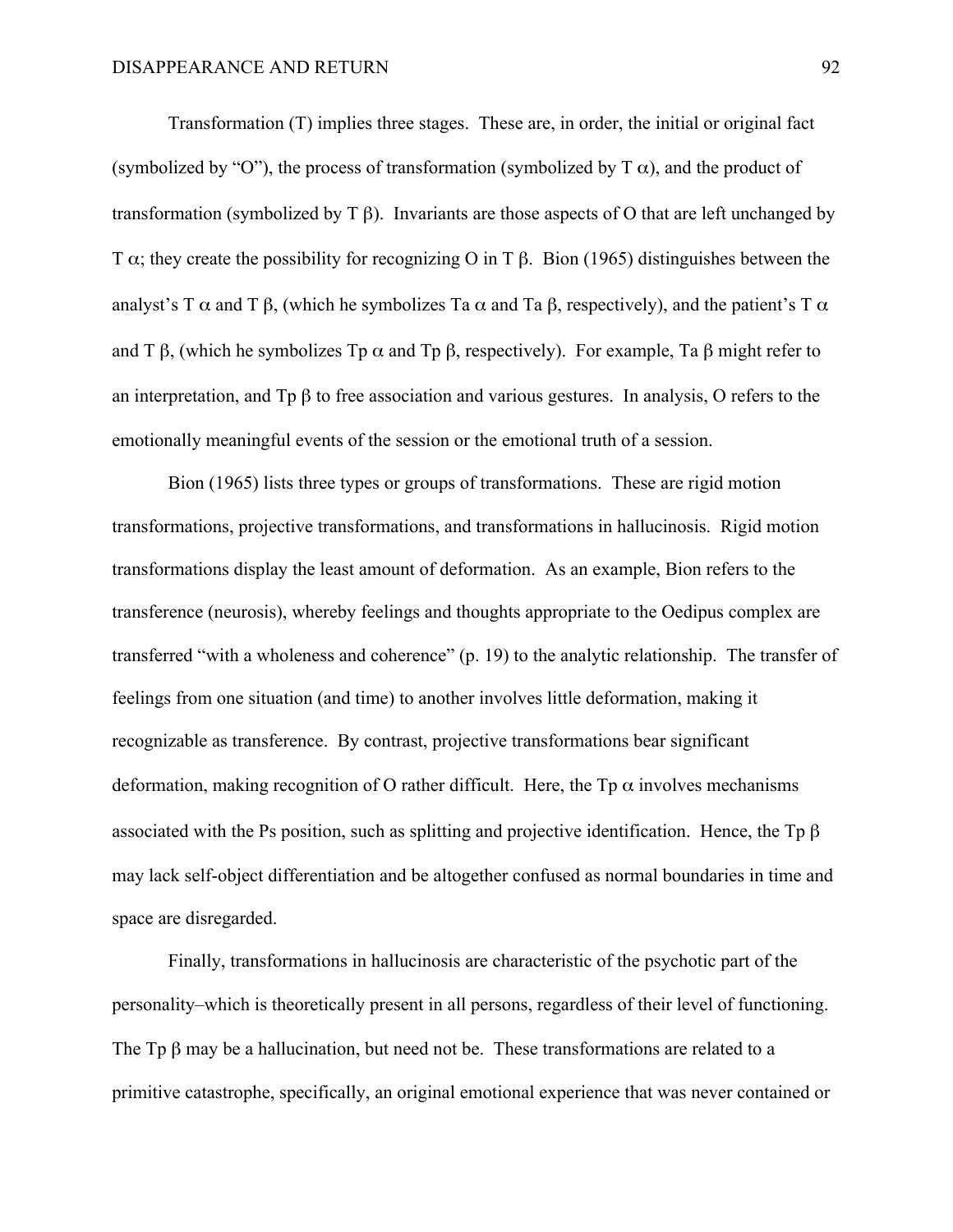transformed. The beta-elements were unable to find a container (such as mother in a state of reverie) and so, were returned and experienced as a nameless dread, or psychotic panic. The psychotic part of the personality attempts to avoid the beta-elements, or the emotional catastrophe, by using "his senses as organs of evacuation which are able to surround him with a universe that has been generated by himself" (Bion, 1965, p. 137). In this way, the patient feels she is independent from everything but her own creations.

Rigid motion transformations, as in transference neurosis, seem to best describe returns that are conducive to learning. Recall Ogden's (1986) description of transference in the depressive position, "*an attempted preservation of a feeling state from a past relationship*" (p. 90, italics in original). This preservation facilitates the creation of meaningful personal history. Miss A's integrative return seems to fit in this category. That is, the original fact (O) is revived with wholeness and coherence in the psychic present, culminating in a unitary experience of two distinct moments in time. The T  $\beta$  is not an exact replica of O, but the invariants make O recognizable in the end product. Miss A's painting also represents a transformation. The O (integrative return) is transformed in her painting T  $\alpha$ , which culminates in an artwork T  $\beta$  with little deformation. The same is true for Proust. His creation of an artwork is a transformation of his involuntary memories.

Each transformation (rigid motion  $T$ , projective  $T$ , and  $T$  in hallucinosis) is a transformation *from* O. As such, they are about *knowing* O and so signify K or –K links (–K when obscuring O rather than communicating O is the intention). The analyst's interpretations are K links; they are about getting to know the phenomena of O, or the true emotions of the patient in a session. Bion (1965) wondered whether these interpretations could effect a transition from knowing to being, from K to O.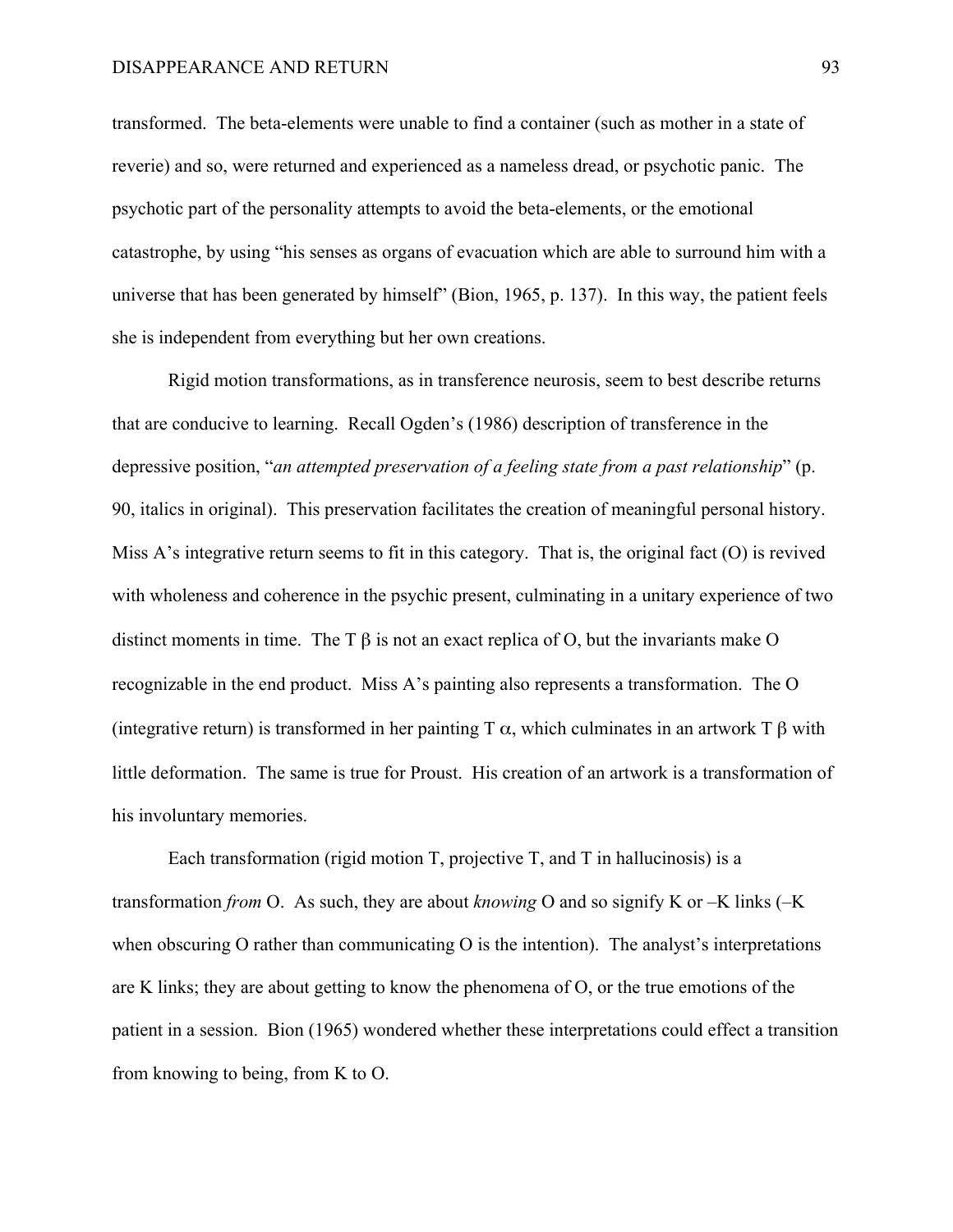**Transformations in O.** In Bion's (1965) thinking, there is a gap, a curtain of illusion, between phenomena and reality, the thing-in-itself, or noumena (to borrow Kant's terminology). Hence, reality is ultimately unknowable. Reality is not something that lends itself to being known, "It is impossible to know reality for the same reason that makes it impossible to sing potatoes" (Bion, 1965, p. 148). Potatoes, Bion continues, can be eaten or grown, and reality it seems "has to be 'been'" (p. 148). And later, "the point at issue is how to pass from 'knowing' 'phenomena' to 'being' that which is 'real'" (Bion, 1965, p. 148). The former has to do with transformations *from* O, the latter with transformation *in* O, which Bion also describes as *becoming* O.

To simply know something, to have understood in an intellectual sense, somehow misses the point. Bion (1965) likens the difference between transformations in K (or from O) and transformations in O to knowing about psychoanalysis versus being psychoanalyzed. The difference is also comparable to accepting an interpretation intellectually versus receiving it in a manner that resonates emotionally and historically, so that change and growth occur. Resistance to K, or to transformations from O, arises when becoming O is on the horizon. Overcoming or mastering the fear of becoming O allows the analysand to experience her emotional reality.

In his next book, Bion (1970) shifts his attention from how to affect the move from  $K \rightarrow$ O to how O enters the domain of K, or evolves to the point of being known. The critical issue has to do with being receptive to evolutions of O, to becoming at-one-with O. The experience of becoming O allows for some acquaintance with O, a knowing of sorts, "[O] can be 'become', but it cannot be 'known'" (Bion, 1970, p. 26). Bion (1970) explains,

It is O when it has evolved sufficiently to be met by K capacities in the psycho-analyst. He does not know the 'ultimate reality' of a chair or anxiety or time or space, but he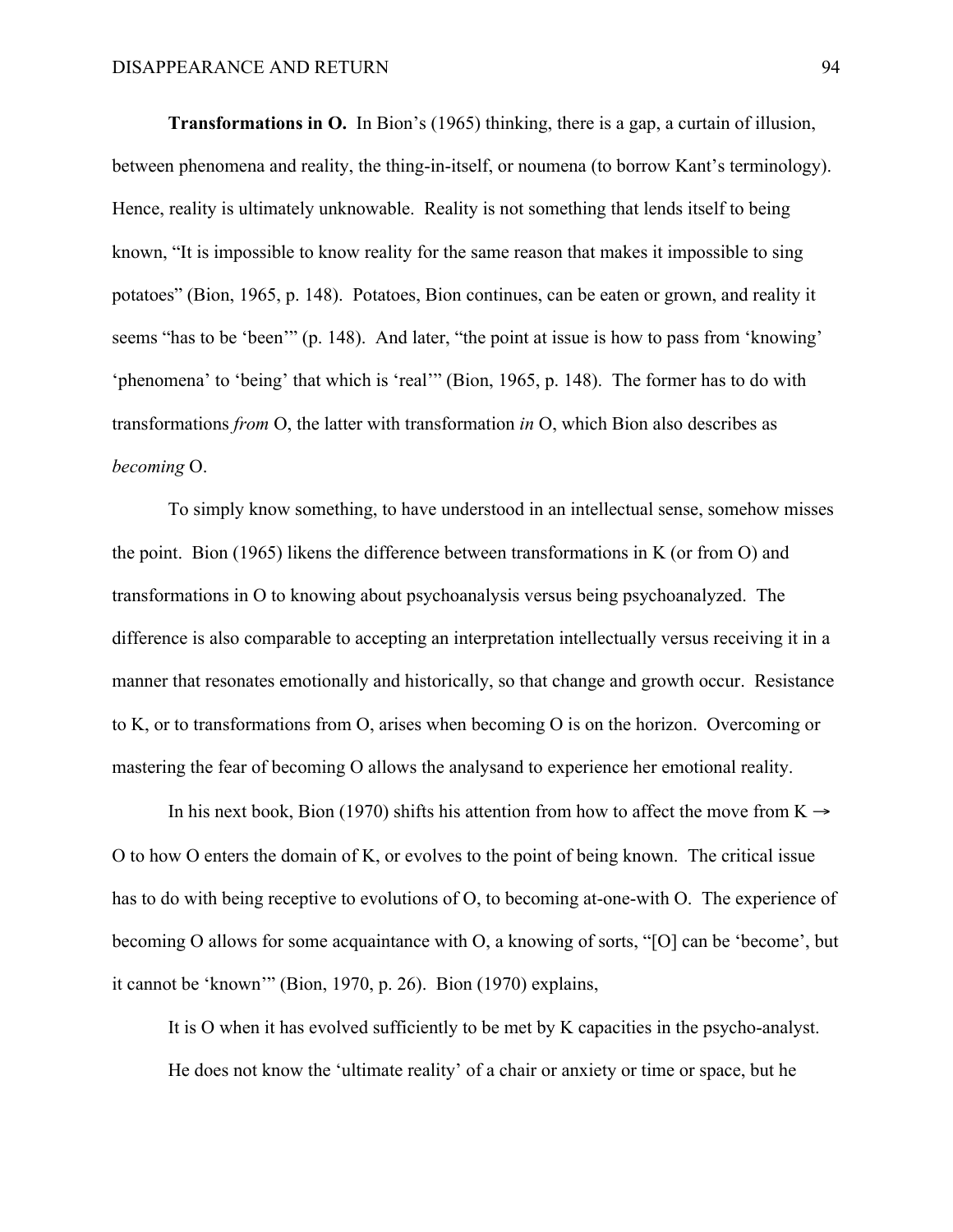knows a chair, anxiety, time, and space. In so far as the analyst becomes O he is able to know the events that are evolutions of O. (p. 27)

By being O, the analyst may intuit the patient's evolutions of O. In this way, evolutions of O enter the domain of K, but O in itself, the ultimate reality, absolute truth, or the thing-in-itself cannot be known. "[O] stands for the absolute truth in and of any object; it is assumed that this cannot be known by any human being," Bion continues, "it can be known about, its presence can be recognized and felt, but it cannot be known. It is possible to be at one with it" (p. 30).

Thus, the progression for the analyst is optimally from evolutions of  $O \rightarrow K$ . That is, she must first be O in order to communicate or formulate the O of a session through K activity. To do so, the analyst must rid her mind of desire and memory.

**Faith and reception.** The analyst, according to Bion (1970), must wait for evolutions of O to become apparent, or coherent, to her intuition before interpreting. Evolutions of O are united or bound by the analyst's intuition, just as the selected fact coheres and unites disparate parts. In order to intuit evolutions of O, the analyst, according to Bion, must have a particular frame of mind. Specifically, the analyst systematically avoids memory and desire. What Bion has in mind is the cultivation of a receptive state of mind, a mind that is unsaturated with presumptions. Bion illustrates, "I avoid any exercize of memory; I make no notes … I avoid entertaining desires and attempt to dismiss them … I think it a serious defect to desire the end of a session, or week, or term" (p. 56). Bion's avoidance of memory does not extend to remembering appointments, or a patient's family members, her age, or medical history, all of which may be recorded; nor is he advocating simple forgetfulness.

The disciplined denial of memory and desire is an "act of faith" (F) (Bion, 1970, p. 41). Both memory and desire are based on sense impressions, and as such, their presence prevents the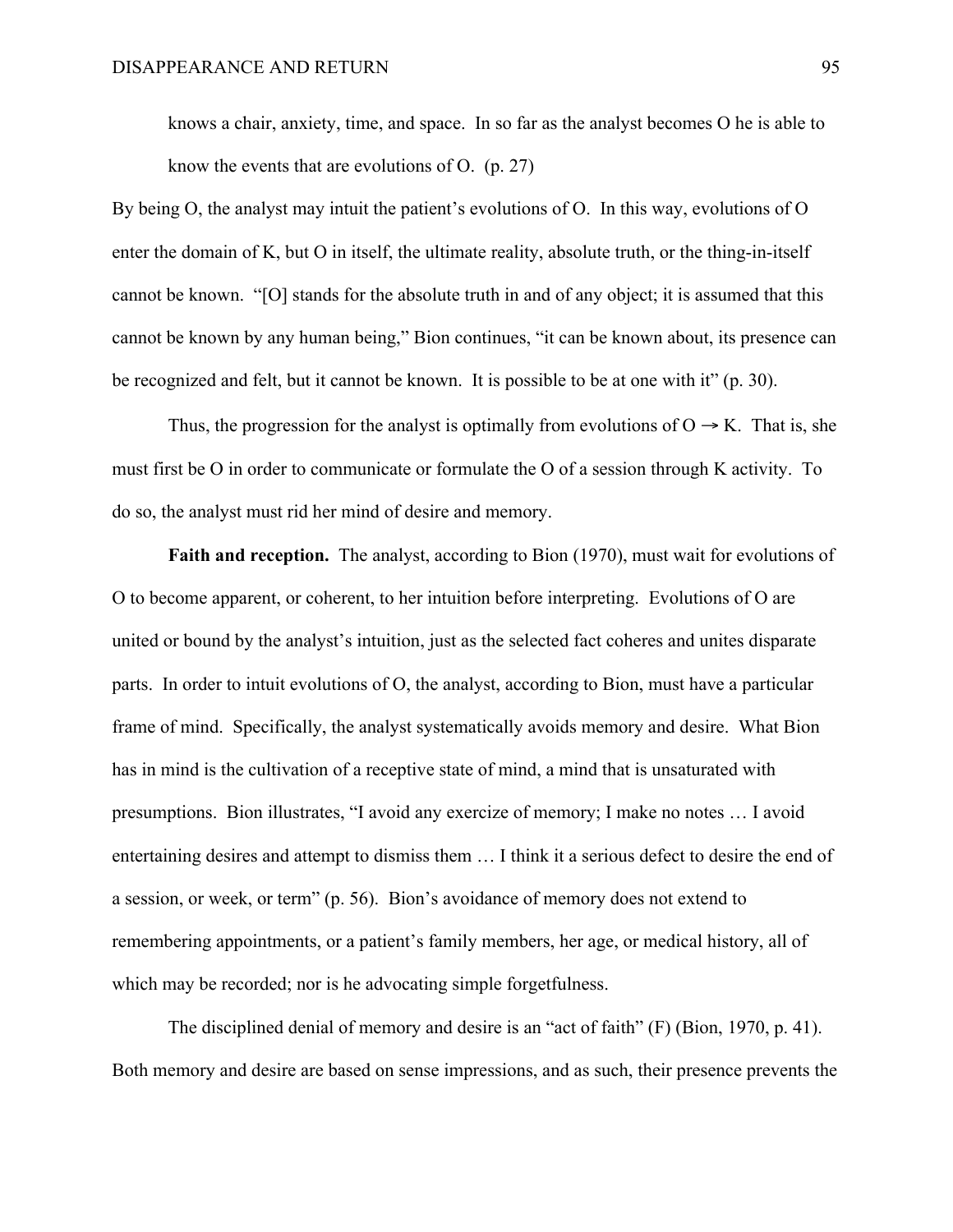appearance of unsaturated preconceptions. Desire and memory "occupy the space that should remain unsaturated" (Bion, 1970, p. 41). Bion (1970) also suggests eschewing sense perceptions and understanding (by which I take him to mean dwelling on these activities). In all, this "artificial blinding" (Bion, 1970, p. 43) is for the purpose of making contact, or intuiting, psychic reality or evolutions of O. Memory and desire block this contact by saturating preconceptions with presumptions.

In psychoanalysis, O represents the unknown. Bion (1970) writes, "if it is true that the proportion of the known to the unknown is so small at the *end* of analysis, it must be even smaller *during* analysis" (p. 69, italics in original). What matters or deserves attention is not what is known, but what is unknown. F in O represents the belief that there is an ultimate reality and truth that is recognizable. The intrusion of the analyst's memory and desire blocks and obscures her capacity to intuit evolutions of O.

**Dream-like memory**. Bion (1970) contrasts the experience of *remembering* a dream with dream-like memory, which "float into the mind unbidden and unsought and float way again as mysteriously … thoughts also come unbidden, sharply, distinctly, with what appears to be unforgettable clarity, and then disappear" (p. 70). He reserves the term "memory" for conscious attempts at recall–which Proust (1982a) refers to as "voluntary memory." Similarly, Bion's "dream-like memory" (p. 70) bears a strong resemblance to Proust's "involuntary memory." Bion writes that this is "the memory of psychic reality and is the stuff of analysis" (p. 70). Thus, the practice of avoiding memory and desire, (F), is meant to facilitate the growth of dream-like memory.

Bion (1970) remarks further on dream-like memories: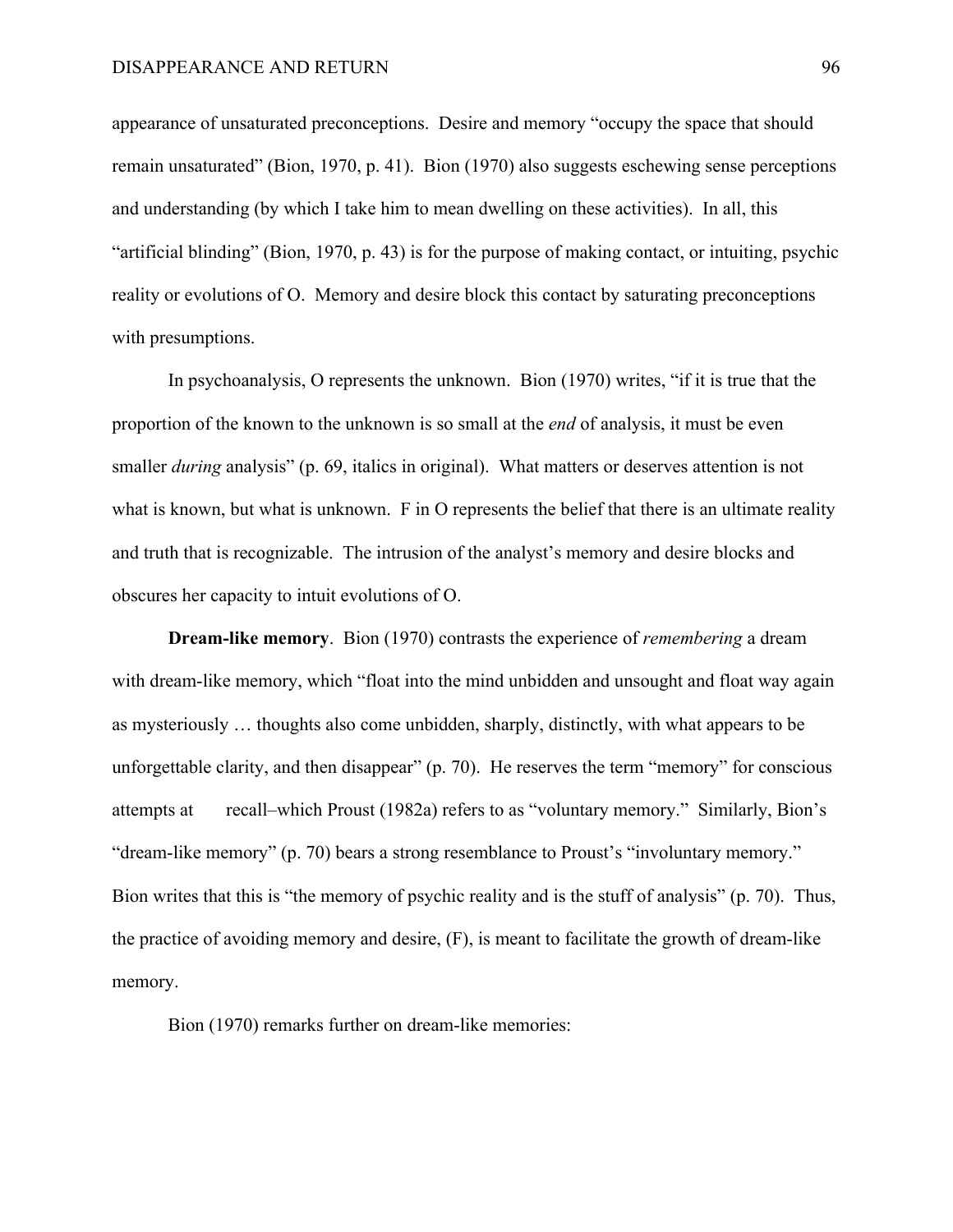The experience of the dream seems to cohere as if it were a whole, at one moment absent, at the next present. This experience, which I consider to be essential to evolution of the emotional reality of the session, is often called a memory, but it is to be distinguished from the experience of remembering. (p. 107)

We may liken Bion's dream-like memories to Proust's involuntary memories or to Miss A's sudden recollection. Such memories seem to facilitate the evolution of emotional reality.

**F in O: return to origins**. Bion's (1970) notion of F in O, like reverie, describes an optimal state of receptivity. These notions depict an openness to experience that is conducive to the evolution of emotional reality, or O. Recall Dr. Isak Borg's special sense of self-awareness (Ekelund & Bergman, 1957). While driving to Lund with Marianne, where he will receive an honorary degree, he is drawn to visit the summerhouse of his childhood. With Marianne off exploring, he approaches a familiar wild strawberry patch. He sits down without pursuing memories or desire; he is in a state of free receptivity. Patiently eating the berries, he lets his mind wander, "the day's clear reality dissolved into the even clearer images of memory … with the strength of a true stream of events" (Ekelund & Bergman, 1957). Isak's state of reverie and calm invites dream-like memories, images and feelings from long ago. He is once more living the emotions of an early, bittersweet romance with a faith that approaches O, allowing him "to experience the impact of emotional reality in a way which allows the latter genuinely to evolve" (Eigen, 1985, p. 326). Within this dream-like reverie, Isak re-connects with aspects of himself long since discarded, his love of poetry and his emotional sensitivity. Isak revisits his past in a manner that allows him to become O, to experience the evolution of emotional reality. In this way, Isak is able to expand on his prior experience, to feel again his loss but with enough reflective distance for him to tolerate his experience and allow it to evolve.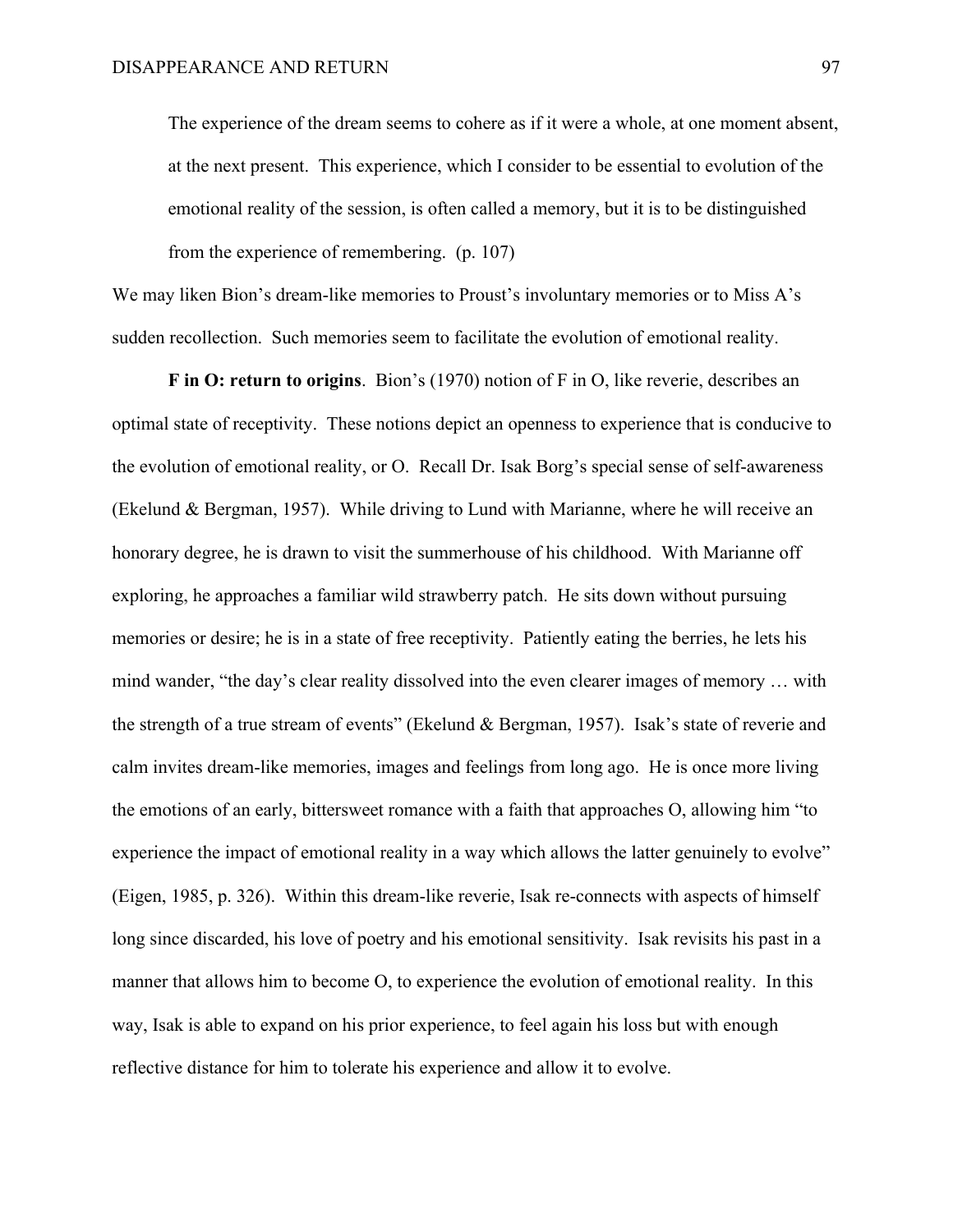Turning now to Proust (1982a), it seems that his difficulties with recall during the madeleine episode are significant. The madeleine cake soaked in tea evoked an exquisite surge of pleasure that invaded his senses and filled him with a special essence. Thereafter, Proust tried repeatedly to revive this experience. But his conscious efforts were to no avail. Proust, like Bion, makes a point of differentiating voluntary memory from dream-like, involuntary memories. The former represents an act of will and preserves nothing of the past. The images rendered have no life to them. Involuntary memories, by contrast, are unbidden. They are evoked by chance happenings, such as the sight and taste of wild strawberries or of a spoonful of madeleine cake soaked in tea. Proust eventually grows tired of his attempts to restore his pleasurable experience. He lets his mind wander without the distress of desire. Then, unbidden and unsought, a fleet of dream-like memories suddenly returns with remarkable clarity and distinction. He had to achieve F in O, the absence of memory and desire, to be receptive to evolutions of O.

Through recognition, we may recapture the psychic past, bringing it to life in dream-like memory. A veritable moment of the past is linked to the present and thereby preserved. Proust (1982b) writes that that which is "common both to the past and to the present, is much more essential than either of them" (p. 905). And with respect to the madeleine episode, "this essence was not in me, *it was myself*" (Proust, 1982a, p. 55, italics in original). Somehow, the vivid images and feeling states contained within involuntary memories bear the essence of a person, or in Bion's language, evolutions of O. Essence, here, means becoming at one with an emotional truth that has historical depth, that is, a truth common to psychic past and present that both preserves what was and expands on it.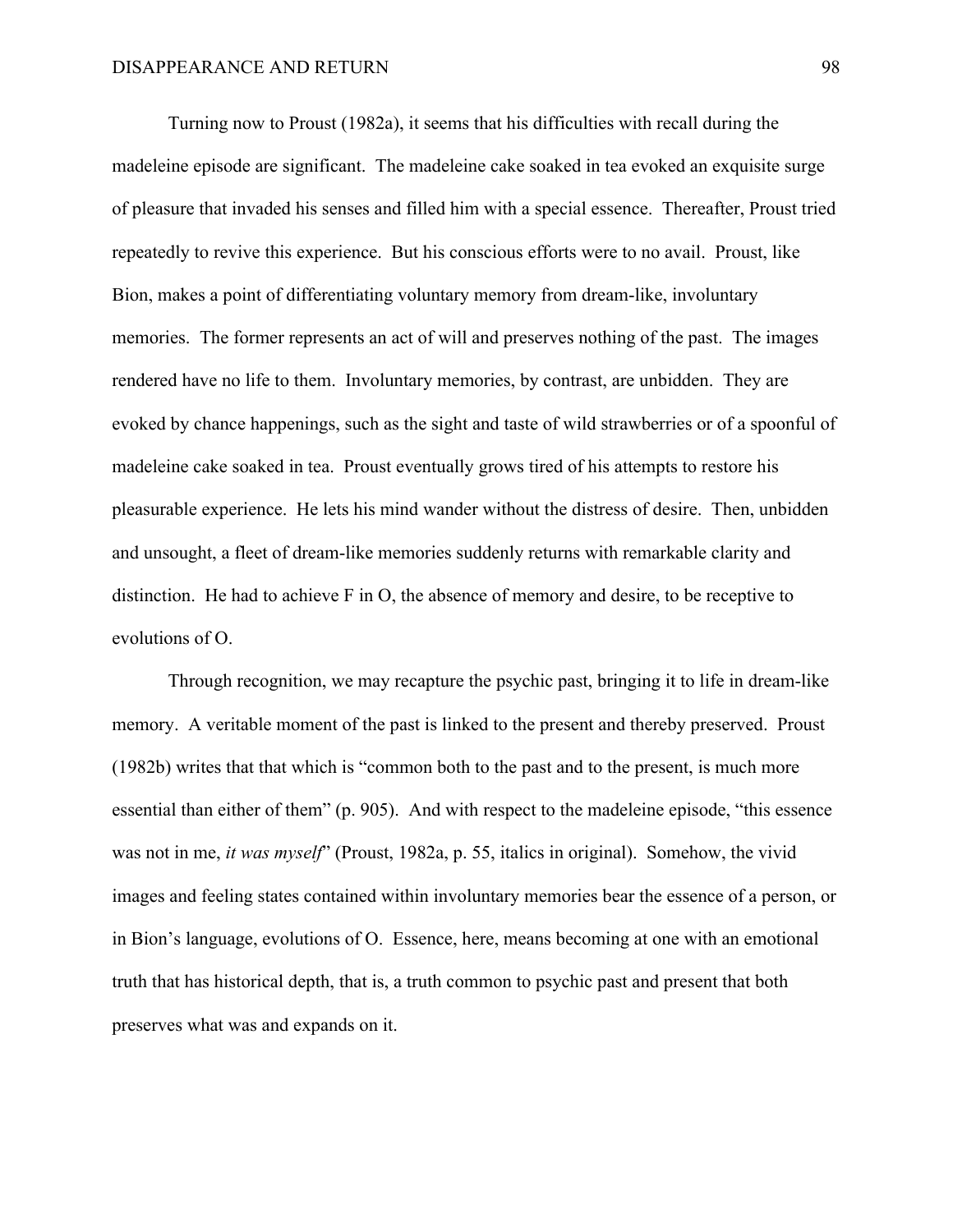## **Chapter 7: Regression**

This chapter examines different notions of regression to further solidify the distinction between generative and non-generative returns. I begin with some tentative, exploratory ideas and propositions. It seems clear that psychoanalysts have long used the notion of regression to describe a wide range of phenomena in a variety of settings. While this practice may be common in the early stages of theory building, such as in the stage of description, continuing in this manner indefinitely will not lead to clearer, more consistent use of the term.<sup>25</sup> Rather, it is something like seeing nails everywhere while learning to use a hammer: Though useful with learning and mastery in the beginning, it should give way to a more selective and judicious approach. Likewise, retaining the meaning and value of regression concepts requires further restriction and precision in usage. To this end, we would gain much clarity if we gave more weight to contextual factors when applying concepts of regression. For example, whether shifts in dominance between secondary and primary process thinking are regressive should depend upon the circumstances. In a creative context, whether in play, music, or art making, this typically indicates flexibility in the personality rather than a loss or restriction in functioning, as the term regression implies (Arlow & Brenner, 1964).

Rather than furthering attempts to depathologize the concept of regression (Knafo, 2002), and in this way extending its application, we may reserve regression concepts for instances that are truly steps backward in development and functioning; this is consistent with the conclusions of Arlow and Brenner (1964). Of course, many regression concepts would not qualify as such. Yet, cataloguing experiences that are not truly steps backward under the wide penumbra of regression has at least two unfortunate consequences: first, they acquire a pejorative connotation;

 $^{25}$  Freud's (1915/1957) comments on developing scientific concepts seem to be consistent with this position.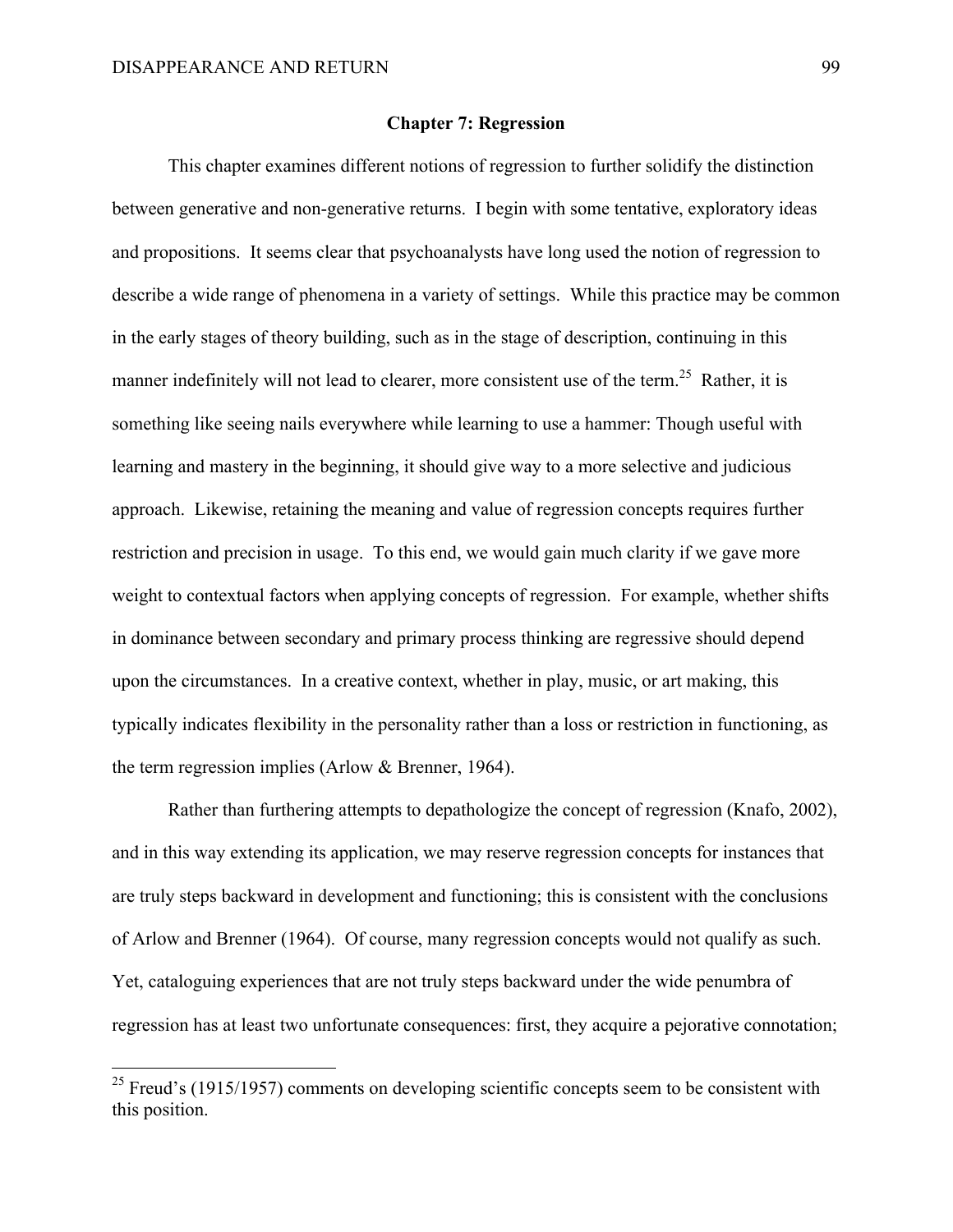second, the meaning of regression becomes obscured and muddled (Inderbitzin & Levy, 2000; Loewald, 1981; Weissman, 1971). I propose using *return*, a synonym for regression that has the benefit of being more ambiguous (i.e., less value laden), as a general category to refer to the variety of ways in which we revisit, revive, and repeat significant aspects of the past, such as in regression. Hence, returns may be regressive or progressive; but regression in itself cannot at the same time be considered progressive.

There are at least two benefits to using the general category of returns: first, regression concepts will gain in precision, which will increase their communicative value; second, we will be better able to identify commonalities across theoretical perspectives that have been obscured by inconsistent use of regression concepts. As it is, similar returns may be described in terms of regression from one theoretical perspective but not so from another, and this gives the false impression that such viewpoints are further apart than they actually are.

#### **Concepts of Regression**

The notion of regression is ubiquitous in psychoanalytic literature. Freud relied on regression to describe both normal and pathological processes. With respect to normal activities, Freud used the concept of regression to explain dreams and daydreams, memory, creativity, and wit. Later formulations, such as those of Kris (1952) and Anna Freud (1965), further developed the role of regression in creativity and normal growth processes. Beginning in 1905, Freud (1905/1953b, 1917/1963) argued that libidinal regression was a central component of symptom formation in his theory of neuroses. While the concept of regression has been applied to a range of phenomena and contexts, it is probably as a pathogenic agent in Freud's theory of symptom formation that regression was most prominent and clearly defined.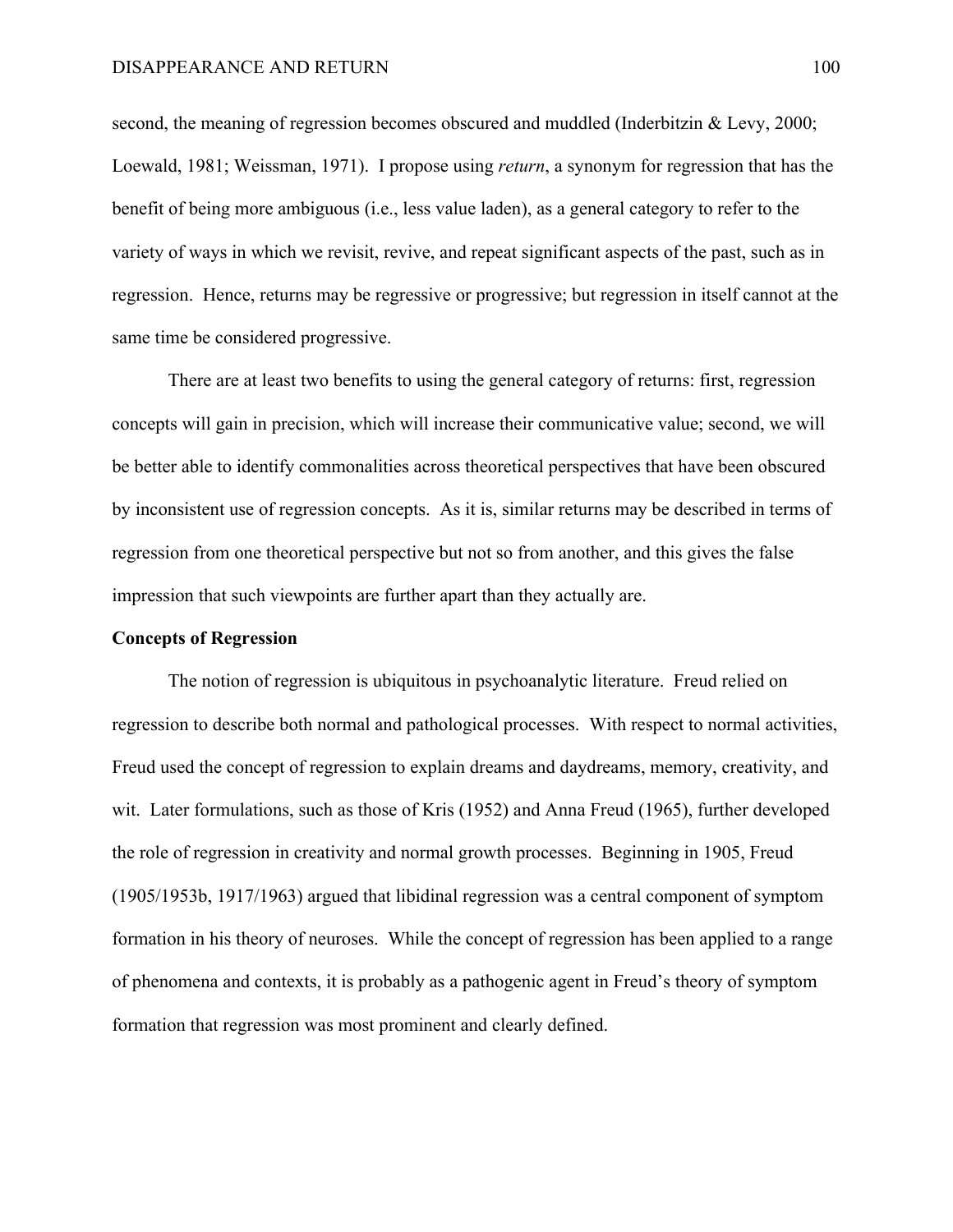Defining regression with precision is rather difficult owing to its widespread application: It may be beneficial or harmful, adaptive or maladaptive, normal or pathological, malignant or benign, et cetera. The meaning and connotation appears to change according to the circumstances. Generally speaking, however, regression means to return or revert to an earlier form, or to retrace one's steps. Laplanche and Pontalis (1973) define regression as follows: "As applied to a process having a determinate course or evolution, 'regression' means a return from a point already reached to an earlier one" (p. 386). This definition shows that regression is closely related to notions of evolution and development.

## **Regression in Freudian Theories**

Several authors (Arlow & Brenner, 1964; Blum, 1994; Inderbitzin & Levy, 2000; Loewald, 1981) trace Freud's use of regression to the influence of English neurologist, J. Hughlings Jackson. Jackson applied Herbert Spencer's notion of evolution to the development and functioning of the nervous system. According to this view, there is a progressive movement from simple, undifferentiated structures to more complex, differentiated, and increasingly integrated organizations. In the biological realm, regression refers to a backward movement in development, that is, a reversion to a simpler, archaic stage, which entails a loss of higher levels of functioning and coordination (Blum, 1994). Hence, with respect to psychological development Loewald (1981) writes, "regression implies a standard or norm from which one deviates … in a backward direction … going below a norm that had been reached" (p. 24). As we will see, however, applying the idea of regression to psychological phenomena is not so clear-cut in practice. 26

<sup>&</sup>lt;sup>26</sup> Loewald of course understood this and often made a point of it.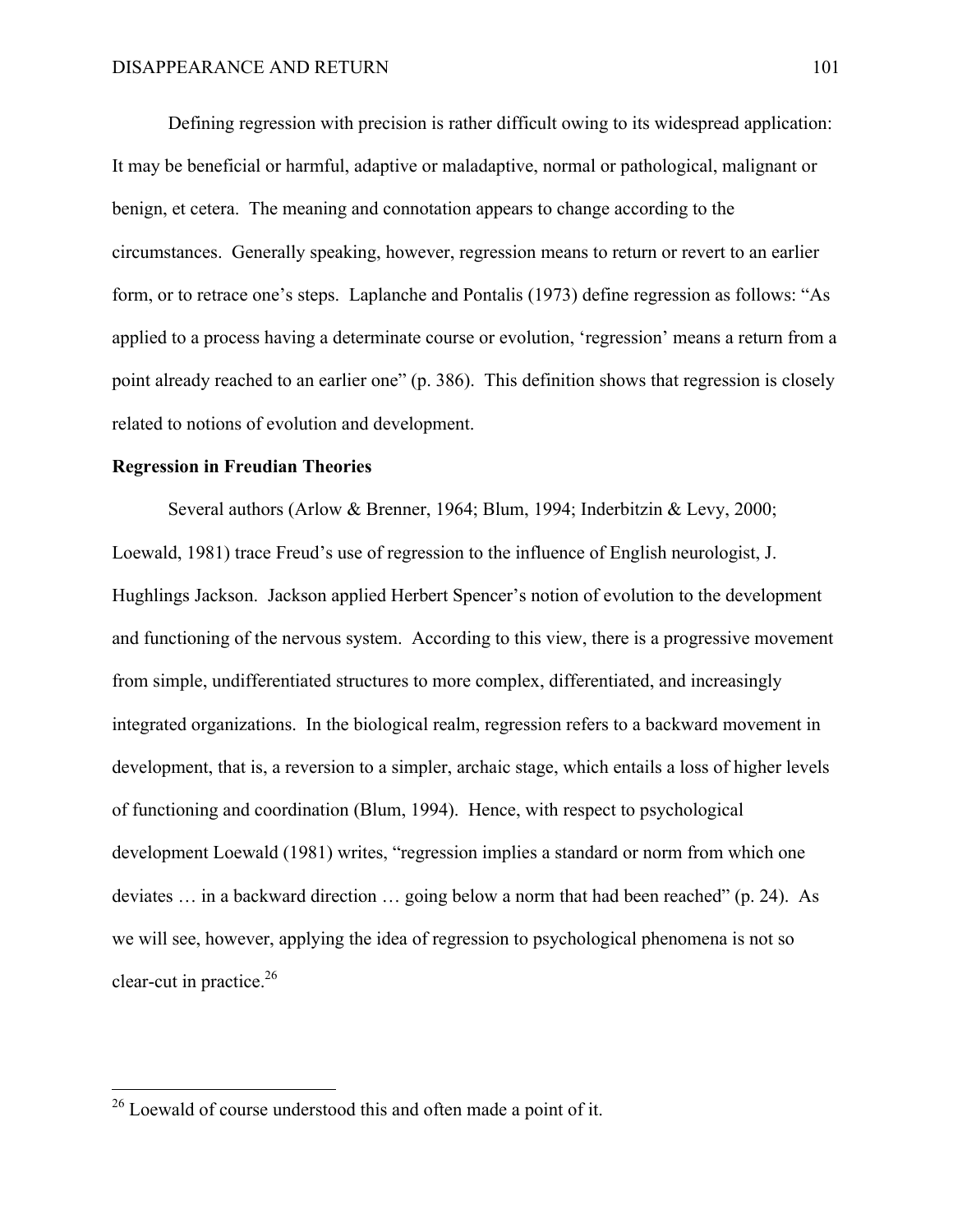In *The Interpretation of Dreams*, Freud (1900/1953) argues that the vivid mental imagery of dreaming as well as hallucinatory wish fulfillment are the products of a topographical regression, that is, a reversal of the usual progression of excitation. Thus rather than moving from the sensory to the motor end of the mental apparatus, as in a typical reflex arc, excitation moves in the opposite direction, from the motor end towards the sensory end of the mental apparatus until it reaches beyond the mnemic systems to the perceptual system, resulting in the mental imagery of dreams or hallucinations. This retrogressive movement is not just a product of our dream life, but is also an aspect of normal waking life. For example, Freud (1900/1953) reasons that normal regression is involved in intentional recollection and other forms of complex thought that return to the "raw material of the memory traces" (p. 543). However, in normal waking states the backward movement does not go beyond mnemic images to the perceptual system, which would produce a "hallucinatory revival of the perceptual images" (Freud, 1900/1953, p. 543). In a later paper, Freud (1917/1957) clarifies this distinction: "we are quite familiar with situations in which a process of regressive reflection brings to consciousness very clear visual mnemic images [memory-pictures], though we do not on that account for a single moment take them for actual perceptions" (p. 231). That is, there is a distinction between vividly recalling memories versus hallucinating perceptions, namely, the testing of reality. Thus, in the absence of sufficient loss of function, namely, reality testing, topographical regression remains a normal activity during waking life.

What, if anything, does this topographical account of regression teach us about generative returns? In *Constructions in analysis*, Freud (1937/2002) likens his patients' vivid memories and heightened imagination to hallucinations, but without the loss of reality testing. The unusual clarity of the mental imagery is thought to stem from closely linked repressed memories that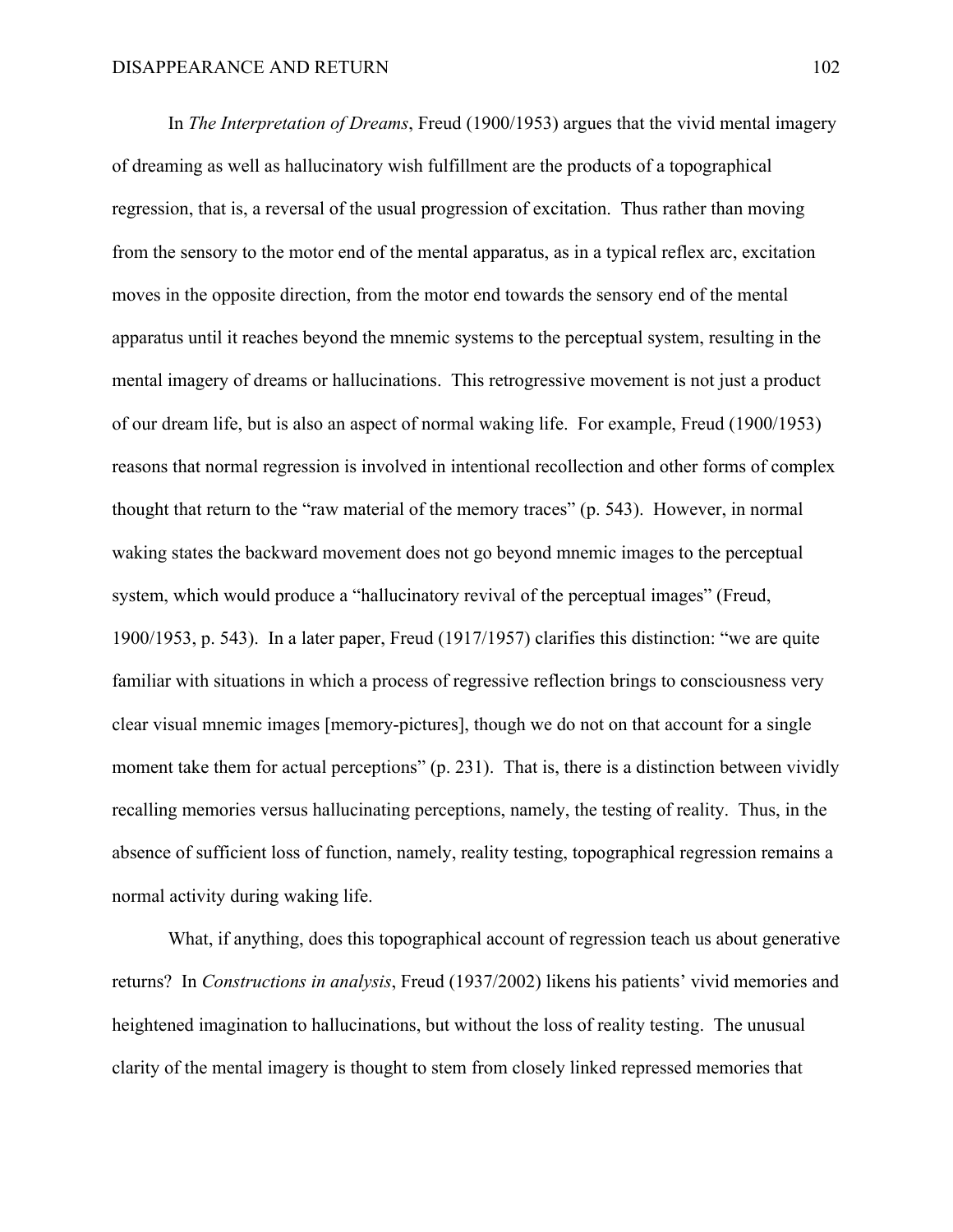have retained and exert great sensory force. Thus, these returns involve regression to the Mnem. systems, or the raw data of memory traces. One may entertain this principle in Miss A's return, for example. The deep red pigments, the texture of the paints, and the image of a small blot of white paint within the red, were closely linked with unconscious memories. Thus, the unconscious memories were able to attract, or draw, her conscious thoughts to the raw data of the Mnem. system. We may fairly assume that there were also close associations between the imagery of *Moby Dick* and Bollas's (1992) unconscious memories of having met a whale and a dead woman at sea.

Thus, it seems we are able to gain some clarity on the role of topographical regression in returns, particularly concerning vivid memories. We can further assume that such returns could possibly lead to a more integrated personality, given adequate ego support and strength, as previously isolated islands of experience are integrated.

In a 1914 addition to *The Interpretation of Dreams* (1900/1953), Freud further clarified regression, adding temporal and formal regression to his earlier depiction of topographical regression. Freud described temporal regression as a harking back to older psychic structures and formal regression as the return to primitive modes of expression and representation. Freud synthesized these forms as follows: "All these three kinds of regression are, however, one at bottom and occur together as a rule; for what is older in time is more primitive in form and in psychical topography nearer to the perceptual end" (p. 548). Despite this overlap, Freud mainly referred temporal regression in his clinical formulations.

When Freud (1917/1963) discusses regression in his explanations of symptom formation and the transference neurosis, he is referring to temporal regression in drive and libidinal development. In the development of neuroses, "the libido is lured into the path of regression by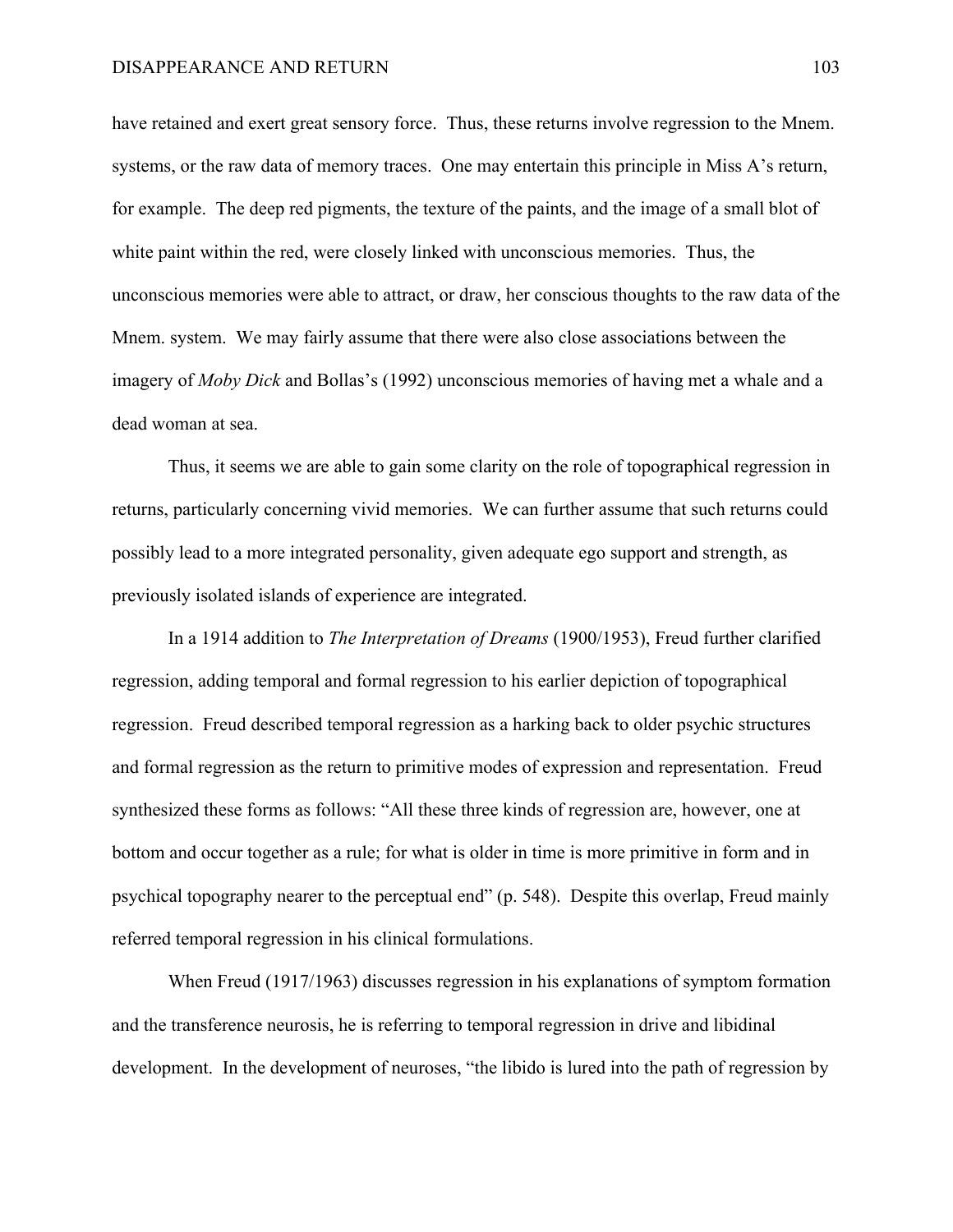the fixation which it has left behind" (Freud, 1917/1963, p. 359).Freud (1905/1953a) depicts this in the Dora case as follows, "a stream of water which meets with an obstacle in the river bed is damned up and flows back into old channels which had formerly seemed fated to run dry" (p. 51). Hence, libidinal regression is closely connected to the inhibition or fixation of libido at previous stages of development.

Although the drives pass through stages of development, portions remain fixated at various levels or stages of organization. The proportion of libido fixated has to do with both constitutional forces and environmental factors, such as trauma. Freud (1917/1963) described the action of these two factors as a "complemental series" (p. 347). The regressive pull of the earlier structures is related to the amount of libido left behind. Freud depicts this with an analogy:

If a people which is in movement has left strong detachments behind at the stoppingplaces on its migration, it is likely that the more advanced parties will be inclined to retreat to these stopping-places if they have been defeated or have come up against a superior enemy. But they will also be in the greater danger of being defeated the more of their number they have left behind on their migration. (p. 341)

Freud described two types of libidinal regression: the return to previous objects and modes of relating to them, such as incestuous objects, and the return to previous stages in sexual organization. The former is prevalent in hysterical neuroses and the latter in obsessional neuroses, where Oedipal anxieties have led to a reversion to the anal stage of sexual development.

The notion of temporal regression in particular is clearly tied to a linear model of development and the notion of progression, and apparently to the evolutionary biological ideas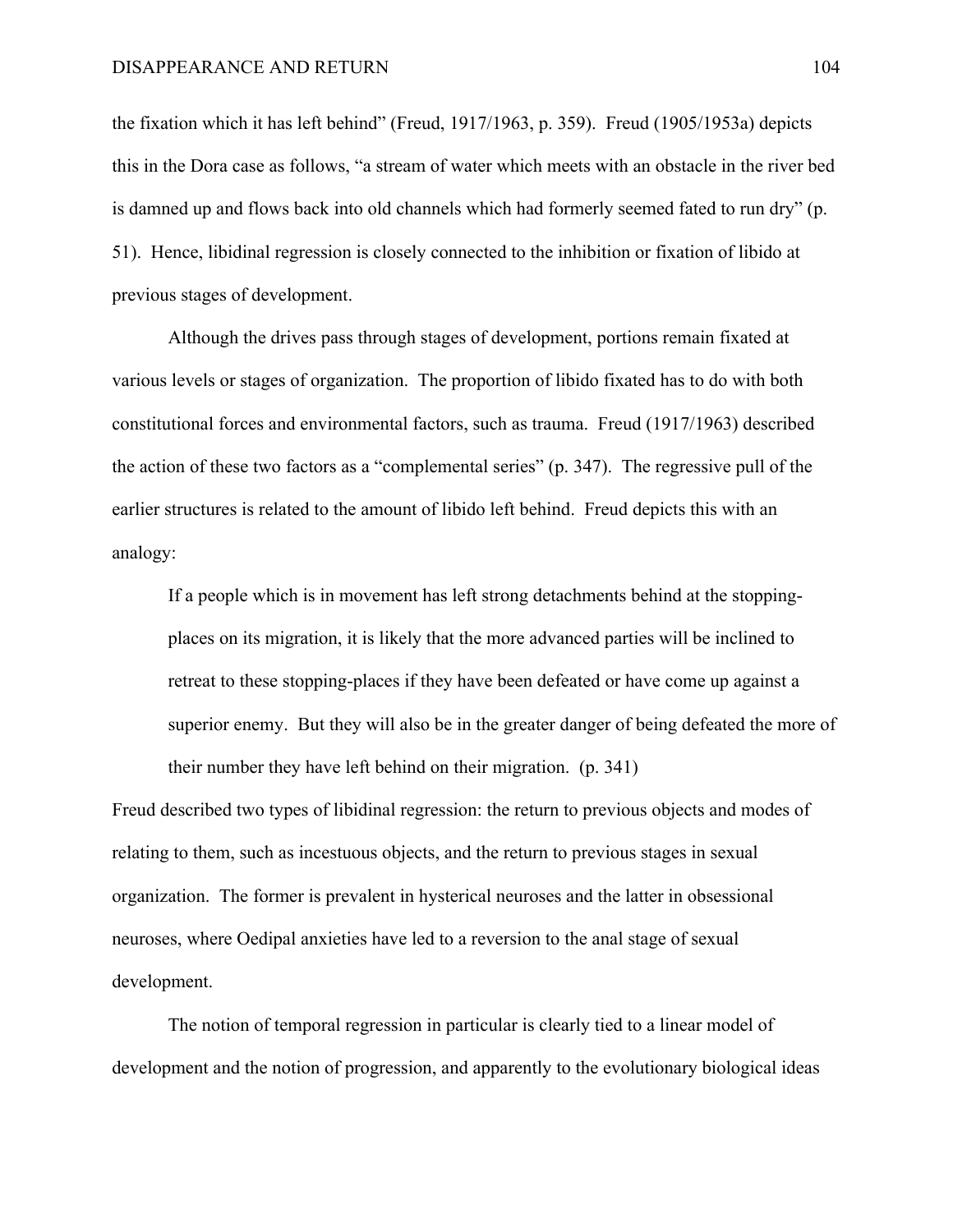that J. Hughlings Jackson espoused. It is a regression to simpler, older structures. Here, the notion of regression seems most clear and straightforward, despite being outdated as a model of psychopathology. Yet, see Eagle (2011) for an analysis of the similarities between this older model and contemporary object relations views.

# **The Usefulness of Regression**

**Regression as a principle in normal development.** Anna Freud (1965) contributed to our understanding of the positive and normal dimensions of regression by demonstrating that regression is a necessary part of the normal psychological development. Anna Freud first reminds us of how we arrived at the expectation of growth as a linear progression. In the body, and other biological structures, we generally observe straightforward, progressive lines of growth, from immaturity to maturity, until adulthood is reached; thereafter, we expect decline to set in. Of course, various illnesses, injuries, or deprivations may interrupt this progressive move toward maturation. Now, psychological development similarly proceeds in a progressive direction, but not in the straightforward manner we tend to assume:

While on the physical side, normally, progressive development is the only innate force in operation, on the mental side we invariably have to count with a second, additional set of influences which work in the opposite direction, namely, with fixations and regressions. (Freud, 1965, pp. 93-94)

Anna Freud then translates earlier concepts of regression into structural terms: temporal regression involves the drives, related objects, and/or methods of discharge; topographical and formal regressions involve the ego functions and the secondary process. Hence, regression may occur in the id, ego, or superego, and may involve functioning or psychic content.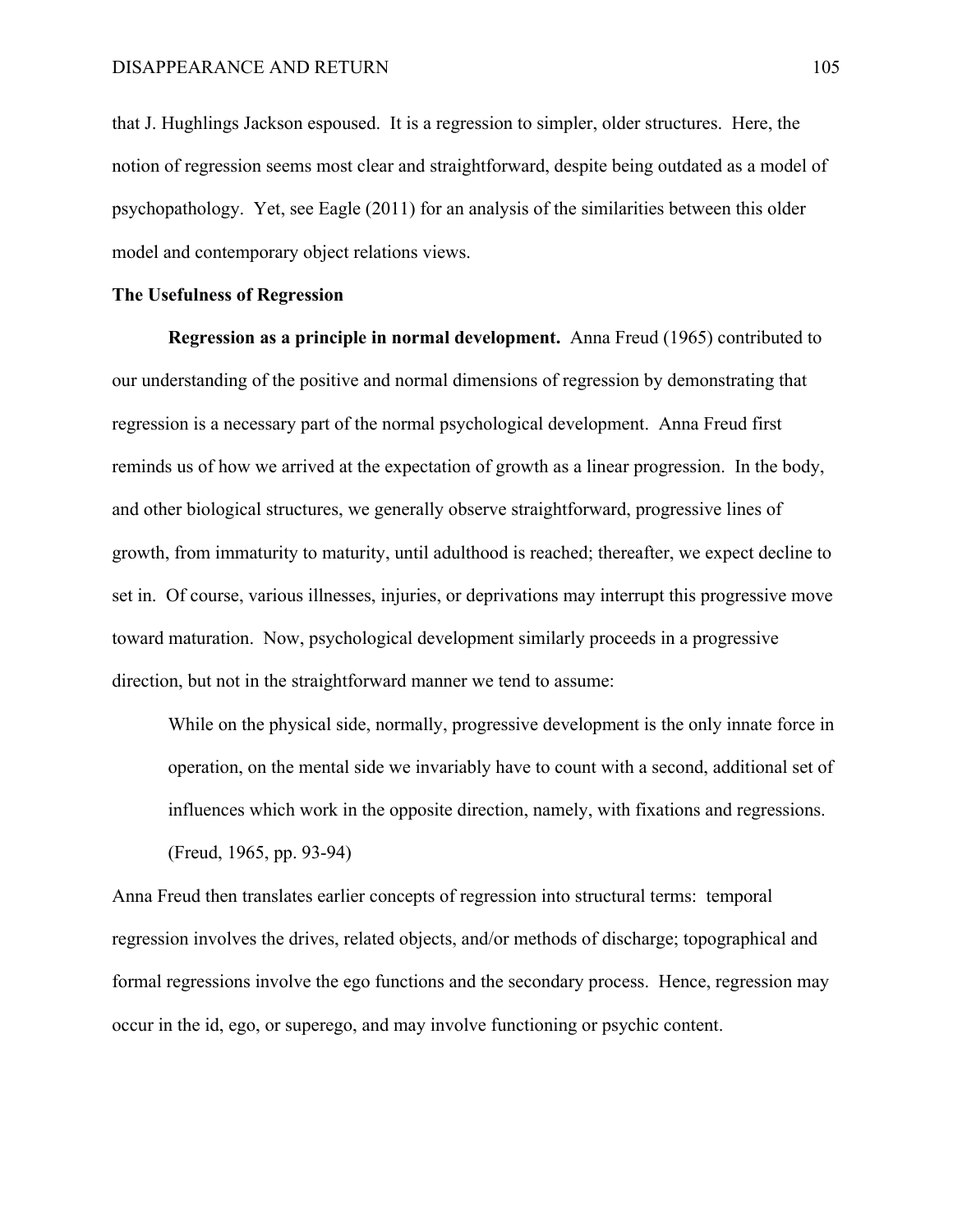Unlike libidinal or drive regressions, ego regression is free from the influence of inhibition, that is, "the stubborn adhesion of the drives to all objects and positions which have ever yielded satisfaction" (Freud, 1965, p. 98). Rather, the regression seems to retrace the order of progress, step-by-step, beginning with the most recent advance. In ordinary, normal development, regression in various ego functions is a regular incident. These may include, for example, ego functions of reality testing, language, secondary process thought, integration, frustration tolerance, social adaptation, and impulse control. Thus a child's ability to function on a mature level will not be without ongoing interruptions. Anna Freud (1965) reassures us, "according to experience, the slow method of trial and error, progression and temporary reversal is more appropriate to healthy psychic growth" (p. 99).

With respect to regression in secondary process functioning, Anna Freud (1965) points to child (and adult) analysis, children's normal behavior at bedtime, and the culmination of long and arduous school days. In each of these scenarios, we may observe gradual declines in logic, coherence, and rationality, as the secondary process gives way to primary process functioning. Anna Freud continues that the defenses also lead to regression in ego functions. For example, denial, repression and reaction formation all interfere with improvements in memory, and projection interferes with the synthetic function as we expel unwanted parts of the self into the object world. Despite the decline in functioning, these regressions are not pathological, but rather are normal aspects of development and coping. "They are useful answers to the strain of a given moment," writes Anna Freud, "and make difficult situations bearable" (p. 105). In this way, they both serve adaptation and defense, and are beneficial so long as they are temporary and naturally reversible. If, on the other hand, regression is permanent and truly interferes with progressive development, then it becomes a pathogenic agent. When we recognize regression as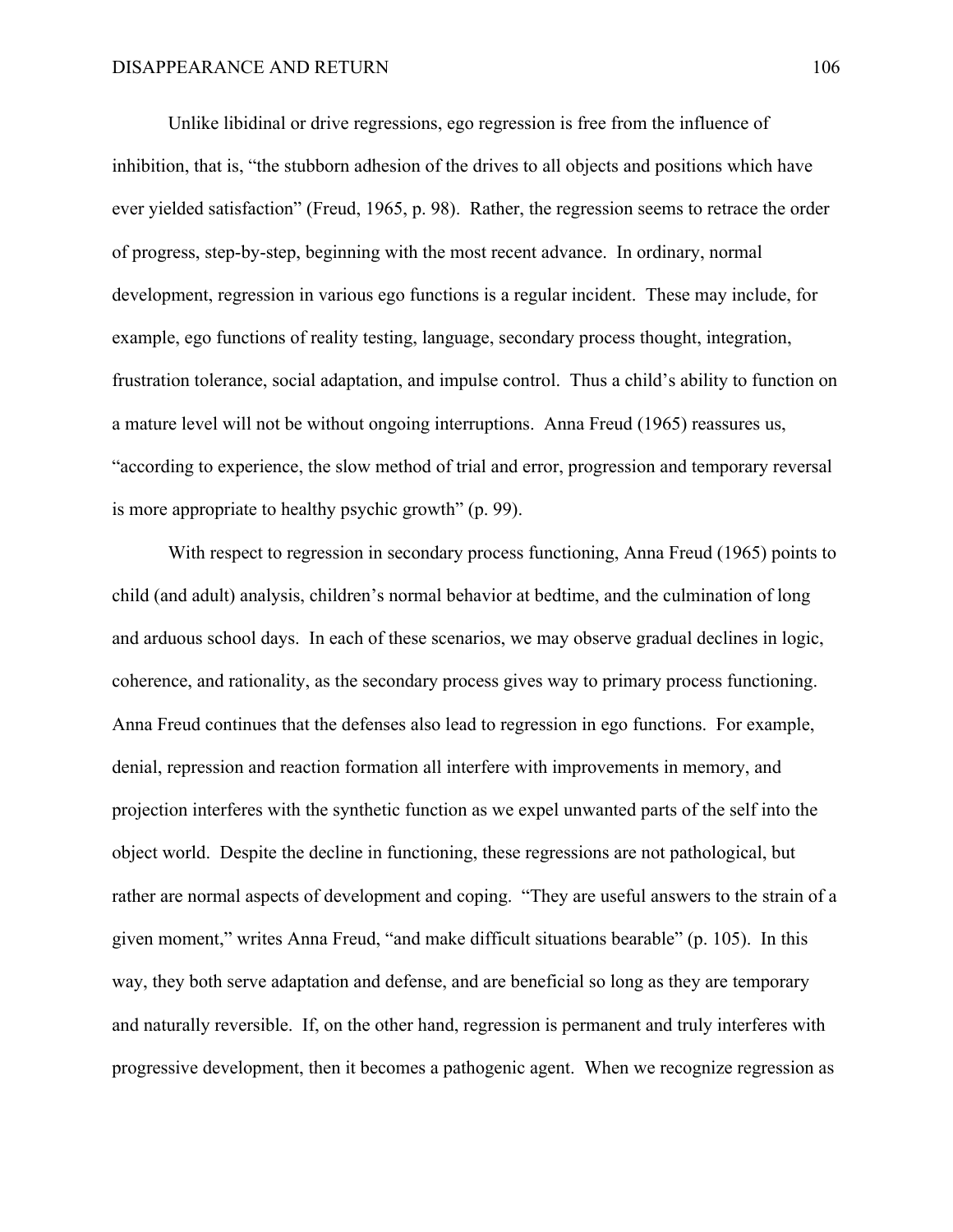a principle in normal development, then periodic retreats to earlier modes of functioning take their proper place among the unalarming facets of development.

**Creativity and daydreaming.** As noted, Freud's application of regression was not limited to psychopathology. For example, regression also plays a role in his formulations on daydreaming and art. Freud (1908/2003) traced the origins of daydreaming and artistic endeavors, namely creative writing, to childhood. The child at play is busy creating a world according to his liking, similar to the creative writer. Both take their craft seriously and invest it with much emotion, but all the while retain the capacity to distinguish their creations from reality. Moreover, both attach their creations to objects in the real world, the artist to her artwork and the child to whatever props and people are needed. As the child grows into adolescence, he renounces the pleasures of play for the solitary activity of daydreaming, thereby forfeiting the link to external objects. Daydreaming is merely a substitute or surrogate for play, both of which represent the fulfillment of a wish, either ambitious or erotic. Hence, the motive force of daydreaming is unsatisfied desire, or frustration.

The backward movement (i.e., regression) in daydreaming becomes apparent as Freud (1908/2003) raises the issue of time. "Fantasy," Freud notes, "hovers … between the three periods involved in our ideation" (p. 28). A current impression or occasion arouses a major desire, which, in turn, evokes a memory of an earlier experience, typically from childhood, in which that very desire was satisfied. From this historical reference point, we dream up a situation in the future that fulfills the desire. Hence, the origins of the daydream are both in the present experience and the analogous recollection of the past. Freud notes, "past, present and future are strung together on the thread of one desire that unites all three" (p. 29). And similarly in artwork, "a potent experience in the present awakens in the writer the memory of an earlier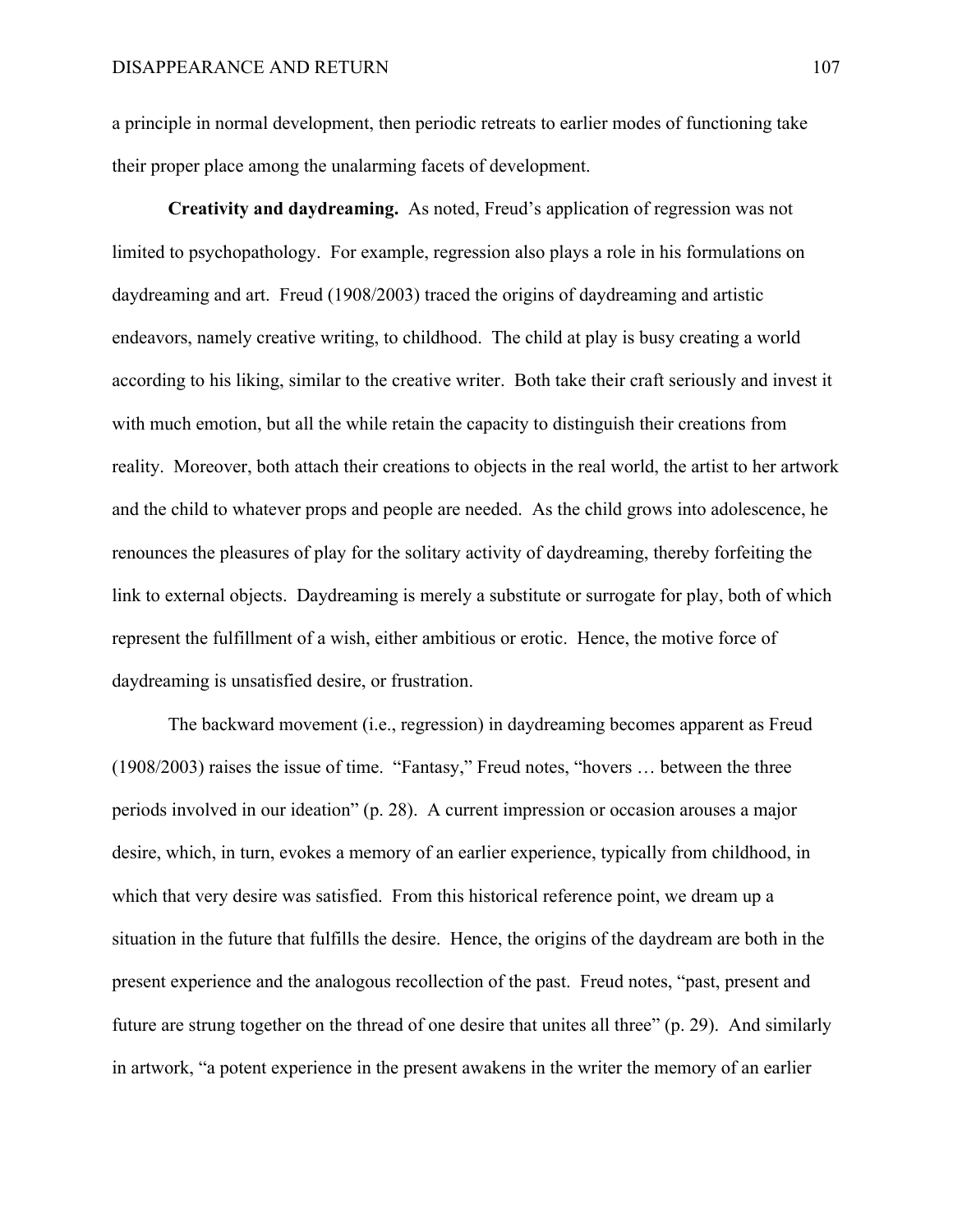experience … from there proceeds the desire that finds its fulfillment in the literary work" (Freud, 1908/2003, p. 32).

The artist, like the neurotic, returns to earlier forms of gratification; but unlike her counterpart, the artist finds her way back to reality through her creation. By elaborating on her daydreams in the creation of an artwork, she withdraws her personal imprint so that others may share in her satisfaction, thereby earning her praise and recognition. It is worth mentioning that Freud (1920/1955) would later supplement this formulation to include the motive of mastery, which helps to explain the repetition of painful experiences (rather than pleasant) in play, dreams, and artwork.

**Regression in the service of the ego.** Building on the theoretical contributions of ego psychologists, such as Hartmann, Kris (1952) developed the idea that the ego may enroll the primary process for creative purposes through a self-regulated regression. Kris referred to this process as "regression in the service of the ego." Kris credits Freud with the idea that the ego may use the primary process without being overwhelmed by it. Specifically, in his explanation of wit, Freud (1905/1960) writes, "*a preconscious thought is given over for a moment to unconscious revision and the outcome of this is at once grasped by conscious perception*" (p. 166, italics in original). Kris reasoned that a similar process happens in various creative and inventive processes, such as in caricature, art, and moments of insight.

The process of creation occurs in two phases, inspiration and elaboration.Kris (1952) explains that these may be "sharply demarcated from each other, may merge into each other, may follow each other in rapid or slow succession, or may be interwoven" (p. 59). The period of inspiration is characterized by reception, passivity, the feeling of being driven by an outside agent, and rapture. Here, the subjective experience may be of receiving a continuous stream of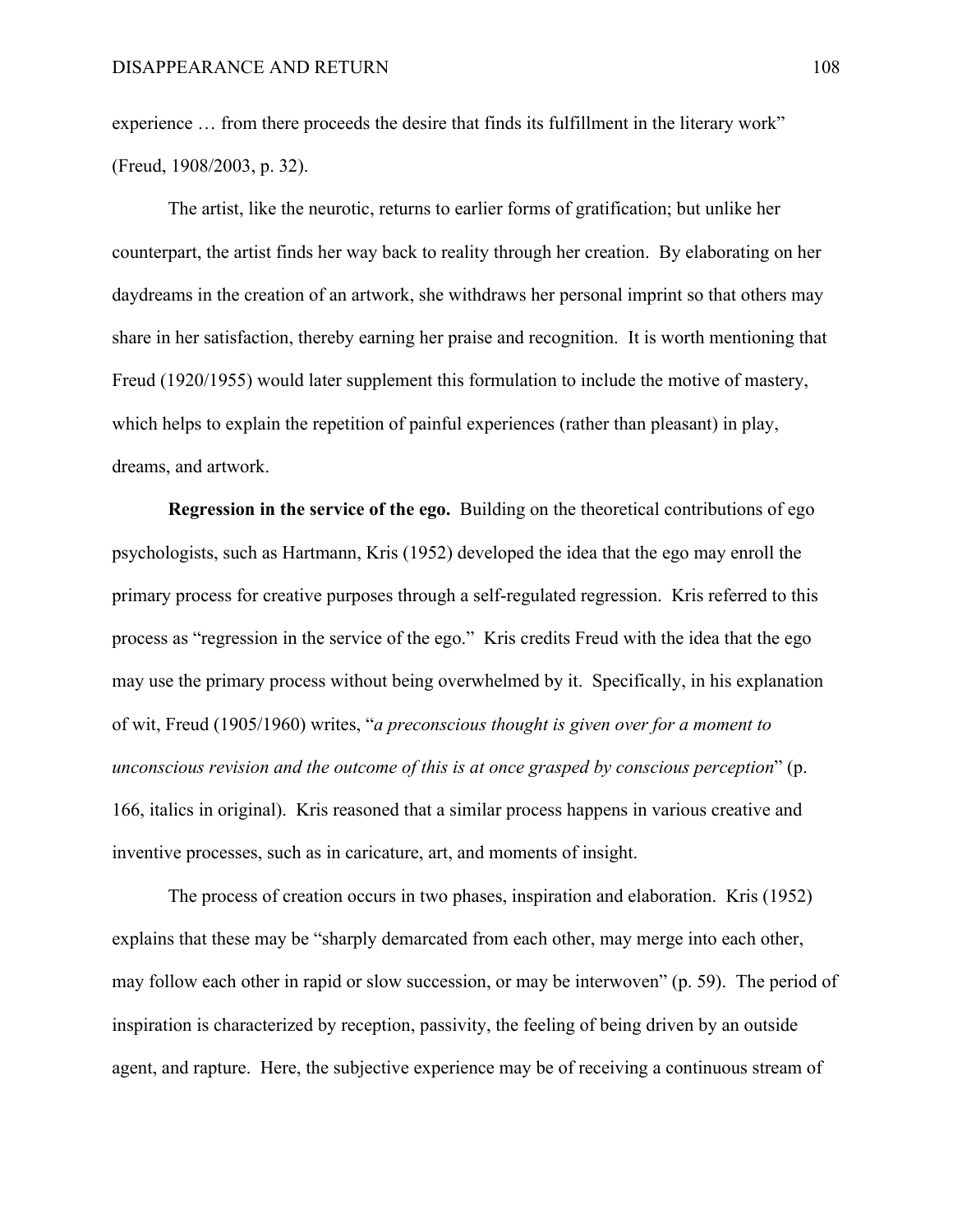thoughts or images accompanied by a desire for expression. Kris notes that the experience of inspiration has "many features in common with regressive processes: Impulses and drives, otherwise hidden, emerge" (p. 59). In the phase of elaboration, by contrast, agency and purpose predominate. The individual works to organize her experience with dedication and concentration.

According to Kris (1952), these purposive and controlled regressions involve a "shift of cathexis between the psychic systems and in the function of the ego during these shifts" (p. 62). The inspirational phase seems to involve the partial withdrawal of countercathectic energies and a corresponding "relaxation ('regression') of ego functions," which Kris describes as a "functional regression" (p. 253).<sup>27</sup> In this way, "the id impulses, or their closer derivatives, are received" (Kris, 1952, p. 313). During the phase of elaboration, the countercathectic barrier is restored along with cathexes of ego functions, including reality testing, formulation, and communication. Essentially, the shift between psychic systems and psychic levels allows an interaction between primary and secondary processes.

The complimentary phases of inspiration and elaboration enable communication between differing levels of organization, and thus, contribute to learning and discovery: "We now distinguish two stages: one in which the artist's id communicates to the ego, and one in which the same intrapsychic processes are submitted to others" (Kris, 1952, p. 61). In addition, Kris (1952) remarks that, "the integrative functions of the ego include self-regulated regression" (p. 318). It is integrative because the partial reception of unconscious contents is followed by a reflective phase of elaboration, which brings coherence to the material. In this way, various memories and associations may reach consciousness and become integrated with, or absorbed

 $27$  Functional regression is equivalent to topographical regression.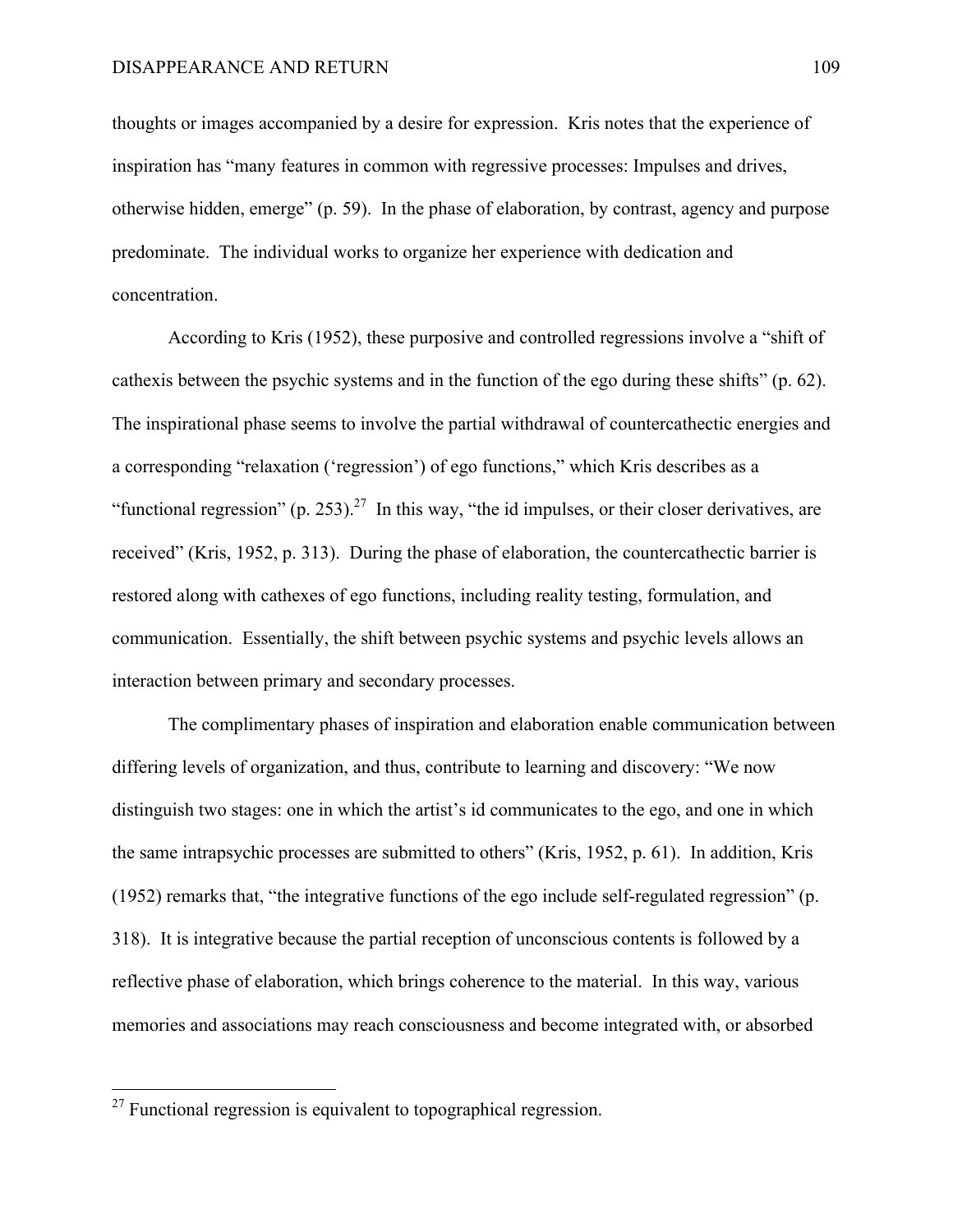# DISAPPEARANCE AND RETURN 110

into, the ego. These phases seem to bear some resemblance to Bollas's (1992) distinction between the simple self and complex self. The simple self conveys deep immersion in self experiencing, or getting lost in one's experience, similar to the passive receptivity of Kris's inspiration phase. The complex self refers to states of reflection, self-observation, and understanding, similar to Kris's phase of elaboration, whereby the individual works to organize and represent her experience through reflective thinking and evaluation. At the beginning of the chapter, I suggested the possibility of identifying commonalities across theoretical perspectives, heretofore obscured by the use of regression concepts. The similarities between the formulations of Kris and Bollas seem to provide an example.

**Regression in Analysis.** In his classic paper on therapeutic action, Loewald (1960/1980) presents a far-reaching account of the psychoanalytic process, "the significant interactions between patient and analyst that ultimately lead to structural changes in the patient's personality" (p. 221). In addition to offering a forceful critique of tendencies to equate the psychoanalyst with the objective, detached scientist<sup>28</sup>, Loewald presents a view of the mental apparatus as an open system and clarifies how interactions with the environment lead to psychological development and structural change. Moreover, he considers the role of both regression and repetition in psychological growth.

The overarching principle of Loewald's (1960/1980) contribution has to do with the role of interaction in healthy functioning. According to Loewald, Freud's (1923/1961) structural model (id, ego, and superego) has led to the erroneous view that psychic structures are isolated from one another and that the id is isolated from the environment. Rather than viewing the mental apparatus as a closed system of isolated parts, Loewald contends that in health there is a

<sup>&</sup>lt;sup>28</sup> Relational analysts (Wachtel, 2008) refer to this perspective as a one-person psychology, since the analyst's psychology is presumably absent from the treatment situation.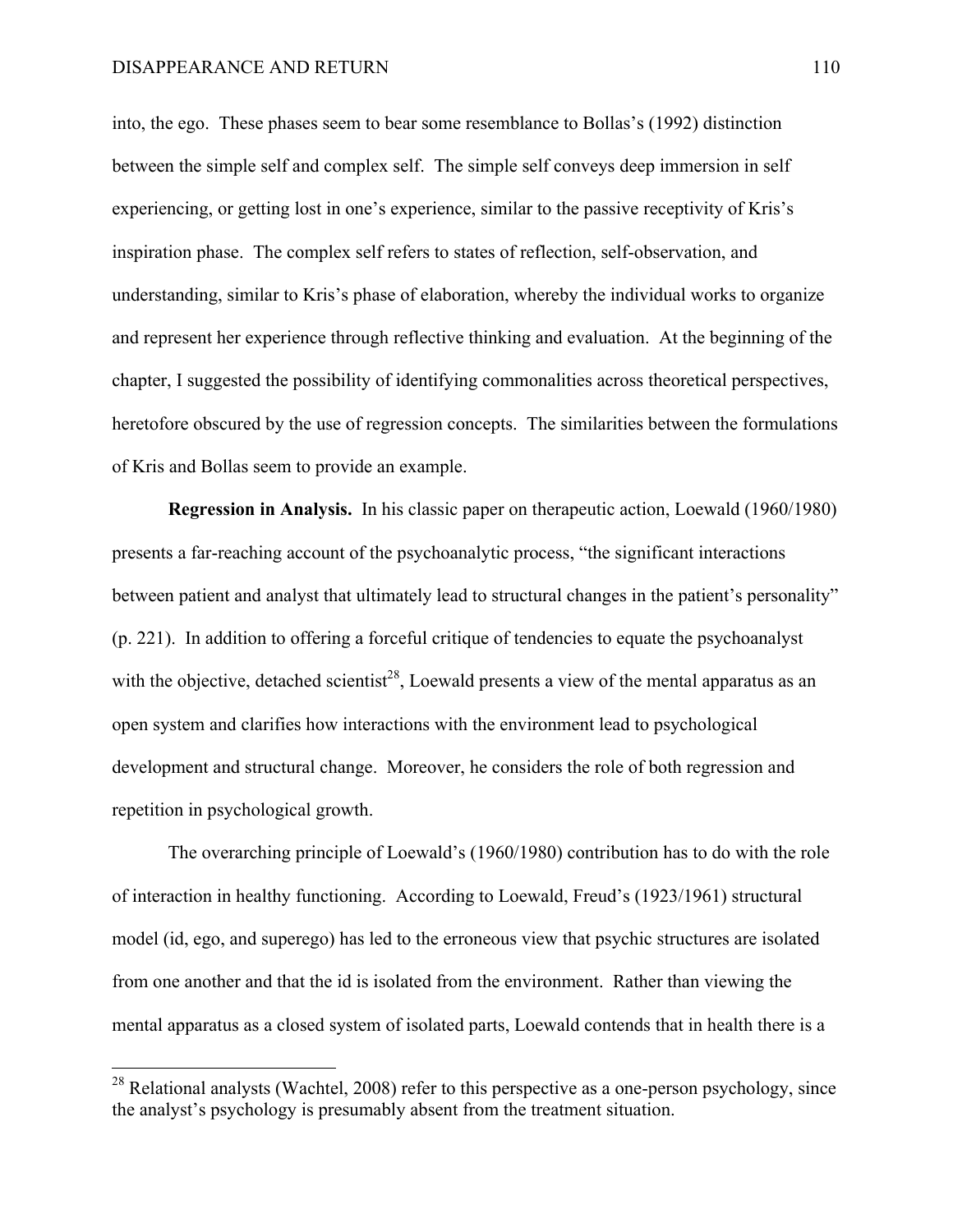# DISAPPEARANCE AND RETURN 111

free interplay both between the structures and with the environment; in topographical terms, there is a free "interplay between the unconscious and preconscious systems" (p. 240).<sup>29</sup> From this perspective, psychopathology stems from the isolation of psychic structures and systems from one another as well as from the environment. The psychoanalytic process restores these interactions, allowing development to recommence.

The core feature of Loewald's (1960/1980) depiction of the interaction process is *the overcoming of a differential*. The differential refers to the gap, or difference between two levels of psychological organization. The differential between lower and higher levels of organization is overcome through their interaction, bringing about "the creation of an identity of experience in two systems, two psychic apparatuses of different levels of organization" (Loewald, 1960/1980, p. 239). Thus, the interaction process is a unifying experience, or in other words, an integrative experience.

The interaction process is evident in the infant-parent relationship that is based on empathy and understanding. Loewald (1960/1980) notes that in the beginning, both recognition and fulfillment of need are beyond the infant's ability or primitive level of organization (p. 237). Thus, the mother's more advanced level of psychological organization allows her to provide both recognition and fulfillment of the infant's needs. Here, the differential is represented by the different levels of psychological organization between infant and mother.

The understanding recognition of the infant's need on the part of the mother represents a gathering together of as yet undifferentiated urges of the infant, urges that in the acts of recognition and fulfillment by the mother undergo a first organization. (Loewald, 1960/1980, p. 237)

<sup>&</sup>lt;sup>29</sup> Note the similarity here with Kris's (1952) formulation of regression in the service of the ego as an interaction between the primary and secondary processes.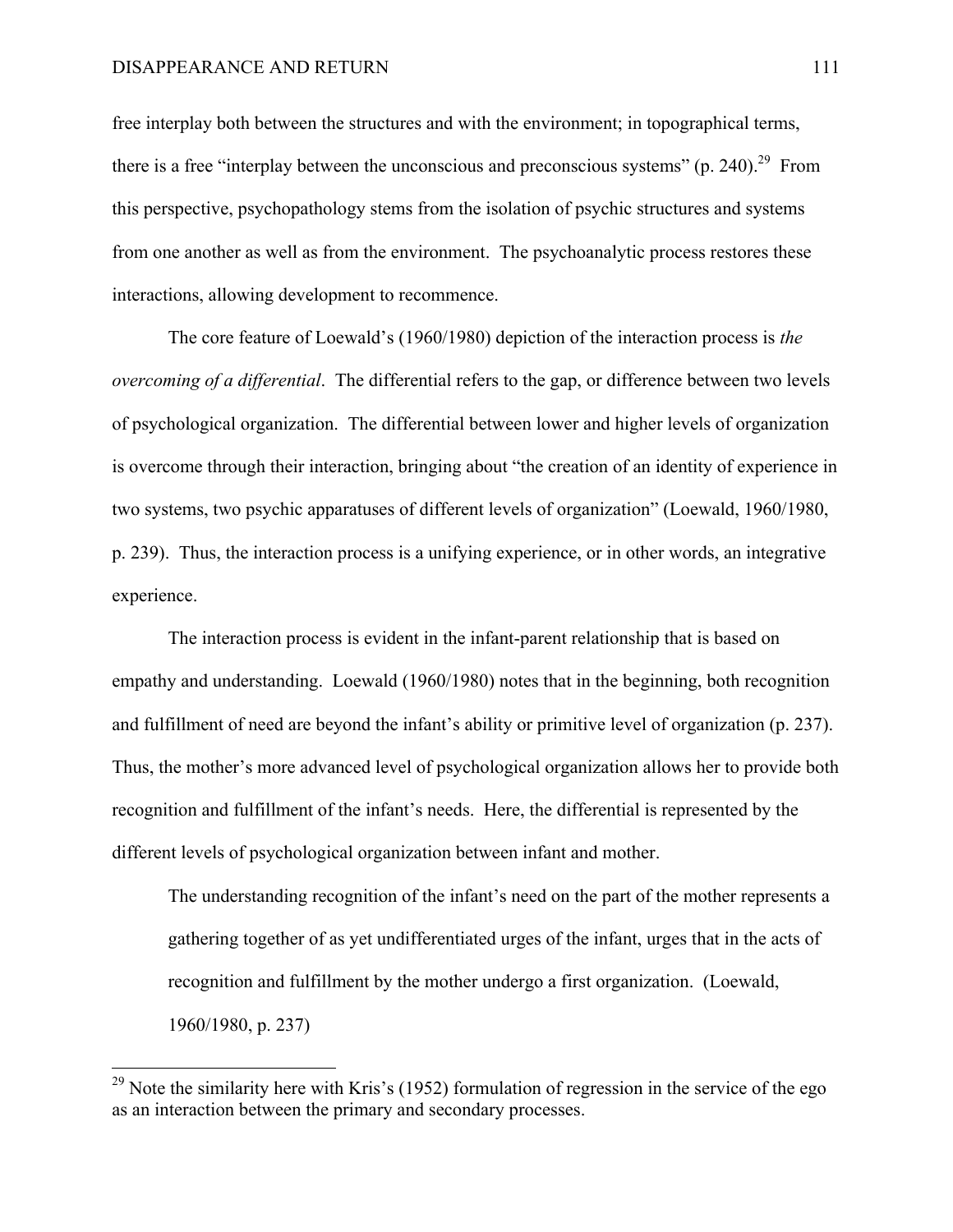Through empathic understanding, the mother recognizes and fulfills of the infant's need, and this has the effect of organizing the infant's undifferentiated urges. In time, the infant gains increasing ability to perform these functions (i.e., recognition of need and goal-directed action) with less dependence of the mothering one. That is, the infant internalizes the interaction process, through identification with and introjection of the mother.<sup>30</sup> In this way, Loewald writes, "the organization of the psychic apparatus … proceeds by way of mediation of higher organization on the part of the environment to the infantile organism" (p. 238). Thus, a differential between infant and environment is a necessary precursor to psychological development.

Loewald (1960/1980) uses this model of infant development to illuminate the psychoanalytic process. In any growth process, a differential exists between two levels of organization. Like the mother–infant pair, the psychoanalyst represents a higher level of organization as compared to the analysand, at least for the time being and within the boundaries of the analysis. (In some respects, this differential may be a product of the analytic situation.) Loewald notes that normal development includes continual, but temporary, "periods of relative ego disorganization and reorganization, characterized by ego regression" (p. 224). In an analysis, ego disorganization is induced by the promotion of a transference neurosis, which is dependent upon a controlled regression and ultimately allows for reorganization. Note that this controlled regression contributes to the differential between analyst and analysand that is a precondition for growth. Loewald writes,

The patient can dare to take the plunge into the regressive crisis of the transference neurosis which brings him face to face again with his childhood anxieties and conflicts, *if*

 $30$  See Stern et al. (1998) for a contemporary version of 'mutual regulation' in infancy and in the psychotherapy process.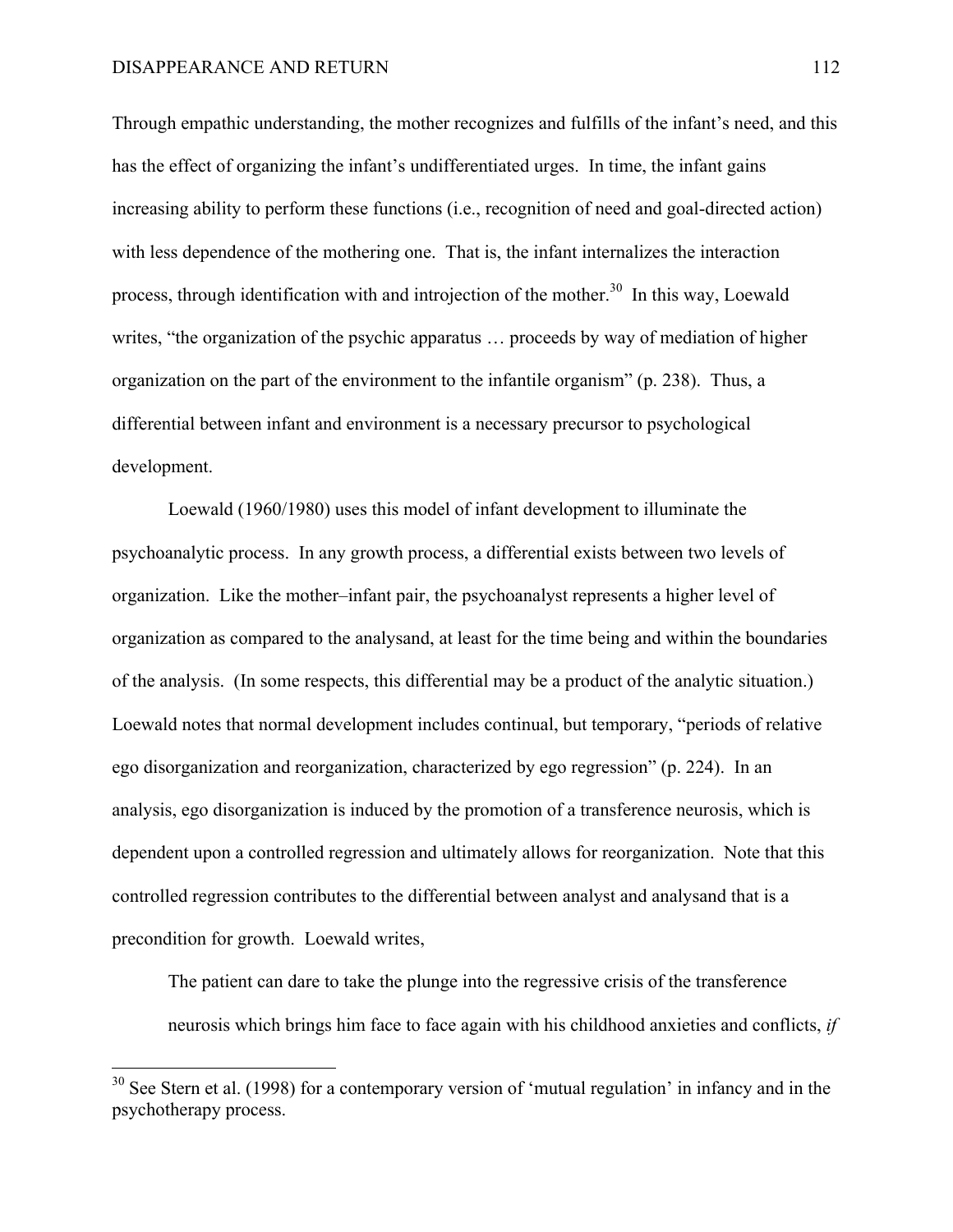he can hold on to the potentiality of a new object-relationship, represented by the analyst. (p. 224, italics in original)

The new discovery of an object, or new object-relationships, offers the opportunity to rediscover paths to develop object-relations, "leading to a new way of relating to objects as well as of being and relating to oneself" (Loewald, 1960/1980, p. 225). "New spurts of self-development," Loewald (1960/1980) continues, "may be intimately connected with such 'regressive' rediscoveries of oneself" (p. 224).

Loewald describes how this reorganization occurs in the interaction between analyst and analysand. Whether analysts are clarifying conscious material or interpreting unconscious material, Loewald (1960/1980) describes their activity in terms of structuring and articulating the analysand's productions, verbal or otherwise. If the analyst's interpretations are on point, they will be, in Loewald's words, "recognizable to the patient as expressions of what he experiences" (p. 238). (Recall the role of recognition in the parent–infant relationship described above.) Loewald continues, "they organize for him what was previously less organized and thus give him the distance from himself that enables him to understand, to see, to put into words and to 'handle' what was previously not visible, understandable, speakable, tangible" (pp. 238-239). In this way, the analyst–analysand dyad reach a higher level of organization. Loewald describes such interaction as an integrative experience, as the creation of an identity of experience in two individuals, and as an experience of mutual recognition. These interaction processes involve regression in the service of the ego, or in the service of higher organization. Further consideration of the interaction reveals the interplay between secondary and primary processes. Interpretations make the analysand's unconscious material recognizable and understandable,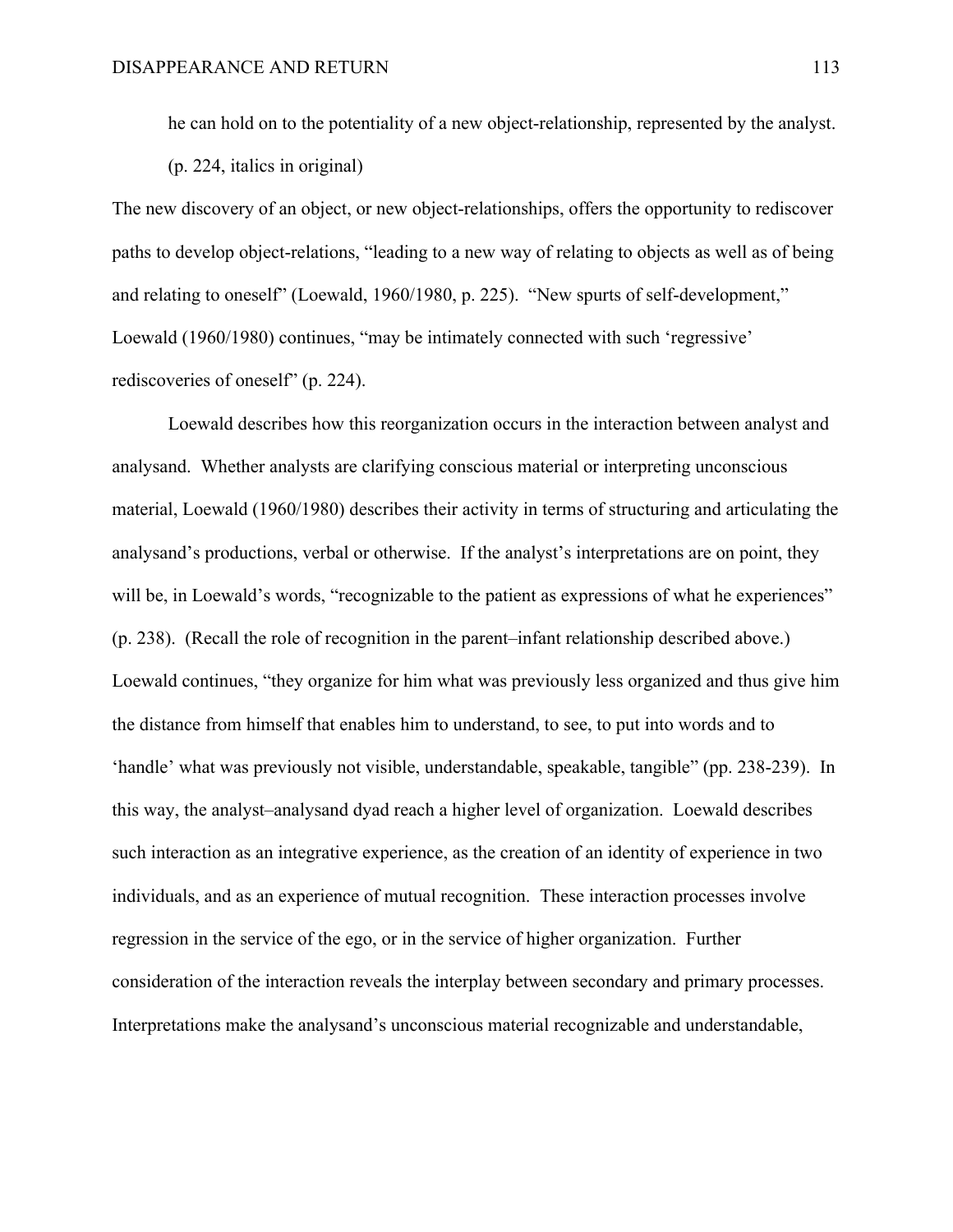"lifting it to the level of the preconscious system, of secondary processes, by the operation of certain types of secondary processes on the part of the analyst" (Loewald, 1960/1980, p. 240).

Controlled regression is not applicable to just the analysand. To be in tune with the analysand, or to recognize what she herself cannot see, Loewald (1960/1980) writes that the analyst "must be able to regress within himself to the level of organization on which the patient is stuck" (p. 241-242). Schafer's (1959) concept of generative empathy is relevant here. In this way, the analyst too regresses in the service of the ego and in the process "performs a piece of self-analysis" (Loewald, 1960/1980, p. 243). All of this is to allow for,

Freer interplay between the unconscious and preconscious systems, whereby the preconscious regains its originality and intensity, lost to the unconscious in the repression, and the unconscious regains access to and capacity for progression in the direction of higher organization. (Loewald, 1960/1980, p. 240)

Thus, the integrative experience involves the mutual influence of two psychic systems or structures as represented by the overcoming of a differential. This mutual influence allows for both higher organization and "replenishing regression" (Loewald, 1960/1980, p. 241).

Recognition is central to reestablishing lost connections. In Loewald's (1960/1980) explication of interaction, health amounts to mutual communication or transformational interplay between unconscious and preconscious systems. These unifying, integrative experiences are based upon mutual recognition. Loewald (1960/1980) suggests that structural change involves the internalization of the interaction process. He continues, "the opening of barriers between unconscious and preconscious, as it occurs in any creative process, is then to be understood as an internalized integrative experience" (p. 251). This presents a view of (partial and controlled)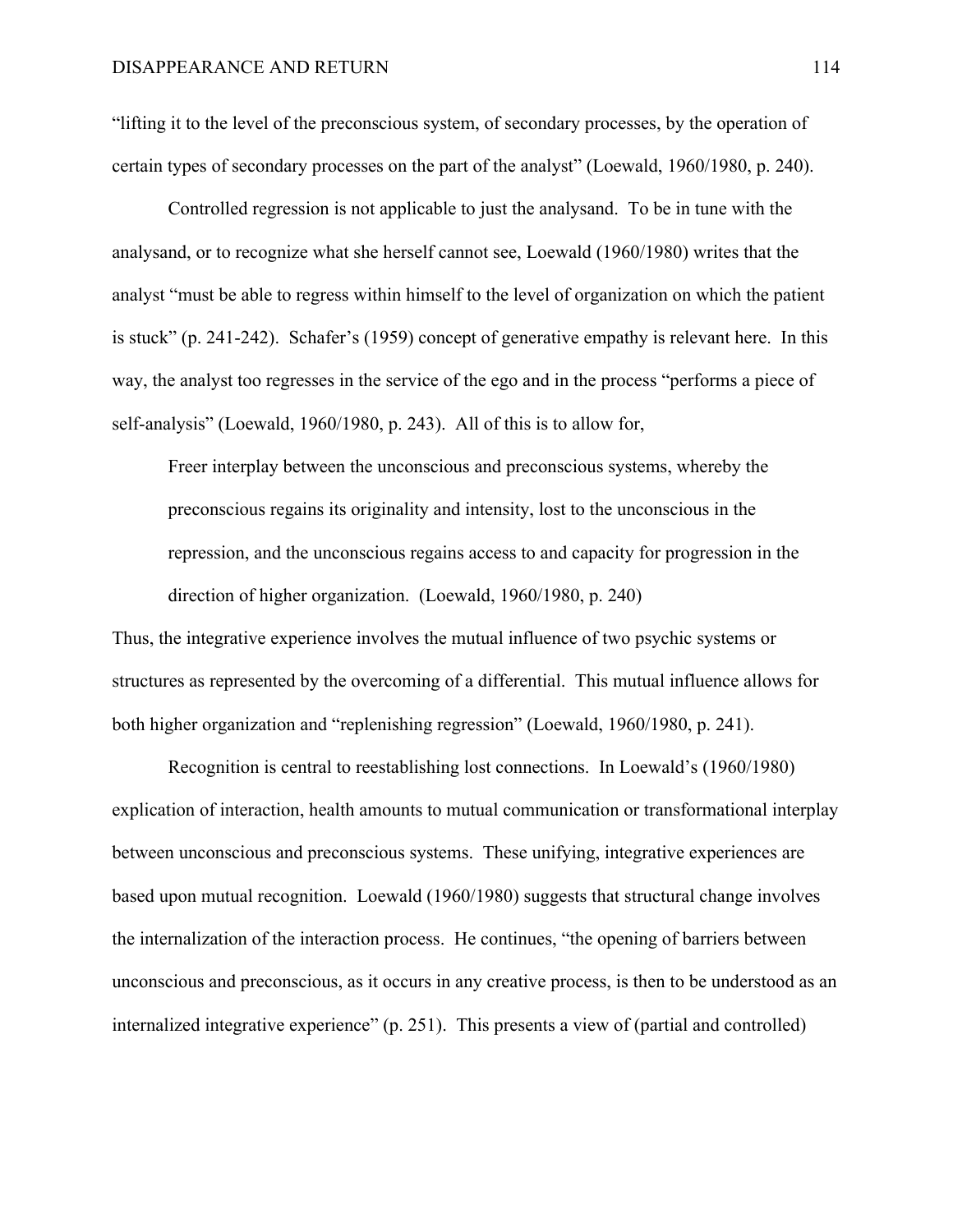regression and disorganization as important aspects of psychological growth, health, and creativity.

There are noteworthy parallels between Loewald's formulations of interaction in terms of development and health, on the one hand, and Bion's (1963) formulations of container contained and  $Ps \leftrightarrow D$ , on the other hand. In Loewald's thinking, the mother's empathic understanding (or in Bion's language, reverie) of the infant's need and her optimal response lead to organization and fulfillment (or in Bion's language, containing). Moreover, Loewald's formulation that development involves periods of disorganization and reorganization bears some resemblance to Bion's account of growth in terms of  $Ps \leftrightarrow D$  (i.e., the movement between fragmentation and integration leading to discovery of the selected fact).

# **Deprivation Theories: Regression as an Opportunity for Correction**

Recall that for Freud (1914/1958), temporal regression leads to reexperiencing in the transference. With the help of the analyst, this repetition can be transformed into recollection, and thereby, seen as a reflection of the past. Thus, the reexperiencing is a necessary precursor to insight, or a means to an end. For Winnicott (1955/1975), the idea of regression, which similarly leads to reexperiencing, is not only important in terms of being a forerunner to remembering, but also for the possibility of correcting the original environmental failure and enabling forestalled aspects of emotional development to recommence. Winnicott views the experience of reliving itself as crucial to the healing process, no longer merely to be translated back in terms of the past. To clarify this, we must review some of Winnicott's developmental theory.

In Winnicott's (1949a/1975) developmental model, the provision of a good-enough holding environment allows the infant to experience a continuity of being, which provides the necessary footing for later stages of growth, especially for true self experiencing. During the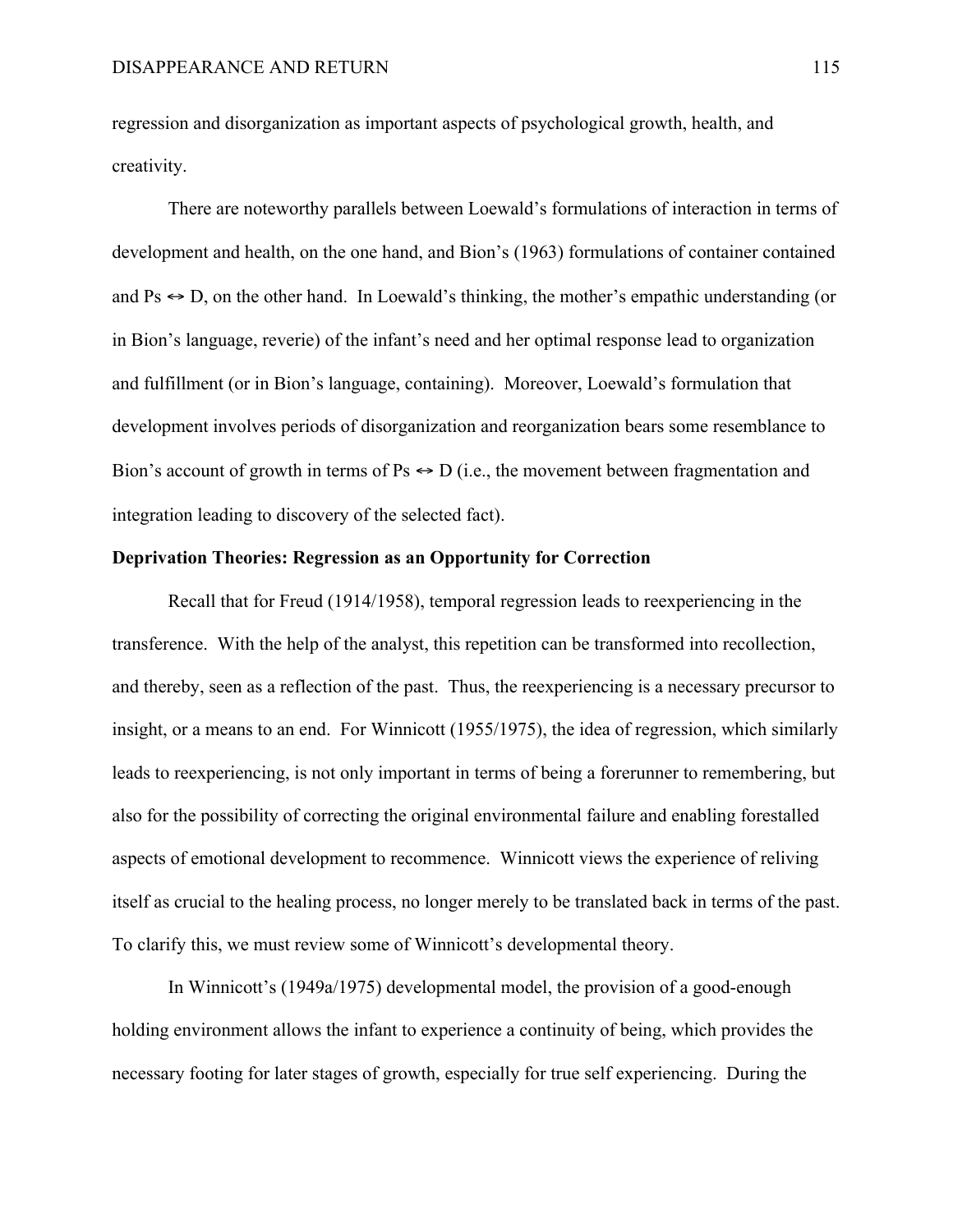# DISAPPEARANCE AND RETURN 116

stage of absolute dependence, the infant needs an environment, "which *actively adapts* to the needs of the newly formed psyche-soma" (Winnicott, 1949a/1975, p. 245, italics in original). From Winnicott's perspective, the ordinary good-enough mother is capable of adapting to her infant's needs due to a temporary state of heightened sensitivity, or primary maternal preoccupation. When occasional lapses in care occur, as they must, the infant's mental activity turns a "relative failure of adaptation into adaptive success" (Winnicott, 1949a/1975, p. 245). In other words, the infant's understanding allows the mother to be less than perfect, that is, goodenough. Ideally, the mothering one protects the infant from "complications beyond those which the infant can understand" (Winnicott, 1949a/1975, p. 245). As the infant's cognitive abilities and understanding grows, the mother typically provides a matching "graduated failure of adaptation" (Winnicott, 1949a/1975, p. 246). "In health," Winnicott observes, "the mind does not usurp the environment's function, but makes possible an understanding and eventually a making use of its relative failure" (p. 246).

The infant initially needs an environment that actively adapts to her needs to prevent ongoing disturbances in her continuity of being, or going-on-being. This state of not reacting, of being, is "the only state in which the self can begin to be" (Winnicott, 1949b/1975, p. 183). Winnicott (1949a/1975) describes disruptions in continuity of being as impingements. These are by definition beyond the infant's comprehension and demand excessive reactions, or over-active mental functioning. These reactions are excessive because the mind "begins to take over and organize the caring for the psyche-soma, whereas in health it is the function of the environment to do this" (Winnicott, 1949a/1975, p. 246). According to Winnicott, the mind can thus become a thing in itself–a mind-psyche as opposed to a psyche-soma. The mind dissociates from the soma, or body, thereby leaving the true self hidden. The mind-psyche learns to look after the self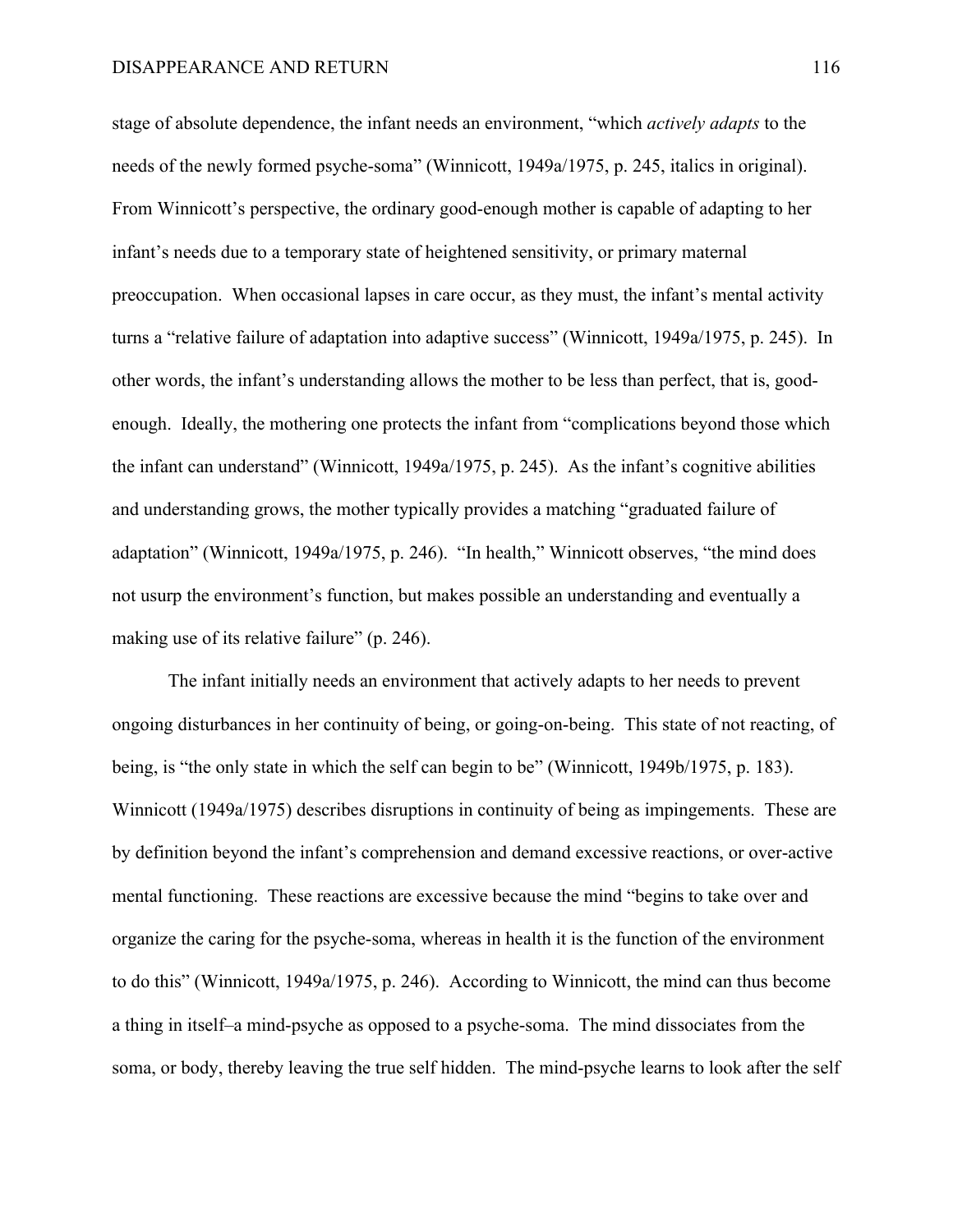by reacting to environmental impingements. Winnicott describes such caretaking as the false self, in part, because this pseudo-independence (i.e., precocity) disguises an underlying deprivation and emptiness.

As stated, excessive disturbance of continuity may result in over-active mental functioning. In addition, the infant's experiences of impingement are catalogued, or memorialized; that is, there is a "freezing of the failure situation" (Winnicott, 1955/1975, p.

281). Winnicott (1955/1975) suggests further that there is a corresponding,

unconscious assumption (which can become a conscious hope) that opportunity will occur at a later date for a renewed experience in which the failure situation will be able to be unfrozen and reexperienced, with the individual in a regressed state, in an environment that is making adequate adaptation. The theory is here being put forward of regression as part of a healing process. (p. 281)

Now, Winnicott does not mean that an infant has an unconscious hope for renewed experience, particularly during or slightly after a trauma, but that such hope may develop over time. In this way, catalogued impingements are available for later assimilation or processing, made possible by a regression to dependence. Moreover, Winnicott is not referring to an instinctual regression, that is, to a personal defense organization. Regression to dependence has to do with the environmental situation, specifically adaptation to ego and id needs. Thus, it is not a regression to flee from danger but to repair, or correct, a deprivation. Winnicott points out that the analytic setting, "reproduces the early and earliest mothering techniques" and thus, "invites regression by reason of its reliability" (p. 286). As the patient returns to dependence, the analytic situation adapts to provide the necessary holding environment. From this place, a new sense of self, previously hidden, may emerge, and the original failure can be relived, "from the new position of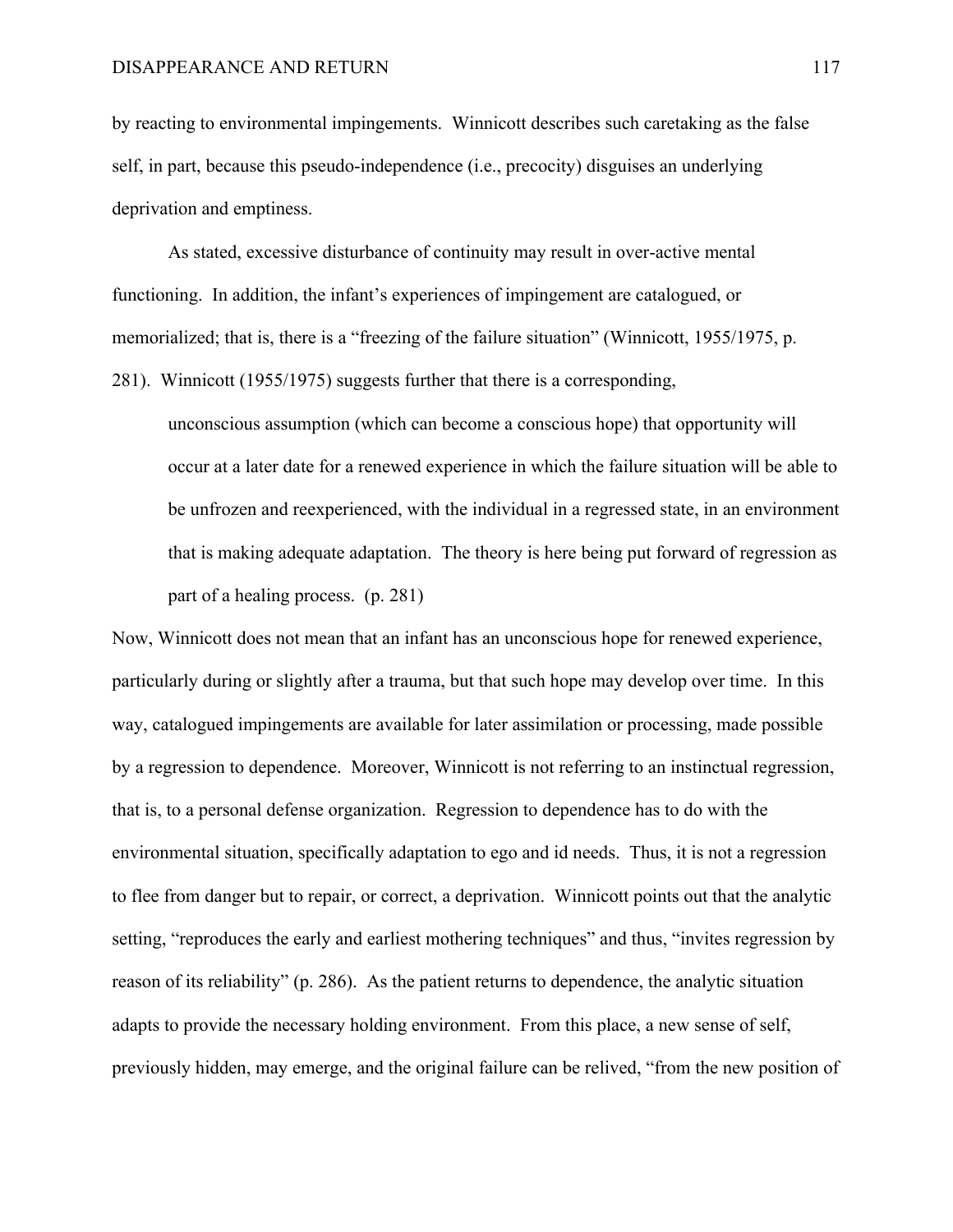ego strength" (Winnicott, 1955/1975, p. 287). Winnicott (1986) expresses this eloquently elsewhere in reference to delinquency, "they cannot get on with their own lives until someone has gone back with them and enabled them to remember by reliving the immediate result of the deprivation" (p. 99). Subsequently, a memory follows of "*the time before the deprivation* . . . back to a creative relationship to external reality" (Winnicott, 1986, p. 98, italics in original).

Again, Winnicott placed reexperiencing, or reliving, at the center of the healing process. The patient must reexperience what had once been too much and has since remained frozen to fill in the gaps–to reestablish continuity with the past. To be sure, in the two papers that I have mostly relied on, *Mind and its relation to the psyche-soma* (1949a/1975) and *Metapsychological and clinical aspects of regression* (1955/1975), Winnicott is primarily discussing his most disturbed patients. Even so, the original freezing of the failure situation (i.e., the cataloguing of unconscious memories) makes possible the hope that an opportunity will arise for a restorative reliving. The reliving is a growth process from this perspective; it is jointly undertaken with the hope of establishing further integration and continuity. Winnicott (1955/1975) goes so far as to say that regression is, "a normal phenomenon that can properly be studied in the healthy person" (p. 281). From this perspective, we are all destined to search (unconsciously) for new situations to relive ourselves.

## **Benign Regression**

With respect to regression in the treatment situation, Balint's (1968) conclusions are similar to those of Winnicott; both articulated a theory of regression as an important ingredient to healing and development. Balint argued that interventions primarily suitable for the Oedipal period, namely those relying on adult verbal communication, did not reach patients with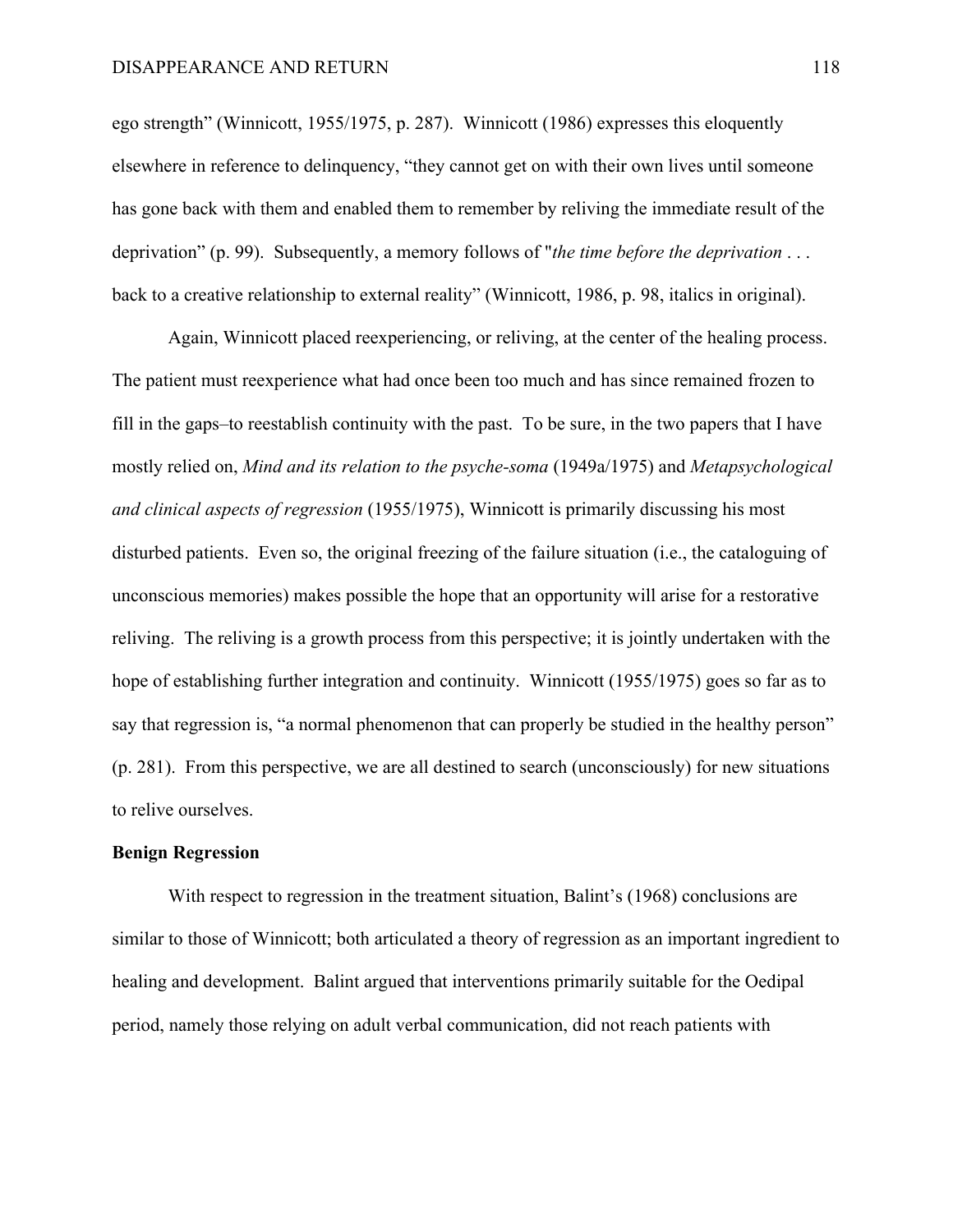pathology originating in earlier periods of development<sup>31</sup>. Hence, when the analytic work goes beyond the Oedipal level, the analyst can no longer rely on words as a reliable form of communication. At these more primitive levels, Balint writes, the patient needs a certain form of object-relationship to find herself and thereby begin anew.

Balint (1968) distinguishes between three areas of the mind: The area of the Oedipus conflict; the area of the basic fault; and the area of creation. The area of the Oedipus conflict is characterized by a three-person psychology. Two parallel objects always accompany the subject, making it a triangular relationship. This is the area of psychological conflict, typically stemming from ambivalence in the subject's relationships with two objects. Balint continues that in the Oedipal period, "adult language is an adequate and reliable means of communication" (p. 16). In the area of the basic fault, where two-person relationships dominate, adult language tends to be unreliable and inadequate. Balint explains, "the analyst's every casual remark, every gesture or movement, may matter enormously and may assume an importance far beyond anything that could be realistically intended" (p. 18). Pathology at the level of the basic fault is not characterized by conflict, but rather, the individual's sense that there is a fault within, that something essential is lacking, due to an early deficiency in care, attention, and affection.

The third, and final, area of the mind is that of creation. In the area of creation, there is no external object present, "the subject is on his own and his main concern is to produce something out of himself" (Balint, 1968, p. 24). Such creations (i.e., objects) may include artwork, literature, gaining insight into oneself or others, as well as philosophical and scientific contributions. Although there are no organized, whole objects in the area of creation, Balint

<sup>&</sup>lt;sup>31</sup> Balint (1968) disliked describing pathology as pre-Oedipal, "[it] should not be called presomething else–certainly not pre-Oedipal, because it may co-exist with the Oedipal level" (p. 16).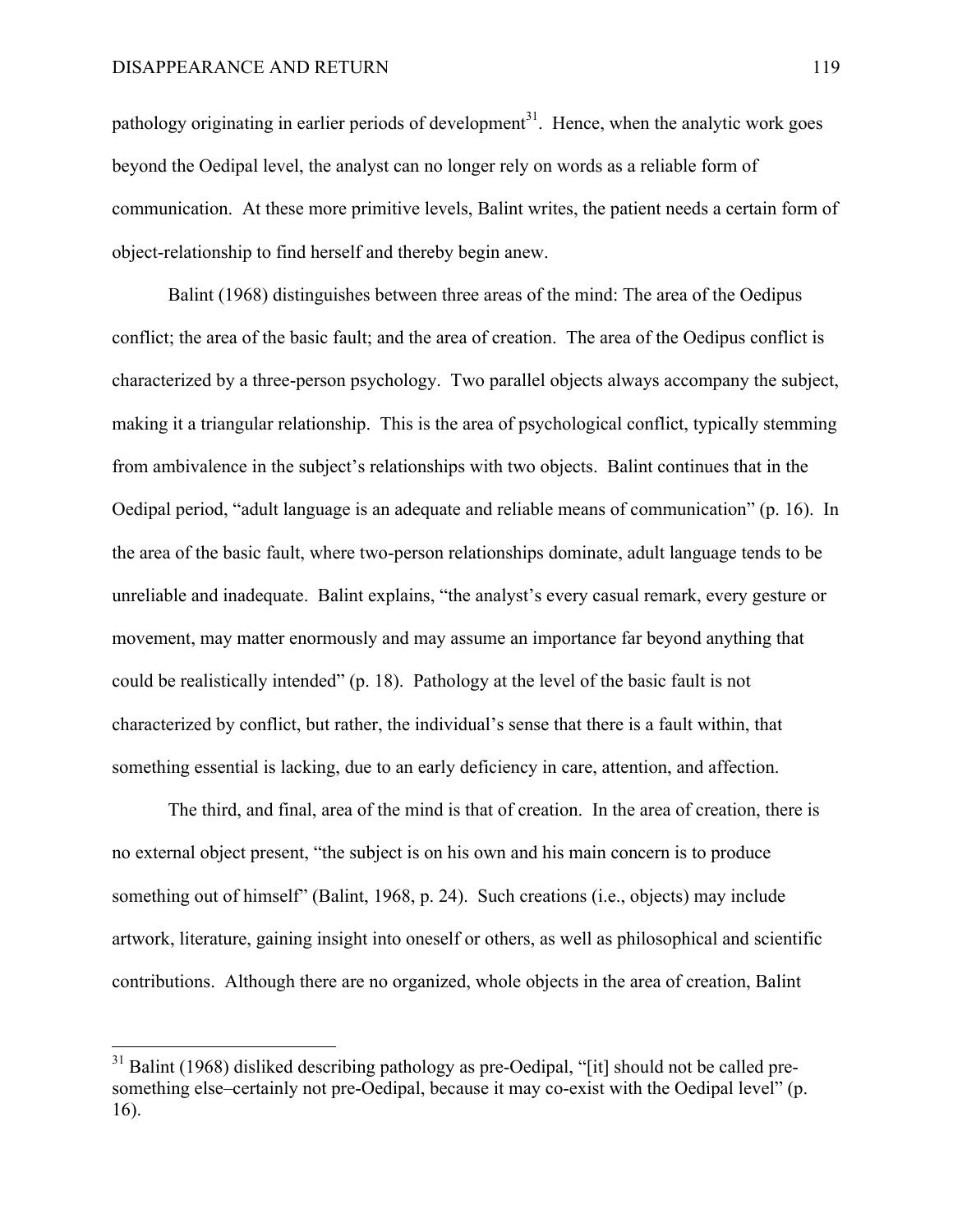(1968) writes, "the subject is not entirely alone there" (p. 25). He suggests that there are "preobjects" (p. 25) in the area of creation, which he likens to Bion's (1963) beta and alpha elements. The process of creation involves the transformation of pre-objects into proper objects.

Balint (1968) does not assume that what is simpler is necessarily earlier in development. If we were to assume that, then the developmental sequence would presumably move from the area of creation to that of the basic fault, and on to the Oedipal level. Instead, Balint adopts the following hypothesis:

The earliest level might be that of primary love and with it the level of the basic fault, out of which, on the one hand, the level of the Oedipus conflict develops in differentiation, and, on the other hand, the level of creation by simplification. (p. 30)

Balint is here offering an alternative to the theory of primary narcissism, or the notion that the entire quota of libido is initially invested in the ego. His starting place is a theory of primary relationship to the environment, which he terms primary love. Taking the biological situation of fetal life as a model, Balint describes the first relationship as a harmonious interpenetrating mixup: "Prior to birth, self and environment are harmoniously 'mixed-up' … they interpenetrate each other" (p. 67). The trauma of birth disrupts this initial equilibrium and marks the onset of differentiation between individual and environment.

Balint (1968) describes the individual's early attitudes towards the newly emerging objects, or primary objects, in terms of ocnophilic and philobatic structures. The ocnophil clings to the emerging objects and is fearful without them, while the philobat prefers objectless expanses, which she experiences as safe and friendly. In these primitive object relationships, the object is taken for granted. The subject is only able to consider her own wishes, interests, and demands, while those of the object are presumed to be wholly compatible. In this way, the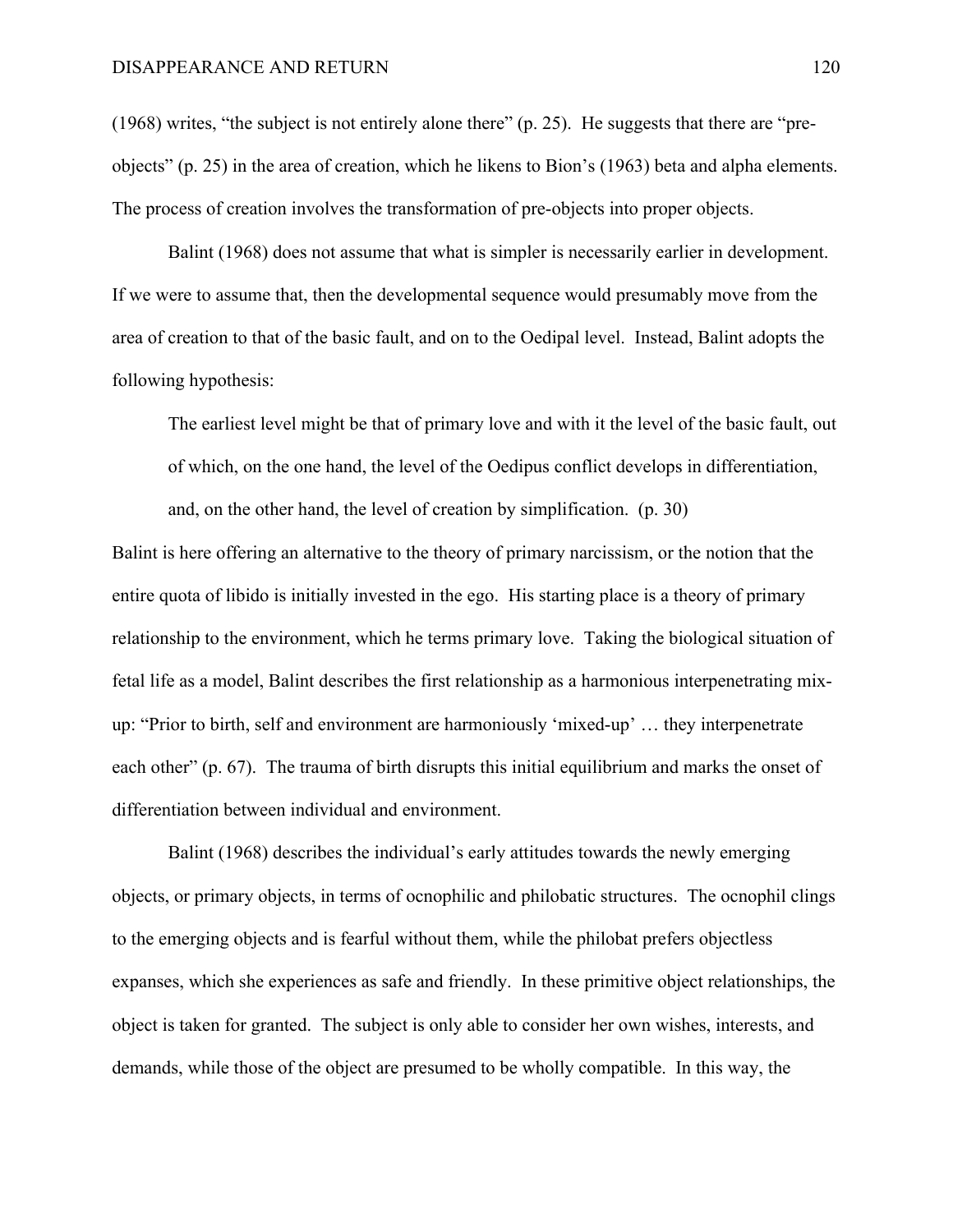# DISAPPEARANCE AND RETURN 121

original harmony of the individual and her environment is partially regained. According to Balint's theory, the central aim of human striving is "to establish–or probably re-establish–an all-embracing harmony with one's environment" (p. 65). The preservation or restoration of the original harmony is evident in harmonious partnership, orgasm, religious or spiritual ecstasy (i.e., the oceanic feeling), sublime moments of artistic creation, and finally, during certain regressive periods of analytic treatment.

Balint (1968) observed that many patients were not able to make use of therapeutic approaches suitable for the Oedipal level, which rely heavily on sophisticated language use. These patients seemed to suffer from psychopathology originating in the area of the basic fault; specifically, they experienced ruptures in primary love during early development, leading to a pervasive sense that they were defective or faulty. Hence, interpretations aimed at resolving conflict at the Oedipal level proved ineffective; at the level of the basic fault, there is no real conflict to solve. Instead, these patients seemed to profit by a regression that went beyond the area of the basic fault, allowing them to find a new beginning.

Balint (1968) was primarily concerned with the therapeutic potential of regression to the "special atmosphere of the new beginning period" (p. 135). This regression purportedly goes beyond the emergence of primary objects, to the original phase of the undifferentiated environment, or the harmonious interpenetrating mix-up. Balint describes this atmosphere as simple, trusting, and unsuspecting; it allows patients to shed their defensive armor. Here, they seem to need a simple, yielding relationship to their environment, as in the original harmonious interpenetrating mix-up. This regression restores or re-establishes an object relationship similar to the primary relationship. Balint describes the analyst's role during such times as follows: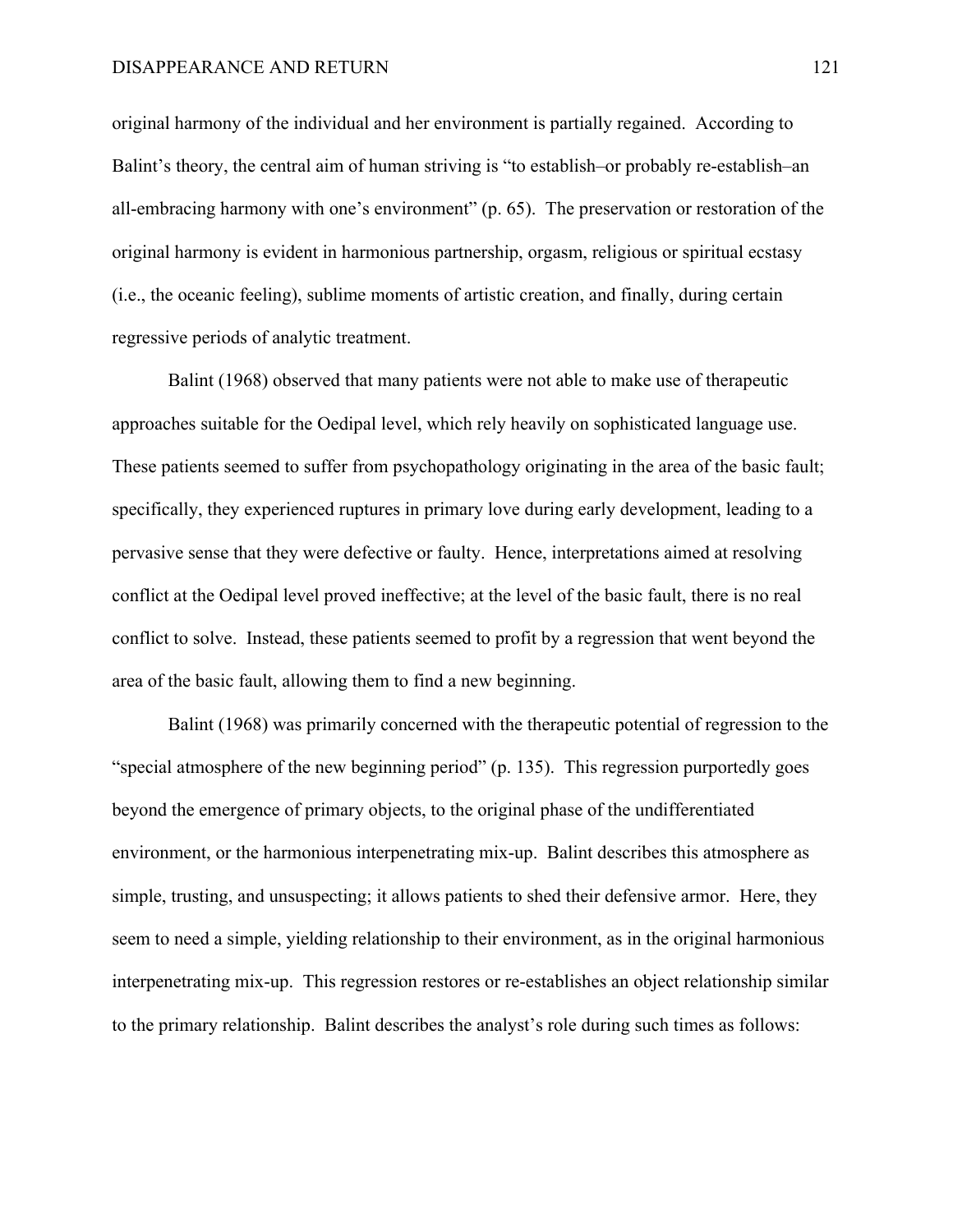He must be there; he must be pliable to a very high degree; he must not offer much resistance; he certainly must be indestructible, and he must allow his patient to live with him in a sort of harmonious interpenetrating mix-up. (p. 136)

Essentially, the analyst is unobtrusive; she responds with quiet acceptance and understanding. As the patient reexperiences the unsuspecting, trusting atmosphere of primary love, she seems to enter (or withdraw) into the area of creation. The return to origins allows the patient to discover and experiment with "new forms of object relationship" (Balint, 1968, p. 166). These new beginning experiences help patients give up old, defensive patterns of object relationships, such as the ocnophilic or philobatic structures. The new beginning requires a return to a point before the faulty development began and the discovery of a new, more adaptive way of being and relating.

Balint (1968) described regression in analytic treatment as a two-person phenomenon, meaning that both the patient and the analyst play determining roles with respect to the form that the regression takes. Regression may be benign, and thus function as a therapeutic ally, or alternatively, it may be malignant and hence disrupt therapeutic progress. In the benign form, regression is aimed at recognition; it is a "regression for the sake of progression" (Balint, 1968, p. 132). In the malignant form, regression is aimed at gratification. Balint argues that the analyst may facilitate a benign regression by offering a particular type of object relationship. In essence, the analyst should remain unobtrusive and avoid becoming omnipotent.

According to Balint (1968), the benign form of regression has the following features:

- 1. A mutually trusting and unsuspecting relationship is established, reminiscent of the original harmonious mix-up.
- 2. It leads to a new beginning and a new discovery.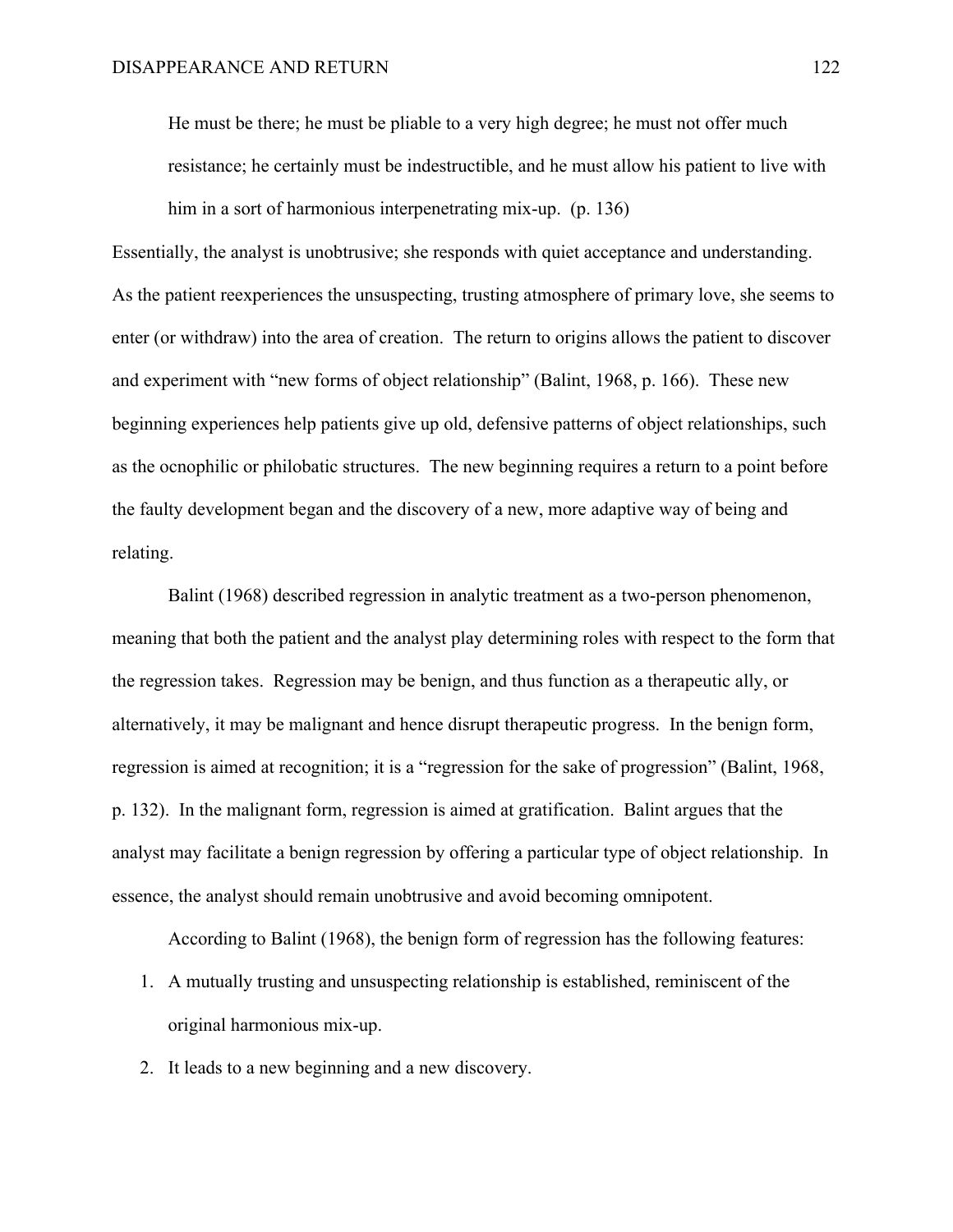- 3. It is for the sake of recognition, especially of the patient's internal problems.
- 4. There is only a moderate level of demand or "need."
- 5. There are no signs of severe hysteria and of genital orgastic elements in the regressed transference.

Alternatively, the malignant form of regression is characterized by the following:

- 1. The mutually trusting relationship is precarious and repeatedly breaks down, with the result that desperate clinging often develops.
- 2. Attempts at reaching a new beginning are unsuccessful, and there is a constant threat of spiraling demands and of addiction-like craving.
- 3. The aim is gratification by external action.
- 4. There is a high intensity of demands.
- 5. There are signs of severe hysteria and of genital orgastic elements in the transference.

Khan (1972) describes this malignant regression as a reactive "attempt to avoid and evade something else that a patient dreads and is threatened by from within: namely surrender to resourceless dependence in the analytic situation" (p. 225). Alternatively, Khan seems to consider benign regression as an instance of what Winnicott referred to as regression to dependence. It is worth reviewing the similar findings that Balint and Winnicott came to.

Both Balint and Winnicott describe a form of ego pathology based on pre-verbal or pre-Oedipal trauma, namely, the basic fault and the false self. A pervasive and underlying sense of futility and emptiness characterize both forms of pathology. Balint and Winnicott both maintain that a regression to a pre-ambivalent state in the analytic setting has therapeutic effects for these patients. Both differentiate this regression from those aimed at instinctual gratification. Both observe that the analyst should provide a particular object relationship, that is, a holding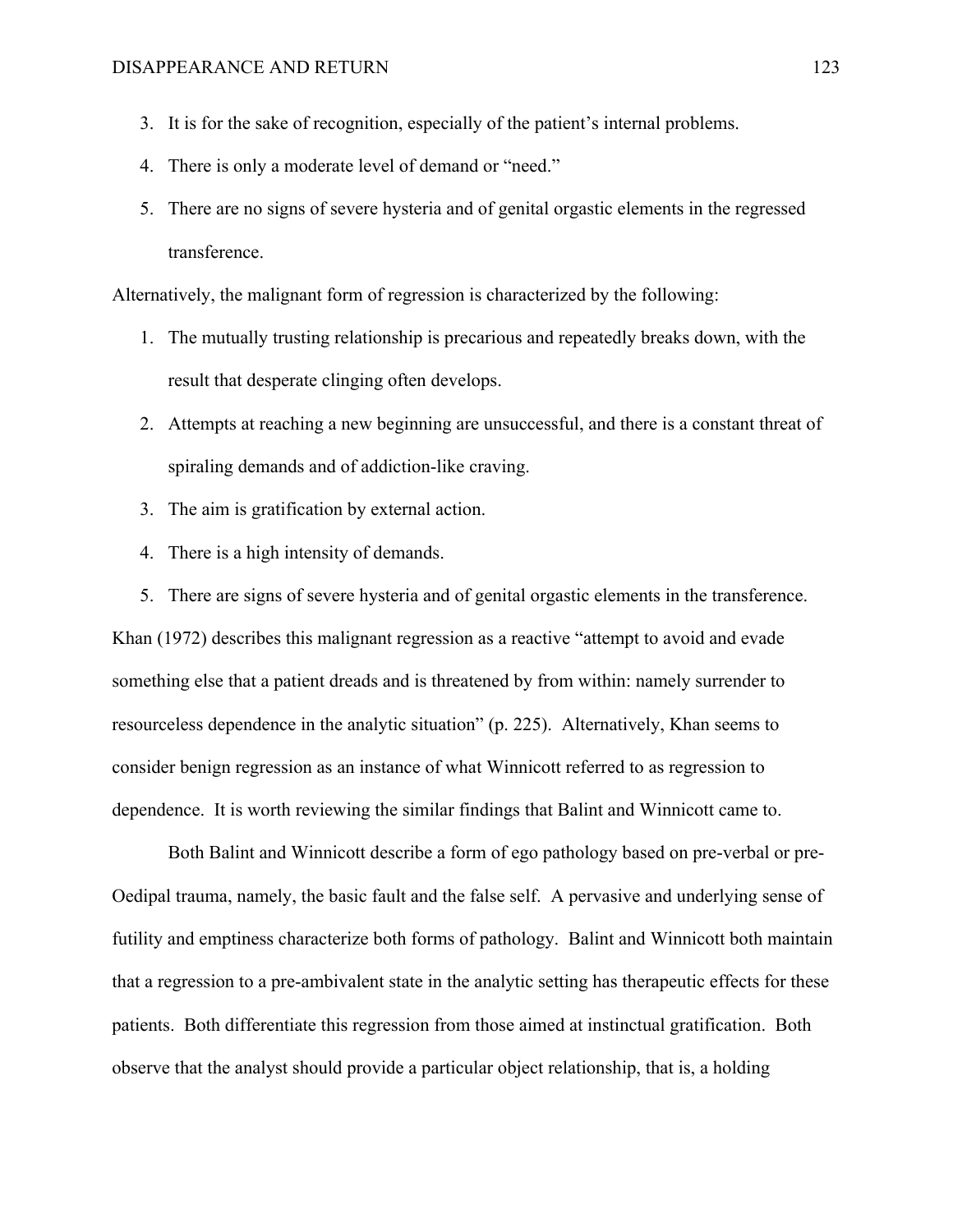environment that is unobtrusive and accepting. Lastly, both agree that the reestablishment of these primary states provides healing opportunities for the patient to begin anew and create new ways of being and relating (Rayner, 1991).

On several occasions, Balint (1968) asks whether his new beginning experiences are actually regressions or repetitions (see p. 121 or p. 143). Both regression and repetition imply a return to something that had previously existed. New beginnings, however, involve creation and new discovery. For this reason, Balint concludes that the terms regression and repetition are misleading. (Loewald [1955/1980, 1971/1980] comes to similar conclusions with respect to catharsis and the transference. That is, both Balint and Loewald point out that in addition to repetition, something new and creative takes place.) The work of Bollas (1987) adds important elements to this discussion.

## **Conservation and Resurrection**

Bollas (1987, 1989) has extended Winnicott's ideas considerably, often by drawing on Bion's thinking. (Of course, he is an innovative theoretician in his own right.) In particular, several of his contributions build on the psychoanalytic concept of regression.

Bollas (1987) describes "characterological moods" as "repeated forms of being states" (p. 99). "When a person goes into a mood," writes Bollas, "he may be some former self" (p. 100). A mood "may represent some child element in contemporary life" (Bollas, 1987, p. 100). Finally, being in a characterological mood is a means of "establishing and elaborating elements of the infant-child self" (Bollas, 1987, p. 100).

Bollas (1987) differentiates between malignant and generative moods. A malignant mood functions to coerce or manipulate some other, perhaps as in sulking. A generative mood, in contrast, allows one to go within "to contact the mute, unknown child self and thus has a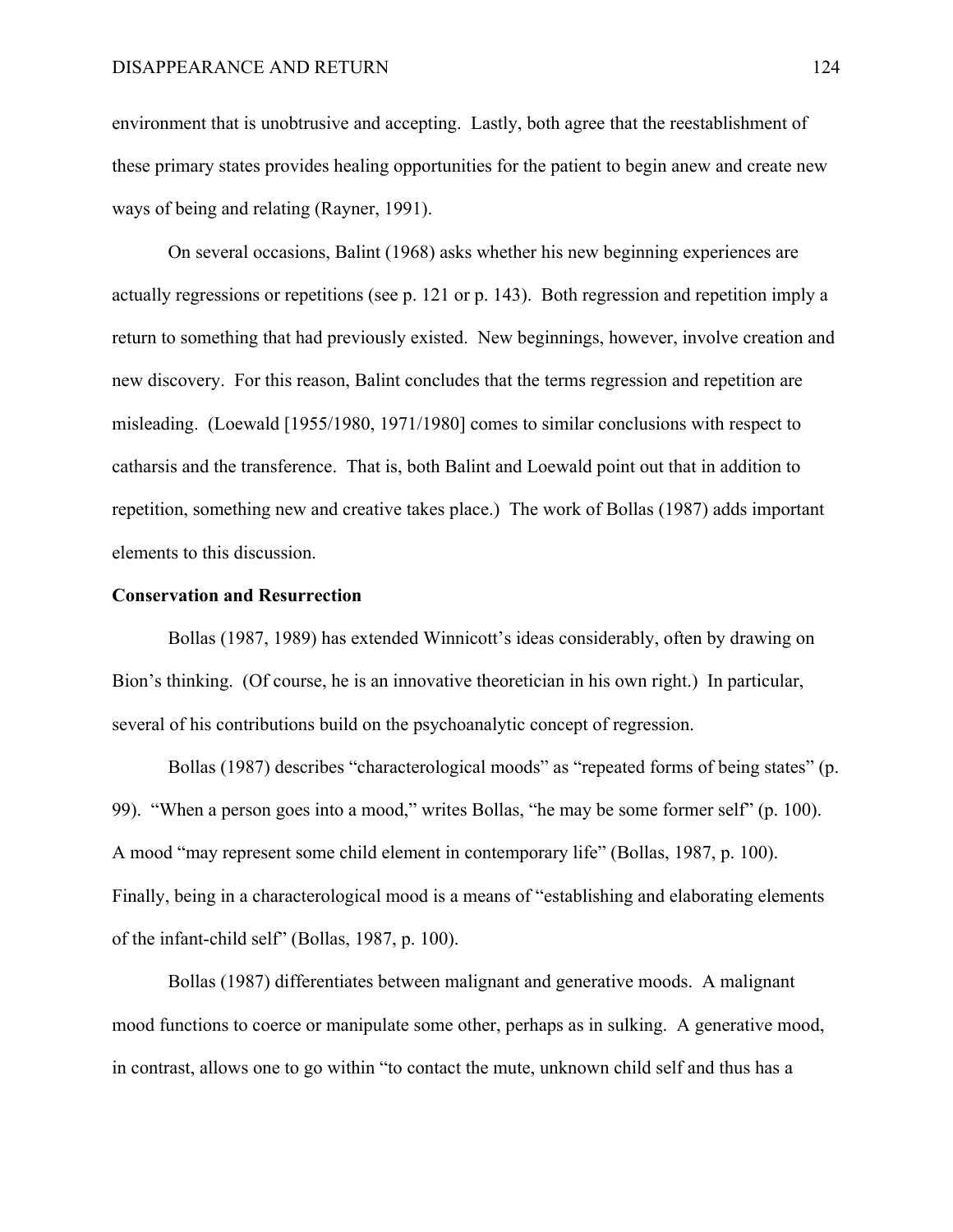greater chance of generating some knowing of what has been part of the unthought known" (Bollas, 1987, p. 101). Bollas describes the unthought known as, "a form of knowledge that has not yet been mentally realized . . . yet it may permeate the person's being, and is articulated through assumptions about the nature of being and relating" (p. 246). These assumptions about the nature of being and relating originate in the interactions between the infant's idiom, or inherited disposition, and the maternal process. For a mood to be generative, the person must be able to, "reflect upon the mood as an object without feeling the migratory effects" (Bollas, 1987, p. 101). Thus, a mood has potential to be generative if the individual, through her mood, "reexperiences and recreates former infant-child experiences and states of being" (Bollas, 1987, p. 102) and thereafter, is able to reflect on and learn from the experience.

 Like Winnicott, Bollas (1987) is interested in those experiences that represent failures in self-development; characterological moods represent a form of cataloguing, that is, of conserving, such breakdowns for future elaboration. Bollas (1987) refers to experience-memory that has been stored in the internal world as a conservative object (p. 110). It is a "being state preserved intact . . . [that] acts as a container of a particular self state" (Bollas, 1987, p. 110). In this way, the preserved child self may continue to be in contact with the early environment.

Psychoanalysis already had a concept for storing experiences of objects, that of internalization; Bollas's (1987) contribution, the conservative object, offers a concept for stored self states, such as moods, which are repeating forms of being. Being states may be stored instead of object representations if the child's capacity for thought or representation is overwhelmed. What is conserved then is an aspect of the unthought known–since it has not been symbolized but is felt nonetheless. This is reminiscent of Winnicott's (1955/1975) notion that excessive environmental failures may be catalogued (particularly, those which are beyond the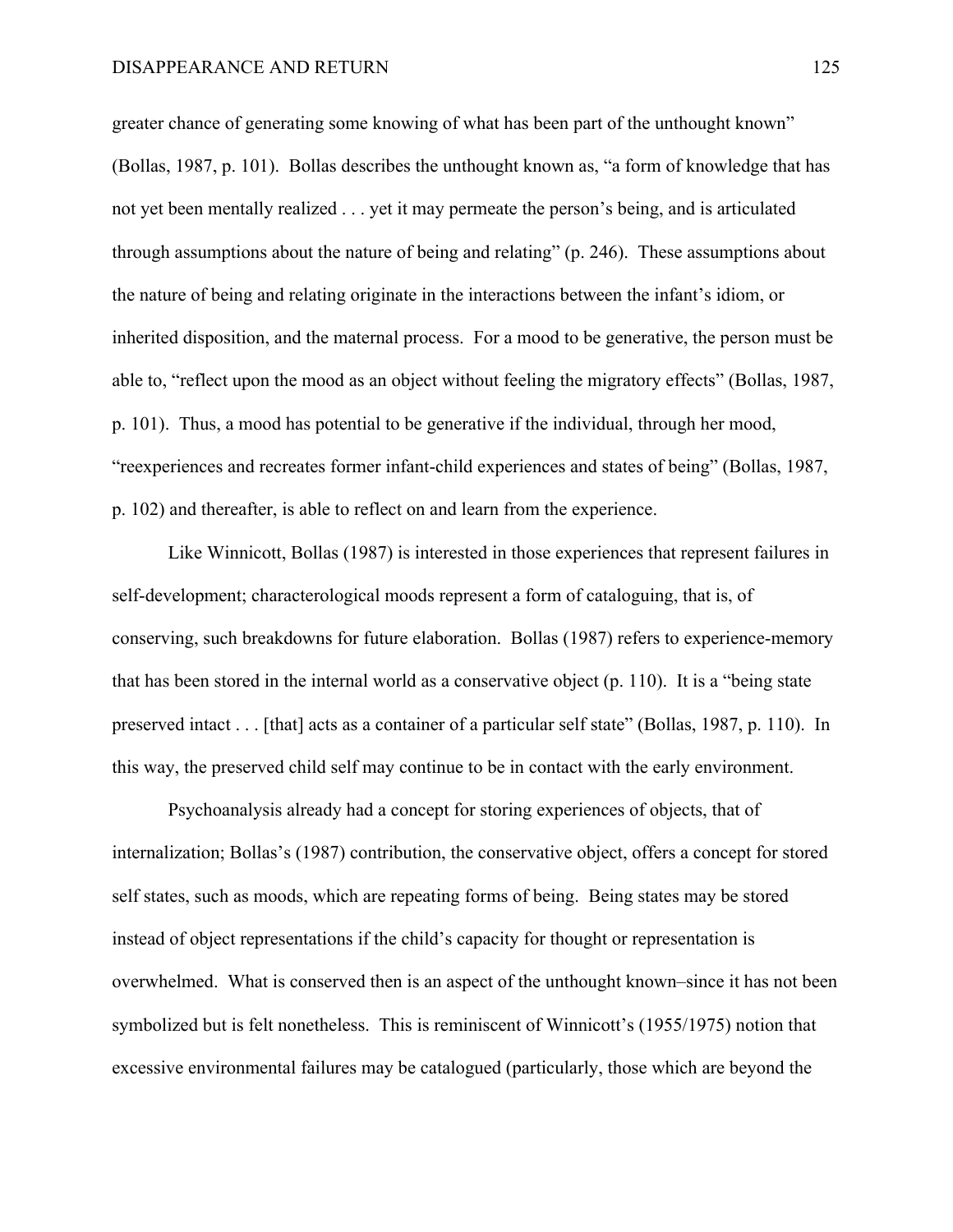infant's comprehension). Bollas holds that characterological moods may be used for further development, and that this depends on "transformation of what has primarily been mood experiencing into sentient knowing" (p. 114). Like Winnicott, Bollas posits a wish to transform the mood into knowledge, as in the form of memory. Characterological moods are a form of reliving, a repeating form of being, which conserves elements of the unthought known to be transformed into knowing.

**Receptivity.** When Proust (1982b) discussed what he termed, "true memories," he emphasized that they arise involuntarily. Similarly, when Bollas (1987) describes the "capacity to receive news from the self," he declares, "news comes from within the self only on its own terms" (p. 236). Thus, news from the self arrives spontaneously, and belongs to "the arena of experiencing oneself which follows recognition of our being" (Bollas, 1987, p. 237). This "arena" is in contrast to the knowing which may follow such experiencing. (In Bion's [1970] terms, the progression is from  $O \rightarrow K$ .) A condition for receiving news from the self (and the self-analytic function) is receptivity (again, in Bion's terms, F in O). A receptive space is characterized by tranquility, relaxation, and freedom from desire. Bollas writes, "dream recollections, memories and the like will be evoked by this receptivity" (p. 238). One cannot intentionally produce news from the self, just as one cannot intentionally produce an involuntary memory.

In his discussion of "ordinary regression to dependence,"<sup>32</sup> Bollas (1987) states that if the analysand hands over aspects of ego functioning to the analyst, the analysand will be more receptive to receive news from the self, such as prior self states or moods. Analysands may have, "an eidetic experience, accompanied by intense feeling and a sense of wonder or

 $32$  Ordinary in the sense that Bollas does not limit his discussion to patients with severe pathology (i.e., borderline-psychotic) as Winnicott did.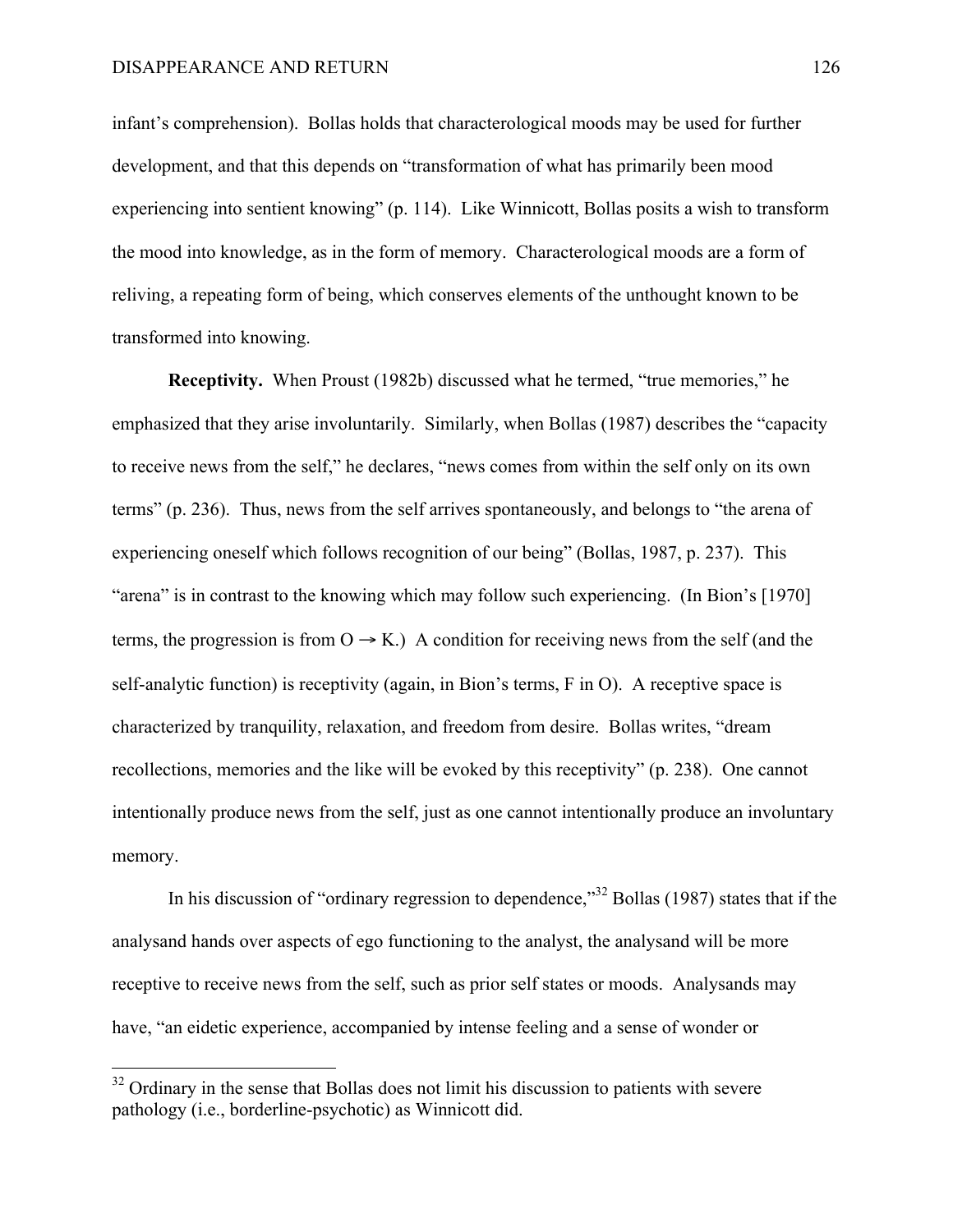discovery" (Bollas, 1987, p. 271). Bollas (1987) continues that the impression in the mind "has the integrity of memory . . . the adult is 'inside' his childhood" (p. 271). This receptive state is one of musing and evocation. "Musing is formless, an aimless lingering amidst perceptual capacities, such as imagining, seeing, hearing, touching and remembering" (Bollas, 1987, p. 272). As in Proustian memories and integrative returns, the senses are of paramount importance. Evocation is a passive state, "in which the more active elements from the unthought known arrive" (Bollas, 1987, p. 272). This is similar to Proust's account of the passive reception of exceptionally vivid memories and Kris's (1952) phase of inspiration. Hence, Bollas's (1987) descriptions of receiving news from the self are in some ways similar to Proust's descriptions of involuntary memories–both of which lead to an "eidetic experience."

**Historical consciousness**. Bollas's (1989) later treatment of the conservative process in terms of historical sets suggests that, in addition to having healing potential, reliving plays an important role in normal development. Historical sets refer to "clusters of memories that will always recur in relation to one another" (Bollas, 1989, p. 196). These memories, or historical sets, conserve the person's emotional reality, or lived experience, so that she may return to some prior experience. According to Bollas, "we create sets in order to preserve the integrity of self experience, given that we have an acute sense of transformation in our being" (p. 197). Historical sets provide an experience of continuity by leaving multiple reference points–that is, areas of experiencing that are recognizable, that we can re-collect and relive.

The creation of a historical set that is available for reliving is, for Bollas (1989), "a natural act . . . that stores the essence of being" and provides the internal world with "historic depth . . . that bears the trace of the journey taken by the true self" (p. 197). This description is reminiscent of Proust's high regard for involuntary memories as conveyors of the essence of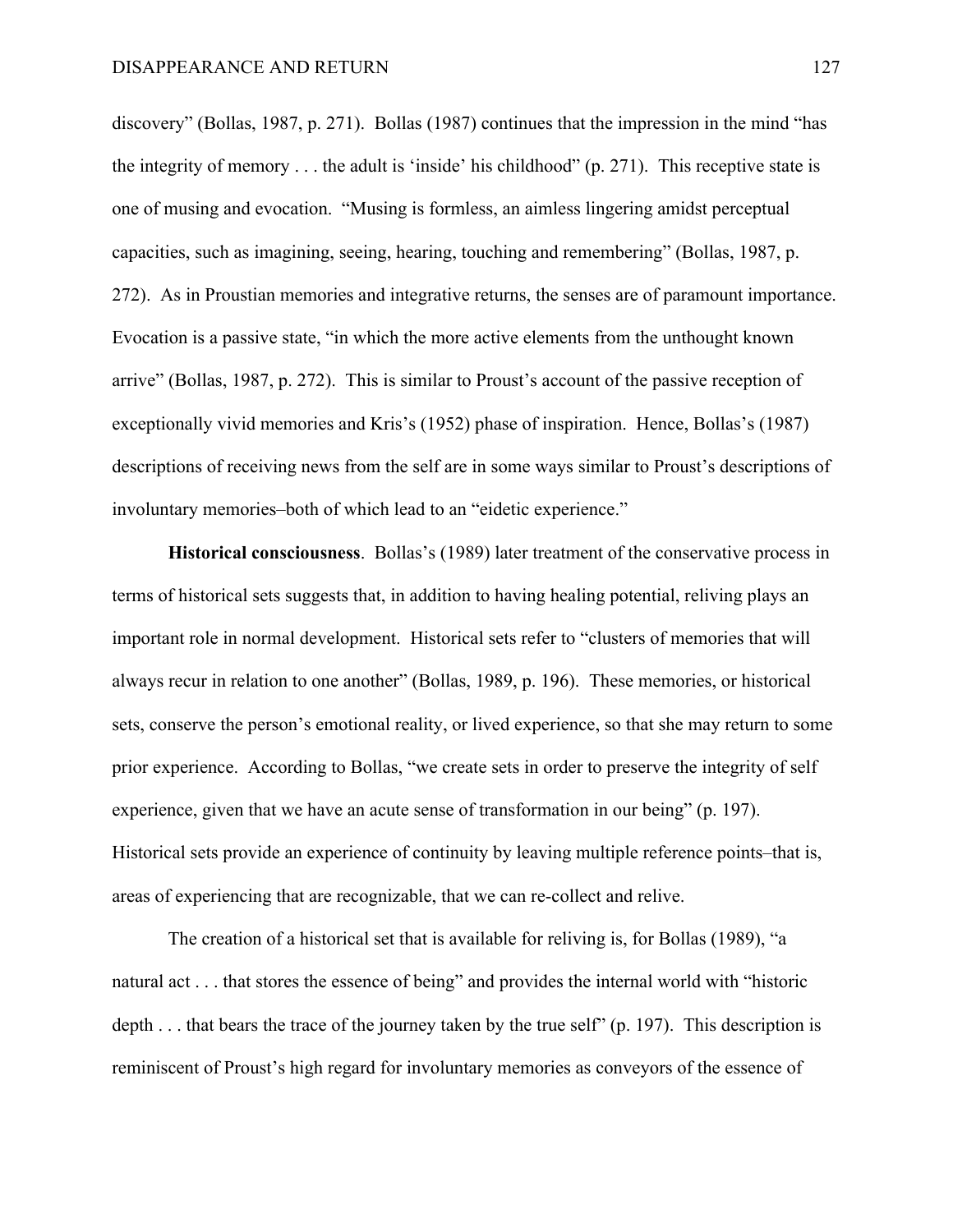things and for their restorative potential. It is particularly noteworthy that Bollas extends his theory of the conservative process beyond the cataloguing of traumatic experience to encompass the "conservation of the epochal experience of the true self" (p. 197). Like Proust's involuntary memories and our integrative returns, historical sets provide a "link to one's prior selves through emotional reality," so that, "the prior self now becomes an important present self experience" (Bollas, 1989, p. 199). Bollas describes this as a "dialectic of eras, a psychic dialectic, in which prior self states encounter present ones" (p. 205). Similar to Proust, Bollas writes that, "the adult lives again as the self remembered" (p. 200). Moreover, we choose to conserve certain memories because they capture some aspect of true self experience. Historical sets preserve the self's history and true self states, and allow for "contact with our self, connecting our past life and past selves with what we experience currently" (Bollas, 1989, p. 207).

# **Summary**

The notion of regression is widespread in the psychoanalytic literature. Beginning with Freud, psychoanalysts have used regression to describe a range of phenomena, from the everyday stuff of daydreams and memories, to creative processes, to the transference and symptom formation. In cases of psychopathology or dysfunction, regression indicates a real (i.e., problematic) decline in development, that is, from a point that one had reached back to an earlier one, with the implied loss of function and complexity of organization. This application of regression is closely tied to ideas of evolution and development. However, within the psychoanalytic literature, regression often does not imply such declines. In creativity, earlier ways of thinking (e.g., the primary process) and banished mental contents re-enter consciousness in moments of inspiration and reach higher levels of organization through purposeful elaboration. Throughout childhood and in psychoanalytic treatment, temporary and partial ego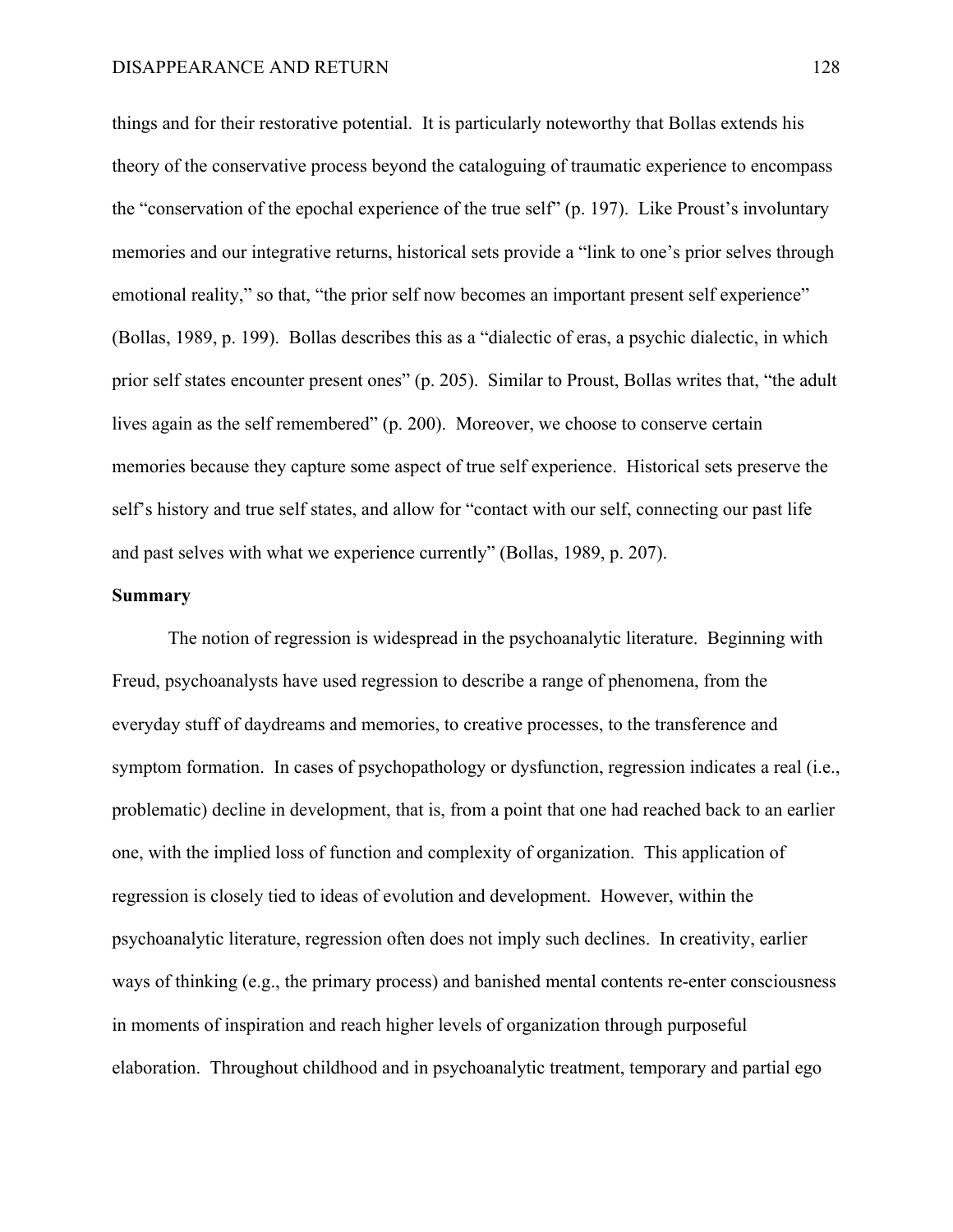regression is a normal and regular part of growth. Alternating periods of disorganization and reorganization seem to be the ebb and flow of psychological development. Loewald (1960/1980) describes this movement in terms of overcoming a differential through an interaction that creates an integrative, unitary experience of mutual recognition. These returns are integrative experiences that contribute to development.

Independents, such as Winnicott, Balint, and Bollas, describe a benign form of regression (to dependence) in the treatment situation that enables patients to resume an otherwise thwarted development. Balint (1968) questioned whether regression was in fact the appropriate term to use, as these episodes also involve "new beginnings." Similarly, in an interview with *Psychoanalytic Dialogues*, Bollas (1993) was asked if his depiction of "ordinary regression to dependence" (p. 417) was in fact regressive. The interviewer even suggests that it bears "strikingly close resemblance to depictions of enlightenment in Eastern Philosophy" (Bollas, 1993, p. 417). The interviewer continues, "The regression seems to entail the shedding of both normal and pathological mental activities that interfere with a fuller, richer surrender to selfexperience … Does your description not suggest more of a developmental achievement (of adult life)?" (Bollas, 1993, p. 417). Bollas affirms that it does, adding that the achievement is "renewed contact with infant, child, and adolescent parts of the personality that have been split off and lost to the total personality" (p. 417). Bollas goes on to compare this frame of mind to what Freud implied by his "complementary concepts of free association and evenly hovering attentiveness, a kind of abandonment of organization that resulted in a more unconsciously informed experience" (p. 417). This bears striking resemblance to Kris's (1952) formulation of regression in the service of the ego, and Loewald's (1960/1980) formulation of the interaction process. Bollas elaborates further on this frame of mind,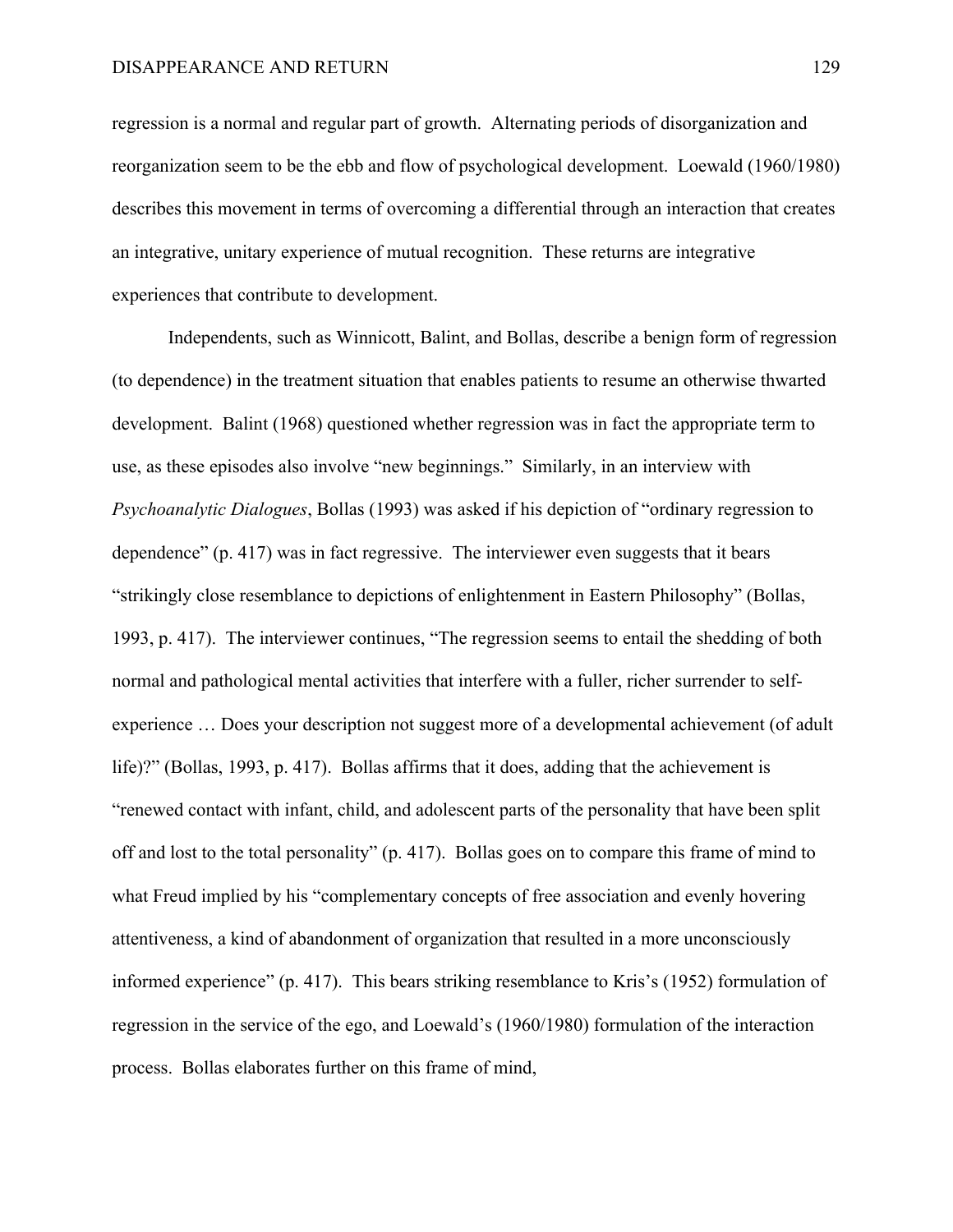It marks a truly deep return to states of vulnerability and dependence that all people associate with childlike states … The analyst does not ask the patient to explain his state of mind: the lack of such accountability further adds to the patient's movement into this frame of mind. It is as if a part of the personality that knows what infancy is returns now to reexperience infantile childlike frames of mind … The analyst will remain present but does not intrude … both participants re-create something of the nature of what I term "constitutive object relations:" it is akin to the beginnings of any person's existence." (p. 418)

Here, we have the rediscovery of a valuable mode of being through a return to origins. It is valuable because it allows for a broader range of subjectivity, or self experiencing, for reestablishing lost connections, and for the beneficial interplay between unconscious and preconscious systems.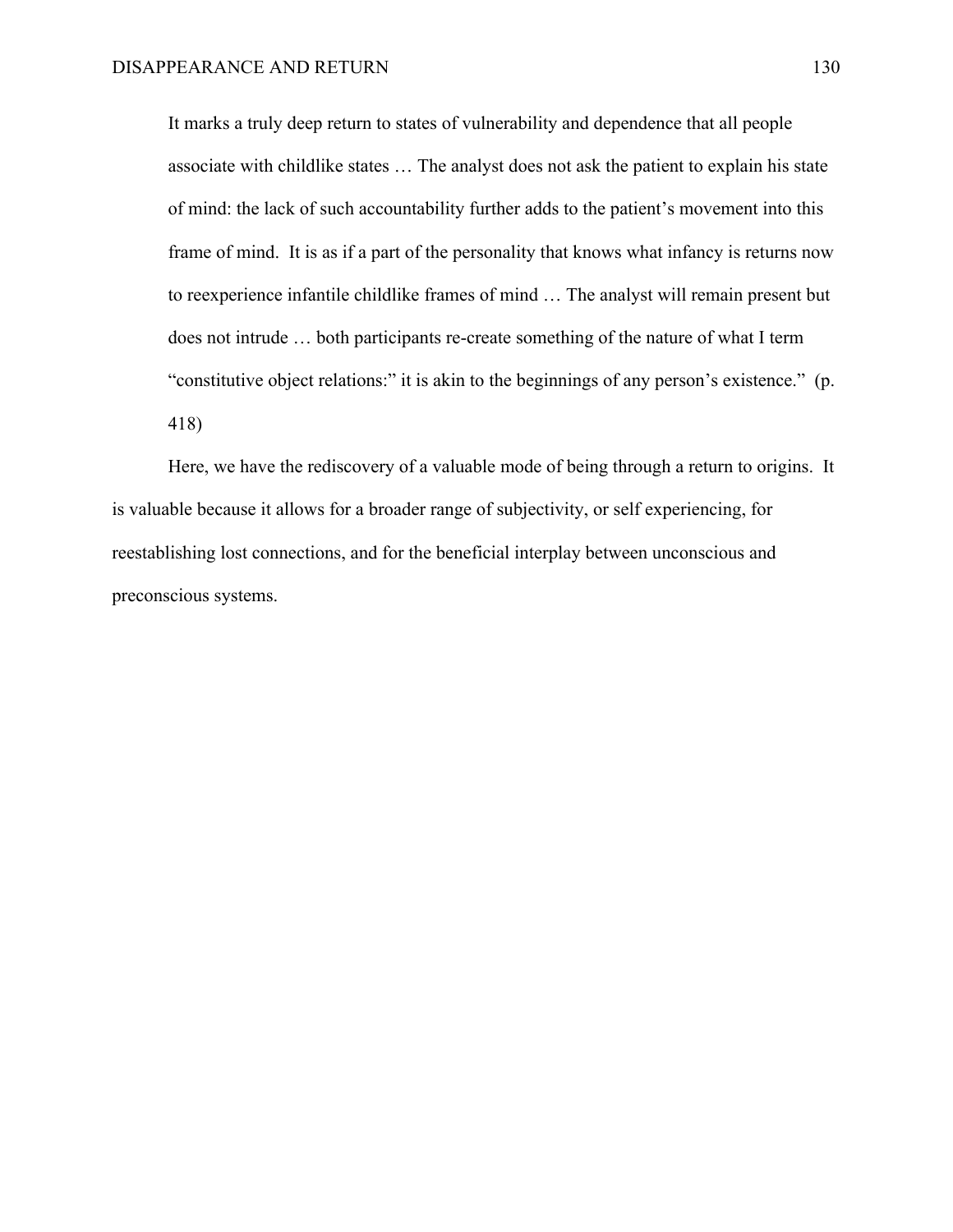# Section III

# **Integration and Findings**

Section three is comprised of two chapters that review and integrate our findings; however, they do so in rather different ways. In chapter 8, I identity several core themes in generative returns, contrast these with the characteristics of non-generative returns, and conclude by proposing that returning in the psychological sphere is a basic principle of growth. In chapter 9, I identify a typical sequence that is evident in many generative returns. This typical sequence–from receptivity, to reimmersion, to reflection and reconfiguration–constitutes a basic model for generative returns.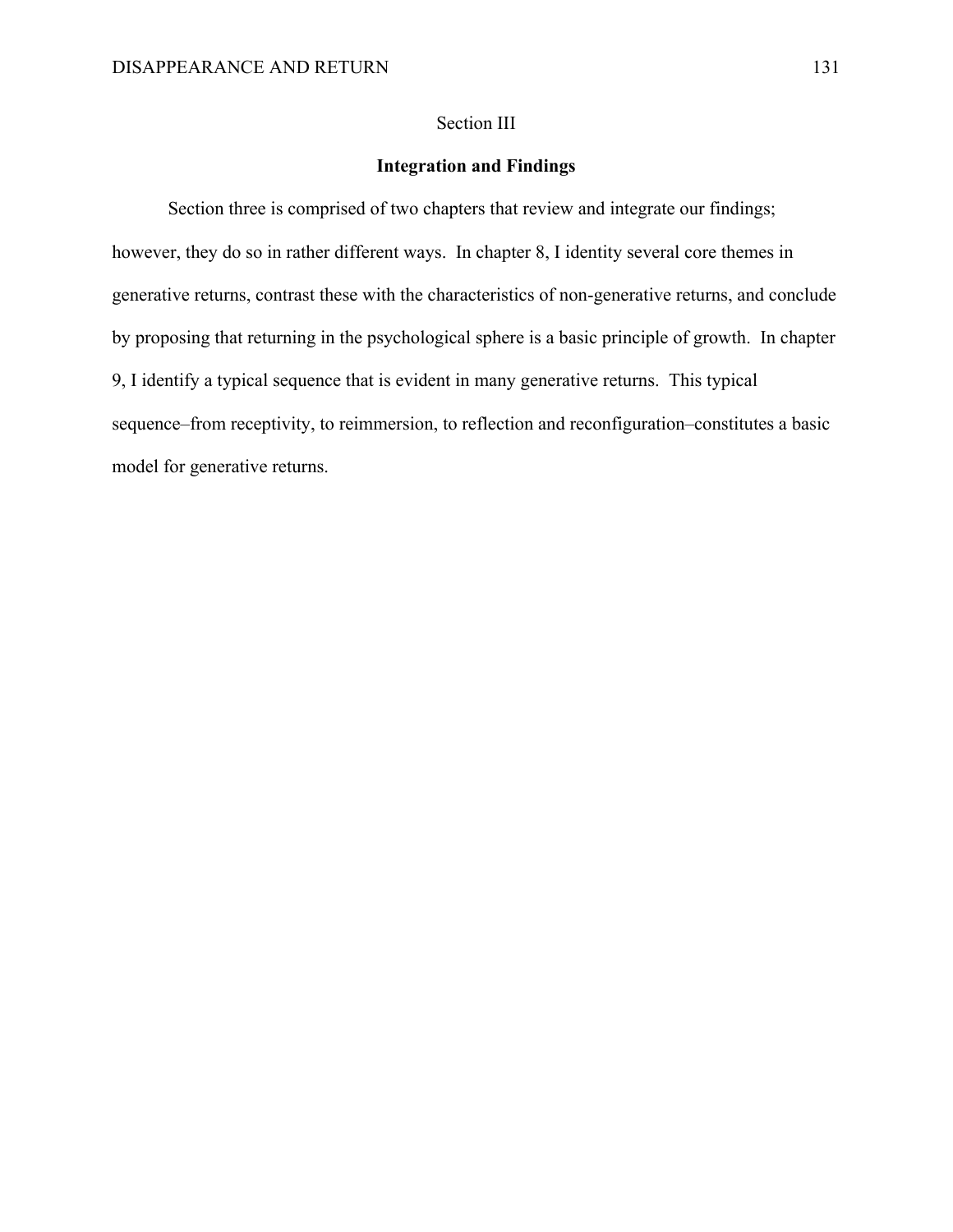#### **Chapter 8: Dominant Themes**

This chapter reviews and integrates our findings in accordance with several organizing themes that are applicable to generative returns; these are contrasted with the characteristics of non-generative returns. Before presenting these findings, I provide a concise summary of where we have been throughout this journey. Early on, the experiences of Isak, Marcel, Miss A, and Bollas helped us recognize and identify integrative returns. Here, encounters with evocative objects (Bollas, 1992) revive meaningful, personal experiences from the psychic past, which are thereby available for further elaboration, learning, and integration. The following characteristics appear to be essential to this experience:

- 1) Relaxed and receptive frame of mind.
- 2) Distinct features (e.g., objects, moods, feelings) common to both the remembered experience and the present situation.
- 3) Involuntary memories with reimmersion in the original frame of mind and sensibility.
- 4) Sensation of familiarity or recognition.
- 5) Self observation and reflection.
- 6) Learning from or making use of the experience for purposes of creativity or growth.

These integrative returns provided us with a special category (or example) of generative returns, and served as a point of reference throughout our reappraisal of psychoanalytic theories. This theoretical reappraisal involved two basic undertakings, namely, the interpretation and application of theory. With respect to the interpretation of theory, we saw that several familiar psychoanalytic concepts and practices illustrate generative returns. The application of psychoanalytic theories, including those of Klein and Bion, to the psychology of returning helped to clarify and differentiate these phenomena.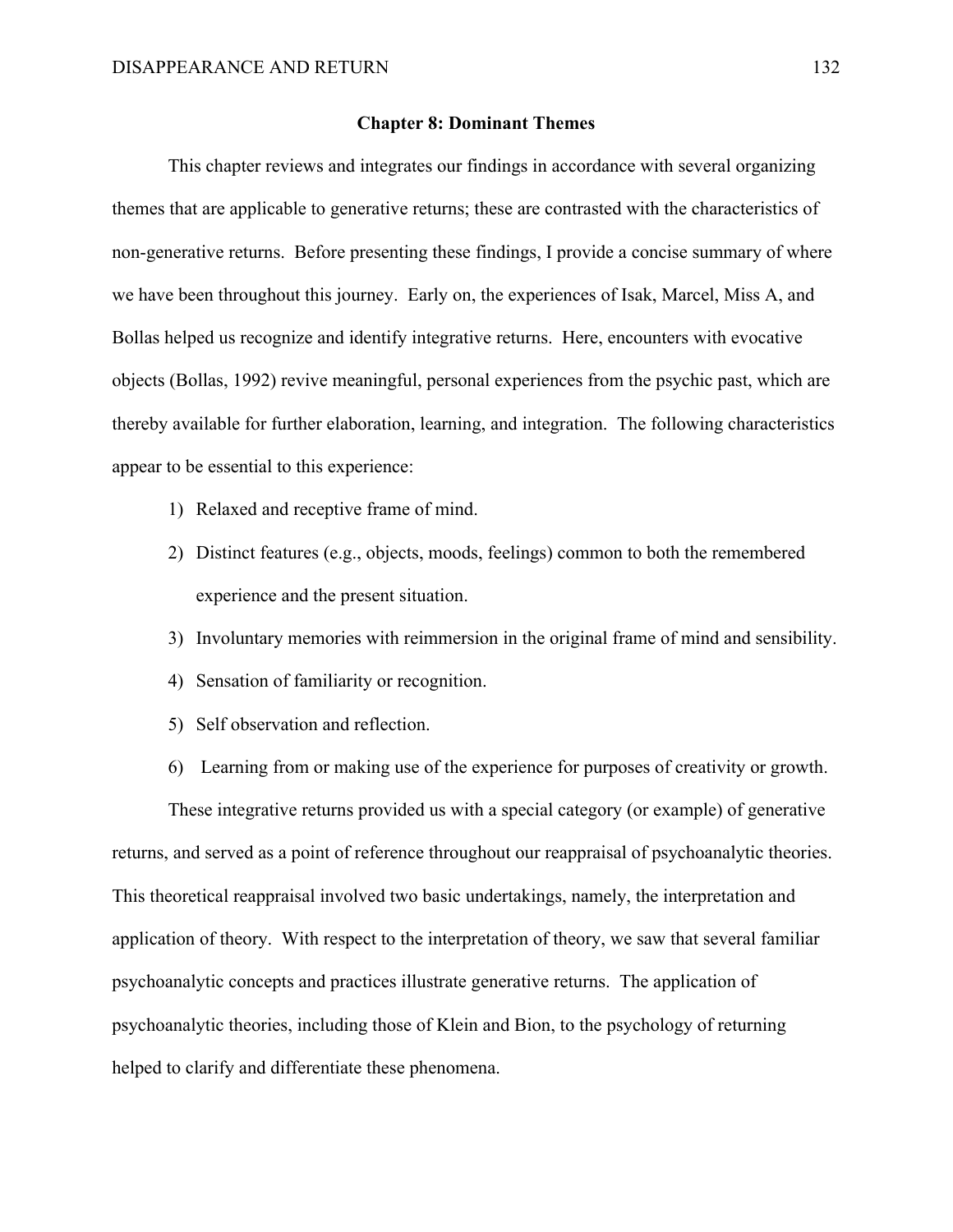It was reasonable to interpret the following psychoanalytic concepts as instances of generative returns. From Freud's early trauma theory, therapeutic recollection or catharsis, which involves both abreaction and associative absorption, is good example of a generative return. The same can be said for active or re-creative repetition, particularly as it occurs in the transference, which leads to higher levels of psychological organization and representation. Other examples from Freudian theories include his clinical formulation of the repetition compulsion as an attempt to master difficult experiences retrospectively (albeit cases of trauma typically obstruct this process), as well as returns that are under the dominance of the binding, integrating force of Eros. While the work of Klein and Bion provided some examples of generative returns, these theories mainly served to elucidate our subject. I will come back to this momentarily. The chapter on regression provided several examples of generative returns, such as "regression in the service of the ego" (Kris, 1952), "benign regression" (Balint, 1968), and "regression to dependence" (Winnicott, 1955/1975). Bollas's (1987, 1989) work on characterological moods, conservative objects, and historical sets also provided examples of generative returns.

Applying Klein's Ps and D positions (as interpreted by Ogden [1986]) to returns allowed us to better differentiate non-generative returns from generative returns. For example, from the Ps position, returns have an automatic, immediate quality that lacks historical perspective; these returns do not lead to integration, but rather serve to keep disparate experiences apart or split. Generative returns are more apparent from the D position, where the search for integration and continuity is more prevalent. The work of Bion also mainly served to clarify the nature of integrative and generative returns, not to exemplify them. For instance, applying Bion's theory of thinking to generative returns provided a means of conceptualizing how raw emotional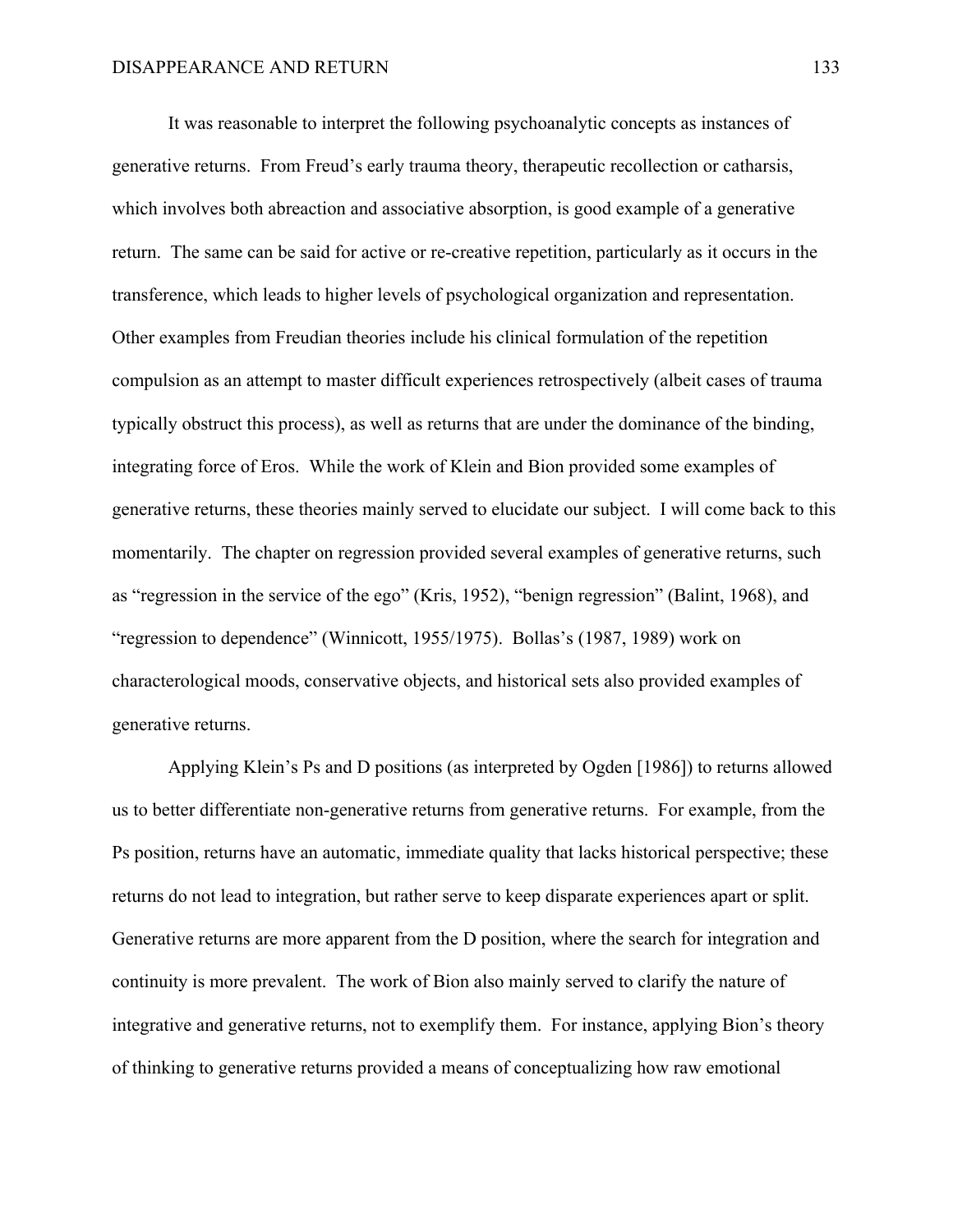# DISAPPEARANCE AND RETURN 134

experiences can be further processed through moments of reliving. Bion's conceptualization of dreamlike-memory, faith, transformations, and O contributed to our understanding and description of integrative returns. Overall, this interpretation and application of psychoanalytic theory revealed several main themes that we will now turn to.

Two broad categories of returns are noteworthy according to the experiences illustrated by the vignettes and our reappraisal of particular psychoanalytic theories. There are *generative returns* that lead to psychological growth and creativity, on the one hand, and *non-generative*  returns that are associated with psychological declines or stagnation, on the other hand. The literature converges on several basic themes that cohere in each of the two classifications of returns. To be sure, this is not an attempt to integrate theoretical perspectives, but to show general theoretical agreement or consistency on this topic.

# **Generative Returns**

The literature that speaks to generative returns converges on several noteworthy themes. In no particular order, these themes are:

- 1) Expanded range of experience.
- 2) Rediscovery and resumed development.
- 3) Free or open interaction.
- 4) Disorganization and reorganization.
- 5) Recognition.
- 6) Continuity of experience.
- 7) Sense of individual truth.
- 8) Increased reflective distance or capacity.

These themes overlap considerably, particularly on the notion of growth, and thus, some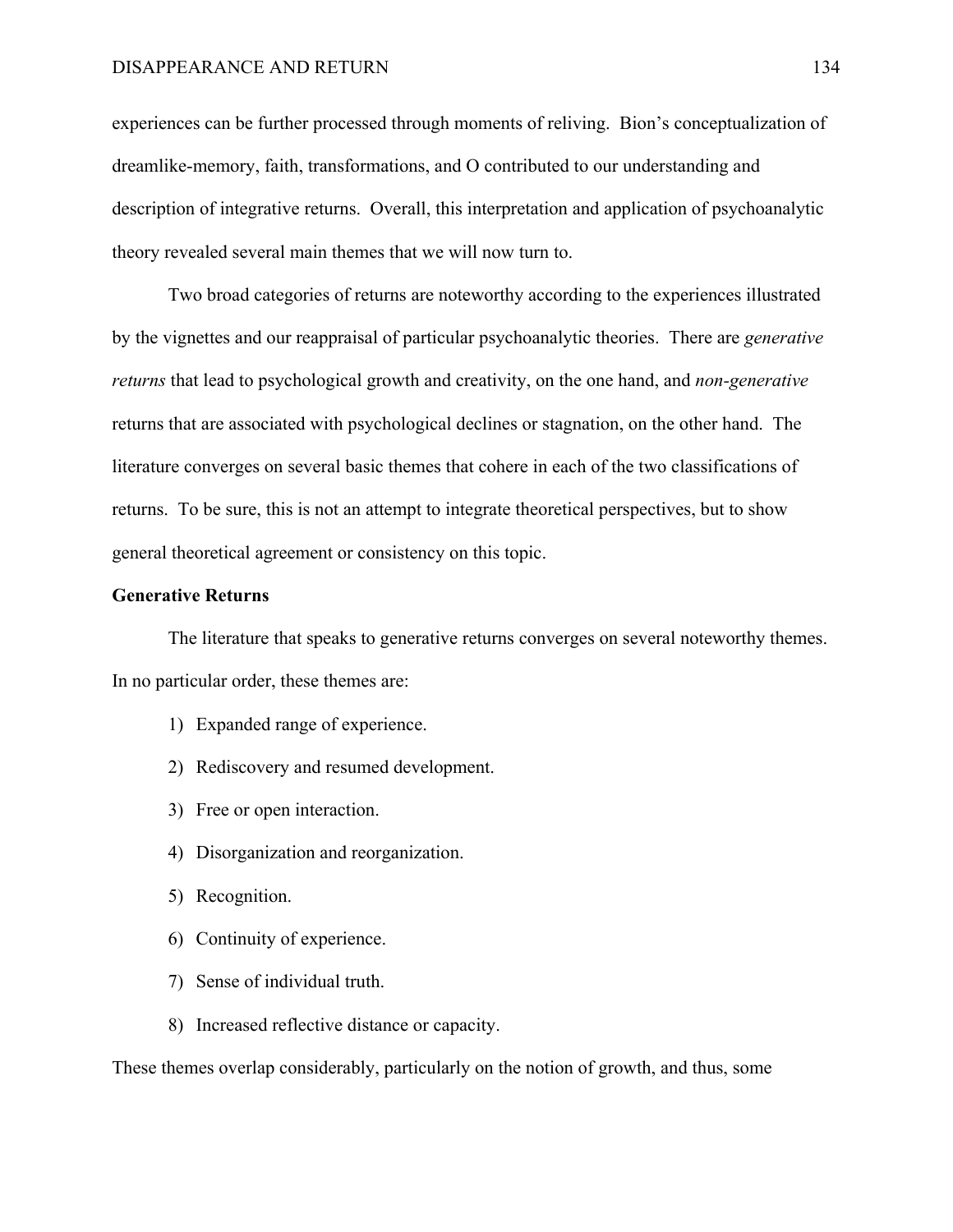repetition is inevitable as we explore each in turn. (This survey of the themes is not exhaustive.) It is worthwhile to begin by noting that generative returns seem to depend on a level of functioning and mode of experiencing that is characteristic of Klein's D position, or as Ogden (1986) prefers, the "historical position."

**Expanded range of experience.** Several theories indicate that generative returns involve a new experience of something old. For example, in Freud's early trauma theory (Freud, 1894/1962, 1896/1959b) therapeutic recollection expands the range of conscious experience by making the unconscious conscious. This involves a return to origins, "the original psychical process must be repeated as vividly as possible, brought into *statum nascendi* [born again] and then 'talked out'" (Breuer & Freud, 1893/1959, p. 28). Here, the notion of origins does not refer to what objectively happened in the past, but to "the past which the patient carries within him as his living history" (Loewald, 1972/1980, p. 144). The very ideas and memories that the patient has resisted knowing are now recognized and made conscious, thus expanding her range of experience. It is not a replication of the past, but a creative moment in which previously disavowed experience can be recognized, felt, and put into words for the first time (Eagle, 2011; Loewald, 1955/1980). Consciously returning to the experience allows it to be gradually integrated into the individual's network of associations, thus freeing her from automatic defensive maneuvers.

Broadening the range of experience is also a feature of Loewald's (1971/1980) description of repetition as an active, re-creation. With respect to the transference, for example, the patient's conflict is repeated in relation to her analyst, "and through the work of interpretation, to be repeated in an active way, that is actively taken up by the ego's organizing capacity" (Loewald, 1971/1980, p. 89), which includes remembering. The transformation from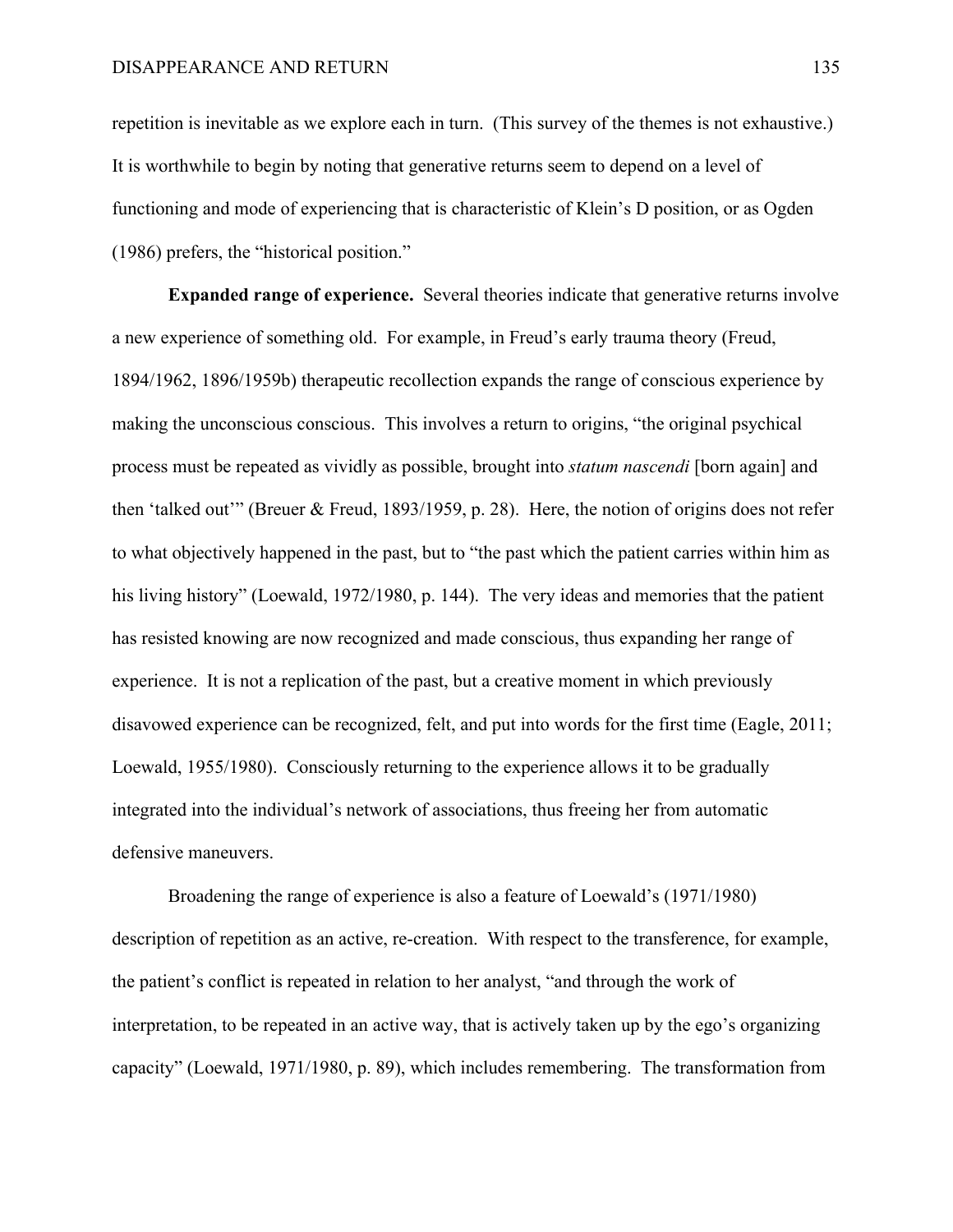# DISAPPEARANCE AND RETURN 136

passive to active repetition creates the conditions for experiencing greater agency and choice. In knowingly repeating, one may begin to experience greater responsibility and self direction, as opposed to feeling instinctually driven. Loewald explains, "It is repetition with its face towards the future while aware of the past" (p. 99). Ogden's (1986) interpretation of the D position as the birth of the historical self is applicable here as well. From this position, transference allows important parts of past relationships to be perpetuated and relived in the present, without forfeiting continuity in self experiencing; the historicity of the self expands as felt links between present and past accrue in relationship to the analyst. The expansion of the historicity of the self is perhaps the core generative quality of integrative returns.

Lastly, the application of Bion's (1963) thought to generative returns also highlights an expanded range of experience, but not in the Freudian sense of making fully formed unconscious content conscious. For Bion, expanding consciousness is not a process of uncovering, but of transformation: The raw sensory experience (or beta-elements) must be converted via the alpha function into alpha elements to be registered or represented, as in dream thoughts, memories, or dreams. From this viewpoint, expanding awareness is a developmental process. In generative returns, preserved traces of undigested emotional experience are revived and elaborated; new emotional experiences enter conscious awareness and contribute to learning and mental growth. In Bion's terms, the undigested experience is expressed as a thought without a thinker, or a  $\delta$  in search of a  $\varphi$ . If the preserved raw emotional experience is revived in favorable conditions (e.g., a commensal  $\mathcal{Q} \uparrow$  relationship), then it is converted into an experience capable of representation and conscious reflection, or alpha elements.

**Rediscovery and resumed development.** Several psychoanalytic concepts and practices that qualify as generative returns converge on themes of rediscovery and resumed development.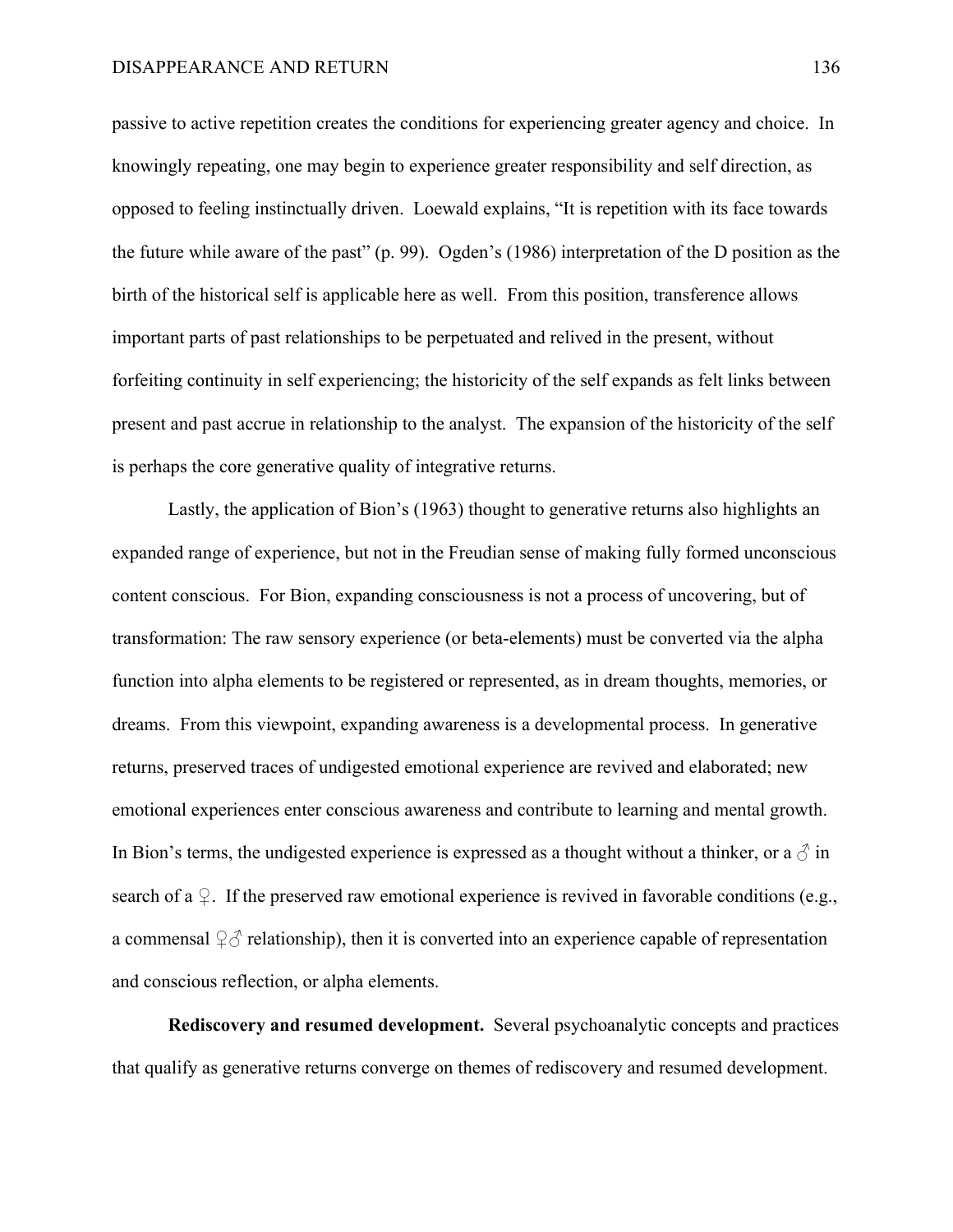# DISAPPEARANCE AND RETURN 137

In the above section, for example, we saw that therapeutic recollection has to do with rediscovering an experience and resuming the normal process of reaction (Breuer & Freud, 1893/1959). The Independent group's contributions on the positive uses of regression in the psychoanalytic situation best exemplify rediscovery and resumed development (Kohon, 1986). Winnicott's (1955/1975) notion of "regression to dependence" and Balint's (1968) notion of "benign regression" both describe a corrective or healing, non-libidinal regression. In Winnicott's terms, the patient rediscovers the relaxation of unintegration, of non-purposive being or going-on-being, to find the self in creative moments. Similarly, Balint describes a return to a state reminiscent of the original harmonious interpenetrating mix-up. From this unsuspecting, trusting environment, the patient may experience a new beginning and discover new forms of object relationship. Finally, Bollas's (1993) notion of "ordinary regression to dependence" involves renewed contact with parts of the personality that have been split off, a reexperiencing of childlike frames of mind. Each of these concepts of regression describes a process of rediscovery that recommences psychological development. By rediscovering frames of mind reminiscent of early childhood or infancy, the patient may discover new ways of being and relating, and from this position resume a forestalled developmental process. It is noteworthy that these returns represent greater flexibility and growth in the personality, despite being likened to childlike states (Bollas, 1993).

**Free or open interaction.** The interaction of different levels of organization is an important theme in literature relevant to generative returns. This theme is most pronounced in the ideas of Kris (1952) and Loewald (1960/1980). In Kris's notion of "regression in the service of the ego," the ego uses the primary process for creative purposes. The two phases of inspiration and elaboration refer to the interaction of primary and secondary processes, or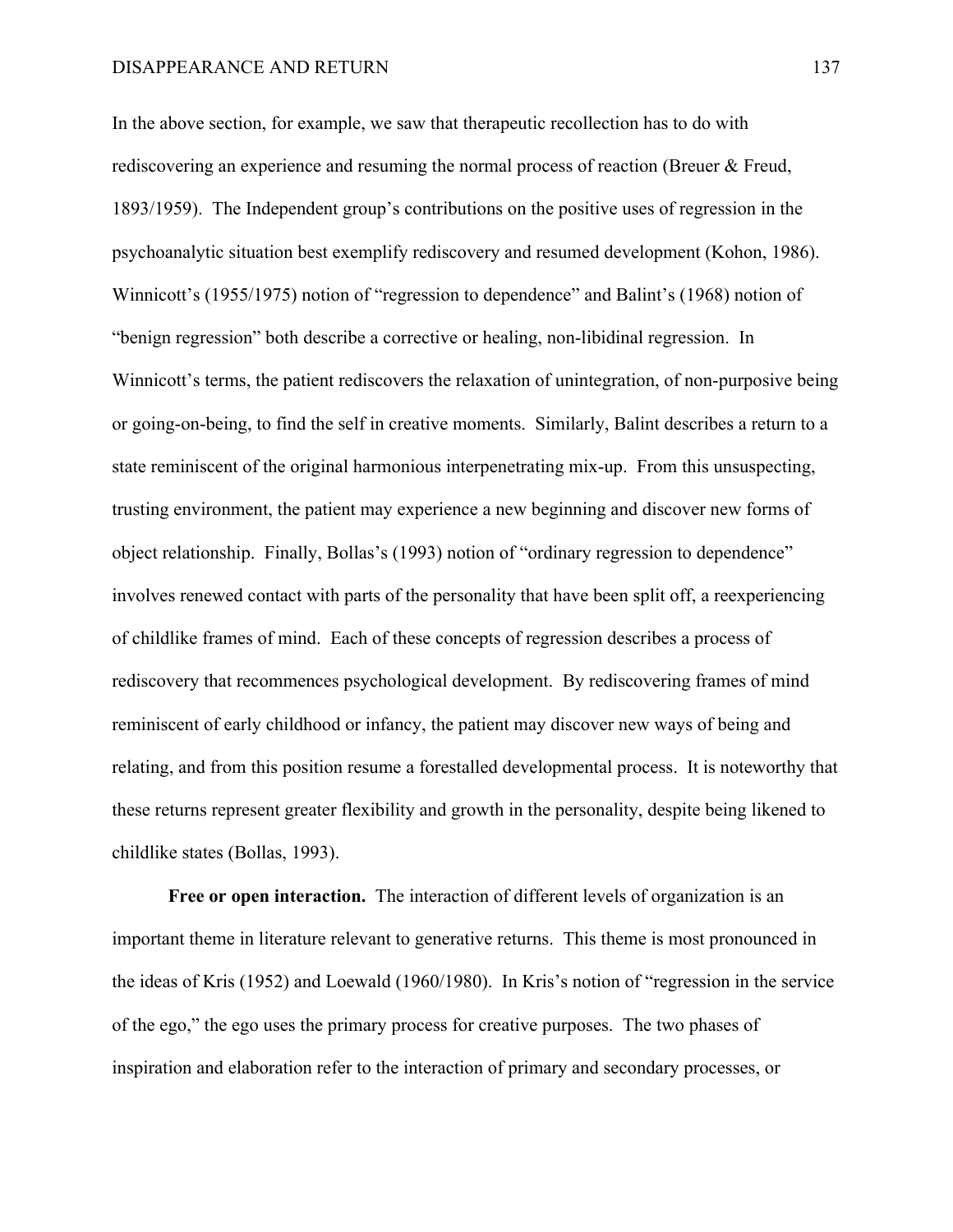different levels of organization. According to Kris, the inspirational phase allows the id to communicate to the ego, while the phase of elaboration provides opportunities for integration and organization. Bollas's (1992) formulation of the simple and complex selves refers to a similar interplay. In Bollas's terms, the interaction is between a phase of deep immersion in self-experiencing or subjectivity (i.e., the simple self) and a phase of self reflection, observation, and organization (i.e., the complex self). In these interactions, temporary and partial regression contributes to integrative experiences.

In his paper on therapeutic action, Loewald (1960/1980) places the free interplay between different levels of organization at the center of psychological health and development. Such interaction occurs intrapsychically (between systems or structures) as well as interpersonally (between an individual and the environment). This interplay involves regression in the service of growth, or higher organization. Recall that in Loewald's description, any process of growth implies a differential between two levels of organization. The prototype for this differential is the mother-infant pair. The mother's understanding recognition and response to the infant's needs represents an initial organization of undifferentiated urges (see also, Stern et al., 1998).<sup>33</sup> In the analytic situation, controlled regression allows the patient to establish renewed contact with primitive anxieties and conflicts, thus contributing to the differential between the analyst and analysand. On the analyst's part, controlled regression allows for identification, empathy, and a piece of self-analysis. Therapeutic interactions between the patient and analyst create the conditions for the unconscious to reach a higher level of organization and for the preconscious system to be replenished by unconscious input. One may note that the integrating force of Eros is consistent with this formulation. Loewald's vision of psychic health involves "an optimal,

 $33$  Bion (1962b) describes a similar process in terms of normal projective identification as a mode of communication and containment, made possible by the mother's reverie.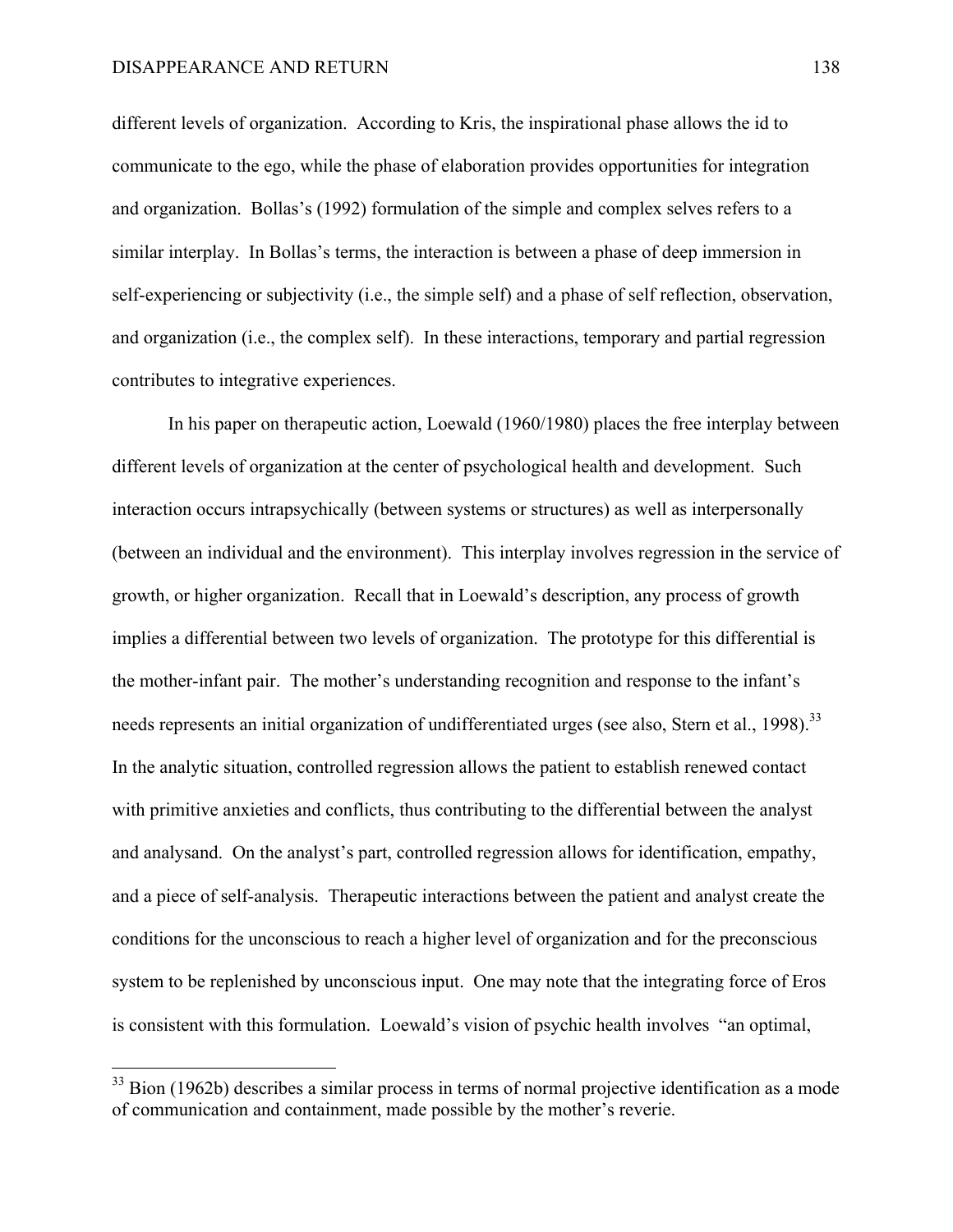although by no means necessarily conscious, communication between unconscious and preconscious, between the infantile, archaic stages and structures of the psychic apparatus and its later stages and structures of organization" (p. 252). These interactions contribute to growth and organization, and are central to creativity and meaning making.

Bollas (1993) makes a similar point when he likens the frame of mind captured by "ordinary regression to dependence" to the complementary processes of free association and evenly hovering attention, insofar as they imply an "abandonment of organization that resulted in a more unconsciously informed experience" (p. 417). Perhaps it is better to describe free or open interaction as "unconsciously informed experience" that leads to further integration. Elsewhere, Bollas's (1989) notion of a "topographical return" expresses a similar process. The subject sends a mental object to the system unconscious "where it gathers further and deeper meaning and returns to the preconscious where it is now available for a new type of consciousness enriched by the topographic journey" (Bollas, 1989, p. 213). $34$ 

**Disorganization and reorganization.** Similar to free or open interaction, the theme of disorganization and reorganization primarily has to do with processes of integration. Kris (1952) and Loewald (1960/1980), for example, are both referring to integrative experiences in their discussions of interaction. Unlike the notion of interaction, however, which describes a relationship between parts or systems, disorganization and reorganization describes a shift, a back and forth or fluctuation in states or positions. It may be that these concepts refer to the same process from different vantage points: Interaction speaks to the observer's viewpoint, while the notion of organization refers to the subject's experience.

<sup>&</sup>lt;sup>34</sup> This is similar to Freud's (1905b) notion of 'unconscious revision' (p. 166) and Kris's (1952) 'regression in the service of the ego'. I discussed these ideas above under the heading Regression in the Service of the Ego.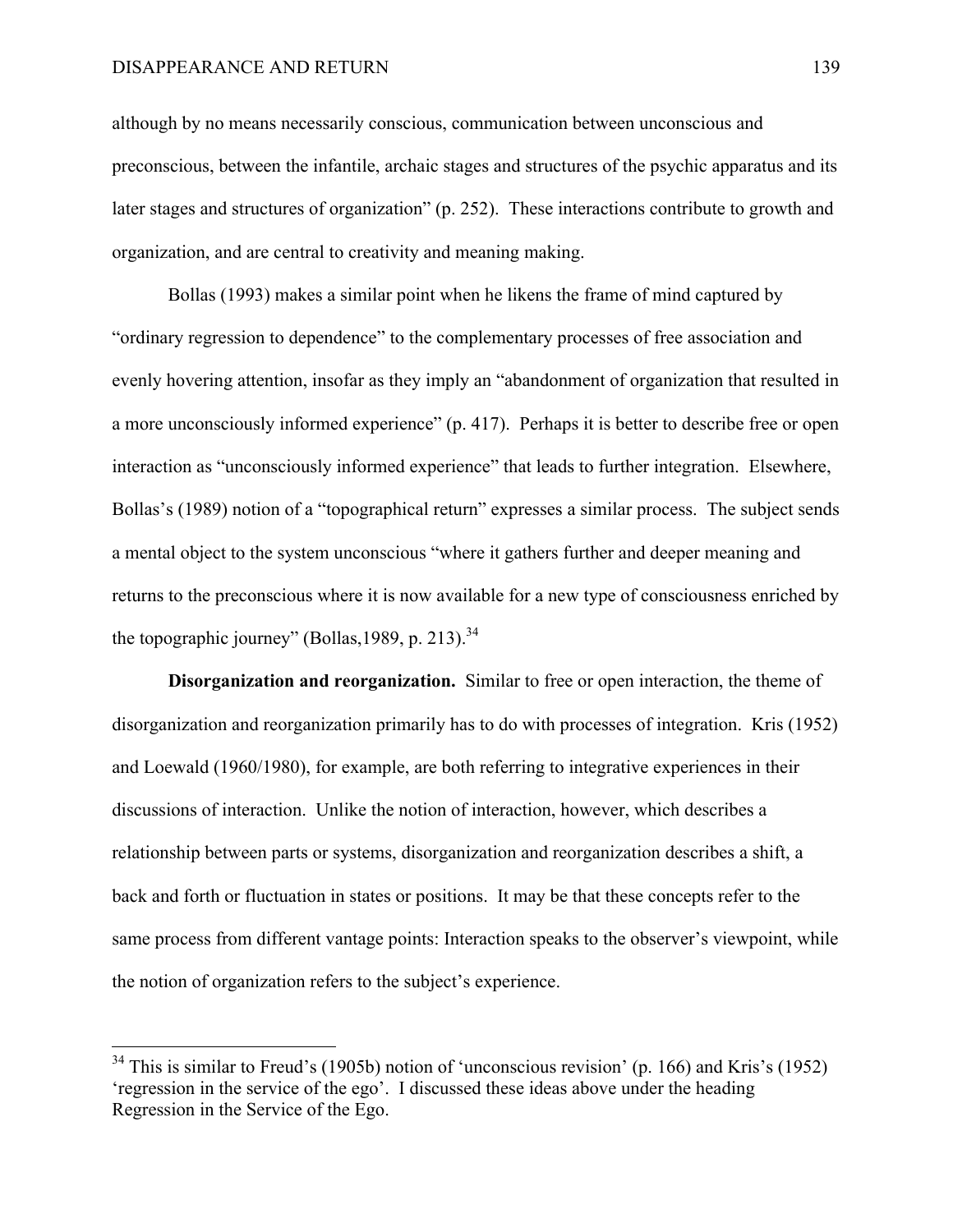It seems reasonable to trace the theme of disorganization and organization to Freud's (1920/1955) revised instinct theory. In this scheme, the death instincts represent a disintegrating force that is set in opposition to the integrating force of the life instincts, which establishes greater unity. Bion's (1963) formulation of  $Ps \leftrightarrow D$  describes a similar dynamic relationship. Bion is referring to a shift between states of fragmentation and dispersal (Ps) and states of integration and coherence (D); hence, the  $Ps \leftrightarrow D$  formulation represents a back and forth between disorganization and reorganization. The shift from PS to D follows the discovery of a selected fact, that is, an experience that gives meaning and organization to otherwise dispersed or disorganized elements. The move from D to Ps, on the other hand, signals the breaking apart or disorganization of a unity; while the individual experiences confusion and doubt, this state carries the potential for reorganization and growth. Hence, both Ps and D are necessary for mental growth. In generative returns, the present psychological organization is disorganized to enable reconfiguration at a higher level.

It seems that shifts between disorganization and reorganization are a normal part of development. Loewald (1960/1980), for example, describes normal development as an ongoing process of relative disorganization and reorganization that results in periods of marked consolidation of ego organization. Continuing development requires that periods of integration alternate with temporary ego regression, that is, disorganization, followed by reorganization at higher levels of integration and differentiation. Moreover, Anna Freud's (1965) idea of regression in normal development indicates that temporary periods of ego regression provide adaptive respite from the everyday demands of living. In this sense, short-lived ego regressions may serve adaptation.

**Recognition.** Recognition and the sense of familiarity are regular themes in generative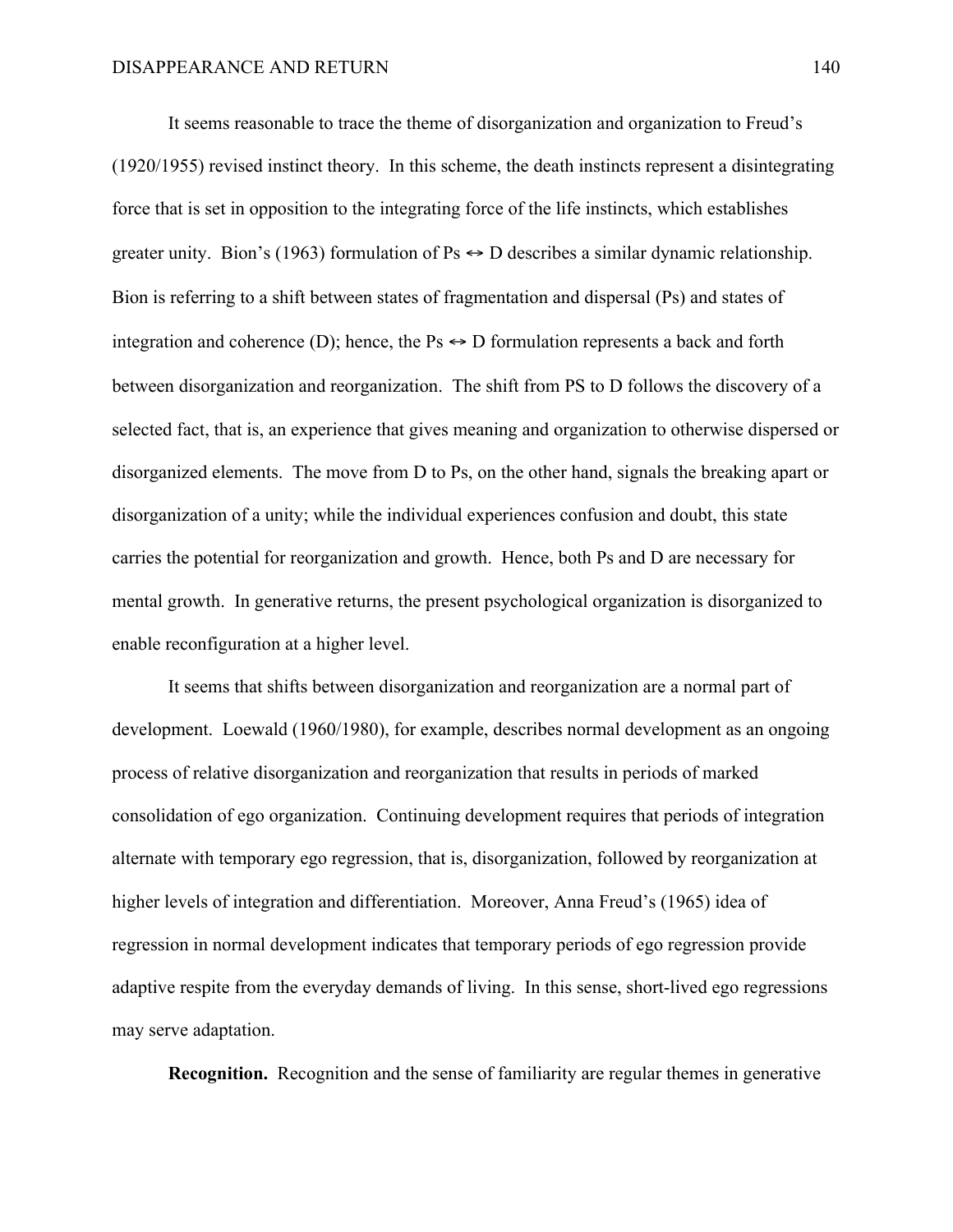returns. In therapeutic recollection, for example, recognition of previously disavowed experiences, ideas, and memories allows for normal reactions of abreaction and associative absorption to occur. In therapeutic reexperiencing, Balint (1968) describes a benign regression that aims at recognition, that is, "regression for the sake of recognition"–as opposed to gratification. Here, the analyst's recognition of the patient's search for new beginnings facilitates benign regression and growth. Consider also that the analyst's successful interpretations are "recognizable to the patient as expressions of what he experiences" (Loewald, 1960/1980, p. 238). This *re*-cognition is a return on a higher level of organization, that of symbolic representation. Green's (2002) reflections on the purpose of producing free associations are apt as well:

The aim is no other than one of recognition. Notice the prefix of return: *re.* … I would say that "knowing oneself is to recognize oneself." It can be seen then that the production of associations, which puts one in touch with oneself, that is, which allows one to reflect on oneself in the presence of one's own emerging speech, supposes that the latter is in fact produced by establishing links within the discourse by means of representation divided up into its conscious and unconscious formations … In the final analysis, it is a question of recognizing, with the analyst's help, the latent meaning of one's discourse … its representative significance. … What the analysand needs is nothing other than to reintegrate and re-appropriate meaning … Re-cognition is symbolizing by coupling two stages of cognition: the stage of breaking apart followed by the stage of coming together. (pp. 57-58)

In this sense, recognition in integral to the process of reorganization that we discussed in the previous category.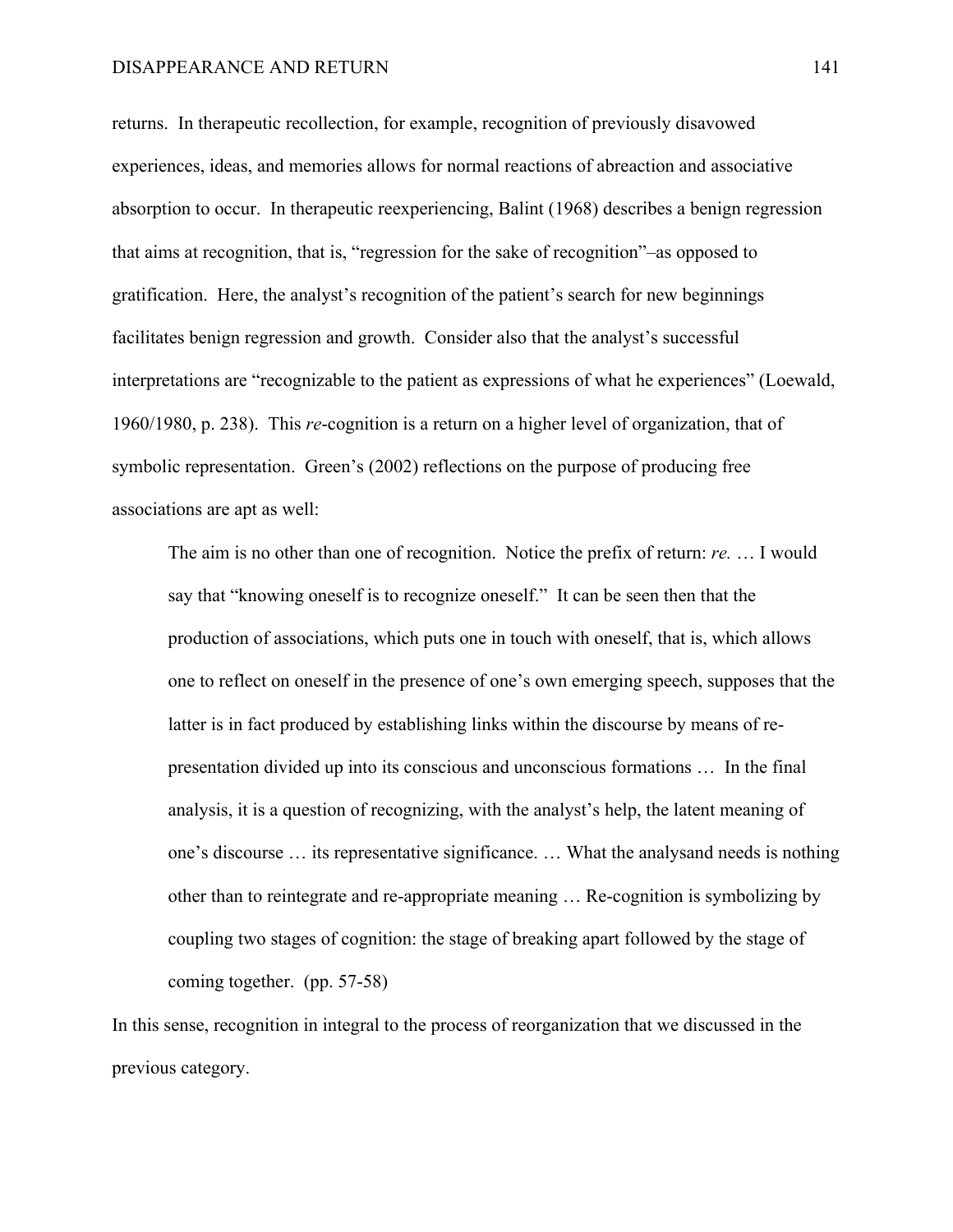Lastly, recognition is central to Bion's (1965) notion of transformations from O, which is applicable to generative returns. The process of representing O (i.e., original states or realities) transforms and distorts that very reality. Despite this general transformation, aspects of O are preserved in the end product, which Bion terms invariants. The invariants provide reference points that make O recognizable. Hence, the analyst's interpretations will only be recognizable to the analysand as expressions (transformations) of her experience to the extent that they communicate invariants. Bion's conceptualization of transformation highlights the place of conscious recognition in returns that lead to integration and knowledge.

**Continuity of experience.** Generative returns seem both to rely on and to deepen the experience of continuity. Ogden's (1986) depiction of the developmental advance from Klein's Ps position to the D position centers on a momentous shift from discontinuous self experience to continuity in self experiencing. This amounts to the arrival of the "historical self" (Ogden, 1986, p. 79) along with new capacities for self reflection–in terms of recognizing alterations in oneself and others over time. This developmental achievement rests on the gradual integration of split representations of self and of object to form more complete images; that is, the move from part to whole object relations. Conscious reexperiencing, such as occurs in integrative returns, is possible from the D position, because individuals are able to recognize the passing of time and loss. Conscious reliving is only sensible from the historical position, which allows past and present to coexist in a dialectical relationship. These experiences and other conscious memorial activities contribute to the creation of personal history, or the historicity of the D position.

Bollas's (1989) formulation of historical sets is also relevant to the experience of continuity or self-sameness. Historical sets speak to the memorial processes that make integrative returns possible. According to Bollas, our knowledge that the self is changing over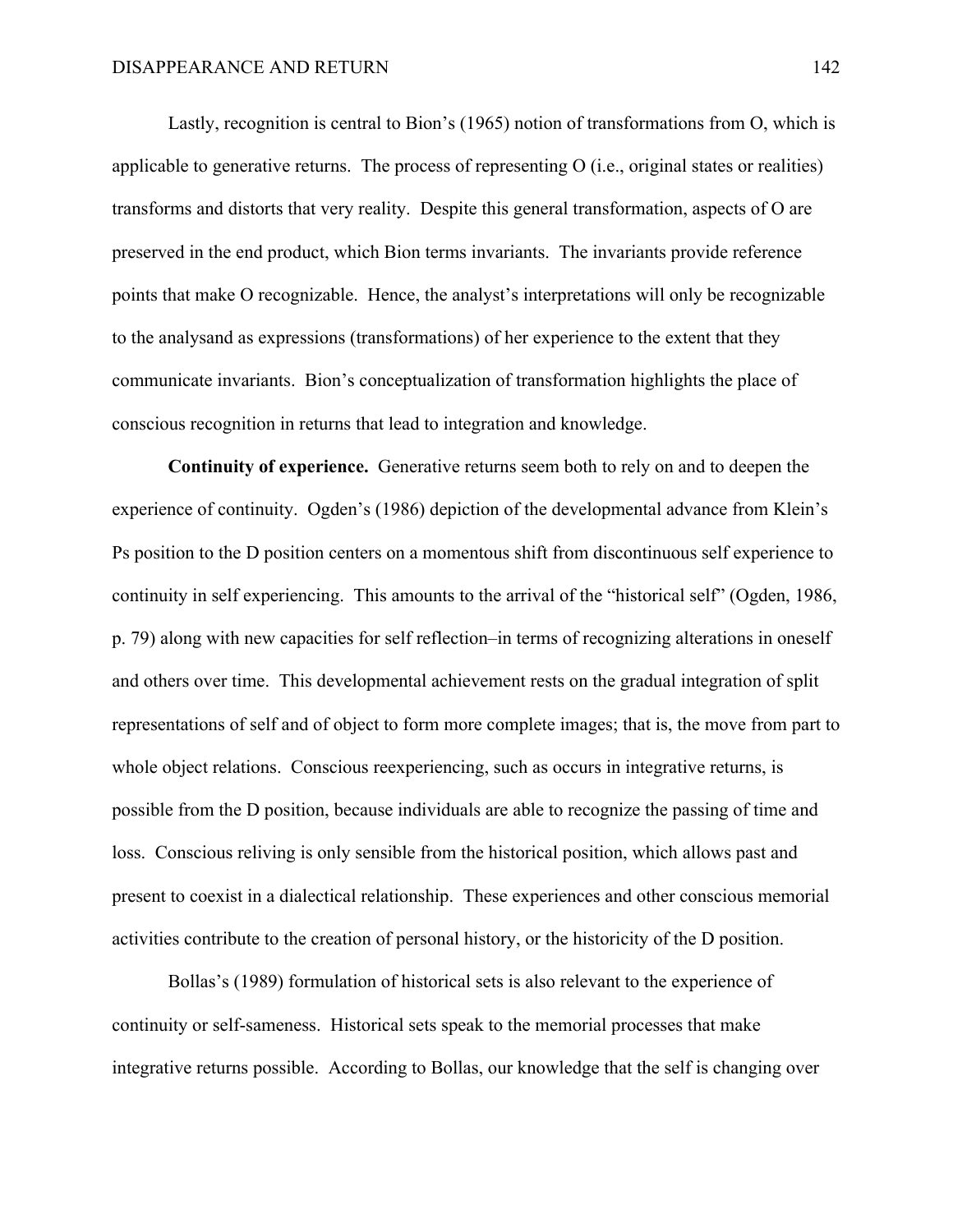time creates the impetus to engage in a particular form of history taking. Historical sets are clusters of memories that conserve self states. These states contain aspects of an individual's idiom and subjective experience of the world. An historical set provides a "holding space in memory, which stores the child's experience of being himself at that time in his world … to preserve the integrity of self experience" (Bollas, 1989, p. 197). Conserving past states allows one to experience a felt link between past and present in what Bollas terms, "a dialectic of eras, a psychic dialectic, in which prior self states encounter present ones" (p. 205). Bollas contends that we create historical sets to ensure continuity in self experience over time, not simply to remember past experience but to feel ourselves there again. In this way the history of the self can be rediscovered and to some extent, reexperienced and further elaborated.

**Sense of individual truth.** A sense of individual, or subjective, truth often accompanies generative returns. Historical sets, for example, provide a particular form of individual truth, or self-knowledge (Beck, 2002); that is, they contain self states with elements of personal idiom, which is Bollas's (1987, 1989) elaboration of Winnicott's true self. Idiom refers to the defining essence or unique nucleus of an individual that seeks expression and elaboration through experience. It is an inherited potential that evolves through spontaneous and creative acts. In these alive moments, the individual expresses and experiences something of his essence or being. Here, truth refers to a particular quality of self experiencing. Perhaps it is because historical sets seem to store something like the essence of one's being, or the journey taken by the true self, that these moments of reexperiencing or reliving convey a sense of individual truth. It may be what inspired Proust (1982a) to write, "this essence was not in me, *it was myself*" (p. 54, italics in original). To be sure, whether or not the individual records the historical events accurately (i.e., truly) is not a point of emphasis here. It is certainly feasible that one may store the essence of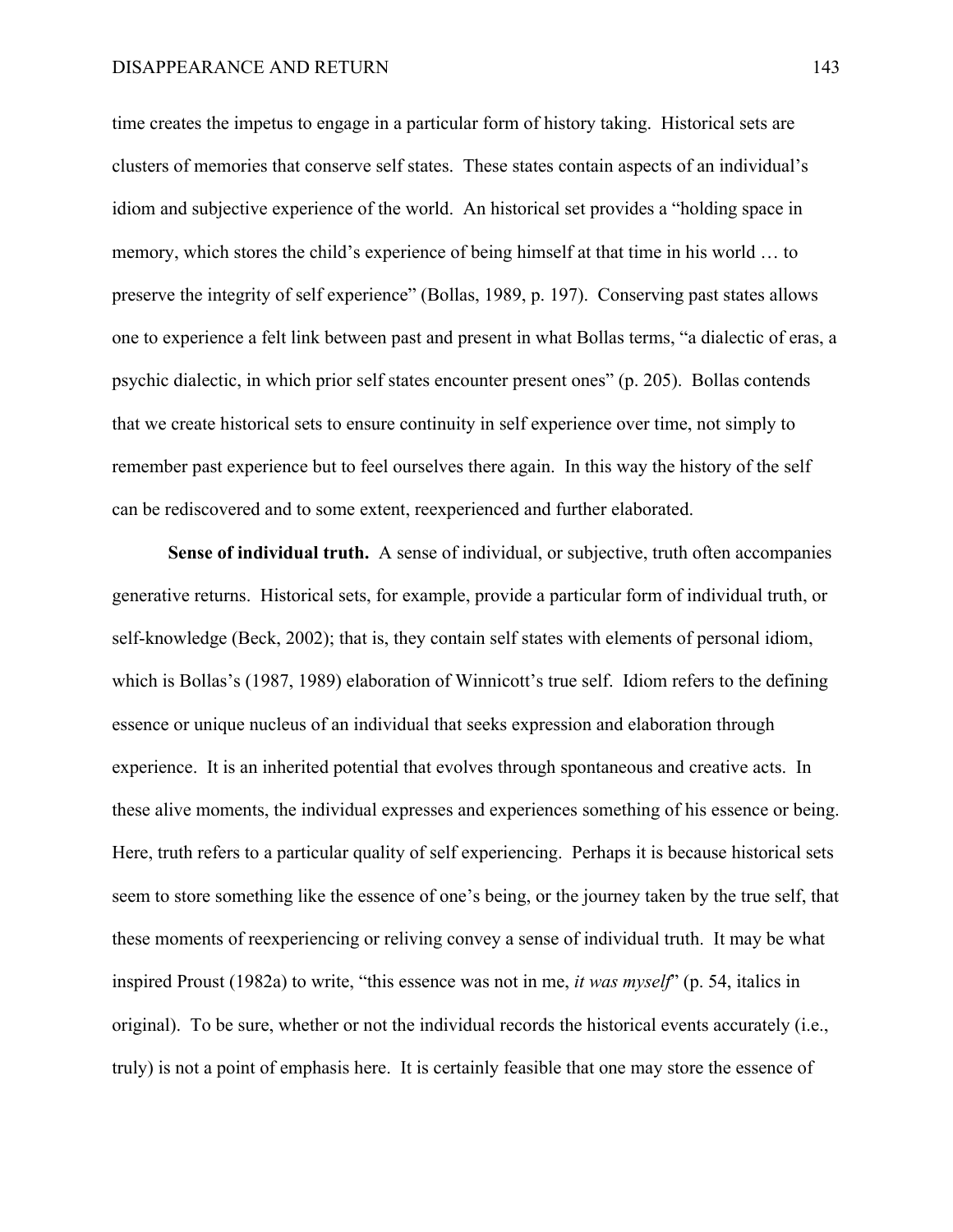one's experience without having an accurate representation of the actual (i.e., external) events.

Bion's (1970) conception of transformations in O (or becoming O) also conveys a sense of individual truth that is applicable to generative returns. While Bion assumes that ultimate reality, or O, cannot be known, the cultivation of a receptive frame of mind, characterized by an act of faith, allows one to become O, to recognize and feel its presence, "to be at one with it" (Bion, 1970, p. 30). In integrative returns, for example, an emotional truth common to psychic past and present emerges and evolves. Bion's idea of faith signifies a particular sensibility of the mind that is open to receive evolutions of O by way of intuition.<sup>35</sup> This experiencing allows O to enter the domain of K. That is, O evolves to the point of being known. Generative returns, such as "dream-like memories" (Bion, 1970), seem to represent a form that evolutions of O may take.

**Increased reflective distance or capacity.** Several examples of generative returns emphasize reflective capacities. For example, consider Loewald's (1971/1980) conceptualization of repetition in analysis. As the conflict is reactivated and repeated in relationship to the analyst, the interpretive work functions to make the return generative by facilitating the analysand's reflective distance. Loewald (1960/1980) explains that interpretations organize "what was previously less organized and thus give him the distance from himself that enables him to understand, to see, to put into words and to 'handle' what was previously not visible, understandable, speakable, tangible" (pp. 238-239). Reflective distance also features in the elaborative phase of Kris's (1952) "regression in the service of the ego" and in Bollas's (1987) description of generative, characterological moods<sup>36</sup>. Characterological

 <sup>35</sup> For the origins of this formulation see chapter 2 of Kant's *Critique of pure reason* (1999, p. 25).

<sup>&</sup>lt;sup>36</sup> See above, pp. 127-130 to refer back to characterological moods.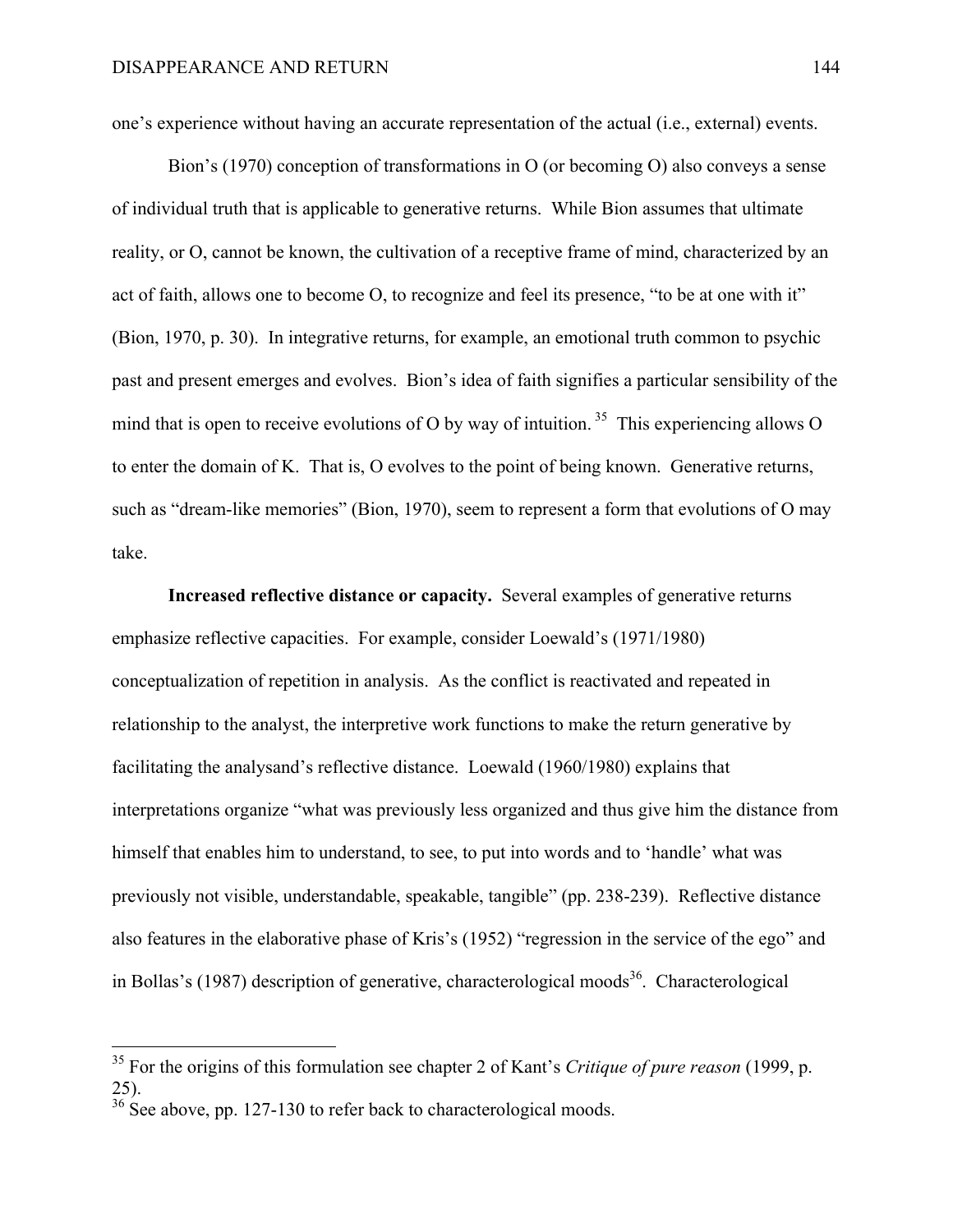moods, or repetitive being states, require reflective distance to become generative; that is, to generate some knowing of the unthought known.

Ogden's (1986) interpretation of Klein's D position as the birth of the historical self is once more relevant, as reflective capacities depend upon this mode of experiencing and organization. For example, the sadness and remorse characteristic of the depressive position are the products of self reflection, a process that implies some degree of reflective distance. Because generative returns involve reflective distance, it seems fair to infer that they depend upon a mode of experiencing that is characteristic of the D position.

# **Non-generative Returns**

Naturally, the themes that are pertinent to non-generative or pathological returns are in many respects the opposites of those that apply to generative returns. Consider some familiar non-generative returns. These include, for example, the return of the repressed, the repetition compulsion, and libidinal regression. These non-generative returns are characterized by the following themes: reproduction rather than representation; fragmentation; repression; dissociation and splitting; automatic and passive subjective experiencing; lack of meaningmaking; lack of self-reflection; discontinuity and timelessness. There is a static, lifeless quality to this repetition. In Green's (2002) words, "the non-elaborate character of what is repeated is such that, in reproducing itself, it is as if it had never existed and was occurring each time *as if it were the first time*" (p. 41, italics in original). The absence of self reflection and historical perspective is characteristic of Klein's Ps position. One may repeat the past without recognizing it as a repetition, as though it was an original event, because there is no integrity to the experience of time. The origins of such returns remain unconscious and unintegrated despite continual, automatic reproductions. These returns are consistent with Freud's (1920/1955)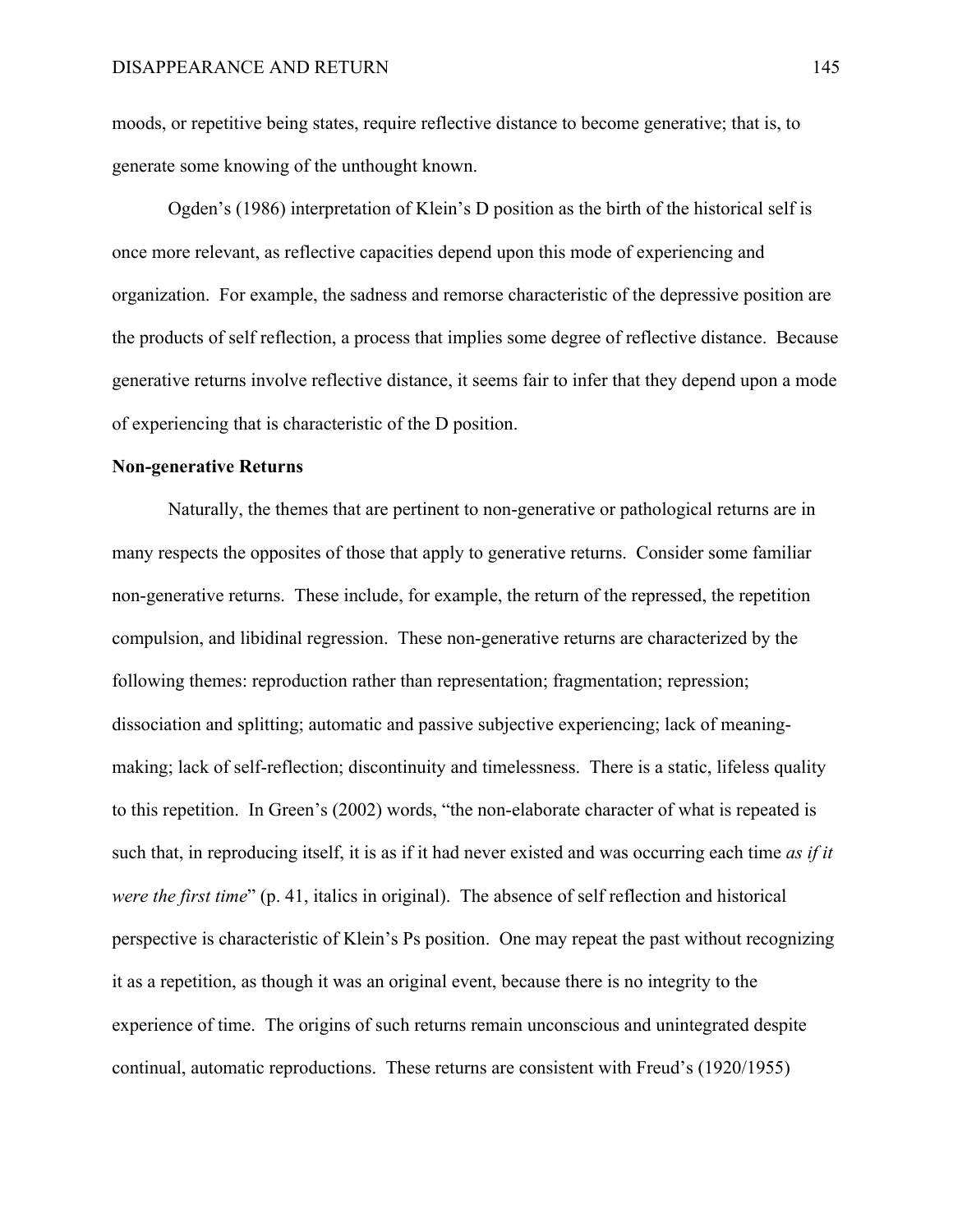formulation of the death instinct as an unbinding force that works to undo connections and break things apart.

# **A Principle of Psychological Growth**

It seems reasonable to propose that returning in the psychological sphere is a basic principle of psychological growth. In cases of psychopathology, however, psychological returns appear to degenerate and are incorporated into pathological processes. Here, returns contribute to meaningless destruction and psychological pain. Of course, we should not thus equate returns with psychopathology. We rely on returns to experience continuity, to experience familiarity and new perspectives, to integrate conflict-prone experiences, for creativity, and to heal from psychological terror. Identifying integrative and generative returns in human experience and in our theories provides a wider perspective on an important area of psychological experience. These concepts allow us to observe parallels across psychoanalytic theories with widely differing assumptions.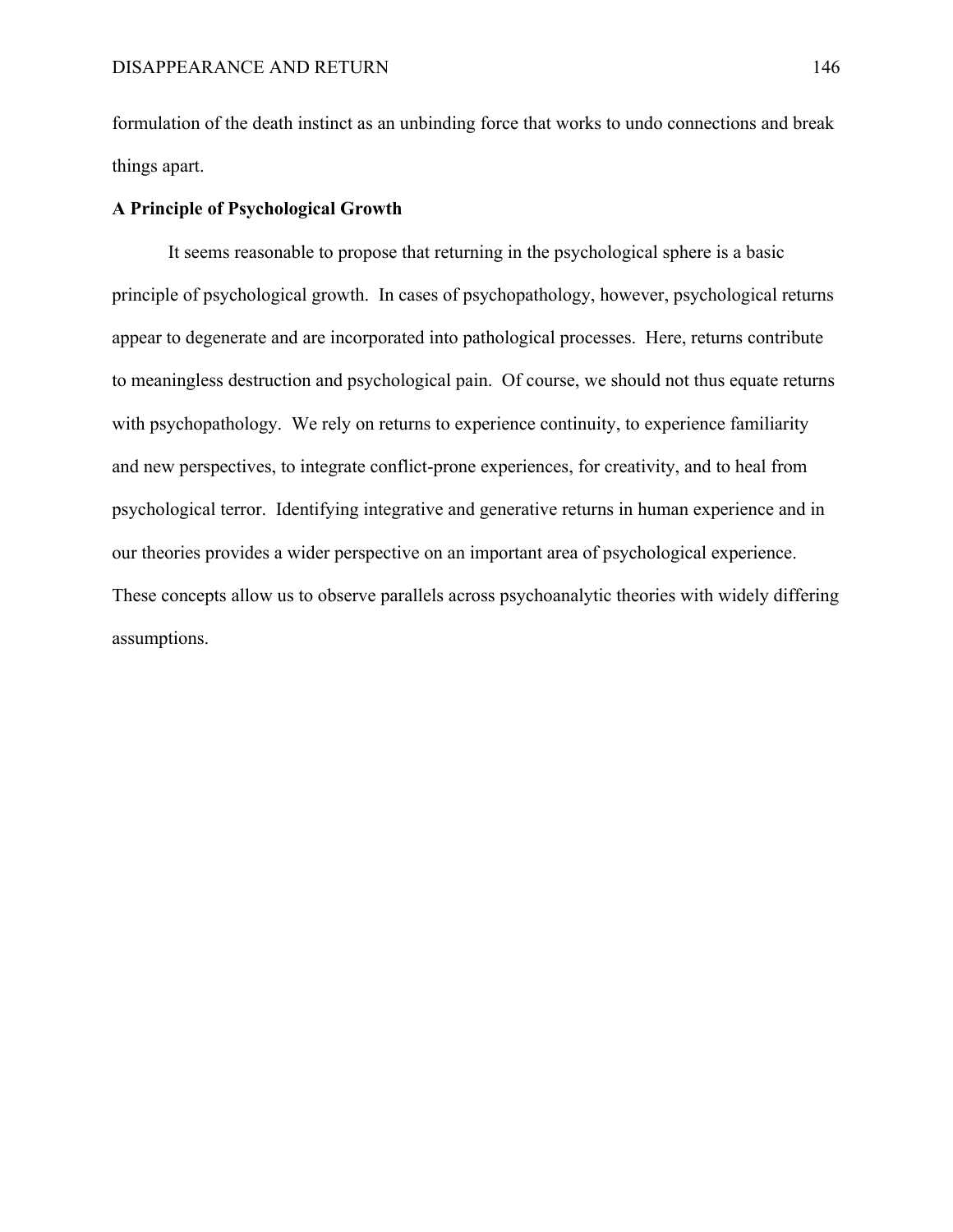#### **Chapter 9: A Model For Generative Returns**

At this point, it is possible to take a step forward by extracting from our complementary study of experience and theory a typical sequence that is evident in many generative returns. This sequence moves from a period of receptivity, to reimmersion, to reflection and reconfiguration. In addition to articulating a typical sequence or model of generative returns, I briefly discuss the contribution that such returns make to the ongoing development of selffeeling (Pine, 1982) or the sense of self (Stern, 1985). This will provide us some means for judging their relevance.

# **Typical Sequence**

**Receptivity.** Our sequence begins with a period of receptivity. This state of mind is open to receiving, akin to Bion's (1962b) "reverie" and Winnicott's (1958/1965) "going on being." There is an absence of goal-directed thinking; it is an aimless, quiet state of attention approaching free receptiveness. This is not to say that there is a loss of consciousness, or even drowsiness. It is an alive state of rest, open to spontaneous happenings or "news from the self" (Bollas, 1987), but without expectation or anticipation. Recall Marcel's yearning to recapture that initial surge from the taste of madeleine (Proust, 1982a). He was unable to intentionally evoke that exquisite pleasure. Yet, after repeated disappointment and failure, he left it alone and let his mind wander without effort or distress. Only then, without in intent or will, was Marcel transported in memory and feeling to his distant past. Hence, receptivity seems to rely on the faith that Bion (1970) described. Eigen (1993) writes, "F in O approaches an attitude of pure receptiveness. It is an alert readiness, an alive waiting" (p. 219). For Bion, faith is defined by an absence of desire and memory (of the sort that clutters the mind with presumptions), and this absence creates an opening for the return of unbidden dream-like memories.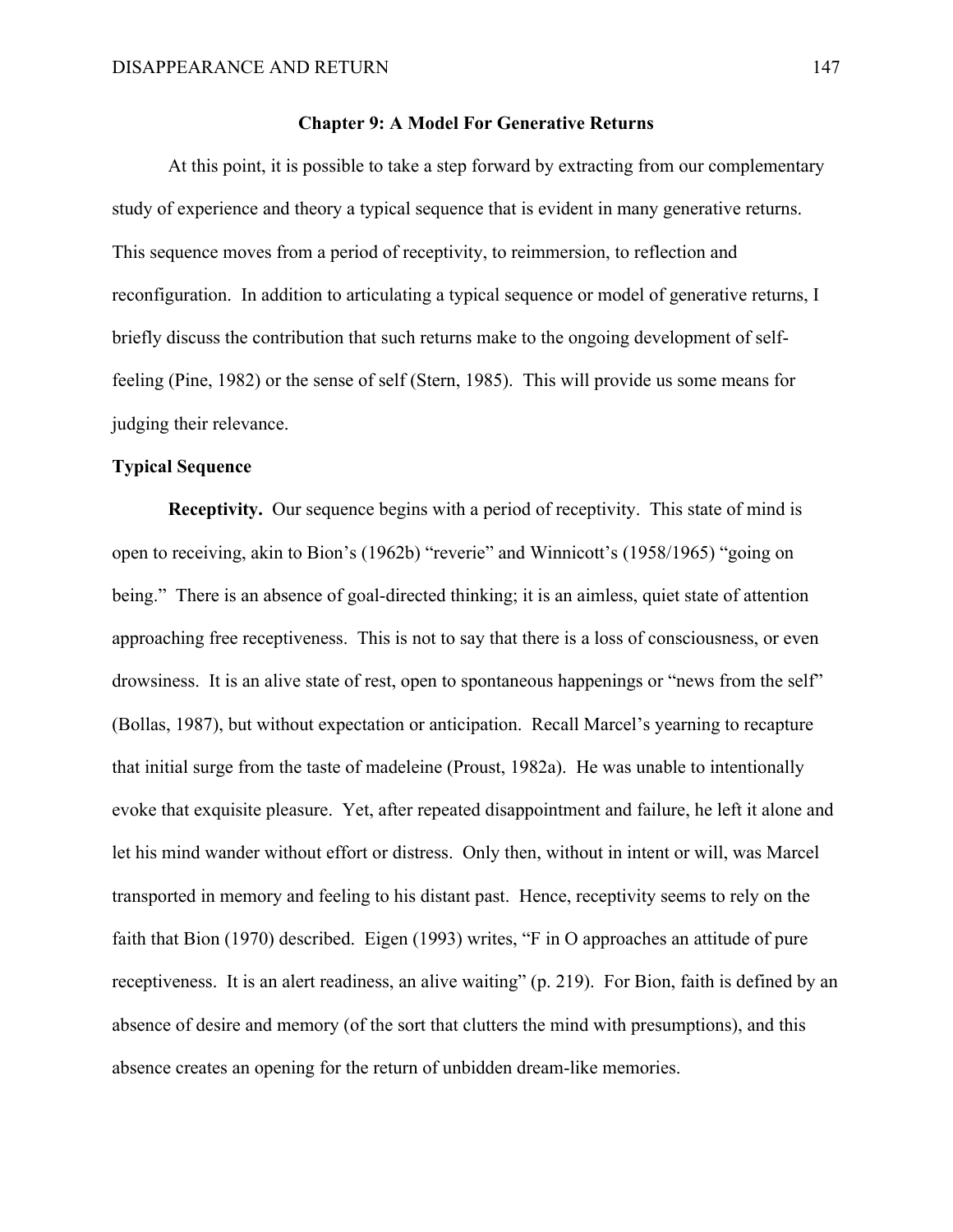**Reimmersion.** The second period, that of reimmersion, is a spontaneous or involuntary happening. During the period of reimmersion, the present is experienced in the context of a distant moment (Proust, 1982b). The individual is temporarily reimmersed in the original frame of mind and sensibility; vivid, dream-like memories arise spontaneously as the original sensations and emotional states reoccur. Bollas (1992) describes this as a "dialectic of eras … in which prior self states encounter present ones" (p. 205). The psychic past and present coexist, creating the experience of a double, as the individual hovers over two corresponding time periods. The individual feels herself to be both present and past.

Winnicott (2008) used the term "potential space" to refer to an intermediate area between fantasy and reality. There are multiple forms of potential space, such as the play space, the area of cultural experience, and the psychoanalytic space. It seems reasonable to consider the period of reimmersion as an additional form of potential space. The dialectical relationship between past and present that emerges during such reimmersion is such that the question of which is real never arises. This space is somehow "outside time" or "extra-temporal" (Proust, 1982b, p. 904). Hence, it is *not* a repetition in which the individual fails to recognize the past or to keep hold of the present. Rather, the simultaneous experience of past and present is tolerated and respected by a mediating subject. The potential space allows preserved feeling states and memories to emerge in living form, and thus, to expand and evolve in relation to present experiences. By allowing past and present to coexist in dialectical relationship, the interpreting self moves toward integration and coordination.

**Reflection and Reconfiguration.** The period of reflection and reconfiguration represents a shift from passive receptivity and reexperiencing to a more active and purposeful frame of mind. It is a move from experiencing to knowing, or in Bion's (1970) terms, from  $O \rightarrow$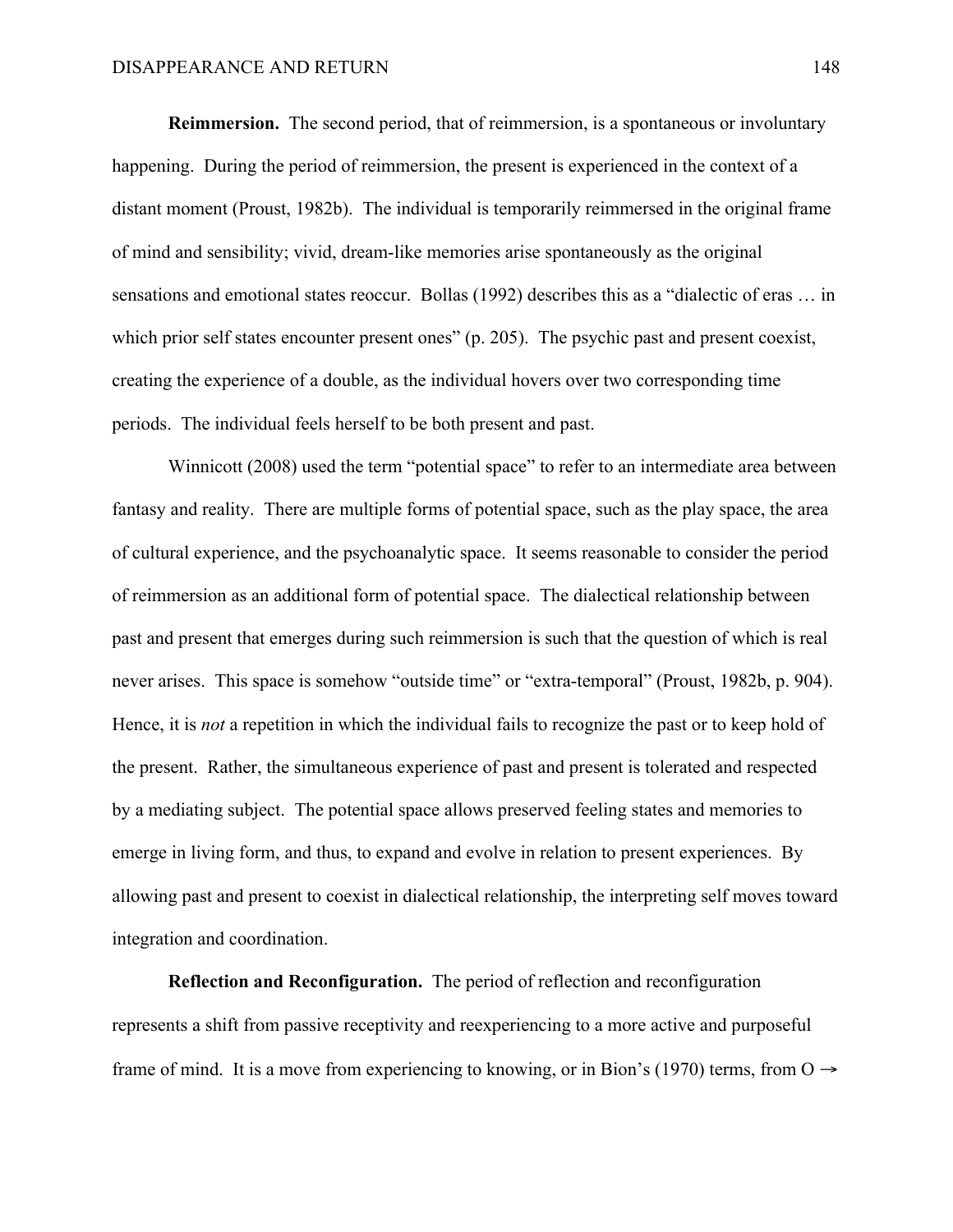K. The vivid memories and emotions that re-emerged in the present context provide new perspectives on longstanding themes or perhaps unresolved conflicts in the person's life. Hence, during periods of reflection, the individual works to make these themes and connections explicit, perhaps by remembering further, which contributes to greater understanding and perspective. There is a desire to put the experience in words, or otherwise represent it, for purposes of communication and meaning making. Ideally, this contributes to the integration of personality structure, such as by facilitating insight and greater continuity and coordination of experience.

# **Examples**

We can observe this typical sequence in the integrative returns that initiated our theoretical reappraisal. The essential features of integrative returns, as discussed in chapters 2 and 8, separate into the periods of the typical sequence (i.e., reception, reimmersion, and reflection and reconfiguration). The beginning, preparatory period of *reception* is characterized by a relaxed state of mind with lowered defenses and free-floating attention. Recall, for example, Isak settling down at the wild strawberry patch and shortly thereafter, allowing his mind to drift (Ekelund & Bergman, 1957). The following period of *reimmersion* includes the unusually vivid, involuntary memories, the accompanying revival of mood and feeling, and the sensation of familiarity. To continue with our example, the familiar, evocative setting of the wild strawberry patch so connected to Isak's childhood inspires unusually vivid memories. He is reimmersed in memories and imaginings of an early romance, during his crisis of intimacy versus isolation; this reimmersion in the original frame of mind and sensibility revives all of the emotions, vulnerability, and desire that were present the first time. In an important sense, however, many of these feelings are experienced for the first time and further elaborated during this period of reimmersion. It is not an exact replica, but a new creation (experience) of an old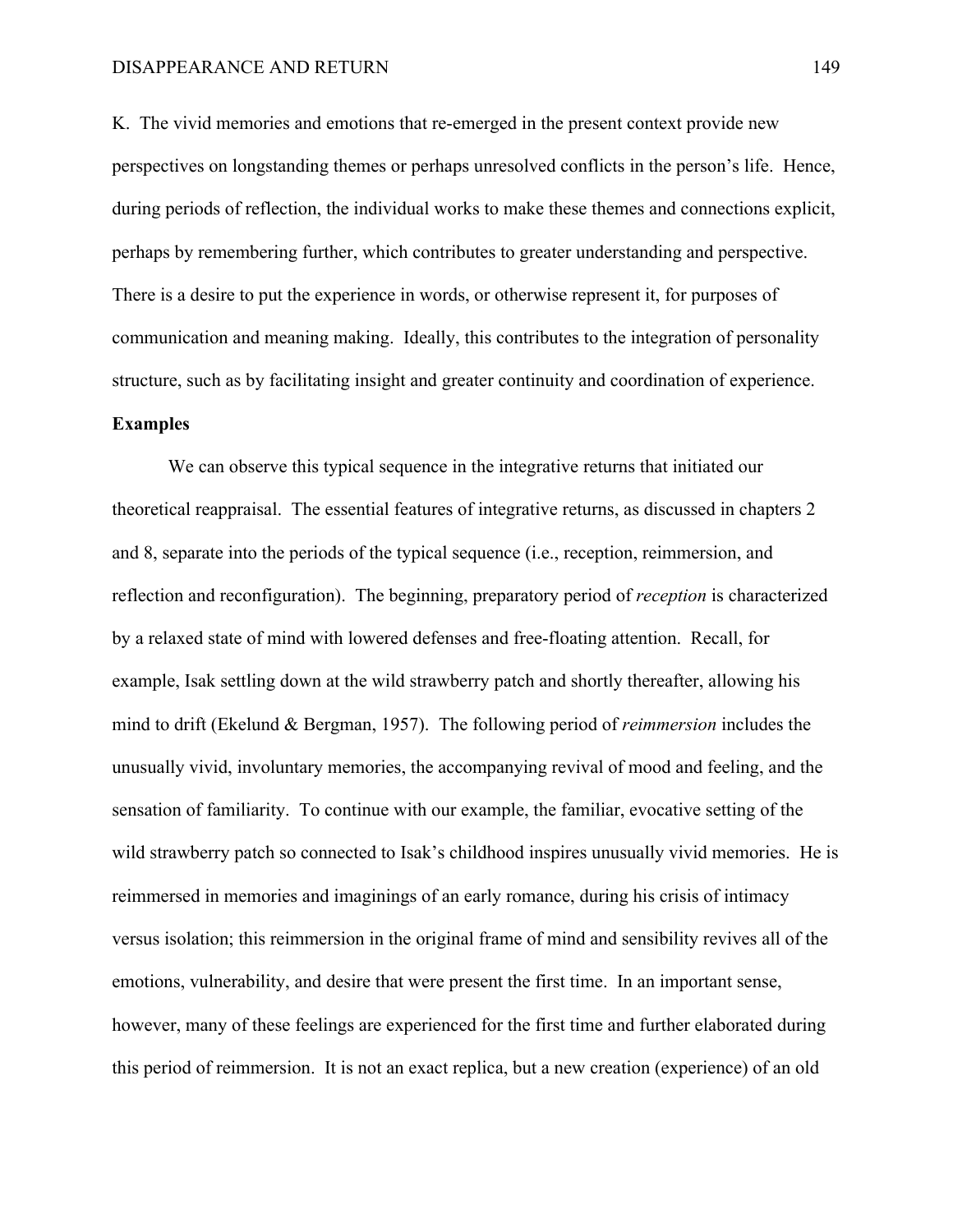world. Finally, the period of *reflection and reconfiguration* includes self observation, deepened self-knowledge and understanding, and the generative use of the experience. Isak senses that through his dreams he is trying to tell himself something that he resists knowing and feeling during his waking life. His returns reunite him with abandoned parts of his identity and lost objects. This reexperiencing yields new perspective, enables him to begin investing more care and affection in his relationships, and to be more open to experiencing a range of emotions, such as loss, sadness, regret, warmth, and desire. In short, he shifts from a position of pride to caring.

We can also observe this typical sequence in Freud's early trauma theory and in the psychoanalytic process. Freud's descriptions of therapeutic recollection, or catharsis (Breuer & Freud, 1893/1959), include the three periods of reception, reimmersion, as well as reflection and reconfiguration. An initial period of receptivity is necessary to relax the defenses, such as repression, which have kept the traumatic memories out of consciousness. The significance of an initial period of receptivity is evident by the early use of hypnosis and subsequently, that of free association, both of which rely on relaxed frames of mind and lowered defenses. The following period of reimmersion involves therapeutic recollection, or catharsis. This involves remembering the traumatic event, experiencing the accompanying affect, and expressing these feelings in words; "the original psychical process must be repeated as vividly as possible, brought into *statum nascendi* [born again] and then 'talked out'" (Breuer & Freud, 1893/1959, p. 28). The final period of reflection and reconfiguration is apparent during associative absorption, or as the relived experience is absorbed into the great complex of associations, which allows for greater perspective and appraisal. In other words, the experience is gradually integrated. To be sure, it is not an exact reexperiencing, which we would not expect to better the situation but only to exacerbate it; rather, it is a new version of the past, re-created in the present, so that something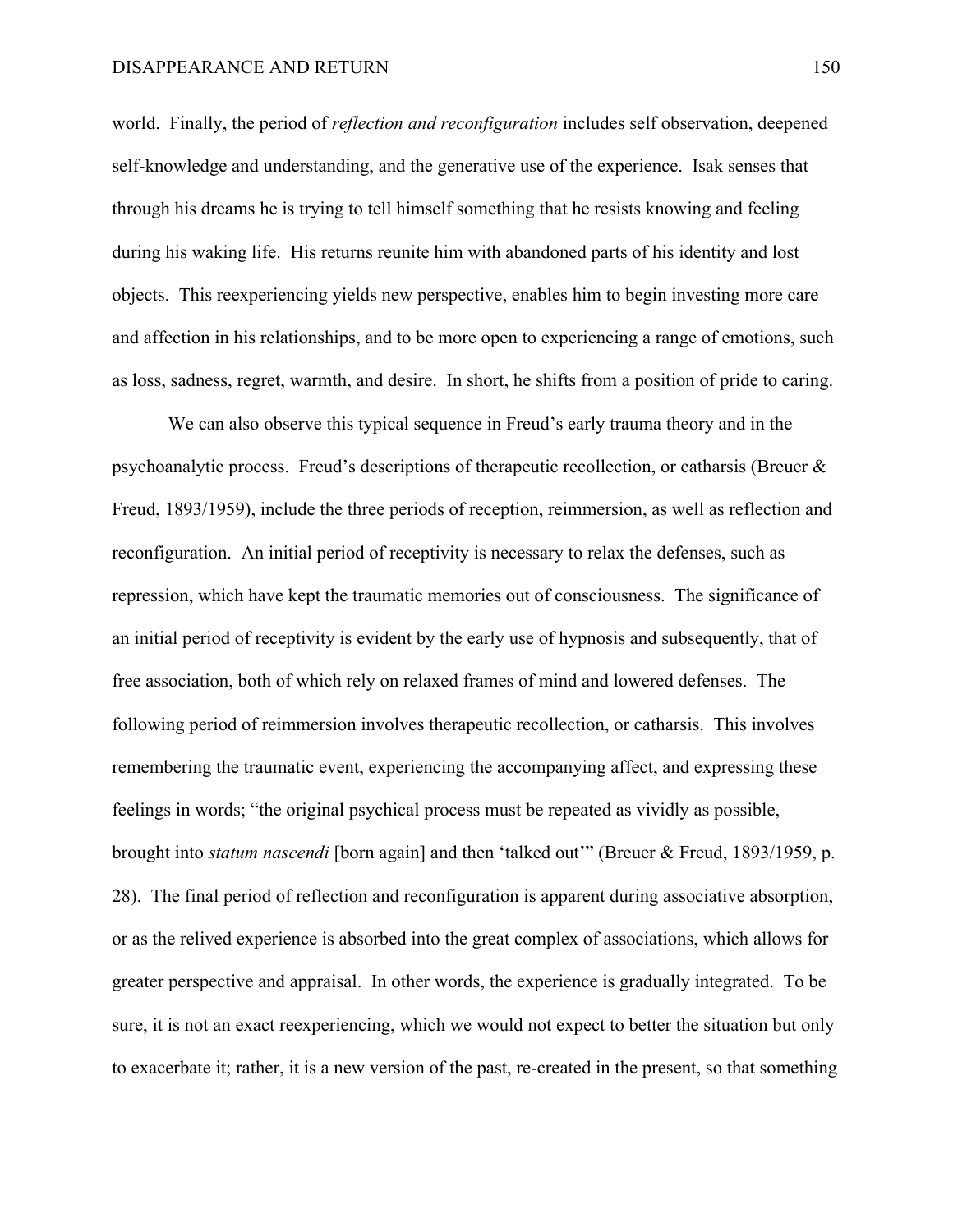different can ensue. Unlike the first time, the re-creation allows normal processes of reaction to occur, namely, the adequate discharge of feeling and associative absorption (Breuer & Freud, 1893/1959).

Schafer's (1983) lucid writing on transference repetition, interpretation, and reconstruction complements some of the major points of emphasis put forth in previous chapters, particularly, with respect to the work of Freud, Kris, and Loewald. Once more, the typical sequence of reception, reimmersion, and reflection and reconfiguration is observable in Schafer's formulations. Schafer's focus is on the relationship between relived experience and new experience within the transference, that is, the middle period of reimmersion in our sequence; however, he also describes a narrative induction<sup>37</sup> to the development and elaboration of transference repetitions that is consistent with our preparatory period of receptivity.

Psychoanalytic reconstruction is the central component of this narrative induction (i.e., period of receptivity). In Schafer's (1983) view, all accounts of the past and present are reconstructions, analytic or otherwise, and each reconstruction is guided by a narrative strategy or aim. In the analytic situation, the analyst-analysand pair works to reconstruct a psychoanalytic account of both past and present. That is, events of the past and present are redescribed and reinterpreted according to psychoanalytic themes and organizing principles, "and by the analyst's effort to identify sameness or repetition over the course of a life" (Schafer, 1983, p. 196). Schafer describes the analytic work as temporally circular; reconstructions of past and present are interdependent and mutually influencing. The coordination of past and present shows greater continuity of experience over time. The narrative induction alternates attention from present to past and back again, gradually blurring the lines between now and then, and preparing

 $37$  I am referring to the gradual introduction of psychoanalytic narratives, principles, and procedures, primarily by way of interpretation.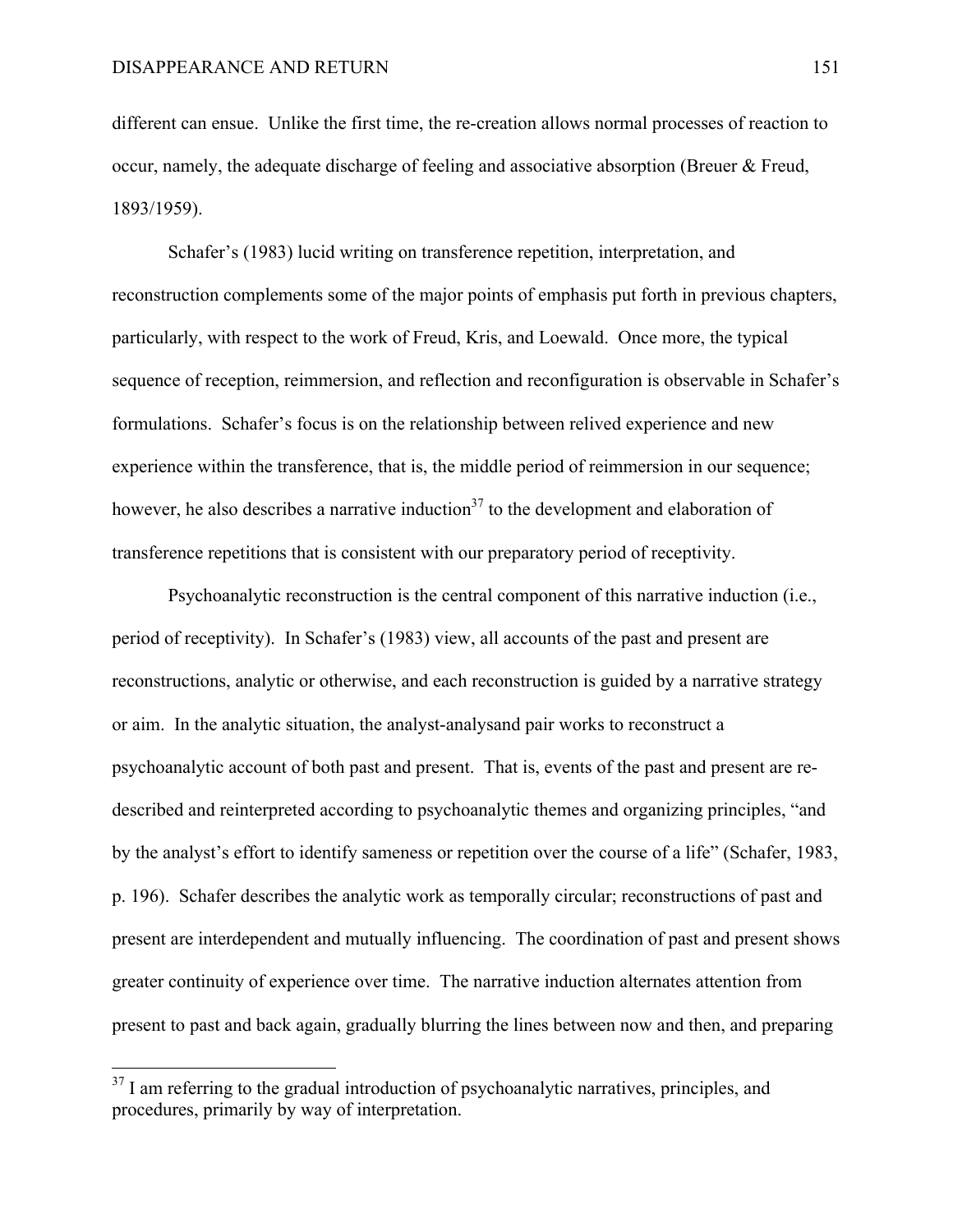the way for a period of reimmersion. There are, of course, other features of the analytic situation that are conducive to reception, including the physical ambience of the setting, the couch and lighting, the analyst's empathic attitude, the regularity of meetings, free association, et cetera; Winnicott (1955/1975) expresses much of this in terms of reliability and holding.

Transference reactions and phenomena are both identified and further developed by interpretations that re-describe them in terms of repetition, that is, transference themes. The various transference repetitions represent the period of reimmersion. In Schafer's (1983) words, "the here and now becomes a condensed, coordinated, and timeless version of past and present" (pp. 196-197). The analysand relives and reexperiences her forgotten past in relation to the analyst, and the analyst's interpretations help to make this repetition a new experience rather than a mere reproduction. "Far from unearthing and resurrecting old and archaic experiences as such, it [interpretation] constitutes and develops new vivid, verbalizable, and verbalized versions of those experiences" (Schafer, 1983, p. 190). A transference repetition unaided by interpretation, and reflective distance, is a wholly contemporary experience; the repetitive qualities go unnoticed. Hence, transference phenomena alone are not representative of reimmersion, as intended in our typical sequence. The interpretive efforts help to bring about *the crucial experience of a double*, that is, an identity of perception (present) with memory (past). This experience of a double, during which one is experiencing both past and present, encapsulates the period of reimmersion. Schafer remarks, "this timeless mode of experiencing and understanding is an achievement … a new mode of experiencing" (p. 197). It is both relived experience and new experience.

It is worth clarifying further how this timeless mode of experiencing is both old and new. Again, Shafer's (1983) formulation complements Loewald's (1960/1980, 1971/1980)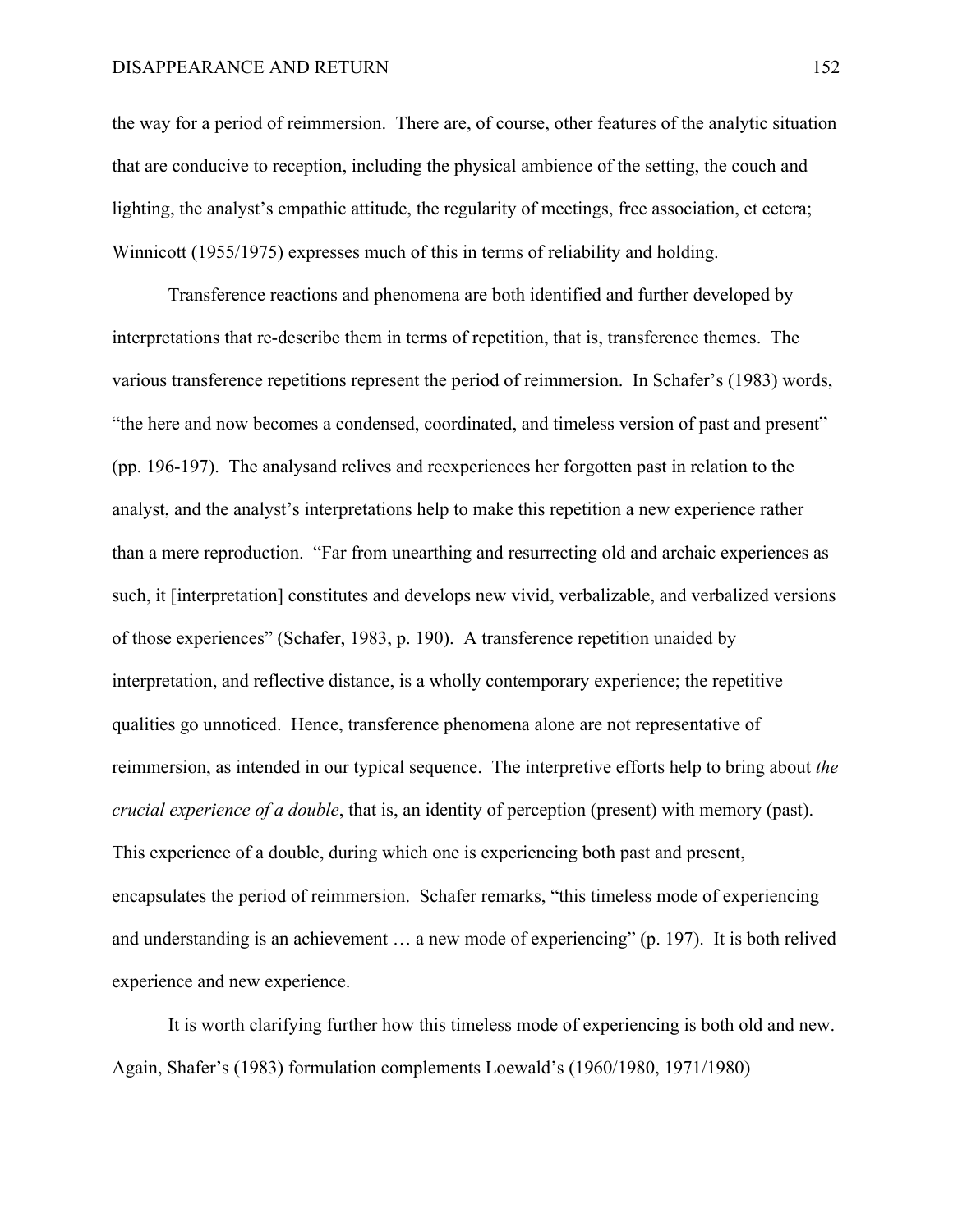contributions on the psychoanalytic process and on active, re-creative repetition<sup>38</sup>. In essence, the transference interpretation creates a new experience by organizing the raw elements of the transference repetition in a novel way. Schafer writes, "*interpretation is a creative redescription*" (p. 130, italics in original). It is not a paraphrase or simple reflection of feeling, but a creative rendering that leads to a new mode of experiencing and a further elaboration of the original. The past is emotionally reexperienced "*as it is now remembered*" (p. 132, italics in original). The optimal interpretation, according to Schafer, allows in particular those aspects of the original that the analysand defensively avoided to be felt for the first time. Describing such periods of reimmersion solely in terms of regression and repetition is clearly not adequate (Balint, 1968; Loewald, 1981; Schafer, 1983). These terms fail to communicate the personal development that is evident during such periods, specifically the new experiences that reimmersion yields in the presence of the analyst.

The final period of reflection and reconfiguration is represented by working through, or the gradual integration of psychoanalytically acquired experience and understanding that results in meaningful change (Freud, 1914/1958; Loewald, 1955/1980). The basic elements of the period of reflection and reconfiguration, such as representation, self observation, deepened selfknowledge and understanding, and productive use of the experience, are implicit in the above discussion on transference interpretation. On the function of language, Loewald (1960/1980) writes,

Language, in its most specific function in analysis, as interpretation, is thus a creative act similar to that in poetry, where language is found for phenomena, contexts, connections, experiences not previously known and speakable. New phenomena and new experiences

 <sup>38</sup> I discuss these above on pp. 54-55 and on pp. 116-119.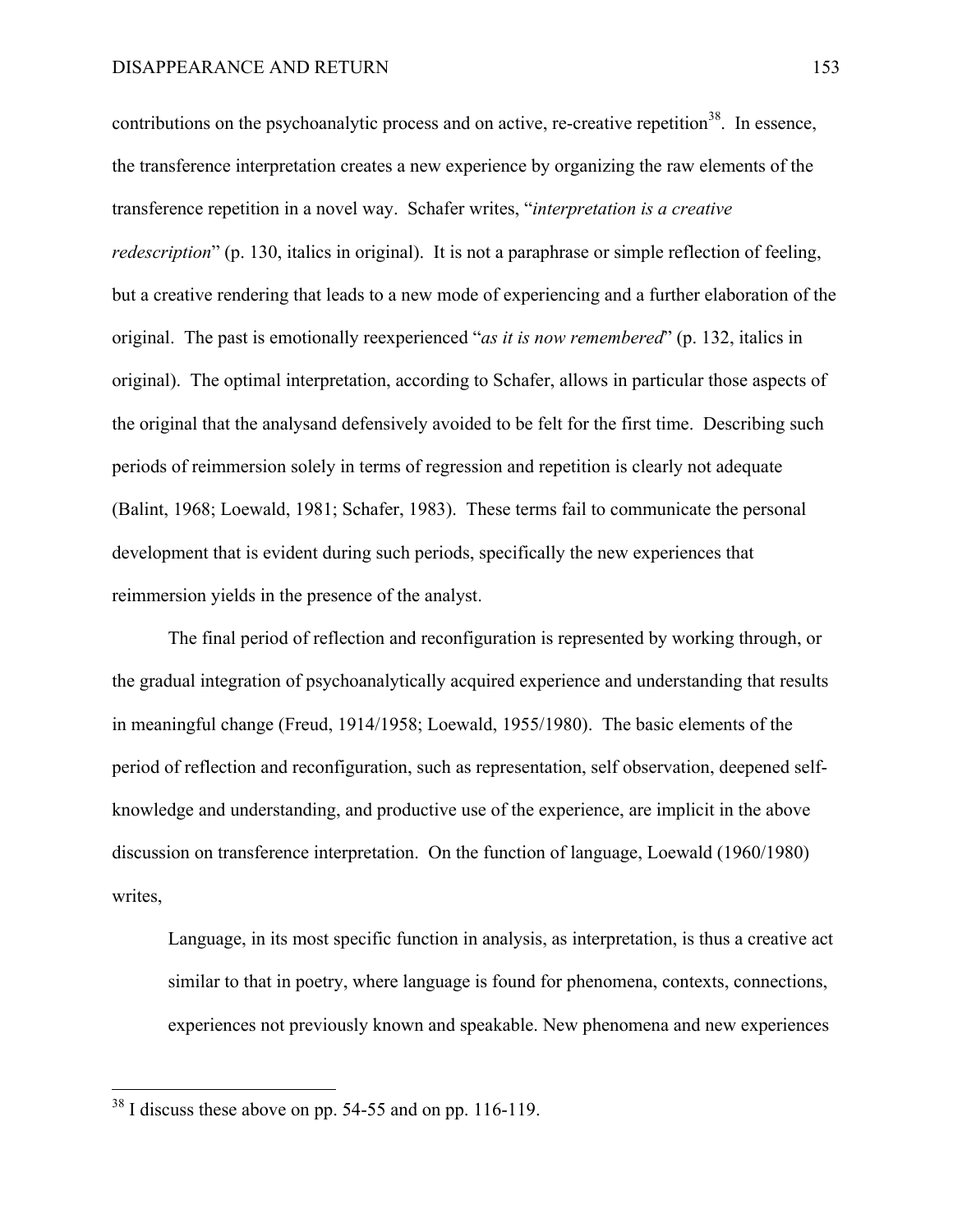are made available as a result of reorganization of material according to hitherto unknown principles, contexts, and connections. (p. 242)

Hence, the work of putting words to experience is a crucial part of the period of reflection and reconfiguration. The analysand does not simply experience transference phenomena, but reflects on this experience, observes the self as an object (Bollas, 1992), and continues coordinating present and past, through both remembering and the use of language.

Although it is not necessary to go into further detail, it is worthwhile to note that "generative moods" (Bollas, 1987) and "historical sets" (Bollas, 1992) also illustrate our typical sequence. Before proceeding further, I consider an objection.

# **Objection**

The observant reader might have noticed that some generative returns involve reliving and reexperiencing the past (such as those discussed above) while others do not. For example, regression in the service of the ego (Kris, 1952) and Anna Freud's (1965) regression as a principle in normal development need not involve reexperiencing the past. Hence, these generative returns do not necessarily partake in the period of reimmersion in our typical sequence. We are left asking whether our typical sequence is in fact typical after all.

This objection brings an important distinction to the fore, that is, between regression as a diminution in the level of psychological organization (Arlow & Brenner, 1964) and the subjective experience of reliving distinct, recognizable moments of time in the present. The former may lack the subjective experience of reliving or the sensation of familiarity, while in the latter case, these are paramount. The examples of regression listed in the objection arguably need not include the subjective experience of reliving.

There is significant overlap between this notion of regression and the experience of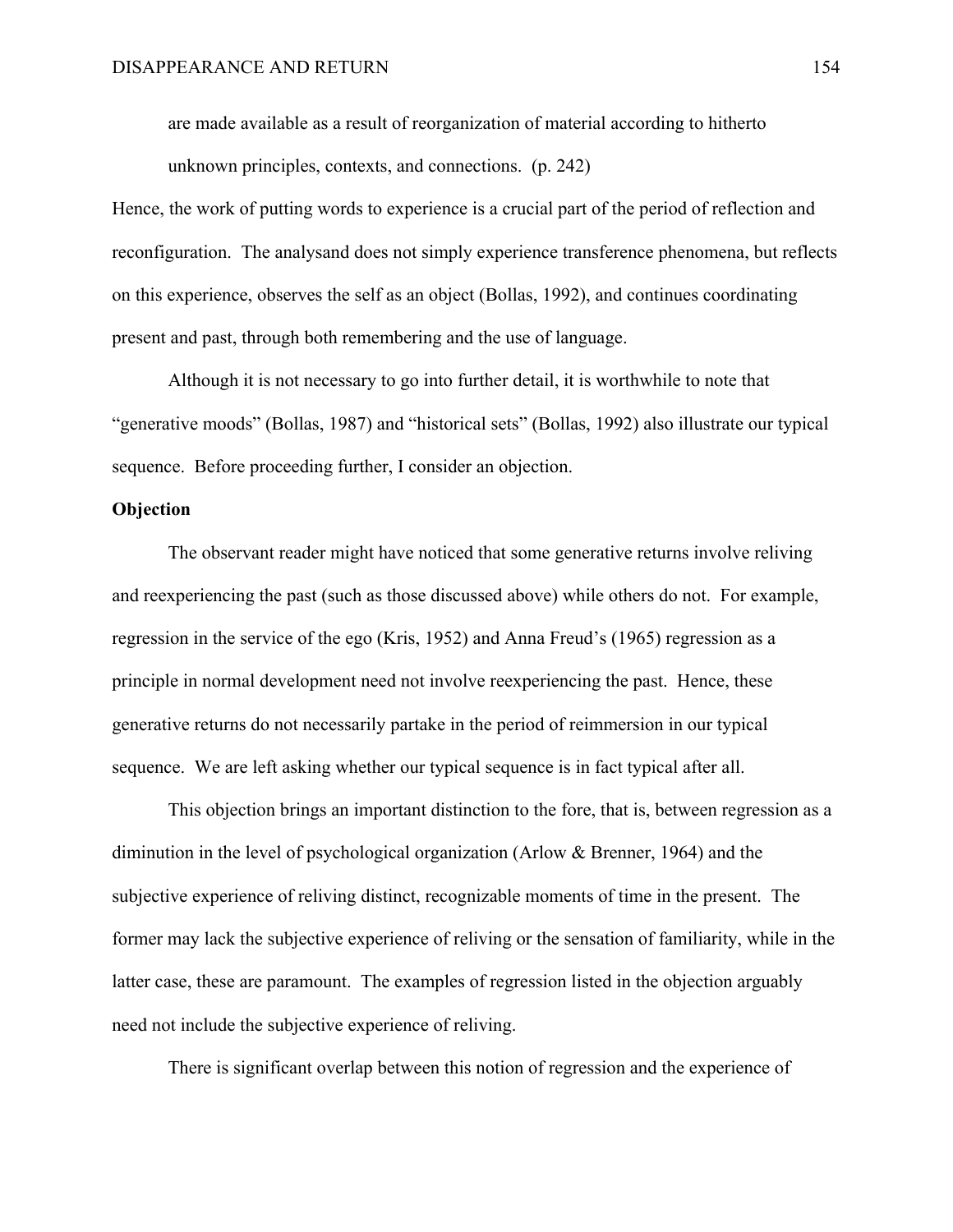reliving, which is partly to blame for a tendency to conflate them. For example, regression seems to necessitate some repetition or reexperiencing, even if the individual does not recognize or feel it as such. Consider Arlow and Brenner's (1964) definition of regression, "the *reemergence* of modes of mental functioning that were characteristic … during earlier periods of development" (p. 71, italics in original). This definition leads one to assume that all regression includes repetition. This is not necessarily so, however, as regressive periods of disorganization, such as in psychosis, likely have no counterpart in infancy or childhood (Inderbitzin & Levy, 2000; Stolorow & Lachmann, 1984).

The idea that regression involves a return to earlier periods of development, a repetition of infantile states or primitive levels of organization, is a useful metaphor; however, taking the metaphor literally is erroneous (Inderbitzin & Levy, 2000). Stolorow and Lachmann (1984) note that the archaic modes of psychological organization found in adults are related but not identical to those found in childhood. Likewise, Blum (1994) writes,

Regression will not reinstate the original infantile state, just as pathogenic regression will not represent earlier normal development. It is likely that "one can't go home again" in regression, though transference regression significantly revives the past in a modified and ego-edited form. (pp. 63-64)

This statement from Blum indicates that a distinguishing feature of *transference* regression is the revival of the past. It seems that partial and temporary regression is a necessary feature of reviving the past – but not equivalent to it. Hence, reexperiencing previous mental and bodily states during transference repetition does imply some level of regression in the service of the ego, or relaxation of controls. Yet, the reverse is not necessarily true. Regression can occur without reviving the past in subjective experience. Despite the overlap between regression and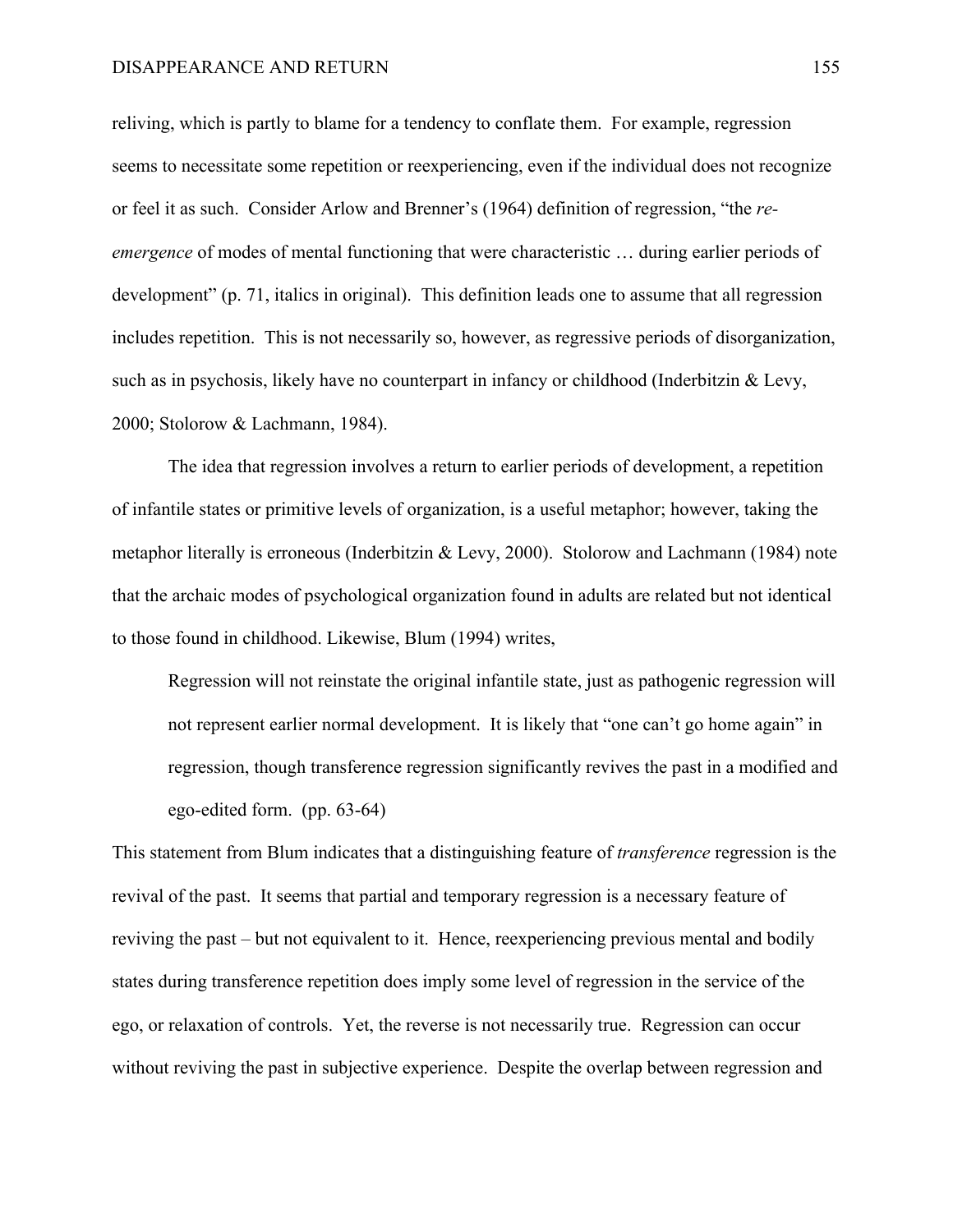reexperiencing, the distinction between regression as a diminution in psychological organization and reliving the past in the present is an important one. It is the latter that Schafer (1983) argued can lead to a new mode of experiencing given adequate reconstructions.

At this point, we have at least two options. On the one hand, we could limit our discussion points and conclusions to generative returns that involve periods of reimmersion (i.e., reliving and reexperiencing). This would allow us to retain our typical sequence, while restricting its scope. On the other hand, we could modify our typical sequence to allow for a wider range of experiences, namely, all generative returns. In particular, exchanging the period of reimmersion with a broader concept, such as a period of experiencing, would suffice. This sequence would move from reception to experiencing to reflection and reconfiguration. In this respect, Bollas's (1992) simple and complex selves would become more applicable, as would Khan's (1974) discussion of being, experiencing, and knowing in the analytic situation. While I am intrigued by the latter option, my inclination is to retain our original sequence, which emphasizes reliving, or the experience of a double. At the very least, we will avoid criticism of being so broad in our descriptions as to include everything and reveal nothing. Finally, retaining our original sequence and emphasis on reimmersion maintains our distinction of regression and reliving, and ensures that our subject matter involves the subjective experience of reliving.

# **Expansion of Self-Feeling**

In concise terms, I intend to show how the generative returns represented by our typical sequence contribute to the expansion of self-feeling (Pine, 1982). Pine (1982) describes selffeeling in terms of "ownership, responsibility, and / or familiarity – the "I" or the "me" as the source of an urge, an effector of action, or a center of experience" (pp. 142-143). When selffeeling predominates, various desires, impulses, and needs are located internally; the individual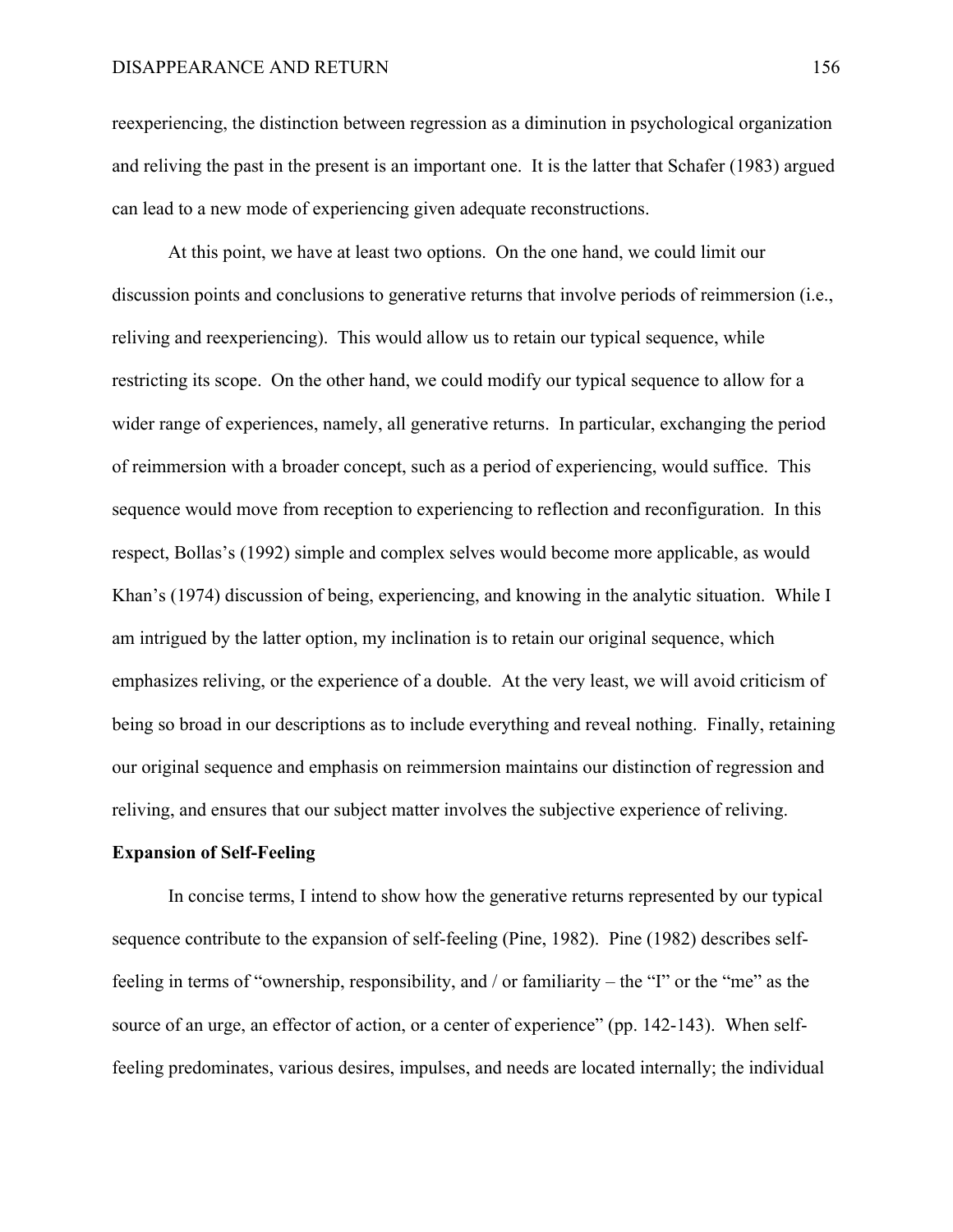owns the experience, and recognizes it as "mine." This is in contrast to the "it," or the experience of various contents as external, or outside the boundaries of the self. The "it" refers to experiences, such as socially unacceptable impulses or wishes, that are disowned or unrecognized. The direction of growth, generally speaking, over the lifespan is towards the expansion of self-feeling (Pine, 1982). Of course, this does not include taking ownership over happenings that are clearly outside the realm of one's control or creation (as in magical or omnipotent thought).

In discussing how experiences come to be included within the boundaries of self-feeling, it is natural to focus on those experiences that are in some manner, conflict-prone (Pine, 1982). It is conflict-prone experience that we are most likely to resist recognizing or including within the boundaries of the self. Pine (1982) identifies three relevant mechanisms at work during the integration of difficult feelings and thoughts into self-experience: Holding, appeal, and repetition. These mechanisms are applicable to our generative returns.

The first, holding, refers to Winnicott's (1960a/1965, 1960b/1965) concept of the holding environment. Internalization of the holding environment is likely a precursor to and foundation of our period of receptivity (i.e., being)–which we may also liken to the capacity to be alone (Winnicott, 1958/1965). The security and reliability provided by holding appears to be a necessary condition for the relaxed state of receptivity. It is in this context of ego support or coverage that the infant begins to build up the strength to feel id-demands–originally located in the environment–as part of the self. The period of receptivity, reminiscent of holding, is particularly conducive for experiencing various mental contents and feelings within the boundaries of the self. As the individual relaxes into a state of "going on being" (Winnicott, 1949b/1975), thoughts, feelings, and impulses arrive spontaneously from within, and are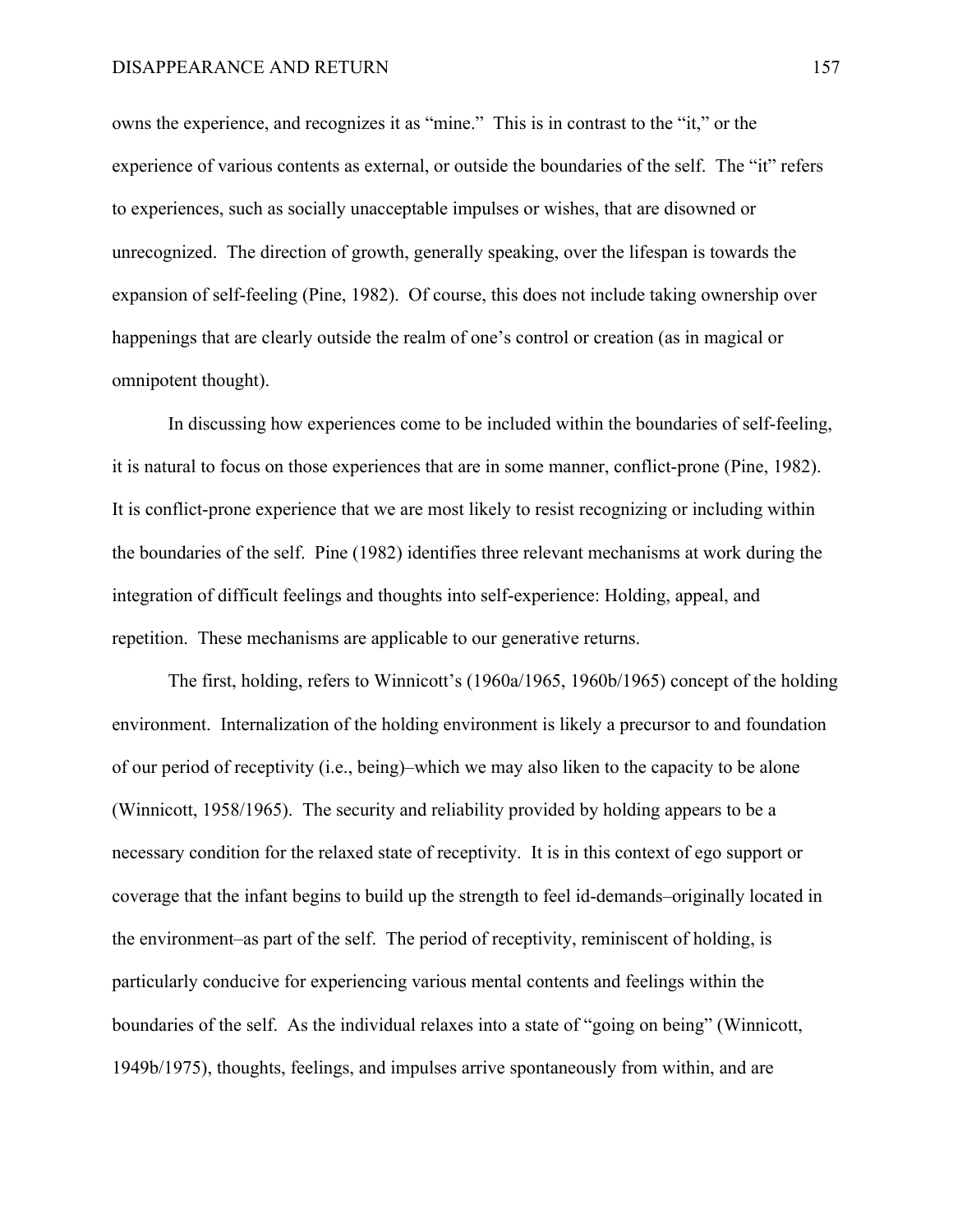experienced as belonging to the "me." This state of non-reactivity is the "only state in which the self can begin to be" (Winnicott, 1949b/1975, p. 183).

The mechanism of appeal is also observable in generative returns. The individual finds those objects and activities appealing that allow conflict-prone experiences to be reworked. In chapter 2, we observed each of our protagonists intuitively select (appealing) objects and activities that were crucial to bringing about returns: Isak suddenly decides to drive to Lund rather than fly, and with Marianne accompanying him, he is moved to return to the summer house of his childhood (Ekelund & Bergman, 1957); Marcel is uncharacteristically tempted by a cup of tea and a madeleine cake (Proust, 1982a); Miss A selects subject matter and paints that appeal to her; Bollas (1992) selects a an object for study that allows him "to be dreamed by it, to elaborate [his] self through the many experiences of reading it" (p. 52). In this way, it seems that we are intuitively drawn to objects and experiences that carry unique potential to inspire the experience of a double.

Repetition is primarily analogous to our period of reimmersion. Repetition enables the integration of conflict-prone experience by making experience more familiar or known and by increasing the sense of mastery. In the period of reimmersion, a distant moment is relived in the present. This relived experience–and many others closely linked–might have been lost to the personality, forgotten, or repressed, until the moment of reimmersion. The reliving allows one to see something again by making it present and thus, more familiar. In this way, the past informs the present, and reminds us of ourselves.

The increasing sense of mastery that stems from repetition can result from familiarity as well as from taking a more active role in what is reoccurring. That is, mastery seems to increase as passive experience is transformed into active experience through repetition (Freud,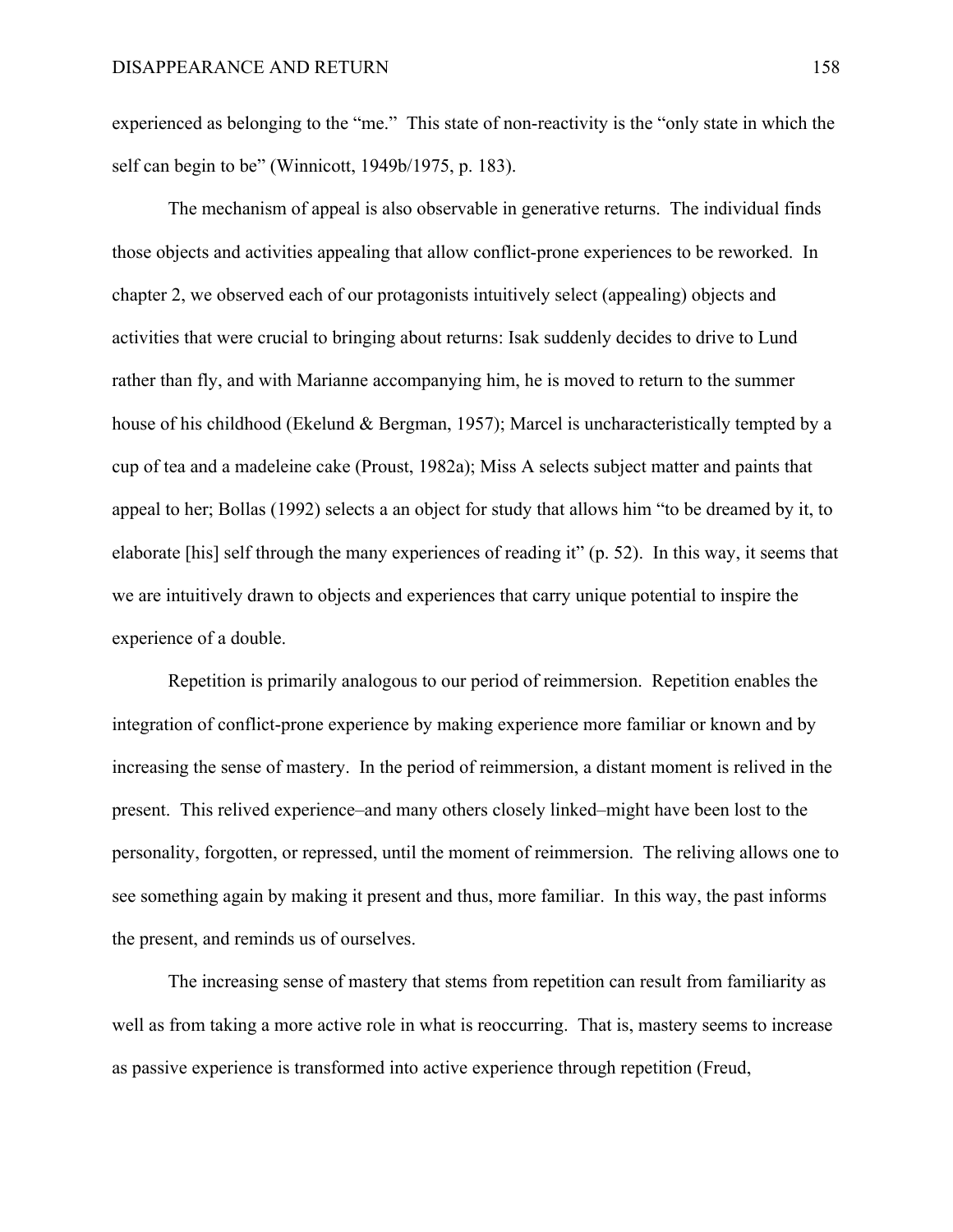1920/1955). Similarly, the typical sequence outlined above progresses from passive experience to active experience. The mastery gained from this shift contributes to the inclusion of the return experience within the borders of the self. Miss A's return seems relevant here as her experience progressed from passive to active<sup>39</sup>. Recall that Miss A portrayed her involuntary memory of (what she interpreted as) a miscarriage in an autobiographical painting. Miss A represents herself as passive in one image (i.e., the conception) and active in the next (i.e., the experience of miscarriage). Moreover, the act of painting, of representing and communicating the experience, is an active one. She assumes responsibility and ownership of this difficult experience (i.e., her living memory) by actively working on it, holding it in her mind, organizing it in her representational memory, and by producing a narrative and artistic representation.

Loewald (1971/1980) contrasts passive, automatic repetition with active, creative repetition within the psychoanalytic situation,

In analysis the conflict is reactivated, is made to be repeated and, through the work of interpretation, to be repeated in an active way, that is actively taken up by the ego's organizing capacity an important element of which is remembering. (p. 89)

Likewise, the generative returns represented by our typical sequence reintroduce a person to lost, sometimes conflict-prone, aspects of history. These experiences are thereby available for further elaboration and inclusion within the boundaries of the self. In this way, more memories, mental contents, feelings and moods enter the realm of self-feeling.

# **Concluding Remarks**

Freud's discovery and formulation of unconscious mental life invites us to think about the inevitable gaps in our knowledge and experience of ourselves. At the same time,

<sup>&</sup>lt;sup>39</sup> See chapter 2, page 32.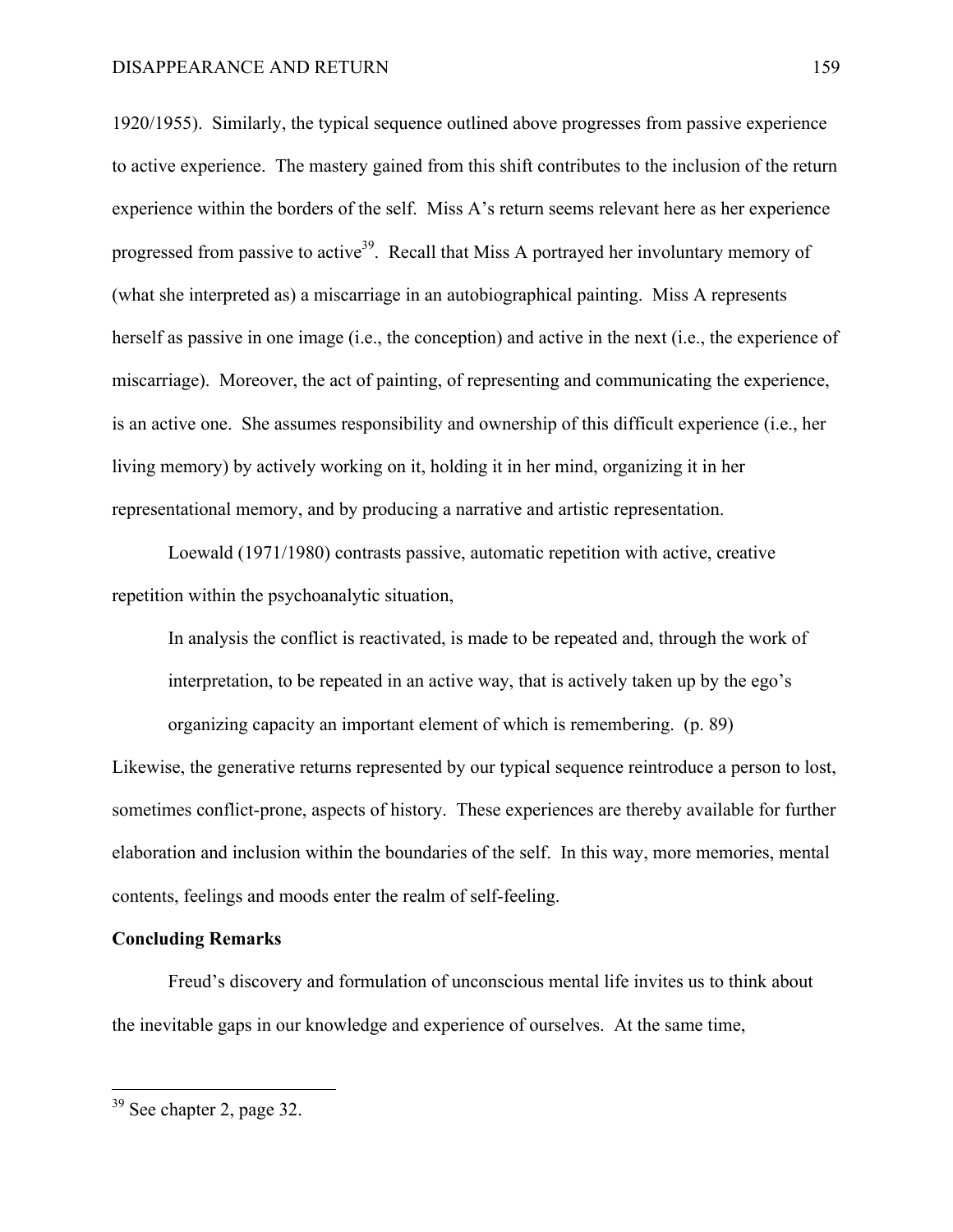psychoanalysis invites us to close the gap, to experience and know more of ourselves, and to bear the difficult truths that are hard for us to admit or acknowledge. And yet, we cannot know or be ourselves fully given the implications of unconscious processes. Perhaps more accurately, psychoanalysis has generated avenues for revisiting or recreating what we failed to see the first time. It seems we are destined to approach being fully ourselves, to narrowing the gaps, only retrospectively. But this is a bit of a paradox, for this retrospection is also a reliving, a distant moment that is simultaneously a present experience.

I began to divine as I compared these diverse happy impressions, diverse yet with this in common, that I experienced them at the present moment and at the same time in the context of a distant moment, so that the past was made to encroach upon the present and I was made to doubt whether I was in the one or the other. The being within me which had enjoyed these impressions had enjoyed them because they had in them something that was common to a day long past and to the present, in some way they were extratemporal, and this being made its appearance only when, through such identification of the present with the past, it was to find itself in the one and only medium in which it could exist and enjoy the essence of things, outside time. (Proust, 1982b, p. 904)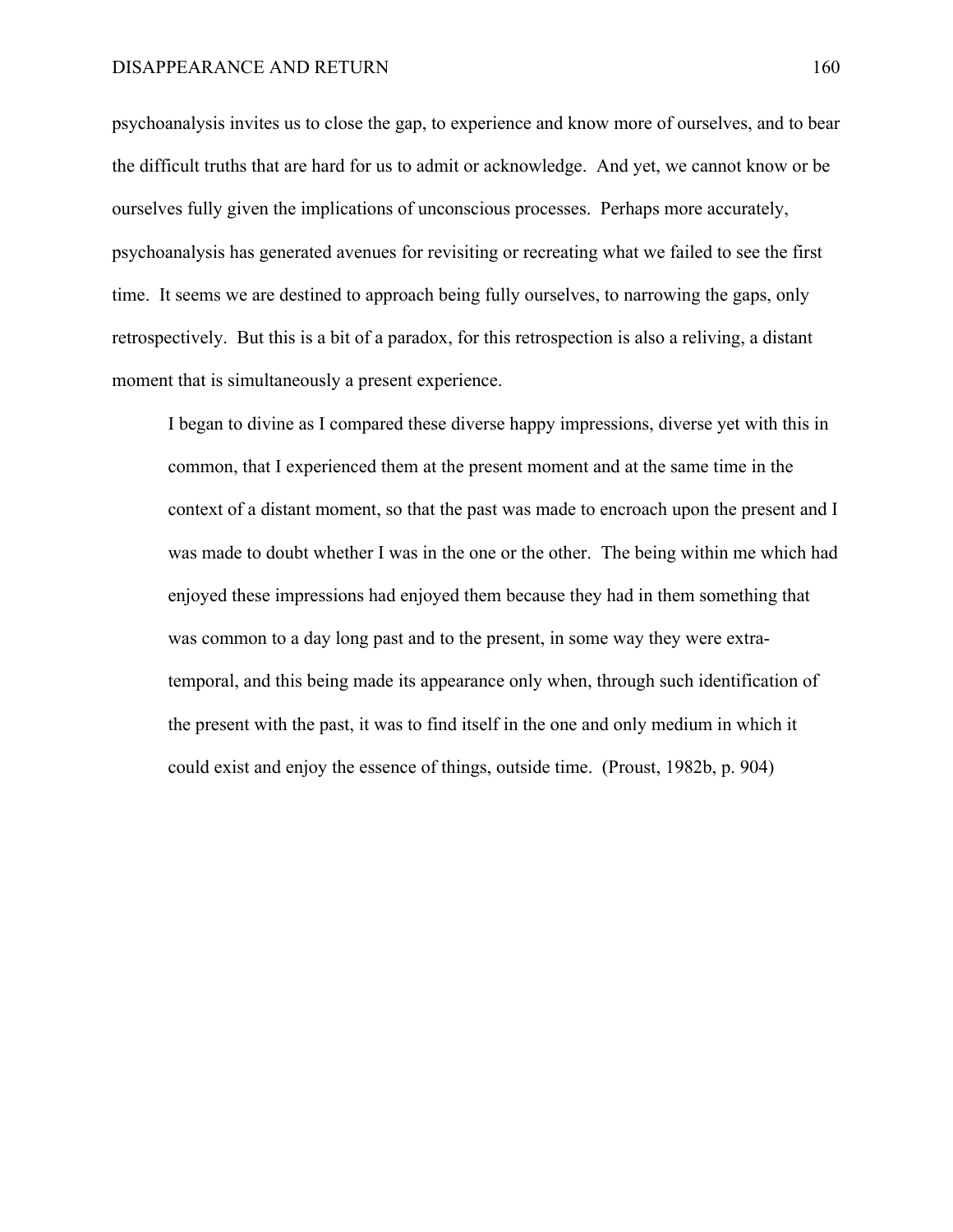#### References

- Arlow, J. A., and Brenner, C. (1964). *Psychoanalytic concepts and the structural theory.* New York: International Universities Press.
- Balint, M. (1968). *The basic fault: Therapeutic aspects of regression.* New York: Brunner/Mazel.
- Beck, J. (2002). Lost in thought. In J. Scalia *The vitality of objects: Exploring the work of Christopher Bollas*, (pp. 9-36). Middletown, CT: Wesleyan University Press.
- Bell, W. S. (2003). On dreams and identity. In H. Bloom (Ed.), *Marcel Proust* (pp. 51-55). Chelsea House: Philadelphia, PA. (Reprinted from *Proust's nocturnal muse*, pp. 112-115, by W. S. Bell, 1962, New York: Columbia University Press)
- Berntsen, D. (1996). Involuntary autobiographical memories. *Applied Cognitive Psychology, 10,*  435-454.
- Berntsen, D. (1998). Voluntary and involuntary access to autobiographical memory. *Memory, 6,* 113-141.
- Bibring, E. (1943). The conception of the repetition compulsion. *Psychoanalytic Quarterly, 12*, 486-519.
- Bion, W. R. (1962a). A theory of thinking. *International Journal of Psycho-Analysis, 43(4-5),*  110-119.
- Bion, W. R. (1962b). *Learning from experience.* London: Tavistock.
- Bion, W. R. (1963). *Elements of psycho-analysis.* London: Heinemann.
- Bion, W. R. (1965). *Transformations.* London: Tavistock.
- Bion, W. R. (1970). *Attention and interpretation.* London: Tavistock.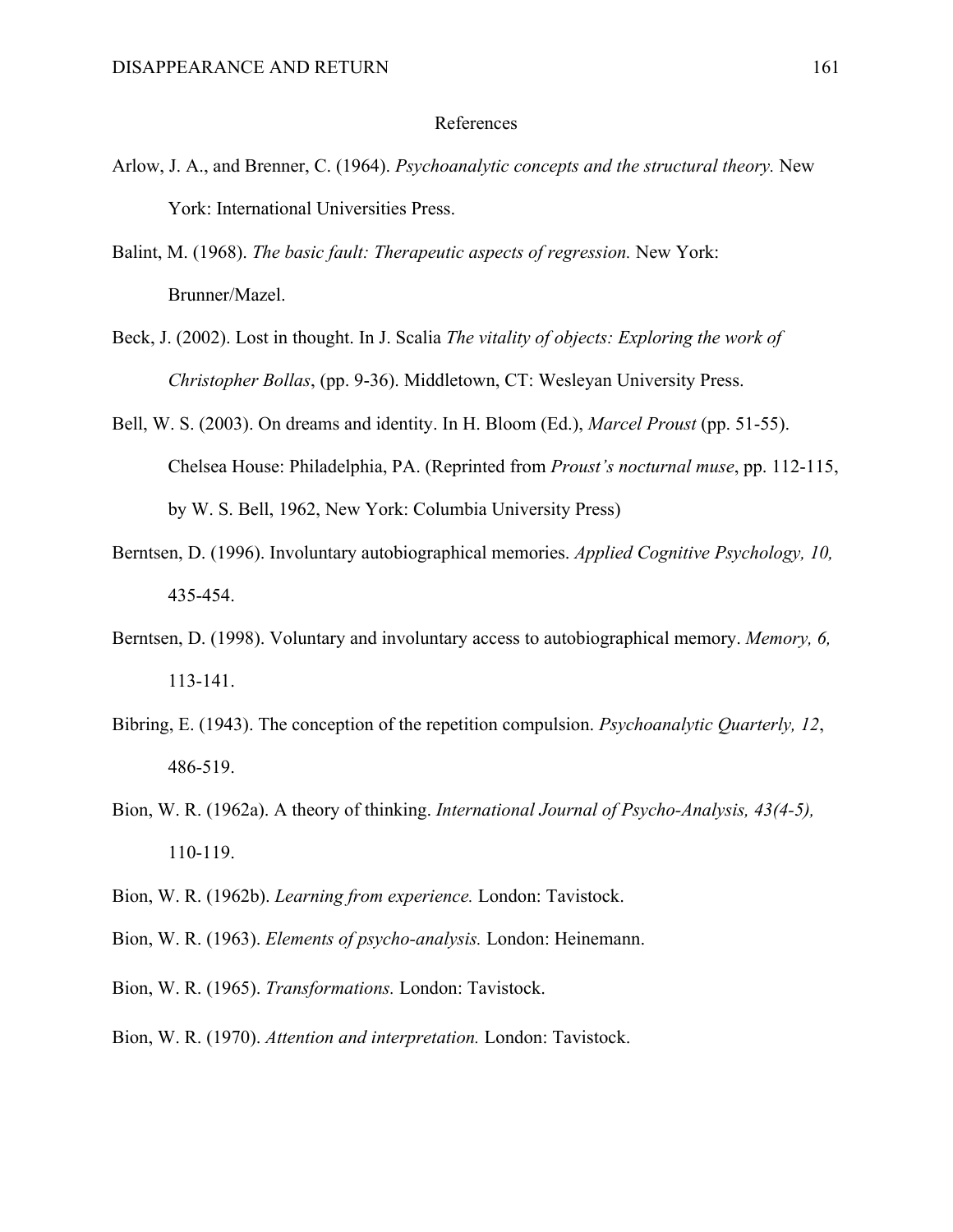- Blum, H. P. (1994). The conceptual development of regression. *Psychoanalytic Study of the Child*, *49*, 60-76.
- Bollas, C. (1987). *The shadow of the object; Psychoanalysis of the unthought known*. New York: Columbia University Press.
- Bollas, C. (1989). *Forces of destiny: Psychoanalysis and human idiom.* Northvale, N.J.: Jason Aronson.
- Bollas, C. (1992). *Being a character: Psychoanalysis and self experience.* New York: Hill and Wang.
- Bollas, C. (1993). An interview with Christopher Bollas. *Psychoanalytic Dialogues, 3(3),* 401- 430.

Bowlby, J. (1973). *Attachment and loss: Vol. 2. Separation.* New York: Basic Books.

- Breuer, J., and Freud, S. (1959). On the psychical mechanism of hysterical phenomena: Preliminary communication. In J. Riviere (Ed. & Trans.), *Sigmund Freud: Collected papers* (Vol. 1, pp. 24-42). New York: Basic. (Original work published 1893)
- Dubois Learning Center (n.d.). *The meaning of the symbolism of the Sankofa bird.* Retrieved August 12<sup>th</sup>, 2010, from http://www.duboislc.net/SankofaMeaning.html
- Eagle, M. (2011). *From classical to contemporary psychoanalysis: A critique and integration.*  New York: Routledge.
- Eigen, M. (1981). The area of faith in Winnicott, Lacan, and Bion. *International Journal of Psycho-Analysis, 62,* 413-433.
- Eigen, M. (1985). Toward Bion's starting point: Between catastrophe and faith. *International Journal of Psycho-Analysis*, *66*, 321-330.

Eigen, M. (1993). *The electrified tightrope.* Northvale, NJ: Jason Aronson.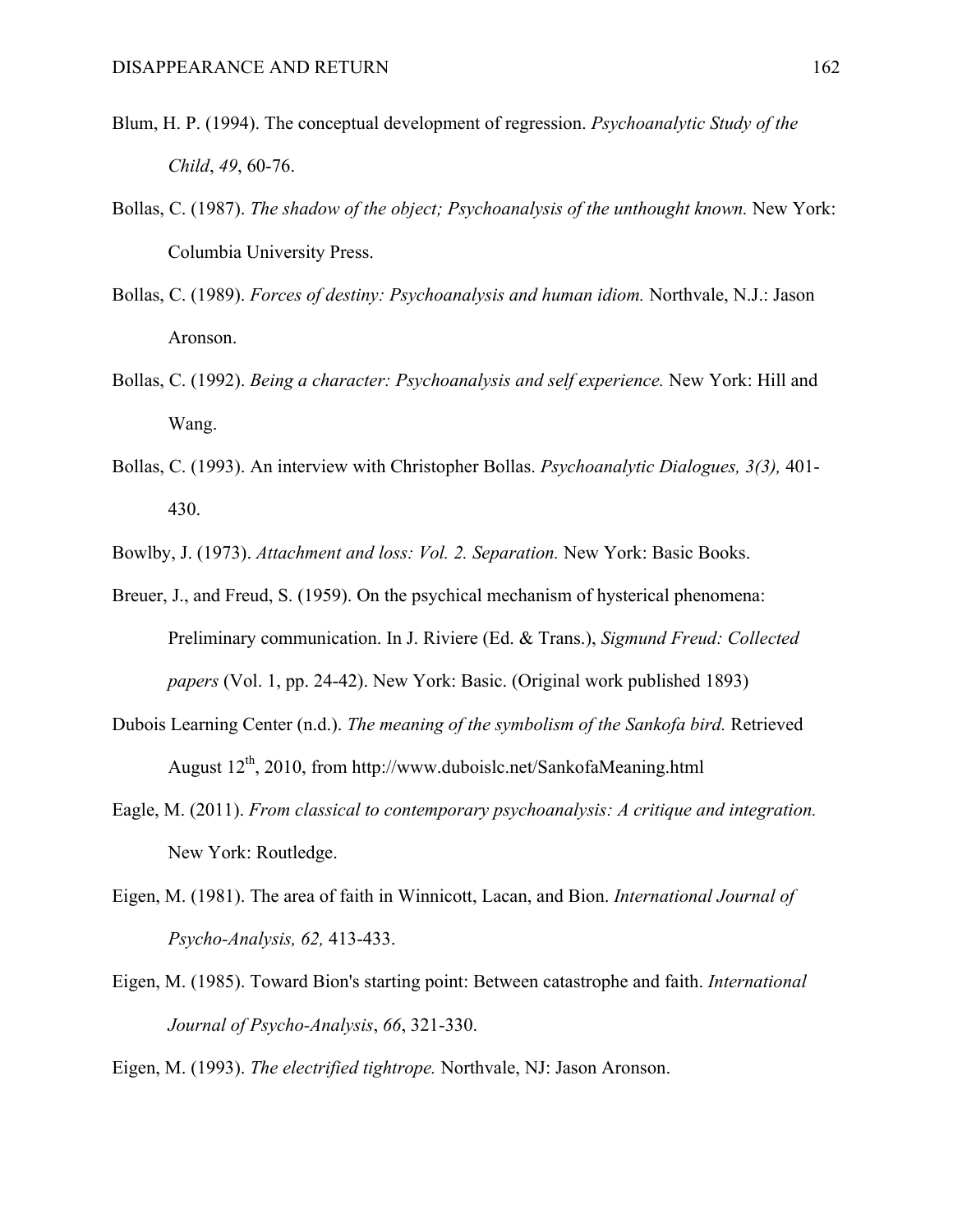- Ekelund, A. (Producer), & Bergman, I. (Director). (1957). *Wild strawberries.* Sweden: AB Svensk Filmindustri.
- Erikson, E., Erikson, J., and Kivnick, H. Q. (1986). *Vital Involvement in old age.* New York: Norton.
- Fairbairn, W. R. D. (1952). *Psychoanalytic studies of the personality.* New York: Routledge.
- Freud, A. (1965). *Normality and pathology in childhood.* New York: International University Press.
- Freud, S. (1953a). Fragment of an analysis of a case of hysteria. In J. Strachey (Ed. & Trans.), *The Standard Edition of the Complete Psychological Works of Sigmund Freud* (Vol. 7, pp. 1-122). London: Hogarth Press. (Original work published 1905)
- Freud, S. (1953). The dynamics of the transference. In J. Strachey (Ed. & Trans.), *The standard edition of the complete psychological works of Sigmund Freud (Vol. 12, pp. 97-108).* London: Hogarth Press. (Original work published 1912)
- Freud, S. (1953). The interpretation of dreams. In J. Strachey (Ed. & Trans.), *The standard edition of the complete psychological works of Sigmund Freud* (Vol. 4, pp. ix-627). London: Hogarth Press. (Original work published 1900)
- Freud, S. (1953b). Three essays on the theory of sexuality. In J. Strachey (Ed. & Trans.), *The standard edition of the complete psychological works of Sigmund Freud* (Vol. 7, pp. 122- 243). London: Hogarth Press. (Original work published 1905)
- Freud, S. (1955). Beyond the pleasure principle*.* In J. Strachey (Ed. & Trans.), *The standard edition of the complete psychological works of Sigmund Freud* (Vol. 18, pp. 1-64). London: Hogarth Press. (Original work published 1920)

Freud, S. (1955). Studies on hysteria. In J. Strachey (Ed. & Trans.), *The standard edition of the*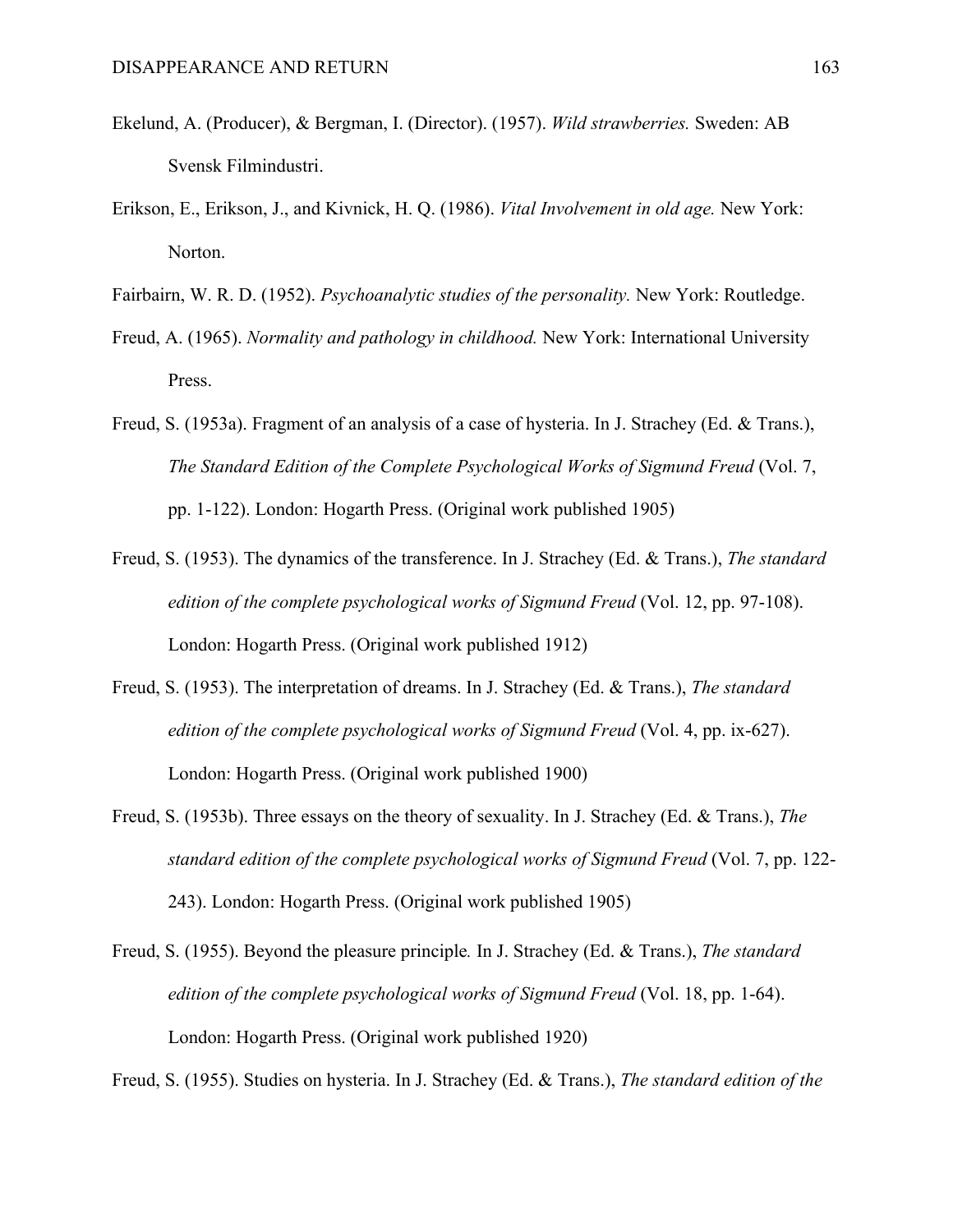*complete psychological works of Sigmund Freud* (Vol. 2). London: Hogarth Press. (Original work published 1893-1895)

- Freud, S. (1955). The 'Uncanny'. In J. Strachey (Ed. & Trans.), *The standard edition of the complete psychological works of Sigmund Freud* (Vol. 17, pp. 217-256). London: Hogarth Press. (Original work published 1919)
- Freud, S. (1957). A metapsychological supplement to the theory of dreams. In J. Strachey (Ed. & Trans.), *The standard edition of the complete psychological works of Sigmund Freud* (Vol. 14, pp. 217-235). London: Hogarth Press. (Original work published 1917)
- Freud, S. (1957). Instincts and their vicissitudes. In J. Strachey (Ed. & Trans.), *The standard edition of the complete psychological works of Sigmund Freud* (Vol. 14, pp. 109-140). London: Hogarth Press. (Original work published 1915)
- Freud, S. (1957). On narcissism. In J. Strachey (Ed. & Trans.), *The standard edition of the complete psychological works of Sigmund Freud* (Vol. 14, pp. 67-102). London: Hogarth Press. (Original work published 1914)
- Freud, S. (1958). Formulations on the two principles of mental functioning. In J. Strachey (Ed. & Trans.), *The standard edition of the complete psychological works of Sigmund Freud*  (Vol. 12, pp. 213-226). London: Hogarth Press. (Original work published 1911)
- Freud, S. (1958). Remembering, repeating, and working-through*.* In J. Strachey (Ed. & Trans.), *The standard edition of the complete psychological works of Sigmund Freud* (Vol. 12, pp. 145-156). London: Hogarth Press. (Original work published 1914)
- Freud, S. (1959a). Further remarks on the defense neuro-psychoses. In J. Riviere (Ed. & Trans.), *Sigmund Freud: Collected papers* (Vol. 1, pp. 155-182). New York: Basic. (Original work published 1896)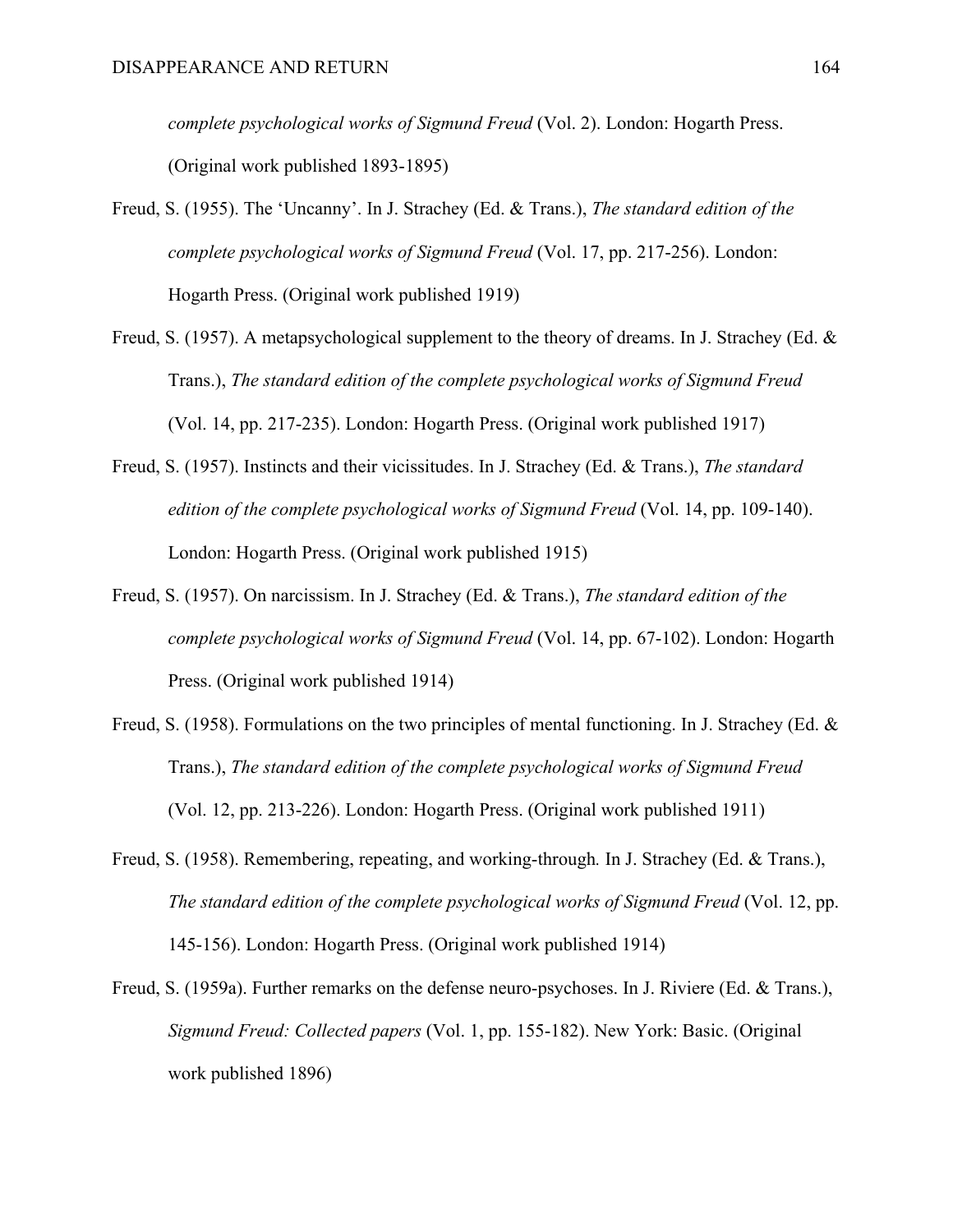- Freud, S. (1959b). The aetiology of hysteria. In J. Riviere (Ed. & Trans.), *Sigmund Freud: Collected papers* (Vol. 1, pp. 183-219). New York: Basic. (Original work published 1896)
- Freud, S. (1960). Jokes and their relation to the unconscious. In J. Strachey (Ed. & Trans.), *The The standard edition of the complete psychological works of Sigmund Freud* (Vol. 8, pp. 1-247). London: Hogarth Press. (Original work published 1905)
- Freud, S. (1961). Civilization and its Discontents. In J. Strachey (Ed. & Trans.), *The standard edition of the complete psychological works of Sigmund Freud* (Vol. 21, pp. 57-146). London: Hogarth Press. (Original work published 1930)
- Freud, S. (1961). The ego and the id. In J. Strachey (Ed. & Trans.), *The standard edition of the complete psychological works of Sigmund Freud* (Vol. 19, pp. 3-66). London: Hogarth Press. (Original work published 1923)
- Freud, S. (1962). The neuro-psychoses of defense. In J. Strachey (Ed. & Trans.), *The standard edition of the complete psychological works of Sigmund Freud* (Vol. 3, pp. 41-61). London: Hogarth Press. (Original work published 1894)
- Freud, S. (1963). Introductory lectures on psycho-analysis. In J. Strachey (Ed. & Trans.), *The standard edition of the complete psychological works of Sigmund Freud* (Vol. 16, pp. 241-463). London: Hogarth Press. (Original work published 1917)
- Freud, S. (1964). Constructions in analysis. In J. Strachey (Ed. & Trans.), *The standard edition of the complete psychological works of Sigmund Freud* (Vol. 23, pp. 241-463). London: Hogarth Press. (Original work published 1937)
- Freud, S. (1966). Project for a scientific psychology*.* In J. Strachey (Ed. & Trans.), *The standard edition of the complete psychological works of Sigmund Freud* (Vol. 1, pp. 281-391).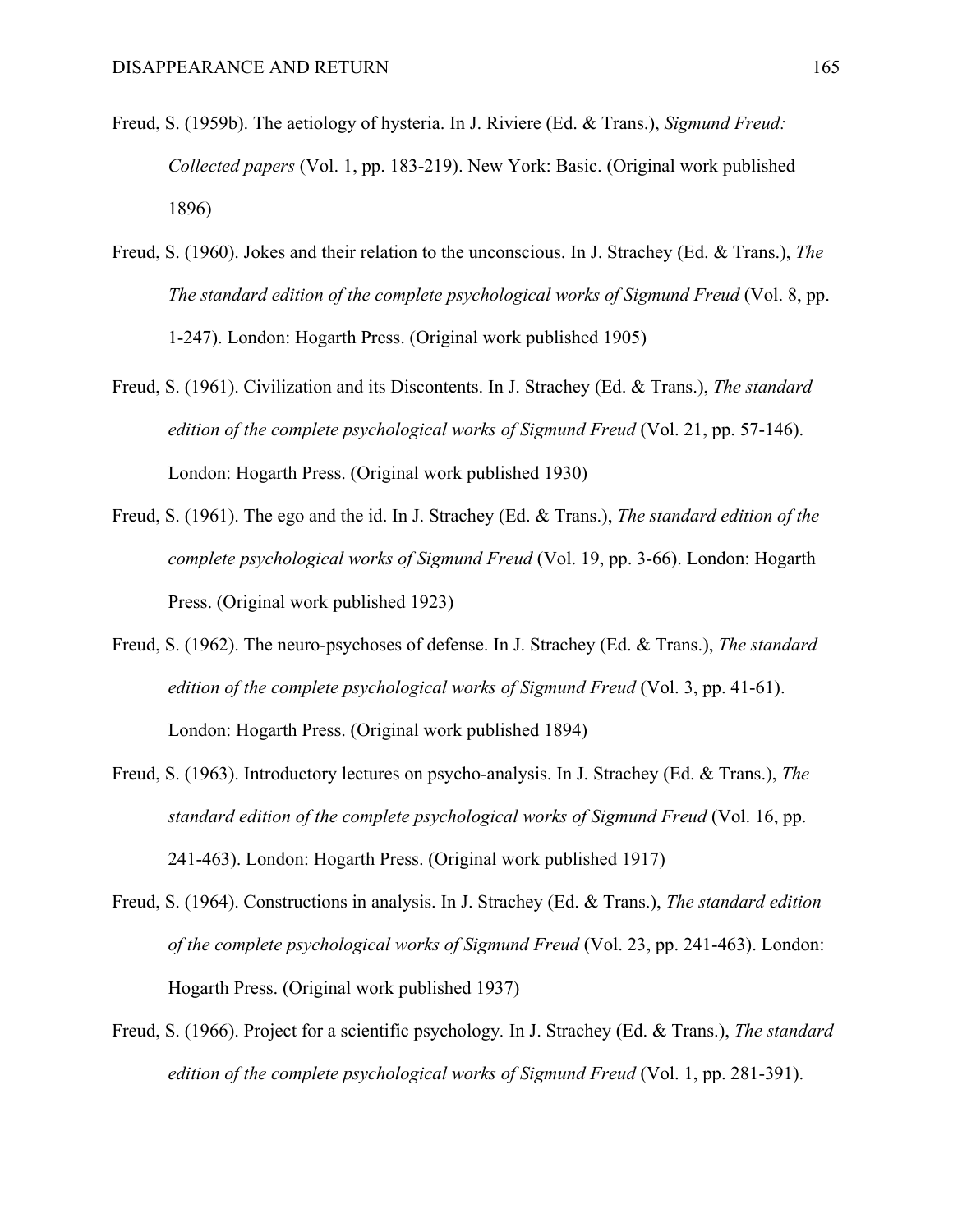London: Hogarth Press. (Original work published 1895)

- Freud, S. (2002). Constructions in analysis (A. Bance, Trans.). In A. Phillips (Ed.), *Sigmund Freud: Wild analysis* (pp. 209-222). New York: Penguin Classics. (Original work published 1937)
- Freud, S. (2003). The creative writer and daydreaming (D. McLintock, Trans.). In A. Phillips (Ed.), *Sigmund Freud: The uncanny* (pp. 23-34)*.* London: Penguin Classics. (Original work published 1908)
- Green, A. (2002). *Time in psychoanalysis: some contradictory aspects.* (A. Weller, Trans.). London: Free Association Books.
- Green, A. (2008). Lectures. Freud's concept of temporality: Differences with current ideas. *International Journal of Psychoanalysis, 89,* 1029-1039.
- Greenberg, J., and Mitchell, S. A. (1983). *Object relations in psychoanalytic theory*. Cambridge: Harvard University Press.
- Grinberg, L., Sor, D., and de Bianchedi, E. T. (1977). *Introduction to the work of Bion.* New York: Jason Aronson.
- Inderbitzin, L. B., Levy, S. T. (2000). Regression and psychoanalytic technique: The concretization of a concept. *Psychoanalytic Quarterly, 69*, 195-223.
- Kant, I. (1999). *Critique of pure reason* (W. S. Pluhar Trans.). Indianapolis: Hackett.
- Khan, M. R. (1972). Dread of surrender to resourceless dependence in the analytic situation. *International Journal of Psycho-Analysis. 53,* 225-230.
- Khan, M. R. (1974). Vicissitudes of being, knowing and experiencing in the therapeutic situation. In *The privacy of the self: Papers on psychoanalytic theory and technique* (pp.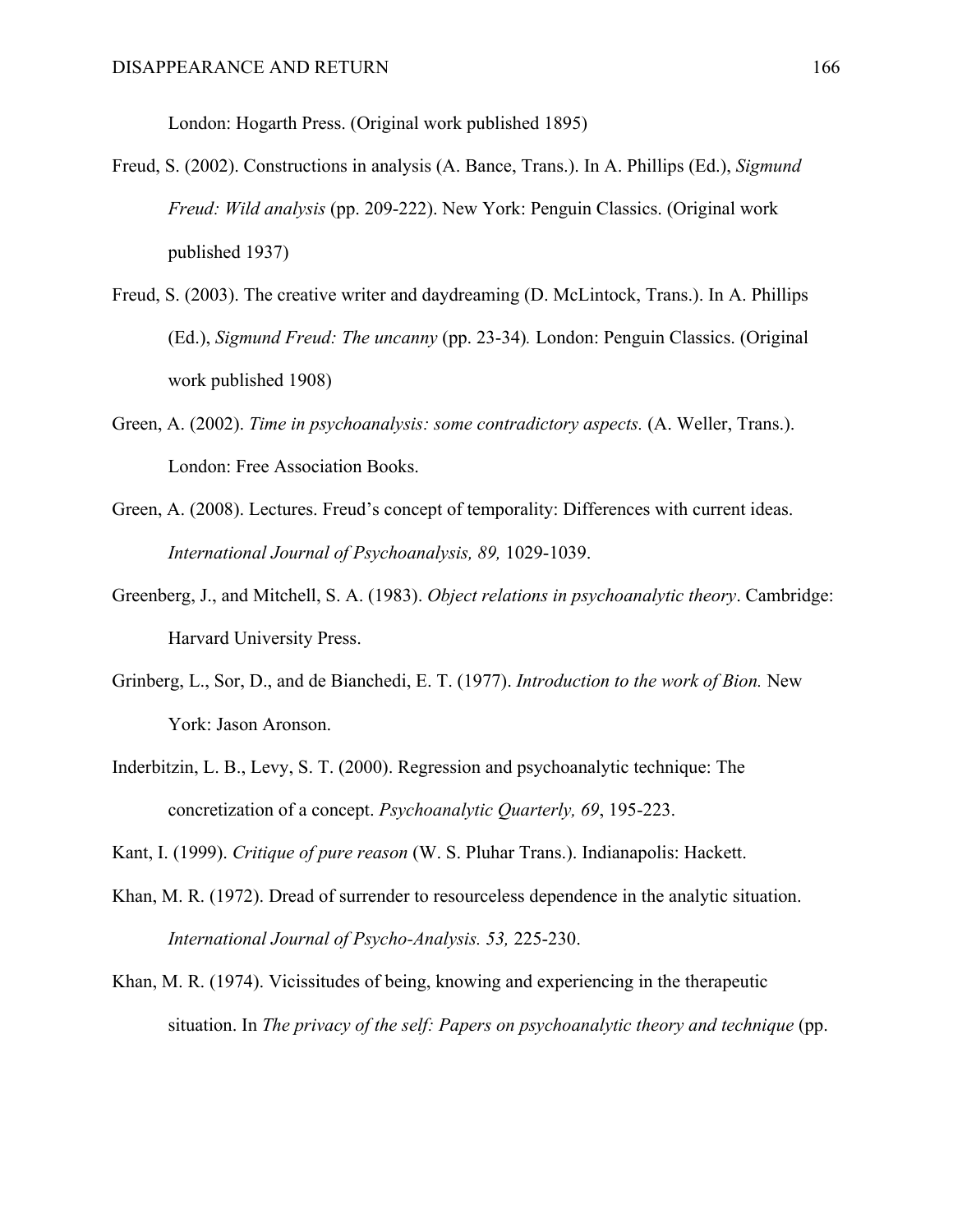203-218). New York: International Universities press. (Reprinted from *British Journal of Medical Psychology, 42,* 1969)

- Klein, M. (1935). A contribution to the psychogenesis of manic-depressive states. *International Journal of Psycho-Analysis. 16,* 145-174.
- Klein, M. (1940). Mourning and its relation to manic-depressive states. *International Journal of Psycho-Analysis. 21,* 125-153.
- Klein, M. (1946). Notes on some schizoid mechanisms. *International Journal of Psycho-Analysis. 27,* 99-110.
- Klein, M. (1948). A contribution to the theory of anxiety and guilt. *International Journal of Psycho-Analysis. 29,* 114-123.
- Klein, M. (1952). Some theoretical conclusions regarding the emotional life of the infant. In M. R. Khan (Ed.), *Envy and gratitude and other works, 1946-1963 (*pp. 61-93)*.* New York: Delacorte.
- Klein, M. (1955). On identification. In M. R. Khan (Ed.), *Envy and gratitude and other works, 1946-1963 (*pp. 141-175). New York: Delacorte.
- Klein, M. (1975). *Envy and gratitude and other works 1946-1963* (M. Masud R. Khan, Ed.). London: Hogarth Press.
- Knafo, D. (2002). Revisiting Ernst Kris's concept of regression in the service of the ego in art. *Psychoanalytic Psychology, 19,* 24-49.
- Kohon, G. (Ed.). (1986). *The British school of psychoanalysis: The independent tradition.* London: Free Association Books.

Kris, E. (1952). *Psychoanalytic explorations in art.* New York: International Universities Press.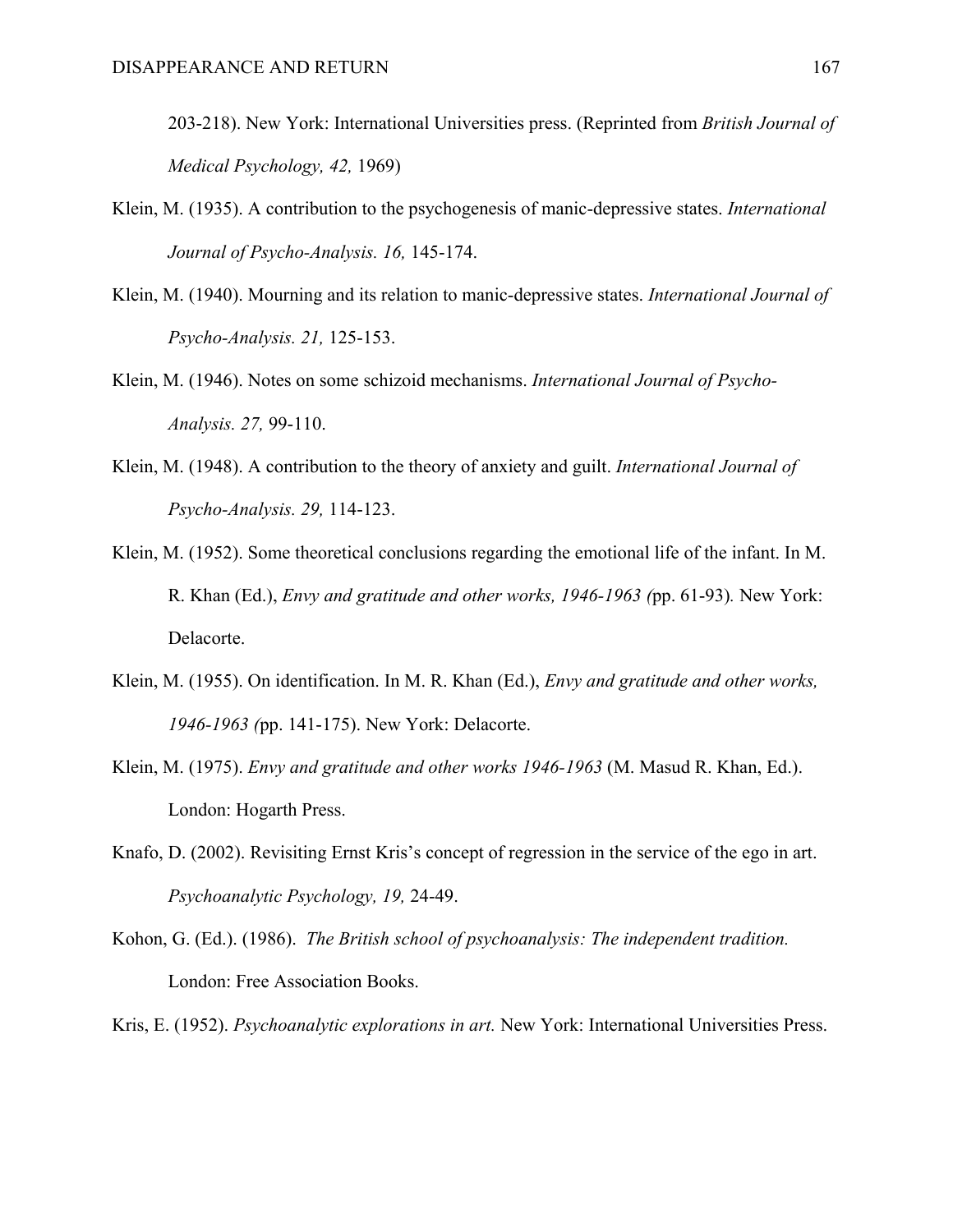- Kupfer, D. (June, 2011). Against the grain: Peter Coyote on Buddhism, capitalism, and the legacy of the sixties. *The Sun, 426,* 5-12.
- Laplanche, J., and Pontalis, J. B. (1973). *The language of psycho-analysis* (D. Nicholson-Smith, Trans.). New York: Norton.
- Loewald, H. W. (1980). Hypnoid state, repression, abreaction and recollection. In *Papers on psychoanalysis* (pp. 33-42). New Haven: Yale Universities Press. (Reprinted from *Journal of the American Psychoanalytic Association*, *3,* 201-210, 1955)
- Loewald, H. W. (1980). On the therapeutic action of psycho-analysis. In *Papers on psychoanalysis* (pp. 221-256). New Haven: Yale Universities Press. (Reprinted from *International Journal of Psycho-Analysis, 41,* 16-33, 1960)
- Loewald, H. W. (1980). Superego and time. In *Papers on psychoanalysis* (pp. 43-52). New Haven: Yale Universities Press. (Reprinted from *International Journal of Psycho-Analysis*, *43,* 264-268, 1962)
- Loewald, H. W. (1980). Some Considerations on Repetition and Repetition Compulsion. In *Papers on psychoanalysis* (pp. 87-101). New Haven: Yale Universities Press. (Reprinted from *International Journal of Psycho-Analysis*, *52,* 59-66, 1971)
- Loewald, H. W. (1980). The experience of time. In *Papers on psychoanalysis* (pp. 138-147). New Haven: Yale Universities Press. (Reprinted from *Psychoanalytic Study of the Child, 27,* 401-410, 1972)

Loewald, H. W. (1980). *Papers on psychoanalysis.* New Haven: Yale Universities Press.

Loewald, H. W. (1981). Regression: Some general considerations. *Psychoanalytic Quarterly, 50,* 22-43.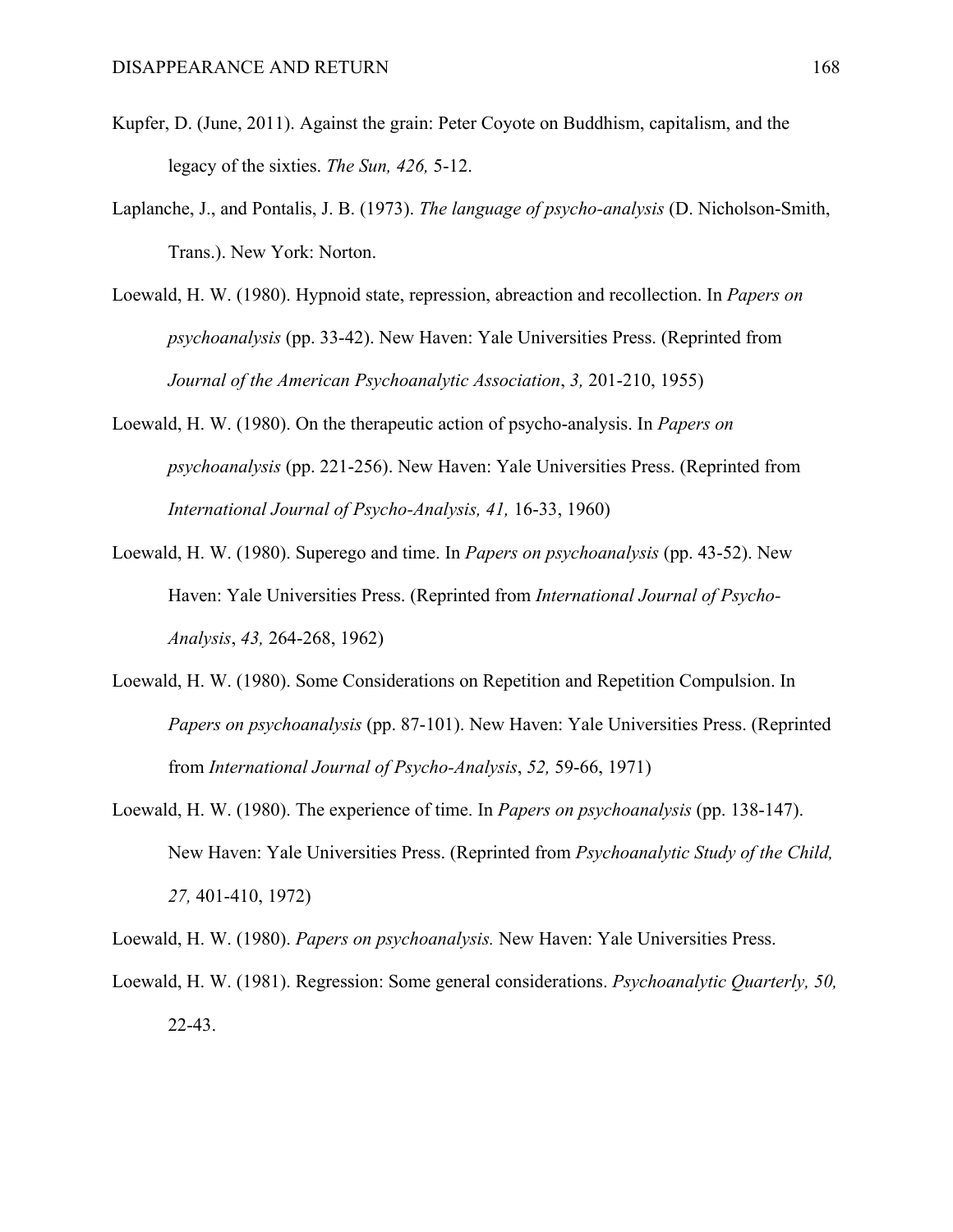- May, R. (1981). *Sex and fantasy: Patterns of male and female development.* New York: Wideview Books.
- Mitchell, J. (1986). Introduction. Melanie Klein: Her psychoanalytic heritage. In J. Mitchell, (Ed.), *The selected Melanie Klein* (pp. 9-32). New York: Free Press.
- Mitchell, S. A. (1988). *Relational concepts in psychoanalysis: an integration.* Cambridge, MA: Harvard University Press.

Mitchell, S. A. (1993). *Hope and dread in psychoanalysis.* New York: Basic Books.

- Mitchell, S. A., and Black, M. J. (1995). *Freud and beyond: A history of modern psychoanalytic thought*. New York: Basic Books.
- Ogden, T. H. (1979). On Projective Identification. *International Journal of Psycho-Analysis*, *60,* 357-373.
- Ogden, T. H. (1986). *The matrix of the mind: Object relations and the psychoanalytic dialogue.*  Northvale, NJ: Jason Aronson Inc.
- Ogden, T. H. (1992). The dialectically constituted/decentered subject of psychoanalysis. II. The contribution of Klein and Winnicott. *International Journal of Psycho-Analysis, 73,* 613- 626.
- Ogden, T. H. (1997). *Reverie and interpretation: sensing something human.* Northvale, NJ: Jason Aronson Inc.
- Ogden, T. H. (2004). On holding and containing, being and dreaming. *International Journal of Psycho-Analysis, 85,* 1349-1364.
- Phillips. A. (2006). *Side effects*. New York: Harper Perennial.
- Pine, F. (1982). The experience of self–Aspects of its formation, expansion, and vulnerability. *Psychoanalytic Study of the Child, 37,* 143-167.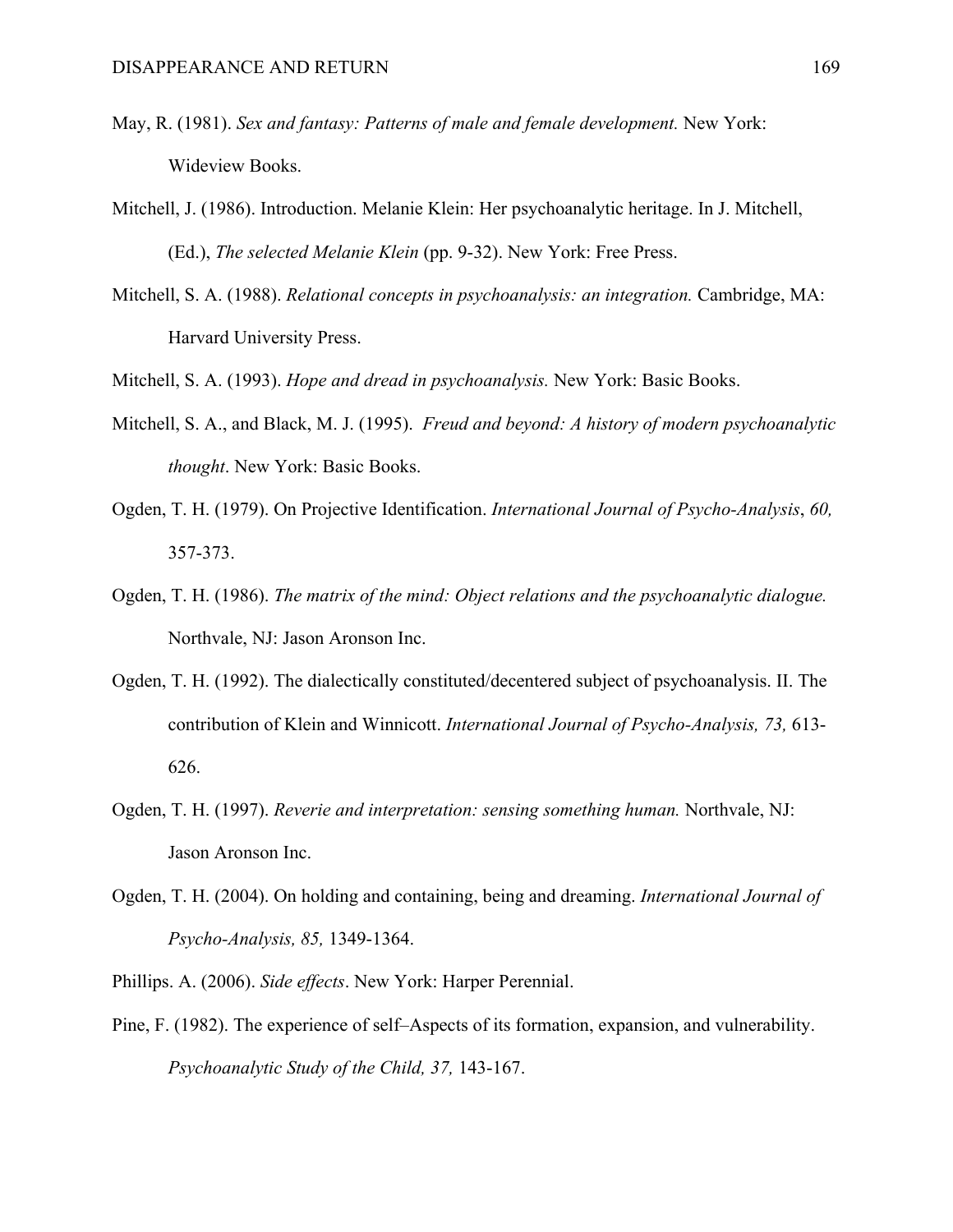- Pine, F. (1985). *Developmental theory and clinical process.* New Haven: Yale University Press.
- Proust, M. (1982a). *Remembrance of things past: Vol. 1. Swann's way. Within a budding grove*  (C. K. S. Moncrieff, T. Kilmartin, and A. Mayor, Trans.). New York: Random House.
- Proust, M. (1982b). *Remembrance of things past: Vol. 3. The captive. The fugitive. Time regained* (C. K. S. Moncrieff, T. Kilmartin, and A. Mayor, Trans.). New York: Random House.
- Rayner, E. (1991). *The independent mind in British psychoanalysis.* Northvale, NJ: Jason Aronson Inc.
- Rieff, P. (1979). *Freud: The mind of the moralist* (3rd ed.). Chicago: The University of Chicago Press.
- Rose, G. (1980). Psychoanalysis, creativity, and literature: A French-American inquiry. *Psychoanalytic Quarterly, 49,* 161-167.
- Safran, W. (2005). The Jewish diaspora in comparative and theoretical perspective. *Israel Studies, 10(1),* 36-60.
- Sandler, J., and Sandler, A. M. (1994). Theoretical and technical comments on regression and anti-regression. *International Journal of Psycho-Analysis, 75,* 431-439.
- Schafer, R. (1959). Generative Empathy in the Treatment Situation. *Psychoanalytic Quarterly, 28*, 342-373.
- Schafer, R. (1976). *A new language for psychoanalysis.* New Haven: Yale University Press.
- Schafer, R. (1983). *The analytic attitude.* New York: Basic Books.
- Scheff, T. J. (1979). *Catharsis in Healing, Ritual, and Drama.* Berkeley, CA: University of California Press.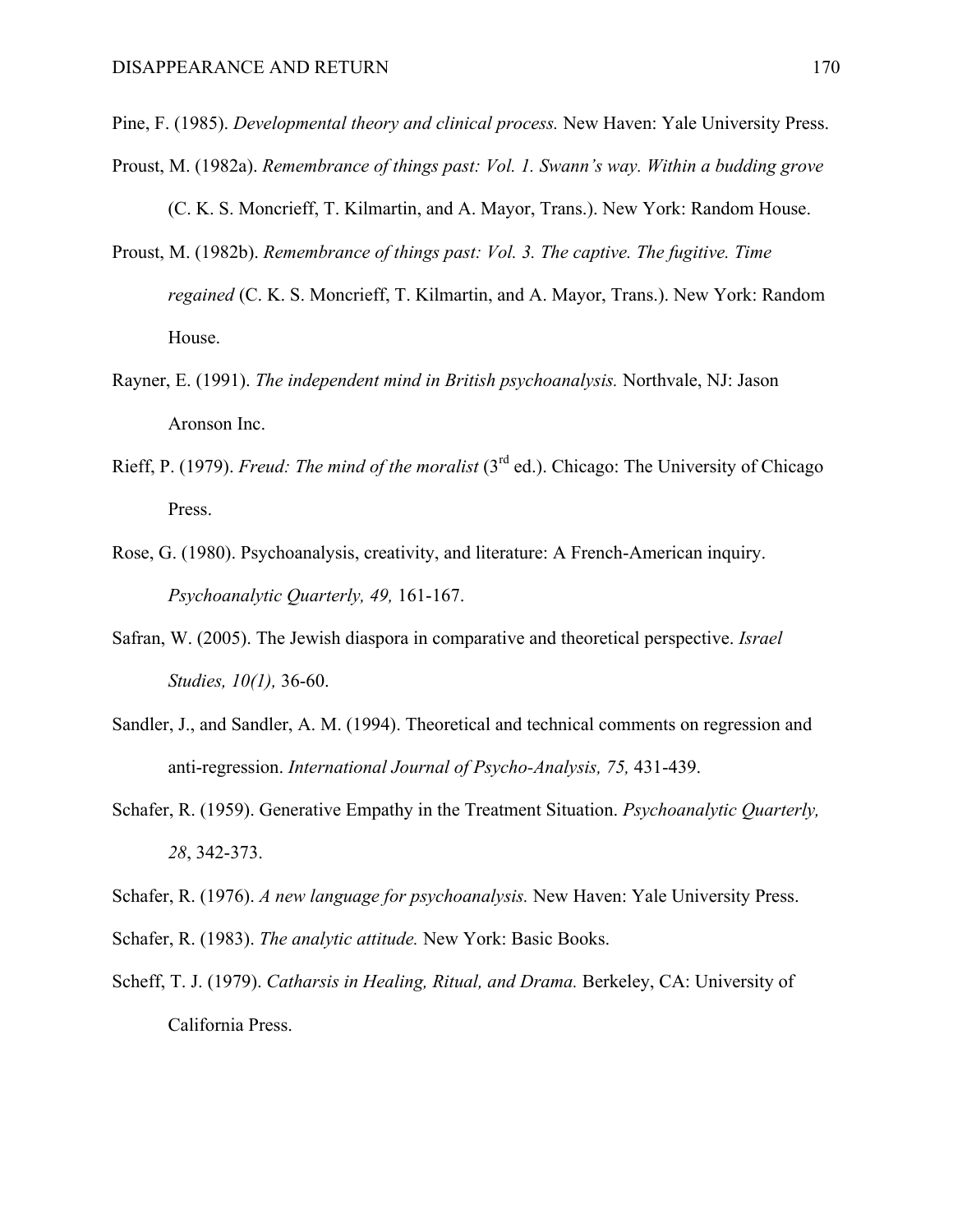- Segal, H. (1952). A Psycho-Analytical Approach to Aesthetics. *International Journal of Psycho-Analysis, 33,* 196-207.
- Singer, J. A., and Conway, M. A. (2011). Reconsidering therapeutic action: Loewald, cognitive neuroscience and the integration of memory's duality*. International Journal of Psychoanalysis, 92,* pp. 1183-1207.
- Stern, D. N. (1985). *The interpersonal world of the infant: A view from psychoanalysis and developmental psychology.* New York: Basic Books.
- Stern, D. B. (2003). *Unformulated experience: From dissociation to imagination in psychoanalysis.* Hillsdale: The Analytic Press.
- Stern, D. N., Sander, L. W., Nahum, J. P., Harrison, A. M., Lyons-Ruth, K., Morgan, A. C., Bruschweilerstern, N., Tronick, E. Z. (1998). Non-Interpretive Mechanisms in Psychoanalytic Therapy: The 'Something More' Than Interpretation. *International Journal of Psycho-Analysis*, *79*, 903-921.
- Stolorow, R. D., and Lachmann, F. M. (1984). Transference: The future of an illusion. *The Annual of Psychoanalysis, 12,* 19-37.
- Symington, N., and Symington, J. (1996). *The clinical thinking of Wilfred Bion.* London: Routledge.
- Tansey, M. H., and Burke, W. F. (1985). Projective Identification and the Empathic Process. *Contemporary Psychoanalysis, 21,* 42-69.
- Volkan, V. (2004). *Blind trust: Large groups and there leaders in times of crisis and terror.*  Charlottesville, VA: Pitchstone.
- Wachtel, P. L. (2008). *Relational theory and the practice of psychotherapy.* New York: Guilford Press.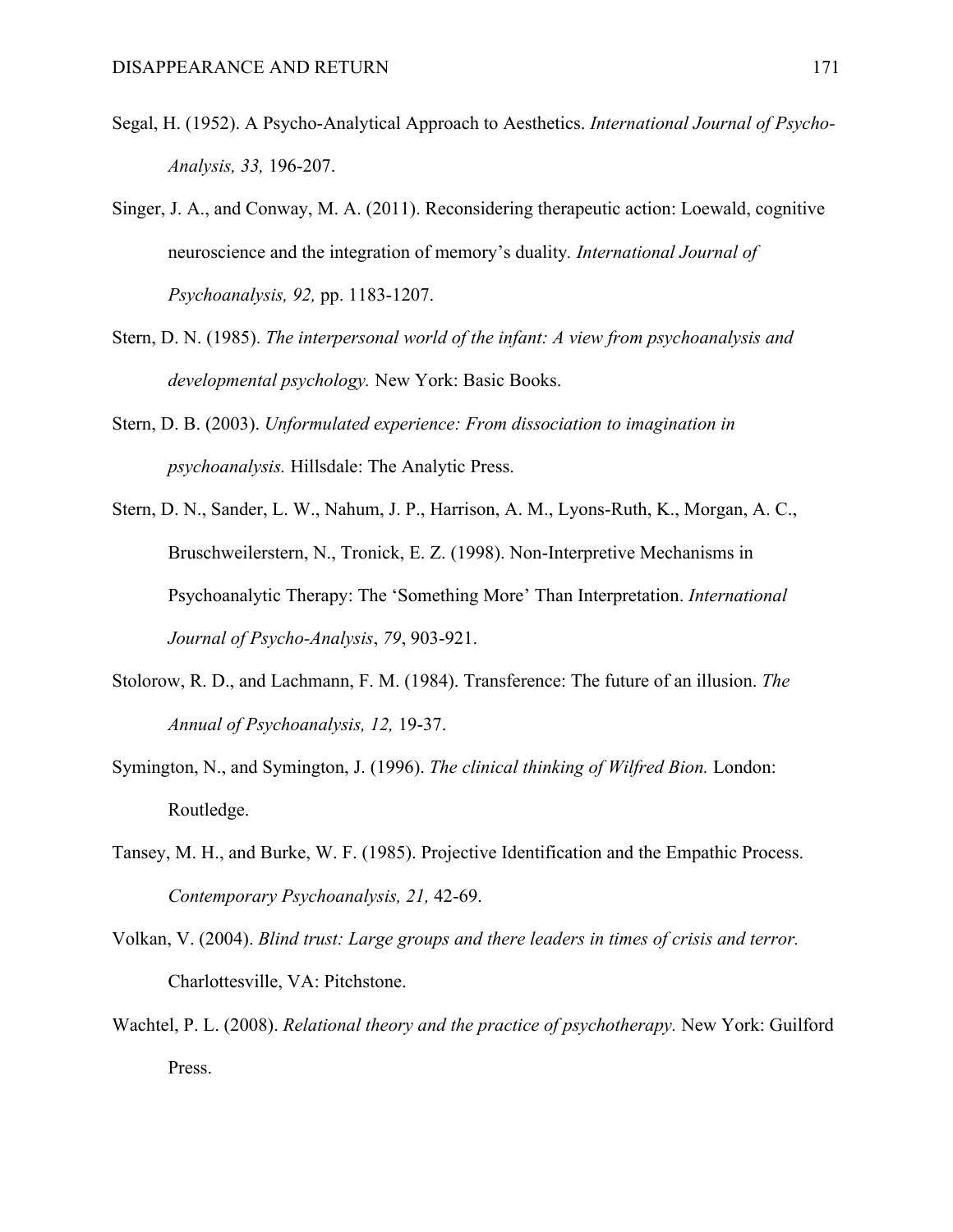- Weiss, J. (1993). *How psychotherapy works: Process and technique.* New York: Guilford Press.
- Weissman, P. (1971). The artist and his objects. *International Journal of Psycho-Analysis*, 52, 401-406.
- Winnicott, D. W. (1949a). Mind and its relation to the psyche-soma. In *Collected papers: Through paediatrics to psycho-analysis* (pp. 243-254). London: Hogarth, 1975.
- Winnicott, D. W. (1949b). Birth memories, birth trauma, and anxiety. In *Collected papers: Through paediatrics to psycho-analysis* (pp. 174-193). London: Hogarth, 1975.
- Winnicott, D. W. (1955). Metapsychological and clinical aspects of regression within the psycho-analytical set-up. In *Collected papers: Through paediatrics to psycho-analysis* (pp. 274-294). London: Hogarth, 1975.
- Winnicott, D. W. (1958). The capacity to be alone. In *The maturational process and the facilitating environment: The theory of emotional development* (pp. 29-36). New York: International Universities Press, 1965.
- Winnicott, D. W. (1960a). The theory of the parent-infant relationship. In *The maturational process and the facilitating environment: The theory of emotional development* (pp. 37- 55). New York: International Universities Press, 1965.
- Winnicott, D. W. (1960b). Ego distortion in terms of true and false self. In *The maturational process and the facilitating environment: The theory of emotional development* (pp. 140- 152). New York: International Universities Press, 1965.
- Winnicott, D. W. (1986). *Home is where we start from: Essays by a psychoanalyst.* New York: Norton.
- Winnicott, D. W. (2008). *Playing and reality.* New York: Routledge Classics.